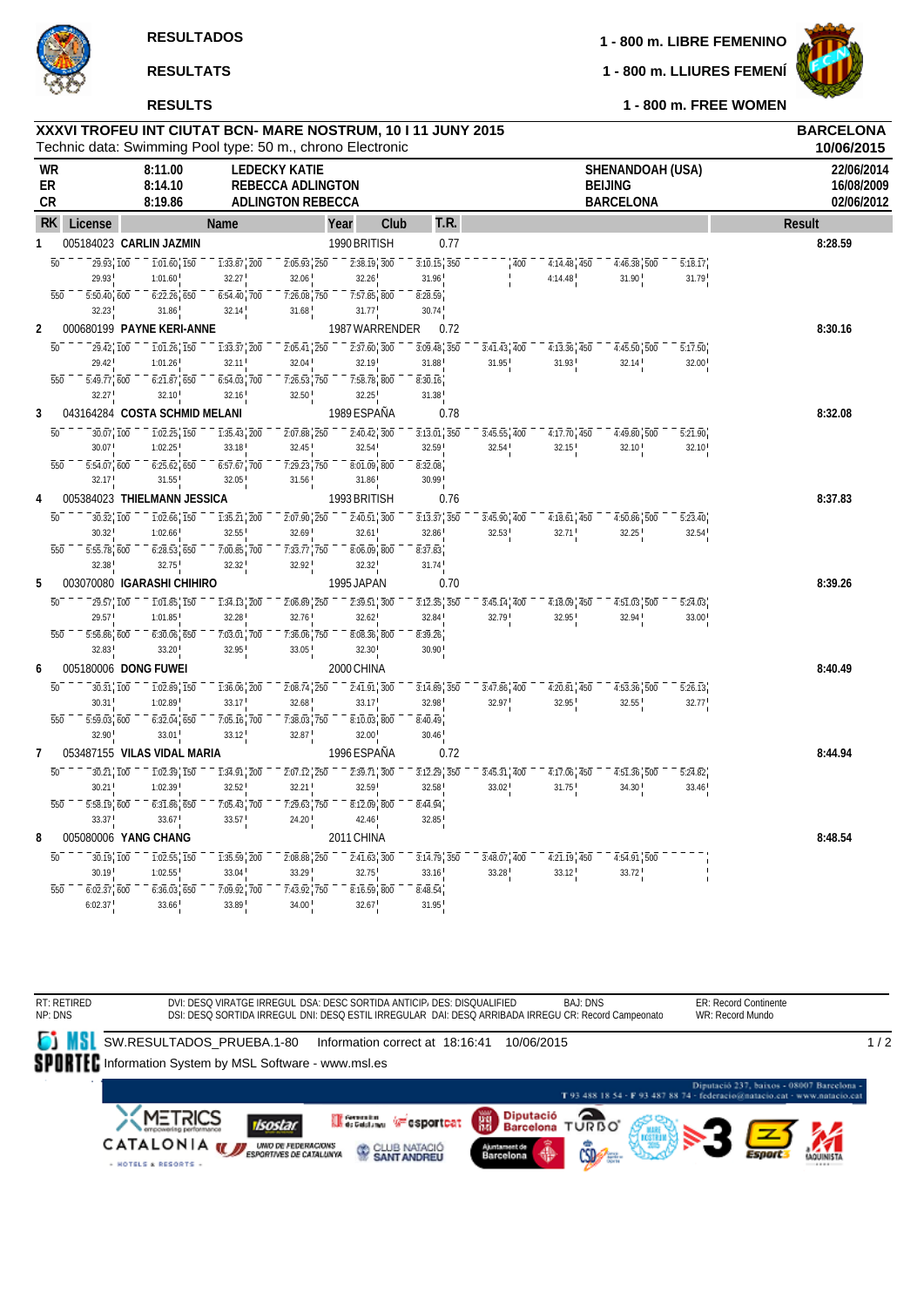#### **RESULTS**

**1 - 800 m. LIBRE FEMENINO**

**1 - 800 m. LLIURES FEMENÍ**



**1 - 800 m. FREE WOMEN**

|                              |                             |                               |                                     | XXXVI TROFEU INT CIUTAT BCN- MARE NOSTRUM, 10 I 11 JUNY 2015<br>Technic data: Swimming Pool type: 50 m., chrono Electronic |                 |                        |                        |       |               |                        |                                                        |                  | <b>BARCELONA</b><br>10/06/2015         |
|------------------------------|-----------------------------|-------------------------------|-------------------------------------|----------------------------------------------------------------------------------------------------------------------------|-----------------|------------------------|------------------------|-------|---------------|------------------------|--------------------------------------------------------|------------------|----------------------------------------|
| <b>WR</b><br>ER<br><b>CR</b> |                             | 8:11.00<br>8:14.10<br>8:19.86 |                                     | <b>LEDECKY KATIE</b><br><b>REBECCA ADLINGTON</b><br><b>ADLINGTON REBECCA</b>                                               |                 |                        |                        |       |               |                        | SHENANDOAH (USA)<br><b>BEIJING</b><br><b>BARCELONA</b> |                  | 22/06/2014<br>16/08/2009<br>02/06/2012 |
| <b>RK</b>                    | License                     |                               | Name                                |                                                                                                                            | Year            |                        | T.R.<br>Club           |       |               |                        |                                                        |                  | <b>Result</b>                          |
| 9                            | 000280021 ELHENICKÁ MARTINA |                               |                                     |                                                                                                                            |                 |                        | 1993 CZE SWIMMING 0.88 |       |               |                        |                                                        |                  | 8:51.06                                |
| $\overline{50}$              | $30.50$ $\overline{100}$    | $1:03.42$ 150                 | $1:36.66$ 200                       |                                                                                                                            | $2:10.33$ $250$ | 2:44.02 300            | $3:17.79$ 350          |       | $3:51.15$ 400 | $4:24.77$ 450          | $4:58.18$ 500                                          | 5:31.60          |                                        |
|                              | 30.50                       | 1:03.42                       | 33.24                               | 33.67                                                                                                                      |                 | 33.69                  | 33.77                  | 33.36 |               | 33.62                  | 33.41                                                  | 33.42            |                                        |
| 550                          | $6:05.05$ 600<br>33.45      | 6:38.66 650<br>33.61          | $7:12.13$ $\overline{700}$<br>33.47 | 33.43                                                                                                                      | 7:45.56 750     | $8:18.65$ 800<br>33.09 | 8:51.06<br>32.41       |       |               |                        |                                                        |                  |                                        |
| 10                           | 005280006 YANG CAIPING      |                               |                                     |                                                                                                                            | 1999 AUS        |                        |                        |       |               |                        |                                                        |                  | 9:01.84                                |
| 50                           | 31.94 100                   | $1:05.58$ 150                 | $1:39.31$ 200                       |                                                                                                                            | $2:13.41$ 250   | $2:47.43$ 300          | $3:21.40$ 350          |       | $3:55.32$ 400 | 4:29.82 450            | 5:03.77 500                                            | 5:38.26          |                                        |
|                              | 31.94                       | 1:05.58                       | 33.73                               | 34.10                                                                                                                      |                 | 34.02                  | 33.97                  | 33.92 |               | 34.50                  | 33.95                                                  | 34.49            |                                        |
| 550                          | $6:12.28$ 600               | $6:47.01$ 650                 | 7:21.09 700                         |                                                                                                                            | 7:55.47 750     | 8:29.22 800            | 9:01.84                |       |               |                        |                                                        |                  |                                        |
|                              | 34.02                       | 34.73                         | 34.08                               | 34.38                                                                                                                      |                 | 33.75                  | 32.62                  |       |               |                        |                                                        |                  |                                        |
| 11                           | 005480006 QU FANG           |                               |                                     |                                                                                                                            |                 | 1996 CHINA             |                        | 0.73  |               |                        |                                                        |                  | 9:03.16                                |
| $\overline{50}$              | 30.82 100                   | $1:03.91$ 150                 | $1:37.94$ 200                       |                                                                                                                            | 2:11.96 250     | $2:46.47$ 300          | $3:20.81$ 350          |       | $3:55.36$ 400 | $4:29.83$ 450          | 5:04.39 500                                            | 5:38.78          |                                        |
| 550                          | 30.82<br>$6:13.30$ 600      | 1:03.91<br>6:47.96 650        | 34.03<br>7:22.39 700                | 34.02                                                                                                                      | 7:56.61 750     | 34.51<br>8:30.32 800   | 34.34<br>9:03.16       | 34.55 |               | 34.47                  | 34.56                                                  | 34.39            |                                        |
|                              | 34.52                       | 34.66                         | 34.43                               | 34.22                                                                                                                      |                 | 33.71                  | 32.84                  |       |               |                        |                                                        |                  |                                        |
| 12                           | 000484083 HOWARDSEN MAJ     |                               |                                     |                                                                                                                            |                 | 1997 SIGMA SWIM        |                        |       |               |                        |                                                        |                  | 9:04.51                                |
| $\overline{50}$              | 31.07 100                   | $1:03.87$ 150                 | $1:37.25$ 200                       |                                                                                                                            | $2:11.10$ 250   | $2:45.24$ 300          | $3:19.69$ 350          |       | $3:54.09$ 400 | $4:28.71$ 450          | $5:03.45$ 500                                          | 5:38.51          |                                        |
|                              | 31.07                       | 1:03.87                       | 33.38                               | 33.85                                                                                                                      |                 | 34.14                  | 34.45                  | 34.40 |               | 34.62                  | 34.74                                                  | 35.06            |                                        |
| 550                          | $6:13.05$ 600               | $6:47.75$ 650                 | 7:22.39 700                         |                                                                                                                            | 7:56.59 750     | 8:31.06 800            | 9:04.51                |       |               |                        |                                                        |                  |                                        |
|                              | 34.54                       | 34.70                         | 34.64                               | 34.20                                                                                                                      |                 | 34.47                  | 33.45                  |       |               |                        |                                                        |                  |                                        |
| 13                           |                             |                               | 047417071 CIURO BOIXADERA NURIA     |                                                                                                                            |                 | 1993 SANDREU           |                        |       |               |                        |                                                        |                  | 9:12.38                                |
| 50                           | 32.63 100                   | $1:06.85$ 150                 | 1:41.19 200                         |                                                                                                                            | $2:15.76$ 250   | 2:50.20 300<br>34.44   | 3:24.69 350            |       | $3:59.36$ 400 | 4:34.07 450            | 5:08.50 500                                            | 5:43.15          |                                        |
| 550                          | 32.63<br>$6:18.07$ 600      | 1:06.85<br>$6:52.72$ 650      | 34.34<br>$7:27.84$ 700              | 34.57                                                                                                                      | $8:03.18$ 750   | $8:38.26$ 800          | 34.49<br>9:12.38       | 34.67 |               | 34.71                  | 34.43                                                  | 34.65            |                                        |
|                              | 34.92                       | 34.65                         | 35.12                               | 35.34                                                                                                                      |                 | 35.08                  | 34.12                  |       |               |                        |                                                        |                  |                                        |
| 14                           | 005380006 LE JIALIN         |                               |                                     |                                                                                                                            |                 | 2001 CHINA             |                        |       |               |                        |                                                        |                  | 9:21.50                                |
| $\overline{50}$              | $31.06$ $\overline{100}$    | $1:04.50$ $\overline{150}$    | $1:39.26$ 200                       |                                                                                                                            | $2:14.57$ 250   | 2:49.89 300            | $3:25.41$ 350          |       | $4:00.48$ 400 | $4:36.20$ 450          | $5:1\overline{1.78}$ 500                               | 5:47.63          |                                        |
|                              | 31.06                       | 1:04.50                       | 34.76                               | 35.31                                                                                                                      |                 | 35.32                  | 35.52                  | 35.07 |               | 35.72                  | 35.58                                                  | 35.85            |                                        |
| 550                          | $6:23.61$ 600               | $6:59.44$ 650                 | 7:35.23 700                         |                                                                                                                            | $8:11.12$ 750   | $8:46.68$ 800          | 9:21.50                |       |               |                        |                                                        |                  |                                        |
|                              | 35.98                       | 35.83                         | 35.79                               | 35.89                                                                                                                      |                 | 35.56                  | 34.82                  |       |               |                        |                                                        |                  |                                        |
| 15                           |                             |                               | 000680143 BJOERLYKKE SILJE MARI     |                                                                                                                            |                 | 2000 NORWEGIAN         |                        |       |               |                        |                                                        |                  | 9:31.45                                |
| $\overline{50}$              | 32.36 100<br>32.36          | $1:07.41$ 150<br>1:07.41      | 1:42.48 200<br>35.07                | 35.68                                                                                                                      | $2:18.16$ $250$ | 2:54.28 300<br>36.12   | 3:30.48 350<br>36.20   | 36.17 | $4:06.65$ 400 | $4:42.80$ 450<br>36.15 | $5:18.92$ 500<br>36.12                                 | 5:54.95<br>36.03 |                                        |
| 550                          | $6:31.10$ 600               | 7:07.26 650                   | 7:43.54 700                         |                                                                                                                            | $8:19.65$ 750   | 8:55.79 800            | 9:31.45                |       |               |                        |                                                        |                  |                                        |
|                              | 36.15                       | 36.16                         | 36.28                               | 36.11                                                                                                                      |                 | 36.14                  | 35.66                  |       |               |                        |                                                        |                  |                                        |

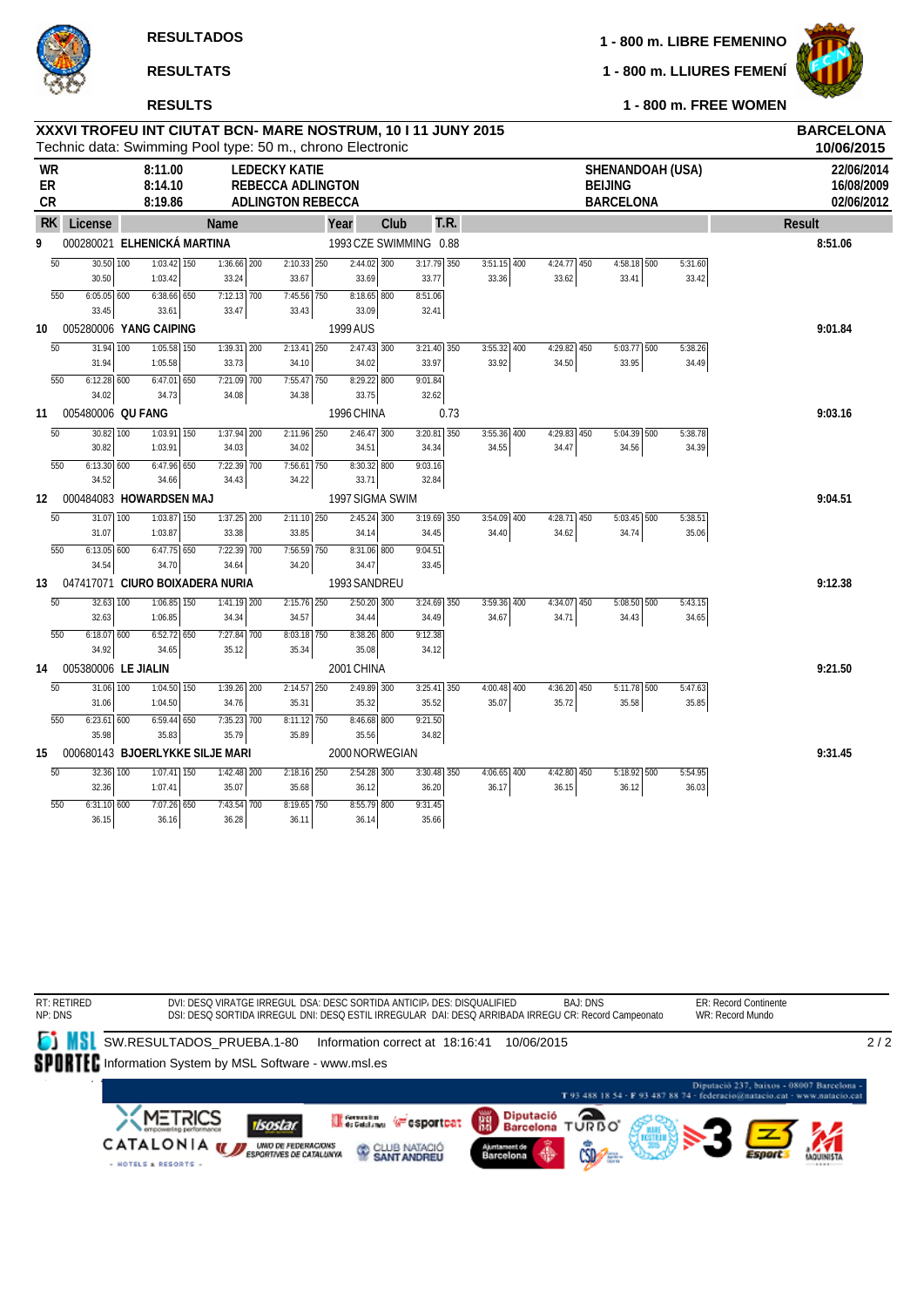**2 - 50 m. ESPALDA MASCULINO**

**2 - 50 m. ESQUENA MASCULÍ**



**10/06/2015**

**2 - 50 m. BACKSTROKE MEN**

| WR<br>ER<br><b>CR</b> |         | 24.04<br>24.04<br>24.66         | <b>TANCOCK LIAM</b><br><b>LIAM TANCOCK</b><br>KOGA JUNYA |                                   |                          |                 |                | <b>ROME</b><br><b>ROMA</b><br><b>BARCELONA</b> |               | 02/08/2009<br>02/08/2009<br>14/06/2014 |
|-----------------------|---------|---------------------------------|----------------------------------------------------------|-----------------------------------|--------------------------|-----------------|----------------|------------------------------------------------|---------------|----------------------------------------|
| <b>RK</b>             | License |                                 | Name                                                     | Club<br>Year                      | T.R.                     |                 |                |                                                | <b>Result</b> |                                        |
| 1                     |         |                                 | 004084023 WALKER-HEBBORN CHRISTOPHER                     | 1990 BRITISH                      | $0.59\overline{50}$      |                 | 25.23<br>25.23 |                                                | 25.23         | <b>FINAL</b>                           |
|                       |         |                                 |                                                          |                                   | $0.58$ 50                |                 | 25.40          |                                                | 25.40         | PRELIMINAR                             |
|                       |         |                                 |                                                          |                                   |                          |                 | 25.40          |                                                |               |                                        |
| 2                     |         | 003784023 TANCOCK LIAM          |                                                          | 1985 BRITISH                      | $0.72\ 50$               |                 | 25.48<br>25.48 |                                                | 25.48         | <b>FINAL</b>                           |
|                       |         |                                 |                                                          |                                   | $0.66\quad 50$           |                 | 25.69          |                                                | 25.69         | PRELIMINAR                             |
|                       |         |                                 |                                                          |                                   |                          |                 | 25.69          |                                                |               |                                        |
| 3                     |         | 002170080 KAWAMOTO TAKESHI      |                                                          | 1995 JAPAN                        | $0.74\ 50$               |                 | 25.50          |                                                | 25.50         | <b>FINAL</b>                           |
|                       |         |                                 |                                                          |                                   |                          |                 | 25.50          |                                                |               |                                        |
|                       |         |                                 |                                                          |                                   | $0.77\ 50$               |                 | 25.58          |                                                | 25.58         | PRELIMINAR                             |
|                       |         |                                 |                                                          |                                   |                          |                 | 25.58          |                                                |               |                                        |
| 4                     |         | 003780030 SCHWARZ CARL LOUIS    |                                                          | 1995 GERMAN                       | $0.81\ 50$               |                 | 25.51          |                                                | 25.51         | <b>FINAL</b>                           |
|                       |         |                                 |                                                          |                                   |                          |                 | 25.51          |                                                |               |                                        |
|                       |         |                                 |                                                          |                                   | $0.69\ 50$               |                 | 25.87          |                                                |               | 25.87 PRELIMINAR                       |
|                       |         |                                 |                                                          |                                   |                          |                 | 25.87          |                                                |               |                                        |
| 5                     |         | 003280030 GLANIA JAN PHILIP     |                                                          | 1988 GERMAN 0.74 50               |                          |                 | 25.57<br>25.57 |                                                | 25.57         | <b>FINAL</b>                           |
|                       |         |                                 |                                                          |                                   | $0.83\ 50$               |                 | 25.71          |                                                | 25.71         | PRELIMINAR                             |
|                       |         |                                 |                                                          |                                   |                          |                 | 25.71          |                                                |               |                                        |
| 6                     |         | 000184077 RYAN SHANE            |                                                          | 1994 NAC                          | $0.65 - 50$              |                 | 25.58          |                                                | 25.58         | <b>FINAL</b>                           |
|                       |         |                                 |                                                          |                                   |                          |                 | 25.58          |                                                |               |                                        |
|                       |         |                                 |                                                          |                                   | $0.69\ 50$               |                 | 25.93          |                                                |               | 25.93 PRELIMINAR                       |
|                       |         |                                 |                                                          |                                   |                          |                 | 25.93          |                                                |               |                                        |
|                       |         |                                 |                                                          |                                   |                          | $\overline{50}$ | 25.40          |                                                | 25.40         | <b>DESEMPATE</b>                       |
|                       |         |                                 |                                                          |                                   |                          |                 | 25.40          |                                                |               |                                        |
| $\mathcal{I}$         |         | 000380036 KOPELEV JOHNATAN      |                                                          | 1991 ISR                          | $0.58\quad 50$           |                 | 25.62          |                                                | 25.62         | <b>FINAL</b>                           |
|                       |         |                                 |                                                          |                                   |                          |                 | 25.62          |                                                |               |                                        |
|                       |         |                                 |                                                          |                                   | $0.62 - 50^{-1}$         |                 | 25.69          |                                                | 25.69         | PRELIMINAR                             |
|                       |         |                                 |                                                          |                                   |                          |                 | 25.69          |                                                |               |                                        |
| 8                     |         | 053332298 RANDO GALVEZ J.MIGUEL |                                                          | 1988 SANDRE 0.65 50 <sup>-1</sup> |                          |                 | 25.90<br>25.90 |                                                | 25.90         | <b>FINAL</b>                           |
|                       |         |                                 |                                                          |                                   | $0.71\overline{50}^{-1}$ |                 | 25.83          |                                                |               | 25.83 PRELIMINAR                       |
|                       |         |                                 |                                                          |                                   |                          |                 | 25.83          |                                                |               |                                        |
| 9                     |         | 003180030 DIENER CHRISTIAN      |                                                          | 1993 GERMAN 0.69 50               |                          |                 | 25.93          |                                                |               | 25.93 PRELIMINAR                       |
|                       |         |                                 |                                                          |                                   |                          |                 | 25.93          |                                                |               |                                        |
|                       |         |                                 |                                                          |                                   |                          | $\overline{50}$ | 25.69          |                                                |               | 25.69 DESEMPATE                        |
|                       |         |                                 |                                                          |                                   |                          |                 | 25.69          |                                                |               |                                        |

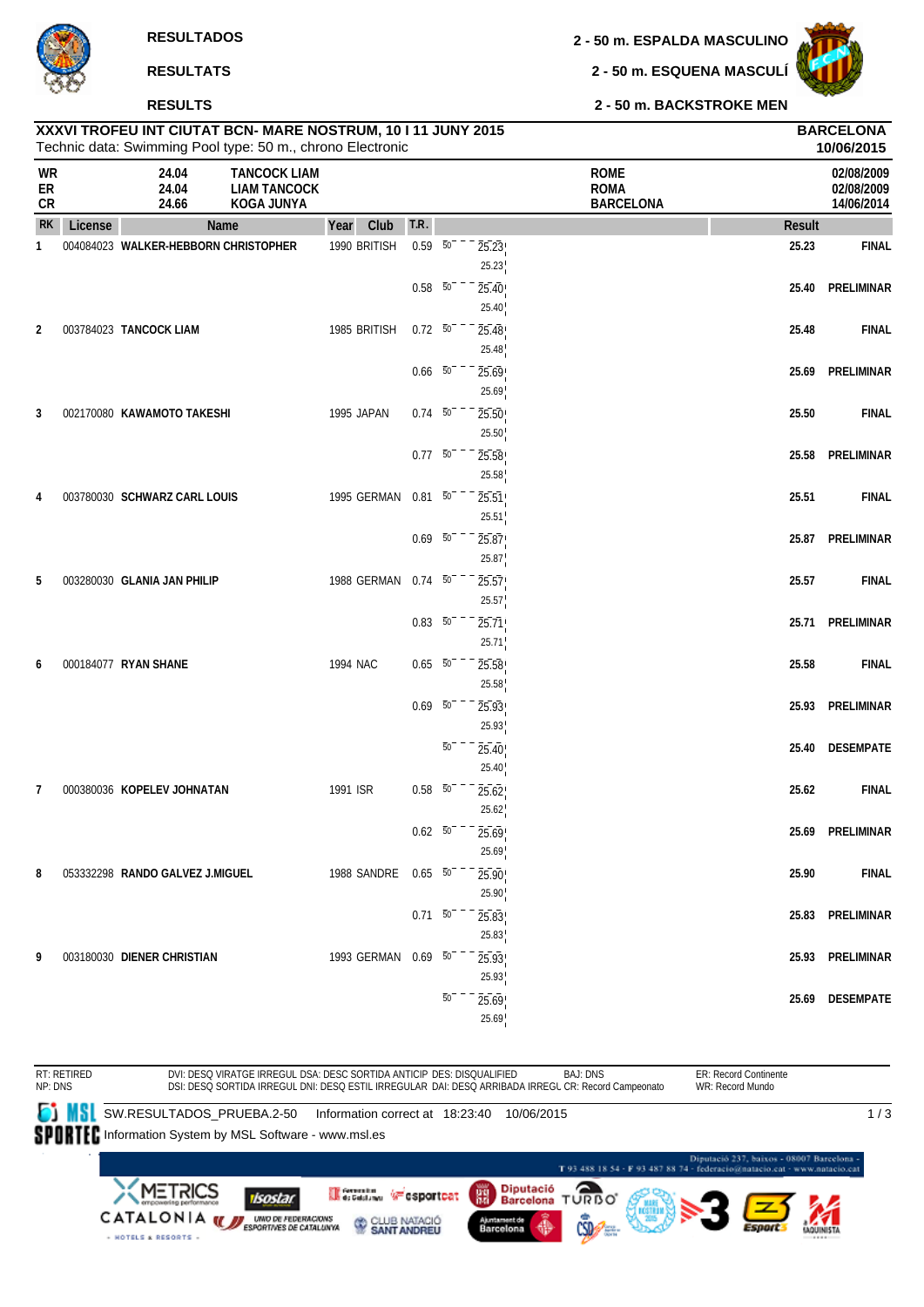#### **RESULTS**

**2 - 50 m. ESPALDA MASCULINO**

**2 - 50 m. ESQUENA MASCULÍ**

**2 - 50 m. BACKSTROKE MEN**

|                |         |                                     | Technic data: Swimming Pool type: 50 m., chrono Electronic      |            |                       |             |    |                         |                                                |        | 10/06/2015                             |
|----------------|---------|-------------------------------------|-----------------------------------------------------------------|------------|-----------------------|-------------|----|-------------------------|------------------------------------------------|--------|----------------------------------------|
| WR<br>ER<br>CR |         | 24.04<br>24.04<br>24.66             | <b>TANCOCK LIAM</b><br><b>LIAM TANCOCK</b><br><b>KOGA JUNYA</b> |            |                       |             |    |                         | <b>ROME</b><br><b>ROMA</b><br><b>BARCELONA</b> |        | 02/08/2009<br>02/08/2009<br>14/06/2014 |
| <b>RK</b>      | License |                                     | <b>Name</b>                                                     | Year       | Club                  | T.R.        |    |                         |                                                | Result |                                        |
| 10             |         | 050999948 SEGURA GUTIERREZ J.F.     |                                                                 |            | 1994 TERRASA 0.57 50  |             |    | 26.00<br>26.00          |                                                | 26.00  | <b>PRELIMINAR</b>                      |
| 11             |         | 002070080 KANEKO MASAKI             |                                                                 | 1992 JAPAN |                       | $0.59 - 50$ |    | 26.01<br>26.01          |                                                | 26.01  | PRELIMINAR                             |
| 12             |         | 001380143 SOLLI LAVRANS             |                                                                 |            | 1992 NORWEG 0.59 50   |             |    | 26.25<br>26.25          |                                                | 26.25  | PRELIMINAR                             |
| 13             |         | 000980036 GAMBURG DAVID             |                                                                 | 1993 ISR   |                       |             | 50 | 26.31<br>26.31          |                                                | 26.31  | <b>PRELIMINAR</b>                      |
| 14             |         | 000480198 BOLDISON CHARLIE          |                                                                 |            | 1992 UNIVERSI 0.66 50 |             |    | 26.61<br>26.61          |                                                | 26.61  | PRELIMINAR                             |
| 15             |         | 000580030 WOLF FELIX                |                                                                 |            | 1989 GERMAN 0.77 50   |             |    | 26.65                   |                                                | 26.65  | <b>PRELIMINAR</b>                      |
| 16             |         | 000280142 FISCHER MARK              |                                                                 |            | 1992 SV NIKAR 0.71 50 |             |    | 26.65<br>26.78          |                                                | 26.78  | PRELIMINAR                             |
| 17             |         | 003880030 WIERLING DAMIAN           |                                                                 |            | 1996 GERMAN 0.75 50   |             |    | 26.78<br>27.13          |                                                | 27.13  | PRELIMINAR                             |
| 18             |         | 000584054 LEWIS HAYDEN              |                                                                 |            | 1995 MARION           | 0.70 50     |    | 27.13<br>27.14          |                                                | 27.14  | PRELIMINAR                             |
| 19             |         | 000384054 EDMONDS BENJAMIN          |                                                                 |            | 1991 MARION           | 0.62 50     |    | 27.14<br>27.19          |                                                | 27.19  | PRELIMINAR                             |
| 20             |         | 000284076 MARKKANEN JANNE           |                                                                 |            | 1994 SWIMMIN 0.69 50  |             |    | 27.19<br>27.25          |                                                | 27.25  | PRELIMINAR                             |
| 21             |         | 00I191429 MEDEL AGUILERA PEDRO LUIS |                                                                 |            | 1991 HOSPITA 0.76 50  |             |    | 27.25<br>27.48          |                                                | 27.48  | PRELIMINAR                             |
| 22             |         | 000380189 HARRISON WILLIAM          |                                                                 |            | 1995 UNIVERSI 0.71 50 |             |    | 27.48<br>27.49          |                                                | 27.49  | PRELIMINAR                             |
| 23             |         | 000270001 DJENDOUCI RYAD            |                                                                 | 1988 FED   |                       | $0.66$ 50   |    | 27.49<br>27.50          |                                                | 27.50  | <b>PRELIMINAR</b>                      |
|                |         | 24 000680035 THORARINSSON KRISTINN  |                                                                 | 1996 ISL   |                       | $0.59\ 50$  |    | 27.50<br>27.52          |                                                |        | 27.52 PRELIMINAR                       |
| 25             |         | 006280006 XU WENQUAN                |                                                                 | 1997 CHINA |                       | $0.69$ 50   |    | 27.52<br>27.68          |                                                |        | 27.68 PRELIMINAR                       |
| 26             |         | 001883037 BUTT SULEMAN              |                                                                 |            | 1997 UNIVERSI 0.63 50 |             |    | 27.68<br>27.87          |                                                |        | 27.87 PRELIMINAR                       |
| 27             |         | 000680190 WEBER MARK                |                                                                 |            | 1990 SWIMMA 0.72 50   |             |    | 27.87<br>27.97          |                                                |        | 27.97 PRELIMINAR                       |
|                |         | 28 046419155 GIRALT PIDEMONT JAN    |                                                                 |            | 1996 SANDRE 0.66 50   |             |    | 27.97<br>28.12<br>28.12 |                                                |        | 28.12 PRELIMINAR                       |

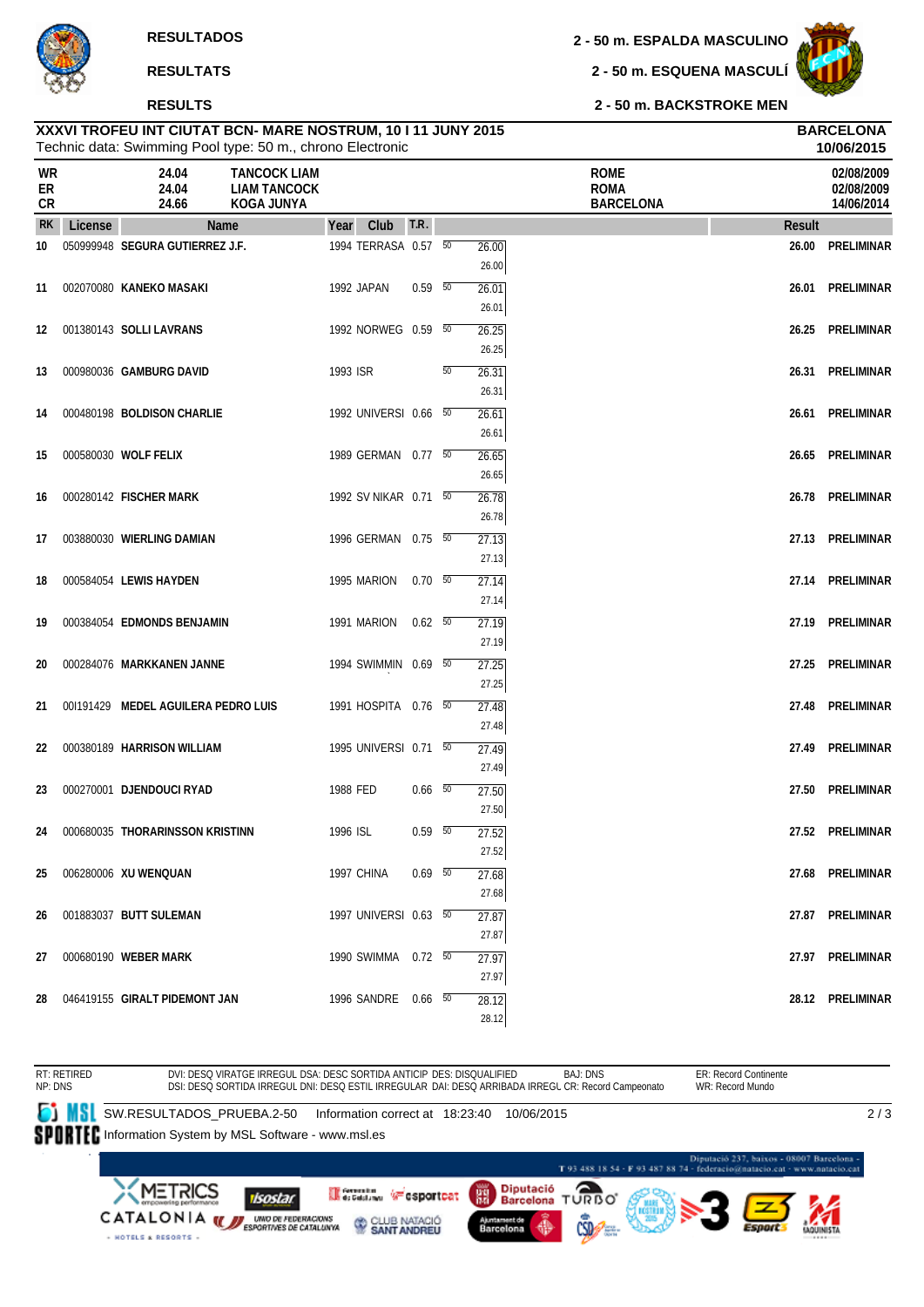#### **RESULTS**

**2 - 50 m. ESPALDA MASCULINO**

**2 - 50 m. ESQUENA MASCULÍ**



|                       | 10/06/2015<br>Technic data: Swimming Pool type: 50 m., chrono Electronic |                                   |                                                                 |          |                      |                          |  |                |                                                |               |                                        |
|-----------------------|--------------------------------------------------------------------------|-----------------------------------|-----------------------------------------------------------------|----------|----------------------|--------------------------|--|----------------|------------------------------------------------|---------------|----------------------------------------|
| <b>WR</b><br>ER<br>CR |                                                                          | 24.04<br>24.04<br>24.66           | <b>TANCOCK LIAM</b><br><b>LIAM TANCOCK</b><br><b>KOGA JUNYA</b> |          |                      |                          |  |                | <b>ROME</b><br><b>ROMA</b><br><b>BARCELONA</b> |               | 02/08/2009<br>02/08/2009<br>14/06/2014 |
| <b>RK</b>             | License                                                                  |                                   | Name                                                            | Year     | Club                 | T.R.                     |  |                |                                                | <b>Result</b> |                                        |
| 28                    |                                                                          | 000184071 DEVLIN CHRISTOPHER      |                                                                 |          | 1996 BUCKNEL 0.67 50 |                          |  | 28.12<br>28.12 |                                                |               | 28.12 PRELIMINAR                       |
| 30                    |                                                                          | 001380021 KUNCAR DAVID            |                                                                 | 1993 CZE |                      | $0.76$ 50                |  | 28.28<br>28.28 |                                                |               | 28.28 PRELIMINAR                       |
| 31                    |                                                                          | 000170030 WETZLAR PETER           |                                                                 |          | 1997 ZIMBABW 0.70 50 |                          |  | 28.36<br>28.36 |                                                |               | 28.36 PRELIMINAR                       |
| 32                    |                                                                          | 000384084 KIVILUOMA TUOMAS        |                                                                 |          | <b>1993 CETUS</b>    | $0.77\quad\overline{50}$ |  | 28.46<br>28.46 |                                                |               | 28.46 PRELIMINAR                       |
| 33                    |                                                                          | 077129921 CASTELLS CABELLOS SERGI |                                                                 |          | 1998 SPERPET 0.74 50 |                          |  | 28.51<br>28.51 |                                                | 28.51         | PRELIMINAR                             |
| 34                    |                                                                          | 045967225 CALVERAS CALATAYUD MARC |                                                                 |          | 1996 CALELLA 0.74 50 |                          |  | 28.65<br>28.65 |                                                |               | 28.65 PRELIMINAR                       |
| 35                    |                                                                          | 003280026 LAUKKANEN JESSE         |                                                                 |          | 1996 FINNISH         | $0.44\overline{50}$      |  | 28.68<br>28.68 |                                                |               | 28.68 PRELIMINAR                       |
| 36                    |                                                                          | 045931259 IBAÑEZ NAVARRO DAVID    |                                                                 |          | 1995 VALCINO 0.69 50 |                          |  | 29.01<br>29.01 |                                                | 29.01         | PRELIMINAR                             |
| 37                    |                                                                          | 000256002 RAEUFTLIN LUKAS         |                                                                 |          | 1989 LIMMAT          | $0.75\ 50$               |  | 29.46<br>29.46 |                                                |               | 29.46 PRELIMINAR                       |
|                       |                                                                          | 047415918 WILDEBOER FABER ASCHWIN |                                                                 |          | 1986 SABADEL         |                          |  |                |                                                |               | <b>BAJ PRELIMINAR</b>                  |
|                       |                                                                          | 000284056 NAISBY JONATHAN         |                                                                 | 1993 CN  |                      |                          |  |                |                                                |               | <b>BAJ PRELIMINAR</b>                  |
|                       |                                                                          | 000280034 SLOAN JORDAN            |                                                                 |          | 1993 SWIM            |                          |  |                |                                                | ΝP            | PRELIMINAR                             |
|                       |                                                                          | 001180199 MCNALLY CRAIG           |                                                                 |          | 1992 WARREN          |                          |  |                |                                                | NΡ            | PRELIMINAR                             |
|                       |                                                                          | 000180194 SPITZER MARTIN          |                                                                 | 1985 USC |                      |                          |  |                |                                                | NP.           | PRELIMINAR                             |

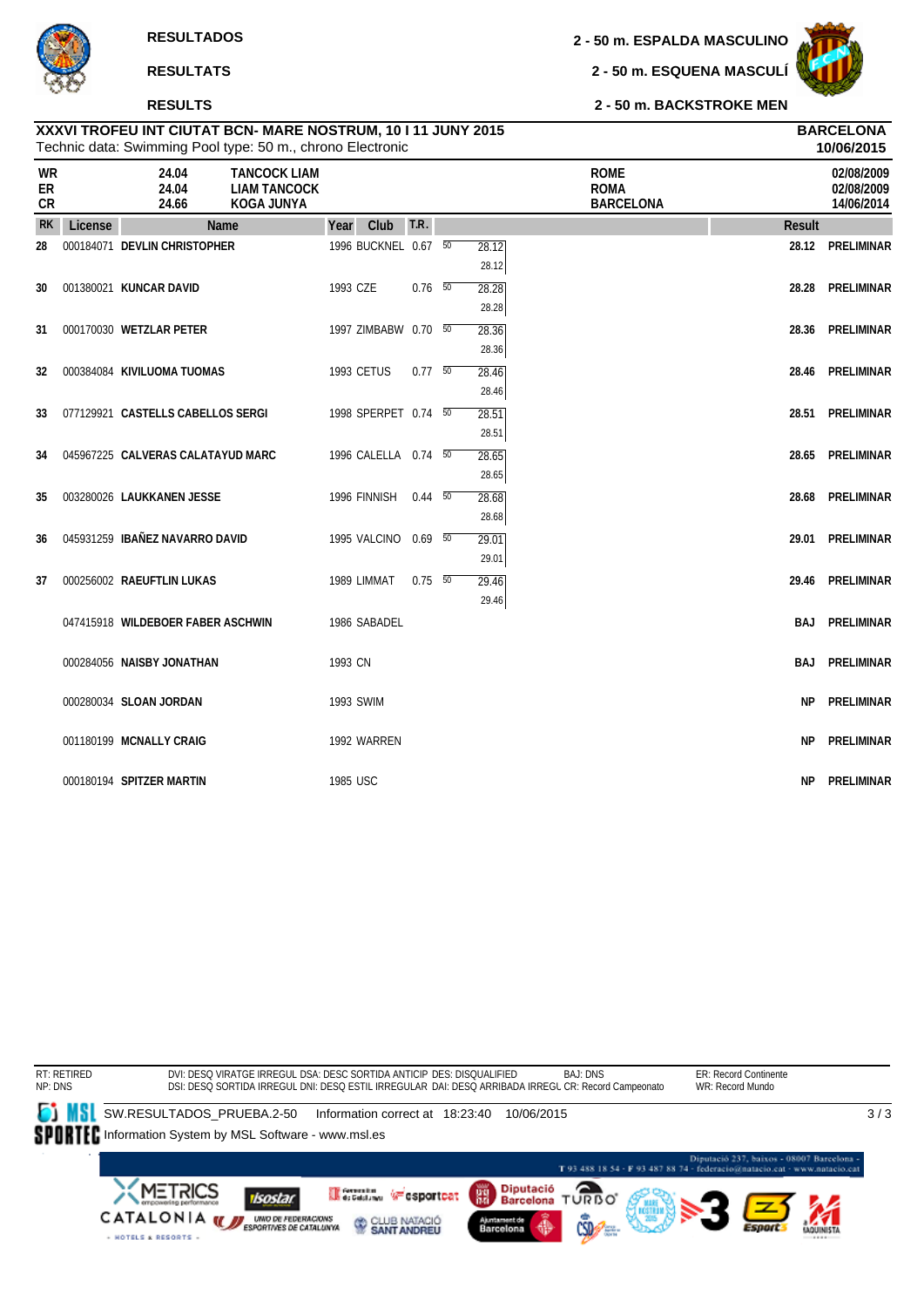

#### **RESULTS**

**3 - 50 m. BRAÇA FEMENÍ**



#### **3 - 50 m. BREASTSTROKE WOMEN**

|                |         |                                  | XXXVI TROFEU INT CIUTAT BCN- MARE NOSTRUM, 10 I 11 JUNY 2015<br>Technic data: Swimming Pool type: 50 m., chrono Electronic |                  |                 |                             |                                                          |               | <b>BARCELONA</b><br>10/06/2015         |
|----------------|---------|----------------------------------|----------------------------------------------------------------------------------------------------------------------------|------------------|-----------------|-----------------------------|----------------------------------------------------------|---------------|----------------------------------------|
| WR<br>ER<br>CR |         | 29.48<br>29.48<br>29.96          | <b>MEILUTYTE RUTA</b><br><b>MEILUTYTE RUTA</b><br><b>MEILUTYTE RUTA</b>                                                    |                  |                 |                             | <b>BARCELONA</b><br><b>BARCELONA</b><br><b>BARCELONA</b> |               | 03/08/2013<br>03/08/2013<br>11/06/2013 |
| <b>RK</b>      | License |                                  | Name<br>Year<br>Club                                                                                                       | T.R.             |                 |                             |                                                          | <b>Result</b> |                                        |
| 1              |         | 000484068 NIJHUIS MONIEK         | 1988 ROYAL                                                                                                                 | $0.80\ 50^{-}$   |                 | 30.93<br>30.93              |                                                          | 30.93         | <b>FINAL</b>                           |
|                |         |                                  |                                                                                                                            | $0.82 - 50^{-1}$ |                 | 31.41<br>31.41              |                                                          | 31.41         | PRELIMINAR                             |
| 2              |         | 001380026 LAUKKANEN JENNA        | 1995 FINNISH                                                                                                               | $0.67 - 50$      |                 | 31.08<br>31.08              |                                                          | 31.08         | <b>FINAL</b>                           |
|                |         |                                  |                                                                                                                            | $0.68$ 50        |                 | 31.56<br>31.56              |                                                          | 31.56         | PRELIMINAR                             |
| 3              |         | 000484054 HUNTER SALLY           | 1985 MARION                                                                                                                | $0.73 - 50$      |                 | 31.31<br>31.31              |                                                          | 31.31         | <b>FINAL</b>                           |
|                |         |                                  |                                                                                                                            | $0.75 - 50^{-1}$ |                 | 31.89<br>31.89              |                                                          | 31.89         | PRELIMINAR                             |
| 4              |         | 000680036 IVRY AMIT              | 1989 ISR                                                                                                                   | $0.70\ 50$       |                 | 31.35<br>31.35              |                                                          | 31.35         | <b>FINAL</b>                           |
|                |         |                                  |                                                                                                                            | $0.72\ 50$       |                 | $\overline{31.47}$<br>31.47 |                                                          | 31.47         | PRELIMINAR                             |
| 5              |         | 000380021 CHOCOVÁ PETRA          | 1986 CZE                                                                                                                   | $0.75 - 50^{-1}$ |                 | 32.02<br>32.02              |                                                          | 32.02         | <b>FINAL</b>                           |
|                |         |                                  |                                                                                                                            | $0.78\ 50$       |                 | 31.92<br>31.92              |                                                          |               | 31.92 PRELIMINAR                       |
| 6              |         | 005580006 ZHANG XINYU            | 1997 CHINA                                                                                                                 | $0.72 - 50$      |                 | 32.05<br>32.05              |                                                          | 32.05         | <b>FINAL</b>                           |
|                |         |                                  |                                                                                                                            | $0.72\ 50$       |                 | 32.15<br>32.15              |                                                          | 32.15         | PRELIMINAR                             |
| 7              |         | 001480030 BRANDT DOROTHEA        | 1984 GERMAN 0.74 50                                                                                                        |                  |                 | 32.16<br>32.16              |                                                          | 32.16         | <b>FINAL</b>                           |
|                |         |                                  |                                                                                                                            | $0.72 - 50$      |                 | 31.87<br>31.87              |                                                          | 31.87         | PRELIMINAR                             |
| 8              |         | 000783037 JOHNSTONE KATHRYN      | 1992 UNIVERSI 0.68 50                                                                                                      |                  |                 | 32.32<br>32.32              |                                                          | 32.32         | <b>FINAL</b>                           |
|                |         |                                  |                                                                                                                            |                  | $0.70\ 50^{-1}$ | 32.16<br>32.16              |                                                          |               | 32.16 PRELIMINAR                       |
| 9              |         | 001380022 PEDERSEN RIKKE MOELLER | 1989 DANISH                                                                                                                | $0.74$ 50        |                 | 32.00<br>32.00              |                                                          |               | 32.00 PRELIMINAR                       |
| 10             |         | 000183037 SCOTT CORRIE           | 1993 UNIVERSI 0.71 50                                                                                                      |                  |                 | 32.21<br>32.21              |                                                          |               | 32.21 PRELIMINAR                       |
|                |         | 11 002980026 KIVIRINTA VEERA     | 1995 FINNISH 0.77 50                                                                                                       |                  |                 | 32.24<br>32.24              |                                                          |               | 32.24 PRELIMINAR                       |

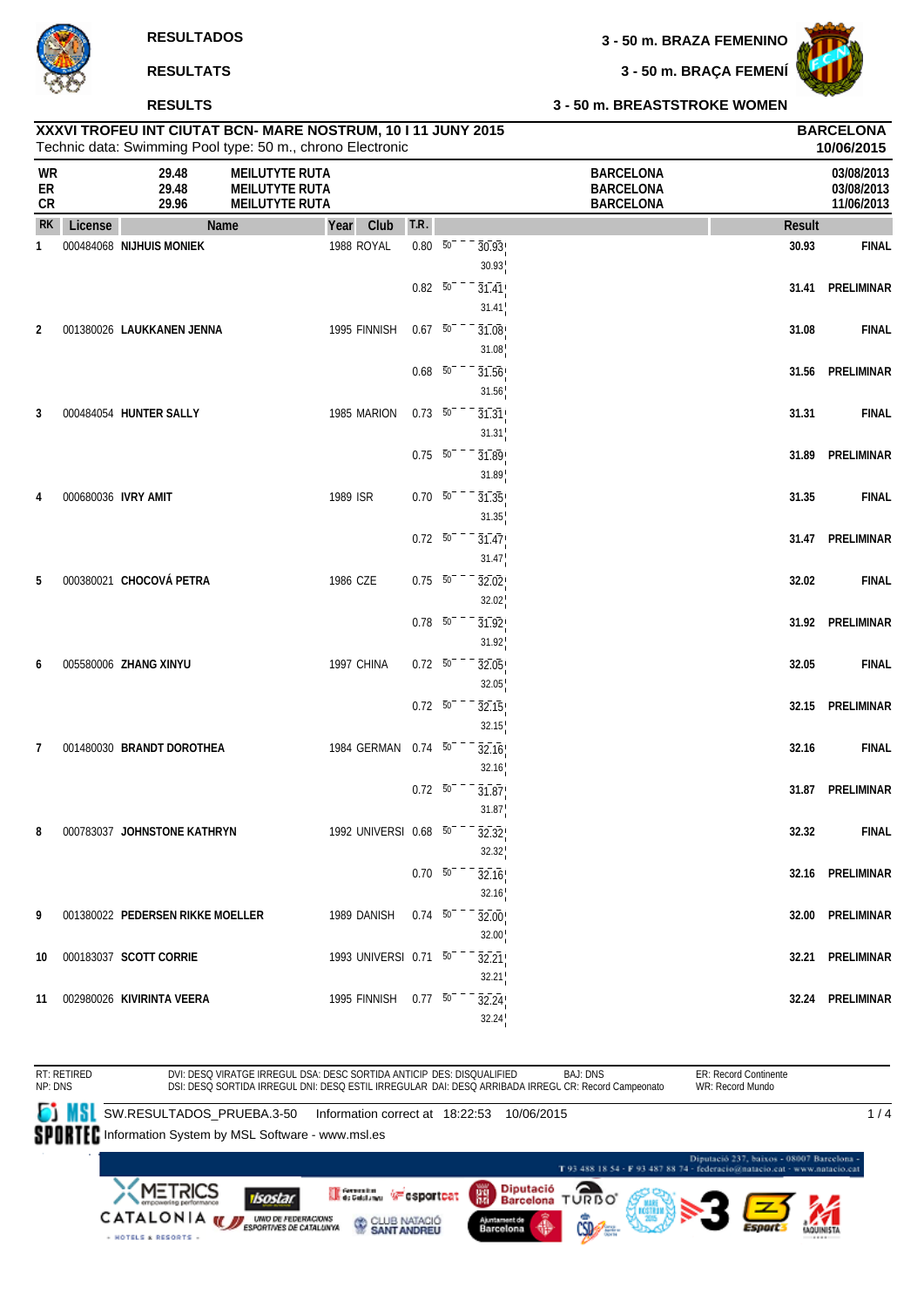#### **RESULTS**



**10/06/2015**

**3 - 50 m. BRAÇA FEMENÍ**

**3 - 50 m. BREASTSTROKE WOMEN**

|                        |         |                                      | Technic data: Swimming Pool type: 50 m., chrono Electronic |      |              |             |                |                                     |               | 10/06/2015                             |
|------------------------|---------|--------------------------------------|------------------------------------------------------------|------|--------------|-------------|----------------|-------------------------------------|---------------|----------------------------------------|
| <b>WR</b><br>ER<br>CR. |         | 29.48<br>29.48<br>29.96              | MEILUTYTE RUTA<br>MEILUTYTE RUTA<br>MEILUTYTE RUTA         |      |              |             |                | BARCELONA<br>BARCELONA<br>BARCELONA |               | 03/08/2013<br>03/08/2013<br>11/06/2013 |
| RK                     | License |                                      | <b>Name</b>                                                | Year | Club         | T.R.        |                |                                     | <b>Result</b> |                                        |
| 12                     |         | 047882759 VALL MONTERO JESSICA       |                                                            |      | 1988 SANDRE  | $0.70\ 50$  | 32.30<br>32.30 |                                     | 32.30         | PRELIMINAL                             |
|                        |         | 13 - ΛΛ1ΛԶΛΛ26 - SEPPALA HANNA MARIA |                                                            |      | 1084 FINNISH | $0.73 - 50$ | 2212           |                                     | <b>22 13</b>  | <b>PRELIMINAL</b>                      |

| <b>RK</b> | License | <b>Name</b>                       | Year       | Club                  | T.R.                     |                | <b>Result</b> |                   |
|-----------|---------|-----------------------------------|------------|-----------------------|--------------------------|----------------|---------------|-------------------|
| 12        |         | 047882759 VALL MONTERO JESSICA    |            | 1988 SANDRE           | $0.70\ 50$               | 32.30<br>32.30 | 32.30         | PRELIMINAR        |
| 13        |         | 001080026 SEPPALA HANNA-MARIA     |            | 1984 FINNISH          | $0.73\ 50$               | 32.43<br>32.43 | 32.43         | PRELIMINAR        |
| 13        |         | 000384025 DALGAARD LOUISE B.      |            | 1990 AALBOR           | $0.74$ 50                | 32.43<br>32.43 | 32.43         | PRELIMINAR        |
| 15        |         | 000283037 STRACHAN ANDREA         |            | 1992 UNIVERSI 0.67 50 |                          | 32.44<br>32.44 | 32.44         | <b>PRELIMINAR</b> |
| 16        |         | 048097952 GARCIA URZAINQUI MARINA |            | 1994 MEDITER 0.69 50  |                          | 32.56          | 32.56         | <b>PRELIMINAR</b> |
| 17        |         | 000880190 LAWRENCE MICAH          |            | 1990 SWIMMA  0.74  50 |                          | 32.56<br>32.65 | 32.65         | <b>PRELIMINAR</b> |
| 17        |         | 005284023 MATTS KATIE             |            | 1998 BRITISH          | $0.71\ 50$               | 32.65<br>32.65 | 32.65         | <b>PRELIMINAR</b> |
| 19        |         | 001783037 HANLON KARA             |            | 1997 UNIVERSI 0.73 50 |                          | 32.65<br>32.78 | 32.78         | PRELIMINAR        |
| 20        |         | 000970080 WATANABE KANAKO         | 1996 JAPAN |                       | $0.73\quad\overline{50}$ | 32.78<br>32.82 | 32.82         | PRELIMINAR        |
| 21        |         | 000380013 KREUNDL LENA            |            | 1997 AUSTRIA 0.71 50  |                          | 32.82<br>32.91 |               | 32.91 PRELIMINAR  |
| 22        |         | 000680033 SZTANKOVICS ANNA        |            | 1996 HUNGARI 0.77 50  |                          | 32.91<br>32.92 | 32.92         | PRELIMINAR        |
| 23        |         | 001080050 ILIE FLORINA ALEXANDRA  | 1996 ROM   |                       | $0.82\ 50$               | 32.92<br>32.95 | 32.95         | <b>PRELIMINAR</b> |
| 24        |         | 002380030 GRIMBERG VANESSA        |            | 1993 GERMAN           | $0.73\ 50$               | 32.95<br>33.07 | 33.07         | PRELIMINAR        |
| 25        |         | 000480194 NOTHDURFTER CHRISTINA   | 1994 USC   |                       | $0.71\ 50$               | 33.07<br>33.09 | 33.09         | PRELIMINAR        |
| 25        |         | 000184082 MIMOVICOVA ZUZANA       | 1989 SV    |                       | $0.69$ 50                | 33.09<br>33.09 | 33.09         | <b>PRELIMINAR</b> |
| 27        |         | 002170040 SMITH KIERRA            |            | 1994 SWIMMIN 0.79 50  |                          | 33.09<br>33.10 | 33.10         | <b>PRELIMINAR</b> |
| 28        |         | 000980013 KOSCHISCHEK BIRGIT      |            | 1987 AUSTRIA 0.68 50  |                          | 33.10<br>33.12 | 33.12         | <b>PRELIMINAR</b> |
|           |         |                                   |            |                       |                          | 33.12          |               |                   |
| 29        |         | 000284067 ELZERMAN ANOUK          | 1990 DE    |                       | $0.78\quad 50$           | 33.14<br>33.14 | 33.14         | <b>PRELIMINAR</b> |
| 30        |         | 001270040 MCCABE MARTHA COLLEEN   |            | 1989 SWIMMIN 0.68 50  |                          | 33.16<br>33.16 | 33.16         | <b>PRELIMINAR</b> |

**XXXVI TROFEU INT CIUTAT BCN- MARE NOSTRUM, 10 I 11 JUNY 2015 BARCELONA**

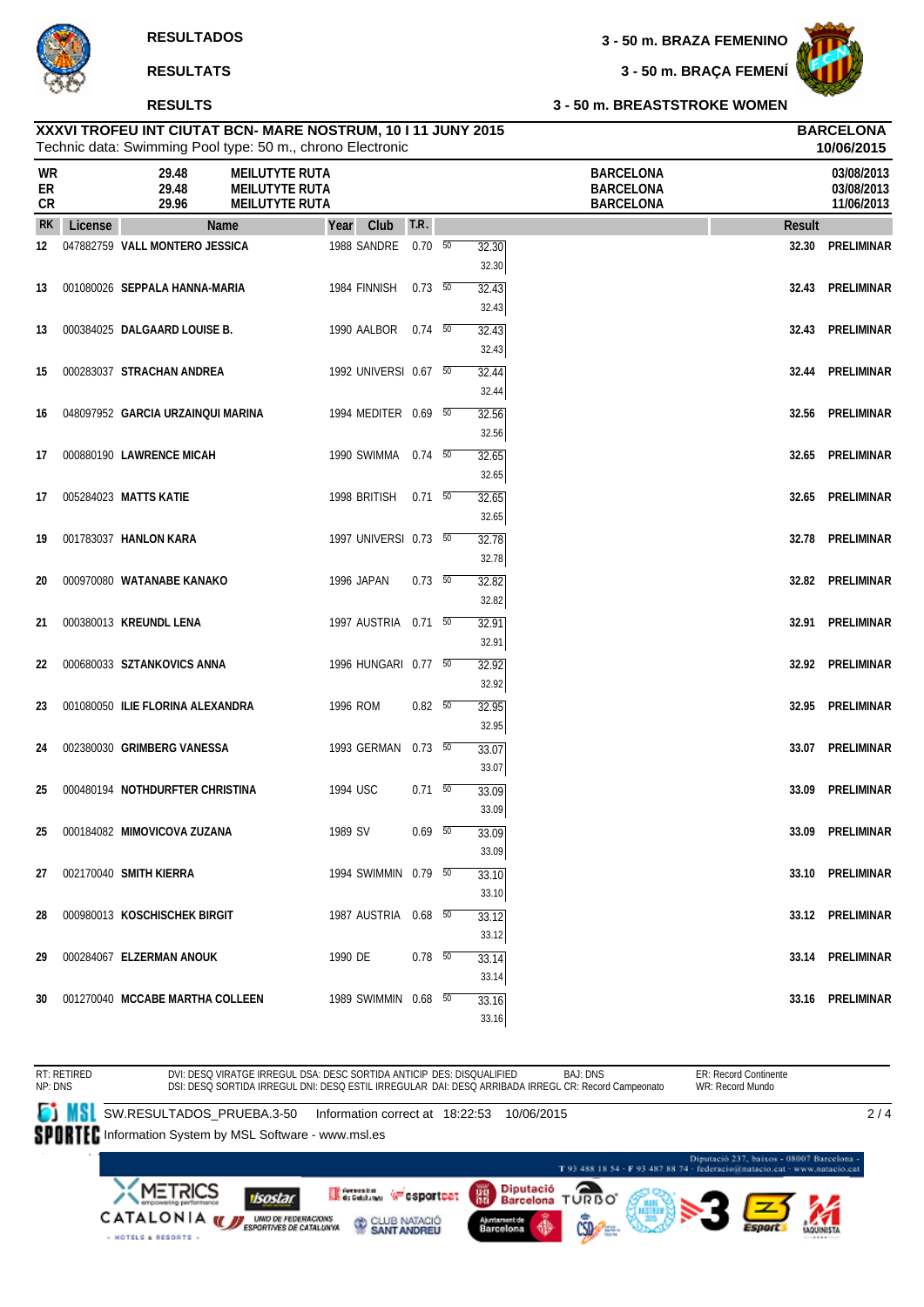#### **RESULTS**

**3 - 50 m. BRAÇA FEMENÍ**



|                       |         | <b>RESULTS</b>                                                                                                             |                                                                         |                       |             |                |                                                          | 3 - 50 m. BREASTSTROKE WOMEN |                                        |
|-----------------------|---------|----------------------------------------------------------------------------------------------------------------------------|-------------------------------------------------------------------------|-----------------------|-------------|----------------|----------------------------------------------------------|------------------------------|----------------------------------------|
|                       |         | XXXVI TROFEU INT CIUTAT BCN- MARE NOSTRUM, 10 I 11 JUNY 2015<br>Technic data: Swimming Pool type: 50 m., chrono Electronic |                                                                         |                       |             |                |                                                          |                              | <b>BARCELONA</b><br>10/06/2015         |
| <b>WR</b><br>ER<br>CR |         | 29.48<br>29.48<br>29.96                                                                                                    | <b>MEILUTYTE RUTA</b><br><b>MEILUTYTE RUTA</b><br><b>MEILUTYTE RUTA</b> |                       |             |                | <b>BARCELONA</b><br><b>BARCELONA</b><br><b>BARCELONA</b> |                              | 03/08/2013<br>03/08/2013<br>11/06/2013 |
| <b>RK</b>             | License | <b>Name</b>                                                                                                                |                                                                         | Club<br>Year          | T.R.        |                |                                                          | Result                       |                                        |
| 31                    |         | 002384023 MILEY HANNAH                                                                                                     |                                                                         | 1989 BRITISH          | $0.70\ 50$  | 33.32<br>33.32 |                                                          |                              | 33.32 PRELIMINAR                       |
| 32                    |         | 038875563 CANTO GARGALLO BERTA                                                                                             |                                                                         | 1989 MATARO 0.69 50   |             | 33.33<br>33.33 |                                                          | 33.33                        | PRELIMINAR                             |
| 33                    |         | 000680189 SWALES REBECCA                                                                                                   |                                                                         | 1996 UNIVERSI 0.73 50 |             | 33.35<br>33.35 |                                                          | 33.35                        | PRELIMINAR                             |
| 33                    |         | 003184023 RENSHAW MOLLY                                                                                                    |                                                                         | 1996 BRITISH          | $0.72\ 50$  | 33.35<br>33.35 |                                                          |                              | 33.35 PRELIMINAR                       |
| 35                    |         | 000284070 CAMERON EMILY                                                                                                    |                                                                         | 1994 ATHENSB 0.72 50  |             | 33.40<br>33.40 |                                                          | 33.40                        | PRELIMINAR                             |
| 36                    |         | 000184069 GRÄNICHER SIBYLLE                                                                                                |                                                                         | 1995 SC               | $0.80\, 50$ | 33.59<br>33.59 |                                                          | 33.59                        | PRELIMINAR                             |
| 37                    |         | 001080013 ZAISER LISA                                                                                                      |                                                                         | 1994 AUSTRIA 0.67 50  |             | 33.61<br>33.61 |                                                          |                              | 33.61 PRELIMINAR                       |
| 38                    |         | 000183069 MÄKINEN ANNA                                                                                                     |                                                                         | <b>1995 UINTI</b>     | $0.75\ 50$  | 33.75<br>33.75 |                                                          | 33.75                        | PRELIMINAR                             |
| 39                    |         | 000580143 BRAATHEN ARIEL                                                                                                   |                                                                         | 1999 NORWEG 0.69 50   |             | 33.77<br>33.77 |                                                          |                              | 33.77 PRELIMINAR                       |
| 40                    |         | 000384028 VELEZ SALOME                                                                                                     |                                                                         | 1993 FEDERAC 0.75 50  |             | 33.84<br>33.84 |                                                          | 33.84                        | <b>PRELIMINAR</b>                      |
| 41                    |         | 001683037 KONG YVETTE                                                                                                      |                                                                         | 1993 UNIVERSI 0.82 50 |             | 34.01<br>34.01 |                                                          | 34.01                        | PRELIMINAR                             |
| 42                    |         | 000180143 COLLEOU STINA KAJSA                                                                                              |                                                                         | 1993 NORWEG 0.76 50   |             | 34.16<br>34.16 |                                                          |                              | 34.16 PRELIMINAR                       |
| 43                    |         | 044568208 RODRIGUEZ SANTESTEBAN ELENA                                                                                      |                                                                         | 1998 P.VASCO 0.81 50  |             | 34.22<br>34.22 |                                                          |                              | 34.22 PRELIMINAR                       |
| 44                    |         | 003080030 HÖPKIN LISA                                                                                                      |                                                                         | 1998 GERMAN 0.73 50   |             | 34.26<br>34.26 |                                                          | 34.26                        | PRELIMINAR                             |
| 45                    |         | 000780189 LEE MEGAN                                                                                                        |                                                                         | 1995 UNIVERSI 0.75 50 |             | 34.64<br>34.64 |                                                          |                              | 34.64 PRELIMINAR                       |

BAJ: DNS ER: Record Continente RT: RETIRED NP: DNS DVI: DESQ VIRATGE IRREGUL DSA: DESC SORTIDA ANTICIP DES: DISQUALIFIED DSI: DESQ SORTIDA IRREGUL DNI: DESQ ESTIL IRREGULAR DAI: DESQ ARRIBADA IRREGL CR: Record Campeonato WR: Record Mundo **SW.RESULTADOS\_PRUEBA.3-50** Information correct at 18:22:53 10/06/2015  $3/4$ SPORTEC Information System by MSL Software - www.msl.es ó 237, baixos - 08007 Barcelona T 93 488 18 54 - F 93 487 88 74 - federacio@natacio.cat - www.natacio.cat METRICS Diputació Θ Germann Wesportcat 嚻 **isostar** Barcelona т **URBO** CATALONIA WE UNDER FEDERACIONS CLUB NATACIÓ Barcelona HOTELS & RESORTS +

**46** 049240250 **GARCIA MARTINEZ SANDRA** 1997 SANDRE 0.71 <sup>50</sup> 34.75 **34.75 PRELIMINAR**

**47** 000383069 **LAHTINEN EMILIA** 1996 UINTI 0.74 <sup>50</sup> 34.78 **34.78 PRELIMINAR**

**48** P00454033 **ALCAUZAR MARTINEZ EHARI** 1999 MEDITER 0.77 <sup>50</sup> 34.83 **34.83 PRELIMINAR**

**49** 000280025 **HJELM ÁSBJORG** 1999 FAROE 0.72 <sup>50</sup> 34.95 **34.95 PRELIMINAR**

34.75

34.78

34.83

34.95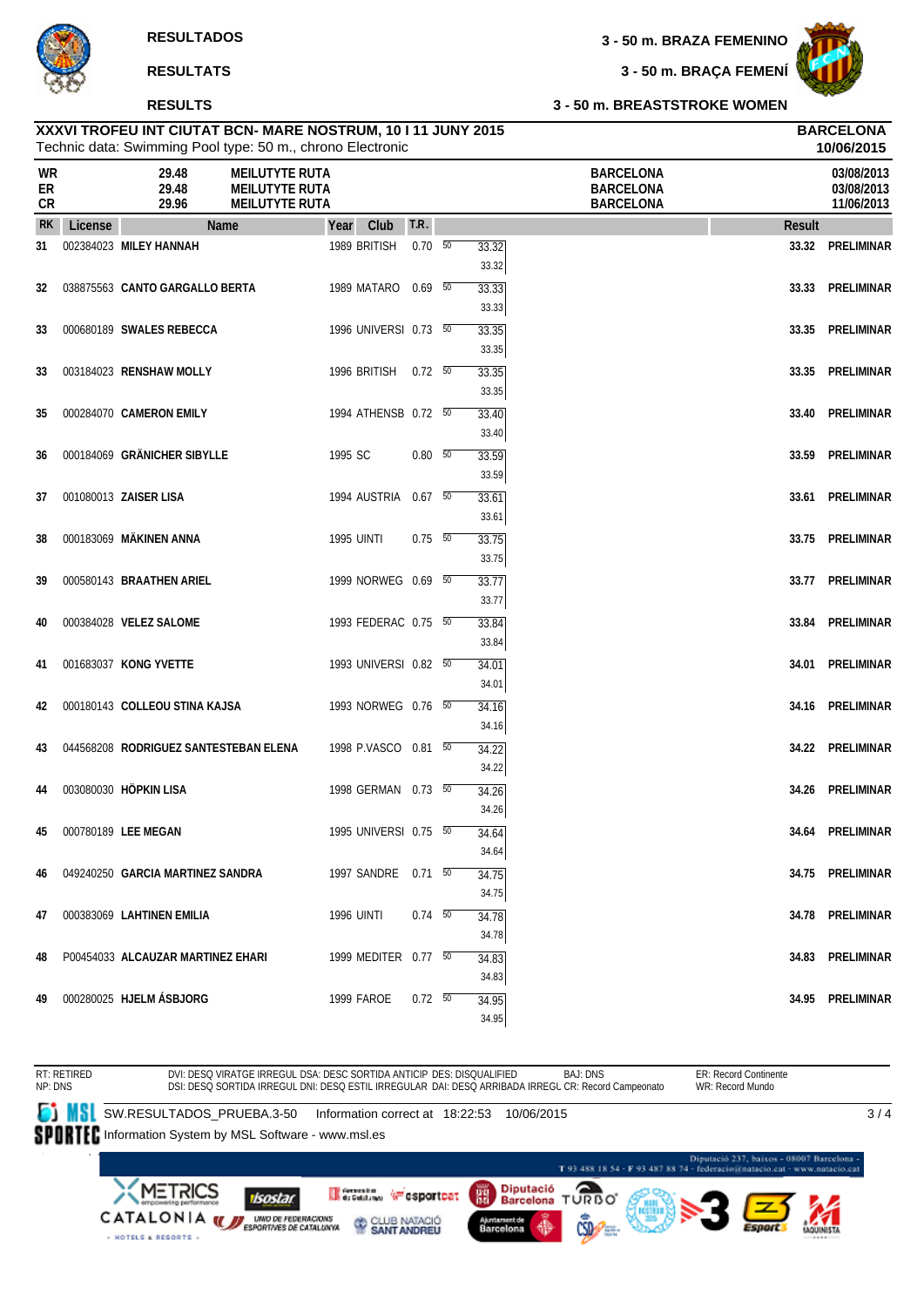

#### **RESULTS**

**3 - 50 m. BRAÇA FEMENÍ**



#### **3 - 50 m. BREASTSTROKE WOMEN**

|                |                     | .                                                                                                                          |                                                                         |          |                     |             |    |                |                                                          |        |                                        |
|----------------|---------------------|----------------------------------------------------------------------------------------------------------------------------|-------------------------------------------------------------------------|----------|---------------------|-------------|----|----------------|----------------------------------------------------------|--------|----------------------------------------|
|                |                     | XXXVI TROFEU INT CIUTAT BCN- MARE NOSTRUM, 10 I 11 JUNY 2015<br>Technic data: Swimming Pool type: 50 m., chrono Electronic |                                                                         |          |                     |             |    |                |                                                          |        | <b>BARCELONA</b><br>10/06/2015         |
| WR<br>ER<br>CR |                     | 29.48<br>29.48<br>29.96                                                                                                    | <b>MEILUTYTE RUTA</b><br><b>MEILUTYTE RUTA</b><br><b>MEILUTYTE RUTA</b> |          |                     |             |    |                | <b>BARCELONA</b><br><b>BARCELONA</b><br><b>BARCELONA</b> |        | 03/08/2013<br>03/08/2013<br>11/06/2013 |
| <b>RK</b>      | License             | Name                                                                                                                       |                                                                         | Year     | Club                | T.R.        |    |                |                                                          | Result |                                        |
| 50             | 000680021           | STEPÁNOVA MONIKA                                                                                                           |                                                                         | 1997 CZE |                     | 0.73        | 50 | 34.98<br>34.98 |                                                          | 34.98  | <b>PRELIMINAR</b>                      |
| 51             |                     | 001180143 RYPESTOEL MALENE                                                                                                 |                                                                         |          | 2001 NORWEG 0.83 50 |             |    | 35.09<br>35.09 |                                                          | 35.09  | <b>PRELIMINAR</b>                      |
| 52             |                     | 000980143 HILTON CELINE                                                                                                    |                                                                         |          | 2000 NORWEG 0.77 50 |             |    | 35.29<br>35.29 |                                                          | 35.29  | <b>PRELIMINAR</b>                      |
| 53             | 005680006 AI JINYAO |                                                                                                                            |                                                                         |          | 2002 CHINA          | $0.85\ 50$  |    | 35.66<br>35.66 |                                                          | 35.66  | PRELIMINAR                             |
| 54             |                     | 047934931 ESPEJO FERNANDEZ ERIKA                                                                                           |                                                                         |          | 1991 NLLEIDA        | $0.85\ 50$  |    | 36.07<br>36.07 |                                                          | 36.07  | <b>PRELIMINAR</b>                      |
| 55             |                     | 001183069 HAMMAR HANNA                                                                                                     |                                                                         |          | <b>1998 UINTI</b>   | $0.80\, 50$ |    | 36.16<br>36.16 |                                                          | 36.16  | <b>PRELIMINAR</b>                      |
| 56             | 000970001           | KHACHA SAMAR                                                                                                               |                                                                         | 1999 FED |                     | $0.80\, 50$ |    | 37.33<br>37.33 |                                                          | 37.33  | PRELIMINAR                             |

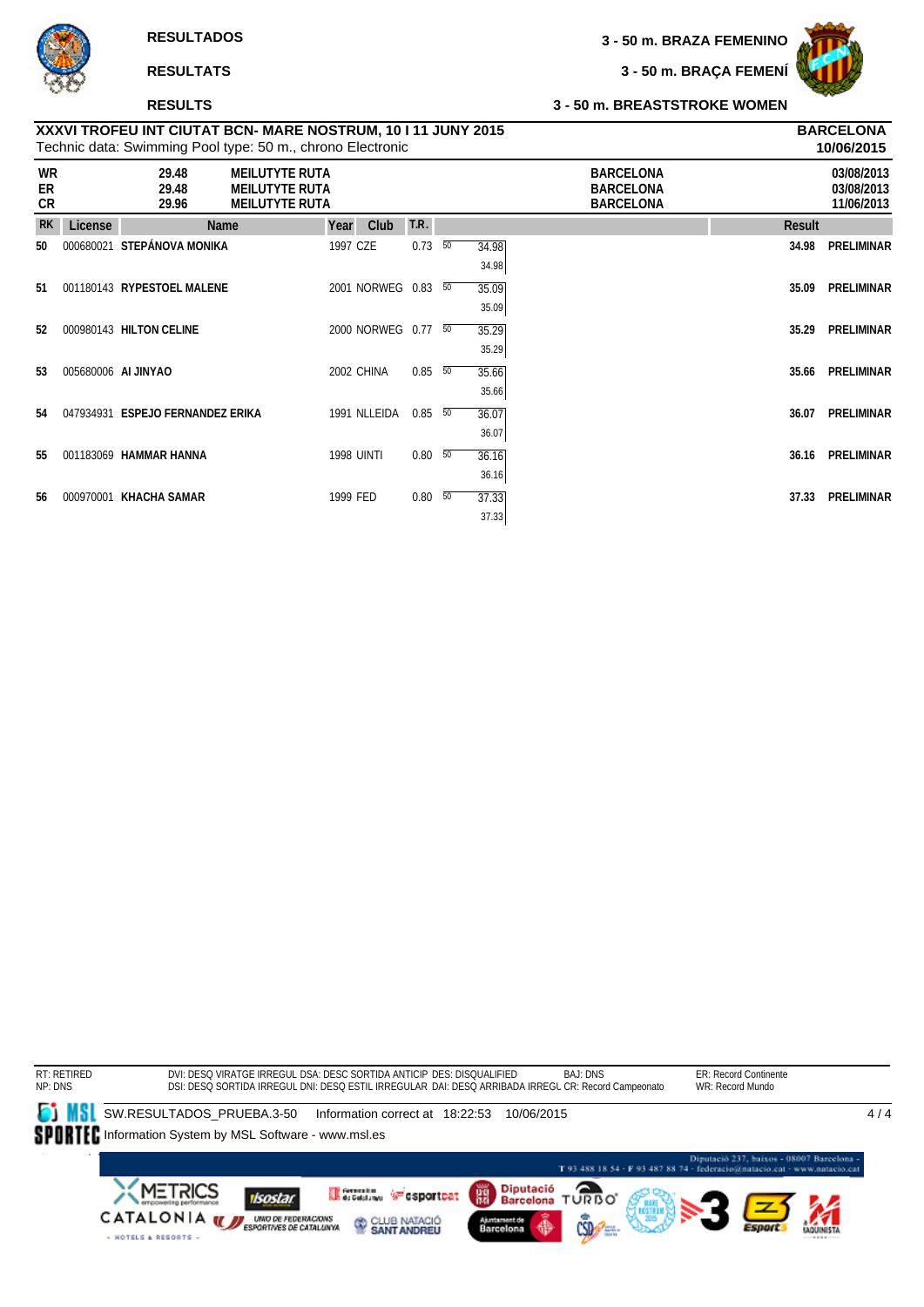

|                |         | <b>RESULTATS</b>                                                                                                           |                                                              |                  |                          |                          |                             | 4 - 50 m. PAPALLONA MASCULÍ                        |               |                                        |
|----------------|---------|----------------------------------------------------------------------------------------------------------------------------|--------------------------------------------------------------|------------------|--------------------------|--------------------------|-----------------------------|----------------------------------------------------|---------------|----------------------------------------|
|                |         | <b>RESULTS</b>                                                                                                             |                                                              |                  |                          |                          |                             | 4 - 50 m. BUTTERFLY MEN                            |               |                                        |
|                |         | XXXVI TROFEU INT CIUTAT BCN- MARE NOSTRUM, 10 I 11 JUNY 2015<br>Technic data: Swimming Pool type: 50 m., chrono Electronic |                                                              |                  |                          |                          |                             |                                                    |               | <b>BARCELONA</b><br>10/06/2015         |
| WR<br>ER<br>CR |         | 22.43<br>22.43<br>23.30                                                                                                    | MUÑOZ PEREZ RAFAEL<br>RAFAEL MUÑOZ<br><b>SCHOEMAN ROLAND</b> |                  |                          |                          |                             | <b>MALAGA</b><br><b>MALAGA</b><br><b>BARCELONA</b> |               | 05/04/2009<br>05/04/2009<br>11/06/2013 |
| <b>RK</b>      | License | <b>Name</b>                                                                                                                |                                                              | Club<br>Year     | T.R.                     |                          |                             |                                                    | <b>Result</b> |                                        |
| 1              |         | 002984023 PROUD BENJAMIN                                                                                                   |                                                              | 1994 BRITISH     | $0.67 - 50^{-}$          |                          | 23.70<br>23.70              |                                                    | 23.70         | <b>FINAL</b>                           |
|                |         |                                                                                                                            |                                                              |                  | $0.66\quad 50$           |                          | 23.97<br>23.97              |                                                    | 23.97         | <b>PRELIMINAR</b>                      |
| $\overline{2}$ |         | 000580048 CZERNIAK KONRAD                                                                                                  |                                                              | 1989 POLISH      | $0.67 - 50$              |                          | 23.89<br>23.89              |                                                    | 23.89         | <b>FINAL</b>                           |
|                |         |                                                                                                                            |                                                              |                  | $0.70\ 50^{-}$           |                          | 24.00<br>24.00              |                                                    | 24.00         | <b>PRELIMINAR</b>                      |
| 3              |         | 000170020 LE CLOS CHAD GUY BERTRAND                                                                                        |                                                              | 1992 SW          | $0.62 - 50^{-1}$         |                          | 23.92<br>23.92              |                                                    | 23.92         | <b>FINAL</b>                           |
|                |         |                                                                                                                            |                                                              |                  | $0.66\quad 50$           |                          | 24.59<br>24.59              |                                                    | 24.59         | <b>PRELIMINAR</b>                      |
| 4              |         | 030992833 MUÑOZ PEREZ RAFAEL                                                                                               |                                                              | 1988 NAVIAL      | $0.65 - 50^{-1}$         |                          | 24.19<br>24.19              |                                                    | 24.19         | <b>FINAL</b>                           |
|                |         |                                                                                                                            |                                                              |                  | $0.67 - 50^{-}$          |                          | $\overline{24.32}$<br>24.32 |                                                    | 24.32         | <b>PRELIMINAR</b>                      |
| 5              |         | 000880036 ZAMIR TOMER                                                                                                      |                                                              | 1994 ISR         | $0.66\quad\overline{50}$ |                          | 24.47<br>24.47              |                                                    | 24.47         | <b>FINAL</b>                           |
|                |         |                                                                                                                            |                                                              |                  | $0.71 - 50^{-1}$         |                          | 24.65<br>24.65              |                                                    | 24.65         | PRELIMINAR                             |
| 6              |         | 001070050 MEYER NICO                                                                                                       |                                                              | <b>1992 TUKS</b> | $0.67 - 50^{-1}$         |                          | 24.60<br>24.60              |                                                    | 24.60         | <b>FINAL</b>                           |
|                |         |                                                                                                                            |                                                              |                  | $0.67$ 50                |                          | 24.78<br>24.78              |                                                    | 24.78         | <b>PRELIMINAR</b>                      |
| 7              |         | 000284023 BARRETT ADAM                                                                                                     |                                                              | 1992 BRITISH     | $0.71\ 50$               |                          | 24.63                       |                                                    | 24.63         | <b>FINAL</b>                           |
|                |         |                                                                                                                            |                                                              |                  | $0.73\ 50^{-}$           |                          | 24.63<br>24.71              |                                                    |               | 24.71 PRELIMINAR                       |
| 8              |         | 000380050 COCI ALEXANDRU                                                                                                   |                                                              | 1989 ROM         | 0.63                     |                          | 24.71                       |                                                    | <b>DES</b>    | <b>FINAL</b>                           |
|                |         |                                                                                                                            |                                                              |                  |                          | $0.68\overline{50}^{-1}$ | 24.66<br>24.66              |                                                    |               | 24.66 PRELIMINAR                       |

**11** 000184027 **HOCKIN BENJAMIN** 1986 FEDERAC 0.74 <sup>50</sup> 24.84 **24.84 PRELIMINAR** 24.84 BAJ: DNS ER: Record Continente RT: RETIRED NP: DNS DVI: DESQ VIRATGE IRREGUL DSA: DESC SORTIDA ANTICIP DES: DISQUALIFIED WR: Record Mundo DSI: DESQ SORTIDA IRREGUL DNI: DESQ ESTIL IRREGULAR DAI: DESQ ARRIBADA IRREGL CR: Record Campeonato **SW.RESULTADOS\_PRUEBA.4-50 Information correct at 18:22:08 10/06/2015**  $1/4$ SPORTEC Information System by MSL Software - www.msl.es ió 237, baixos - 08007 Barcelona T 93 488 18 54 - F 93 487 88 74 - federacio@natacio.cat - www.natacio.cat **TURBO METRICS** Diputació Greenin (Fesportcat 麗 isostar **Barcelona** CATALONIA WEBPORTAGE DE CATALLUNYA CLUB NATACIÓ Barcelona - HOTELS & RESORTS -

**9** 000284084 **POKKINEN TUOMAS** 1995 CETUS 0.71 <sup>50</sup> 24.81 **24.81 PRELIMINAR**

**10** 004684023 **LAXTON THOMAS** 1989 BRITISH 0.71 <sup>50</sup> 24.82 **24.82 PRELIMINAR**

24.81

24.82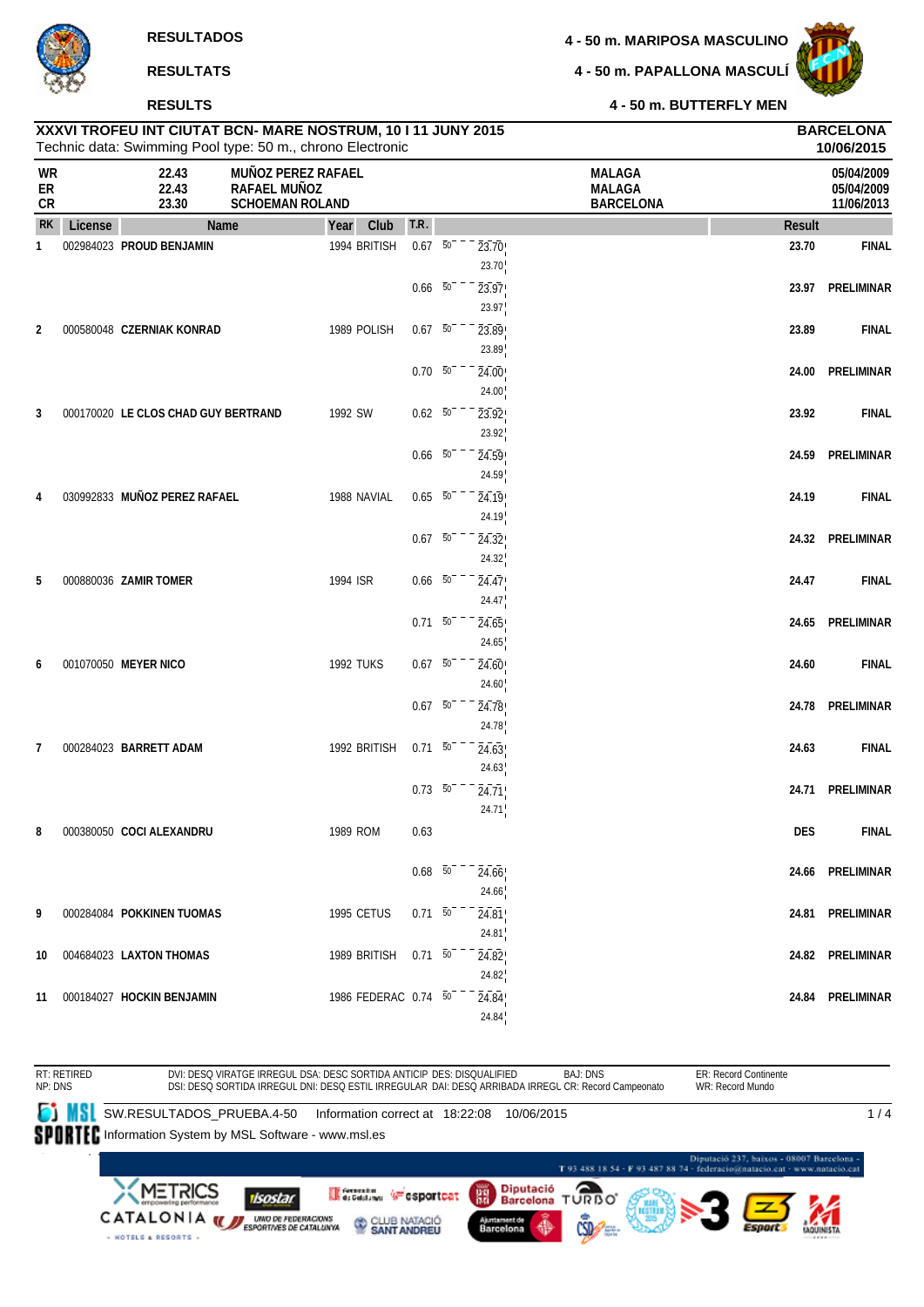#### **RESULTS**

**4 - 50 m. PAPALLONA MASCULÍ**



**4 - 50 m. BUTTERFLY MEN**

|                |                    | Technic data: Swimming Pool type: 50 m., chrono Electronic |                                                                     |          |                       |                          |                         |                                                    |        | 10/06/2015                             |
|----------------|--------------------|------------------------------------------------------------|---------------------------------------------------------------------|----------|-----------------------|--------------------------|-------------------------|----------------------------------------------------|--------|----------------------------------------|
| WR<br>ER<br>CR |                    | 22.43<br>22.43<br>23.30                                    | <b>MUÑOZ PEREZ RAFAEL</b><br>RAFAEL MUÑOZ<br><b>SCHOEMAN ROLAND</b> |          |                       |                          |                         | <b>MALAGA</b><br><b>MALAGA</b><br><b>BARCELONA</b> |        | 05/04/2009<br>05/04/2009<br>11/06/2013 |
| <b>RK</b>      | License            | <b>Name</b>                                                |                                                                     | Year     | Club                  | T.R.                     |                         |                                                    | Result |                                        |
| 12             |                    | 006380006 CUI JUNMING                                      |                                                                     |          | 1996 CHINA            | $0.62\quad 50$           | 25.00<br>25.00          |                                                    | 25.00  | <b>PRELIMINAR</b>                      |
| 13             |                    | 000384070 CLARK PACE                                       |                                                                     |          | 1994 ATHENSB 0.65 50  |                          | 25.03<br>25.03          |                                                    | 25.03  | PRELIMINAR                             |
| 14             |                    | 000880022 BROMER VIKTOR B.                                 |                                                                     |          | 1993 DANISH           | $0.66$ 50                | 25.13<br>25.13          |                                                    | 25.13  | PRELIMINAR                             |
| 15             |                    | 000780013 SUBARSKY SASCHA                                  |                                                                     |          | 1996 AUSTRIA 0.72 50  |                          | 25.22<br>25.22          |                                                    |        | 25.22 PRELIMINAR                       |
| 16             |                    | 002180049 QUINTANILHA NUNO GONÇALO                         |                                                                     | 1987 POR |                       | $0.71\ 50$               | 25.25<br>25.25          |                                                    | 25.25  | PRELIMINAR                             |
| 17             |                    | 000384046 RONALDSON DANIEL OLIVIER                         |                                                                     |          | 1996 WESTVIL 0.72 50  |                          | 25.36<br>25.36          |                                                    | 25.36  | PRELIMINAR                             |
| 18             | 006580006 JIN MING |                                                            |                                                                     |          | 1993 CHINA            | $0.72\ 50$               | 25.40<br>25.40          |                                                    | 25.40  | PRELIMINAR                             |
| 18             |                    | 000180194 SPITZER MARTIN                                   |                                                                     | 1985 USC |                       | $0.67$ 50                | 25.40<br>25.40          |                                                    | 25.40  | PRELIMINAR                             |
| 20             |                    | 003580030 KUNERT ALEXANDER                                 |                                                                     |          | 1996 GERMAN           | $0.65\quad\overline{50}$ | 25.41<br>25.41          |                                                    | 25.41  | PRELIMINAR                             |
| 21             |                    | 001080021 VERNER MARTIN                                    |                                                                     | 1980 CZE |                       | $0.72\ 50$               | 25.43<br>25.43          |                                                    | 25.43  | PRELIMINAR                             |
| 22             |                    | 000380194 UNGER DOMINIK                                    |                                                                     | 1995 USC |                       | $0.65\quad 50$           | 25.45<br>25.45          |                                                    | 25.45  | PRELIMINAR                             |
| 22             |                    | 000184062 ERIKSSON TONY                                    |                                                                     |          | 1995 JÄRVENP 0.71 50  |                          | 25.45<br>25.45          |                                                    | 25.45  | PRELIMINAR                             |
| 24             |                    | 002180026 LIUKKONEN ARI-PEKKA                              |                                                                     |          | 1989 FINNISH          | $0.76$ 50                | 25.46                   |                                                    | 25.46  | PRELIMINAR                             |
| 25             |                    | 000484028 REALES ESNAIDERQ                                 |                                                                     |          | 1996 FEDERAC 0.68 50  |                          | 25.46<br>25.50          |                                                    | 25.50  | <b>PRELIMINAR</b>                      |
| 26             |                    | 002070040 ASSAAD GAMAL                                     |                                                                     |          | 1995 SWIMMIN 0.65 50  |                          | 25.50<br>25.54          |                                                    |        | 25.54 PRELIMINAR                       |
| 26             |                    | 000680190 WEBER MARK                                       |                                                                     |          | 1990 SWIMMA  0.75  50 |                          | 25.54<br>25.54          |                                                    |        | 25.54 PRELIMINAR                       |
| 28             |                    | 000180142 HENGEL SIMON                                     |                                                                     |          | 1991 SV NIKAR 0.81 50 |                          | 25.54<br>25.55          |                                                    |        | 25.55 PRELIMINAR                       |
| 29             |                    | 000180026 WIHANTO WILLIAM                                  |                                                                     |          | 1994 FINNISH 0.63 50  |                          | 25.55<br>25.61          |                                                    |        | 25.61 PRELIMINAR                       |
| 30             |                    | 000156002 VAN DUIJN NICO                                   |                                                                     |          | 1990 LIMMAT 0.72 50   |                          | 25.61<br>25.64<br>25.64 |                                                    |        | 25.64 PRELIMINAR                       |

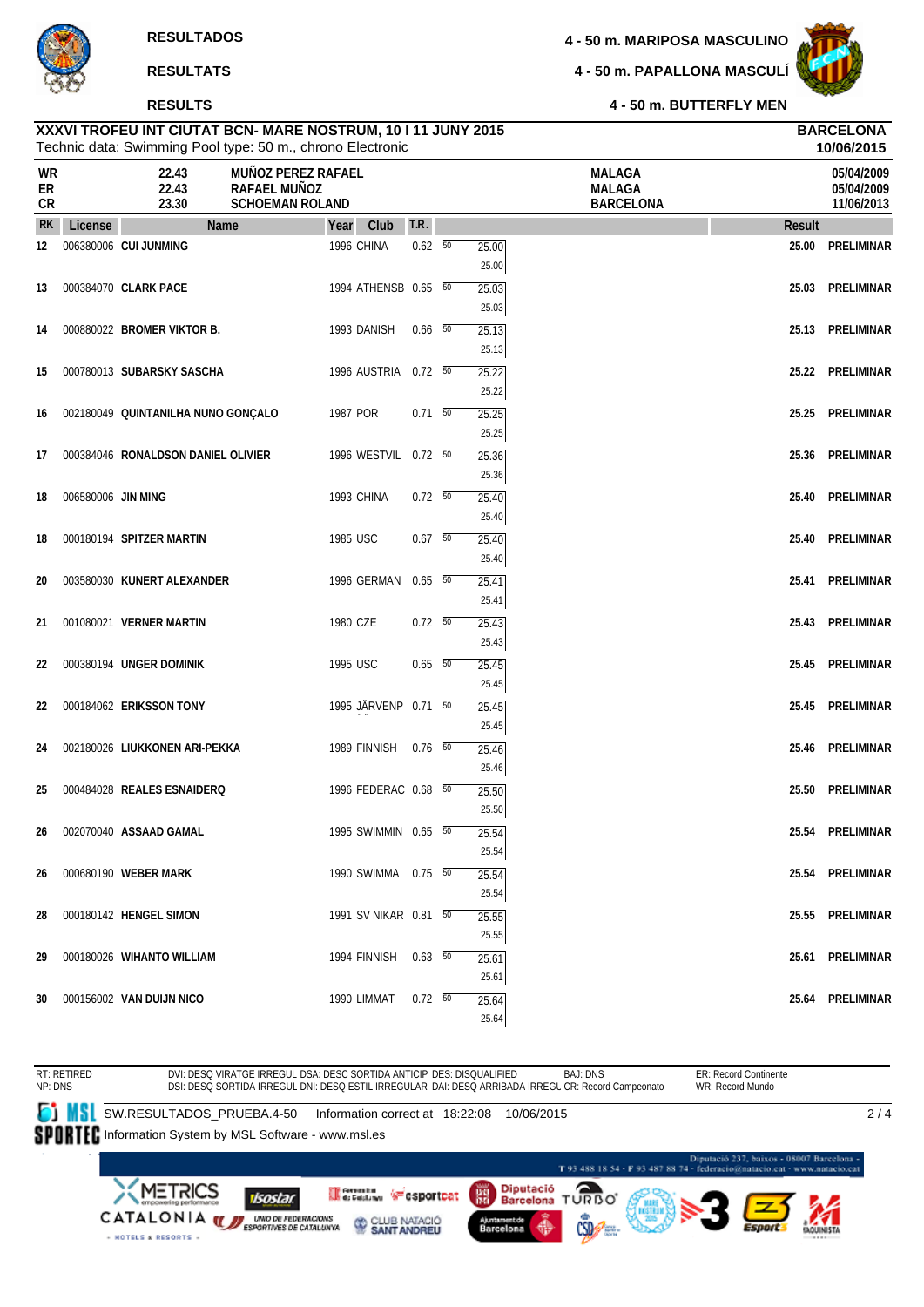#### **RESULTS**

**4 - 50 m. PAPALLONA MASCULÍ**



**4 - 50 m. BUTTERFLY MEN**

|                              | 10/06/2015<br>Technic data: Swimming Pool type: 50 m., chrono Electronic |                                        |                                                              |            |                      |                |  |                         |                                                    |        |                                        |  |
|------------------------------|--------------------------------------------------------------------------|----------------------------------------|--------------------------------------------------------------|------------|----------------------|----------------|--|-------------------------|----------------------------------------------------|--------|----------------------------------------|--|
| <b>WR</b><br>ER<br><b>CR</b> |                                                                          | 22.43<br>22.43<br>23.30                | MUÑOZ PEREZ RAFAEL<br>RAFAEL MUÑOZ<br><b>SCHOEMAN ROLAND</b> |            |                      |                |  |                         | <b>MALAGA</b><br><b>MALAGA</b><br><b>BARCELONA</b> |        | 05/04/2009<br>05/04/2009<br>11/06/2013 |  |
| <b>RK</b>                    | License                                                                  | Name                                   |                                                              | Year       | Club                 | T.R.           |  |                         |                                                    | Result |                                        |  |
| 30                           |                                                                          | 000284015 SCHMID ALEKSI                |                                                              | 1996 LANCY |                      | $0.78$ 50      |  | 25.64<br>25.64          |                                                    |        | 25.64 PRELIMINAR                       |  |
| 32                           |                                                                          | 006480006 WU YUHANG                    |                                                              | 1997 CHINA |                      | $0.70\ 50$     |  | 25.66<br>25.66          |                                                    |        | 25.66 PRELIMINAR                       |  |
| 33                           |                                                                          | 001280021 HAVRÁNEK TOMÁS               |                                                              | 1994 CZE   |                      | $0.77 - 50$    |  | 25.69<br>25.69          |                                                    | 25.69  | PRELIMINAR                             |  |
| 33                           |                                                                          | 000384056 WANG SAMUEL                  |                                                              | 1996 CN    |                      | $0.60\quad 50$ |  | 25.69<br>25.69          |                                                    |        | 25.69 PRELIMINAR                       |  |
| 35                           |                                                                          | 000384084 KIVILUOMA TUOMAS             |                                                              | 1993 CETUS |                      | $0.64$ 50      |  | 25.71<br>25.71          |                                                    |        | 25.71 PRELIMINAR                       |  |
| 36                           |                                                                          | 002380143 BOEN SIGURD HOLTEN           |                                                              |            | 1997 NORWEG 0.70 50  |                |  | 25.73<br>25.73          |                                                    |        | 25.73 PRELIMINAR                       |  |
| 37                           |                                                                          | P00106445 DEL RIO IBARRA ANDRE         |                                                              |            | 1993 MATARO          | $0.69$ 50      |  | 25.75<br>25.75          |                                                    |        | 25.75 PRELIMINAR                       |  |
| 38                           |                                                                          | 000127024 CHATRON CYRIL                |                                                              | 1995 EMS   |                      | $0.73\ 50$     |  | 25.78                   |                                                    |        | 25.78 PRELIMINAR                       |  |
| 39                           |                                                                          | 000170030 WETZLAR PETER                |                                                              |            | 1997 ZIMBABW 0.69 50 |                |  | 25.78<br>25.90          |                                                    |        | 25.90 PRELIMINAR                       |  |
| 40                           |                                                                          | X9539333Z BELZA JOAQUIN                |                                                              |            | 1983 HOSPITA 0.78 50 |                |  | 25.90<br>25.91          |                                                    |        | 25.91 PRELIMINAR                       |  |
| 41                           |                                                                          | 000480035 PALSSON DANIEL HANNES        |                                                              | 1995 ISL   |                      | $0.70\ 50$     |  | 25.91<br>25.93          |                                                    |        | 25.93 PRELIMINAR                       |  |
| 42                           |                                                                          | 047114638 CALZADA MUÑOZ MARC           |                                                              |            | 1995 SANDRE 0.71 50  |                |  | 25.93<br>25.96          |                                                    |        | 25.96 PRELIMINAR                       |  |
| 43                           |                                                                          | 000184077 RYAN SHANE                   |                                                              | 1994 NAC   |                      | $0.68$ 50      |  | 25.96<br>25.98          |                                                    | 25.98  | PRELIMINAR                             |  |
| 44                           |                                                                          | 000680025 JOENSEN EYÖBJORN             |                                                              | 1996 FAROE |                      | $0.67$ 50      |  | 25.98<br>26.01          |                                                    |        | 26.01 PRELIMINAR                       |  |
| 45                           |                                                                          | 044565003 LEBON IRIARTE YERAI          |                                                              |            | 1992 P.VASCO 0.73 50 |                |  | 26.01<br>26.13          |                                                    |        | 26.13 PRELIMINAR                       |  |
| 46                           |                                                                          | 000584028 GALOFRE MONTES JULIO CESAR   |                                                              |            | 1987 FEDERAC 0.75 50 |                |  | 26.13<br>26.14          |                                                    |        | 26.14 PRELIMINAR                       |  |
| 47                           |                                                                          | 047332683 MATSUYAMA PASTOR DIDAC       |                                                              |            | 1993 MATARO 0.69 50  |                |  | 26.14<br>26.18          |                                                    |        | 26.18 PRELIMINAR                       |  |
| 48                           |                                                                          | 001970040 DEKKER NICOLAAS              |                                                              |            | 1995 SWIMMIN 0.71 50 |                |  | 26.18<br>26.20          |                                                    |        | 26.20 PRELIMINAR                       |  |
| 49                           |                                                                          | 000284078 AGOSTINHO ALEXANDRE ESCUDIER |                                                              |            | 1996 PORTINA 0.69 50 |                |  | 26.20<br>26.29<br>26.29 |                                                    |        | 26.29 PRELIMINAR                       |  |

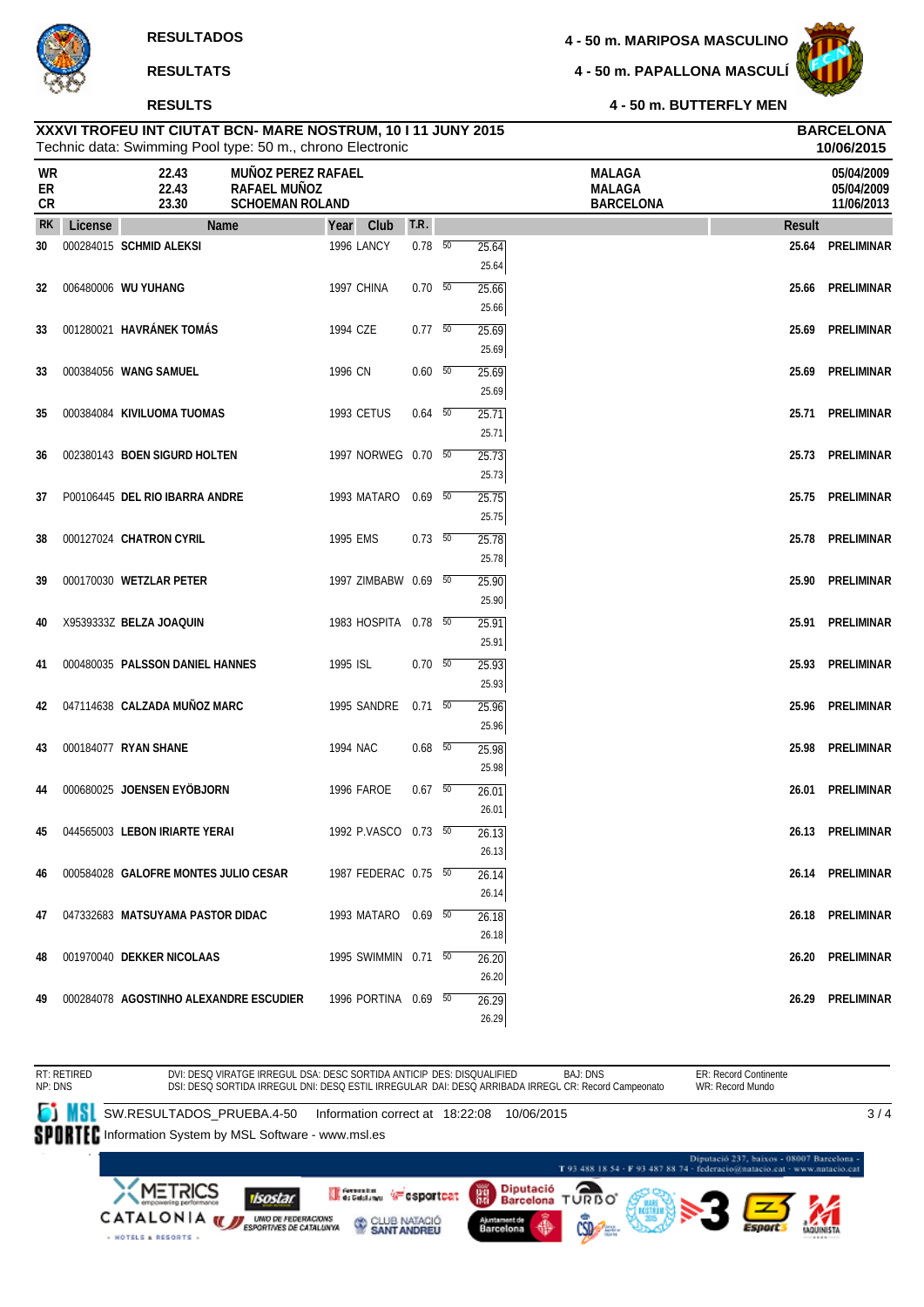#### **RESULTS**

**4 - 50 m. PAPALLONA MASCULÍ**



**4 - 50 m. BUTTERFLY MEN**

|                       |         |                                       | Technic data: Swimming Pool type: 50 m., chrono Electronic          |          |                       |                |                |                                                    |            | 10/06/2015                             |
|-----------------------|---------|---------------------------------------|---------------------------------------------------------------------|----------|-----------------------|----------------|----------------|----------------------------------------------------|------------|----------------------------------------|
| <b>WR</b><br>ER<br>CR |         | 22.43<br>22.43<br>23.30               | <b>MUÑOZ PEREZ RAFAEL</b><br>RAFAEL MUÑOZ<br><b>SCHOEMAN ROLAND</b> |          |                       |                |                | <b>MALAGA</b><br><b>MALAGA</b><br><b>BARCELONA</b> |            | 05/04/2009<br>05/04/2009<br>11/06/2013 |
| <b>RK</b>             | License |                                       | Name                                                                | Year     | Club                  | T.R.           |                |                                                    | Result     |                                        |
| 50                    |         | 043442759 PLANES OSORIO OLIVER        |                                                                     |          | 1976 CAZAHAR 0.65 50  |                | 26.37<br>26.37 |                                                    | 26.37      | PRELIMINAR                             |
| 51                    |         | 002580143 HVAS TOMOE ZENIMOTO         |                                                                     |          | 2000 NORWEG 0.70 50   |                | 26.63<br>26.63 |                                                    | 26.63      | PRELIMINAR                             |
| 52                    |         | 000484046 MATTHYSEN EVAN LUCIAN       |                                                                     |          | 1999 WESTVIL 0.76 50  |                | 26.73<br>26.73 |                                                    |            | 26.73 PRELIMINAR                       |
| 53                    |         | 003150785 CARRION BALLESTER JOSE LUIS |                                                                     |          | 1993 CAZAHAR 0.73 50  |                | 26.74<br>26.74 |                                                    |            | 26.74 PRELIMINAR                       |
| 53                    |         | 000180189 MUNRO MILES                 |                                                                     |          | 1996 UNIVERSI 0.64 50 |                | 26.74<br>26.74 |                                                    | 26.74      | PRELIMINAR                             |
| 55                    |         | 003680030 PILGER MAXIMILIAN           |                                                                     |          | 1996 GERMAN 0.67 50   |                | 27.13<br>27.13 |                                                    | 27.13      | PRELIMINAR                             |
| 56                    |         | 000580035 SVERISSON JON MARGEI        |                                                                     | 1992 ISL |                       | $0.65\quad 50$ | 27.49<br>27.49 |                                                    | 27.49      | PRELIMINAR                             |
| 57                    |         | 001084026 KEOGH JACK                  |                                                                     | 1994 UC  |                       | $0.68$ 50      | 27.82<br>27.82 |                                                    |            | 27.82 PRELIMINAR                       |
| 58                    |         | 001184026 HANLEY PHILIP               |                                                                     | 1995 UC  |                       | $0.57 - 50$    | 27.96<br>27.96 |                                                    |            | 27.96 PRELIMINAR                       |
|                       |         | 044342191 ALBERDI SAROBE MARKEL       |                                                                     |          | 1991 P.VASCO          |                |                |                                                    | <b>BAJ</b> | PRELIMINAR                             |
|                       |         | 001980143 FLOEGSTAD OLE-MIKAL         |                                                                     |          | 1997 NORWEG           |                |                |                                                    | BAJ        | PRELIMINAR                             |
|                       |         | 000184065 VINCENT BRADLEY             |                                                                     |          | 1991 CAMO             |                |                |                                                    | BAJ        | PRELIMINAR                             |
|                       |         | 006080051 GRECHIN ANDREY              |                                                                     |          | 1987 RUSSIAN          |                |                |                                                    | NP.        | PRELIMINAR                             |
|                       |         | 000780030 FELDWEHR HENDRIK            |                                                                     |          | 1986 GERMAN           |                |                |                                                    | <b>NP</b>  | PRELIMINAR                             |
|                       |         | 072155849 ROMERO PASCUAL DANIEL       |                                                                     |          | 1994 SEKCAST          |                |                |                                                    | NP.        | PRELIMINAR                             |

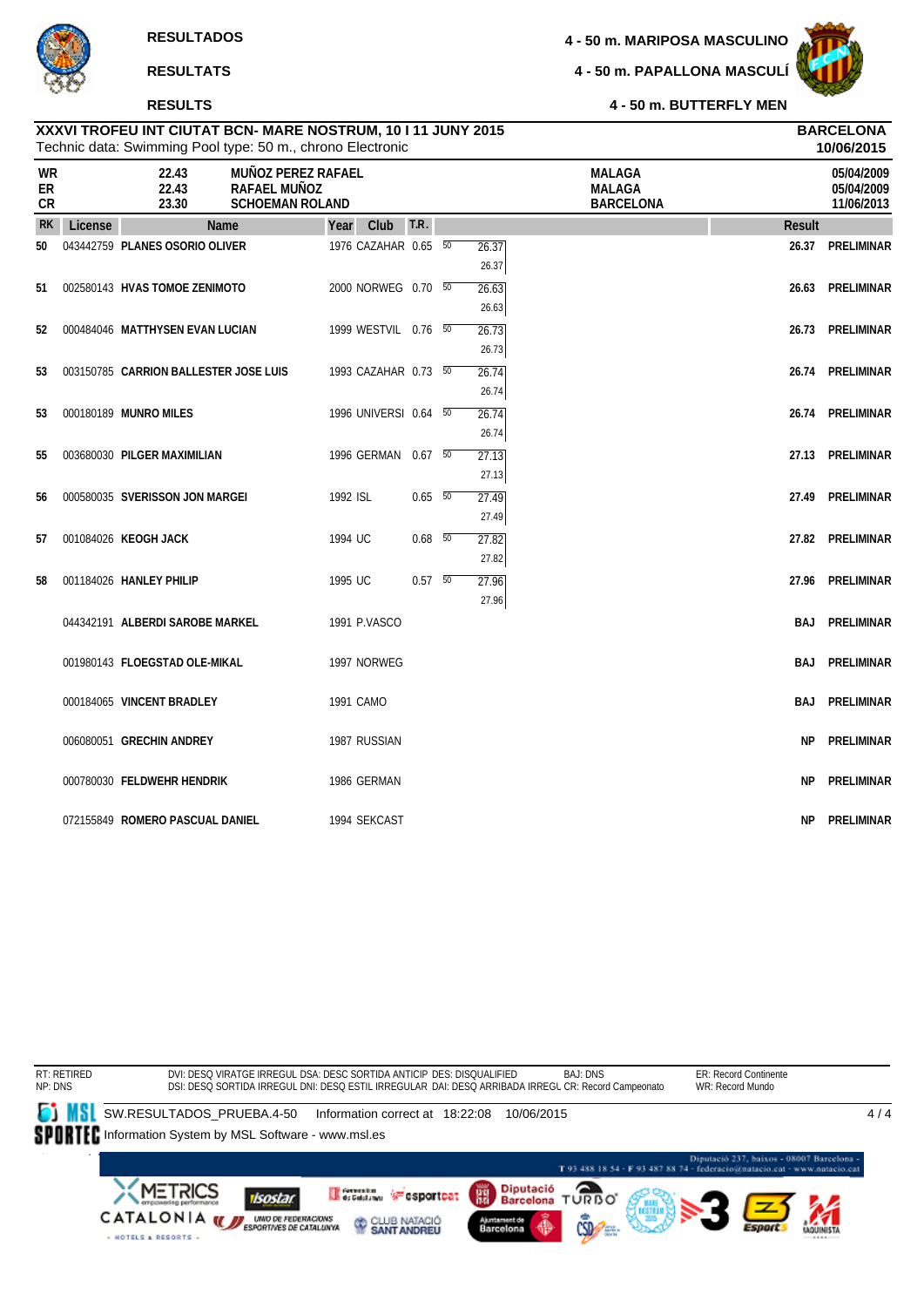**5 - 400 m. ESTILS FEMENÍ**



**5 - 400 m. IND. MEDLEY WOMEN**

### Technic data: Swimming Pool type: 50 m., chrono Electronic **XXXVI TROFEU INT CIUTAT BCN- MARE NOSTRUM, 10 I 11 JUNY 2015 BARCELONA RESULTS**

|                |                                        | Technic data: Swimming Pool type: 50 m., chrono Electronic               |                                                                                     |                                                                           |                              |                                                             |                           |                                 |                                                  |           | 10/06/2015    |                                        |
|----------------|----------------------------------------|--------------------------------------------------------------------------|-------------------------------------------------------------------------------------|---------------------------------------------------------------------------|------------------------------|-------------------------------------------------------------|---------------------------|---------------------------------|--------------------------------------------------|-----------|---------------|----------------------------------------|
| WR<br>ER<br>CR |                                        | 4:28.43<br>4:30.31<br>4:33.25                                            | <b>YE SHIWEN</b>                                                                    | <b>KATINKA HOSSZU</b><br><b>MILEY HANNAH</b>                              |                              |                                                             |                           |                                 | <b>LONDON</b><br><b>ROMA</b><br><b>BARCELONA</b> |           |               | 28/07/2012<br>02/08/2009<br>01/06/2014 |
|                | RK License                             |                                                                          | Name                                                                                |                                                                           | Year<br>Club                 | T.R.                                                        |                           |                                 |                                                  |           | Result        |                                        |
| 1              |                                        | 000280033 HOSSZU KATINKA                                                 |                                                                                     |                                                                           | 1989 HUNGARIAN               | 0.70                                                        |                           |                                 |                                                  | <b>CR</b> | 4:31.93 FINAL |                                        |
|                | 29.59, 100<br>50<br>29.59              | $\overline{1:02.63}$ , $\overline{150}$<br>1:02.63                       | $1:37.18$ , 200<br>34.55                                                            | $\overline{2:}1\overline{1}.19$ , $\overline{250}$<br>34.01               | $2:50.65$ , 300<br>39.46     | $3:29.29$ , $350$<br>38.64                                  | $4:01.14$ 400<br>31.85 CR | 4:31.93<br>30.79                |                                                  |           |               |                                        |
|                | $\overline{50}$<br>30.11, 100<br>30.11 | $1:03.66$ , $150$<br>1:03.66                                             | $\overline{1:39.25}$ , 200<br>35.59                                                 | $\overline{2:}1\overline{4.08}$ , 250<br>34.83                            | $2:53.66$ 300<br>39.58       | 0.78<br>$3:33.90$ , $350$<br>40.24                          | $4:06.37$ 400<br>32.47    | 4:37.59<br>$31.22$ <sup>1</sup> |                                                  |           | 4:37.59 PREL  |                                        |
| 2              |                                        | 002384023 MILEY HANNAH                                                   |                                                                                     |                                                                           | 1989 BRITISH                 | 0.71                                                        |                           |                                 |                                                  |           | 4:36.95 FINAL |                                        |
|                | $\overline{50}$<br>30.18, 100<br>30.18 | $1:03.89$ , 150<br>1:03.89                                               | $\overline{1:39.60}$ , 200<br>35.71                                                 | $2:14.84$ , 250<br>35.24                                                  | $2:53.38$ 300<br>38.54       | $3:32.47$ , $350$<br>$39.09$ <sup>1</sup>                   | 4:05.21 400<br>32.74      | 4:36.95<br>31.74                |                                                  |           |               |                                        |
|                | 50<br>31.12, 100<br>31.12              | $\overline{1:}0\overline{5}.\overline{51}$ , $\overline{150}$<br>1:05.51 | $1:42.24$ , 200<br>36.73                                                            | $2:17.76$ , $250$<br>35.52                                                | 2:57.55 300<br>39.79         | 0.71<br>$3:36.16$ , $350$<br>38.61                          | $4:09.79$ 400<br>33.63    | 4:42.50<br>32.71                |                                                  |           | 4:42.50 PREL  |                                        |
| 3              |                                        | 078219889 CORRO LORENTE CATALINA                                         |                                                                                     |                                                                           | 1995 ESPAÑA                  | 0.60                                                        |                           |                                 |                                                  |           | 4:40.08 FINAL |                                        |
|                | 50<br>29.64, 100<br>29.64              | $1:03.56$ , $150$<br>1:03.56                                             | $1:40.01$ , 200<br>36.45                                                            | $2:15.15$ , 250<br>$35.14$ !                                              | 2:54.59 300<br>39.44         | $3:35.62$ , $350$<br>41.03 <sup>1</sup>                     | 4:08.72 400<br>33.10      | 4:40.08<br>31.36                |                                                  |           |               |                                        |
|                |                                        |                                                                          |                                                                                     |                                                                           |                              | 0.72                                                        |                           |                                 |                                                  |           | 4:48.76 PREL  |                                        |
|                | $\overline{50}$<br>30.42, 100<br>30.42 | $1:05.26$ , $150$<br>1:05.26                                             | $\overline{1:}4\overline{2}.\overline{24}$ , $\overline{200}$<br>36.98              | $2:17.58$ , 250<br>35.34                                                  | $2:59.03$ , $300$<br>41.45   | $3:4\overline{1}.\overline{77}$ , $35\overline{0}$<br>42.74 | 4:15.91 400<br>34.14      | 4:48.76<br>32.85                |                                                  |           |               |                                        |
| 4              |                                        | 001970080 SHIMIZU SAKIKO                                                 |                                                                                     |                                                                           | 1992 JAPAN                   | 0.74                                                        |                           |                                 |                                                  |           | 4:42.06 FINAL |                                        |
|                | 50<br>30.01, 100                       | $1:04.06$ , $150$                                                        | $1:41.17$ , 200                                                                     | $2:17.98$ , 250                                                           | $2:56.75$ 300                | $3:36.34$ , 350                                             | 4:09.80 400               | 4:42.06                         |                                                  |           |               |                                        |
|                | 30.01                                  | 1:04.06                                                                  | 37.11                                                                               | 36.81                                                                     | 38.77                        | $39.59$ <sup>1</sup>                                        | 33.46                     | 32.26                           |                                                  |           |               |                                        |
|                | $\overline{50}$                        |                                                                          |                                                                                     |                                                                           |                              | 0.71                                                        |                           |                                 |                                                  |           | 4:46.13 PREL  |                                        |
|                | 29.59, 100<br>29.59                    | $\overline{1:}0\overline{3}.13$ , $\overline{150}$<br>1:03.13            | $1:40.32$ , 200<br>37.19                                                            | $2:16.98$ , 250<br>36.66                                                  | $2:57.40$ 300<br>40.42       | $3:37.89$ , $350$<br>$40.49$ <sup>1</sup>                   | $4:12.39$ 400<br>34.50    | 4:46.13<br>33.74                |                                                  |           |               |                                        |
| 5              |                                        | 004284023 WILLMOTT AIMEE                                                 |                                                                                     |                                                                           | 1993 BRITISH                 | 0.73                                                        |                           |                                 |                                                  |           | 4:42.09 FINAL |                                        |
|                | 50<br>30.62, 100                       | $1:04.64$ , $150$                                                        | $\overline{1:}4\overline{2}.\overline{4}\overline{1}$ , $\overline{2}0\overline{0}$ | $\overline{2:}1\overline{8}.\overline{12}$ , $\overline{250}$             | $2:57.\overline{21}$ 300     | $3:36.81$ , $350$                                           | $4:10.30$ , $400$         | 4:42.09                         |                                                  |           |               |                                        |
|                | 30.62                                  | 1:04.64                                                                  | 37.77                                                                               | 35.71                                                                     | 39.09                        | 39.60                                                       | 33.49                     | $31.79$ <sup>1</sup>            |                                                  |           |               |                                        |
|                | 50<br>30.54 100                        | $1:05.08$ , 150                                                          | $\overline{1:}4\overline{1}.99$ , $\overline{2}0\overline{0}$                       | $2:17.38$ , 250                                                           | 2:57.80 300                  | 0.77<br>$3:38.33$ , $350$                                   | 4:12.08 400               | 4:44.24                         |                                                  |           | 4:44.24 PREL  |                                        |
|                | 30.54                                  | 1:05.08                                                                  | 36.91                                                                               | $35.39$ !                                                                 | 40.42                        | $40.53$ !                                                   | $33.75$ !                 | 32.16                           |                                                  |           |               |                                        |
| 6              |                                        | 000280013 STEINEGGER JÖRDIS                                              |                                                                                     |                                                                           | 1983 AUSTRIAN                | 0.83                                                        |                           |                                 |                                                  |           | 4:45.94 FINAL |                                        |
|                | 31.12, 100<br>50                       | $1:06.97$ , $150$                                                        | $1:43.43$ , 200                                                                     | $\overline{2:}1\overline{8}.\overline{9}3'$ <sub>1</sub> $\overline{250}$ | $3:01.29$ 300                | $3:41.31$ , $350$                                           | $4:14.52$ 400             | 4:45.94                         |                                                  |           |               |                                        |
|                | 31.12                                  | 1:06.97                                                                  | 36.46                                                                               | 35.50                                                                     | 42.36                        | 40.02 <sup>1</sup>                                          | 33.21                     | 31.42                           |                                                  |           |               |                                        |
|                | 50<br>$30.96 \, 100$                   | $\frac{1}{106.31}$ , $\frac{1}{150}$                                     | $1:42.87$ , 200                                                                     | $2:18.23$ , $250$                                                         | $3:00.73$ 300                | 0.82<br>$3:42.45$ , $350$                                   | 4:16.74 400               | 4:48.76                         |                                                  |           | 4:48.76 PREL  |                                        |
|                | 30.96                                  | 1:06.31                                                                  | 36.56                                                                               | 35.36                                                                     | 42.50                        | $41.72$ !                                                   | 34.29                     | 32.02                           |                                                  |           |               |                                        |
| 7              |                                        | 003170080 MOCHIDA SACHI                                                  |                                                                                     |                                                                           | 1999 JAPAN                   | 0.70                                                        |                           |                                 |                                                  |           | 4:49.07 FINAL |                                        |
|                | 29.36, 100<br>$\overline{50}$          | $\overline{1:}0\overline{4}.06$ , $\overline{150}$                       | $\overline{1:}4\overline{1}.\overline{32}$ , $\overline{2}0\overline{0}$            | $2:17.92$ , $250$                                                         | $3:00.\overline{10}$ , $300$ | $3:44.84$ , $350$                                           | $4:16.93$ 400             | 4:49.07                         |                                                  |           |               |                                        |
|                | 29.36                                  | 1:04.06                                                                  | 37.26                                                                               | 36.60                                                                     | 42.18                        | 44.74<br>0.69                                               | 32.09                     | 32.14                           |                                                  |           | 4:50.94 PREL  |                                        |
|                | $\overline{50}$<br>30.18, 100<br>30.18 | $\overline{1:}0\overline{5}.\overline{51}$ , $\overline{150}$<br>1:05.51 | $\overline{1:}4\overline{3}\cdot\overline{19}$ , $\overline{200}$<br>37.68          | $2:19.58$ , $250$<br>36.39                                                | $3:02.60$ 300<br>43.02       | $3:46.73$ , $350$<br>$44.13$ <sup>1</sup>                   | $4:19.13$ $400$<br>32.40  | 4:50.94<br>31.81                |                                                  |           |               |                                        |
|                |                                        |                                                                          |                                                                                     |                                                                           |                              |                                                             |                           |                                 |                                                  |           |               |                                        |

RT: RETIRED NP: DNS

DVI: DESQ VIRATGE IRREGUL DSA: DESC SORTIDA ANTICIP DES: DISQUALIFIED BAJ: DNS<br>DSI: DESQ SORTIDA IRREGUL DNI: DESQ ESTIL IRREGULAR DAI: DESQ ARRIBADA IRREGL CR: Record Campeonato ER: Record Continente

WR: Record Mundo

**SU**SW.RESULTADOS\_PRUEBA.5-40 Information correct at 18:41:27 10/06/2015

1 / 3

SPORTEC Information System by MSL Software - www.msl.es

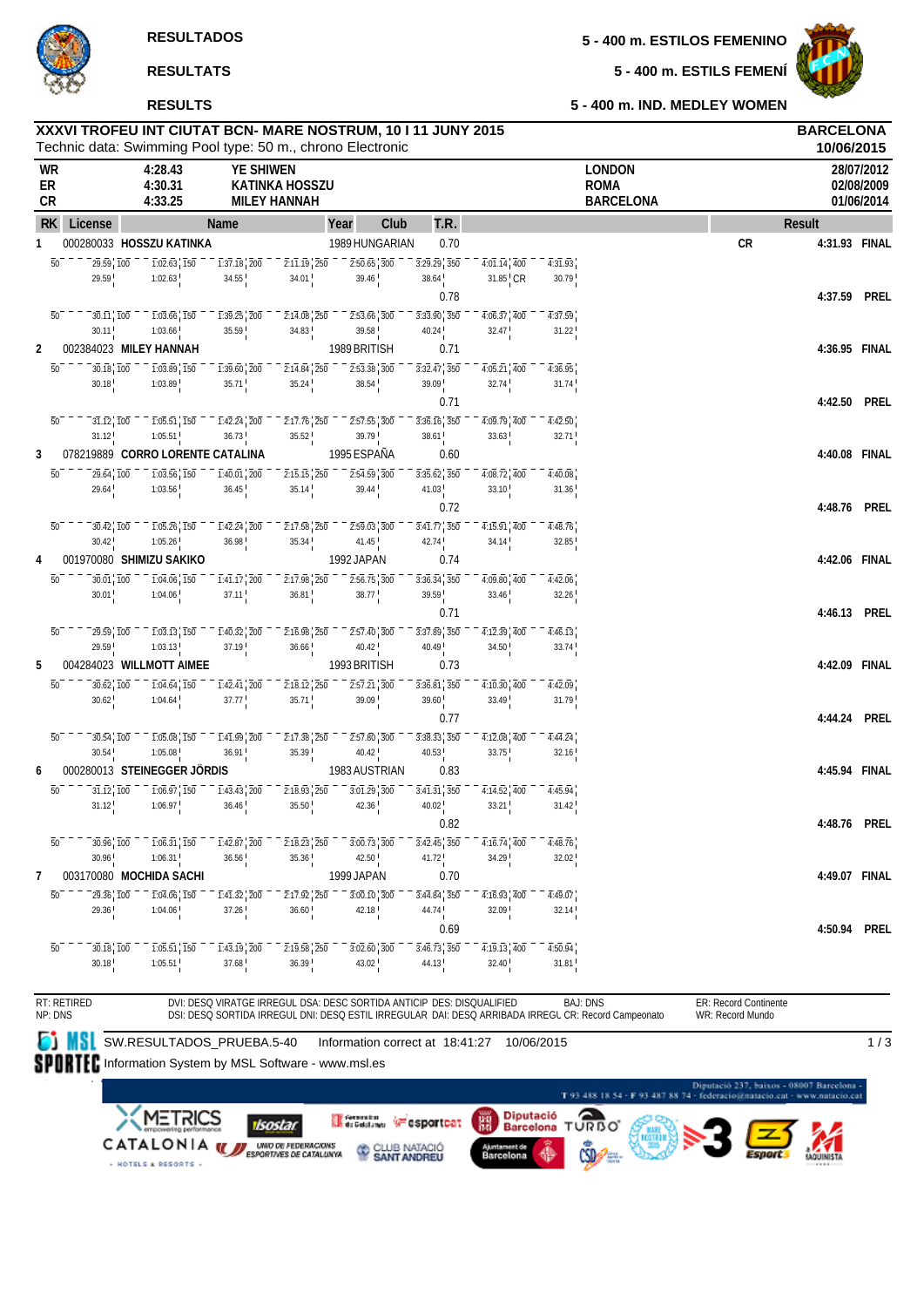**5 - 400 m. ESTILOS FEMENINO**

**5 - 400 m. ESTILS FEMENÍ**

**5 - 400 m. IND. MEDLEY WOMEN**

**RESULTADOS**



#### **RESULTATS**

#### **RESULTS**

Technic data: Swimming Pool type: 50 m., chrono Electronic **XXXVI TROFEU INT CIUTAT BCN- MARE NOSTRUM, 10 I 11 JUNY 2015 BARCELONA 10/06/2015 WR 4:28.43 YE SHIWEN LONDON 28/07/2012 ER 4:30.31 KATINKA HOSSZU ROMA 02/08/2009 CR 4:33.25 MILEY HANNAH BARCELONA 01/06/2014 RK License Name Year Club T.R. Result 8** 000183018 **GRANGEON LARA** 1991 CNC NOUMEA 0.70 **4:50.21 FINAL** 50 29.96 29.96 100 1:03.93 1:03.93  $\overline{150}$   $\overline{1:41.04}$   $\overline{200}$ 37.11  $2:17.40$   $250$ 36.36 250 2:58.55 41.15 300 3:40.99 42.44 350 4:16.33 35.34 4:50.21 33.88 0.69 **4:49.55 PREL**  $\overline{50}$  30.02 30.02  $\frac{100}{100}$  1:04.57 1:04.57  $\frac{1}{150}$  1:43.11  $\frac{1}{200}$ 38.54  $2.2002$   $250$ 36.91  $3:00.16$ 40.14  $\overline{300}$   $\overline{3:41.37}$   $\overline{350}$ 41.21  $4:16.42$ 35.05 400 4:49.55 33.13 **9** 000880049 **KAMINSKAYA VICTORIA** 1995 POR 0.79 **4:47.35 FINAL** 50 30.44 30.44  $100$   $1:04.96$   $150$ 1:04.96  $1:42.80$  200 37.84  $2.1958$  250 36.78  $2.59.50$ 39.92 300 3:39.98 40.48  $\overline{350}$  4:14.63 400 34.65  $4.47.35$ 32.72 0.82 **4:54.90 PREL** 50 30.83 30.83 100 1:05.85 1:05.85  $\frac{1}{150}$  1:45.70  $\frac{1}{200}$ 39.85  $2.23.54$   $250$ 37.84  $3:04.73$ 41.19 300 3:45.93 41.20  $\overline{350}$   $4.21.68$   $\overline{400}$ 35.75  $4.54.90$ 33.22 **10** 039439254 **ZAMORANO SANZ AFRICA** 1998 SANDREU 0.71 **4:49.26 FINAL**  $50 - 30.04$ 30.94  $\frac{100}{100}$  1.05.46  $\frac{1}{150}$ 1:05.46  $1.43.01$   $\overline{200}$ 37.55  $2.10 E2$ 35.52  $200.78$ 42.25  $3.43.41$ 41.83  $350$   $4:16.55$   $400$ 33.94  $4.402$ 32.71 0.69 **4:54.23 PREL** 50 31.41 31.41 100 1:06.91 1:06.91  $\overline{150}$  1:44.62 200 37.71  $2:21.23$   $250$ 36.61  $3:03.77$ 42.54 3:46.10 42.33 350 4:20.58 34.48  $4:54.23$ 33.65 **11** 001980049 **MONTEIRO ANA CATARINA** 1993 POR 0.78 **4:54.58 FINAL** 50 30.48 30.48  $\overline{100}$   $\overline{1:04.26}$   $\overline{150}$ 1:04.26  $1:44.77$   $200$ 40.51  $2:22.91$   $250$ 38.14  $3:05.29$ 42.38 3:00 3:47.96 42.67 350 4:22.23 34.27 4:54.58 32.35 0.75 **4:55.14 PREL** 50 30.21 30.21 1:04.52 1:04.52 150 1:44.88 40.36 200 2:23.64 38.76  $3:05.64$ 42.00 3:48.59 42.95 350 4:22.93 34.34 4:55.14 32.21 **12** 000184058 **HEVEY SARAH-LEE** 1994 CAMO 0.76 **4:55.48 FINAL** 50 30.48 30.48  $\frac{100}{100}$  1:06.75  $\frac{150}{150}$ 1:06.75  $1:45.87$  200 39.12  $2.24.88$   $250$ 39.01  $3:05.41$ 40.53  $300$   $3.47.37$   $350$ 41.96  $4.21.78$ 34.41  $4.55.48$ 33.70 0.78 **4:59.43 PREL** 50 31.07 31.07 100 1:07.27 1:07.27 150 1:46.48 200 39.21  $2:24.86$   $250$ 38.38 3:06.28 41.42 300 3:48.94 42.66 350 4:24.79 35.85 400 4:59.43 34.64 **13** 000784083 **BOUTRUP ANNA OLIVIA** 1998 SIGMA SWIM 0.85 **4:59.71 FINAL** 50 33.07 100 33.07  $1:10.32$ 1:10.32  $1\overline{150}$   $1:50.28$  $\overline{200}$ 39.96  $2:28.79$   $250$ 38.51  $3:10.41$  300 41.62  $3:53.41$ 43.00  $350 \t 4:27.37$ 33.96 4:59.71 32.34 0.87 **5:11.34 PREL**  $\frac{1}{50}$  34.39  $\frac{1}{100}$ 34.39  $1:13.13$  150 1:13.13  $1:54.99$  200 41.86  $2:35.29$  250 40.30  $3.1864$  300 43.35  $4:02.26$ 43.62  $350$   $4.37.36$   $400$ 35.10 5:11.34 33.98 **14** 000127102 **BIEHLMANN EMELINE** 1998 CANET 66 0.74 **5:04.76 FINAL** 50 32.56  $\overline{100}$ 32.56  $1:09.29$  150 1:09.29  $1:48.84$  200 39.55  $2:26.54$   $250$ 37.70  $3:11.09$   $300$ 44.55  $3:54.47$  350 43.38  $4:30.27$   $400$ 35.80 5:04.76 34.49 0.76 **5:06.72 PREL** 50 32.27 100 32.27  $1:09.33$ 1:09.33 150 1:48.31 200 38.98  $2:26.11$   $250$ 37.80 3:10.74 44.63  $\overline{300}$   $\overline{3:55.68}$   $\overline{350}$ 44.94 4:31.61 400 35.93 5:06.72 35.11

RT: RETIRED NP: DNS

DVI: DESQ VIRATGE IRREGUL DSA: DESC SORTIDA ANTICIP DES: DISQUALIFIED DSI: DESQ SORTIDA IRREGUL DNI: DESQ ESTIL IRREGULAR DAI: DESQ ARRIBADA IRREGL CR: Record Campeonato BAJ: DNS ER: Record Continente

WR: Record Mundo

**SU**SW.RESULTADOS\_PRUEBA.5-40 Information correct at 18:41:27 10/06/2015

2 / 3

SPORTFC Information System by MSL Software - www.msl.es

HOTELS & RESORTS -

METRICS Germann Fesportcat 圞 isostar CATALONIA WEBPORTAGE DE CATALLONIA CLUB NATACIÓ



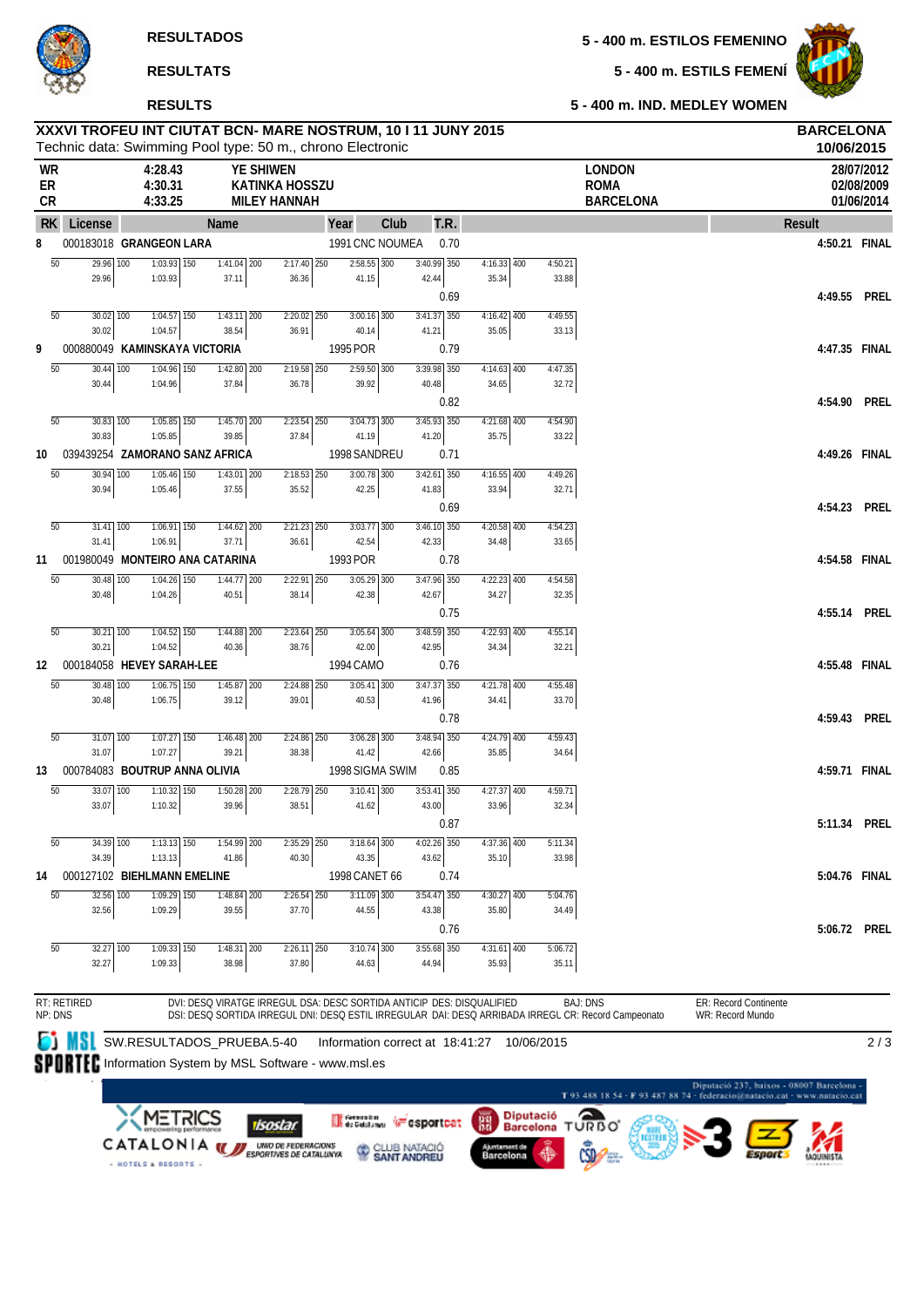**5 - 400 m. ESTILS FEMENÍ**



### **RESULTATS**

#### **RESULTS**

### **XXXVI TROFEU INT CIUTAT BCN- MARE NOSTRUM, 10 I 11 JUNY 2015 BARCELONA 5 - 400 m. IND. MEDLEY WOMEN**

|                       |               |                               | Technic data: Swimming Pool type: 50 m., chrono Electronic |                                                                  |                |      |               |               |         |                                                  | 10/06/2015    |                                        |
|-----------------------|---------------|-------------------------------|------------------------------------------------------------|------------------------------------------------------------------|----------------|------|---------------|---------------|---------|--------------------------------------------------|---------------|----------------------------------------|
| <b>WR</b><br>ER<br>CR |               | 4:28.43<br>4:30.31<br>4:33.25 |                                                            | <b>YE SHIWEN</b><br><b>KATINKA HOSSZU</b><br><b>MILEY HANNAH</b> |                |      |               |               |         | <b>LONDON</b><br><b>ROMA</b><br><b>BARCELONA</b> |               | 28/07/2012<br>02/08/2009<br>01/06/2014 |
| <b>RK</b>             | License       |                               | Name                                                       |                                                                  | Year           | Club | T.R.          |               |         |                                                  | <b>Result</b> |                                        |
| 15                    |               |                               | 001080143 HALVORSEN ASTRID JULIE                           |                                                                  | 2001 NORWEGIAN |      | 0.71          |               |         |                                                  | 5:05.63 FINAL |                                        |
| 50                    | $32.60$ 100   | $1:09.43$ 150                 | $1:48.16$ 200                                              | $2:24.62$ 250                                                    | $3:11.27$ 300  |      | 3:57.89 350   | $4:32.64$ 400 | 5:05.63 |                                                  |               |                                        |
|                       | 32.60         | 1:09.43                       | 38.73                                                      | 36.46                                                            | 46.65          |      | 46.62         | 34.75         | 32.99   |                                                  |               |                                        |
|                       |               |                               |                                                            |                                                                  |                |      | 0.74          |               |         |                                                  | 5:09.67       | <b>PREL</b>                            |
| $\overline{50}$       | 31.84 100     | $7:08.31$ $\overline{150}$    | $1:46.34$ <sup>200</sup>                                   | $2:23.89$ $250$                                                  | $3:13.96$ 300  |      | $4:01.02$ 350 | $4:35.50$ 400 | 5:09.67 |                                                  |               |                                        |
|                       | 31.84         | 1:08.31                       | 38.03                                                      | 37.55                                                            | 50.07          |      | 47.06         | 34.48         | 34.17   |                                                  |               |                                        |
| 16                    |               |                               | 038871312 CHAVES GUARDIA CARLA                             |                                                                  | 1994 MATARO    |      | 0.74          |               |         |                                                  | 5:07.89       | FINAL                                  |
| 50                    | 33.60 100     | $1:11.38$ 150                 | 1:51.99 200                                                | 2:30.74 250                                                      | $3:15.13$ 300  |      | $3:58.05$ 350 | 4:33.59 400   | 5:07.89 |                                                  |               |                                        |
|                       | 33.60         | 1:11.38                       | 40.61                                                      | 38.75                                                            | 44.39          |      | 42.92         | 35.54         | 34.30   |                                                  |               |                                        |
|                       |               |                               |                                                            |                                                                  |                |      | 0.72          |               |         |                                                  | 5:10.30       | <b>PREL</b>                            |
| 50                    | $32.70$ 100   | $1:09.69$ 150                 | $1:50.10$ 200                                              | $2:29.33$ $250$                                                  | $3:13.75$ 300  |      | $3:58.56$ 350 | $4:34.92$ 400 | 5:10.30 |                                                  |               |                                        |
|                       | 32.70         | 1:09.69                       | 40.41                                                      | 39.23                                                            | 44.42          |      | 44.81         | 36.36         | 35.38   |                                                  |               |                                        |
| 17                    | 053828487     |                               | <b>MARTINEZ GASOLS NEKANE</b>                              |                                                                  | 1995 SANDREU   |      | 0.79          |               |         |                                                  | 5:12.77       | <b>PREL</b>                            |
| 50                    | $32.11$ $100$ | $1:08.95$ 150                 | $1:50.06$ 200                                              | $2:30.38$ 250                                                    | $3:16.48$ 300  |      | $4:01.15$ 350 | $4:37.82$ 400 | 5:12.77 |                                                  |               |                                        |
|                       | 32.11         | 1:08.95                       | 41.11                                                      | 40.32                                                            | 46.10          |      | 44.67         | 36.67         | 34.95   |                                                  |               |                                        |
| 18                    |               |                               | 043573022 BARRI VILLANUEVA DANA                            |                                                                  | 2000 C.N.B.    |      | 0.82          |               |         |                                                  | 5:27.01       | <b>PREL</b>                            |
| 50                    | 34.18 100     | $1:12.98$ 150                 | $7:55.67$ 200                                              | $2:36.57$ 250                                                    | $3:24.06$ 300  |      | $4:11.56$ 350 | $4:50.21$ 400 | 5:27.01 |                                                  |               |                                        |
|                       | 34.18         | 1:12.98                       | 42.69                                                      | 40.90                                                            | 47.49          |      | 47.50         | 38.65         | 36.80   |                                                  |               |                                        |
|                       |               | 002680030 DEMLER KATHRIN      |                                                            |                                                                  | 1996 GERMAN    |      |               |               |         |                                                  | <b>NP</b>     | <b>PREL</b>                            |

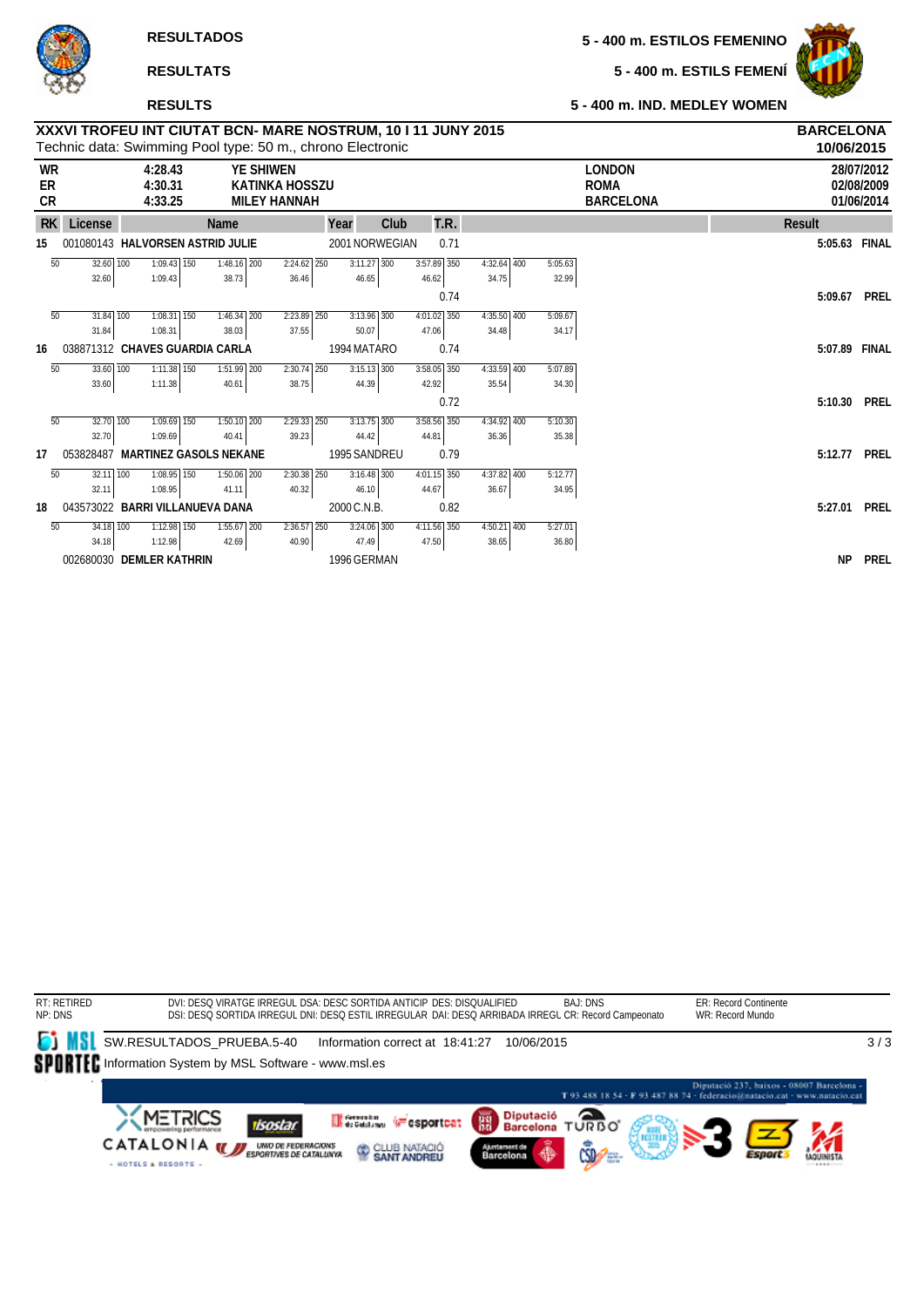#### **RESULTS**

**6 - 100 m. LIBRE MASCULINO**

**6 - 100 m. LLIURES MASCULÍ**



**6 - 100 m. FREE MEN**

|     | XXXVI TROFEU INT CIUTAT BCN- MARE NOSTRUM, 10   11 JUNY 2015<br>Technic data: Swimming Pool type: 50 m., chrono Electronic |               | <b>BARCELONA</b><br>10/06/2015 |            |
|-----|----------------------------------------------------------------------------------------------------------------------------|---------------|--------------------------------|------------|
| WR  | 46.91                                                                                                                      | CIFLO CESAR   | <b>ROMA</b>                    | 30/07/2009 |
| ER  | 47.12                                                                                                                      | ALAIN BERNARD | <b>ROMA</b>                    | 30/07/2009 |
| CR. | 48.08                                                                                                                      | ADRIAN NATHAN | <b>RARCELONA</b>               | 14/06/2014 |

| ЕK.<br>CR      |         | 47.IZ<br>48.08                   | <b>ALAIN DERIVARD</b><br><b>ADRIAN NATHAN</b> |      |                      |                |                                 |                    | <b>KUIVIA</b><br><b>BARCELONA</b> | <b>SUIDITZUUY</b><br>14/06/2014 |
|----------------|---------|----------------------------------|-----------------------------------------------|------|----------------------|----------------|---------------------------------|--------------------|-----------------------------------|---------------------------------|
| <b>RK</b>      | License | Name                             |                                               | Year | Club                 | T.R.           |                                 |                    | <b>Result</b>                     |                                 |
| $\mathbf{1}$   |         | 000884068 VERSCHUREN SEBASTIAAN  |                                               |      | 1988 ROYAL           | $0.73\ 50^{-}$ | $24.21$ , $100$                 | 49.01              | 49.01                             | <b>FINAL</b>                    |
|                |         |                                  |                                               |      |                      |                | 24.21                           | 49.01              |                                   |                                 |
|                |         |                                  |                                               |      |                      | $0.74\quad 50$ | 24.44 100                       | 49.63              | 49.63                             | <b>PRELIMINAR</b>               |
|                |         |                                  |                                               |      |                      |                | 24.44                           | 49.63              |                                   |                                 |
| $\overline{2}$ |         | 002370080 NAKAMURA KATSUMI       |                                               |      | 1994 JAPAN           | 0.70 50        | 24.06 100                       | 49.14              | 49.14                             | <b>FINAL</b>                    |
|                |         |                                  |                                               |      |                      |                | 24.06                           | 49.14              |                                   |                                 |
|                |         |                                  |                                               |      |                      | $0.69$ 50      | 23.90 100                       | 49.62              |                                   | 49.62 PRELIMINAR                |
|                |         |                                  |                                               |      |                      |                | 23.90                           | 49.62              |                                   |                                 |
| 3              |         | 006080051 GRECHIN ANDREY         |                                               |      | 1987 RUSSIAN 0.76 50 |                | 24.10, 100<br>24.10             | 49.50<br>49.50     | 49.50                             | <b>FINAL</b>                    |
|                |         |                                  |                                               |      |                      | $0.75\ 50$     | 24.41, 100                      | 49.56              | 49.56                             | PRELIMINAR                      |
|                |         |                                  |                                               |      |                      |                | 24.41                           | 49.56              |                                   |                                 |
| 4              |         | 000680030 FILDEBRANDT CHRISTOPH  |                                               |      | 1989 GERMAN          | $0.62\ 50$     | $24.23$ <sup>100</sup>          | 49.88              | 49.88                             | <b>FINAL</b>                    |
|                |         |                                  |                                               |      |                      |                | 24.23                           | 49.88              |                                   |                                 |
|                |         |                                  |                                               |      |                      | $0.66\quad 50$ | $24.50$ <sup>100</sup>          | $\overline{50.51}$ | 50.51                             | <b>PRELIMINAR</b>               |
|                |         |                                  |                                               |      |                      |                | 24.50                           | 50.51              |                                   |                                 |
| 5              |         | 000580048 CZERNIAK KONRAD        |                                               |      | 1989 POLISH          | $0.70\ 50^{-}$ | $23.66$ <sup>1</sup> $100$      | $\overline{50.12}$ | 50.12                             | <b>FINAL</b>                    |
|                |         |                                  |                                               |      |                      |                | 23.66                           | 50.12              |                                   |                                 |
|                |         |                                  |                                               |      |                      | $0.71\ 50$     | $23.96$ <sub>,100</sub>         | 50.06              |                                   | 50.06 PRELIMINAR                |
|                |         |                                  |                                               |      |                      |                | 23.96                           | 50.06              |                                   |                                 |
| 6              |         | 003470080 HAGIN0 KOSUKE          |                                               |      | 1994 JAPAN           | $0.65 - 50$    | 24.75, 100                      | 50.55              | 50.55                             | <b>FINAL</b>                    |
|                |         |                                  |                                               |      |                      |                | 24.75                           | 50.55              |                                   |                                 |
|                |         |                                  |                                               |      |                      | $0.63\ 50$     | $24.54 + 100$                   | $\overline{50.33}$ |                                   | 50.33 PRELIMINAR                |
|                |         |                                  |                                               |      |                      |                | 24.54                           | 50.33              |                                   |                                 |
| 6              |         | 004884023 SCOTT DUNCAN           |                                               |      | 1997 BRITISH         | $0.69\ 50$     | $24.47$ ! $100$                 | 50.55              | 50.55                             | <b>FINAL</b>                    |
|                |         |                                  |                                               |      |                      |                | 24.47                           | 50.55              |                                   |                                 |
|                |         |                                  |                                               |      |                      | $0.72\ 50$     | $24.59$ <sup>100</sup><br>24.59 | 50.60<br>50.60     | 50.60                             | <b>PRELIMINAR</b>               |
| 8              |         | 000184072 PEDERSEN FREDERIK SIEM |                                               |      | 1991 FARUM           | $0.68$ 50      | 24.12, 100                      |                    | 50.75                             | <b>FINAL</b>                    |
|                |         |                                  |                                               |      |                      |                | 24.12                           | 50.75<br>50.75     |                                   |                                 |
|                |         |                                  |                                               |      |                      | $0.67\ 50$     | $24.35$ ! $100$                 | $\overline{50.62}$ |                                   | 50.62 PRELIMINAR                |
|                |         |                                  |                                               |      |                      |                | 24.35                           | 50.62              |                                   |                                 |
| 9              |         | 000180030 DEIBLER STEFFEN        |                                               |      | 1987 GERMAN          | $0.67\ 50$     | $24.15$ , $100$                 | 50.05              | 50.05                             | <b>FINAL</b>                    |
|                |         |                                  |                                               |      |                      |                | 24.15                           | 50.05              |                                   |                                 |
|                |         |                                  |                                               |      |                      | $0.78\ 50$     | $24.47\substack{+ 70 0 }$       | 50.66              | 50.66                             | <b>PRELIMINAR</b>               |
|                |         |                                  |                                               |      |                      |                | 24.47                           | 50.66              |                                   |                                 |

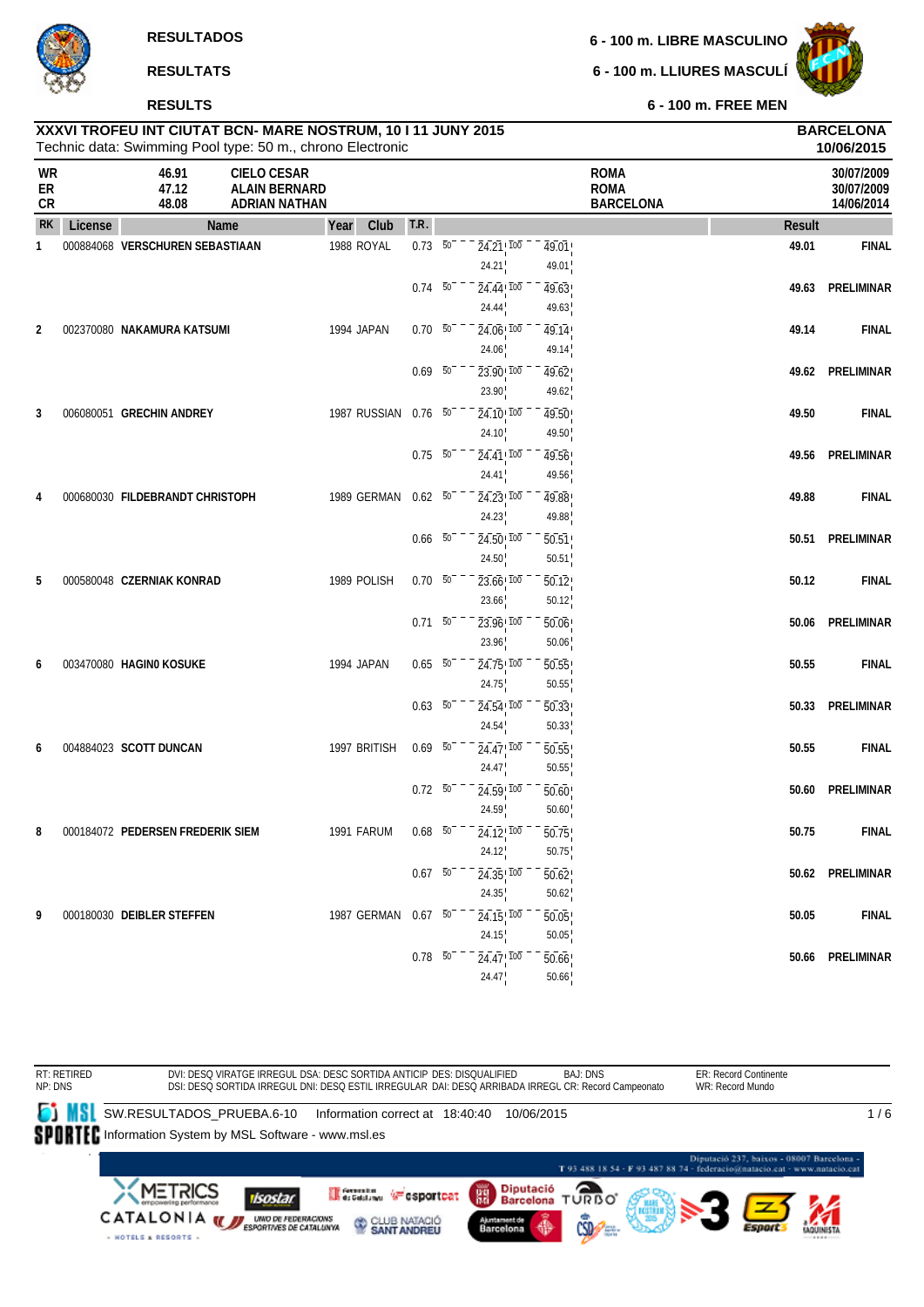**RESULTS**

**6 - 100 m. LLIURES MASCULÍ**



**10/06/2015**

**6 - 100 m. FREE MEN**

# Technic data: Swimming Pool type: 50 m., chrono Electronic **XXXVI TROFEU INT CIUTAT BCN- MARE NOSTRUM, 10 I 11 JUNY 2015 BARCELONA**

| WR<br>ER<br>CR |         | 46.91<br>47.12<br>48.08        | <b>CIELO CESAR</b><br><b>ALAIN BERNARD</b><br>ADRIAN NATHAN |            |                      |                          |                                              |                | <b>ROMA</b><br><b>ROMA</b><br><b>BARCELONA</b> |        | 30/07/2009<br>30/07/2009<br>14/06/2014 |
|----------------|---------|--------------------------------|-------------------------------------------------------------|------------|----------------------|--------------------------|----------------------------------------------|----------------|------------------------------------------------|--------|----------------------------------------|
| <b>RK</b>      | License | Name                           |                                                             | Year       | Club                 | T.R.                     |                                              |                |                                                | Result |                                        |
| 10             |         | 003284023 RENWICK ROBBIE       |                                                             |            | 1988 BRITISH         | $0.67$ 50                | $24.57$ 100<br>24.57                         | 50.14<br>50.14 |                                                | 50.14  | <b>FINAL</b>                           |
|                |         |                                |                                                             |            |                      | $0.69$ 50                | $24.55$ $\overline{100}$<br>24.55            | 50.66<br>50.66 |                                                |        | 50.66 PRELIMINAR                       |
| 11             |         | 000570020 BROWN DEVON MYLES    |                                                             | 1992 SW    |                      | $0.74\quad 50$           | $24.96$ 100<br>24.96                         | 50.59<br>50.59 |                                                | 50.59  | <b>FINAL</b>                           |
|                |         |                                |                                                             |            |                      | $0.73$ 50                | $24.41$ <sup>100</sup><br>24.41              | 50.73<br>50.73 |                                                |        | 50.73 PRELIMINAR                       |
|                |         | 12 000570080 KOBORI YUKI       |                                                             | 1993 JAPAN |                      | $0.70\ 50$               | $24.70$ $100$<br>24.70                       | 50.62<br>50.62 |                                                | 50.62  | <b>FINAL</b>                           |
|                |         |                                |                                                             |            |                      | $0.66\quad\overline{50}$ | $\overline{24.65}$ $\overline{100}$<br>24.65 | 50.81<br>50.81 |                                                |        | 50.81 PRELIMINAR                       |
| 12             |         | 000184065 VINCENT BRADLEY      |                                                             | 1991 CAMO  |                      | $0.77\quad\overline{50}$ | $24.71$ 100<br>24.71                         | 50.62<br>50.62 |                                                | 50.62  | <b>FINAL</b>                           |
|                |         |                                |                                                             |            |                      | $0.74\quad 50$           | $\overline{24.41}$ $\overline{100}$<br>24.41 | 50.66<br>50.66 |                                                |        | 50.66 PRELIMINAR                       |
| 14             |         | 001184068 STOLK KYLE           |                                                             | 1996 ROYAL |                      | $0.72\ 50$               | $24.94$ $100$<br>24.94                       | 50.89<br>50.89 |                                                | 50.89  | <b>FINAL</b>                           |
|                |         |                                |                                                             |            |                      | $0.71\ 50$               | $24.66$ $\overline{100}$<br>24.66            | 50.74<br>50.74 |                                                |        | 50.74 PRELIMINAR                       |
| 15             |         | 001280143 LIE MARKUS           |                                                             |            | 1995 NORWEG 0.67 50  |                          | $25.22$ $\overline{100}$<br>25.22            | 50.93<br>50.93 |                                                | 50.93  | <b>FINAL</b>                           |
|                |         |                                |                                                             |            |                      | $0.70\ 50$               | $25.05$ $\overline{100}$<br>25.05            | 50.79<br>50.79 |                                                |        | 50.79 PRELIMINAR                       |
| 16             |         | 000980050 MACOVEI DANIEL       |                                                             | 1992 ROM   |                      | $0.79$ 50                | 24.42 100<br>24.42                           | 51.01<br>51.01 |                                                | 51.01  | <b>FINAL</b>                           |
|                |         |                                |                                                             |            |                      | $0.75\ 50$               | $24.54$ $\overline{100}$<br>24.54            | 50.86<br>50.86 |                                                | 50.86  | PRELIMINAR                             |
|                |         | 17 002984023 PROUD BENJAMIN    |                                                             |            | 1994 BRITISH         | $0.66\quad\overline{50}$ | $24.45$ $\overline{100}$<br>24.45            | 50.89<br>50.89 |                                                | 50.89  | PRELIMINAR                             |
|                |         | 18 004584023 GRAINGER NICHOLAS |                                                             |            | 1994 BRITISH 0.71 50 |                          | $24.82$ $\overline{100}$<br>24.82            | 50.96<br>50.96 |                                                |        | 50.96 PRELIMINAR                       |
|                |         | 19 001080021 VERNER MARTIN     |                                                             | 1980 CZE   |                      | $0.71\ 50$               | $\overline{24.69}$ $\overline{100}$<br>24.69 | 51.00<br>51.00 |                                                |        | 51.00 PRELIMINAR                       |
|                |         | 20 000284058 JARRY MIRANDO     |                                                             | 1995 CAMO  |                      | $0.73\ 50$               | $24.38$ $\overline{100}$<br>24.38            | 51.01<br>51.01 |                                                |        | 51.01 PRELIMINAR                       |
|                |         | 21 000980036 GAMBURG DAVID     |                                                             | 1993 ISR   |                      | $0.60\quad\overline{50}$ | $24.41$ 100<br>24.41                         | 51.10<br>51.10 |                                                |        | 51.10 PRELIMINAR                       |

BAJ: DNS ER: Record Continente RT: RETIRED NP: DNS DVI: DESQ VIRATGE IRREGUL DSA: DESC SORTIDA ANTICIP DES: DISQUALIFIED WR: Record Mundo DSI: DESQ SORTIDA IRREGUL DNI: DESQ ESTIL IRREGULAR DAI: DESQ ARRIBADA IRREGL CR: Record Campeonato **SW.RESULTADOS\_PRUEBA.6-10** Information correct at 18:40:40 10/06/2015  $\overline{2/6}$ SPORTEC Information System by MSL Software - www.msl.es Diputació 237, baixos - 08007 Barcelona - T 93 488 18 54 - F 93 487 88 74 - federacio@natacio.cat - www.natacio.cat Diputació<br>Barcelona **METRICS** ≏ Generation ( csportcat 龗 isostar T **URBO** CATALONIA **WE UNDER FEDERACIONS** CLUB NATACIÓ Barcelona - HOTELS & RESORTS -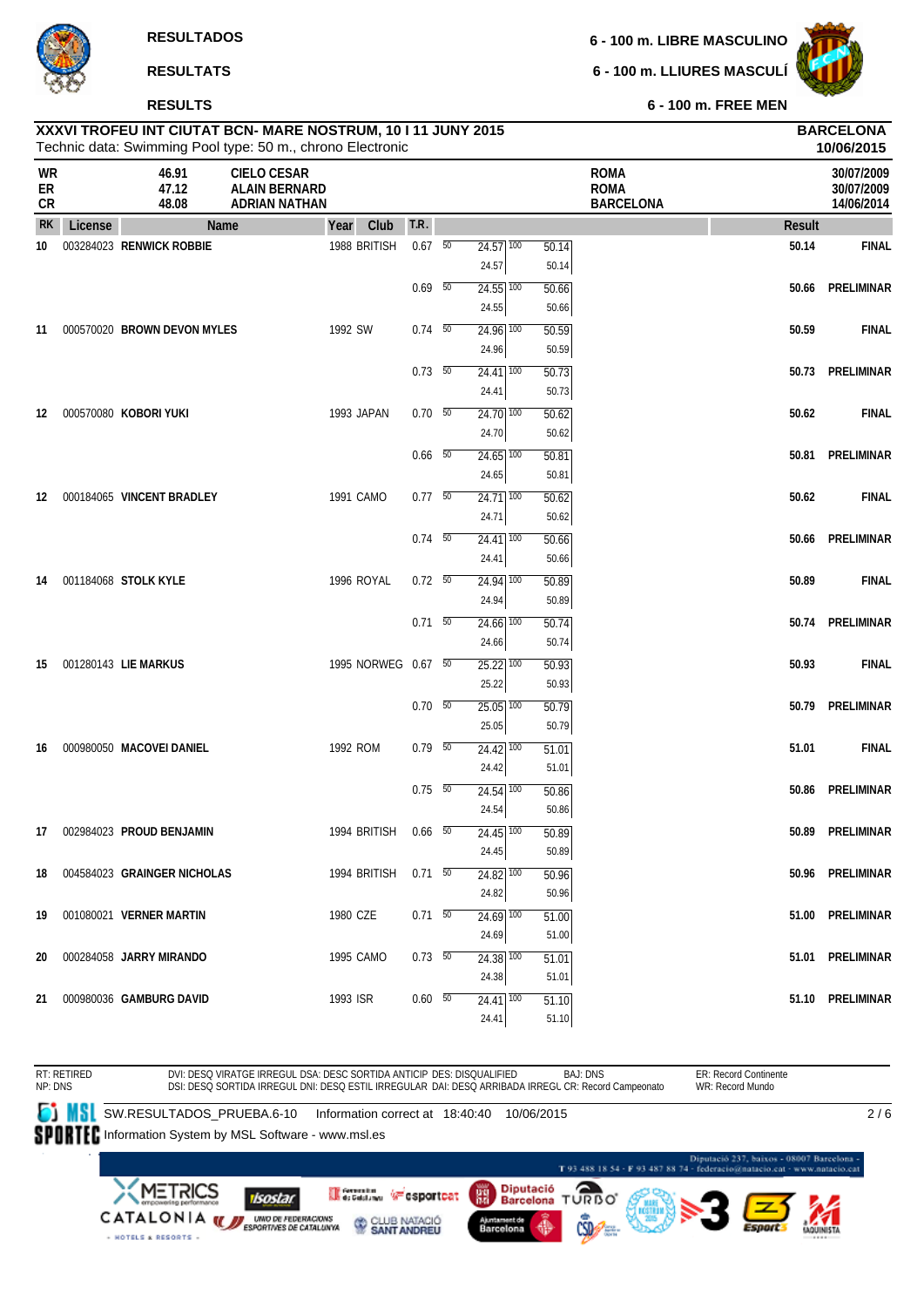### **RESULTS**

**6 - 100 m. LIBRE MASCULINO**

**6 - 100 m. LLIURES MASCULÍ**



**6 - 100 m. FREE MEN**

| Technic data: Swimming Pool type: 50 m., chrono Electronic |         |                                       |                                                                    |                  |                       |             |  |                                              |                         |                                                |        | 10/06/2015                             |
|------------------------------------------------------------|---------|---------------------------------------|--------------------------------------------------------------------|------------------|-----------------------|-------------|--|----------------------------------------------|-------------------------|------------------------------------------------|--------|----------------------------------------|
| WR<br>ER<br>CR                                             |         | 46.91<br>47.12<br>48.08               | <b>CIELO CESAR</b><br><b>ALAIN BERNARD</b><br><b>ADRIAN NATHAN</b> |                  |                       |             |  |                                              |                         | <b>ROMA</b><br><b>ROMA</b><br><b>BARCELONA</b> |        | 30/07/2009<br>30/07/2009<br>14/06/2014 |
| <b>RK</b>                                                  | License |                                       | Name                                                               | Year             | Club                  | T.R.        |  |                                              |                         |                                                | Result |                                        |
| 21                                                         |         | 000184055 ABOOD MATTHEW               |                                                                    |                  | 1986 SYDNEY 0.77 50   |             |  | $24.49$ $\overline{100}$<br>24.49            | 51.10<br>51.10          |                                                | 51.10  | <b>PRELIMINAR</b>                      |
| 23                                                         |         | 000583037 THORPE JACK                 |                                                                    |                  | 1994 UNIVERSI 0.69 50 |             |  | $24.68$ $\overline{100}$<br>24.68            | 51.15<br>51.15          |                                                | 51.15  | PRELIMINAR                             |
| 24                                                         |         | 001484023 JARVIS CALUM                |                                                                    |                  | 1992 BRITISH          | $0.75 - 50$ |  | $24.87$ 100<br>24.87                         | 51.24<br>51.24          |                                                | 51.24  | PRELIMINAR                             |
| 25                                                         |         | 001280036 KONOVALOV ALEXI             |                                                                    | 1994 ISR         |                       | $0.72\t 50$ |  | $24.83$ $\overline{100}$<br>24.83            | 51.25<br>51.25          |                                                | 51.25  | PRELIMINAR                             |
| 25                                                         |         | 000184054 ABOOD ANDREW                |                                                                    |                  | 1990 MARION           | $0.80\ 50$  |  | $24.81$ 100<br>24.81                         | 51.25<br>51.25          |                                                | 51.25  | PRELIMINAR                             |
| 27                                                         |         | 000383037 MC GUCKIN KIERAN            |                                                                    |                  | 1990 UNIVERSI 0.64 50 |             |  | $24.57$ 100<br>24.57                         | 51.31<br>51.31          |                                                | 51.31  | PRELIMINAR                             |
| 28                                                         |         | 004484023 DISNEY MAY JAMES            |                                                                    |                  | 1992 BRITISH          | 0.67 50     |  | $24.46$ 100<br>24.46                         | 51.33<br>51.33          |                                                | 51.33  | PRELIMINAR                             |
| 29                                                         |         | 000984068 REIJINS JOOST               |                                                                    |                  | 1987 ROYAL            | $0.78$ 50   |  | $\overline{24.82}$ 100<br>24.82              | 51.45<br>51.45          |                                                | 51.45  | PRELIMINAR                             |
| 30                                                         |         | 000180142 HENGEL SIMON                |                                                                    |                  | 1991 SV NIKAR 0.80 50 |             |  | $\overline{25.13}$ $\overline{100}$<br>25.13 | 51.48<br>51.48          |                                                | 51.48  | PRELIMINAR                             |
| 31                                                         |         | 003880030 WIERLING DAMIAN             |                                                                    |                  | 1996 GERMAN 0.72 50   |             |  | $24.71$ 100<br>24.71                         | 51.49<br>51.49          |                                                | 51.49  | PRELIMINAR                             |
| 31                                                         |         | 003870020 JUSTUS CALVYN               |                                                                    |                  | 1995 SEAGULL 0.78 50  |             |  | $24.86$ $\overline{100}$<br>24.86            | 51.49<br>51.49          |                                                | 51.49  | PRELIMINAR                             |
| 33                                                         |         | 001070050 MEYER NICO                  |                                                                    | <b>1992 TUKS</b> |                       | $0.69$ 50   |  | $24.49$ 100<br>24.49                         | 51.52<br>51.52          |                                                |        | 51.52 PRELIMINAR                       |
| 34                                                         |         | 006880006 LIU XUEWU                   |                                                                    |                  | 1996 CHINA            | $0.78$ 50   |  | $24.91$ 100<br>24.91                         | 51.62<br>51.62          |                                                | 51.62  | PRELIMINAR                             |
| 35                                                         |         | 006780006 MA TIANCHI                  |                                                                    |                  | 1997 CHINA            | $0.76$ 50   |  | $25.51$ 100<br>25.51                         | 51.63<br>51.63          |                                                | 51.63  | PRELIMINAR                             |
| 36                                                         |         | 075171439 MARTIN MARTIN VICTOR MANUEL |                                                                    |                  | 1993 ESPAÑA           | $0.68$ 50   |  | $25.22$ $\overline{100}$<br>25.22            | 51.64<br>51.64          |                                                |        | 51.64 PRELIMINAR                       |
| 37                                                         |         | 044570838 AGUILAR URTXEGI OSKITZ      |                                                                    |                  | 1995 P.VASCO 0.74 50  |             |  | 24.81 100                                    | 51.70                   |                                                |        | 51.70 PRELIMINAR                       |
| 38                                                         |         | 000380194 UNGER DOMINIK               |                                                                    | 1995 USC         |                       | 0.72 50     |  | 24.81<br>$25.06$ $\overline{100}$            | 51.70<br>51.72          |                                                |        | 51.72 PRELIMINAR                       |
| 39                                                         |         | 006680006 LI WEIZHONG                 |                                                                    |                  | 1991 CHINA            | $0.66$ 50   |  | 25.06<br>$25.26$ $\overline{100}$            | 51.72<br>51.78          |                                                |        | 51.78 PRELIMINAR                       |
| 39                                                         |         | 000284062 TUOMOLA ANDREI              |                                                                    |                  | 1989 JÄRVENP 0.70 50  |             |  | 25.26<br>$24.49$ 100<br>24.49                | 51.78<br>51.78<br>51.78 |                                                |        | 51.78 PRELIMINAR                       |

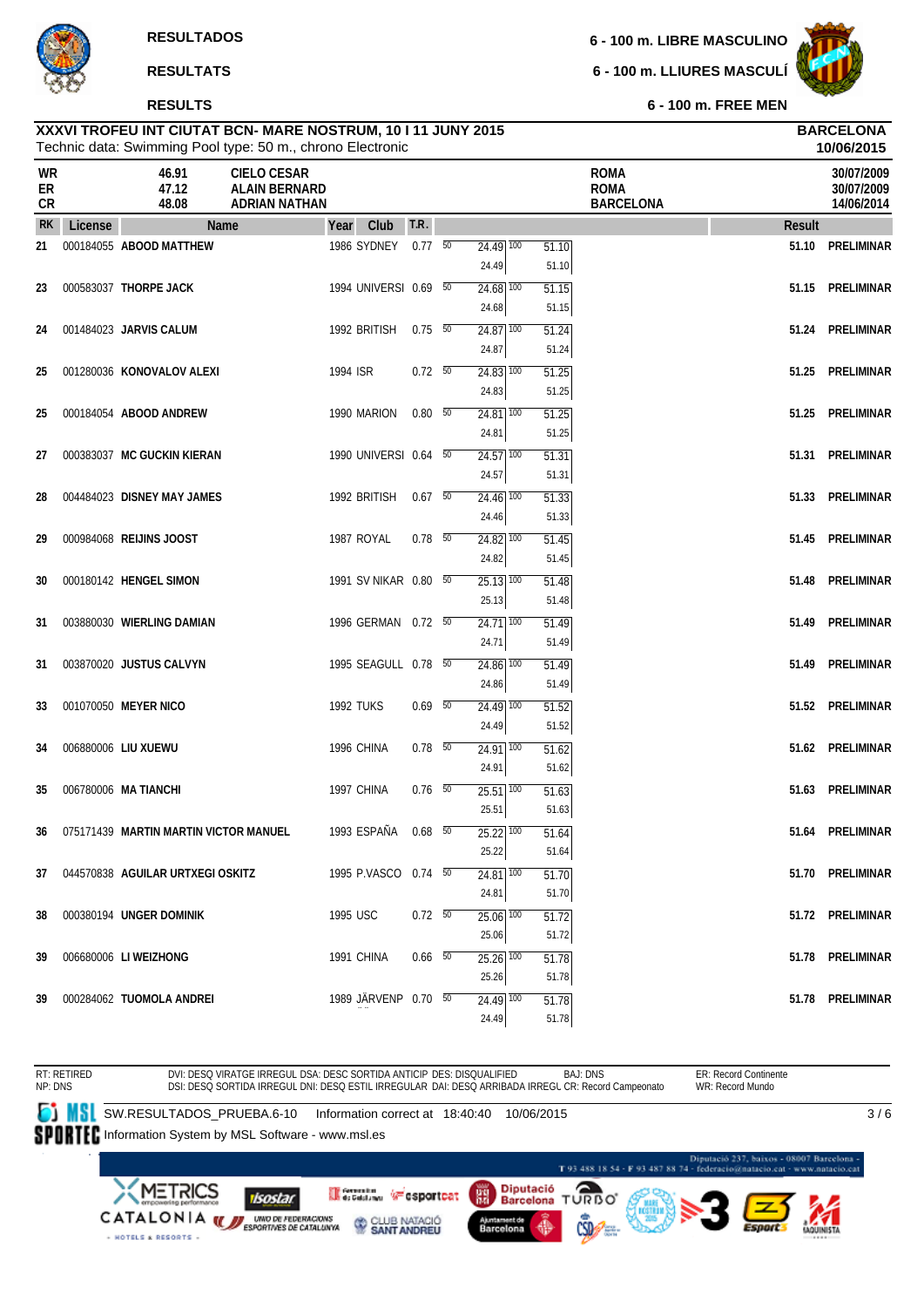#### **RESULTS**

**6 - 100 m. LIBRE MASCULINO**

**6 - 100 m. LLIURES MASCULÍ**



**6 - 100 m. FREE MEN**

#### Technic data: Swimming Pool type: 50 m., chrono Electronic **XXXVI TROFEU INT CIUTAT BCN- MARE NOSTRUM, 10 I 11 JUNY 2015 BARCELONA**

|                |         |                                         | Technic data: Swimming Pool type: 50 m., chrono Electronic         |                       |      |            |                                   |                         |                                                |        | 10/06/2015                             |
|----------------|---------|-----------------------------------------|--------------------------------------------------------------------|-----------------------|------|------------|-----------------------------------|-------------------------|------------------------------------------------|--------|----------------------------------------|
| WR<br>ER<br>CR |         | 46.91<br>47.12<br>48.08                 | <b>CIELO CESAR</b><br><b>ALAIN BERNARD</b><br><b>ADRIAN NATHAN</b> |                       |      |            |                                   |                         | <b>ROMA</b><br><b>ROMA</b><br><b>BARCELONA</b> |        | 30/07/2009<br>30/07/2009<br>14/06/2014 |
| <b>RK</b>      | License |                                         | <b>Name</b>                                                        | Year                  | Club | T.R.       |                                   |                         |                                                | Result |                                        |
| 41             |         | 001383049 LLOYD IEUAN                   |                                                                    | 1993 SWIM             |      | $0.73\ 50$ | $25.14$ $\overline{100}$<br>25.14 | 51.79<br>51.79          |                                                | 51.79  | <b>PRELIMINAR</b>                      |
| 42             |         | 006980006 ZHANG CHENYU                  |                                                                    | 1999 CHINA            |      | $0.70\ 50$ | $\overline{25.19}$ 100<br>25.19   | 51.81<br>51.81          |                                                | 51.81  | PRELIMINAR                             |
| 43             |         | 000380198 McLEAN CRAIG                  |                                                                    | 1998 UNIVERSI 0.66 50 |      |            | $25.06$ $\overline{100}$<br>25.06 | 51.84<br>51.84          |                                                | 51.84  | PRELIMINAR                             |
| 44             |         | 001983037 PARKS MATTHEW                 |                                                                    | 1993 UNIVERSI 0.65 50 |      |            | $25.25$ 100<br>25.25              | 51.87<br>51.87          |                                                | 51.87  | PRELIMINAR                             |
| 45             |         | 000180189 MUNRO MILES                   |                                                                    | 1996 UNIVERSI 0.66 50 |      |            | $24.80$ $100$<br>24.80            | 51.95<br>51.95          |                                                | 51.95  | PRELIMINAR                             |
| 46             |         | 000180013 BRANDL DAVID                  |                                                                    | 1987 AUSTRIA 0.73 50  |      |            | $25.34$ $100$<br>25.34            | 51.97<br>51.97          |                                                | 51.97  | PRELIMINAR                             |
| 47             |         | 000284026 PRENDERGAST DAVID             |                                                                    | 1994 UC               |      | $0.67$ 50  | $25.14$ $\overline{100}$<br>25.14 | 52.00<br>52.00          |                                                | 52.00  | PRELIMINAR                             |
| 48             |         | 053332298 RANDO GALVEZ J.MIGUEL         |                                                                    | 1988 SANDRE           |      | $0.68$ 50  | $25.24$ 100<br>25.24              | 52.07<br>52.07          |                                                | 52.07  | PRELIMINAR                             |
| 49             |         | 002470080 AMAI TSUBASA                  |                                                                    | 1994 JAPAN            |      | $0.68$ 50  | $25.45$ $\overline{100}$<br>25.45 | 52.09<br>52.09          |                                                | 52.09  | PRELIMINAR                             |
| 50             |         | 047637455 VERA-ORTIZ MOLINA JOE ALBERTO |                                                                    | 1992 HOSPITA 0.66 50  |      |            | $25.03$ $\overline{100}$<br>25.03 | 52.10<br>52.10          |                                                | 52.10  | PRELIMINAR                             |
| 51             |         | 000184027 HOCKIN BENJAMIN               |                                                                    | 1986 FEDERAC 0.75 50  |      |            | $24.93$ $\overline{100}$<br>24.93 | 52.16<br>52.16          |                                                | 52.16  | PRELIMINAR                             |
| 52             |         | 000184085 QUAMME QULAUS                 |                                                                    | 1995 MEGAQU 0.67 50   |      |            | $25.53$ $\overline{100}$<br>25.53 | 52.29<br>52.29          |                                                | 52.29  | PRELIMINAR                             |
| 53             |         | 044786437 DURAN NAVIA MIGUEL            |                                                                    | 1995 ESPAÑA           |      | $0.71\ 50$ | $25.34$ $\overline{100}$<br>25.34 | 52.31<br>52.31          |                                                | 52.31  | PRELIMINAR                             |
| 54             |         | 000184078 NASCIMENTO MIHUEL DUARTE      |                                                                    | 1995 PORTINA 0.67 50  |      |            | 24.87 100<br>24.87                | 52.33<br>52.33          |                                                | 52.33  | <b>PRELIMINAR</b>                      |
| 55             |         | 000280034 SLOAN JORDAN                  |                                                                    | 1993 SWIM             |      | $0.73\ 50$ | $24.98$ $\overline{100}$<br>24.98 | 52.69<br>52.69          |                                                | 52.69  | <b>PRELIMINAR</b>                      |
|                |         | 56 X9539333Z BELZA JOAQUIN              |                                                                    | 1983 HOSPITA 0.76 50  |      |            | $25.57$ 100                       | 52.73                   |                                                |        | 52.73 PRELIMINAR                       |
| 57             |         | 000784046 SATES TIMOTHY LUKE            |                                                                    | 1998 WESTVIL 0.76 50  |      |            | 25.57<br>25.39 100                | 52.73<br>52.76          |                                                |        | 52.76 PRELIMINAR                       |
| 58             |         | 000980049 SANTOS ALEXIS                 |                                                                    | 1992 POR              |      | 0.73 50    | 25.39<br>$25.30$ $100$            | 52.76<br>52.81          |                                                |        | 52.81 PRELIMINAR                       |
| 59             |         | 000170001 DJENDOUCI BADIS               |                                                                    | 1988 FED              |      | $0.76$ 50  | 25.30<br>$25.29$ 100<br>25.29     | 52.81<br>52.83<br>52.83 |                                                |        | 52.83 PRELIMINAR                       |

ER: Record Continente RT: RETIRED NP: DNS DVI: DESQ VIRATGE IRREGUL DSA: DESC SORTIDA ANTICIP DES: DISQUALIFIED BAJ: DNS<br>DSI: DESQ SORTIDA IRREGUL DNI: DESQ ESTIL IRREGULAR DAI: DESQ ARRIBADA IRREGL CR: Record Campeonato WR: Record Mundo **SW.RESULTADOS\_PRUEBA.6-10** Information correct at 18:40:40 10/06/2015  $4/6$ SPORTEC Information System by MSL Software - www.msl.es -<br>Diputació 237, baixos - 08007 Barcelona<br>T 93 488 18 54 - F 93 487 88 74 - federacio@natacio.cat - www.natacio.cat Diputació<br>Barcelona Δ **METRICS** Generation ( csportcat 鹽 isostar T **URBO** CATALONIA WEBPORTAGE CATALONIS CLUB NATACIÓ Barcelona - HOTELS & RESORTS -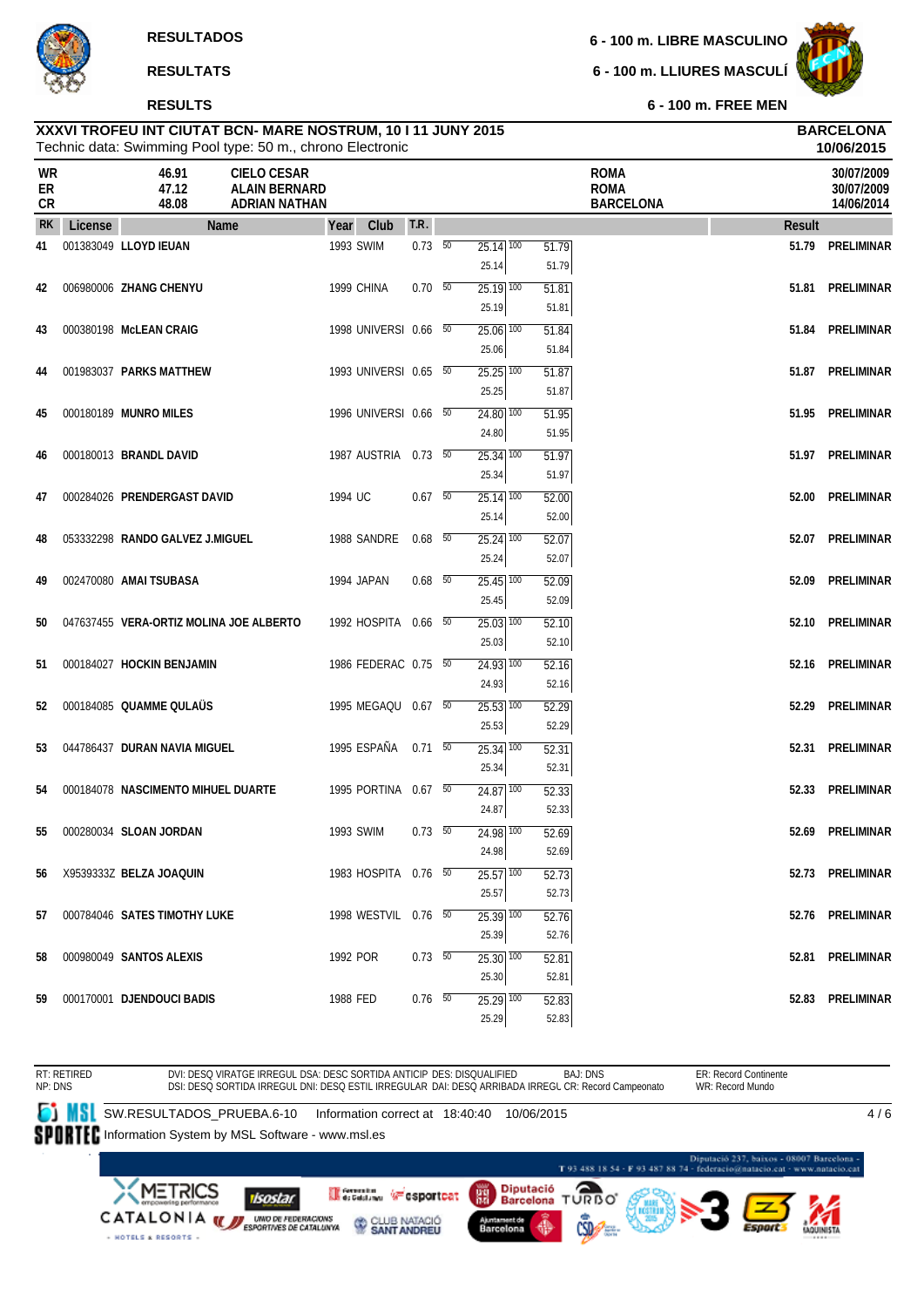#### **RESULTS**

**6 - 100 m. LIBRE MASCULINO**

**6 - 100 m. LLIURES MASCULÍ**



**10/06/2015**

**6 - 100 m. FREE MEN**

| WR<br>ER<br>CR |         | 46.91<br>47.12<br>48.08              | <b>CIELO CESAR</b><br><b>ALAIN BERNARD</b><br><b>ADRIAN NATHAN</b> |          |                       |                          |                                   |                | <b>ROMA</b><br><b>ROMA</b><br><b>BARCELONA</b> |        | 30/07/2009<br>30/07/2009<br>14/06/2014 |
|----------------|---------|--------------------------------------|--------------------------------------------------------------------|----------|-----------------------|--------------------------|-----------------------------------|----------------|------------------------------------------------|--------|----------------------------------------|
| <b>RK</b>      | License | Name                                 |                                                                    | Year     | Club                  | T.R.                     |                                   |                |                                                | Result |                                        |
| 60             |         | 048102029 GUERRERO RAMOS ATLAS       |                                                                    |          | 1995 SANDRE           | $0.74\quad 50$           | $25.60$ $\overline{100}$<br>25.60 | 52.89<br>52.89 |                                                |        | 52.89 PRELIMINAR                       |
| 60             |         | 001883037 BUTT SULEMAN               |                                                                    |          | 1997 UNIVERSI 0.70 50 |                          | $\overline{25.75}$ 100<br>25.75   | 52.89<br>52.89 |                                                | 52.89  | PRELIMINAR                             |
| 62             |         | 000170030 WETZLAR PETER              |                                                                    |          | 1997 ZIMBABW 0.72 50  |                          | $25.39$ 100<br>25.39              | 52.97<br>52.97 |                                                |        | 52.97 PRELIMINAR                       |
| 63             |         | 000384084 KIVILUOMA TUOMAS           |                                                                    |          | 1993 CETUS            | 0.63 50                  | $25.49$ 100<br>25.49              | 53.08<br>53.08 |                                                |        | 53.08 PRELIMINAR                       |
| 64             |         | 000284084 POKKINEN TUOMAS            |                                                                    |          | 1995 CETUS            | $0.72\ 50$               | $25.86$ $\overline{100}$<br>25.86 | 53.17<br>53.17 |                                                |        | 53.17 PRELIMINAR                       |
| 65             |         | 000184062 ERIKSSON TONY              |                                                                    |          | 1995 JÄRVENP 0.72 50  |                          | $25.94$ $\overline{100}$<br>25.94 | 53.43<br>53.43 |                                                |        | 53.43 PRELIMINAR                       |
| 66             |         | 000284083 PAULSEN FREDERIK B. DALHOJ |                                                                    |          | 1998 SIGMA            | $0.67$ 50                | $25.84$ $\overline{100}$<br>25.84 | 53.66<br>53.66 |                                                |        | 53.66 PRELIMINAR                       |
| 67             |         | 000284015 SCHMID ALEKSI              |                                                                    |          | 1996 LANCY            | $0.78$ 50                | $\overline{26.14}$ 100<br>26.14   | 53.77<br>53.77 |                                                |        | 53.77 PRELIMINAR                       |
| 68             |         | 000184083 IPSEN ANTON ORSKOV         |                                                                    |          | 1994 SIGMA            | $0.71\ 50$               | $\overline{26.42}$ 100<br>26.42   | 54.17<br>54.17 |                                                |        | 54.17 PRELIMINAR                       |
| 69             |         | 001284026 MELENNEC ALEX              |                                                                    | 1996 UC  |                       | $0.66\quad\overline{50}$ | $26.21$ 100<br>26.21              | 54.23<br>54.23 |                                                |        | 54.23 PRELIMINAR                       |
| 70             |         | 001084026 KEOGH JACK                 |                                                                    | 1994 UC  |                       | $0.67$ 50                | $26.20$ 100<br>26.20              | 54.38<br>54.38 |                                                | 54.38  | PRELIMINAR                             |
| 71             |         | 003280026 LAUKKANEN JESSE            |                                                                    |          | 1996 FINNISH          | $0.69$ 50                | $26.53$ $\overline{100}$<br>26.53 | 54.56<br>54.56 |                                                | 54.56  | PRELIMINAR                             |
| 72             |         | 000984025 BACH JENS                  |                                                                    |          | 1997 AALBOR           | $0.75 - 50$              | $26.05$ $\overline{100}$<br>26.05 | 54.60<br>54.60 |                                                | 54.60  | PRELIMINAR                             |
| 73             |         | 001880143 SKIPPERUD KNUT OSCAR       |                                                                    |          | 1996 NORWEG 0.73 50   |                          | $26.09$ 100<br>26.09              | 54.64<br>54.64 |                                                | 54.64  | PRELIMINAR                             |
| 74             |         | 001384026 MC CARTHY MICHAEL          |                                                                    | 1989 UC  |                       | $0.70\ 50$               | $26.60$ $\overline{100}$<br>26.60 | 54.90<br>54.90 |                                                | 54.90  | PRELIMINAR                             |
| 75             |         | 002380143 BOEN SIGURD HOLTEN         |                                                                    |          | 1997 NORWEG 0.68 50   |                          | $26.31$ $\overline{100}$<br>26.31 | 55.35<br>55.35 |                                                |        | 55.35 PRELIMINAR                       |
| 76             |         | 000484056 DE LANGE PATRICK           |                                                                    | 1994 CN  |                       | $0.66$ 50                | $25.71$ 100<br>25.71              | 55.40<br>55.40 |                                                |        | 55.40 PRELIMINAR                       |
| 77             |         | 000580035 SVERISSON JON MARGEI       |                                                                    | 1992 ISL |                       | $0.72\ 50$               | $26.40$ 100<br>26.40              | 55.64<br>55.64 |                                                |        | 55.64 PRELIMINAR                       |
| 78             |         | 000684056 BURNEY VINCENT             |                                                                    | 1995 CN  |                       | $0.70\ 50$               | $26.83$ 100<br>26.83              | 55.80<br>55.80 |                                                |        | 55.80 PRELIMINAR                       |

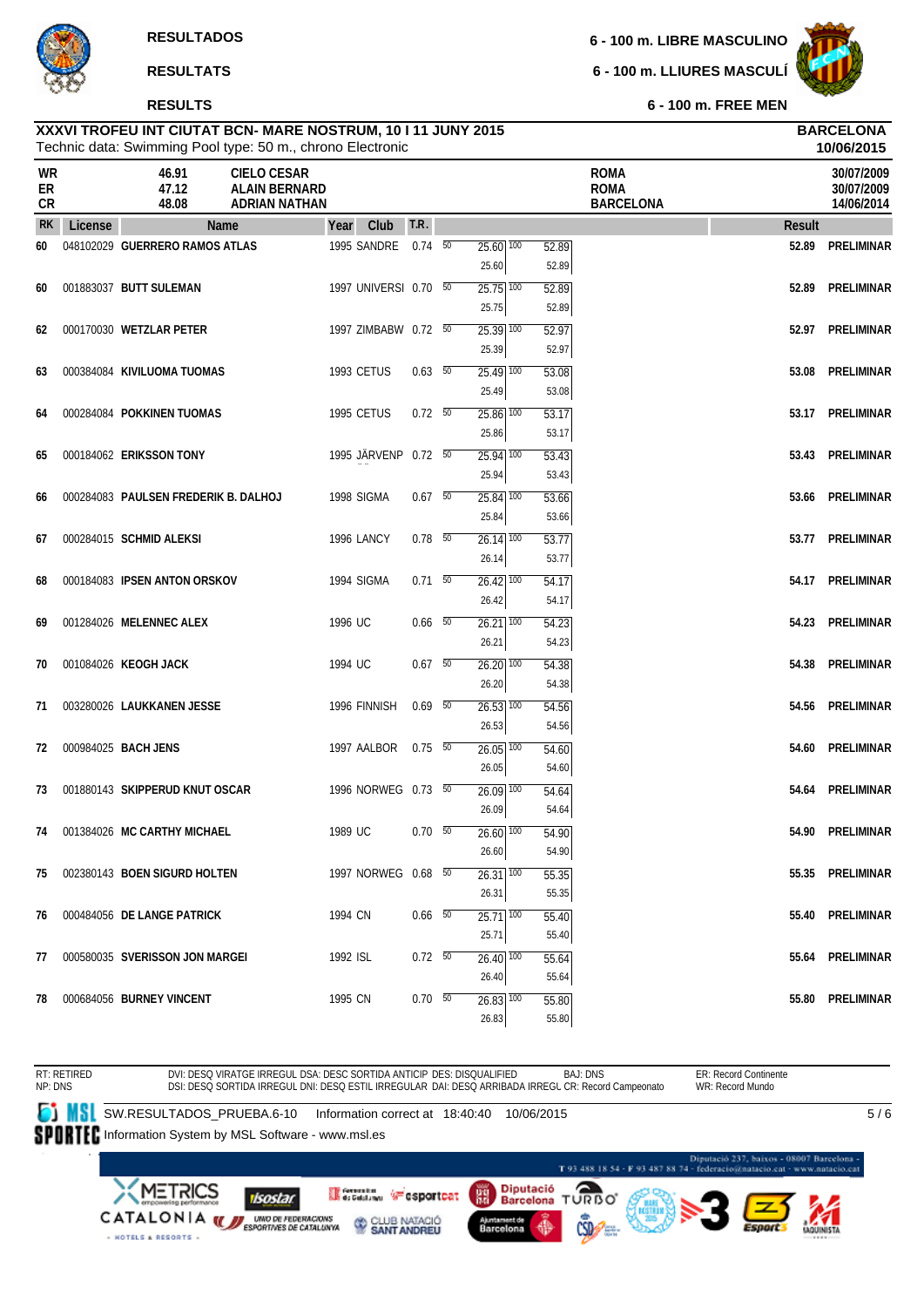#### **RESULTS**

**6 - 100 m. LIBRE MASCULINO**

**6 - 100 m. LLIURES MASCULÍ**



**6 - 100 m. FREE MEN**

|                |         |                                   | Technic data: Swimming Pool type: 50 m., chrono Electronic         |                  |                      |      |                 |                                   |                |                                                |               | 10/06/2015                             |
|----------------|---------|-----------------------------------|--------------------------------------------------------------------|------------------|----------------------|------|-----------------|-----------------------------------|----------------|------------------------------------------------|---------------|----------------------------------------|
| WR<br>ER<br>CR |         | 46.91<br>47.12<br>48.08           | <b>CIELO CESAR</b><br><b>ALAIN BERNARD</b><br><b>ADRIAN NATHAN</b> |                  |                      |      |                 |                                   |                | <b>ROMA</b><br><b>ROMA</b><br><b>BARCELONA</b> |               | 30/07/2009<br>30/07/2009<br>14/06/2014 |
| <b>RK</b>      | License |                                   | Name                                                               | Year             | Club                 | T.R. |                 |                                   |                |                                                | <b>Result</b> |                                        |
| 79             |         | 000183051 ARIAS POL               |                                                                    | 1996 CN          |                      | 0.69 | $\overline{50}$ | $27.00$ $\overline{100}$<br>27.00 | 56.03<br>56.03 |                                                | 56.03         | <b>PRELIMINAR</b>                      |
| 80             |         | 000484046 MATTHYSEN EVAN LUCIAN   |                                                                    |                  | 1999 WESTVIL 0.72 50 |      |                 | $26.42$ 100                       | 56.35          |                                                | 56.35         | <b>PRELIMINAR</b>                      |
|                |         |                                   |                                                                    |                  |                      |      |                 | 26.42                             | 56.35          |                                                |               |                                        |
| 81             |         | 000584046 TAIT REEGAN BOBBIE      |                                                                    |                  | 1998 WESTVIL 0.71 50 |      |                 | $\overline{28.29}$ 100            | 59.34          |                                                | 59.34         | <b>PRELIMINAR</b>                      |
|                |         |                                   |                                                                    |                  |                      |      |                 | 28.29                             | 59.34          |                                                |               |                                        |
|                |         | 044342191 ALBERDI SAROBE MARKEL   |                                                                    |                  | 1991 P.VASCO         |      |                 |                                   |                |                                                | BAJ           | <b>PRELIMINAR</b>                      |
|                |         | 000370001 BELKHOUDJA NAZIM        |                                                                    | 1990 FED         |                      |      |                 |                                   |                |                                                | <b>BAJ</b>    | <b>PRELIMINAR</b>                      |
|                |         | 001283049 BROWN CAMERON           |                                                                    | <b>1996 SWIM</b> |                      |      |                 |                                   |                |                                                | BAJ           | PRELIMINAR                             |
|                |         |                                   |                                                                    |                  |                      |      |                 |                                   |                |                                                |               |                                        |
|                |         | 047415918 WILDEBOER FABER ASCHWIN |                                                                    |                  | 1986 SABADEL         |      |                 |                                   |                |                                                | <b>BAJ</b>    | <b>PRELIMINAR</b>                      |
|                |         |                                   |                                                                    |                  |                      |      |                 |                                   |                |                                                |               |                                        |
|                |         | 002180143 BJELLAND EIVIND         |                                                                    |                  | 1998 NORWEG          |      |                 |                                   |                |                                                | <b>BAJ</b>    | <b>PRELIMINAR</b>                      |
|                |         | 001980143 FLOEGSTAD OLE-MIKAL     |                                                                    |                  | 1997 NORWEG          |      |                 |                                   |                |                                                | BAJ           | <b>PRELIMINAR</b>                      |
|                |         | 002480143 WIGDEL TRULS            |                                                                    |                  | 1999 NORWEG          |      |                 |                                   |                |                                                | BAJ           | <b>PRELIMINAR</b>                      |

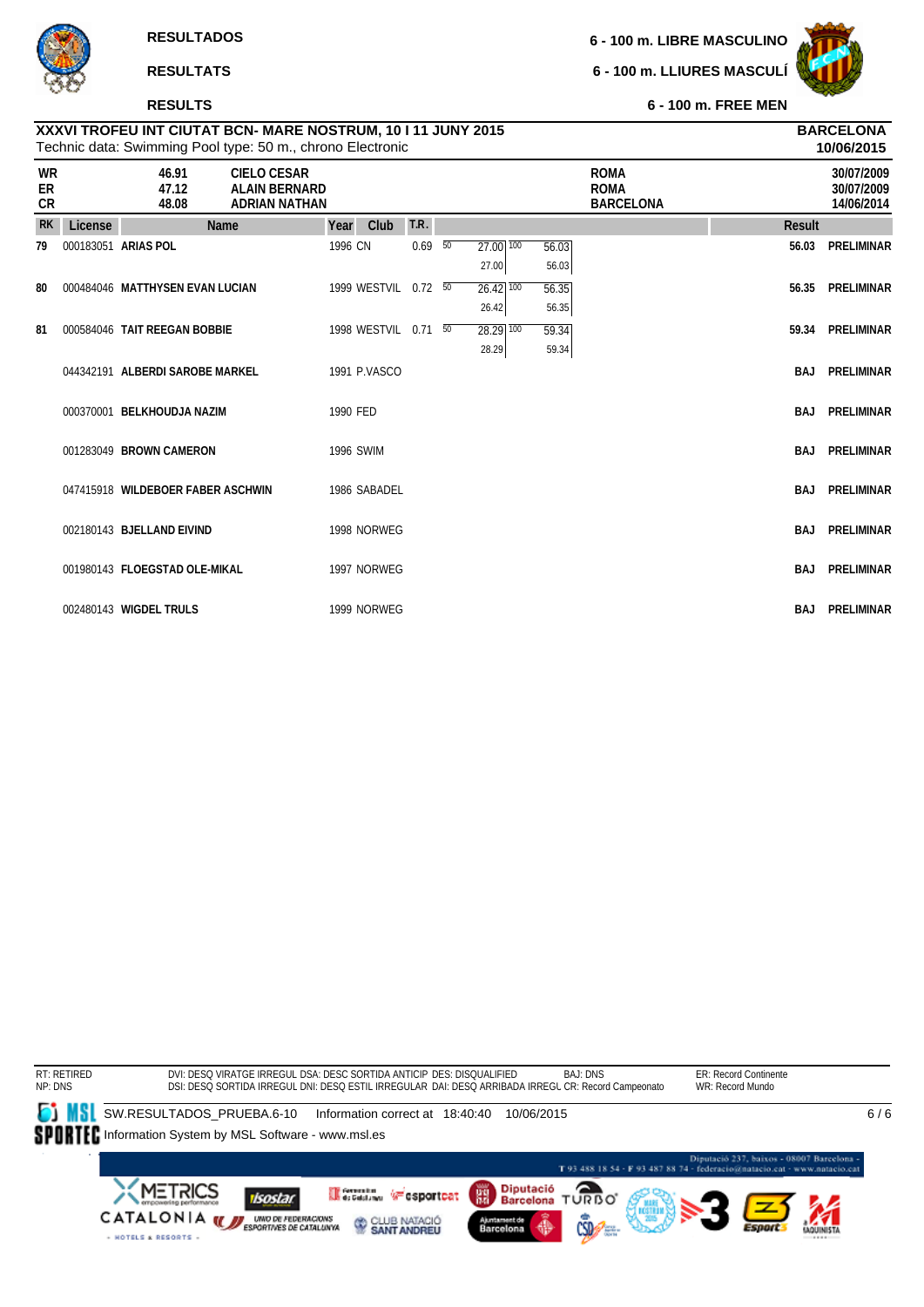**7 - 100 m. ESQUENA FEMENÍ**



**7 - 100 m. BACKSTROKE WOMEN**

# **RESULTATS**

#### **RESULTS**

|                | 10/06/2015<br>Technic data: Swimming Pool type: 50 m., chrono Electronic |                                   |                                                                         |                       |                     |                 |                                                                                  |                                |                                                |            |               |                                        |
|----------------|--------------------------------------------------------------------------|-----------------------------------|-------------------------------------------------------------------------|-----------------------|---------------------|-----------------|----------------------------------------------------------------------------------|--------------------------------|------------------------------------------------|------------|---------------|----------------------------------------|
| WR<br>ER<br>CR |                                                                          | 58.12<br>58.12<br>59.47           | <b>SPOFFORTH GEMMA</b><br><b>GEMMA SPOFFORTH</b><br><b>TERAKAWA AYA</b> |                       |                     |                 |                                                                                  |                                | <b>ROMA</b><br><b>ROMA</b><br><b>BARCELONA</b> |            |               | 28/07/2009<br>28/07/2009<br>11/06/2013 |
| <b>RK</b>      | License                                                                  |                                   | Name                                                                    | Club<br>Year          | T.R.                |                 |                                                                                  |                                |                                                |            | <b>Result</b> |                                        |
| $\mathbf{1}$   |                                                                          | 001680022 NIELSEN MIE OSTERGAARD  |                                                                         | 1996 DANISH           | $0.73\overline{50}$ |                 | $\overline{100}$<br>$\frac{1}{1}$ CR                                             | $\overline{59.37}$<br>59.37    |                                                | ${\sf CR}$ | 59.37         | <b>FINAL</b>                           |
|                |                                                                          |                                   |                                                                         |                       | 0.69                | $\overline{50}$ | 29.93! 100<br>29.93                                                              | $\overline{1:00.23}$<br>1:00.2 |                                                |            | 1:00.23       | PRELIMINAR                             |
| 2              |                                                                          | 003584023 SIMMONDS ELIZABETH      |                                                                         | 1991 BRITISH          | $0.64$ 50           |                 | 29.84 100<br>29.84                                                               | 1:00.22<br>1:00.2              |                                                |            | 1:00.22       | <b>FINAL</b>                           |
|                |                                                                          |                                   |                                                                         |                       | $0.61\ 50$          |                 | $29.68$ <sup>100</sup><br>29.68                                                  | 1:00.86<br>1:00.8              |                                                |            | 1:00.86       | PRELIMINAR                             |
| 3              |                                                                          | 001183049 DAVIES GEORGIA          |                                                                         | 1990 SWIM             | $0.67 - 50^{-1}$    |                 | $29.56$ <sup>100</sup><br>29.56                                                  | 1:00.39<br>1:00.3              |                                                |            | 1:00.39       | <b>FINAL</b>                           |
|                |                                                                          |                                   |                                                                         |                       | $0.72\ 50$          |                 | 30.10 100                                                                        | 1:01.69                        |                                                |            | 1:01.69       | PRELIMINAR                             |
| 4              |                                                                          | 003084023 QUIGLEY LAUREN          |                                                                         | 1995 BRITISH          | $0.65\ 50$          |                 | 30.10<br>$29.28$ <sup>1</sup> $100$                                              | 1:01.6<br>1:00.66              |                                                |            | 1:00.66       | <b>FINAL</b>                           |
|                |                                                                          |                                   |                                                                         |                       | $0.67\ 50$          |                 | 29.28<br>$30.03$ ! $100$                                                         | 1:00.6<br>1:01.46              |                                                |            | 1:01.46       | PRELIMINAR                             |
| 5              |                                                                          | 002180030 MENSING JENY            |                                                                         | 1986 GERMAN           | $0.75 - 50^{-1}$    |                 | 30.03<br>$30.27$ <sup>100</sup>                                                  | 1:01.4<br>1:01.61              |                                                |            | 1:01.61       | <b>FINAL</b>                           |
|                |                                                                          |                                   |                                                                         |                       | $0.80\ 50$          |                 | 30.27<br>$30.57$ ! $100$                                                         | 1:01.6<br>1:01.85              |                                                |            | 1:01.85       | PRELIMINAR                             |
| 6              |                                                                          | 006180051 FESIKOVA ANASTASIIA     |                                                                         | 1990 RUSSIAN          | $0.91\ 50$          |                 | 30.57<br>30.48 100                                                               | 1:01.8<br>1:01.94              |                                                |            | 1:01.94       | <b>FINAL</b>                           |
|                |                                                                          |                                   |                                                                         |                       | $0.76\ 50$          |                 | 30.48<br>$30.57$ <sup>100</sup>                                                  | 1:01.9<br>1:01.96              |                                                |            | 1:01.96       | PRELIMINAR                             |
| 7              |                                                                          | 000184059 CALDWELL HILARY         |                                                                         | 1991 HPC-VICT 0.67 50 |                     |                 | 30.57<br>30.72, 100                                                              | 1:01.9<br>1:02.03              |                                                |            | 1:02.03       | <b>FINAL</b>                           |
|                |                                                                          |                                   |                                                                         |                       |                     |                 | 30.72                                                                            | 1:02.0                         |                                                |            |               |                                        |
|                |                                                                          |                                   |                                                                         |                       | $0.63\ 50$          |                 | $30.44$ ! $100$<br>30.44                                                         | 1:01.89<br>1:01.8              |                                                |            | 1:01.89       | <b>PRELIMINAR</b>                      |
| 8              |                                                                          | 000280033 HOSSZU KATINKA          |                                                                         | 1989 HUNGARI 0.66 50  |                     |                 | $\overline{30.92}$ <sup>1</sup> $\overline{100}$ - $\overline{1.04.21}$<br>30.92 | 1:04.2                         |                                                |            | 1:04.21       | <b>FINAL</b>                           |
|                |                                                                          |                                   |                                                                         |                       | $0.68\overline{50}$ |                 | $29.82$ ! $100$<br>29.82                                                         | $\overline{1:00.38}$<br>1:00.3 |                                                |            |               | 1:00.38 PRELIMINAR                     |
| 9              |                                                                          | 000180035 GUSTAFSDOTTIR EYGLO OSK |                                                                         | 1995 ISL              | $0.70\ 50$          |                 | $30.46$ , $100$<br>30.46                                                         | $\overline{1:02.49}$<br>1:02.4 |                                                |            | 1:02.49       | <b>FINAL</b>                           |
|                |                                                                          |                                   |                                                                         |                       | $0.71\ 50$          |                 | $30.59$ ! $100$<br>30.59                                                         | $\overline{1:02.55}$<br>1:02.5 |                                                |            |               | 1:02.55 PRELIMINAR                     |
|                |                                                                          |                                   |                                                                         |                       |                     |                 |                                                                                  |                                |                                                |            |               |                                        |

**XXXVI TROFEU INT CIUTAT BCN- MARE NOSTRUM, 10 I 11 JUNY 2015 BARCELONA**

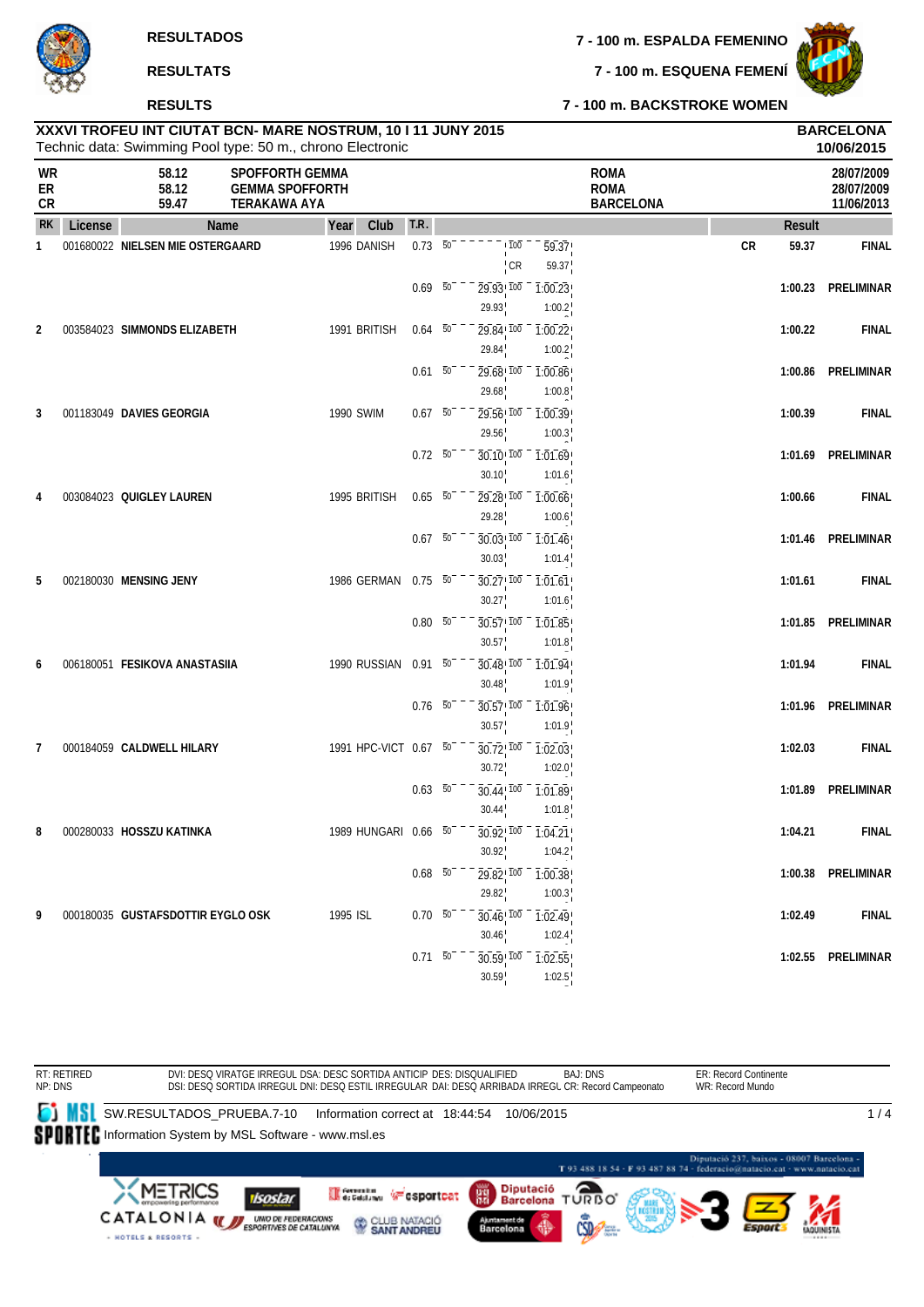**7 - 100 m. ESQUENA FEMENÍ**



#### **7 - 100 m. BACKSTROKE WOMEN**

|                       |                    | Technic data: Swimming Pool type: 50 m., chrono Electronic |                                                                         |            |                       |                |                                   |                   |                                                |         | 10/06/2015                             |
|-----------------------|--------------------|------------------------------------------------------------|-------------------------------------------------------------------------|------------|-----------------------|----------------|-----------------------------------|-------------------|------------------------------------------------|---------|----------------------------------------|
| <b>WR</b><br>ER<br>CR |                    | 58.12<br>58.12<br>59.47                                    | <b>SPOFFORTH GEMMA</b><br><b>GEMMA SPOFFORTH</b><br><b>TERAKAWA AYA</b> |            |                       |                |                                   |                   | <b>ROMA</b><br><b>ROMA</b><br><b>BARCELONA</b> |         | 28/07/2009<br>28/07/2009<br>11/06/2013 |
| <b>RK</b>             | License            | Name                                                       |                                                                         | Year       | Club                  | T.R.           |                                   |                   |                                                | Result  |                                        |
| 10                    | 005780006 XU HUIYI |                                                            |                                                                         | 1996 CHINA |                       | $0.67$ 50      | $30.55$ $\overline{100}$<br>30.55 | 1:02.51<br>1:02.5 |                                                | 1:02.51 | <b>FINAL</b>                           |
|                       |                    |                                                            |                                                                         |            |                       | $0.69$ 50      | $30.51$ 100<br>30.51              | 1:02.67<br>1:02.6 |                                                | 1:02.67 | <b>PRELIMINAR</b>                      |
| 11                    |                    | 022584208 PERIS MINGUET MERCEDES                           |                                                                         |            | 1985 ESPAÑA           | $0.66$ 50      | $30.22$ $\overline{100}$<br>30.22 | 1:02.81<br>1:02.8 |                                                | 1:02.81 | <b>FINAL</b>                           |
|                       |                    |                                                            |                                                                         |            |                       | $0.68$ 50      | $30.05$ $\overline{100}$<br>30.05 | 1:03.48<br>1:03.4 |                                                | 1:03.48 | PRELIMINAR                             |
| 12                    |                    | 000684068 DE WAARD MAAIKE                                  |                                                                         |            | 1996 ROYAL            | $0.72\ 50$     | $30.63$ $\overline{100}$<br>30.63 | 1:03.00<br>1:03.0 |                                                | 1:03.00 | <b>FINAL</b>                           |
|                       |                    |                                                            |                                                                         |            |                       | $0.70\ 50$     | $30.37$ $\overline{100}$<br>30.37 | 1:03.12<br>1:03.1 |                                                | 1:03.12 | PRELIMINAR                             |
| 13                    |                    | 002580030 ÖZTÜRK SONNELE                                   |                                                                         |            | 1998 GERMAN           | $0.84$ 50      | $31.01$ $\overline{100}$<br>31.01 | 1:03.20<br>1:03.2 |                                                | 1:03.20 | <b>FINAL</b>                           |
|                       |                    |                                                            |                                                                         |            |                       | $0.88\quad 50$ | $30.99$ $\overline{100}$<br>30.99 | 1:03.70<br>1:03.7 |                                                | 1:03.70 | PRELIMINAR                             |
| 14                    |                    | 001770040 HARVEY MARY-SOPHIE                               |                                                                         |            | 1999 SWIMMIN 0.77 50  |                | $31.48$ $\overline{100}$<br>31.48 | 1:03.89<br>1:03.8 |                                                | 1:03.89 | <b>FINAL</b>                           |
|                       |                    |                                                            |                                                                         |            |                       | $0.73\quad 50$ | $31.11$ $\overline{100}$<br>31.11 | 1:03.55<br>1:03.5 |                                                | 1:03.55 | <b>PRELIMINAR</b>                      |
| 15                    |                    | 000580189 REYNOLDS STEPHANIE                               |                                                                         |            | 1995 UNIVERSI 0.69 50 |                | $31.46$ $\overline{100}$<br>31.46 | 1:04.47<br>1:04.4 |                                                | 1:04.47 | <b>FINAL</b>                           |
|                       |                    |                                                            |                                                                         |            |                       | $0.65\quad 50$ | $30.82$ $\overline{100}$<br>30.82 | 1:03.97<br>1:03.9 |                                                |         | 1:03.97 PRELIMINAR                     |
| 16                    |                    | 000270017 OBERHOLZER ZANRE                                 |                                                                         |            | 1998 NAMIBIA          | $0.80\ 50$     | $31.28$ $\overline{100}$<br>31.28 | 1:04.72<br>1:04.7 |                                                | 1:04.72 | <b>FINAL</b>                           |
|                       |                    |                                                            |                                                                         |            |                       | $0.68$ 50      | $31.28$ $\overline{100}$<br>31.28 | 1:04.23<br>1:04.2 |                                                | 1:04.23 | <b>PRELIMINAR</b>                      |
|                       |                    | 17 000184070 MARGALIS MELANIE                              |                                                                         |            | 1991 ATHENSB 0.72 50  |                | $31.39$ $\overline{100}$<br>31.39 | 1:03.99<br>1:03.9 |                                                | 1:03.99 | PRELIMINAR                             |
| 18                    |                    | 003080026 JALLOW MIMOSA                                    |                                                                         |            | 1994 FINNISH 0.68 50  |                | $31.48$ $\overline{100}$<br>31.48 | 1:04.49<br>1:04.4 |                                                |         | 1:04.49 PRELIMINAR                     |
| 19                    |                    | 002880030 KLEIN NELE                                       |                                                                         |            | 1998 GERMAN 0.69 50   |                | $31.34$ $\overline{100}$<br>31.34 | 1:04.89<br>1:04.8 |                                                |         | 1:04.89 PRELIMINAR                     |
| 20                    |                    | 001980030 SCHMIEDEL PAULINA                                |                                                                         |            | 1993 GERMAN 0.65 50   |                | $31.54$ 100<br>31.54              | 1:04.94<br>1:04.9 |                                                |         | 1:04.94 PRELIMINAR                     |
|                       |                    | 21 000284071 LEVENDOSKI EMMA                               |                                                                         |            | 1994 BUCKNEL 0.75 50  |                | 31.08 100<br>31.08                | 1:04.98<br>1:04.9 |                                                |         | 1:04.98 PRELIMINAR                     |

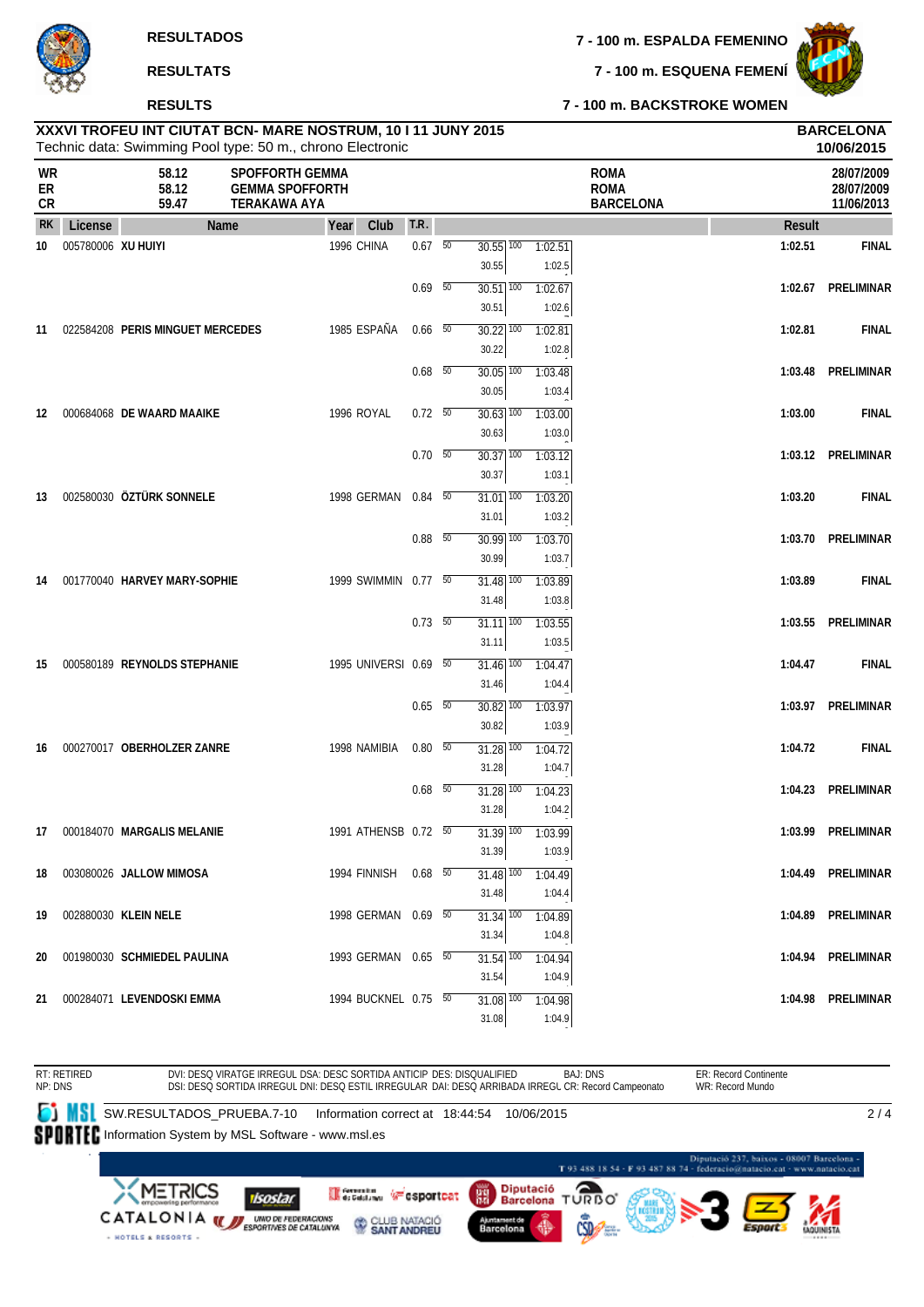#### **RESULTS**

**7 - 100 m. ESPALDA FEMENINO**

**7 - 100 m. ESQUENA FEMENÍ**



**7 - 100 m. BACKSTROKE WOMEN**

#### Technic data: Swimming Pool type: 50 m., chrono Electronic **XXXVI TROFEU INT CIUTAT BCN- MARE NOSTRUM, 10 I 11 JUNY 2015 BARCELONA**

|                | 10/06/2015<br>Technic data: Swimming Pool type: 50 m., chrono Electronic |                                        |                                                                         |      |                       |                          |  |                                   |     |                   |                                                |         |                                        |
|----------------|--------------------------------------------------------------------------|----------------------------------------|-------------------------------------------------------------------------|------|-----------------------|--------------------------|--|-----------------------------------|-----|-------------------|------------------------------------------------|---------|----------------------------------------|
| WR<br>ER<br>CR |                                                                          | 58.12<br>58.12<br>59.47                | <b>SPOFFORTH GEMMA</b><br><b>GEMMA SPOFFORTH</b><br><b>TERAKAWA AYA</b> |      |                       |                          |  |                                   |     |                   | <b>ROMA</b><br><b>ROMA</b><br><b>BARCELONA</b> |         | 28/07/2009<br>28/07/2009<br>11/06/2013 |
| <b>RK</b>      | License                                                                  |                                        | <b>Name</b>                                                             | Year | Club                  | T.R.                     |  |                                   |     |                   |                                                | Result  |                                        |
| 22             |                                                                          | 002870080 IKEE RIKAKO                  |                                                                         |      | 2000 JAPAN            | $0.60\quad 50$           |  | $31.70$ $\overline{100}$<br>31.70 |     | 1:05.09<br>1:05.0 |                                                | 1:05.09 | <b>PRELIMINAR</b>                      |
| 23             |                                                                          | 000584025 SOERENSEN ISABELLA K.        |                                                                         |      | 1994 AALBOR           | $0.66$ 50                |  | $31.55$ $\overline{100}$<br>31.55 |     | 1:05.22<br>1:05.2 |                                                | 1:05.22 | PRELIMINAR                             |
| 24             |                                                                          | 001083037 HOPE LUCY                    |                                                                         |      | 1997 UNIVERSI 0.60 50 |                          |  | $31.66$ $\overline{100}$<br>31.66 |     | 1:05.28<br>1:05.2 |                                                | 1:05.28 | PRELIMINAR                             |
| 25             |                                                                          | 000184084 TEIJONSALO FANNY             |                                                                         |      | <b>1996 CETUS</b>     | 0.59 50                  |  | $31.00$ $\overline{100}$<br>31.00 |     | 1:05.44<br>1:05.4 |                                                | 1:05.44 | PRELIMINAR                             |
| 26             |                                                                          | 000184079 KRAAIJEVELD ILSE             |                                                                         |      | 1990 ZV ORCA 0.77 50  |                          |  | $31.83$ $\overline{100}$<br>31.83 |     | 1:05.51<br>1:05.5 |                                                | 1:05.51 | <b>PRELIMINAR</b>                      |
| 27             |                                                                          | 005980006 LIU HAIYUN                   |                                                                         |      | 2000 CHINA            | $0.83\quad 50$           |  | $32.21$ $\overline{100}$<br>32.21 |     | 1:05.72<br>1:05.7 |                                                |         | 1:05.72 PRELIMINAR                     |
| 28             |                                                                          | 000680050 MACAVEI CARINA BIANCA        |                                                                         |      | 1994 ROM              | $0.76$ 50                |  |                                   | 100 | 1:05.93<br>1:05.9 |                                                | 1:05.93 | PRELIMINAR                             |
| 29             |                                                                          | 006080006 JIANG YURU                   |                                                                         |      | 1999 CHINA            | 0.72 50                  |  | $31.92$ $\overline{100}$<br>31.92 |     | 1:05.97<br>1:05.9 |                                                |         | 1:05.97 PRELIMINAR                     |
| 30             |                                                                          | 001083049 GREENSLADE KATHRYN           |                                                                         |      | <b>1998 SWIM</b>      | $0.81\quad\overline{50}$ |  | $32.34$ $\overline{100}$<br>32.34 |     | 1:06.29<br>1:06.2 |                                                | 1:06.29 | PRELIMINAR                             |
| 31             |                                                                          | 000584071 FOSS JULIANNA                |                                                                         |      | 1996 BUCKNEL 0.75 50  |                          |  | $32.21$ 100<br>32.21              |     | 1:06.34<br>1:06.3 |                                                | 1:06.34 | PRELIMINAR                             |
| 32             |                                                                          | 000480013 FELNER DESIREE               |                                                                         |      | 1997 AUSTRIA 0.74 50  |                          |  | $32.16$ $\overline{100}$<br>32.16 |     | 1:07.49<br>1:07.4 |                                                | 1:07.49 | PRELIMINAR                             |
| 33             |                                                                          | 047116921 MALDONADO MUÑOZ SARA         |                                                                         |      | <b>1998 SANT</b>      | $0.65$ 50                |  | 32.10 100<br>32.10                |     | 1:07.58<br>1:07.5 |                                                | 1:07.58 | PRELIMINAR                             |
| 34             |                                                                          | 000284046 SAINSBURY CATHERINE CLAIRE   |                                                                         |      | 1997 WESTVIL 0.74 50  |                          |  | $32.99$ $\overline{100}$<br>32.99 |     | 1:07.72<br>1:07.7 |                                                |         | 1:07.72 PRELIMINAR                     |
| 35             |                                                                          | 000527102 SYLVESTRE SALOME             |                                                                         |      | 1998 CANET 66 0.65 50 |                          |  | 33.30 100<br>33.30                |     | 1:07.75<br>1:07.7 |                                                | 1:07.75 | PRELIMINAR                             |
| 36             |                                                                          | 000927102 LECANU MAELLE                |                                                                         |      | 1999 CANET 66 0.65 50 |                          |  | $32.97$ $\overline{100}$<br>32.97 |     | 1:07.90<br>1:07.9 |                                                |         | 1:07.90 PRELIMINAR                     |
| 37             |                                                                          | 000384083 HANSEN MARINA HELLER         |                                                                         |      | 1994 SIGMA            | 0.83 50                  |  | 32.71   100<br>32.71              |     | 1:07.95<br>1:07.9 |                                                |         | 1:07.95 PRELIMINAR                     |
| 38             |                                                                          | 000184081 LABUSCHAGNE SAMANTHA MIKAELA |                                                                         |      | 1999 BLUE             | $0.65$ 50                |  | $32.58$ $\overline{100}$<br>32.58 |     | 1:08.02<br>1:08.0 |                                                |         | 1:08.02 PRELIMINAR                     |
| 39             |                                                                          | 000883069 NIEMINEN EMMA                |                                                                         |      | 1996 UINTI            | $0.71 - 50$              |  | 33.57 100<br>33.57                |     | 1:09.28<br>1:09.2 |                                                |         | 1:09.28 PRELIMINAR                     |
| 40             |                                                                          | 001080143 HALVORSEN ASTRID JULIE       |                                                                         |      | 2001 NORWEG 0.75 50   |                          |  | $34.43$ $\overline{100}$<br>34.43 |     | 1:09.65<br>1:09.6 |                                                |         | 1:09.65 PRELIMINAR                     |
|                |                                                                          |                                        |                                                                         |      |                       |                          |  |                                   |     |                   |                                                |         |                                        |

BAJ: DNS ER: Record Continente RT: RETIRED NP: DNS DVI: DESQ VIRATGE IRREGUL DSA: DESC SORTIDA ANTICIP DES: DISQUALIFIED WR: Record Mundo DSI: DESQ SORTIDA IRREGUL DNI: DESQ ESTIL IRREGULAR DAI: DESQ ARRIBADA IRREGL CR: Record Campeonato **SW.RESULTADOS\_PRUEBA.7-10** Information correct at 18:44:54 10/06/2015  $3/4$ SPORTEC Information System by MSL Software - www.msl.es -<br>Diputació 237, baixos - 08007 Barcelona<br>T 93 488 18 54 - F 93 487 88 74 - federacio@natacio.cat - www.natacio.cat Diputació ≏ **METRICS** Generation ( csportcat 龗 isostar **Barcelona DORD** 

Barcelona

CLUB NATACIÓ

CATALONIA **WE UNDER FEDERACIONS** 

- HOTELS & RESORTS -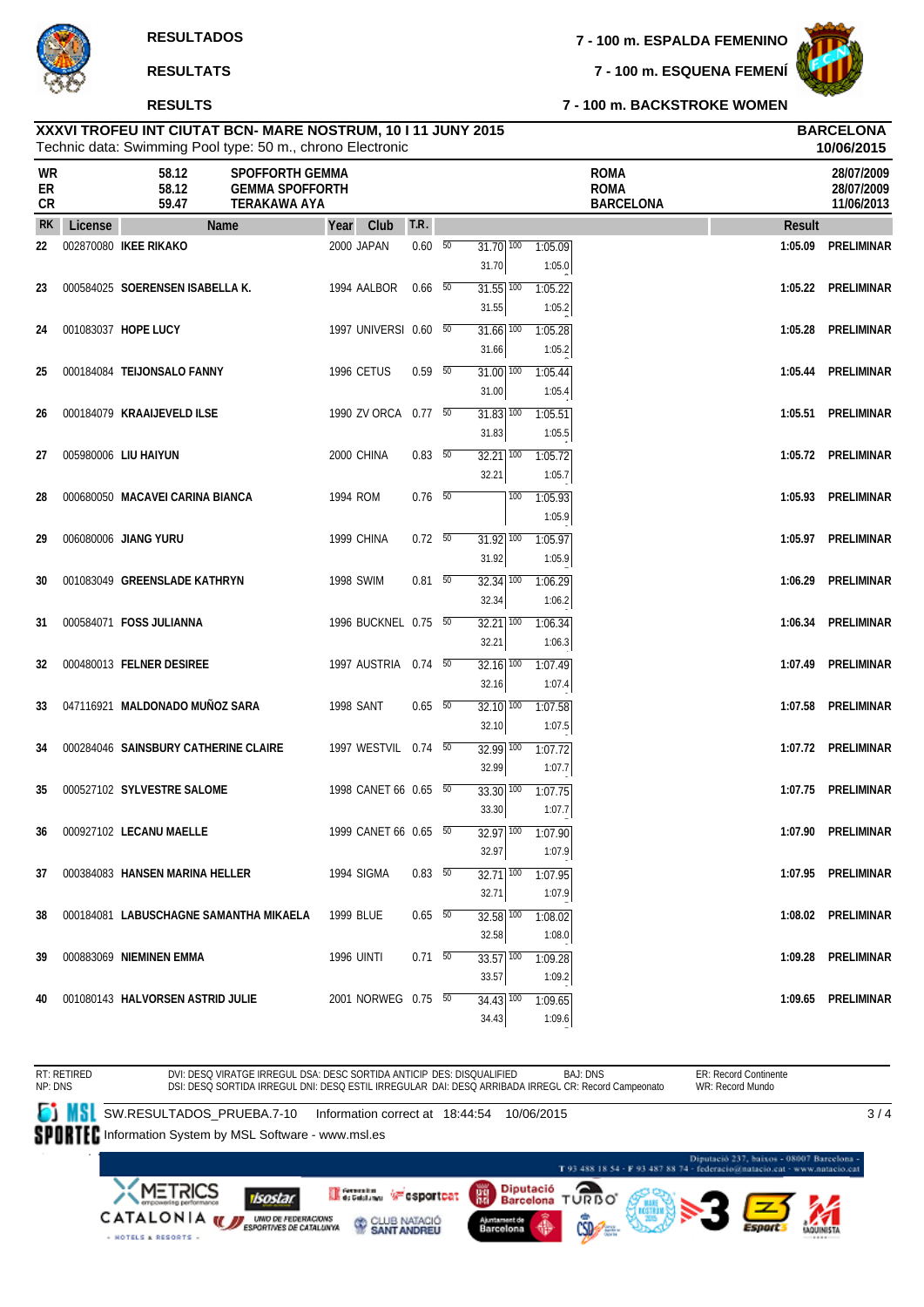#### **RESULTS**

**7 - 100 m. ESPALDA FEMENINO**

**7 - 100 m. ESQUENA FEMENÍ**



**10/06/2015**

#### **7 - 100 m. BACKSTROKE WOMEN**

|                |         |                                | <b>Technic data: Ownfirming Foot type: 50 filli, chrono Electronic</b>  |      |                      |                |                                   |                   |                                                |           | ,,,,,,,,,,,                            |
|----------------|---------|--------------------------------|-------------------------------------------------------------------------|------|----------------------|----------------|-----------------------------------|-------------------|------------------------------------------------|-----------|----------------------------------------|
| WR<br>ER<br>CR |         | 58.12<br>58.12<br>59.47        | <b>SPOFFORTH GEMMA</b><br><b>GEMMA SPOFFORTH</b><br><b>TERAKAWA AYA</b> |      |                      |                |                                   |                   | <b>ROMA</b><br><b>ROMA</b><br><b>BARCELONA</b> |           | 28/07/2009<br>28/07/2009<br>11/06/2013 |
| <b>RK</b>      | License |                                | Name                                                                    | Year | Club                 | T.R.           |                                   |                   |                                                | Result    |                                        |
| 41             |         | 047876166 TARRACO COLOM JUDITH |                                                                         |      | 1987 SANDRE          | $0.80\quad 50$ | $33.29$ 100<br>33.29              | 1:09.67<br>1:09.6 |                                                | 1:09.67   | <b>PRELIMINAR</b>                      |
| 41             |         | 000584076 TOMMISKA NENNE       |                                                                         |      | 1993 SWIMMIN 0.84 50 |                | 33.38 100<br>33.38                | 1:09.67<br>1:09.6 |                                                | 1:09.67   | PRELIMINAR                             |
| 43             |         | 001283069 HUHTANEN SUVI        |                                                                         |      | <b>1999 UINTI</b>    | $0.71\ 50$     | 33.71 100<br>33.71                | 1:10.55<br>1:10.5 |                                                | 1:10.55   | PRELIMINAR                             |
| 44             |         | 000880143 RIMMEREIDE CAMILLA   |                                                                         |      | 2000 NORWEG 0.80 50  |                | $34.21$ $\overline{100}$<br>34.21 | 1:10.72<br>1:10.7 |                                                |           | 1:10.72 PRELIMINAR                     |
| 45             |         | 000684046 BROWN ROXANNE LEIGH  |                                                                         |      | 1998 ZIMBABW 0.54 50 |                | 34.98 100<br>34.98                | 1:12.86<br>1:12.8 |                                                | 1:12.86   | PRELIMINAR                             |
| 46             |         | 005880006 WEI FUYOU            |                                                                         |      | 2001 CHINA           | $0.82\ 50$     | 35.80 100<br>35.80                | 1:12.88<br>1:12.8 |                                                | 1:12.88   | PRELIMINAR                             |
|                |         | 002380030 GRIMBERG VANESSA     |                                                                         |      | 1993 GERMAN          |                |                                   |                   |                                                |           | <b>BAJ PRELIMINAR</b>                  |
|                |         | 000384028 VELEZ SALOME         |                                                                         |      | 1993 FEDERAC         |                |                                   |                   |                                                |           | <b>BAJ PRELIMINAR</b>                  |
|                |         | 000284068 HEEMSKERK FREDERIKE  |                                                                         |      | 1987 ROYAL           |                |                                   |                   |                                                | <b>NP</b> | PRELIMINAR                             |
|                |         | 002280030 GRAF LISA            |                                                                         |      | 1992 GERMAN          |                |                                   |                   |                                                | <b>NP</b> | <b>PRELIMINAR</b>                      |
|                |         | 000980199 BRIGGS MEGAN         |                                                                         |      | 1997 WARREN          |                |                                   |                   |                                                |           | NP PRELIMINAR                          |

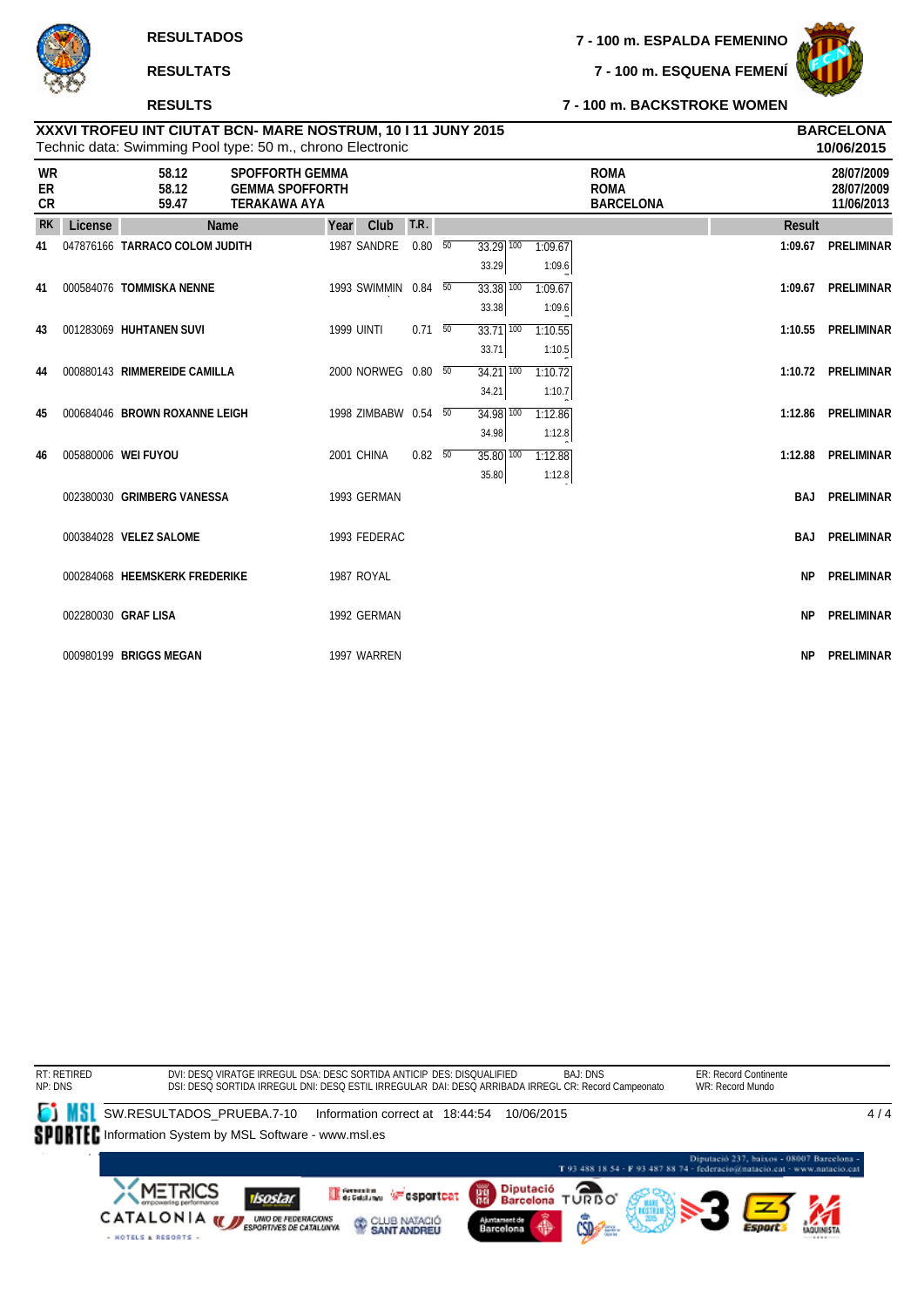#### **RESULTS**

**8 - 100 m. BRAZA MASCULINO**

**8 - 100 m. BRAÇA MASCULÍ**



|                       | XXXVI TROFEU INT CIUTAT BCN- MARE NOSTRUM, 10 I 11 JUNY 2015<br>Technic data: Swimming Pool type: 50 m., chrono Electronic |                                 | <b>BARCELONA</b><br>10/06/2015                |                       |                          |                                      |                                |                                                    |               |                                        |
|-----------------------|----------------------------------------------------------------------------------------------------------------------------|---------------------------------|-----------------------------------------------|-----------------------|--------------------------|--------------------------------------|--------------------------------|----------------------------------------------------|---------------|----------------------------------------|
| <b>WR</b><br>ER<br>CR |                                                                                                                            | 57.92<br>57.92<br>59.25         | <b>PEATY ADAM</b><br>PEATY ADAM<br>PEATY ADAM |                       |                          |                                      |                                | <b>LONDON</b><br><b>LONDON</b><br><b>BARCELONA</b> |               | 17/04/2015<br>17/04/2015<br>14/06/2014 |
| <b>RK</b>             | License                                                                                                                    |                                 | Name                                          | Year<br>Club          | T.R.                     |                                      |                                |                                                    | <b>Result</b> |                                        |
| 1                     |                                                                                                                            | 002884023 PEATY ADAM            |                                               | 1994 BRITISH          | $0.60\quad\overline{50}$ | $27.79$ <sup>100</sup><br>27.79      | 59.55<br>59.55                 |                                                    | 59.55         | <b>FINAL</b>                           |
|                       |                                                                                                                            |                                 |                                               |                       | $0.61 - 50$              | $28.23 \cdot 100$<br>28.23           | 1:00.33<br>1:00.3              |                                                    | 1:00.33       | <b>PRELIMINAR</b>                      |
| 2                     |                                                                                                                            | 001370080 KOSEKI YASUHIRO       |                                               | 1992 JAPAN            | $0.66\quad 50$           | 28.13 100<br>28.13                   | 59.81<br>59.81                 |                                                    | 59.81         | <b>FINAL</b>                           |
|                       |                                                                                                                            |                                 |                                               |                       | $0.70\ 50$               | $28.73$ <sup>100</sup><br>28.73      | 1:01.55<br>1:01.5              |                                                    | 1:01.55       | <b>PRELIMINAR</b>                      |
| 3                     |                                                                                                                            | 000270020 VAN DER BURGH CAMERON |                                               | 1988 SW               | $0.68$ 50                | 28.18! 100<br>28.18                  | $\overline{1:00.68}$<br>1:00.6 |                                                    | 1:00.68       | <b>FINAL</b>                           |
|                       |                                                                                                                            |                                 |                                               |                       | $0.67\ 50$               | $28.46$ <sup>1</sup> $100$<br>28.46  | $\overline{1:01.03}$<br>1:01.0 |                                                    | 1:01.03       | <b>PRELIMINAR</b>                      |
| 4                     |                                                                                                                            | 000484070 FINK NICHOLAS         |                                               | 1993 ATHENSB 0.70 50  |                          | $28.50$ ! $100$<br>28.50             | $\overline{1:01.10}$<br>1:01.1 |                                                    | 1:01.10       | <b>FINAL</b>                           |
|                       |                                                                                                                            |                                 |                                               |                       | $0.68\overline{50}$      | $28.93$ ! $100$<br>28.93             | 1:01.44<br>1:01.4              |                                                    | 1:01.44       | PRELIMINAR                             |
| 5                     |                                                                                                                            | 000180183 CABA SILADJI          |                                               | 1990 SERBIAN          | $0.77\ 50$               | $28.79$ ! $100$<br>28.79             | $\overline{1:01.31}$<br>1:01.3 |                                                    | 1:01.31       | <b>FINAL</b>                           |
|                       |                                                                                                                            |                                 |                                               |                       | $0.75\ 50$               | $29.24 \cdot 700$<br>29.24           | 1:01.53<br>1:01.5              |                                                    | 1:01.53       | <b>PRELIMINAR</b>                      |
| 6                     |                                                                                                                            | 001570040 FUNK RICHARD ANTHONY  |                                               | 1992 SWIMMIN          | $0.64\quad 50$           | $28.76$ <sup>100</sup><br>28.76      | $\overline{1:01.32}$<br>1:01.3 |                                                    | 1:01.32       | <b>FINAL</b>                           |
|                       |                                                                                                                            |                                 |                                               |                       | $0.66\quad 50$           | 28.99 100<br>28.99                   | 1:01.14<br>1:01.1              |                                                    | 1:01.14       | PRELIMINAR                             |
| 7                     |                                                                                                                            | 000180198 BENSON CRAIG          |                                               | 1994 UNIVERSI 0.71 50 |                          | 28.86 100<br>28.86                   | $\overline{1:01.50}$<br>1:01.5 |                                                    | 1:01.50       | <b>FINAL</b>                           |
|                       |                                                                                                                            |                                 |                                               |                       | $0.70\ 50$               | 29.31 100<br>29.31                   | $\overline{1:01.63}$<br>1:01.6 |                                                    | 1:01.63       | PRELIMINAR                             |
| 8                     |                                                                                                                            | 002584023 MURDOCH ROSS          |                                               | 1994 BRITISH          | $0.67\ 50^{-}$           | $29.07$ ! $100 - 1.01.57$ !<br>29.07 |                                |                                                    | 1:01.57       | <b>FINAL</b>                           |
|                       |                                                                                                                            |                                 |                                               |                       | $0.68\overline{50}^{-}$  | $29.21$ , $100 - 1.01.62$            | 1:01.5<br>1:01.6               |                                                    |               | 1:01.62 PRELIMINAR                     |
| 9                     |                                                                                                                            | 000780030 FELDWEHR HENDRIK      |                                               | 1986 GERMAN           | $0.74\ 50$               | 29.21<br>$29.75$ ! $100$             | $\overline{1:01.19}$           |                                                    | 1:01.19       | <b>FINAL</b>                           |
|                       |                                                                                                                            |                                 |                                               |                       | $0.73\overline{50}$      | 29.75<br>$28.82$ , $100$             | 1:01.1<br>$\overline{1:01.82}$ |                                                    |               | 1:01.82 PRELIMINAR                     |
|                       |                                                                                                                            |                                 |                                               |                       |                          | 28.82                                | 1:01.8                         |                                                    |               |                                        |

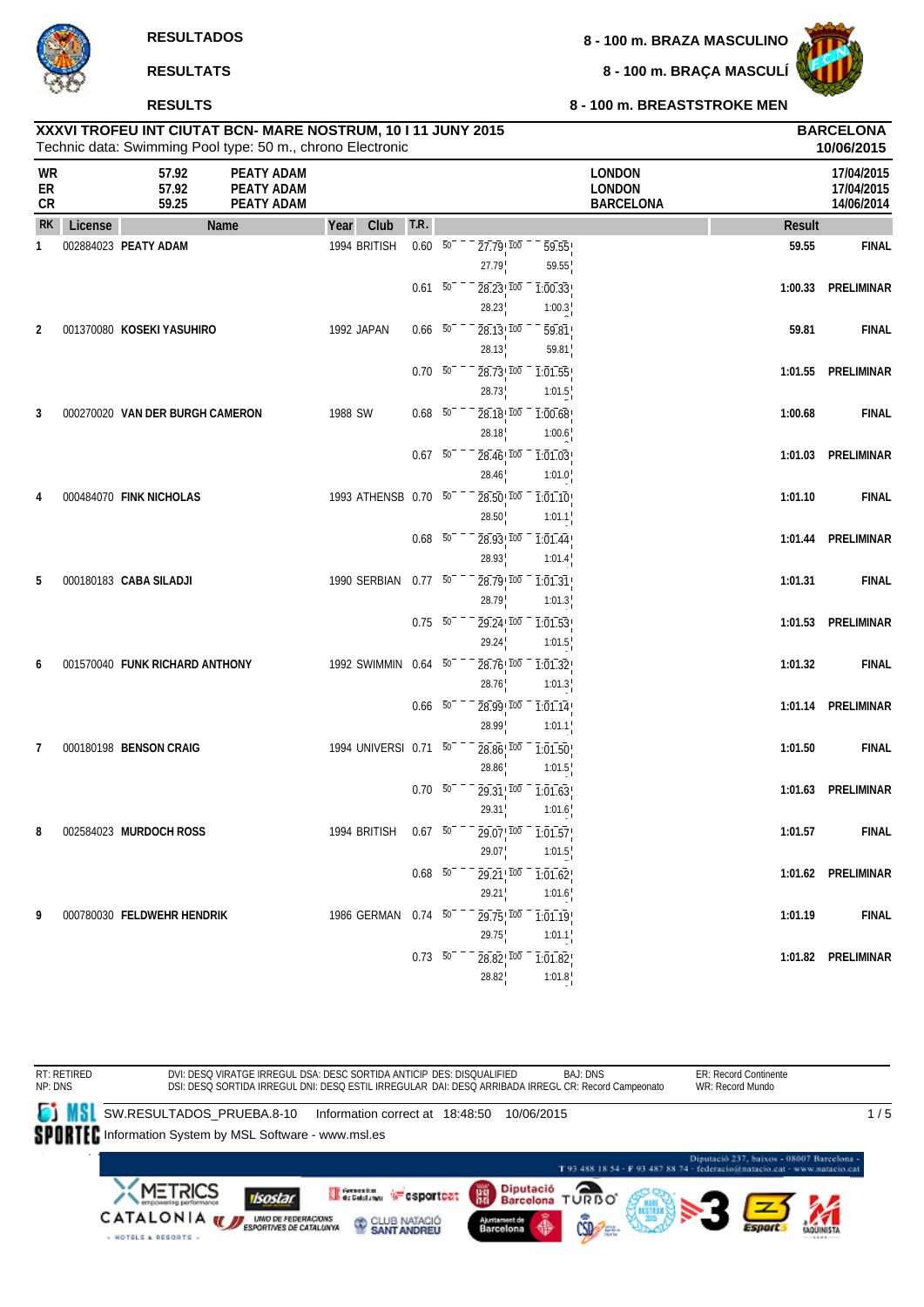#### **RESULTS**

**8 - 100 m. BRAÇA MASCULÍ**



#### **8 - 100 m. BREASTSTROKE MEN**

|                       |                       |                              | XXXVI TROFEU INT CIUTAT BCN- MARE NOSTRUM, 10 I 11 JUNY 2015<br>Technic data: Swimming Pool type: 50 m., chrono Electronic |      |                       |                          |                 |                                              |                   |                                                    |               | <b>BARCELONA</b><br>10/06/2015         |
|-----------------------|-----------------------|------------------------------|----------------------------------------------------------------------------------------------------------------------------|------|-----------------------|--------------------------|-----------------|----------------------------------------------|-------------------|----------------------------------------------------|---------------|----------------------------------------|
| <b>WR</b><br>ER<br>CR |                       | 57.92<br>57.92<br>59.25      | PEATY ADAM<br>PEATY ADAM<br>PEATY ADAM                                                                                     |      |                       |                          |                 |                                              |                   | <b>LONDON</b><br><b>LONDON</b><br><b>BARCELONA</b> |               | 17/04/2015<br>17/04/2015<br>14/06/2014 |
| RK                    | License               |                              | Name                                                                                                                       | Year | Club                  | T.R.                     |                 |                                              |                   |                                                    | <b>Result</b> |                                        |
| 10                    | 007380006 YAN ZIBEI   |                              |                                                                                                                            |      | 1995 CHINA            | $0.68\quad\overline{50}$ |                 | $29.29$ 100<br>29.29                         | 1:01.50<br>1:01.5 |                                                    | 1:01.50       | <b>FINAL</b>                           |
|                       |                       |                              |                                                                                                                            |      |                       | $0.70\quad\overline{50}$ |                 | $29.51$ $\overline{100}$<br>29.51            | 1:02.02<br>1:02.0 |                                                    | 1:02.02       | PRELIMINAR                             |
| 11                    |                       | 000980030 KOCH MARCO         |                                                                                                                            |      | 1990 GERMAN           | $0.73\quad 50$           |                 | $29.61$ 100<br>29.61                         | 1:01.58<br>1:01.5 |                                                    | 1:01.58       | <b>FINAL</b>                           |
|                       |                       |                              |                                                                                                                            |      |                       | $0.81$ 50                |                 | $29.11$ $\overline{100}$<br>29.11            | 1:01.85<br>1:01.8 |                                                    | 1:01.85       | PRELIMINAR                             |
| 12                    |                       | 000880030 VOM LEHN CHRISTIAN |                                                                                                                            |      | 1992 GERMAN           | $0.72\ 50$               |                 | $29.75$ 100<br>29.75                         | 1:01.94<br>1:01.9 |                                                    | 1:01.94       | <b>FINAL</b>                           |
|                       |                       |                              |                                                                                                                            |      |                       | $0.72\ 50$               |                 | $\overline{29.31}$ $\overline{100}$<br>29.31 | 1:01.87<br>1:01.8 |                                                    |               | 1:01.87 PRELIMINAR                     |
| 13                    |                       | 000184066 KITAJIMA KOSUKE    |                                                                                                                            |      | 1982 COCA-CO 0.67 50  |                          |                 | $29.43$ 100<br>29.43                         | 1:02.25<br>1:02.2 |                                                    | 1:02.25       | <b>FINAL</b>                           |
|                       |                       |                              |                                                                                                                            |      |                       | $0.71 - 50$              |                 | $\overline{29.11}$ 100<br>29.11              | 1:02.78<br>1:02.7 |                                                    | 1:02.78       | PRELIMINAR                             |
| 14                    |                       | 004184023 WILLIS ANDEW       |                                                                                                                            |      | 1990 BRITISH          | $0.71\ 50$               |                 | $29.44$ 100<br>29.44                         | 1:02.60<br>1:02.6 |                                                    | 1:02.60       | <b>FINAL</b>                           |
|                       |                       |                              |                                                                                                                            |      |                       |                          | $\overline{50}$ | $29.45$ $100$<br>29.45                       | 1:02.37<br>1:02.3 |                                                    | 1:02.37       | <b>DESEMPATE</b>                       |
|                       |                       |                              |                                                                                                                            |      |                       | $0.74\quad 50$           |                 | $29.54$ $\overline{100}$<br>29.54            | 1:03.09<br>33.55  |                                                    | 1:03.09       | <b>PRELIMINAR</b>                      |
| 15                    |                       | 001384023 JAMIESON MICHAEL   |                                                                                                                            |      | 1988 BRITISH          | $0.74\quad 50$           |                 | $30.03$ $\overline{100}$<br>30.03            | 1:02.70<br>1:02.7 |                                                    | 1:02.70       | <b>FINAL</b>                           |
|                       |                       |                              |                                                                                                                            |      |                       | $0.76$ 50                |                 | $29.86$ <sup>100</sup><br>29.86              | 1:02.61<br>1:02.6 |                                                    | 1:02.61       | PRELIMINAR                             |
| 16                    |                       | 000184086 ALLIKVEE MARTIN    |                                                                                                                            |      | 1995 SPORTS           | 0.66                     |                 |                                              |                   |                                                    | <b>DVI</b>    | <b>FINAL</b>                           |
|                       |                       |                              |                                                                                                                            |      |                       | $0.72\ 50$               |                 | 29.24 100<br>29.24                           | 1:02.71<br>1:02.7 |                                                    |               | 1:02.71 PRELIMINAR                     |
| $\overline{2}$        |                       | 000180008 MUSTAFIN VLADISLAV |                                                                                                                            |      | 1995 UZBEKIS          |                          | 50              | 28.94 100<br>28.94                           | 1:02.74<br>1:02.7 |                                                    |               | 1:02.74 DESEMPATE                      |
|                       |                       |                              |                                                                                                                            |      |                       | $0.78\ 50$               |                 | $29.17$ 100<br>29.17                         | 1:03.09<br>1:03.0 |                                                    |               | 1:03.09 PRELIMINAR                     |
|                       |                       | 18  001583037  TULLY MARK    |                                                                                                                            |      | 1992 UNIVERSI 0.73 50 |                          |                 | $29.16$ 100<br>29.16                         | 1:03.14<br>1:03.1 |                                                    |               | 1:03.14 PRELIMINAR                     |
|                       | 19 007480006 SHEN HAO |                              |                                                                                                                            |      | 1998 CHINA            | $0.70\ 50$               |                 | $29.27$ $\overline{100}$<br>29.27            | 1:03.17<br>1:03.1 |                                                    |               | 1:03.17 PRELIMINAR                     |
|                       |                       |                              |                                                                                                                            |      |                       |                          |                 |                                              |                   |                                                    |               |                                        |

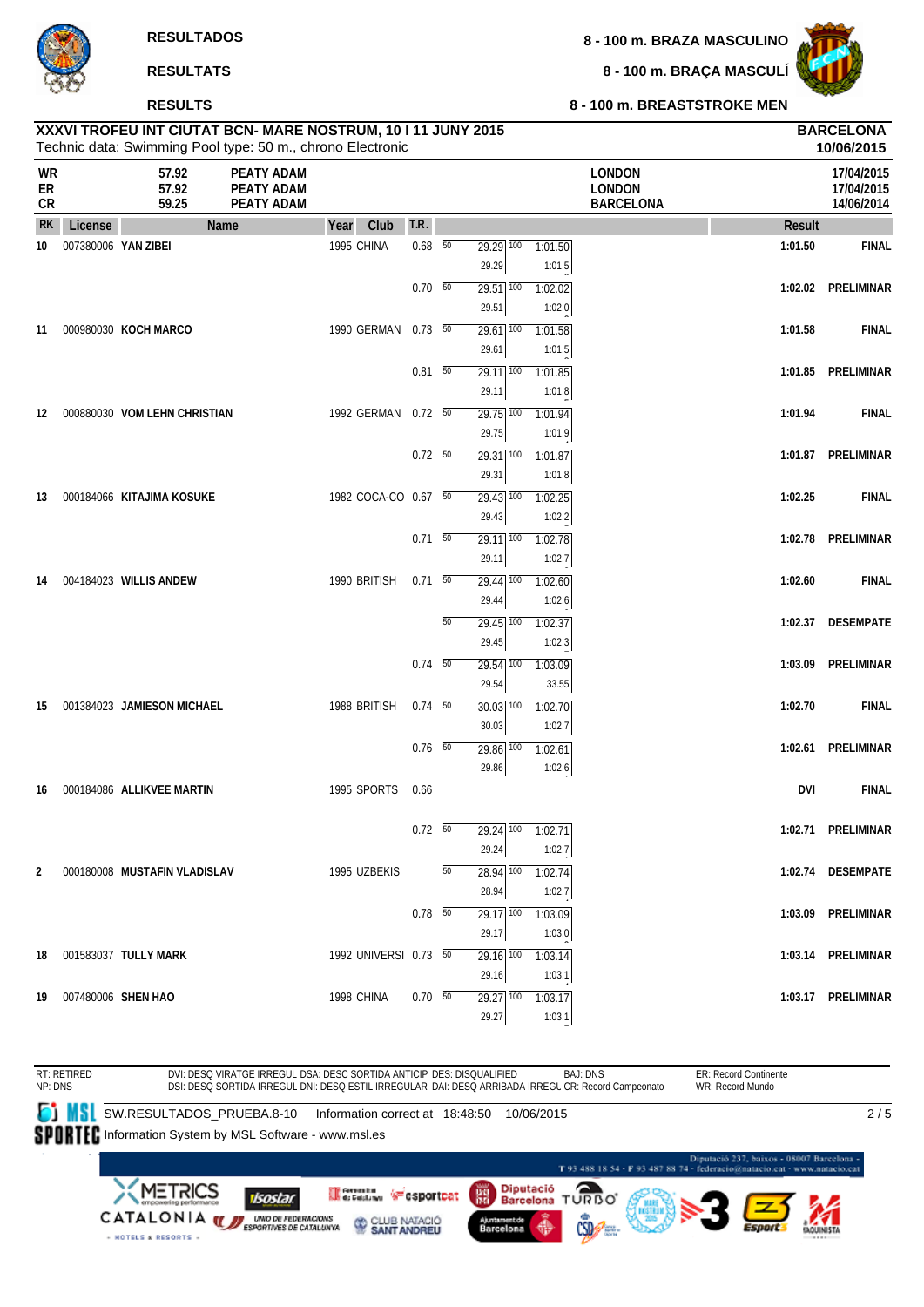#### **RESULTS**

**8 - 100 m. BRAZA MASCULINO**

**8 - 100 m. BRAÇA MASCULÍ**



**8 - 100 m. BREASTSTROKE MEN**

#### Technic data: Swimming Pool type: 50 m., chrono Electronic **XXXVI TROFEU INT CIUTAT BCN- MARE NOSTRUM, 10 I 11 JUNY 2015 BARCELONA**

|                | Technic data: Swimming Pool type: 50 m., chrono Electronic<br>10/06/2015 |                                       |                                               |                      |                          |  |                                   |                   |                                                    |               |                                        |
|----------------|--------------------------------------------------------------------------|---------------------------------------|-----------------------------------------------|----------------------|--------------------------|--|-----------------------------------|-------------------|----------------------------------------------------|---------------|----------------------------------------|
| WR<br>ER<br>CR |                                                                          | 57.92<br>57.92<br>59.25               | <b>PEATY ADAM</b><br>PEATY ADAM<br>PEATY ADAM |                      |                          |  |                                   |                   | <b>LONDON</b><br><b>LONDON</b><br><b>BARCELONA</b> |               | 17/04/2015<br>17/04/2015<br>14/06/2014 |
| <b>RK</b>      | License                                                                  |                                       | <b>Name</b>                                   | Club<br>Year         | T.R.                     |  |                                   |                   |                                                    | <b>Result</b> |                                        |
| 20             |                                                                          | 004984023 TAIT CALUM                  |                                               | 1994 BRITISH         | $0.72\ 50$               |  | $30.39$ $\overline{100}$<br>30.39 | 1:03.32<br>1:03.3 |                                                    | 1:03.32       | <b>PRELIMINAR</b>                      |
| 21             |                                                                          | 001970039 BARBOSA HENRIQUE            |                                               | 1984 BRA             | $0.74$ 50                |  | 29.80 100<br>29.80                | 1:03.34<br>1:03.3 |                                                    | 1:03.34       | <b>PRELIMINAR</b>                      |
| 22             |                                                                          | 000180034 QUINN NICHOLAS              |                                               | 1993 SWIM            | $0.75\ 50$               |  | $29.90$ 100<br>29.90              | 1:03.50<br>1:03.5 |                                                    | 1:03.50       | PRELIMINAR                             |
| 23             |                                                                          | 000183035 STEEPLES CHRISTOPHER        |                                               | 1992 CITY OF         | $0.71 - 50$              |  | $29.32$ $\overline{100}$<br>29.32 | 1:03.62<br>1:03.6 |                                                    | 1:03.62       | PRELIMINAR                             |
| 24             |                                                                          | 007180006 HUANG YUNKUN                |                                               | 1992 CHINA           | $0.75 - 50$              |  | $30.27$ $\overline{100}$<br>30.27 | 1:03.64<br>1:03.6 |                                                    | 1:03.64       | <b>PRELIMINAR</b>                      |
| 25             |                                                                          | 001484026 MURPHY ALEX                 |                                               | 1995 UC              | $0.71 - 50$              |  | 30.30 100<br>30.30                | 1:03.68<br>1:03.6 |                                                    | 1:03.68       | <b>PRELIMINAR</b>                      |
| 26             |                                                                          | 000184060 VINTHER RASMUSSEN CHRISTIAN |                                               | <b>1996 SWIM</b>     | $0.67$ 50                |  | $29.81$ 100<br>29.81              | 1:03.69<br>1:03.6 |                                                    | 1:03.69       | <b>PRELIMINAR</b>                      |
| 27             |                                                                          | 000180026 WIHANTO WILLIAM             |                                               | 1994 FINNISH         | 0.65 50                  |  | $29.47$ $\overline{100}$<br>29.47 | 1:03.80<br>1:03.8 |                                                    | 1:03.80       | <b>PRELIMINAR</b>                      |
| 28             |                                                                          | 003180026 AALTOMAA SAMI               |                                               | 1992 FINNISH         | $0.71$ 50                |  | $29.36$ 100<br>29.36              | 1:03.81<br>1:03.8 |                                                    | 1:03.81       | <b>PRELIMINAR</b>                      |
| 29             |                                                                          | 000280060 BREMER LENNARD              |                                               | 1994 WESTSID 0.61 50 |                          |  | 30.07 100<br>30.07                | 1:03.85<br>1:03.8 |                                                    | 1:03.85       | <b>PRELIMINAR</b>                      |
| 30             |                                                                          | 000780021 BARTUNEK PETR               |                                               | 1991 CZE             | $0.72\ 50$               |  | $29.42$ 100<br>29.42              | 1:03.87<br>1:03.8 |                                                    | 1:03.87       | <b>PRELIMINAR</b>                      |
| 31             |                                                                          | 000184028 MAHECHA PINTO CARLOS ARTURO |                                               | 1992 FEDERAC 0.81 50 |                          |  | 29.80 100<br>29.80                | 1:04.00<br>1:04.0 |                                                    | 1:04.00       | PRELIMINAR                             |
| 32             |                                                                          | 007080006 LIU YUNSONG                 |                                               | 1999 CHINA           | $0.70\ 50$               |  | $30.42$ $\overline{100}$<br>30.42 | 1:04.06<br>1:04.0 |                                                    | 1:04.06       | <b>PRELIMINAR</b>                      |
| 33             |                                                                          | 000384076 RUDHOMEMI MIIKKA            |                                               | 1993 SWIMMIN 0.72 50 |                          |  | 30.22 100<br>30.22                | 1:04.12<br>1:04.1 |                                                    | 1:04.12       | <b>PRELIMINAR</b>                      |
| 34             |                                                                          | 002080049 CARVALHO DIOGO              |                                               | 1988 POR             | $0.72\ 50$               |  | $30.58$ $\overline{100}$<br>30.58 | 1:04.19<br>1:04.1 |                                                    | 1:04.19       | PRELIMINAR                             |
| 35             |                                                                          | 000584041 ROMAGNOLI VALERIO           |                                               | 1994 SC              | $0.61\quad\overline{50}$ |  | $30.19$ 100<br>30.19              | 1:04.67<br>1:04.6 |                                                    |               | 1:04.67 PRELIMINAR                     |
| 36             |                                                                          | 001480021 SIMBARTL VOJTECH            |                                               | 1996 CZE             | $0.64$ 50                |  | $\overline{29.79}$ 100<br>29.79   | 1:04.78<br>1:04.7 |                                                    |               | 1:04.78 PRELIMINAR                     |
| 37             |                                                                          | 000284056 NAISBY JONATHAN             |                                               | 1993 CN              | $0.66\quad 50$           |  | 29.98 100<br>29.98                | 1:04.82<br>1:04.8 |                                                    |               | 1:04.82 PRELIMINAR                     |
| 38             |                                                                          | 003680030 PILGER MAXIMILIAN           |                                               | 1996 GERMAN 0.69 50  |                          |  | $30.13$ $\overline{100}$<br>30.13 | 1:04.84<br>1:04.8 |                                                    |               | 1:04.84 PRELIMINAR                     |
|                |                                                                          |                                       |                                               |                      |                          |  |                                   |                   |                                                    |               |                                        |

BAJ: DNS ER: Record Continente RT: RETIRED NP: DNS DVI: DESQ VIRATGE IRREGUL DSA: DESC SORTIDA ANTICIP DES: DISQUALIFIED WR: Record Mundo DSI: DESQ SORTIDA IRREGUL DNI: DESQ ESTIL IRREGULAR DAI: DESQ ARRIBADA IRREGL CR: Record Campeonato **SW.RESULTADOS\_PRUEBA.8-10** Information correct at 18:48:50 10/06/2015  $3/5$ SPORTEC Information System by MSL Software - www.msl.es -<br>Diputació 237, baixos - 08007 Barcelona<br>T 93 488 18 54 - F 93 487 88 74 - federacio@natacio.cat - www.natacio.cat Diputació<br>Barcelona **TURBO METRICS** Generation ( csportcat 龗 isostar CATALONIA **WE UNDER FEDERACIONS** CLUB NATACIÓ Barcelona - HOTELS & RESORTS -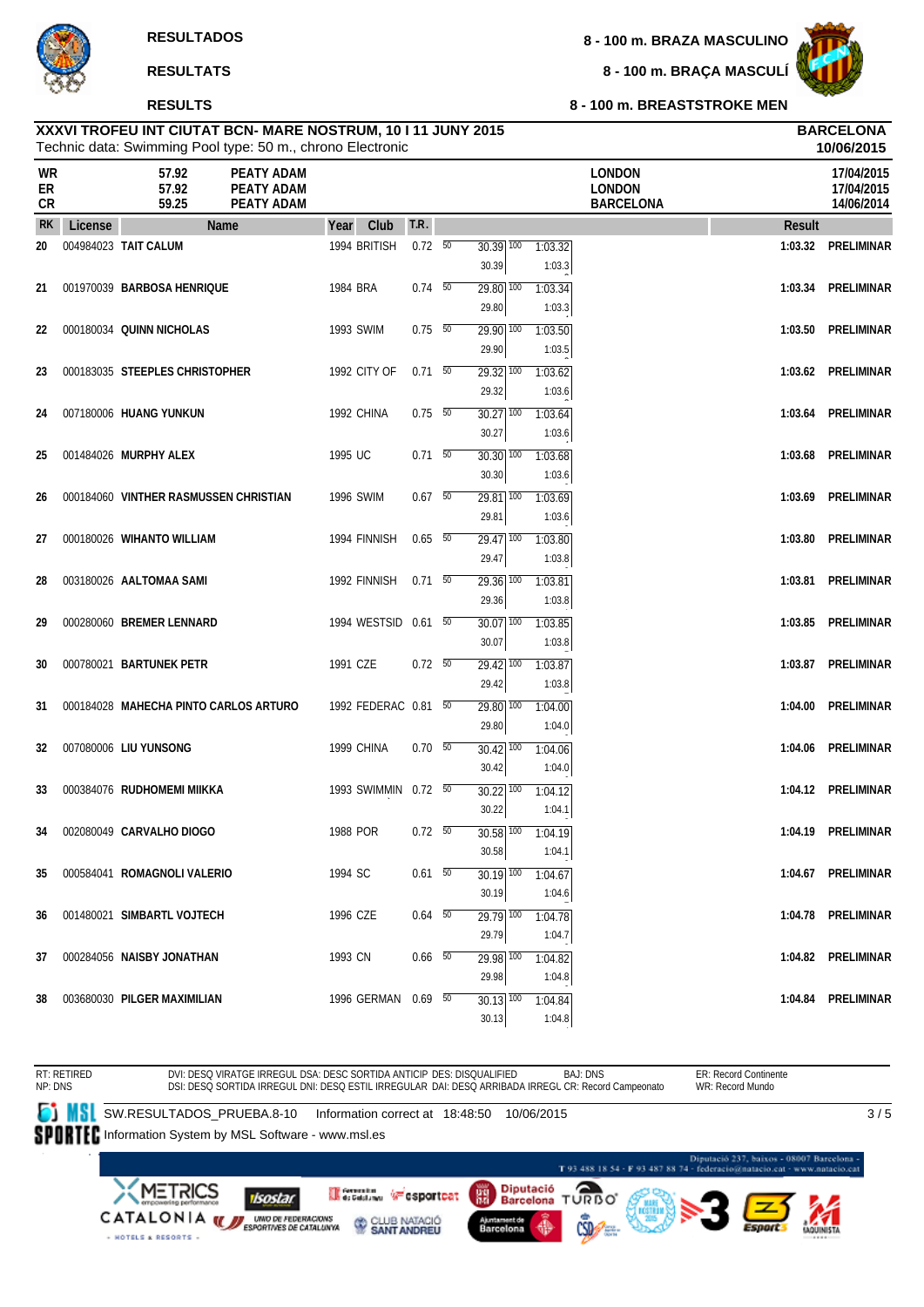#### **RESULTS**

**8 - 100 m. BRAZA MASCULINO**

**8 - 100 m. BRAÇA MASCULÍ**



|                       |         |                                      | Technic data: Swimming Pool type: 50 m., chrono Electronic |                   |                       |                          |                                   |                                                                    |                                                    |         | 10/06/2015                             |
|-----------------------|---------|--------------------------------------|------------------------------------------------------------|-------------------|-----------------------|--------------------------|-----------------------------------|--------------------------------------------------------------------|----------------------------------------------------|---------|----------------------------------------|
| <b>WR</b><br>ER<br>CR |         | 57.92<br>57.92<br>59.25              | PEATY ADAM<br><b>PEATY ADAM</b><br>PEATY ADAM              |                   |                       |                          |                                   |                                                                    | <b>LONDON</b><br><b>LONDON</b><br><b>BARCELONA</b> |         | 17/04/2015<br>17/04/2015<br>14/06/2014 |
| <b>RK</b>             | License |                                      | Name                                                       | Year              | Club                  | T.R.                     |                                   |                                                                    |                                                    | Result  |                                        |
| 39                    |         | 002180026 LIUKKONEN ARI-PEKKA        |                                                            |                   | 1989 FINNISH          | $0.76\quad\overline{50}$ | $30.01$ $\overline{100}$<br>30.01 | 1:04.85<br>1:04.8                                                  |                                                    | 1:04.85 | PRELIMINAR                             |
| 40                    |         | 000480034 SWEENEY DANIEL             |                                                            | 1993 SWIM         |                       | $0.66\quad 50$           | 30.20 100<br>30.20                | 1:05.07<br>1:05.0                                                  |                                                    | 1:05.07 | PRELIMINAR                             |
| 41                    |         | 007280006 ZHAO YUNPENG               |                                                            | 1997 CHINA        |                       | $0.73\quad\overline{50}$ | 30.16 100<br>30.16                | 1:05.10<br>1:05.1                                                  |                                                    | 1:05.10 | PRELIMINAR                             |
| 42                    |         | 001083069 PYYKKONEN KALLE            |                                                            | <b>1996 UINTI</b> |                       | $0.68$ 50                | $30.45$ $\overline{100}$<br>30.45 | 1:05.12<br>1:05.1                                                  |                                                    |         | 1:05.12 PRELIMINAR                     |
| 43                    |         | 000280050 ROMAN ANDREI CRISTIAN      |                                                            | 1996 ROM          |                       | $0.76$ 50                | $30.26$ $\overline{100}$          | 1:05.25                                                            |                                                    | 1:05.25 | PRELIMINAR                             |
| 44                    |         | 041511581 GARCIA MESA JUAN JOSÉ      |                                                            |                   | 1993 SANDRE           | $0.68$ 50                | 30.26<br>$30.71$ $\overline{100}$ | 1:05.2<br>1:05.27                                                  |                                                    | 1:05.27 | PRELIMINAR                             |
| 45                    |         | 005698519 MONTEAGUDO ESPINOSA HECTOR |                                                            |                   | 1989 TERRASA 0.64 50  |                          | 30.71<br>$\overline{29.99}$ 100   | 1:05.2<br>1:05.36                                                  |                                                    |         | 1:05.36 PRELIMINAR                     |
| 46                    |         | 003380030 HEIDTMANN JACOB            |                                                            |                   | 1994 GERMAN 0.75 50   |                          | 29.99<br>$30.94$ $\overline{100}$ | 1:05.3<br>1:05.46                                                  |                                                    |         | 1:05.46 PRELIMINAR                     |
| 47                    |         | 000380199 LIM DANIEL                 |                                                            |                   | 1996 WARREN 0.67 50   |                          | 30.94<br>$30.61$ $\overline{100}$ | 1:05.4<br>1:05.60                                                  |                                                    | 1:05.60 | PRELIMINAR                             |
| 48                    |         | 047920726 MORILLAS RAMOS FERNANDO    |                                                            |                   | 1990 MATARO           | 0.69 50                  | 30.61<br>30.88 100<br>30.88       | 1:05.6<br>1:05.68<br>1:05.6                                        |                                                    | 1:05.68 | PRELIMINAR                             |
| 49                    |         | 001084025 MEINERT JANUS              |                                                            |                   | 1995 AALBOR           | $0.75 - 50$              | $30.83$ $\overline{100}$<br>30.83 | 1:05.91<br>1:05.9                                                  |                                                    |         | 1:05.91 PRELIMINAR                     |
| 50                    |         | 001780143 GRINDHEIM ANDRÉK.          |                                                            |                   | 2000 NORWEG 0.69 50   |                          | $31.24$ 100<br>31.24              | 1:05.95<br>1:05.9                                                  |                                                    | 1:05.95 | PRELIMINAR                             |
| 51                    |         | 000280189 SPAIN LUKE                 |                                                            |                   | 1992 UNIVERSI 0.73 50 |                          | $30.89$ $\overline{100}$<br>30.89 | 1:05.96<br>1:05.9                                                  |                                                    | 1:05.96 | PRELIMINAR                             |
| 52                    |         | 000884025 MOOS KRISTOFFER            |                                                            |                   | 1996 AALBOR           | $0.75 - 50$              | 31.38 100<br>31.38                | 1:05.98<br>1:05.9                                                  |                                                    | 1:05.98 | PRELIMINAR                             |
|                       |         | 53 002580143 HVAS TOMOE ZENIMOTO     |                                                            |                   | 2000 NORWEG 0.68 50   |                          | 30.87                             | $\overline{30.87}$ $\overline{100}$ $\overline{1:06.00}$<br>1:06.0 |                                                    |         | 1:06.00 PRELIMINAR                     |
| 54                    |         | 000480199 KERR CHRISTOPHER           |                                                            |                   | 1993 WARREN 0.66 50   |                          | $30.55$ 100<br>30.55              | 1:06.26<br>1:06.2                                                  |                                                    |         | 1:06.26 PRELIMINAR                     |
| 55                    |         | 001227102 CALLAIS NATHAN             |                                                            |                   | 1996 CANET 66 0.74 50 |                          | $31.60$ $\overline{100}$<br>31.60 | 1:06.62<br>1:06.6                                                  |                                                    |         | 1:06.62 PRELIMINAR                     |
| 56                    |         | 004470020 PAUL KEVIN                 |                                                            | 1991 SW           |                       | $0.83\ 50$               | $31.23$ $\overline{100}$<br>31.23 | 1:06.64<br>1:06.6                                                  |                                                    |         | 1:06.64 PRELIMINAR                     |
| 57                    |         | 000384041 MEIER CHRISTOPH            |                                                            | 1993 SC           |                       | $0.71\ 50$               | 31.33   100<br>31.33              | 1:06.83<br>1:06.8                                                  |                                                    |         | 1:06.83 PRELIMINAR                     |
|                       |         |                                      |                                                            |                   |                       |                          |                                   |                                                                    |                                                    |         |                                        |

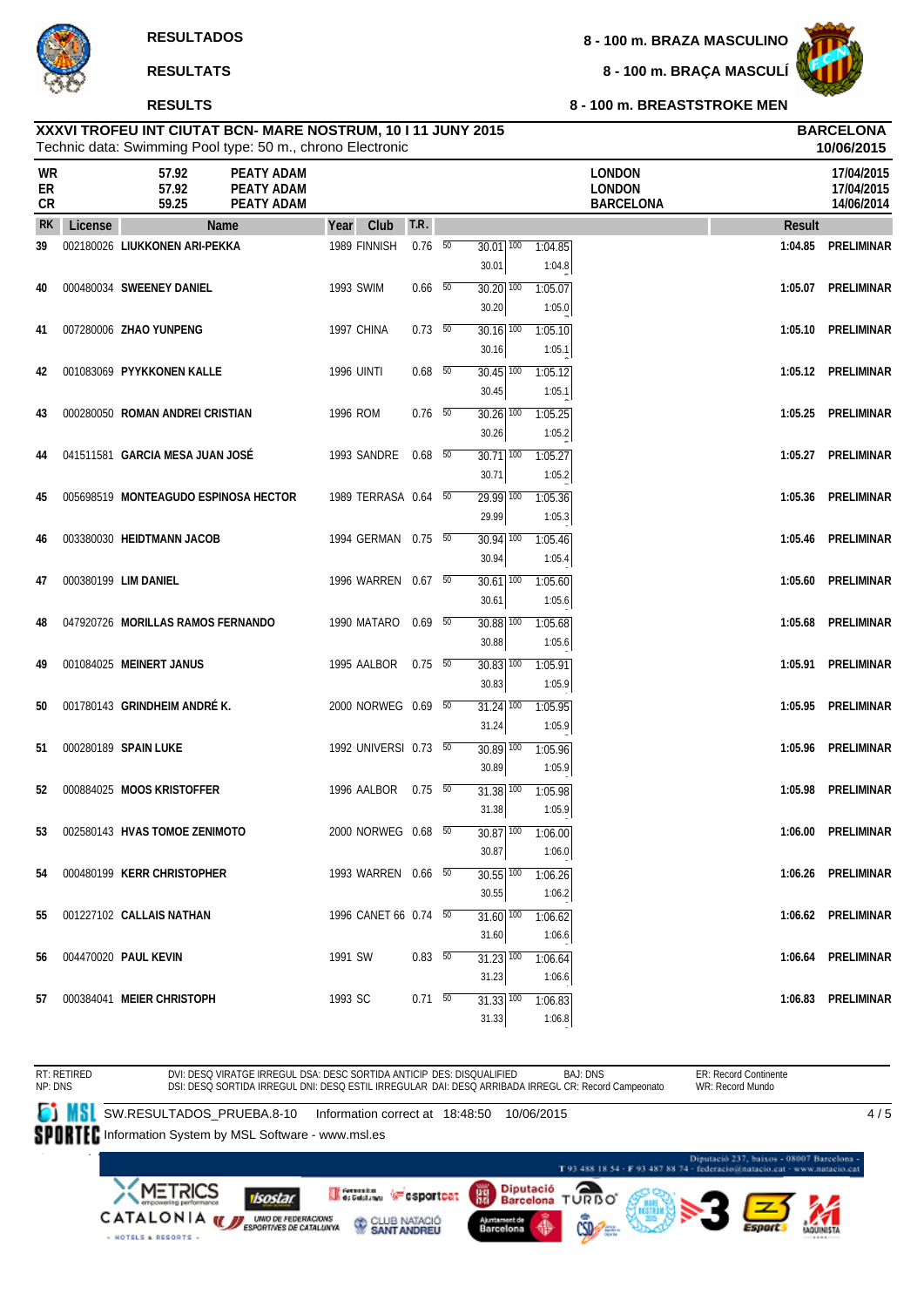#### **RESULTS**

**8 - 100 m. BRAZA MASCULINO**

**8 - 100 m. BRAÇA MASCULÍ**



**8 - 100 m. BREASTSTROKE MEN**

|                       | 10/06/2015<br>Technic data: Swimming Pool type: 50 m., chrono Electronic |                                 |                                                      |                   |                      |                          |  |                                              |                   |                                                    |               |                                        |
|-----------------------|--------------------------------------------------------------------------|---------------------------------|------------------------------------------------------|-------------------|----------------------|--------------------------|--|----------------------------------------------|-------------------|----------------------------------------------------|---------------|----------------------------------------|
| <b>WR</b><br>ER<br>CR |                                                                          | 57.92<br>57.92<br>59.25         | PEATY ADAM<br><b>PEATY ADAM</b><br><b>PEATY ADAM</b> |                   |                      |                          |  |                                              |                   | <b>LONDON</b><br><b>LONDON</b><br><b>BARCELONA</b> |               | 17/04/2015<br>17/04/2015<br>14/06/2014 |
| <b>RK</b>             | License                                                                  |                                 | Name                                                 | Year              | Club                 | T.R.                     |  |                                              |                   |                                                    | <b>Result</b> |                                        |
| 58                    |                                                                          | 000284057 DUBORD MARSHAL        |                                                      | 1998 NAT          |                      | $0.68$ 50                |  | $31.56$ $\overline{100}$<br>31.56            | 1:06.99<br>1:06.9 |                                                    | 1:06.99       | PRELIMINAR                             |
| 59                    |                                                                          | 002280143 STEINLAND MADS HENRY  |                                                      |                   | 1997 NORWEG 0.72 50  |                          |  | $\overline{30.74}$ $\overline{100}$<br>30.74 | 1:07.00<br>1:07.0 |                                                    | 1:07.00       | PRELIMINAR                             |
| 60                    |                                                                          | 001383069 KOSKINEN WERNER       |                                                      | <b>1998 UINTI</b> |                      | $0.61\quad 50$           |  | $31.39$ $\overline{100}$<br>31.39            | 1:07.58<br>1:07.5 |                                                    |               | 1:07.58 PRELIMINAR                     |
| 61                    |                                                                          | 000184046 MUSGRAVE BAILEY GRANT |                                                      |                   | 1998 WESTVIL 0.68 50 |                          |  | $31.56$ $\overline{100}$<br>31.56            | 1:08.06<br>1:08.0 |                                                    |               | 1:08.06 PRELIMINAR                     |
| 62                    |                                                                          | 000484076 TOLVANEN MIIKA        |                                                      |                   | 1996 SWIMMIN 0.75 50 |                          |  | $31.52$ $\overline{100}$<br>31.52            | 1:08.85<br>1:08.8 |                                                    | 1:08.85       | PRELIMINAR                             |
| 63                    |                                                                          | 039946239 PENEDES FRADERA MARTI |                                                      |                   | 1996 MATARO 0.68 50  |                          |  | $32.93$ $\overline{100}$<br>32.93            | 1:09.96<br>1:09.9 |                                                    |               | 1:09.96 PRELIMINAR                     |
| 64                    |                                                                          | 000284065 AH CHING OLIVER       |                                                      |                   | 1991 CAMO            | $0.77\quad\overline{50}$ |  | $32.10$ $\overline{100}$<br>32.10            | 1:11.18<br>1:11.1 |                                                    | 1:11.18       | PRELIMINAR                             |
|                       |                                                                          | 007580006 SUN JIAJUN            |                                                      |                   | 2000 CHINA           | 0.50                     |  |                                              |                   |                                                    |               | <b>DSI PRELIMINAR</b>                  |
|                       |                                                                          | 000580036 GANIEL IMRI           |                                                      | 1992 ISR          |                      | 0.74                     |  |                                              |                   |                                                    |               | <b>DVI PRELIMINAR</b>                  |
|                       |                                                                          | 001680021 JELÍNEK JAN           |                                                      | 1995 CZE          |                      |                          |  |                                              |                   |                                                    | BAJ           | PRELIMINAR                             |
|                       |                                                                          | 002380143 BOEN SIGURD HOLTEN    |                                                      |                   | 1997 NORWEG          |                          |  |                                              |                   |                                                    | BAJ           | PRELIMINAR                             |
|                       |                                                                          | 002183037 INGLIS EUAN           |                                                      |                   | 1993 UNIVERSI        |                          |  |                                              |                   |                                                    | <b>NP</b>     | PRELIMINAR                             |
|                       |                                                                          | 000280036 NEVO GAL              |                                                      | 1987 ISR          |                      |                          |  |                                              |                   |                                                    | NP.           | PRELIMINAR                             |

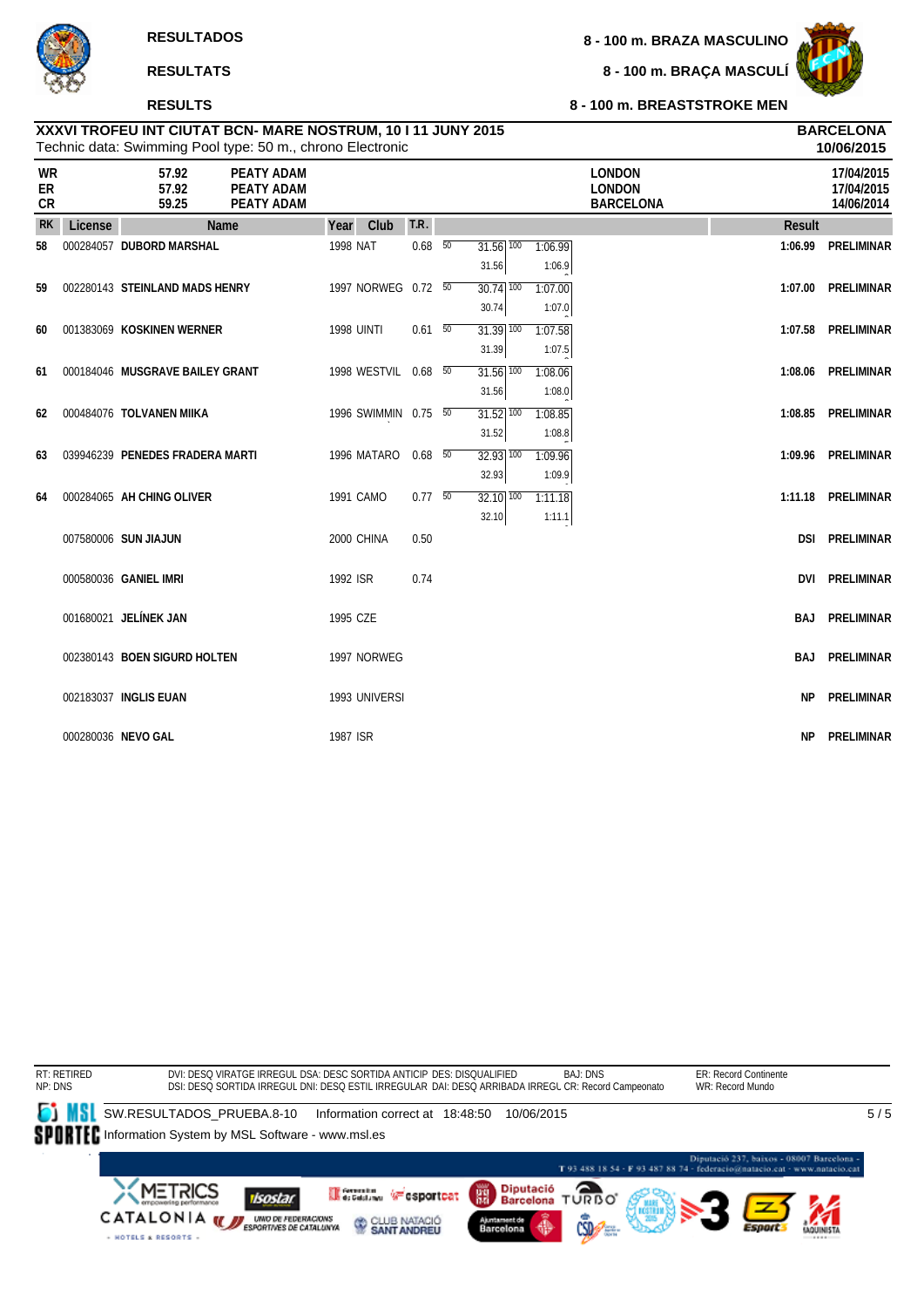**9 - 50 m. LIBRE FEMENINO**

**9 - 50 m. LLIURES FEMENÍ**



**9 - 50 m. FREE WOMEN**

|                       |         | <b>RESULTS</b>                |                                                                           |                                                                                                                            |      |             | 9 - 50 m. FREE WOMEN                           |                                |                                        |
|-----------------------|---------|-------------------------------|---------------------------------------------------------------------------|----------------------------------------------------------------------------------------------------------------------------|------|-------------|------------------------------------------------|--------------------------------|----------------------------------------|
|                       |         |                               |                                                                           | XXXVI TROFEU INT CIUTAT BCN- MARE NOSTRUM, 10 I 11 JUNY 2015<br>Technic data: Swimming Pool type: 50 m., chrono Electronic |      |             |                                                | <b>BARCELONA</b><br>10/06/2015 |                                        |
| <b>WR</b><br>ER<br>CR |         | 23.73<br>23.73<br>24.21       | <b>STEFFEN BRITTA</b><br><b>BRITTA STEFFEN</b><br><b>TRICKETT LISBETH</b> |                                                                                                                            |      |             | <b>ROMA</b><br><b>ROMA</b><br><b>BARCELONA</b> |                                | 02/08/2009<br>02/08/2009<br>06/06/2009 |
| <b>RK</b>             | License |                               | Name                                                                      | Year<br>Club                                                                                                               | T.R. |             |                                                | Result                         |                                        |
|                       |         | 000184068 KROMOWIDJOJO RANOMI |                                                                           | 1990 ROYAL                                                                                                                 | 0.70 | 50<br>24.59 |                                                | 24.59                          | <b>FINAI</b>                           |
|                       |         |                               |                                                                           |                                                                                                                            |      | 24.59       |                                                |                                |                                        |
|                       |         |                               |                                                                           |                                                                                                                            | 0.70 | 50<br>25.32 |                                                | 25.32                          | PRELIMINAL                             |
|                       |         |                               |                                                                           |                                                                                                                            |      | 25.32       |                                                |                                |                                        |
| $\mathfrak{p}$        |         | 001580022 OTTESEN JEANETTE    |                                                                           | 1987 DANISH                                                                                                                | 0.69 | 50<br>24.64 |                                                | 24.64                          | <b>FINA</b>                            |
|                       |         |                               |                                                                           |                                                                                                                            |      | 24.64       |                                                |                                |                                        |
|                       |         |                               |                                                                           |                                                                                                                            | 0.69 | 50<br>24.88 |                                                | 24.88                          | PRELIMINAL                             |
|                       |         |                               |                                                                           |                                                                                                                            |      | 24.88       |                                                |                                |                                        |

| ER<br><b>CR</b> |         | 23.73<br>24.21                       | <b>BRITTA STEFFEN</b><br><b>TRICKETT LISBETH</b> |                          |                               | ROMA<br><b>BARCELONA</b> |               | 02/08/2009<br>06/06/2009 |
|-----------------|---------|--------------------------------------|--------------------------------------------------|--------------------------|-------------------------------|--------------------------|---------------|--------------------------|
| <b>RK</b>       | License | <b>Name</b>                          | Club<br>Year                                     | T.R.                     |                               |                          | <b>Result</b> |                          |
| $\mathbf{1}$    |         | 000184068 KROMOWIDJOJO RANOMI        | 1990 ROYAL                                       | $0.70\ 50$               | 24.59<br>24.59                |                          | 24.59         | <b>FINAL</b>             |
|                 |         |                                      |                                                  | $0.70\ 50$               | 25.32<br>25.32                |                          |               | 25.32 PRELIMINAR         |
| 2               |         | 001580022 OTTESEN JEANETTE           | 1987 DANISH                                      | $0.69\ 50$               | 24.64<br>24.64                |                          | 24.64         | <b>FINAL</b>             |
|                 |         |                                      |                                                  |                          | $0.69$ 50<br>24.88<br>24.88   |                          |               | 24.88 PRELIMINAR         |
| 3               |         | 001184023 HALSALL FRANCESCA          | 1990 BRITISH                                     | $0.68$ 50                | 24.76                         |                          | 24.76         | <b>FINAL</b>             |
|                 |         |                                      |                                                  | $0.70\ 50$               | 24.76<br>25.24                |                          |               | 25.24 PRELIMINAR         |
| 4               |         | 001480022 BLUME PERNILLE             | 1994 DANISH                                      | $0.68$ 50                | 25.24<br>24.84                |                          | 24.84         | <b>FINAL</b>             |
|                 |         |                                      |                                                  | $0.70\ 50^{-}$           | 24.84<br>25.26                |                          |               | 25.26 PRELIMINAR         |
| 5               |         | 001370040 VAN LANDEGHEM CHANTAL JEAN | 1994 SWIMMIN 0.73 50                             |                          | 25.26<br>25.00                |                          | 25.00         | <b>FINAL</b>             |
|                 |         |                                      |                                                  |                          | 25.00<br>$0.71 - 50$<br>25.27 |                          |               | 25.27 PRELIMINAR         |
| 6               |         | 002670080 UCHIDA MIKI                | 1995 JAPAN                                       | $0.69\ 50$               | 25.27<br>25.17                |                          | 25.17         | <b>FINAL</b>             |
|                 |         |                                      |                                                  | $0.67 - 50$              | 25.17<br>25.37                |                          |               | 25.37 PRELIMINAR         |
| 7               |         | 001470040 WILLIAMS MICHELLE          | 1991 SWIMMIN 0.72 50                             |                          | 25.37<br>25.19                |                          | 25.19         | <b>FINAL</b>             |
|                 |         |                                      |                                                  | $0.75\ 50$               | 25.19<br>25.45                |                          | 25.45         | PRELIMINAR               |
| 8               |         | 000980013 KOSCHISCHEK BIRGIT         | 1987 AUSTRIA                                     | $0.70\ 50$               | 25.45<br>25.48                |                          | 25.48         | <b>FINAL</b>             |
|                 |         |                                      |                                                  | $0.67\quad\overline{50}$ | 25.48<br>25.53                |                          | 25.53         | PRELIMINAR               |
| 9               |         | 001480030 BRANDT DOROTHEA            | 1984 GERMAN                                      | $0.71\ 50$               | 25.53<br>25.13                |                          | 25.13         | <b>FINAL</b>             |
|                 |         |                                      |                                                  | $0.66\quad 50$           | 25.13                         |                          |               | 25.65 PRELIMINAR         |
|                 |         |                                      |                                                  |                          | 25.65<br>25.65                |                          |               |                          |

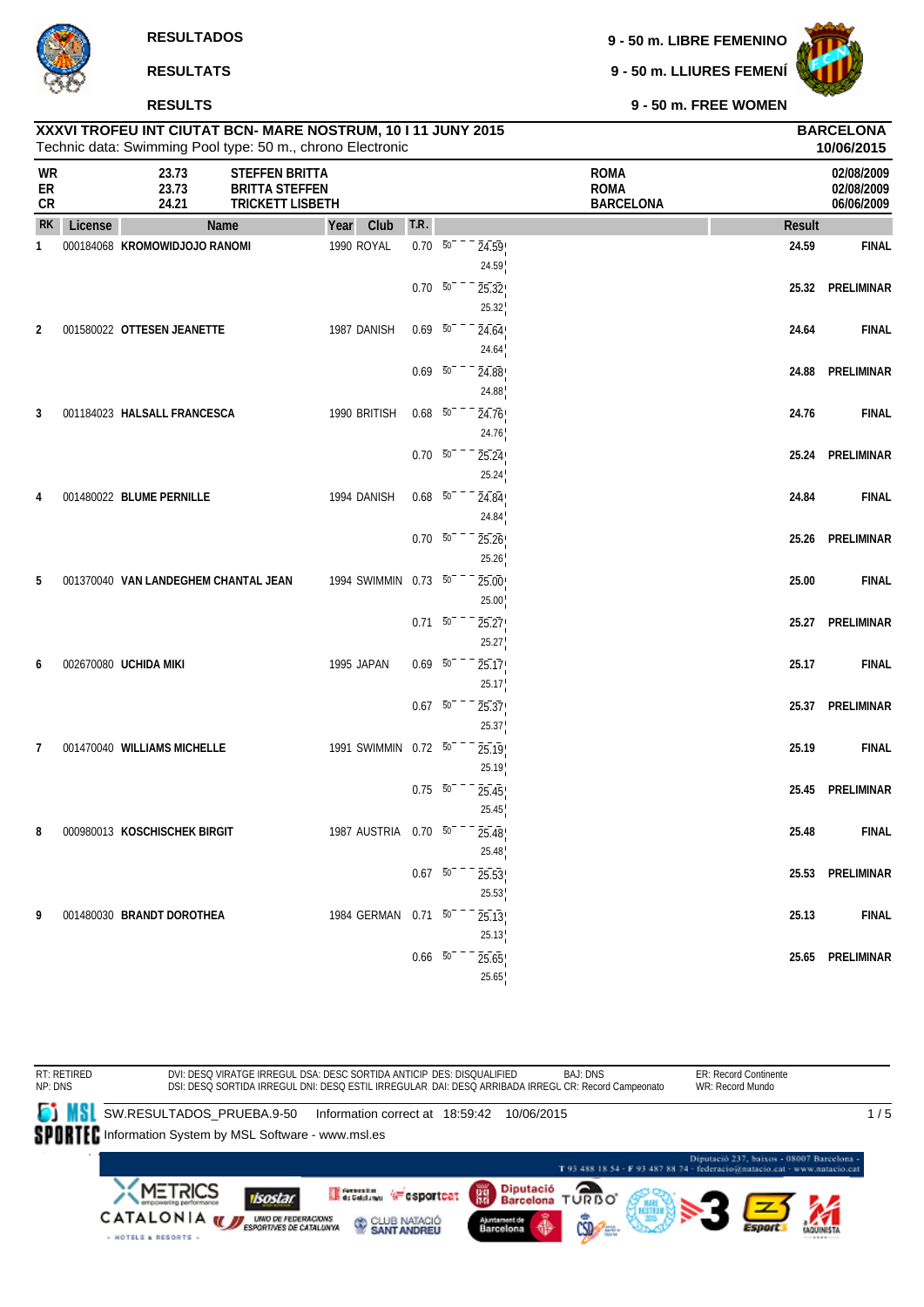**9 - 50 m. LIBRE FEMENINO**

|                |         | <b>RESULTATS</b>                    |                                                                                                                            |                |                | 9 - 50 m. LLIURES FEMENÍ                       |               |                                        |
|----------------|---------|-------------------------------------|----------------------------------------------------------------------------------------------------------------------------|----------------|----------------|------------------------------------------------|---------------|----------------------------------------|
|                |         | <b>RESULTS</b>                      |                                                                                                                            |                |                | 9 - 50 m. FREE WOMEN                           |               |                                        |
|                |         |                                     | XXXVI TROFEU INT CIUTAT BCN- MARE NOSTRUM, 10 I 11 JUNY 2015<br>Technic data: Swimming Pool type: 50 m., chrono Electronic |                |                |                                                |               | <b>BARCELONA</b><br>10/06/2015         |
| WR<br>ER<br>CR |         | 23.73<br>23.73<br>24.21             | <b>STEFFEN BRITTA</b><br><b>BRITTA STEFFEN</b><br><b>TRICKETT LISBETH</b>                                                  |                |                | <b>ROMA</b><br><b>ROMA</b><br><b>BARCELONA</b> |               | 02/08/2009<br>02/08/2009<br>06/06/2009 |
| <b>RK</b>      | License | Name                                | Club<br>Year                                                                                                               | T.R.           |                |                                                | <b>Result</b> |                                        |
| 10             |         | 001170040 MAINVILLE SANDRINE        | 1992 SWIMMIN 0.65 50                                                                                                       |                | 25.29          |                                                | 25.29         | <b>FINAL</b>                           |
|                |         |                                     |                                                                                                                            |                | 25.29          |                                                |               |                                        |
|                |         |                                     |                                                                                                                            | $0.71\ 50$     | 25.76          |                                                | 25.76         | PRELIMINAR                             |
| 11             |         | 003080026 JALLOW MIMOSA             | 1994 FINNISH                                                                                                               | $0.64$ 50      | 25.76<br>25.47 |                                                | 25.47         | <b>FINAL</b>                           |
|                |         |                                     |                                                                                                                            |                | 25.47          |                                                |               |                                        |
|                |         |                                     |                                                                                                                            | $0.67$ 50      | 25.96          |                                                | 25.96         | PRELIMINAR                             |
|                |         |                                     |                                                                                                                            |                | 25.96          |                                                |               |                                        |
|                |         | 12 000484041 TOURESTSKI SASHA       | 1994 SC                                                                                                                    | $0.66\quad 50$ | 25.61          |                                                | 25.61         | <b>FINAL</b>                           |
|                |         |                                     |                                                                                                                            |                | 25.61          |                                                |               |                                        |
|                |         |                                     |                                                                                                                            | $0.67$ 50      | 25.67          |                                                | 25.67         | PRELIMINAR                             |
|                |         |                                     |                                                                                                                            |                | 25.67          |                                                |               |                                        |
| 13             |         | 000483035 GUY REBECCA               | 1992 CITY OF                                                                                                               | $0.70\ 50$     | 25.64          |                                                | 25.64         | <b>FINAL</b>                           |
|                |         |                                     |                                                                                                                            | $0.72\ 50$     | 25.64          |                                                |               | PRELIMINAR                             |
|                |         |                                     |                                                                                                                            |                | 26.06<br>26.06 |                                                | 26.06         |                                        |
| 14             |         | 000584068 VAN DER MEER MAUD         | 1992 ROYAL                                                                                                                 | $0.71\ 50$     | 25.77          |                                                | 25.77         | <b>FINAL</b>                           |
|                |         |                                     |                                                                                                                            |                | 25.77          |                                                |               |                                        |
|                |         |                                     |                                                                                                                            | $0.67 - 50$    | 25.93          |                                                | 25.93         | PRELIMINAR                             |
|                |         |                                     |                                                                                                                            |                | 25.93          |                                                |               |                                        |
| 15             |         | 000784068 VERMEULEN ESMEE           | 1996 ROYAL                                                                                                                 | $0.73\quad 50$ | 25.83          |                                                | 25.83         | <b>FINAL</b>                           |
|                |         |                                     |                                                                                                                            |                | 25.83          |                                                |               |                                        |
|                |         |                                     |                                                                                                                            | $0.71\ 50$     | 26.03          |                                                | 26.03         | PRELIMINAR                             |
|                |         | 16 000580021 KOLÁROVÁ ANNA          | 1997 CZE                                                                                                                   | $0.72\ 50$     | 26.03          |                                                | 26.02         | <b>FINAL</b>                           |
|                |         |                                     |                                                                                                                            |                | 26.02<br>26.02 |                                                |               |                                        |
|                |         |                                     |                                                                                                                            | 0.69 50        | 26.03          |                                                |               | 26.03 PRELIMINAR                       |
|                |         |                                     |                                                                                                                            |                | 26.03          |                                                |               |                                        |
|                |         | 17 002684023 O'CONNOR SIOBHAN MARIE | 1995 BRITISH                                                                                                               | $0.66$ 50      | 25.58          |                                                | 25.58         | PRELIMINAR                             |
|                |         |                                     |                                                                                                                            |                | 25.58          |                                                |               |                                        |
|                |         | 17 003084023 QUIGLEY LAUREN         | 1995 BRITISH                                                                                                               | $0.64\quad 50$ | 25.91          |                                                |               | 25.91 PRELIMINAR                       |
|                |         |                                     |                                                                                                                            |                | 25.91          |                                                |               |                                        |
| 19             |         | 001080036 MUREZ ANDREA              | 1992 HAPOEL                                                                                                                | $0.77\ 50$     | 25.98          |                                                | 25.98         | PRELIMINAR                             |
|                |         |                                     |                                                                                                                            |                | 25.98          |                                                |               |                                        |
| 20             |         | 002970080 YAMAGUCHI MISAKI          | 1990 JAPAN                                                                                                                 | $0.71 - 50$    | 26.17<br>26.17 |                                                |               | 26.17 PRELIMINAR                       |
|                |         | 21 002770080 MATSUMOTO YAYOI        | 1990 JAPAN                                                                                                                 | $0.74\quad 50$ | 26.19          |                                                |               | 26.19 PRELIMINAR                       |

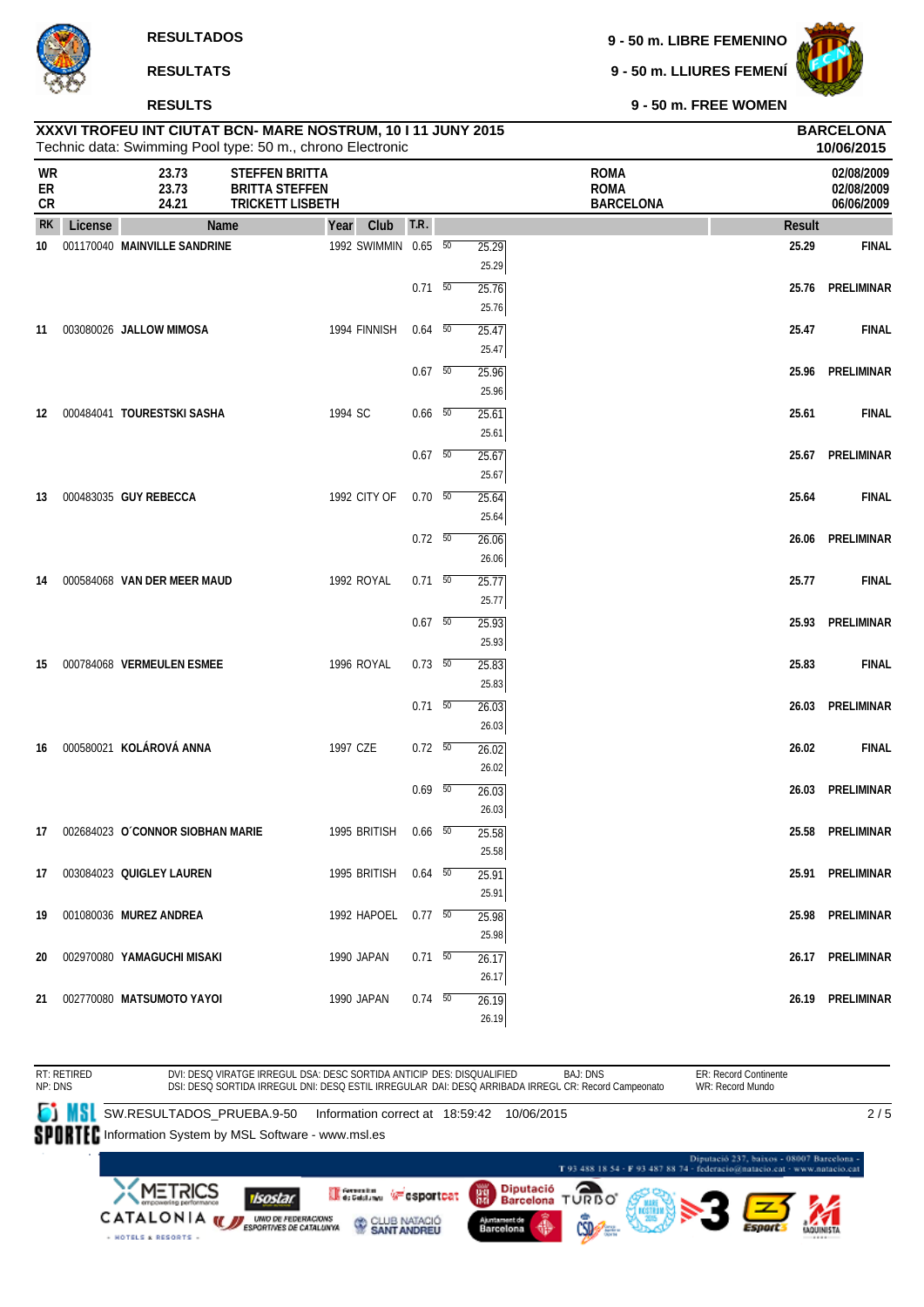#### **RESULTS**

**9 - 50 m. LIBRE FEMENINO**

**9 - 50 m. LLIURES FEMENÍ**



**9 - 50 m. FREE WOMEN**

|                |         |                                     | Technic data: Swimming Pool type: 50 m., chrono Electronic                |                  |                       |                |                |                                                |        | 10/06/2015                             |
|----------------|---------|-------------------------------------|---------------------------------------------------------------------------|------------------|-----------------------|----------------|----------------|------------------------------------------------|--------|----------------------------------------|
| WR<br>ER<br>CR |         | 23.73<br>23.73<br>24.21             | <b>STEFFEN BRITTA</b><br><b>BRITTA STEFFEN</b><br><b>TRICKETT LISBETH</b> |                  |                       |                |                | <b>ROMA</b><br><b>ROMA</b><br><b>BARCELONA</b> |        | 02/08/2009<br>02/08/2009<br>06/06/2009 |
| <b>RK</b>      | License |                                     | Name                                                                      | Year             | Club                  | T.R.           |                |                                                | Result |                                        |
| 22             |         | 001080026 SEPPALA HANNA-MARIA       |                                                                           |                  | 1984 FINNISH          | $0.74\quad 50$ | 26.20<br>26.20 |                                                | 26.20  | <b>PRELIMINAR</b>                      |
| 23             |         | 000280143 JOHANNESSEN CECILE W.     |                                                                           |                  | 1990 NORWEG 0.73 50   |                | 26.22<br>26.22 |                                                |        | 26.22 PRELIMINAR                       |
| 24             |         | 002880030 KLEIN NELE                |                                                                           |                  | 1998 GERMAN 0.69 50   |                | 26.25<br>26.25 |                                                | 26.25  | PRELIMINAR                             |
| 25             |         | 003984023 TURNER REBECCA            |                                                                           |                  | 1992 BRITISH          | $0.65$ 50      | 26.28<br>26.28 |                                                | 26.28  | PRELIMINAR                             |
| 26             |         | 003980030 DIETTERLE ANNA STEPHANIE  |                                                                           |                  | 1997 GERMAN 0.69 50   |                | 26.33<br>26.33 |                                                |        | 26.33 PRELIMINAR                       |
| 27             |         | 004539417 TORREZ GUZMAN KAREN       |                                                                           | 1992 C.N.B.      |                       | $0.66$ 50      | 26.39<br>26.39 |                                                | 26.39  | PRELIMINAR                             |
| 28             |         | 047850516 GONZALEZ CRIVILLERS MARTA |                                                                           |                  | 1995 SANDRE           | $0.67$ 50      | 26.40<br>26.40 |                                                | 26.40  | PRELIMINAR                             |
| 28             |         | 000384058 MAINVILLE ARIANE          |                                                                           | 1994 CAMO        |                       | 0.70 50        | 26.40<br>26.40 |                                                |        | 26.40 PRELIMINAR                       |
| 30             |         | 000184079 KRAAIJEVELD ILSE          |                                                                           |                  | 1990 ZV ORCA 0.76 50  |                | 26.46<br>26.46 |                                                |        | 26.46 PRELIMINAR                       |
| 31             |         |                                     | 053844466 HERRERO ANSOLEAGA CARMEN                                        |                  | 1995 TERRASA 0.66 50  |                | 26.72<br>26.72 |                                                |        | 26.72 PRELIMINAR                       |
| 32             |         | 000483071 MEZA PERAZA MARIA LAURA   |                                                                           | <b>1990 ATUS</b> |                       | $0.73$ 50      | 26.75<br>26.75 |                                                |        | 26.75 PRELIMINAR                       |
| 33             |         | 020911656 MUÑOZ DEL CAMPO LIDON     |                                                                           |                  | 1995 MEDITER 0.70 50  |                | 26.77<br>26.77 |                                                |        | 26.77 PRELIMINAR                       |
| 33             |         | 000184067 WIT DE MAARTJE            |                                                                           | 1995 DE          |                       | $0.74\quad 50$ | 26.77<br>26.77 |                                                |        | 26.77 PRELIMINAR                       |
| 35             |         | 001483037 MONTEITH HAYLEY           |                                                                           |                  | 1994 UNIVERSI 0.69 50 |                | 26.80<br>26.80 |                                                | 26.80  | PRELIMINAR                             |
| 36             |         | 001427102 KOINDREDI VOCHIMIÉ        |                                                                           |                  | 1996 CANET 66 0.68 50 |                | 26.82<br>26.82 |                                                |        | 26.82 PRELIMINAR                       |
| 37             |         | 000983049 DAVIES MARI               |                                                                           | 1998 SWIM        |                       | $0.68$ 50      | 26.97<br>26.97 |                                                |        | 26.97 PRELIMINAR                       |
| 38             |         | 039438581 GALVEZ SOLE LAURA         |                                                                           |                  | 1995 SANDRE  0.66  50 |                | 26.99<br>26.99 |                                                |        | 26.99 PRELIMINAR                       |
| 39             |         | 002780030 HUTHLER MARLENE           |                                                                           |                  | 1998 GERMAN  0.70  50 |                | 27.00<br>27.00 |                                                |        | 27.00 PRELIMINAR                       |
| 40             |         | 000184084 TEIJONSALO FANNY          |                                                                           |                  | 1996 CETUS            | $0.66$ 50      | 27.01<br>27.01 |                                                |        | 27.01 PRELIMINAR                       |

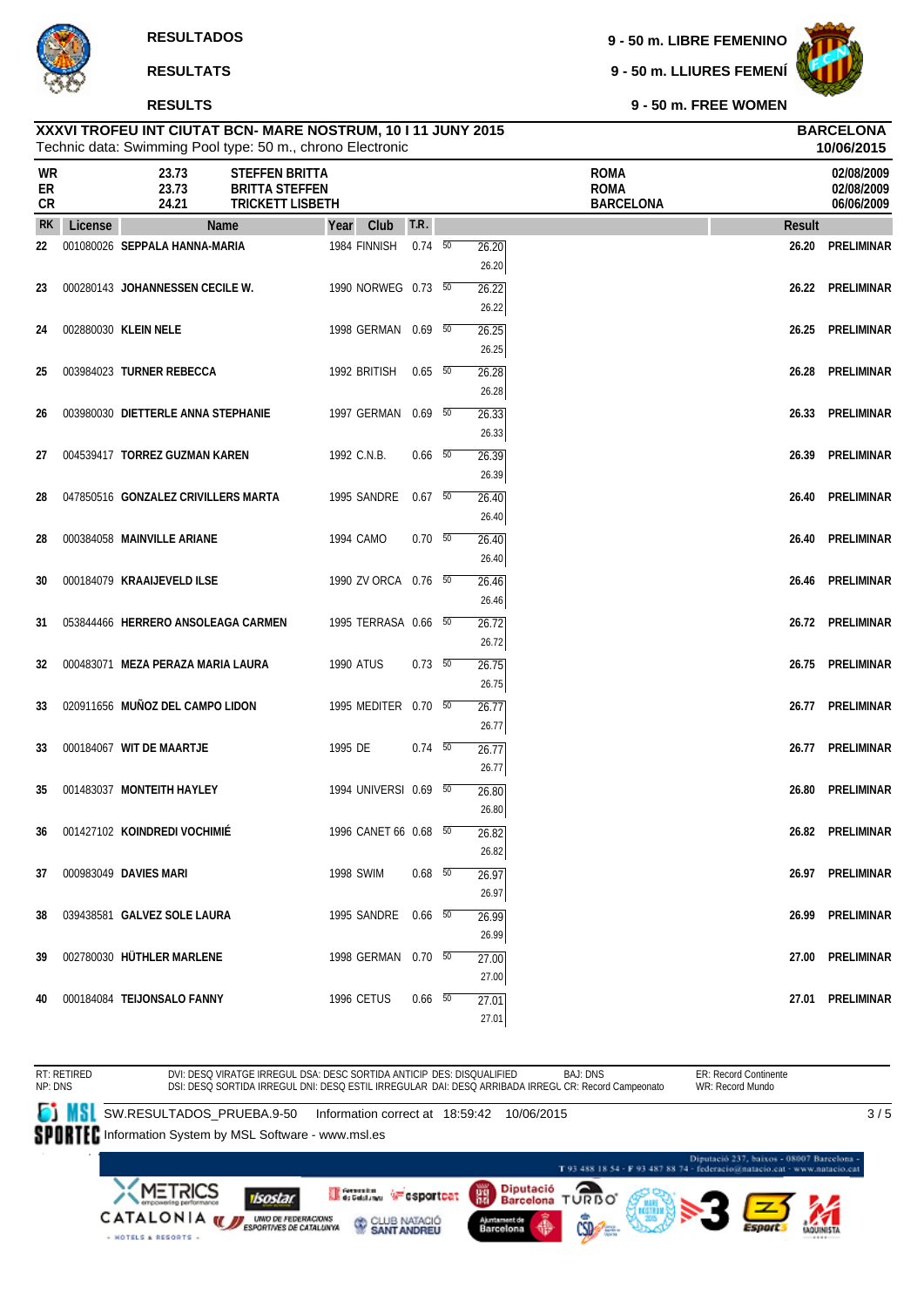#### **RESULTS**

**9 - 50 m. LIBRE FEMENINO**

**9 - 50 m. LLIURES FEMENÍ**



**9 - 50 m. FREE WOMEN**

| Technic data: Swimming Pool type: 50 m., chrono Electronic |         |                                                                                                      |                   |                       |             |  |                |                                                |        | 10/06/2015                             |
|------------------------------------------------------------|---------|------------------------------------------------------------------------------------------------------|-------------------|-----------------------|-------------|--|----------------|------------------------------------------------|--------|----------------------------------------|
| WR<br>ER<br>CR                                             |         | 23.73<br><b>STEFFEN BRITTA</b><br>23.73<br><b>BRITTA STEFFEN</b><br>24.21<br><b>TRICKETT LISBETH</b> |                   |                       |             |  |                | <b>ROMA</b><br><b>ROMA</b><br><b>BARCELONA</b> |        | 02/08/2009<br>02/08/2009<br>06/06/2009 |
| <b>RK</b>                                                  | License | Name                                                                                                 | Year              | Club                  | T.R.        |  |                |                                                | Result |                                        |
| 41                                                         |         | 003270080 AOKI TOMOMI                                                                                | 1994 JAPAN        |                       | $0.71\ 50$  |  | 27.03<br>27.03 |                                                | 27.03  | <b>PRELIMINAR</b>                      |
| 42                                                         |         | 000883037 JONES EMILY BETHAN                                                                         |                   | 1995 UNIVERSI 0.69 50 |             |  | 27.12<br>27.12 |                                                |        | 27.12 PRELIMINAR                       |
| 43                                                         |         | 000149004 DURÄES DIANA                                                                               | 1996 F.C. DO      |                       | $0.71 - 50$ |  | 27.14<br>27.14 |                                                | 27.14  | PRELIMINAR                             |
| 43                                                         |         | 022584208 PERIS MINGUET MERCEDES                                                                     | 1985 ESPAÑA       |                       | $0.75 - 50$ |  | 27.14<br>27.14 |                                                |        | 27.14 PRELIMINAR                       |
| 45                                                         |         | 000480143 OLSEN ELISE NAESS                                                                          |                   | 1997 NORWEG 0.71 50   |             |  | 27.18<br>27.18 |                                                | 27.18  | PRELIMINAR                             |
| 46                                                         |         | 000183027 JACKSON JESSICA                                                                            |                   | 1997 HATFIEL          | $0.70\ 50$  |  | 27.20<br>27.20 |                                                | 27.20  | PRELIMINAR                             |
| 46                                                         |         | 000183069 MÄKINEN ANNA                                                                               | <b>1995 UINTI</b> |                       | $0.73\ 50$  |  | 27.20<br>27.20 |                                                | 27.20  | PRELIMINAR                             |
| 48                                                         |         | 000580025 FOLDARSKARÖ ASTRIÖ                                                                         | 1994 FAROE        |                       | $0.64$ 50   |  | 27.27<br>27.27 |                                                |        | 27.27 PRELIMINAR                       |
| 49                                                         |         | 000580194 CHAVEZ EVA                                                                                 | 1995 USC          |                       | $0.67$ 50   |  | 27.28<br>27.28 |                                                | 27.28  | PRELIMINAR                             |
| 50                                                         |         | 046999185 SICART MATEO LAIA                                                                          |                   | 1998 SANDRE           | $0.68$ 50   |  | 27.32<br>27.32 |                                                | 27.32  | PRELIMINAR                             |
| 51                                                         |         | 000983037 SHARPLES RACHEL                                                                            |                   | 1996 UNIVERSI 0.66 50 |             |  | 27.40<br>27.40 |                                                | 27.40  | PRELIMINAR                             |
| 52                                                         |         | 000680034 CARSON BETHANY                                                                             | 1991 SWIM         |                       | $0.70\ 50$  |  | 27.51<br>27.51 |                                                |        | 27.51 PRELIMINAR                       |
| 53                                                         |         | 000780199 STARK KATHERINE                                                                            |                   | 1998 WARREN 0.77 50   |             |  | 27.66<br>27.66 |                                                | 27.66  | PRELIMINAR                             |
| 54                                                         |         | 001180143 RYPESTOEL MALENE                                                                           |                   | 2001 NORWEG 0.81 50   |             |  | 27.74<br>27.74 |                                                | 27.74  | PRELIMINAR                             |
| 54                                                         |         | 000483069 VIRTA NEA                                                                                  | <b>1996 UINTI</b> |                       | $0.84$ 50   |  | 27.74<br>27.74 |                                                |        | 27.74 PRELIMINAR                       |
| 54                                                         |         | 000583069 LUMIO ALMA                                                                                 | 1999 UINTI        |                       | $0.69$ 50   |  | 27.74<br>27.74 |                                                |        | 27.74 PRELIMINAR                       |
| 57                                                         |         | 000684083 ERICHSEN CAROLINE                                                                          | 1998 SIGMA        |                       | $0.71\ 50$  |  | 27.88<br>27.88 |                                                |        | 27.88 PRELIMINAR                       |
| 58                                                         |         | 000184081 LABUSCHAGNE SAMANTHA MIKAELA                                                               | 1999 BLUE         |                       | $0.70\ 50$  |  | 27.89<br>27.89 |                                                |        | 27.89 PRELIMINAR                       |
| 59                                                         |         | 000927102 LECANU MAELLE                                                                              |                   | 1999 CANET 66 0.67 50 |             |  | 27.92<br>27.92 |                                                |        | 27.92 PRELIMINAR                       |

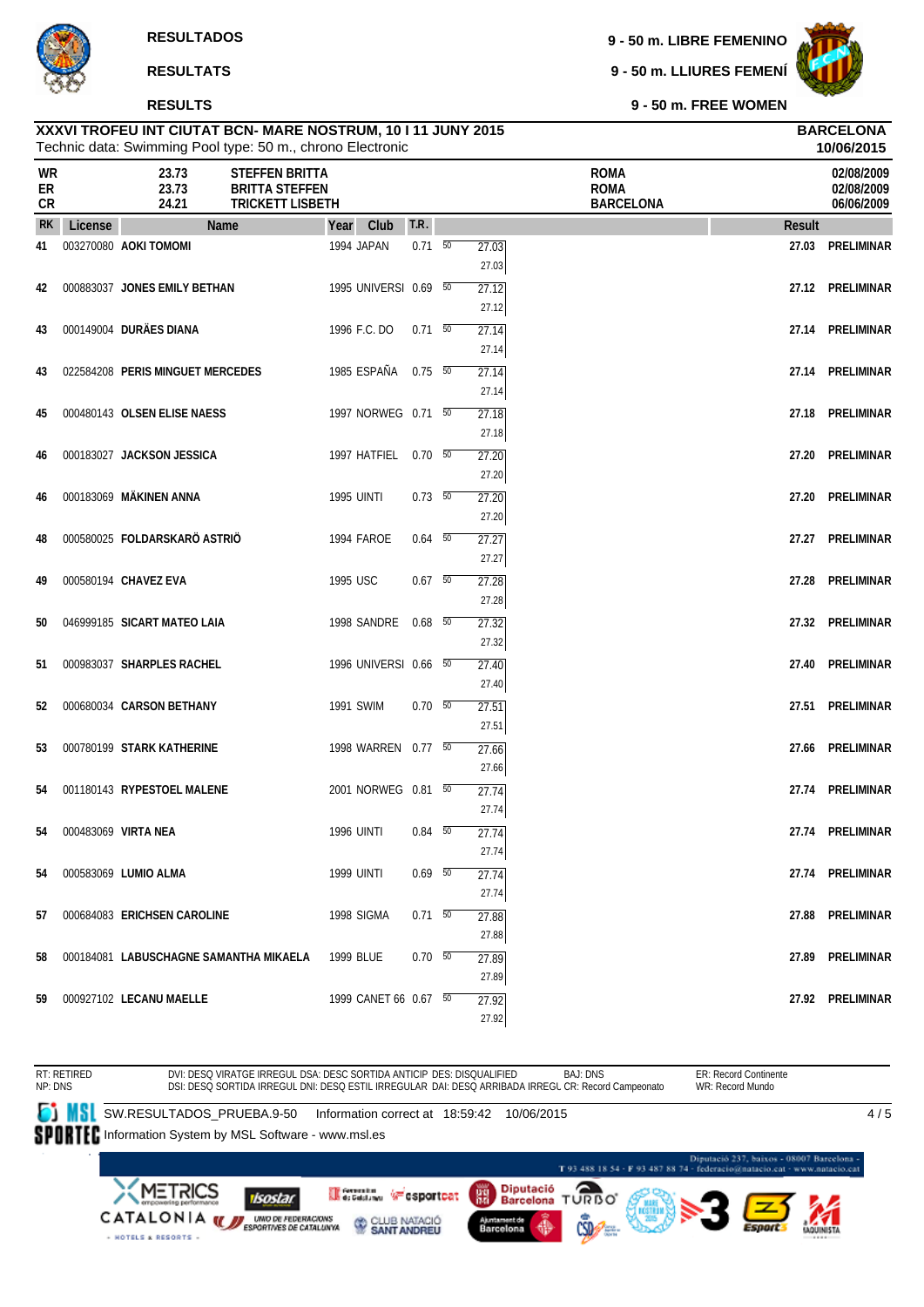#### **RESULTS**

**9 - 50 m. LIBRE FEMENINO**

**9 - 50 m. LLIURES FEMENÍ**



**10/06/2015**

**9 - 50 m. FREE WOMEN**

| WR<br>ER<br>CR |         | 23.73<br>23.73<br>24.21              | <b>STEFFEN BRITTA</b><br><b>BRITTA STEFFEN</b><br><b>TRICKETT LISBETH</b> |                      |                |                | <b>ROMA</b><br><b>ROMA</b><br><b>BARCELONA</b> |               | 02/08/2009<br>02/08/2009<br>06/06/2009 |
|----------------|---------|--------------------------------------|---------------------------------------------------------------------------|----------------------|----------------|----------------|------------------------------------------------|---------------|----------------------------------------|
| <b>RK</b>      | License | Name                                 | Year                                                                      | Club                 | T.R.           |                |                                                | <b>Result</b> |                                        |
| 60             |         | 000780143 HOLMBOE ANDREA             |                                                                           | 2000 NORWEG 0.72 50  |                | 27.94<br>27.94 |                                                |               | 27.94 PRELIMINAR                       |
| 61             |         | 002980026 KIVIRINTA VEERA            |                                                                           | 1995 FINNISH         | $0.78$ 50      | 27.95<br>27.95 |                                                |               | 27.95 PRELIMINAR                       |
| 61             |         | 000884026 STALLARD JESS              |                                                                           | 1994 UC              | $0.66\quad 50$ | 27.95<br>27.95 |                                                |               | 27.95 PRELIMINAR                       |
| 63             |         | 001183069 HAMMAR HANNA               |                                                                           | <b>1998 UINTI</b>    | $0.78$ 50      | 28.04<br>28.04 |                                                |               | 28.04 PRELIMINAR                       |
| 64             |         | 020052392 MARTI BALLESTER MARILO     |                                                                           | 1998 CAZAHAR 0.67 50 |                | 28.07<br>28.07 |                                                |               | 28.07 PRELIMINAR                       |
| 65             |         | 046828963 MARTI GAMEZ SILVIA         |                                                                           | 1996 CN.RUBI 0.74 50 |                | 28.11<br>28.11 |                                                |               | 28.11 PRELIMINAR                       |
| 66             |         | 000284046 SAINSBURY CATHERINE CLAIRE |                                                                           | 1997 WESTVIL 0.76 50 |                | 28.22<br>28.22 |                                                |               | 28.22 PRELIMINAR                       |
| 67             |         | 000880143 RIMMEREIDE CAMILLA         |                                                                           | 2000 NORWEG 0.74 50  |                | 28.27<br>28.27 |                                                |               | 28.27 PRELIMINAR                       |
| 68             |         | 002080066 VAN EGTEN LARA             |                                                                           | 1992 WEST            | $0.79$ 50      | 28.42<br>28.42 |                                                |               | 28.42 PRELIMINAR                       |
| 69             |         | 001283069 HUHTANEN SUVI              |                                                                           | <b>1999 UINTI</b>    | $0.82\quad 50$ | 28.60<br>28.60 |                                                |               | 28.60 PRELIMINAR                       |
| 70             |         | 000584083 BENTIN LISE-LOTTE LARSEN   |                                                                           | 1997 SIGMA           | $0.81\ 50$     | 28.72<br>28.72 |                                                |               | 28.72 PRELIMINAR                       |
| 71             |         | 047116921 MALDONADO MUÑOZ SARA       |                                                                           | <b>1998 SANT</b>     | $0.67$ 50      | 28.82<br>28.82 |                                                |               | 28.82 PRELIMINAR                       |
| 72             |         | 000684046 BROWN ROXANNE LEIGH        |                                                                           | 1998 ZIMBABW 0.78 50 |                | 28.85<br>28.85 |                                                |               | 28.85 PRELIMINAR                       |
|                |         | 000184080 GALLAGHER ERIN PAIGE       |                                                                           | 1998 SEAGULL 0.58    |                |                |                                                |               | <b>DSA PRELIMINAR</b>                  |
|                |         | 000327102 VAQUETTE MATHILDE          |                                                                           | 1999 CANET 66        |                |                |                                                | NP.           | PRELIMINAR                             |

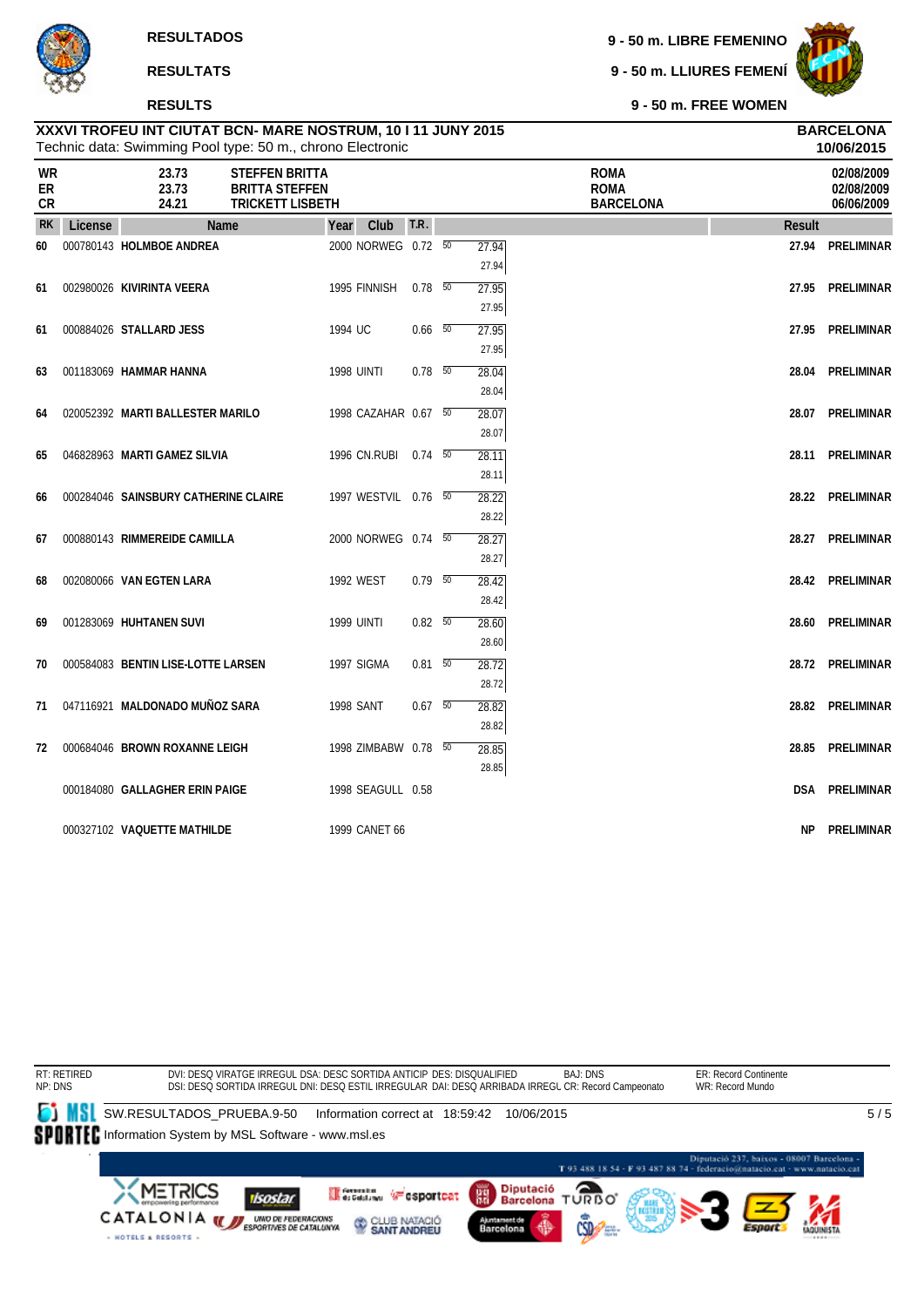# **RESULTS**

**10 - 200 m. ESQUENA MASCULÍ**



**10 - 200 m. BACKSTROKE MEN**

# Technic data: Swimming Pool type: 50 m., chrono Electronic **XXXVI TROFEU INT CIUTAT BCN- MARE NOSTRUM, 10 I 11 JUNY 2015 BARCELONA**

|                              |         |                               | Technic data: Swimming Pool type: 50 m., chrono Electronic      |                          |                                                |                                                |                                                     |                  |         | 10/06/2015                             |
|------------------------------|---------|-------------------------------|-----------------------------------------------------------------|--------------------------|------------------------------------------------|------------------------------------------------|-----------------------------------------------------|------------------|---------|----------------------------------------|
| <b>WR</b><br>ER<br><b>CR</b> |         | 1:51.92<br>1:54.24<br>1:54.62 | PEIRSOL AARON<br><b>KAWECKI RADOSLAW</b><br><b>RYOSUKE IRIE</b> |                          |                                                |                                                | <b>ROMA</b><br><b>BARCELONA</b><br><b>BARCELONA</b> |                  |         | 31/07/2009<br>02/08/2013<br>04/06/2011 |
| <b>RK</b>                    | License |                               | <b>Name</b><br>Year                                             | T.R.<br>Club             |                                                |                                                |                                                     |                  | Result  |                                        |
| 1                            |         | 001270080 IRIE RYOSUKE        | 1990 JAPAN                                                      | $0.60\quad\overline{50}$ | $27.12$ <sup>100</sup><br>27.12                | 56.21 150<br>56.21                             | $\overline{1:26.24}$ $\overline{200}$<br>30.03      | 1:55.55<br>29.31 | 1:55.55 | <b>FINAL</b>                           |
|                              |         |                               |                                                                 | 0.62 50                  | 27.30 100<br>27.30                             | $\overline{56.93}$ ! $\overline{150}$<br>56.93 | $\overline{1:28.59}$ $\overline{200}$<br>31.66      | 1:58.77<br>30.18 | 1:58.77 | <b>PRELIMINAR</b>                      |
| 2                            |         | 002070080 KANEKO MASAKI       | 1992 JAPAN                                                      | $0.59 - 50$              | $27.73$ <sup>100</sup><br>27.73                | $\overline{57.79}$ <sup>150</sup><br>57.79     | $\overline{1:}27.87$ $\overline{200}$<br>30.08      | 1:57.50<br>29.63 | 1:57.50 | <b>FINAL</b>                           |
|                              |         |                               |                                                                 | $0.61\ 50$               | $27.75$ ! $100$<br>27.75                       | 57.56 150<br>57.56                             | 1:28.47! 200<br>30.91                               | 1:59.51<br>31.04 | 1:59.51 | PRELIMINAR                             |
| 3                            |         | 000180048 KAWECKI RADOSLAW    | 1991 POLISH                                                     | $0.67$ 50                | $27.65$ ! $100$<br>27.65                       | 57.16, 150<br>57.16                            | 1:27.72! 200<br>30.56                               | 1:57.74<br>30.02 | 1:57.74 | <b>FINAL</b>                           |
|                              |         |                               |                                                                 | $0.66$ 50                | 28.72 100<br>28.72                             | $1:00.11$ ! 150<br>1:00.1                      | 1:31.28 200<br>31.17                                | 2:01.92<br>30.64 | 2:01.92 | PRELIMINAR                             |
| 4                            |         | 003180030 DIENER CHRISTIAN    | 1993 GERMAN                                                     | $0.69$ 50                | $\overline{27.82}$ , $\overline{100}$<br>27.82 | 57.95 150<br>57.95                             | $\overline{1:28.21}$ $\overline{200}$<br>30.26      | 1:58.35<br>30.14 | 1:58.35 | <b>FINAL</b>                           |
|                              |         |                               |                                                                 | $0.66$ 50                | $28.58$ <sup>100</sup><br>28.58                | $\overline{59.39}$ 150<br>59.39                | $\overline{1:29.57}$ , $\overline{200}$<br>30.18    | 2:00.68<br>31.11 | 2:00.68 | <b>PRELIMINAR</b>                      |
| 5                            |         | 000480036 TOMARKIN YAKOV      | 1992 ISR                                                        | $0.69$ 50                | 27.97 100<br>27.97                             | 58.13! 150<br>58.13                            | $1:29.28$ ! 200<br>31.15                            | 2:00.05<br>30.77 | 2:00.05 | <b>FINAL</b>                           |
|                              |         |                               |                                                                 | $0.70\ 50^{-}$           | 28.44 100                                      | 59.40 150                                      | 1:30.92 200                                         | 2:02.28          | 2:02.28 | PRELIMINAR                             |
| 6                            |         | 000256002 RAEUFTLIN LUKAS     | 1989 LIMMAT                                                     | $0.68$ 50                | 28.44<br>$28.44$ <sup>100</sup>                | 59.40<br>59.00 150                             | 31.52<br>$\overline{1:29.92!}$ 200                  | 31.36<br>2:01.28 | 2:01.28 | <b>FINAL</b>                           |
|                              |         |                               |                                                                 | $0.67 - 50^{-1}$         | 28.44<br>28.99 100                             | 59.00<br>$1:00.07$ <sup>150</sup>              | 30.92<br>$1:31.26$ <sup>200</sup>                   | 31.36<br>2:02.12 | 2:02.12 | PRELIMINAR                             |
| 7                            |         | 000580030 WOLF FELIX          | 1989 GERMAN                                                     | 0.99 50                  | 28.99<br>$28.81$ <sup>100</sup>                | 1:00.0<br>59.86 150                            | 31.19<br>1:31.21 200                                | 30.86<br>2:02.26 | 2:02.26 | <b>FINAL</b>                           |
|                              |         |                               |                                                                 | 0.80 50                  | 28.81<br>28.93! 100                            | 59.86<br>$1:00.42$ ! $150$                     | 31.35<br>$\overline{1:32.66}$ $\overline{200}$      | 31.05<br>2:03.09 | 2:03.09 | <b>PRELIMINAR</b>                      |
| 8                            |         | 003280030 GLANIA JAN PHILIP   |                                                                 | 1988 GERMAN 0.78 50      | 28.93<br>28.64 100                             | 1:00.4                                         | 32.24<br>59.88 150 1:31.52 200 2:02.89              | 30.43            | 2:02.89 | <b>FINAL</b>                           |
|                              |         |                               |                                                                 | $0.69$ 50                | 28.64<br>$28.16$ <sup>100</sup>                | 59.88<br>58.85 150                             | 31.64<br>$\overline{1:30.84}$ $\overline{200}$      | 31.37<br>2:01.77 |         | 2:01.77 PRELIMINAR                     |
| 9                            |         | 001180199 MCNALLY CRAIG       |                                                                 | 1992 WARREN 0.66 50      | 28.16<br>29.52, 100                            | 58.85<br>1:00.66 150                           | 31.99<br>1:32.45 200                                | 30.93<br>2:02.04 | 2:02.04 | <b>FINAL</b>                           |
|                              |         |                               |                                                                 | 0.67 50                  | 29.52<br>28.93 100                             | 1:00.6<br>$1:00.53$ ! 150                      | 31.79<br>1:33.09 200                                | 29.59<br>2:03.61 |         | 2:03.61 PRELIMINAR                     |
|                              |         |                               |                                                                 |                          | 28.93                                          | 1:00.5                                         | 32.56                                               | 30.52            |         |                                        |

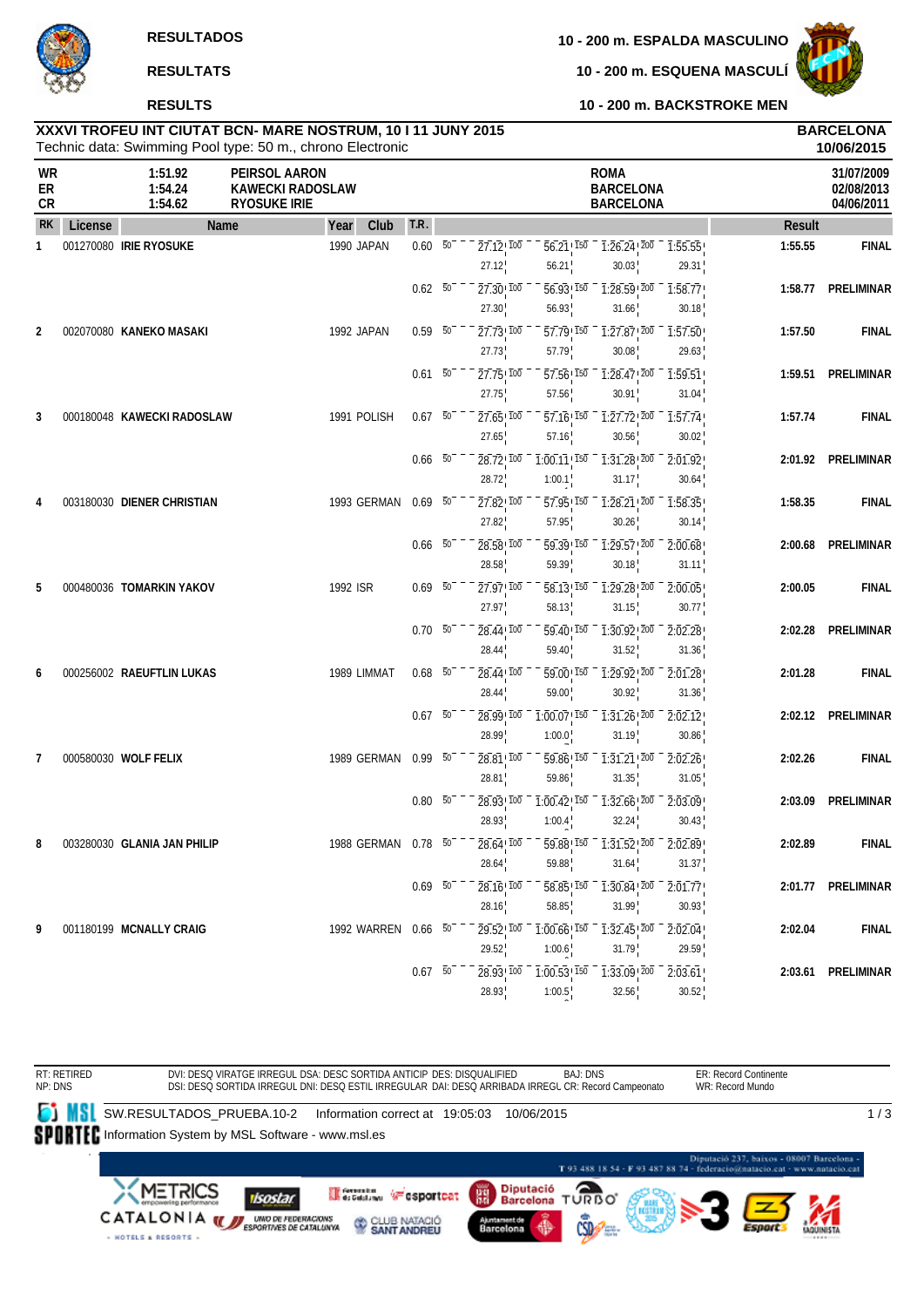

### **RESULTS**

**10 - 200 m. ESQUENA MASCULÍ**



**10 - 200 m. BACKSTROKE MEN**

### Technic data: Swimming Pool type: 50 m., chrono Electronic **XXXVI TROFEU INT CIUTAT BCN- MARE NOSTRUM, 10 I 11 JUNY 2015 BARCELONA**

|                       |         |                                     | Technic data: Swimming Pool type: 50 m., chrono Electronic      |                          |                                              |                                      |                                                     |                  |         | 10/06/2015                             |
|-----------------------|---------|-------------------------------------|-----------------------------------------------------------------|--------------------------|----------------------------------------------|--------------------------------------|-----------------------------------------------------|------------------|---------|----------------------------------------|
| <b>WR</b><br>ER<br>CR |         | 1:51.92<br>1:54.24<br>1:54.62       | PEIRSOL AARON<br><b>KAWECKI RADOSLAW</b><br><b>RYOSUKE IRIE</b> |                          |                                              |                                      | <b>ROMA</b><br><b>BARCELONA</b><br><b>BARCELONA</b> |                  |         | 31/07/2009<br>02/08/2013<br>04/06/2011 |
| <b>RK</b>             | License | <b>Name</b>                         | Club<br>Year                                                    | T.R.                     |                                              |                                      |                                                     |                  | Result  |                                        |
| 10                    |         | 000284027 LOPEZ MATIAS              | 1996 FEDERAC 0.65 50                                            |                          | $\overline{29.04}$ $\overline{100}$<br>29.04 | $1:00.34$ <sup>150</sup><br>1:00.3   | $1:31.82$ $200$<br>31.48                            | 2:03.23<br>31.41 | 2:03.23 | <b>FINAL</b>                           |
|                       |         |                                     |                                                                 | $0.65\quad\overline{50}$ | $\overline{29.13}$ 100<br>29.13              | $1:00.75$ <sup>150</sup><br>1:00.7   | $1:32.55$ <sup>200</sup><br>31.80                   | 2:04.39<br>31.84 | 2:04.39 | PRELIMINAR                             |
| 11                    |         | 043182823 SANCHEZ TORRENS MARC      | 1992 ESPAÑA                                                     | $0.61$ 50                | $28.92$ 100<br>28.92                         | $1:00.23$ <sup>150</sup><br>1:00.2   | $1:32.19$ <sup>200</sup><br>31.96                   | 2:03.82<br>31.63 | 2:03.82 | <b>FINAL</b>                           |
|                       |         |                                     |                                                                 | $0.69$ 50                | $29.61$ 100<br>29.61                         | $1:01.56$ <sup>150</sup><br>1:01.5   | $1:33.81$ $200$<br>32.25                            | 2:06.07<br>32.26 | 2:06.07 | PRELIMINAR                             |
| 12                    |         | 000280142 FISCHER MARK              | 1992 SV NIKAR 0.72 50                                           |                          | $29.05$ $\overline{100}$<br>29.05            | $1:00.63$ <sup>150</sup><br>1:00.6   | $1:33.01$ $200$<br>32.38                            | 2:03.88<br>30.87 | 2:03.88 | <b>FINAL</b>                           |
|                       |         |                                     |                                                                 | $0.75\ 50$               | $\overline{28.94}$ 100<br>28.94              | $1:00.75$ <sup>150</sup><br>1:00.7   | $1:32.94$ <sup>200</sup><br>32.19                   | 2:04.54<br>31.60 | 2:04.54 | <b>PRELIMINAR</b>                      |
| 13                    |         | 000184071 DEVLIN CHRISTOPHER        | 1996 BUCKNEL 0.65 50                                            |                          | $\overline{29.37}$ 100<br>29.37              | $1:00.68$ <sup>150</sup><br>1:00.6   | $1:32.72$ 200<br>32.04                              | 2:04.35<br>31.63 | 2:04.35 | <b>FINAL</b>                           |
|                       |         |                                     |                                                                 | $0.66\quad\overline{50}$ | $28.91$ $\overline{100}$<br>28.91            | 59.98 150<br>59.98                   | $1:31.93$ <sup>200</sup><br>31.95                   | 2:04.03<br>32.10 | 2:04.03 | PRELIMINAR                             |
| 14                    |         | 000384054 EDMONDS BENJAMIN          | 1991 MARION                                                     | $0.65$ 50                | 28.86 100<br>28.86                           | $1:00.53$ 150<br>1:00.5              | $1:32.75$ <sup>200</sup><br>32.22                   | 2:04.46<br>31.71 | 2:04.46 | <b>FINAL</b>                           |
|                       |         |                                     |                                                                 | $0.62\quad\overline{50}$ | 28.98 100<br>28.98                           | $1:00.44$ <sup>150</sup><br>1:00.4   | $1:33.03$ <sup>200</sup><br>32.59                   | 2:05.38<br>32.35 | 2:05.38 | PRELIMINAR                             |
| 15                    |         | 046419155 GIRALT PIDEMONT JAN       | 1996 SANDRE                                                     | $0.67$ 50                | $30.07$ $100$<br>30.07                       | $1:01.56$ <sup>150</sup><br>1:01.5   | $1:34.24$ $200$<br>32.68                            | 2:05.91<br>31.67 | 2:05.91 | <b>FINAL</b>                           |
|                       |         |                                     |                                                                 | $0.62$ 50                | $29.53$ $\overline{100}$<br>29.53            | $1:01.60$ 150<br>1:01.6              | $1:34.01$ 200<br>32.41                              | 2:05.64<br>31.63 | 2:05.64 | PRELIMINAR                             |
| 16                    |         | 003780030 SCHWARZ CARL LOUIS        | 1995 GERMAN                                                     | $0.86\quad\overline{50}$ | $29.30$ $\overline{100}$<br>29.30            | $1:01.16$ <sup>150</sup><br>1:01.1   | $1:33.92$ $200$<br>32.76                            | 2:06.06<br>32.14 | 2:06.06 | <b>FINAL</b>                           |
|                       |         |                                     |                                                                 | $0.76$ 50                | $28.71$ 100<br>28.71                         | $1:00.60$ 150<br>1:00.6              | $1:33.33$ $200$<br>32.73                            | 2:04.07<br>30.74 | 2:04.07 | PRELIMINAR                             |
|                       |         | 17 000184064 VERRASZTO DAVID ZOLTAN | 1988 A JOVO                                                     | 0.80 50                  | $29.14$ 100<br>29.14                         | 1:00.1                               | $1:00.15$ $1:50$ $1:31.50$ $200$<br>31.35           | 2:02.46<br>30.96 |         | 2:02.46 PRELIMINAR                     |
| 18                    |         | 000380189 HARRISON WILLIAM          | 1995 UNIVERSI 0.71 50                                           |                          | $28.94$ 100<br>28.94                         | $1:00.42$ $\overline{150}$<br>1:00.4 | $1:33.65$ 200<br>33.23                              | 2:06.82<br>33.17 |         | 2:06.82 PRELIMINAR                     |
| 19                    |         | 000584054 LEWIS HAYDEN              | 1995 MARION                                                     | $0.72\t 50$              | 29.11 100<br>29.11                           | $1:00.53$ 150<br>1:00.5              | 1:33.96 200<br>33.43                                | 2:06.92<br>32.96 |         | 2:06.92 PRELIMINAR                     |
| 20                    |         | 006280006 XU WENQUAN                | 1997 CHINA                                                      | 0.59 50                  | 29.82 100<br>29.82                           | $1:02.18$ <sup>150</sup><br>1:02.1   | $1:35.74$ <sup>200</sup><br>33.56                   | 2:07.69<br>31.95 |         | 2:07.69 PRELIMINAR                     |
| 21                    |         | 099164696 RIVERA GOMIS CARLOS       | 1994 SANVCTE 0.75 50                                            |                          | $30.48$ 100<br>30.48                         | $1:03.14$ 150<br>1:03.1              | $1:35.97$ 200<br>32.83                              | 2:08.15<br>32.18 |         | 2:08.15 PRELIMINAR                     |

RT: RETIRED NP: DNS DVI: DESQ VIRATGE IRREGUL DSA: DESC SORTIDA ANTICIP DES: DISQUALIFIED DSI: DESQ SORTIDA IRREGUL DNI: DESQ ESTIL IRREGULAR DAI: DESQ ARRIBADA IRREGL CR: Record Campeonato BAJ: DNS ER: Record Continente WR: Record Mundo **SW.RESULTADOS\_PRUEBA.10-2** Information correct at 19:05:03 10/06/2015 SPORTEC Information System by MSL Software - www.msl.es  $\overline{2/3}$ 

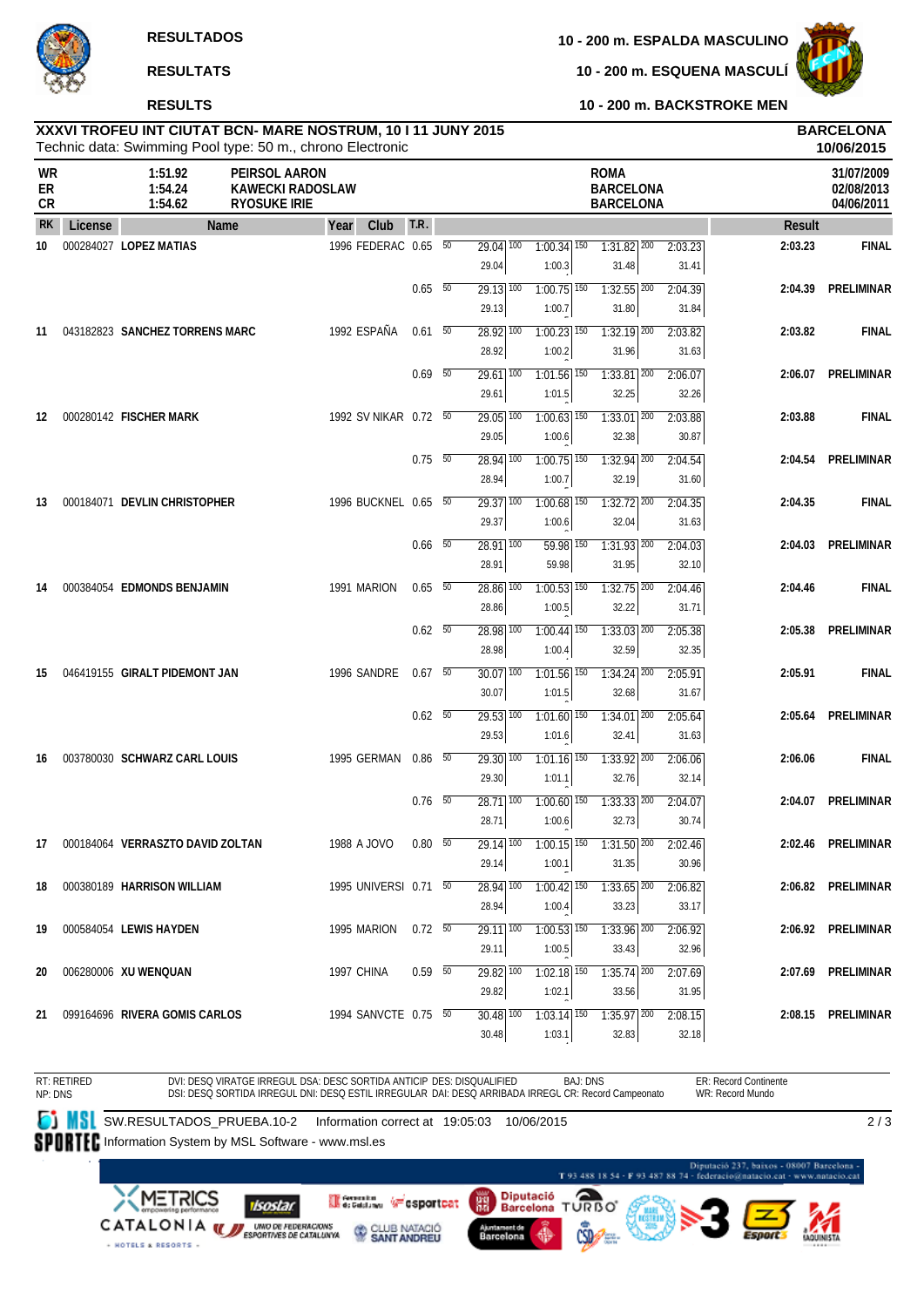# **RESULTS**

**10 - 200 m. ESPALDA MASCULINO**

**10 - 200 m. ESQUENA MASCULÍ**



**10 - 200 m. BACKSTROKE MEN**

### Technic data: Swimming Pool type: 50 m., chrono Electronic **XXXVI TROFEU INT CIUTAT BCN- MARE NOSTRUM, 10 I 11 JUNY 2015 BARCELONA**

|                       |         | Technic data: Swimming Pool type: 50 m., chrono Electronic |                                                                        |                  |                       |                          |                                   |                                      |                                                     |                  |               | 10/06/2015                             |
|-----------------------|---------|------------------------------------------------------------|------------------------------------------------------------------------|------------------|-----------------------|--------------------------|-----------------------------------|--------------------------------------|-----------------------------------------------------|------------------|---------------|----------------------------------------|
| <b>WR</b><br>ER<br>CR |         | 1:51.92<br>1:54.24<br>1:54.62                              | <b>PEIRSOL AARON</b><br><b>KAWECKI RADOSLAW</b><br><b>RYOSUKE IRIE</b> |                  |                       |                          |                                   |                                      | <b>ROMA</b><br><b>BARCELONA</b><br><b>BARCELONA</b> |                  |               | 31/07/2009<br>02/08/2013<br>04/06/2011 |
| <b>RK</b>             | License |                                                            | Name                                                                   | Year             | Club                  | T.R.                     |                                   |                                      |                                                     |                  | <b>Result</b> |                                        |
| 22                    |         | 000383071 STOLZ ELIJAH                                     |                                                                        | <b>1993 ATUS</b> |                       | $0.78$ 50                | $30.26$ $\overline{100}$<br>30.26 | $1:02.88$ $\overline{150}$<br>1:02.8 | $1:36.43$ <sup>200</sup><br>33.55                   | 2:10.10<br>33.67 | 2:10.10       | PRELIMINAR                             |
| 23                    |         | 000680035 THORARINSSON KRISTINN                            |                                                                        | 1996 ISL         |                       | $0.73\quad\overline{50}$ | $30.40$ $\overline{100}$<br>30.40 | $1:03.29$ 150<br>1:03.2              | $1:37.58$ <sup>200</sup><br>34.29                   | 2:10.61<br>33.03 | 2:10.61       | PRELIMINAR                             |
| 24                    |         | 001380143 SOLLI LAVRANS                                    |                                                                        |                  | 1992 NORWEG 0.67 50   |                          | $\overline{29.10}$ 100<br>29.10   | $1:02.40$ 150<br>1:02.4              | $1:36.77$ <sup>200</sup><br>34.37                   | 2:10.64<br>33.87 | 2:10.64       | PRELIMINAR                             |
| 25                    |         | 000384071 BEHNEN LOUIS                                     |                                                                        |                  | 1995 BUCKNEL 0.71 50  |                          | $29.63$ 100<br>29.63              | $1:02.31$ 150<br>1:02.3              | $1:36.34$ 200<br>34.03                              | 2:10.78<br>34.44 | 2:10.78       | PRELIMINAR                             |
| 26                    |         | 000127024 CHATRON CYRIL                                    |                                                                        | 1995 EMS         |                       | $0.63\quad\overline{50}$ | $30.50$ $\overline{100}$<br>30.50 | $1:03.86$ <sup>150</sup><br>1:03.8   | $1:37.57$ <sup>200</sup><br>33.71                   | 2:11.60<br>34.03 | 2:11.60       | PRELIMINAR                             |
| 27                    |         | 045967225 CALVERAS CALATAYUD MARC                          |                                                                        |                  | 1996 CALELLA 0.68 50  |                          | $32.06$ $\overline{100}$<br>32.06 | $1:06.37$ <sup>150</sup><br>1:06.3   | $1:40.01$ 200<br>33.64                              | 2:12.28<br>32.27 |               | 2:12.28 PRELIMINAR                     |
| 28                    |         | 000284076 MARKKANEN JANNE                                  |                                                                        |                  | 1994 SWIMMIN 0.70 50  |                          | 29.59 100<br>29.59                | $1:03.24$ 150<br>1:03.2              | $1:38.05$ 200<br>34.81                              | 2:12.43<br>34.38 |               | 2:12.43 PRELIMINAR                     |
| 29                    |         | 001327102 GWIZDZ DAMIEN                                    |                                                                        |                  | 1995 CANET 66 0.61 50 |                          | $30.51$ $100$<br>30.51            | $1:03.58$ <sup>150</sup><br>1:03.5   | $1:38.08$ <sup>200</sup><br>34.50                   | 2:12.66<br>34.58 |               | 2:12.66 PRELIMINAR                     |
| 30                    |         | 000284080 DANNHAUSER JOSHUA PATRICK                        |                                                                        |                  | 1998 SEAGULL 0.71 50  |                          | $31.74$ $\overline{100}$<br>31.74 | $1:05.85$ 150<br>1:05.8              | $1:40.45$ <sup>200</sup><br>34.60                   | 2:13.48<br>33.03 |               | 2:13.48 PRELIMINAR                     |
| 31                    |         | 045931259 IBAÑEZ NAVARRO DAVID                             |                                                                        |                  | 1995 VALCINO 0.72 50  |                          | $31.33$ $\overline{100}$<br>31.33 | $1:06.23$ <sup>150</sup><br>1:06.2   | $1:41.57$ <sup>200</sup><br>35.34                   | 2:16.39<br>34.82 |               | 2:16.39 PRELIMINAR                     |
|                       |         | 001191429 MEDEL AGUILERA PEDRO LUIS                        |                                                                        |                  | 1991 HOSPITA          |                          |                                   |                                      |                                                     |                  | BAJ           | PRELIMINAR                             |
|                       |         | 050999948 SEGURA GUTIERREZ J.F.                            |                                                                        |                  | 1994 TERRASA          |                          |                                   |                                      |                                                     |                  | ΝP            | PRELIMINAR                             |

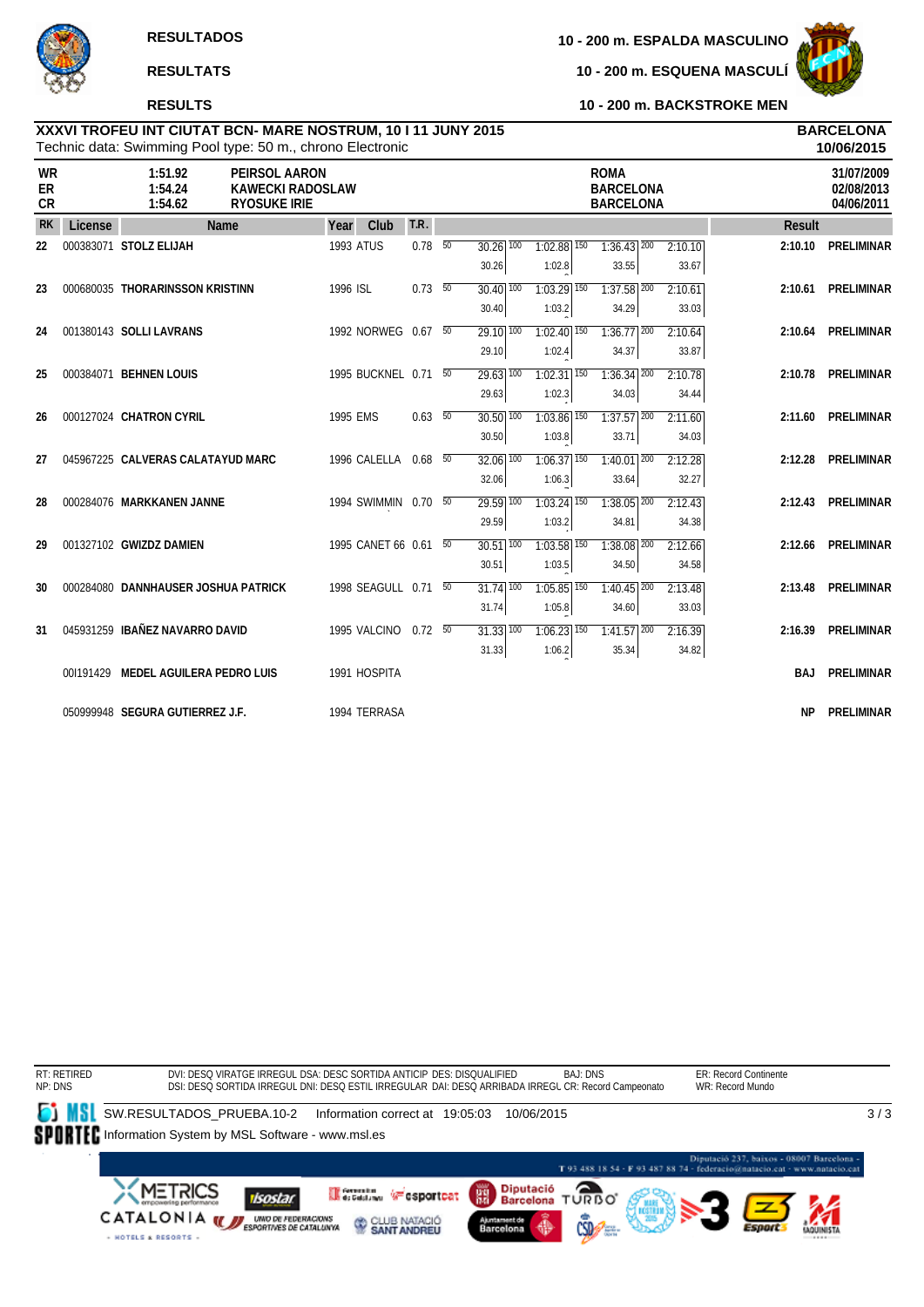**11 - 200 m. BRAÇA FEMENÍ**



**RESULTS RESULTATS**

# **11 - 200 m. BREASTSTROKE WOMEN**

|                |         | XXXVI TROFEU INT CIUTAT BCN- MARE NOSTRUM, 10 I 11 JUNY 2015<br>Technic data: Swimming Pool type: 50 m., chrono Electronic |                                                                |                |                 |                                     |                                               |                                                                                                                 |                  |               | <b>BARCELONA</b><br>10/06/2015         |
|----------------|---------|----------------------------------------------------------------------------------------------------------------------------|----------------------------------------------------------------|----------------|-----------------|-------------------------------------|-----------------------------------------------|-----------------------------------------------------------------------------------------------------------------|------------------|---------------|----------------------------------------|
| WR<br>ER<br>CR |         | 2:19.11<br>2:19.11<br>2:20.58<br><b>JONES LEISEL</b>                                                                       | <b>MOELLER-PEDERSEN RIKKE</b><br><b>MOELLER-PEDERSEN RIKKE</b> |                |                 |                                     |                                               | <b>BARCELONA</b><br><b>BARCELONA</b><br><b>BARCELONA</b>                                                        |                  |               | 01/08/2013<br>01/08/2013<br>10/06/2008 |
| RK             | License | Name                                                                                                                       | Club<br>Year                                                   | T.R.           |                 |                                     |                                               |                                                                                                                 |                  | <b>Result</b> |                                        |
| 1              |         | 001380022 PEDERSEN RIKKE MOELLER                                                                                           | 1989 DANISH                                                    | 0.78           | $\overline{50}$ | $32.44$ <sup>1</sup> $100$<br>32.44 | $\overline{1:08.40}$ 150<br>1:08.4            | $-7:44.42$ , $200 - 2:21.58$<br>36.02                                                                           | 37.16            | 2:21.58       | <b>FINAL</b>                           |
|                |         |                                                                                                                            |                                                                | 0.77           | $\overline{50}$ | 34.17!100                           | 1:11.85!150                                   | 1:49.00 200                                                                                                     | 2:26.36          | 2:26.36       | <b>PRELIMINAR</b>                      |
| 2              |         | 000970080 WATANABE KANAKO                                                                                                  | 1996 JAPAN                                                     | 0.71           | 50              | 34.17<br>33.24 100                  | 1:11.8<br>1:08.87 ! 150                       | 37.15<br>1:45.86 200                                                                                            | 37.36<br>2:23.96 | 2:23.96       | <b>FINAL</b>                           |
|                |         |                                                                                                                            |                                                                | 0.75           | 50              | 33.24<br>$33.67$ ! $100$            | 1:08.8<br>$1:09.74$ , 150                     | 36.99<br>$1:47.56$ <sup>200</sup>                                                                               | 38.10<br>2:25.91 | 2:25.91       | <b>PRELIMINAR</b>                      |
|                |         |                                                                                                                            |                                                                |                |                 | 33.67                               | 1:09.7                                        | 37.82                                                                                                           | 38.35            |               |                                        |
| 3              |         | 002170040 SMITH KIERRA                                                                                                     | 1994 SWIMMIN 0.82 50                                           |                |                 | 33.48 100<br>33.48                  | $1:10.44$ ! 150<br>1:10.4                     | $\frac{1}{1.47.92}$ $\frac{1}{200}$<br>37.48                                                                    | 2:24.87<br>36.95 | 2:24.87       | <b>FINAL</b>                           |
|                |         |                                                                                                                            |                                                                | $0.82\ 50$     |                 | $34.02^{+700}$<br>34.02             | $1:11.37$ <sup>150</sup><br>1:11.3            | 1:48.99 200<br>37.62                                                                                            | 2:26.42<br>37.43 | 2:26.42       | <b>PRELIMINAR</b>                      |
|                |         | 001270040 MCCABE MARTHA COLLEEN                                                                                            | 1989 SWIMMIN                                                   | $0.72\ 50$     |                 | $34.60$ ! $100$<br>34.60            | $1:10.56$ <sup>150</sup><br>1:10.5            | $1:48.17$ ! $200$<br>37.61                                                                                      | 2:25.75<br>37.58 | 2:25.75       | <b>FINAL</b>                           |
|                |         |                                                                                                                            |                                                                | $0.72\ 50$     |                 | 34.26 100                           | $1:11.56$ <sup>150</sup>                      | $1:50.57$ ! 200<br>39.01                                                                                        | 2:27.10<br>36.53 | 2:27.10       | <b>PRELIMINAR</b>                      |
| 5              |         | 047882759 VALL MONTERO JESSICA                                                                                             | 1988 SANDRE                                                    | $0.73 - 50$    |                 | 34.26<br>33.90 100                  | 1:11.5<br>1:11.37!150                         | 1:48.68 200                                                                                                     | 2:25.96          | 2:25.96       | <b>FINAL</b>                           |
|                |         |                                                                                                                            |                                                                | 0.71           | $\overline{50}$ | 33.90<br>$34.31$ ! $100$            | 1:11.3<br>$\overline{1:}12.07$ <sup>150</sup> | 37.31<br>1:49.47 200                                                                                            | 37.28<br>2:26.86 | 2:26.86       | <b>PRELIMINAR</b>                      |
|                |         | 001380026 LAUKKANEN JENNA                                                                                                  | 1995 FINNISH                                                   | $0.70\ 50$     |                 | 34.31<br>33.88 100                  | 1:12.0<br>$1:11.28$ ! 150                     | 37.40<br>1:48.62 200                                                                                            | 37.39<br>2:26.01 | 2:26.01       | <b>FINAL</b>                           |
|                |         |                                                                                                                            |                                                                | 0.70           | 50              | 33.88<br>34.50 100                  | 1:11.2<br>$1:11.83$ ! 150                     | 37.34<br>1:49.88 200                                                                                            | 37.39<br>2:27.99 | 2:27.99       | <b>PRELIMINAR</b>                      |
|                |         | 048097952 GARCIA URZAINQUI MARINA                                                                                          | 1994 MEDITER 0.70                                              |                | 50              | 34.50<br>$34.45$ ! $100$            | 1:11.8<br>$1:11.68$ ! 150                     | 38.05<br>1:49.04 200                                                                                            | 38.11<br>2:26.54 | 2:26.54       | <b>FINAL</b>                           |
|                |         |                                                                                                                            |                                                                | 0.69           | $\overline{50}$ | 34.45                               | 1:11.6                                        | 37.36<br>$34.13\frac{1}{1}$ $100 - 1:11.65\frac{1}{1}$ $150 - 1:49.72\frac{1}{1}$ $200 - 2:27.76\frac{1}{1}$    | 37.50            | 2:27.76       | PRELIMINAR                             |
| 8              |         | 003184023 RENSHAW MOLLY                                                                                                    | 1996 BRITISH 0.75 50                                           |                |                 | 34.13<br>$33.90^{+100}$             | 1:11.6                                        | 38.07<br>$1:11.65$ , $150 - 1:49.48$ , $200 - 2:27.79$                                                          | 38.04            | 2:27.79       | <b>FINAL</b>                           |
|                |         |                                                                                                                            |                                                                | $0.75\ 50^{-}$ |                 | 33.90                               | 1:11.6                                        | 37.83<br>$34.62$ <sup>100</sup> - $1.12.09$ <sup>150</sup> - $1.50.22$ <sup>1200</sup> - $2.28.03$ <sup>1</sup> | 38.31            |               | 2:28.03 PRELIMINAR                     |
| 9              |         | 002380030 GRIMBERG VANESSA                                                                                                 | 1993 GERMAN 0.71 50                                            |                |                 | 34.62                               | $1:12.0^{\frac{1}{2}}$                        | 38.13<br>$33.69$ <sup>100</sup> $- 1.10.86$ <sup>150</sup> $- 1.48.81$ <sup>200</sup> $- 2.27.17$               | 37.81            | 2:27.17       | <b>FINAL</b>                           |



33.69

 $34.67$ 

 $1:10.8$  $\frac{1}{100} - \frac{1}{111.26}$ 

 $1:11.2$ 

37.95

 $1:49.68$ !  $200$ 38.42

 $0.76 \overline{50}$   $\overline{50}$   $\overline{34.67}$   $\overline{100}$   $\overline{1.11.26}$   $\overline{150}$   $\overline{1.49.68}$   $\overline{200}$   $\overline{2.29.13}$  **2.29.13 PRELIMINAR** 

38.36

 $\overline{2:}29.13$  $39.45$ <sup>1</sup>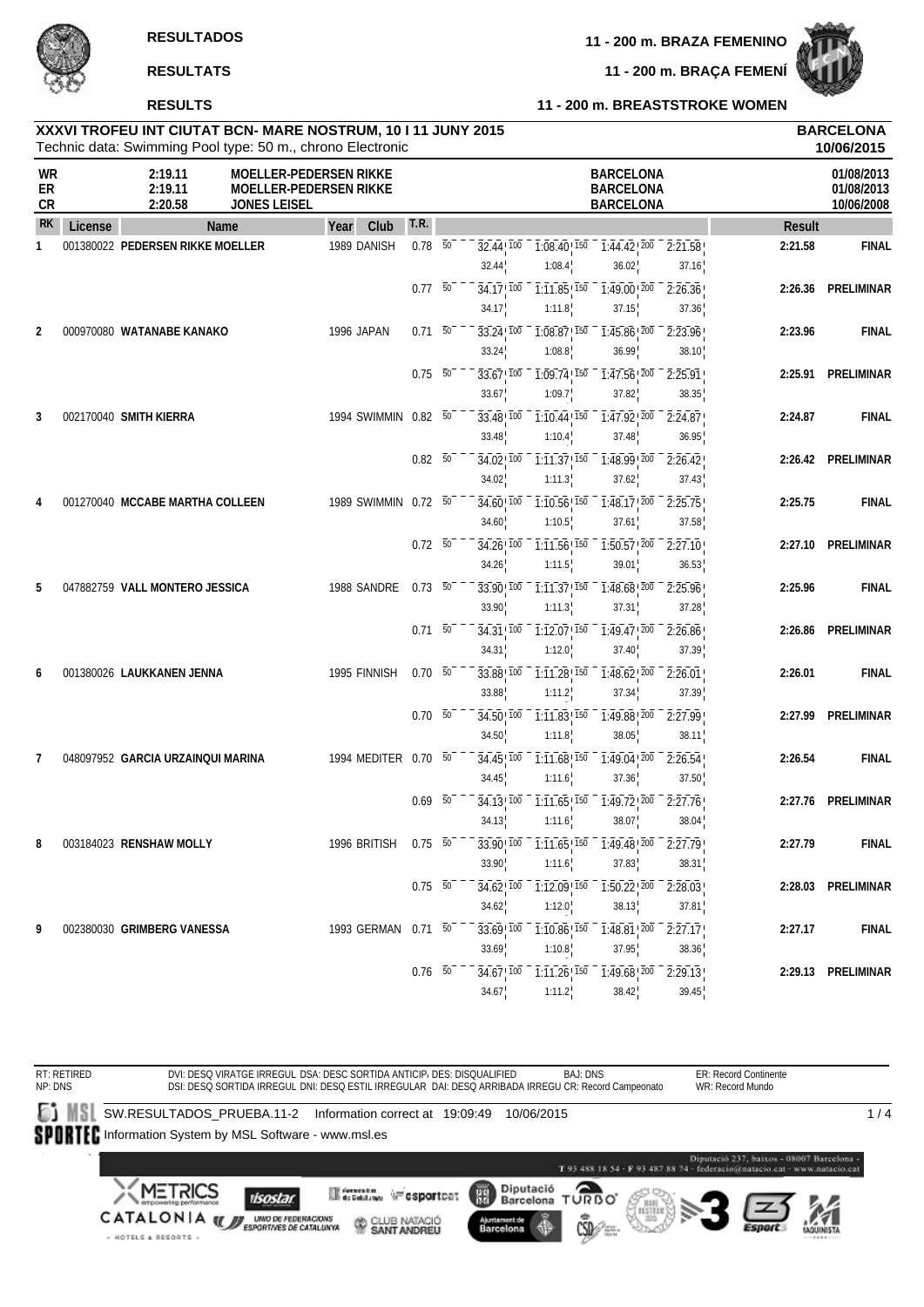**11 - 200 m. BRAÇA FEMENÍ**



|                |         | <b>RESULTS</b>                                                                                                             |                                                                                       |                       |      |                          |    |                                   |                                                 | 11 - 200 m. BREASTSTROKE WOMEN                           |                  |               |                                        |
|----------------|---------|----------------------------------------------------------------------------------------------------------------------------|---------------------------------------------------------------------------------------|-----------------------|------|--------------------------|----|-----------------------------------|-------------------------------------------------|----------------------------------------------------------|------------------|---------------|----------------------------------------|
|                |         | XXXVI TROFEU INT CIUTAT BCN- MARE NOSTRUM, 10 I 11 JUNY 2015<br>Technic data: Swimming Pool type: 50 m., chrono Electronic |                                                                                       |                       |      |                          |    |                                   |                                                 |                                                          |                  |               | <b>BARCELONA</b><br>10/06/2015         |
| WR<br>ER<br>CR |         | 2:19.11<br>2:19.11<br>2:20.58                                                                                              | <b>MOELLER-PEDERSEN RIKKE</b><br><b>MOELLER-PEDERSEN RIKKE</b><br><b>JONES LEISEL</b> |                       |      |                          |    |                                   |                                                 | <b>BARCELONA</b><br><b>BARCELONA</b><br><b>BARCELONA</b> |                  |               | 01/08/2013<br>01/08/2013<br>10/06/2008 |
| RK             | License | Name                                                                                                                       |                                                                                       | Year                  | Club | <b>T.R.</b>              |    |                                   |                                                 |                                                          |                  | <b>Result</b> |                                        |
| 10             |         | 000880190 LAWRENCE MICAH                                                                                                   |                                                                                       | 1990 SWIMMA           |      | $0.73\ 50$               |    | $33.38$ $\overline{100}$<br>33.38 | $1:10.89$ 150<br>1:10.8                         | $1:49.57$ 200<br>38.68                                   | 2:27.39<br>37.82 | 2:27.39       | <b>FINAL</b>                           |
|                |         |                                                                                                                            |                                                                                       |                       |      | $0.77 - 50$              |    | $34.85$ $\overline{100}$<br>34.85 | $1:13.29$ <sup>150</sup><br>1:13.2              | $1:52.29$ <sup>200</sup><br>39.00                        | 2:30.08<br>37.79 | 2:30.08       | <b>PRELIMINAR</b>                      |
| 11             |         | 005284023 MATTS KATIE                                                                                                      |                                                                                       | 1998 BRITISH          |      | 0.75                     | 50 | $33.55$ $\overline{100}$<br>33.55 | $1:11.03$ $150$<br>1:11.0                       | 1:49.32 200<br>38.29                                     | 2:27.98<br>38.66 | 2:27.98       | <b>FINAL</b>                           |
|                |         |                                                                                                                            |                                                                                       |                       |      | $0.73\quad\overline{50}$ |    | $34.34$ 100<br>34.34              | $1:12.54$ <sup>150</sup><br>1:12.5              | $1:50.89$ <sup>200</sup><br>38.35                        | 2:29.72<br>38.83 |               | 2:29.72 PRELIMINAR                     |
| 12             |         | 001970080 SHIMIZU SAKIKO                                                                                                   |                                                                                       | 1992 JAPAN            |      | $0.72\ 50$               |    | 34.36 100<br>34.36                | $1:11.73$ <sup>150</sup><br>1:11.7              | $1:50.07$ 200<br>38.34                                   | 2:28.43<br>38.36 | 2:28.43       | <b>FINAL</b>                           |
|                |         |                                                                                                                            |                                                                                       |                       |      | $0.62$ 50                |    | $34.72$ $100$<br>34.72            | $1:12.04$ <sup>150</sup><br>1:12.0              | $1:50.33$ <sup>200</sup><br>38.29                        | 2:28.90<br>38.57 | 2:28.90       | <b>PRELIMINAR</b>                      |
| 13             |         | 001383037 WHITE OLIVIA                                                                                                     |                                                                                       | 1995 UNIVERSI 0.76 50 |      |                          |    | 34.62 100<br>34.62                | $1:12.54$ <sup>150</sup><br>1:12.5              | $1:51.85$ <sup>200</sup><br>39.31                        | 2:30.61<br>38.76 | 2:30.61       | <b>FINAL</b>                           |
|                |         |                                                                                                                            |                                                                                       |                       |      | 0.78                     | 50 | 34.64 100<br>34.64                | $1:11.77$ 150<br>1:11.7                         | $1:51.02$ 200<br>39.25                                   | 2:29.16<br>38.14 | 2:29.16       | PRELIMINAR                             |
| 14             |         | 000680033 SZTANKOVICS ANNA                                                                                                 |                                                                                       | 1996 HUNGARI 0.75 50  |      |                          |    | 34.35 100<br>34.35                | 1:12.66 150<br>1:12.6                           | 1:50.95 200<br>38.29                                     | 2:30.66<br>39.71 | 2:30.66       | <b>FINAL</b>                           |
|                |         |                                                                                                                            |                                                                                       |                       |      | 0.75                     | 50 | $34.53$ $\overline{100}$<br>34.53 | $1:12.70$ $150$<br>1:12.7                       | $1:51.87$ <sup>200</sup><br>39.17                        | 2:32.00<br>40.13 | 2:32.00       | <b>PRELIMINAR</b>                      |
| 15             |         | 005580006 ZHANG XINYU                                                                                                      |                                                                                       | 1997 CHINA            |      | 0.71                     | 50 | $35.04$ $\overline{100}$<br>35.04 | $\overline{1:13.20}$ $\overline{150}$<br>1:13.2 | $1:53.16$ 200<br>39.96                                   | 2:32.93<br>39.77 | 2:32.93       | <b>FINAL</b>                           |
|                |         |                                                                                                                            |                                                                                       |                       |      | 0.71                     | 50 | 34.84 100<br>34.84                | $1:12.48$ 150<br>1:12.4                         | 1:51.06 200<br>38.58                                     | 2:30.52<br>39.46 |               | 2:30.52 PRELIMINAR                     |
| 16             |         | 001080013 ZAISER LISA                                                                                                      |                                                                                       | 1994 AUSTRIA          |      | 0.68                     | 50 | $35.16$ $\overline{100}$<br>35.16 | $1:15.08$ 150<br>1:15.0                         | $1:56.10$ <sup>200</sup><br>41.02                        | 2:38.01<br>41.91 | 2:38.01       | <b>FINAL</b>                           |
|                |         |                                                                                                                            |                                                                                       |                       |      | $0.67\quad\overline{50}$ |    | 34.91                             | 1:13.8                                          | $34.91$ 100 1:13.89 150 1:54.22 200 2:32.61<br>40.33     | 38.39            |               | 2:32.61 PRELIMINAR                     |
|                |         | 17 000484054 HUNTER SALLY                                                                                                  |                                                                                       | 1985 MARION           |      | $0.78$ 50                |    | 33.59 100<br>33.59                | $1:11.80$ <sup>150</sup><br>1:11.8              | $1:50.99$ 200<br>39.19                                   | 2:30.23<br>39.24 |               | 2:30.23 PRELIMINAR                     |
|                |         | 18 004284023 WILLMOTT AIMEE                                                                                                |                                                                                       | 1993 BRITISH          |      | $0.74$ 50                |    | $34.88$ $\overline{100}$<br>34.88 | $1:13.10$ $150$<br>1:13.1                       | $1:52.27$ <sup>200</sup><br>39.17                        | 2:31.64<br>39.37 |               | 2:31.64 PRELIMINAR                     |
|                |         | 19 038875563 CANTO GARGALLO BERTA                                                                                          |                                                                                       | 1989 MATARO 0.72 50   |      |                          |    | 36.23 100<br>36.23                | $1:15.19$ <sup>150</sup><br>1:15.1              | $1:54.21$ 200<br>39.02                                   | 2:33.75<br>39.54 |               | 2:33.75 PRELIMINAR                     |

SPORTEC Information System by MSL Software - www.msl.es

DVI: DESQ VIRATGE IRREGUL DSA: DESC SORTIDA ANTICIP/ DES: DISQUALIFIED

SW.RESULTADOS\_PRUEBA.11-2 Information correct at 19:09:49 10/06/2015

RT: RETIRED NP: DNS



- HOTELS & RESORTS -

T93 488 18 54 - F93 487 88 74 Diputació<br>Barcelona **ORBO** (體) T

BAJ: DNS

9 100 1:13.98

1:13.9

 $1:14.57$   $150$ 1:14.5

 $1:54.05$   $200$ 40.07

 $\overline{1:54.35}$   $\overline{200}$ 39.78

2:33.88 39.83

 $2:34.45$ 40.10

**20** 000284070 **CAMERON EMILY** 1994 ATHENSB 0.77 <sup>50</sup> 35.11 **2:33.88 PRELIMINAR**

**21** 000184069 **GRÄNICHER SIBYLLE** 1995 SC 0.80 <sup>50</sup> 35.40 **2:34.45 PRELIMINAR**

DSI: DESQ SORTIDA IRREGUL DNI: DESQ ESTIL IRREGULAR DAI: DESQ ARRIBADA IRREGU CR: Record Campeonato

**Experience desportsat** 

CLUB NATACIÓ

35.11

35.40

Ajuntament de<br>Barcelona





ER: Record Continente WR: Record Mundo

 $2/4$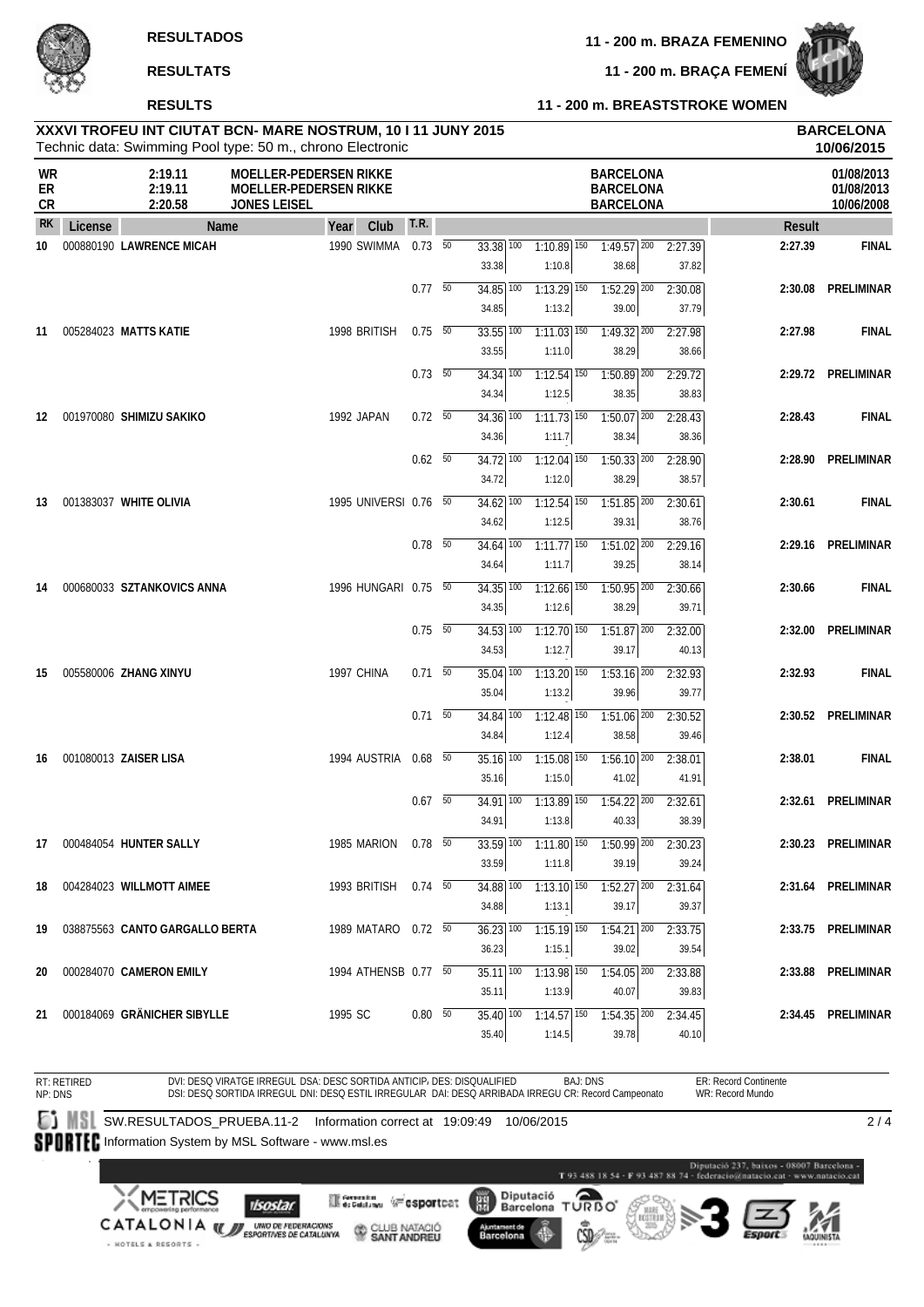### **RESULTS**

**11 - 200 m. BRAÇA FEMENÍ**



### **11 - 200 m. BREASTSTROKE WOMEN**

| XXXVI TROFEU INT CIUTAT BCN- MARE NOSTRUM, 10 I 11 JUNY 2015 | <b>BARCELONA</b> |
|--------------------------------------------------------------|------------------|
| Technic data: Swimming Pool type: 50 m., chrono Electronic   | 10/06/2015       |

|                |                     | Technic data: Swimming Pool type: 50 m., chrono Electronic |                                                                                |          |                       |                          |                          |                               |                                                          |                                  |         | 10/06/2015                             |
|----------------|---------------------|------------------------------------------------------------|--------------------------------------------------------------------------------|----------|-----------------------|--------------------------|--------------------------|-------------------------------|----------------------------------------------------------|----------------------------------|---------|----------------------------------------|
| WR<br>ER<br>CR |                     | 2:19.11<br>2:19.11<br>2:20.58                              | <b>MOELLER-PEDERSEN RIKKE</b><br>MOELLER-PEDERSEN RIKKE<br><b>JONES LEISEL</b> |          |                       |                          |                          |                               | <b>BARCELONA</b><br><b>BARCELONA</b><br><b>BARCELONA</b> |                                  |         | 01/08/2013<br>01/08/2013<br>10/06/2008 |
| <b>RK</b>      | License             | Name                                                       |                                                                                | Year     | Club                  | T.R.                     |                          |                               |                                                          |                                  | Result  |                                        |
| 22             |                     | 000384025 DALGAARD LOUISE B.                               |                                                                                |          | 1990 AALBOR           | 0.7750                   | 34.39 100                | $1:13.56$ 150                 | $1:53.55$ $200$                                          | 2:35.59                          | 2:35.59 | PRELIMINAR                             |
|                |                     |                                                            |                                                                                |          |                       |                          | 34.39                    | 1:13.5                        | 39.99                                                    | 42.04                            |         |                                        |
| 23             |                     | 000780189 LEE MEGAN                                        |                                                                                |          | 1995 UNIVERSI 0.78 50 |                          | $35.72$ 100              | $1:14.98$ 150                 | $7:55.34$ <sup>200</sup>                                 | 2:35.86                          | 2:35.86 | PRELIMINAR                             |
|                |                     |                                                            |                                                                                |          |                       |                          | 35.72                    | 1:14.9                        | 40.36                                                    | 40.52                            |         |                                        |
| 24             |                     | 001783037 HANLON KARA                                      |                                                                                |          | 1997 UNIVERSI 0.72 50 |                          | $35.46$ $\overline{100}$ | $1:15.32$ $150$               | $1:55.52$ $200$                                          | 2:36.02                          |         | 2:36.02 PRELIMINAR                     |
|                |                     |                                                            |                                                                                |          |                       |                          | 35.46                    | 1:15.3                        | 40.20                                                    | 40.50                            |         |                                        |
| 25             |                     | 000284067 ELZERMAN ANOUK                                   |                                                                                | 1990 DE  |                       | $0.80\, 50$              | $36.15$ $100$            | $1:14.53$ <sup>150</sup>      | $1:54.85$ <sup>200</sup>                                 | 2:36.08                          | 2:36.08 | PRELIMINAR                             |
|                |                     |                                                            |                                                                                |          |                       |                          | 36.15                    | 1:14.5                        | 40.32                                                    | 41.23                            |         |                                        |
| 26             |                     | 000680021 STEPÁNOVA MONIKA                                 |                                                                                | 1997 CZE |                       | $0.79$ 50                | $36.19$ $\overline{100}$ | $1:15.22$ $\overline{150}$    | $1:55.40$ $200$                                          | 2:36.41                          | 2:36.41 | PRELIMINAR                             |
|                |                     |                                                            |                                                                                |          |                       |                          | 36.19                    | 1:15.2                        | 40.18                                                    | 41.01                            |         |                                        |
| 27             |                     | 000184082 MIMOVICOVA ZUZANA                                |                                                                                | 1989 SV  |                       | $0.68$ 50                | $35.48$ $\overline{100}$ | $1:14.72$ 150                 | $1:56.23$ 200                                            | 2:36.62                          |         | 2:36.62 PRELIMINAR                     |
|                |                     |                                                            |                                                                                |          |                       |                          | 35.48                    | 1:14.7                        | 41.51                                                    | 40.39                            |         |                                        |
| 28             |                     | 000580143 BRAATHEN ARIEL                                   |                                                                                |          | 1999 NORWEG 0.67 50   |                          | 35.45 100                | $1:15.62$ <sup>150</sup>      | 1:55.82 200                                              | 2:36.69                          |         | 2:36.69 PRELIMINAR                     |
|                |                     |                                                            |                                                                                |          |                       |                          | 35.45                    | 1:15.6                        | 40.20                                                    | 40.87                            |         |                                        |
| 29             |                     | 000980143 HILTON CELINE                                    |                                                                                |          | 2000 NORWEG 0.74 50   |                          | $35.53$ $\overline{100}$ | $1:14.85$ <sup>150</sup>      | $1:55.51$ $200$                                          | 2:37.16                          | 2:37.16 | PRELIMINAR                             |
|                |                     |                                                            |                                                                                |          |                       |                          | 35.53                    | 1:14.8                        | 40.66                                                    | 41.65                            |         |                                        |
| 30             |                     | 000184058 HEVEY SARAH-LEE                                  |                                                                                |          | 1994 CAMO             | $0.79$ 50                | 36.04 100                | $1:15.37$ 150                 | $1:56.19$ 200                                            | 2:37.57                          |         | 2:37.57 PRELIMINAR                     |
|                |                     |                                                            |                                                                                |          |                       |                          | 36.04                    | 1:15.3                        | 40.82                                                    | 41.38                            |         |                                        |
| 31             |                     | 000480194 NOTHDURFTER CHRISTINA                            |                                                                                | 1994 USC |                       | $0.73\quad\overline{50}$ | $35.16$ $\overline{100}$ | $1:14.54$ <sup>150</sup>      | $1:55.47$ <sup>200</sup>                                 | 2:37.64                          | 2:37.64 | PRELIMINAR                             |
|                |                     |                                                            |                                                                                |          |                       |                          | 35.16                    | 1:14.5                        | 40.93                                                    | 42.17                            |         |                                        |
| 32             |                     | 000880199 CHITTLEBURGH EMMA                                |                                                                                |          | 1998 WARREN 0.81 50   |                          | $36.42$ $\overline{100}$ | $1:16.64$ <sup>150</sup>      | $1:58.01$ $200$                                          | 2:39.24                          | 2:39.24 | PRELIMINAR                             |
|                |                     |                                                            |                                                                                |          |                       |                          | 36.42                    | 1:16.6                        | 41.37                                                    | 41.23                            |         |                                        |
| 33             |                     | 000183018 GRANGEON LARA                                    |                                                                                | 1991 CNC |                       | $0.67 - 50$              | $35.60$ $\overline{100}$ | $1:15.18$ $150$               | $7:57.50$ 200                                            | 2:39.69                          | 2:39.69 | PRELIMINAR                             |
|                |                     |                                                            |                                                                                |          |                       |                          | 35.60                    | 1:15.1                        | 42.32                                                    | 42.19                            |         |                                        |
| 34             |                     | 049240250 GARCIA MARTINEZ SANDRA                           |                                                                                |          | 1997 SANDRE           | $0.72\t 50$              | $35.71$ 100              | $1:15.87$ <sup>150</sup>      | $1:57.96$ <sup>200</sup>                                 | 2:39.94                          |         | 2:39.94 PRELIMINAR                     |
|                |                     |                                                            |                                                                                |          |                       |                          | 35.71                    | 1:15.8                        | 42.09                                                    | 41.98                            |         |                                        |
| 35             |                     | 039404336 MARTINEZ COLOMINAS MARINA                        |                                                                                |          | 2000 MATARO 0.66 50   |                          | $37.14$ $\overline{100}$ | $1:18.16$ $150$               | $1:59.75$ <sup>200</sup>                                 | 2:40.91                          |         | 2:40.91 PRELIMINAR                     |
|                |                     |                                                            |                                                                                |          |                       |                          | 37.14                    | 1:18.1                        | 41.59                                                    | 41.16                            |         |                                        |
| 36             | 005680006 AI JINYAO |                                                            |                                                                                |          | 2002 CHINA            | $0.90\ 50$               |                          | $37.14$ $100$ $1:17.92$ $150$ |                                                          | $2:00.05$ <sup>200</sup> 2:41.15 |         | 2:41.15 PRELIMINAR                     |
|                |                     |                                                            |                                                                                |          |                       |                          | 37.14                    | 1:17.9                        | 42.13                                                    | 41.10                            |         |                                        |
| 37             |                     | 000384028 VELEZ SALOME                                     |                                                                                |          | 1993 FEDERA           | $0.71\ 50$               | $35.77$ $\overline{100}$ | $1:15.91$ 150                 | $1:57.50$ <sup>200</sup>                                 | 2:41.34                          |         | 2:41.34 PRELIMINAR                     |
|                |                     |                                                            |                                                                                |          |                       |                          | 35.77                    | 1:15.9                        | 41.59                                                    | 43.84                            |         |                                        |
| 38             |                     | 038871312 CHAVES GUARDIA CARLA                             |                                                                                |          | 1994 MATARO 0.73 50   |                          | 38.00 100                | $1:19.70$ <sup>150</sup>      | $2:02.69$ <sup>200</sup>                                 | 2:46.42                          |         | 2:46.42 PRELIMINAR                     |
|                |                     |                                                            |                                                                                |          |                       |                          | 38.00                    | 1:19.7                        | 42.99                                                    | 43.73                            |         |                                        |
| 39             |                     | 000383069 LAHTINEN EMILIA                                  |                                                                                |          | <b>1996 UINTI</b>     | 0.73 50                  | $36.67$ 100              | $1:18.06$ <sup>150</sup>      | $2:02.20$ $200$                                          | 2:47.50                          |         | 2:47.50 PRELIMINAR                     |
|                |                     |                                                            |                                                                                |          |                       |                          | 36.67                    | 1:18.0                        | 44.14                                                    | 45.30                            |         |                                        |
| 40             |                     | 000280025 HJELM ÁSBJORG                                    |                                                                                |          | 1999 FAROE            | $0.75\ 50$               | 38.67 100                | $1:22.23$ 150                 | $2:07.66$ <sup>200</sup>                                 | 2:51.76                          |         | 2:51.76 PRELIMINAR                     |
|                |                     |                                                            |                                                                                |          |                       |                          | 38.67                    | 1:22.2                        | 45.43                                                    | 44.10                            |         |                                        |

RT: RETIRED ER: Record Continente DVI: DESQ VIRATGE IRREGUL DSA: DESC SORTIDA ANTICIP، DES: DISQUALIFIED BAJ: DNS<br>DSI: DESQ SORTIDA IRREGUL DNI: DESQ ESTIL IRREGULAR DAI: DESQ ARRIBADA IRREGU CR: Record Campeonato NP: DNS WR: Record Mundo SW.RESULTADOS\_PRUEBA.11-2 Information correct at 19:09:49 10/06/2015  $\overline{3/4}$ SPORTEC Information System by MSL Software - www.msl.es - 08007 Barcelona -<br>at - www.natacio.cat 237, baixos T 93 488 18 54 - F 93 487 88 74

**CATALONIA WE UNDER FEDERACIONS** - HOTELS & RESORTS -

**XMETRICS** 

**Mineralism (Figsportcation)** CLUB NATACIÓ

**Ilsostar** 

Diputació<br>Barcelona (盟) Ajuntament de<br>Barcelona 41

 $\overline{\mathcal{O}_{RBO}}$ T



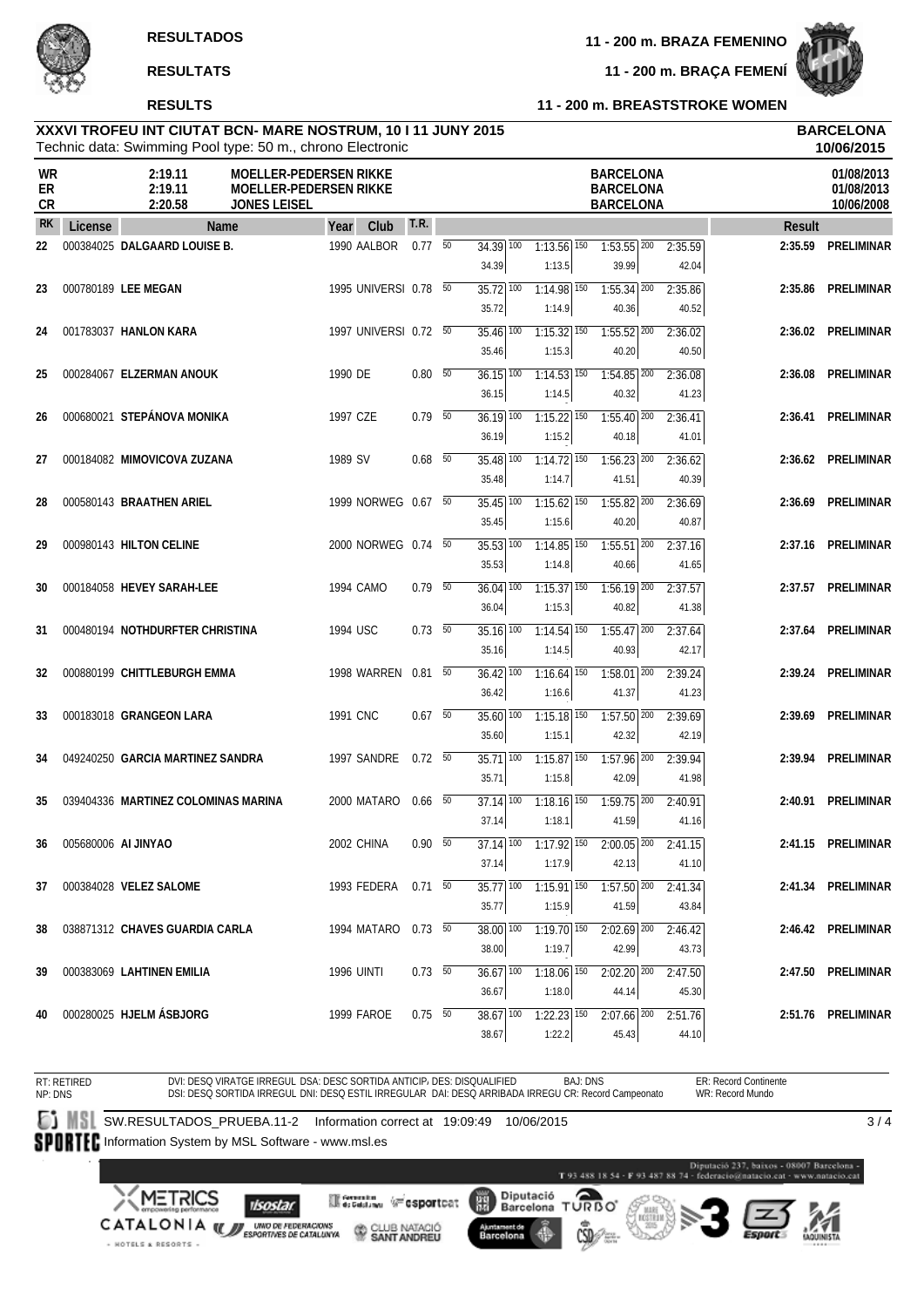**11 - 200 m. BRAÇA FEMENÍ**



### **RESULTS**

### **11 - 200 m. BREASTSTROKE WOMEN**

|                |           |                               | XXXVI TROFEU INT CIUTAT BCN- MARE NOSTRUM, 10 I 11 JUNY 2015<br>Technic data: Swimming Pool type: 50 m., chrono Electronic |             |                  |             |    |           |               |                                                          |         |           | <b>BARCELONA</b><br>10/06/2015         |
|----------------|-----------|-------------------------------|----------------------------------------------------------------------------------------------------------------------------|-------------|------------------|-------------|----|-----------|---------------|----------------------------------------------------------|---------|-----------|----------------------------------------|
| WR<br>ER<br>CR |           | 2:19.11<br>2:19.11<br>2:20.58 | <b>MOELLER-PEDERSEN RIKKE</b><br><b>MOELLER-PEDERSEN RIKKE</b><br><b>JONES LEISEL</b>                                      |             |                  |             |    |           |               | <b>BARCELONA</b><br><b>BARCELONA</b><br><b>BARCELONA</b> |         |           | 01/08/2013<br>01/08/2013<br>10/06/2008 |
| <b>RK</b>      | License   |                               | <b>Name</b>                                                                                                                | Year        | Club             | <b>T.R.</b> |    |           |               |                                                          |         | Result    |                                        |
| 41             | 021751811 | <b>MORENO ALEU ARIADNA</b>    |                                                                                                                            | 2000 C.N.B. |                  | 0.93        | 50 | 39.85 100 | $1:23.19$ 150 | $2:09.24$ 200                                            | 2:55.18 | 2:55.18   | PRELIMINAR                             |
|                |           |                               |                                                                                                                            |             |                  |             |    | 39.85     | 1:23.1        | 46.05                                                    | 45.94   |           |                                        |
|                |           | 000180143 COLLEOU STINA KAJSA |                                                                                                                            |             | 1993 NORWEG 0.78 |             |    |           |               |                                                          |         | DVI       | PRELIMINAR                             |
|                | 000180021 | <b>MORAVCIKOVA MARTINA</b>    |                                                                                                                            | 1988 CZE    |                  |             |    |           |               |                                                          |         | BAJ       | PRELIMINAR                             |
|                |           | 000183037 SCOTT CORRIE        |                                                                                                                            |             | 1993 UNIVERSI    |             |    |           |               |                                                          |         | <b>NP</b> | PRELIMINAR                             |

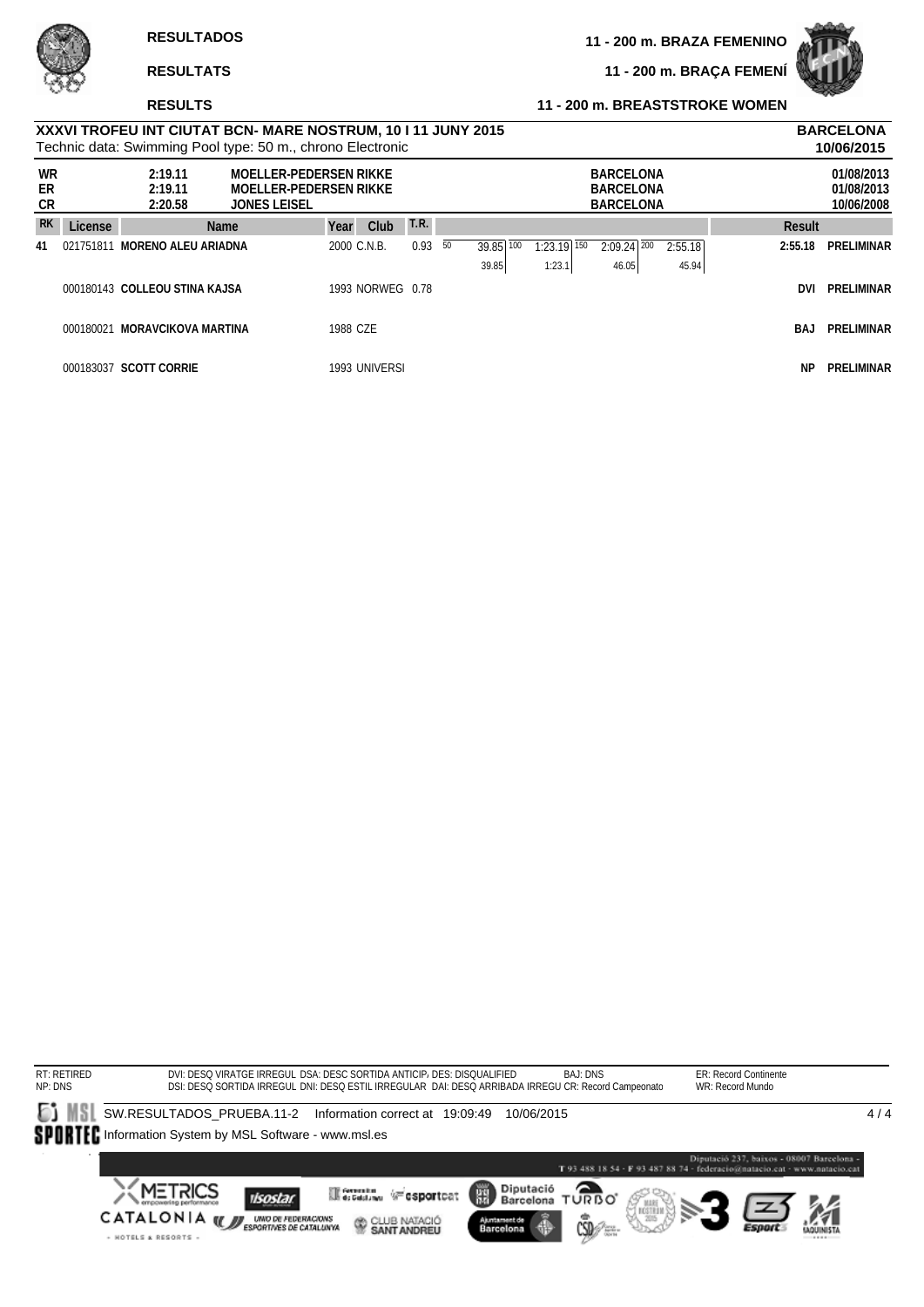**RESULTS**

**12 - 200 m. PAPALLONA MASCULÍ**

**12 - 200 m. BUTTERFLY MEN**



Technic data: Swimming Pool type: 50 m., chrono Electronic **XXXVI TROFEU INT CIUTAT BCN- MARE NOSTRUM, 10 I 11 JUNY 2015 BARCELONA**

|                |         |                                     | Technic data: Swimming Pool type: 50 m., chrono Electronic |                      |                 |                                                |                                                |             |                                                                                                                                                                                                                                                                                                                              |                                                                                                         |    |               | 10/06/2015                             |
|----------------|---------|-------------------------------------|------------------------------------------------------------|----------------------|-----------------|------------------------------------------------|------------------------------------------------|-------------|------------------------------------------------------------------------------------------------------------------------------------------------------------------------------------------------------------------------------------------------------------------------------------------------------------------------------|---------------------------------------------------------------------------------------------------------|----|---------------|----------------------------------------|
| WR<br>ER<br>CR |         | 1:51.51<br>1:52.70<br>1:55.18       | PHELPS MICHAEL<br><b>LASZLO CSEH</b><br><b>SETO DAIYA</b>  |                      |                 |                                                |                                                | <b>ROMA</b> | <b>BEIJING</b><br><b>BARCELONA</b>                                                                                                                                                                                                                                                                                           |                                                                                                         |    |               | 29/07/2009<br>13/08/2008<br>14/06/2014 |
| <b>RK</b>      | License |                                     | Name                                                       | Club<br>Year         | T.R.            |                                                |                                                |             |                                                                                                                                                                                                                                                                                                                              |                                                                                                         |    | <b>Result</b> |                                        |
| 1              |         | 000170020 LE CLOS CHAD GUY BERTRAND |                                                            | 1992 SW              | $0.68\quad 50$  | $26.08$ <sub>, <math>100</math></sub><br>26.08 | 55.39 150<br>55.39                             |             | $30.34$ <sub>,</sub> CR                                                                                                                                                                                                                                                                                                      | $\overline{1:25.73}$ , $\overline{200}$ $\overline{1:54.90}$<br>29.17                                   | CR | 1:54.90       | <b>FINAL</b>                           |
|                |         |                                     |                                                            |                      | 0.72 50         | $25.84$ <sup>1</sup> $100$<br>25.84            | 55.78 150<br>55.78                             |             | $\overline{1:27.30}$ , $\overline{200}$<br>31.52                                                                                                                                                                                                                                                                             | 1:57.70<br>30.40                                                                                        |    | 1:57.70       | PRELIMINAR                             |
| 2              |         | 000670080 SETO DAIYA                |                                                            | 1994 JAPAN           | $0.63\ 50$      | 25.76 100<br>25.76                             | 55.24 150<br>55.24                             |             | 1:25.28 200<br>30.04                                                                                                                                                                                                                                                                                                         | 1:55.11<br>29.83                                                                                        |    | 1:55.11       | <b>FINAL</b>                           |
|                |         |                                     |                                                            |                      | $0.64 - 50^{-}$ | 26.19 100<br>26.19                             | 56.13, 150<br>56.13                            |             | 1:27.26 200<br>31.13                                                                                                                                                                                                                                                                                                         | 1:58.47<br>31.21                                                                                        |    | 1:58.47       | <b>PRELIMINAR</b>                      |
| 3              |         | 000880022 BROMER VIKTOR B.          |                                                            | 1993 DANISH          | $0.67$ 50       | 26.07!100                                      | $\overline{55.63}$ $\overline{150}$            |             | $\overline{1:25.99}$ $\overline{200}$                                                                                                                                                                                                                                                                                        | 1:55.46                                                                                                 |    | 1:55.46       | <b>FINAL</b>                           |
|                |         |                                     |                                                            |                      | $0.70\ 50$      | 26.07<br>26.67 100                             | 55.63<br>56.29 150                             |             | 30.36<br>1:26.92 200                                                                                                                                                                                                                                                                                                         | 29.47<br>1:57.83                                                                                        |    | 1:57.83       | PRELIMINAR                             |
| 4              |         | 002270080 SAKAI MASATO              |                                                            | 1995 JAPAN           | $0.62\ 50$      | 26.67<br>25.99 100                             | 56.29<br>55.74 150                             |             | 30.63<br>$1:26.01$ ! $200$                                                                                                                                                                                                                                                                                                   | 30.91<br>1:55.85                                                                                        |    | 1:55.85       | <b>FINAL</b>                           |
|                |         |                                     |                                                            |                      | $0.66$ 50       | 25.99<br>$26.37$ <sup>100</sup>                | 55.74<br>$\overline{56.72}$ ! $\overline{150}$ |             | 30.27<br>$\overline{1:27.48}$ $\overline{200}$                                                                                                                                                                                                                                                                               | 29.84<br>1:58.89                                                                                        |    | 1:58.89       | <b>PRELIMINAR</b>                      |
| 5              |         | 006480006 WU YUHANG                 |                                                            | 1997 CHINA           | $0.71\ 50$      | 26.37<br>26.89 100                             | 56.72<br>57.18 150                             |             | 30.76<br>1:28.16 200                                                                                                                                                                                                                                                                                                         | 31.41<br>1:58.74                                                                                        |    | 1:58.74       | <b>FINAL</b>                           |
|                |         |                                     |                                                            |                      | $0.76$ 50       | 26.89<br>28.41 100                             | 57.18<br>57.96 150                             |             | 30.98<br>1:29.23 200                                                                                                                                                                                                                                                                                                         | 30.58<br>2:00.08                                                                                        |    | 2:00.08       | PRELIMINAR                             |
| 6              |         | 000184015 LIESS NILS                |                                                            | 1996 LANCY           | $0.72\ 50$      | 28.41<br>25.98 100                             | 57.96<br>55.95 150                             |             | 31.27<br>1:27.81 200                                                                                                                                                                                                                                                                                                         | 30.85<br>1:59.60                                                                                        |    | 1:59.60       | <b>FINAL</b>                           |
|                |         |                                     |                                                            |                      | $0.71 - 50$     | 25.98<br>26.20 100                             | 55.95<br>56.73 150                             |             | 31.86<br>1:28.23 200                                                                                                                                                                                                                                                                                                         | 31.79<br>2:00.21                                                                                        |    | 2:00.21       | PRELIMINAR                             |
| 7              |         | 000384070 CLARK PACE                |                                                            | 1994 ATHENSB 0.65 50 |                 | 26.20<br>27.13,100                             | 56.73<br>57.76 150                             |             | 31.50<br>1:28.67 200                                                                                                                                                                                                                                                                                                         | 31.98<br>2:00.34                                                                                        |    | 2:00.34       | <b>FINAL</b>                           |
|                |         |                                     |                                                            |                      | 0.65 50         | 27.13                                          | 57.76<br>57.97! 150                            |             | 30.91                                                                                                                                                                                                                                                                                                                        | 31.67                                                                                                   |    |               | <b>PRELIMINAR</b>                      |
|                |         |                                     |                                                            |                      |                 | 27.67 100<br>27.67                             | 57.97                                          |             | $\overline{1:29.23}$ $\overline{200}$<br>31.26                                                                                                                                                                                                                                                                               | 2:00.37<br>31.14                                                                                        |    | 2:00.37       |                                        |
| 8              |         | 001670040 CHETRAT ZACKARIAH JAMAL   |                                                            | 1990 SWIMMIN 0.68 50 |                 | $26.60$ <sub>,100</sub><br>26.60               | 56.96                                          |             | 31.76                                                                                                                                                                                                                                                                                                                        | $\overline{56.96}$ $\overline{150}$ $\overline{1.28.72}$ $\overline{200}$ $\overline{2.01.71}$<br>32.99 |    | 2:01.71       | <b>FINAL</b>                           |
|                |         |                                     |                                                            |                      | $0.68$ 50       | $26.74$ <sup>100</sup><br>26.74                | 56.91, 150<br>56.91                            |             | $\frac{1}{2}$ $\frac{1}{2}$ $\frac{2}{6}$ $\frac{1}{2}$ $\frac{2}{2}$ $\frac{1}{2}$ $\frac{1}{2}$ $\frac{1}{2}$ $\frac{1}{2}$ $\frac{1}{2}$ $\frac{1}{2}$ $\frac{1}{2}$ $\frac{1}{2}$ $\frac{1}{2}$ $\frac{1}{2}$ $\frac{1}{2}$ $\frac{1}{2}$ $\frac{1}{2}$ $\frac{1}{2}$ $\frac{1}{2}$ $\frac{1}{2}$ $\frac{1}{2}$<br>31.76 | 2:00.33<br>31.66                                                                                        |    | 2:00.33       | PRELIMINAR                             |
| 9              |         | 003580030 KUNERT ALEXANDER          |                                                            | 1996 GERMAN          | $0.69$ 50       | $27.12$ <sup>100</sup><br>27.12                | 57.79 150<br>57.79                             |             | $\overline{1:28.56}$ $\overline{200}$<br>30.77                                                                                                                                                                                                                                                                               | 1:59.80<br>31.24                                                                                        |    | 1:59.80       | <b>FINAL</b>                           |
|                |         |                                     |                                                            |                      | $0.66\quad 50$  | $28.83^{+100}$<br>28.83                        | 59.24 150<br>59.24                             |             | $\overline{1:30.49}$ $\overline{200}$<br>31.25                                                                                                                                                                                                                                                                               | 2:01.32<br>30.83                                                                                        |    |               | 2:01.32 PRELIMINAR                     |

BAJ: DNS ER: Record Continente RT: RETIRED NP: DNS DVI: DESQ VIRATGE IRREGUL DSA: DESC SORTIDA ANTICIP DES: DISQUALIFIED WR: Record Mundo DSI: DESQ SORTIDA IRREGUL DNI: DESQ ESTIL IRREGULAR DAI: DESQ ARRIBADA IRREGL CR: Record Campeonato **SW.RESULTADOS\_PRUEBA.12-2** Information correct at 19:14:42 10/06/2015  $1/4$ SPORTEC Information System by MSL Software - www.msl.es  $\label{eq:1} \textbf{Diputació 237, basis} \textbf{0.0007 Barcelons}-\textbf{T 93 488 18 54}\cdot \textbf{F 93 487 88 74}\cdot \textbf{federcelogantucio,cat}\cdot \textbf{www.natacio,cat}$  $T$ Diputació<br>Barcelona **METRICS** Generation ( csportcat 麗 **isostar** CATALONIA **WE UNDER TEDERACIONS** CLUB NATACIÓ Auntament de<br>Barcelona - HOTELS & RESORTS -

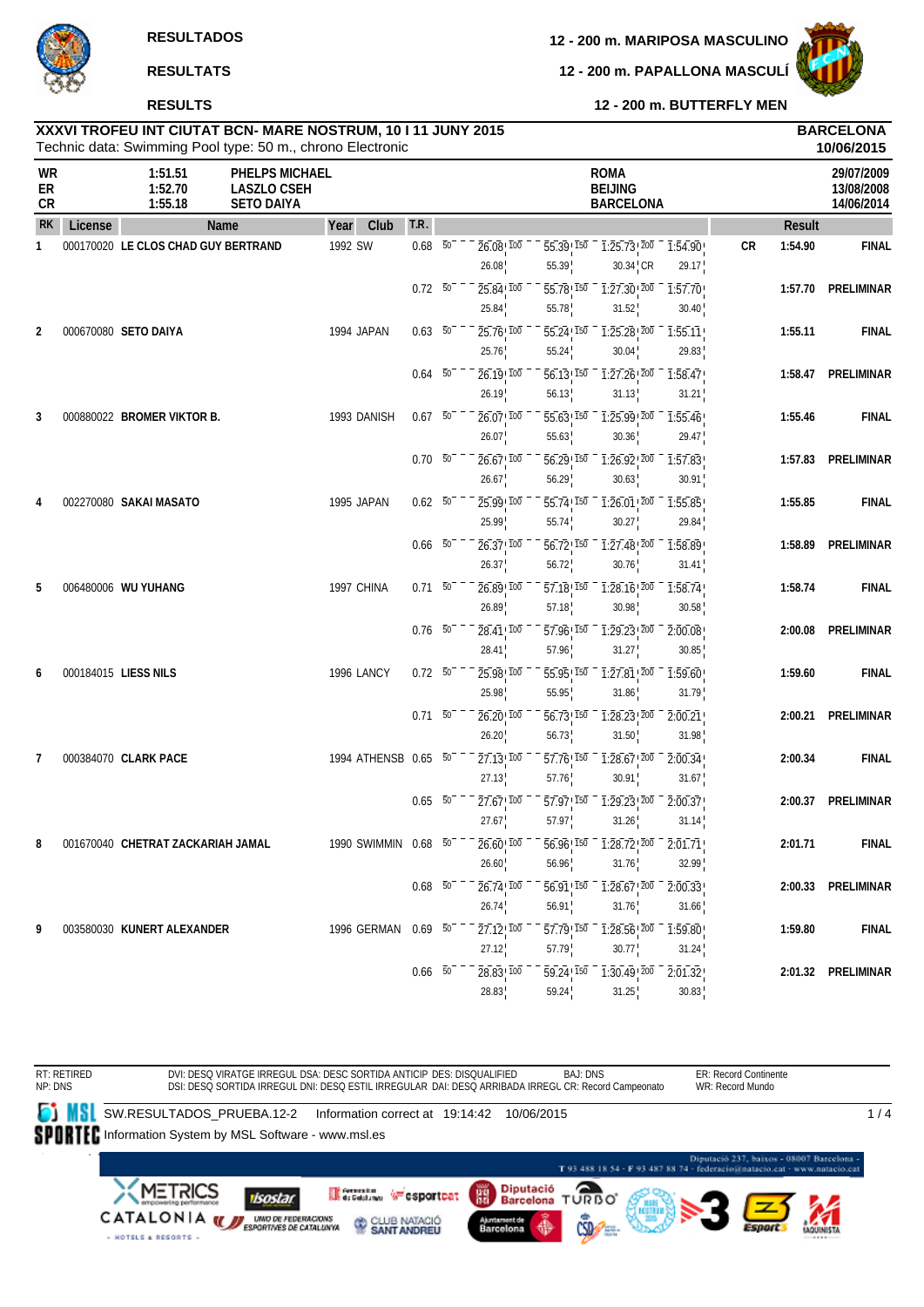# **RESULTS**

**12 - 200 m. PAPALLONA MASCULÍ**



**12 - 200 m. BUTTERFLY MEN**

| XXXVI TROFEU INT CIUTAT BCN- MARE NOSTRUM, 10 I 11 JUNY 2015 | <b>BARCELONA</b> |
|--------------------------------------------------------------|------------------|
| Technic data: Swimming Pool type: 50 m., chrono Electronic   | 10/06/2015       |
|                                                              |                  |

| <b>WR</b><br>ER<br>CR |         | 1:51.51<br>1:52.70<br>1:55.18         | <b>PHELPS MICHAEL</b><br><b>LASZLO CSEH</b><br><b>SETO DAIYA</b> |                       |                          |                                              |       |                        | <b>ROMA</b><br><b>BEIJING</b><br><b>BARCELONA</b> |                  |         | 29/07/2009<br>13/08/2008<br>14/06/2014 |
|-----------------------|---------|---------------------------------------|------------------------------------------------------------------|-----------------------|--------------------------|----------------------------------------------|-------|------------------------|---------------------------------------------------|------------------|---------|----------------------------------------|
| <b>RK</b>             | License |                                       | Name                                                             | Club<br>Year          | T.R.                     |                                              |       |                        |                                                   |                  | Result  |                                        |
| 10                    |         | 000380050 COCI ALEXANDRU              |                                                                  | 1989 ROM              | $0.69 - 50$              | $\overline{27.72}$ $\overline{100}$<br>27.72 | 57.90 | $57.90$ $150$          | $1:29.37$ <sup>200</sup><br>31.47                 | 2:00.32<br>30.95 | 2:00.32 | <b>FINAL</b>                           |
|                       |         |                                       |                                                                  |                       | $0.70\, 50$              | $\overline{27.48}$ 100<br>27.48              | 58.08 | 58.08 150              | $1:29.74$ <sup>200</sup><br>31.66                 | 2:00.60<br>30.86 | 2:00.60 | PRELIMINAR                             |
| 11                    |         | 002180049 QUINTANILHA NUNO GONÇALO    |                                                                  | 1987 POR              | 0.75 50                  | $27.48$ $\overline{100}$<br>27.48            | 58.98 | 58.98 150              | $1:29.64$ 200<br>30.66                            | 2:00.42<br>30.78 | 2:00.42 | <b>FINAL</b>                           |
|                       |         |                                       |                                                                  |                       | $0.77\quad 50$           | $26.63$ <sup>100</sup><br>26.63              | 56.85 | $56.85$ <sup>150</sup> | $1:28.61$ <sup>200</sup><br>31.76                 | 2:01.04<br>32.43 | 2:01.04 | <b>PRELIMINAR</b>                      |
| 12                    |         | 000484059 PAGE ALEC                   |                                                                  | 1993 HPC-VICT 0.72 50 |                          | $27.29$ 100<br>27.29                         | 57.85 | $57.85$ <sup>150</sup> | $1:29.83$ <sup>200</sup><br>31.98                 | 2:00.46<br>30.63 | 2:00.46 | <b>FINAL</b>                           |
|                       |         |                                       |                                                                  |                       | $0.78$ 50                | $27.30$ $100$<br>27.30                       | 57.97 | $\overline{57.97}$ 150 | $1:29.71$ <sup>200</sup><br>31.74                 | 2:01.04<br>31.33 | 2:01.04 | <b>PRELIMINAR</b>                      |
| 13                    |         | 044666183 PERALTA GALLEGO CARLOS      |                                                                  | 1994 ESPAÑA           | $0.62\quad\overline{50}$ | $27.39$ 100<br>27.39                         | 58.15 | $58.15$ <sup>150</sup> | $1:29.93$ <sup>200</sup><br>31.78                 | 2:00.67<br>30.74 | 2:00.67 | <b>FINAL</b>                           |
|                       |         |                                       |                                                                  |                       | $0.65\quad 50$           | $26.81$ 100<br>26.81                         | 57.29 | $\overline{57.29}$ 150 | $1:28.66$ <sup>200</sup><br>31.37                 | 2:00.80<br>32.14 | 2:00.80 | PRELIMINAR                             |
| 14                    |         | 004784023 LELLIOTT JAY                |                                                                  | 1995 BRITISH          | $0.76$ 50                | $27.55$ $\overline{100}$<br>27.55            | 58.79 | 58.79 150              | $1:30.12$ $200$<br>31.33                          | 2:01.58<br>31.46 | 2:01.58 | <b>FINAL</b>                           |
|                       |         |                                       |                                                                  |                       | $0.71\ 50$               | $27.16$ $100$<br>27.16                       | 57.72 | $57.72$ $150$          | $1:29.11$ 200<br>31.39                            | 2:00.69<br>31.58 | 2:00.69 | PRELIMINAR                             |
| 15                    |         | 000384046 RONALDSON DANIEL OLIVIER    |                                                                  | 1996 WESTVIL 0.75 50  |                          | $26.82$ 100<br>26.82                         | 57.64 | $\overline{57.64}$ 150 | $1:29.38$ <sup>200</sup><br>31.74                 | 2:01.90<br>32.52 | 2:01.90 | <b>FINAL</b>                           |
|                       |         |                                       |                                                                  |                       | $0.73\quad 50$           | 26.18 100<br>26.18                           | 56.08 | 56.08 150              | 1:28.29 200<br>32.21                              | 2:01.90<br>33.61 | 2:01.90 | <b>PRELIMINAR</b>                      |
| 16                    |         | 001870040 DARRAGH MACKENZIE           |                                                                  | 1993 SWIMMIN 0.76 50  |                          | $27.69$ 100<br>27.69                         | 58.69 | $58.69$ <sup>150</sup> | $1:30.38$ <sup>200</sup><br>31.69                 | 2:02.28<br>31.90 | 2:02.28 | <b>FINAL</b>                           |
|                       |         |                                       |                                                                  |                       | $0.74$ 50                | $27.53$ $\overline{100}$<br>27.53            | 58.48 | 58.48 150              | $1:30.39$ <sup>200</sup><br>31.91                 | 2:01.92<br>31.53 | 2:01.92 | PRELIMINAR                             |
|                       |         | 17 000184078 NASCIMENTO MIHUEL DUARTE |                                                                  | 1995 PORTINA 0.70 50  |                          | $27.51$ $\overline{100}$<br>27.51            | 58.13 | $58.13$ $150$          | $1:30.25$ $200$<br>32.12                          | 2:02.29<br>32.04 | 2:02.29 | <b>PRELIMINAR</b>                      |
| 18                    |         | 001127102 ROCH NANS                   |                                                                  | 1996 CANET 66 0.70 50 |                          | $27.28$ 100<br>27.28                         | 58.53 | $58.53$ <sup>150</sup> | $1:30.54$ 200<br>32.01                            | 2:02.46<br>31.92 |         | 2:02.46 PRELIMINAR                     |
| 19                    |         | 000280198 BRODIE CAMERON              |                                                                  | 1992 UNIVERSI 0.75 50 |                          | $27.14$ <sup>100</sup><br>27.14              | 57.70 | 57.70 150              | 1:29.49 200<br>31.79                              | 2:02.86<br>33.37 |         | 2:02.86 PRELIMINAR                     |
| 20                    |         | 001280021 HAVRÁNEK TOMÁS              |                                                                  | 1994 CZE              | $0.80\ 50$               | $27.97$ 100<br>27.97                         | 59.27 | 59.27 150              | $1:30.84$ <sup>200</sup><br>31.57                 | 2:03.05<br>32.21 |         | 2:03.05 PRELIMINAR                     |
| 21                    |         | 000580034 HYLAND BRENDAN              |                                                                  | 1994 SWIM             | $0.77\quad\overline{50}$ | $27.04$ $100$<br>27.04                       | 58.39 | 58.39 150              | $1:31.21$ $200$<br>32.82                          | 2:03.81<br>32.60 |         | 2:03.81 PRELIMINAR                     |

RT: RETIRED NP: DNS DVI: DESQ VIRATGE IRREGUL DSA: DESC SORTIDA ANTICIP DES: DISQUALIFIED BAJ: DNS<br>DSI: DESQ SORTIDA IRREGUL DNI: DESQ ESTIL IRREGULAR DAI: DESQ ARRIBADA IRREGL CR: Record Campeonato ER: Record Continente WR: Record Mundo  $2/4$ 

**SW.RESULTADOS\_PRUEBA.12-2** Information correct at 19:14:42 10/06/2015

SPORTEC Information System by MSL Software - www.msl.es

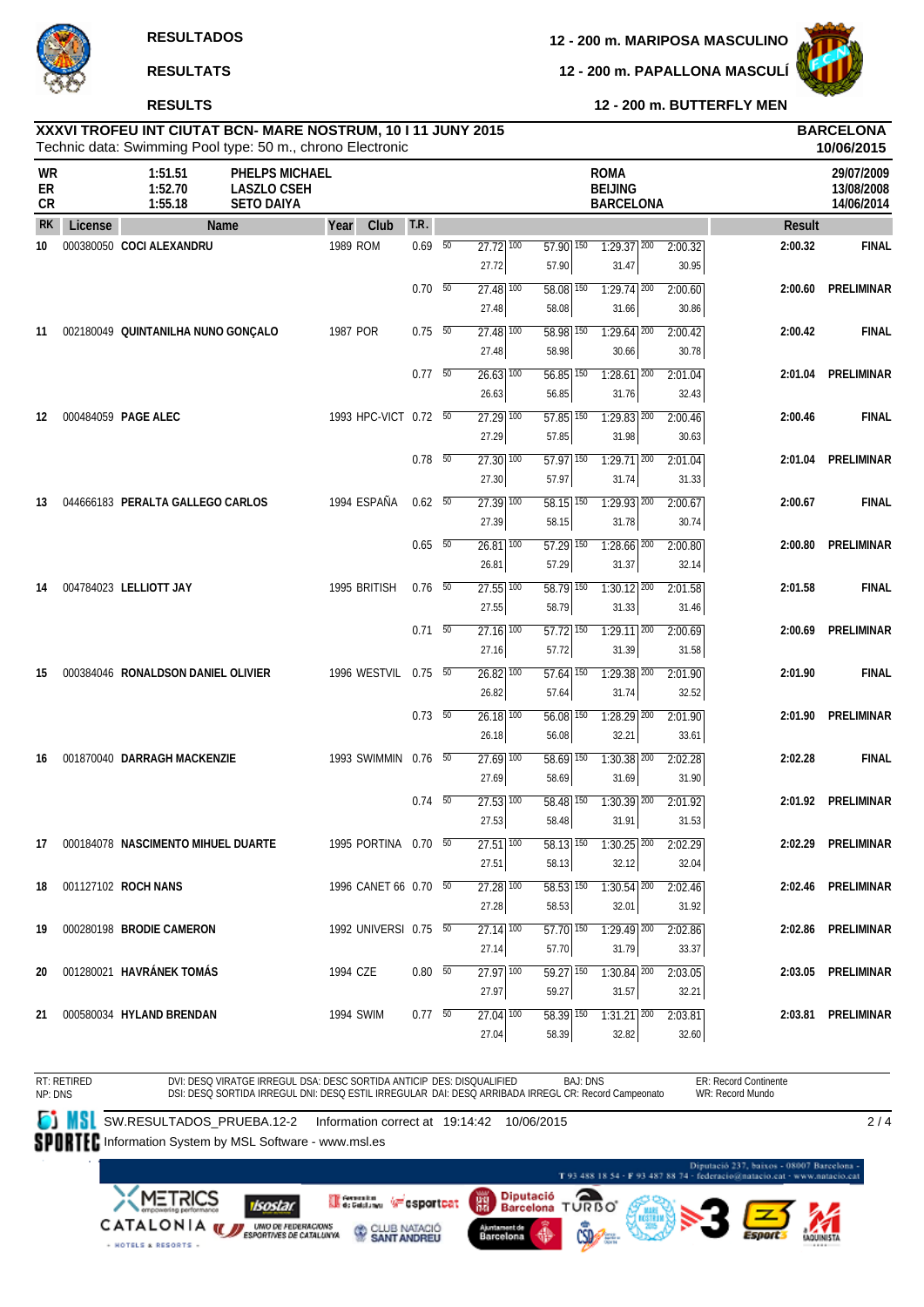### **RESULTS**

**12 - 200 m. MARIPOSA MASCULINO**

**12 - 200 m. PAPALLONA MASCULÍ**



**12 - 200 m. BUTTERFLY MEN**

### Technic data: Swimming Pool type: 50 m., chrono Electronic **XXXVI TROFEU INT CIUTAT BCN- MARE NOSTRUM, 10 I 11 JUNY 2015 BARCELONA**

|                              |                    |                                       | Technic data: Swimming Pool type: 50 m., chrono Electronic       |          |                       |                          |                                              |                                      |                                                   |                  |         | 10/06/2015                             |
|------------------------------|--------------------|---------------------------------------|------------------------------------------------------------------|----------|-----------------------|--------------------------|----------------------------------------------|--------------------------------------|---------------------------------------------------|------------------|---------|----------------------------------------|
| <b>WR</b><br>ER<br><b>CR</b> |                    | 1:51.51<br>1:52.70<br>1:55.18         | <b>PHELPS MICHAEL</b><br><b>LASZLO CSEH</b><br><b>SETO DAIYA</b> |          |                       |                          |                                              |                                      | <b>ROMA</b><br><b>BEIJING</b><br><b>BARCELONA</b> |                  |         | 29/07/2009<br>13/08/2008<br>14/06/2014 |
| <b>RK</b>                    | License            |                                       | <b>Name</b>                                                      | Year     | Club                  | T.R.                     |                                              |                                      |                                                   |                  | Result  |                                        |
| 22                           |                    | 001970040 DEKKER NICOLAAS             |                                                                  |          | 1995 SWIMMIN 0.68 50  |                          | $\overline{27.18}$ $\overline{100}$<br>27.18 | 58.32 150<br>58.32                   | $7:30.93$ <sup>200</sup><br>32.61                 | 2:03.94<br>33.01 | 2:03.94 | PRELIMINAR                             |
| 23                           |                    | 001527102 MARSAU MATTHIAS             |                                                                  |          | 1997 CANET 66 0.76 50 |                          | $27.56$ $100$<br>27.56                       | $58.50$ $150$<br>58.50               | $1:30.81$ $200$<br>32.31                          | 2:04.05<br>33.24 | 2:04.05 | <b>PRELIMINAR</b>                      |
| 24                           |                    | 000156002 VAN DUIJN NICO              |                                                                  |          | 1990 LIMMAT           | $0.65$ 50                | $28.13$ $\overline{100}$<br>28.13            | $59.95$ $\overline{150}$<br>59.95    | $1:32.89$ <sup>200</sup><br>32.94                 | 2:04.50<br>31.61 | 2:04.50 | <b>PRELIMINAR</b>                      |
| 25                           |                    | 000484028 REALES ESNAIDERQ            |                                                                  |          | 1996 FEDERAC 0.73 50  |                          | $27.20$ $\overline{100}$<br>27.20            | $57.81$ 150<br>57.81                 | $1:30.40$ $200$<br>32.59                          | 2:04.64<br>34.24 | 2:04.64 | PRELIMINAR                             |
| 26                           |                    | 000184063 GUNNING MICHAEL JAMES       |                                                                  |          | 1994 LONDON  0.77  50 |                          | $27.45$ 100<br>27.45                         | $58.93$ 150<br>58.93                 | $1:32.10$ $200$<br>33.17                          | 2:04.71<br>32.61 | 2:04.71 | PRELIMINAR                             |
| 27                           |                    | 000383035 HORROCKS SAM                |                                                                  |          | 1994 CITY OF          | $0.70\ 50$               | $26.88$ $\overline{100}$<br>26.88            | $58.67$ <sup>150</sup><br>58.67      | $1:31.90$ <sup>200</sup><br>33.23                 | 2:05.23<br>33.33 | 2:05.23 | <b>PRELIMINAR</b>                      |
| 28                           |                    | 047956770 SANCHEZ HOYO ADRIAN         |                                                                  |          | 1998 HOSPITA 0.75 50  |                          | $28.62$ 100<br>28.62                         | $1:00.43$ <sup>150</sup><br>1:00.4   | $1:33.34$ <sup>200</sup><br>32.91                 | 2:05.63<br>32.29 | 2:05.63 | PRELIMINAR                             |
| 29                           |                    | 000280036 NEVO GAL                    |                                                                  | 1987 ISR |                       | $0.74\quad 50$           | $28.54$ 100<br>28.54                         | $1:00.22$ $\overline{150}$<br>1:00.2 | $1:33.80$ $200$<br>33.58                          | 2:06.50<br>32.70 | 2:06.50 | <b>PRELIMINAR</b>                      |
| 30                           | 006580006 JIN MING |                                       |                                                                  |          | 1993 CHINA            | $0.78$ 50                | $\overline{27.17}$ 100<br>27.17              | $58.49$ 150<br>58.49                 | $1:31.17$ 200<br>32.68                            | 2:06.64<br>35.47 | 2:06.64 | PRELIMINAR                             |
| 31                           |                    | 047114638 CALZADA MUÑOZ MARC          |                                                                  |          | 1995 SANDRE           | $0.69$ 50                | $\overline{27.76}$ 100<br>27.76              | $59.18$ <sup>150</sup><br>59.18      | $1:32.46$ <sup>200</sup><br>33.28                 | 2:06.68<br>34.22 | 2:06.68 | <b>PRELIMINAR</b>                      |
| 32                           |                    | 002070040 ASSAAD GAMAL                |                                                                  |          | 1995 SWIMMIN 0.66 50  |                          | $28.27$ $\overline{100}$<br>28.27            | $1:00.02$ $\overline{150}$<br>1:00.0 | $1:34.25$ <sup>200</sup><br>34.23                 | 2:06.90<br>32.65 | 2:06.90 | <b>PRELIMINAR</b>                      |
| 33                           |                    | 039403370 HONRUBIA CERDA ARNAU        |                                                                  |          | 1999 SANDRE           | $0.80$ 50                | $28.01$ $\overline{100}$<br>28.01            | $1:00.16$ 150<br>1:00.1              | $1:33.00$ $200$<br>32.84                          | 2:07.06<br>34.06 | 2:07.06 | <b>PRELIMINAR</b>                      |
| 34                           |                    | 006380006 CUI JUNMING                 |                                                                  |          | 1996 CHINA            | $0.65\quad\overline{50}$ | $28.20$ $\overline{100}$<br>28.20            | $1:00.87$ <sup>150</sup><br>1:00.8   | $1:33.66$ <sup>200</sup><br>32.79                 | 2:07.16<br>33.50 | 2:07.16 | PRELIMINAR                             |
| 35                           |                    | 001680143 SKJAERPE RASMUS             |                                                                  |          | 1996 NORWEG 0.77 50   |                          | $28.79$ 100<br>28.79                         | $1:01.71$ 150<br>1:01.7              | $1:34.72$ 200<br>33.01                            | 2:07.23<br>32.51 | 2:07.23 | PRELIMINAR                             |
| 36                           |                    | 000184057 PAQUIN FOISY ETIENNE        |                                                                  | 1997 NAT |                       | $0.66$ 50                | 28.27 100<br>28.27                           | 1:00.4                               | $1:00.44$   $150$ $1:33.86$   200<br>33.42        | 2:07.67<br>33.81 |         | 2:07.67 PRELIMINAR                     |
| 37                           |                    | 001280199 REID CALUM                  |                                                                  |          | 1995 WARREN 0.74 50   |                          | 28.76 100<br>28.76                           | $1:00.11$ 150<br>1:00.1              | $1:33.41$ 200<br>33.30                            | 2:07.72<br>34.31 |         | 2:07.72 PRELIMINAR                     |
| 38                           |                    | 004384023 BOWMAN CRAIG                |                                                                  |          | 1996 BRITISH          | 0.7750                   | 28.46 100<br>28.46                           | $1:00.09$ 150<br>1:00.0              | $1:34.07$ 200<br>33.98                            | 2:07.97<br>33.90 |         | 2:07.97 PRELIMINAR                     |
| 39                           |                    | 000480035 PALSSON DANIEL HANNES       |                                                                  | 1995 ISL |                       | $0.77 - 50$              | $28.07$ 100<br>28.07                         | $1:00.52$ <sup>150</sup><br>1:00.5   | $1:34.25$ 200<br>33.73                            | 2:08.11<br>33.86 |         | 2:08.11 PRELIMINAR                     |
| 40                           |                    | 003150785 CARRION BALLESTER JOSE LUIS |                                                                  |          | 1993 CAZAHAR 0.73 50  |                          | 29.21 100<br>29.21                           | $1:02.50$ 150<br>1:02.5              | $1:36.27$ 200<br>33.77                            | 2:09.77<br>33.50 |         | 2:09.77 PRELIMINAR                     |

RT: RETIRED NP: DNS DVI: DESQ VIRATGE IRREGUL DSA: DESC SORTIDA ANTICIP DES: DISQUALIFIED DSI: DESQ SORTIDA IRREGUL DNI: DESQ ESTIL IRREGULAR DAI: DESQ ARRIBADA IRREGL CR: Record Campeonato BAJ: DNS ER: Record Continente WR: Record Mundo  $3/4$ 

**SW.RESULTADOS\_PRUEBA.12-2 Information correct at 19:14:42 10/06/2015** 

SPORTEC Information System by MSL Software - www.msl.es

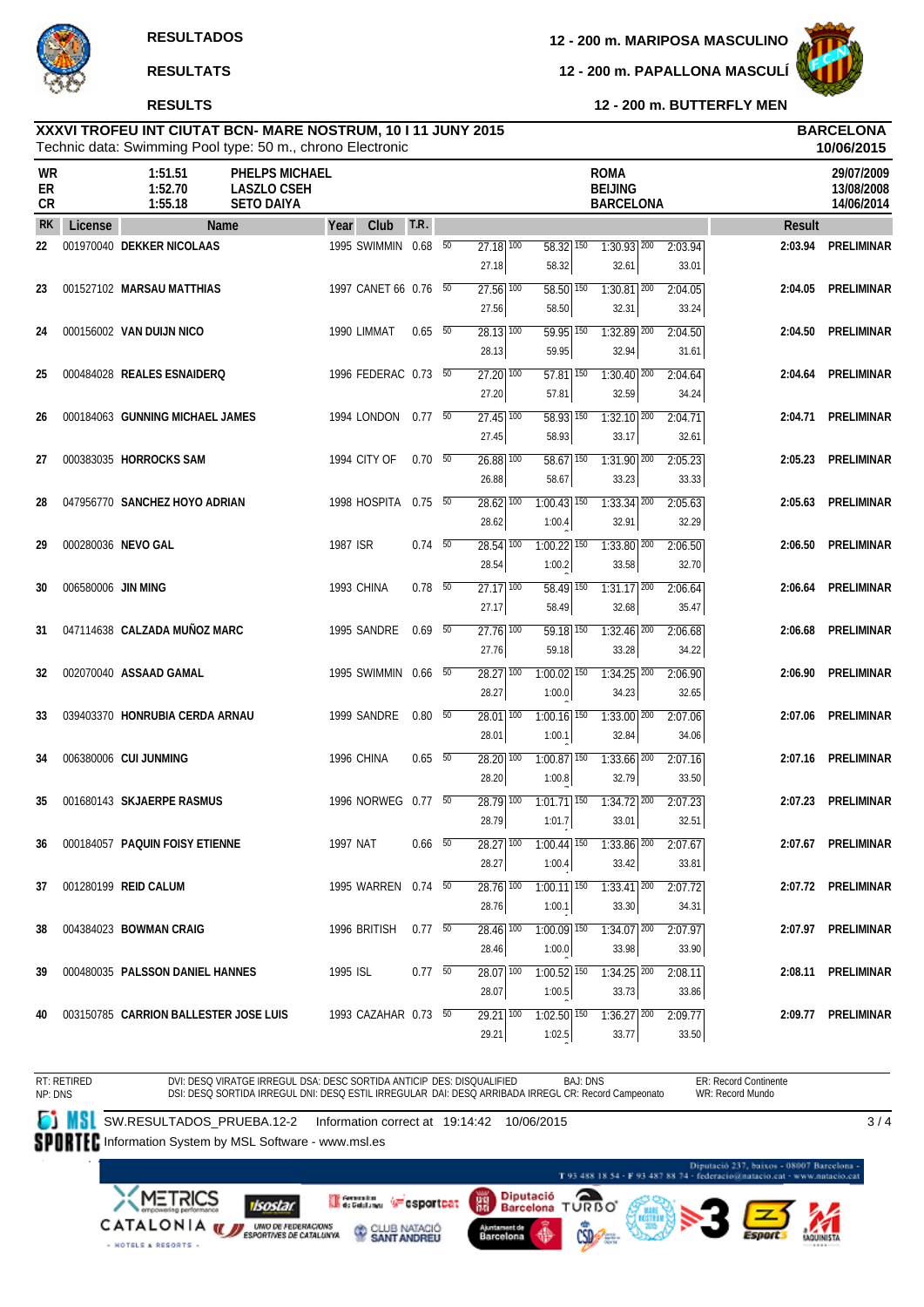# **RESULTS**

**12 - 200 m. PAPALLONA MASCULÍ**



**12 - 200 m. BUTTERFLY MEN**

# Technic data: Swimming Pool type: 50 m., chrono Electronic **XXXVI TROFEU INT CIUTAT BCN- MARE NOSTRUM, 10 I 11 JUNY 2015 BARCELONA**

|                        | 10/06/2015<br>Technic data: Swimming Pool type: 50 m., chrono Electronic |                                    |                                                                  |         |                  |            |    |              |                          |                                                   |  |         |           |                                        |
|------------------------|--------------------------------------------------------------------------|------------------------------------|------------------------------------------------------------------|---------|------------------|------------|----|--------------|--------------------------|---------------------------------------------------|--|---------|-----------|----------------------------------------|
| <b>WR</b><br>ER<br>CR. |                                                                          | 1:51.51<br>1:52.70<br>1:55.18      | <b>PHELPS MICHAEL</b><br><b>LASZLO CSEH</b><br><b>SETO DAIYA</b> |         |                  |            |    |              |                          | <b>ROMA</b><br><b>BEIJING</b><br><b>BARCELONA</b> |  |         |           | 29/07/2009<br>13/08/2008<br>14/06/2014 |
| <b>RK</b>              | License                                                                  |                                    | Name                                                             | Year    | Club             | T.R.       |    |              |                          |                                                   |  |         | Result    |                                        |
| 41                     |                                                                          | 000584056 LEMAY HUGO               |                                                                  | 1995 CN |                  | 0.79       | 50 | 28.58<br>100 | $1:01.33$ 150            | $1:36.33$ <sup>200</sup>                          |  | 2:10.77 | 2:10.77   | <b>PRELIMINAR</b>                      |
|                        |                                                                          |                                    |                                                                  |         |                  |            |    | 28.58        | 1:01.3                   | 35.00                                             |  | 34.44   |           |                                        |
| 42                     | 048131681                                                                | <b>PONCE VIA MARC</b>              |                                                                  |         | 1998 SANDRE      | $0.72\ 50$ |    | 100<br>29.02 | $1:02.26$ <sup>150</sup> | $1:36.36$ $\overline{200}$                        |  | 2:11.90 | 2:11.90   | <b>PRELIMINAR</b>                      |
|                        |                                                                          |                                    |                                                                  |         |                  |            |    | 29.02        | 1:02.2                   | 34.10                                             |  | 35.54   |           |                                        |
| 43                     |                                                                          | 046151593 SANTIAGO CONTRERAS MARTI |                                                                  |         | 1994 C.N.B.      | $0.73\ 50$ |    | 30.39<br>100 | $1:05.37$ 150            | $1:42.56$ <sup>200</sup>                          |  | 2:21.56 | 2:21.56   | <b>PRELIMINAR</b>                      |
|                        |                                                                          |                                    |                                                                  |         |                  |            |    | 30.39        | 1:05.3                   | 37.19                                             |  | 39.00   |           |                                        |
|                        |                                                                          | 000383071 STOLZ ELIJAH             |                                                                  |         | <b>1993 ATUS</b> |            |    |              |                          |                                                   |  |         | <b>NP</b> | <b>PRELIMINAR</b>                      |
|                        |                                                                          |                                    |                                                                  |         |                  |            |    |              |                          |                                                   |  |         | <b>NP</b> |                                        |
|                        | 000170027                                                                | MATHLOUTHI AHMED                   |                                                                  |         | 1989 TUNISIEN    |            |    |              |                          |                                                   |  |         |           | <b>PRELIMINAR</b>                      |

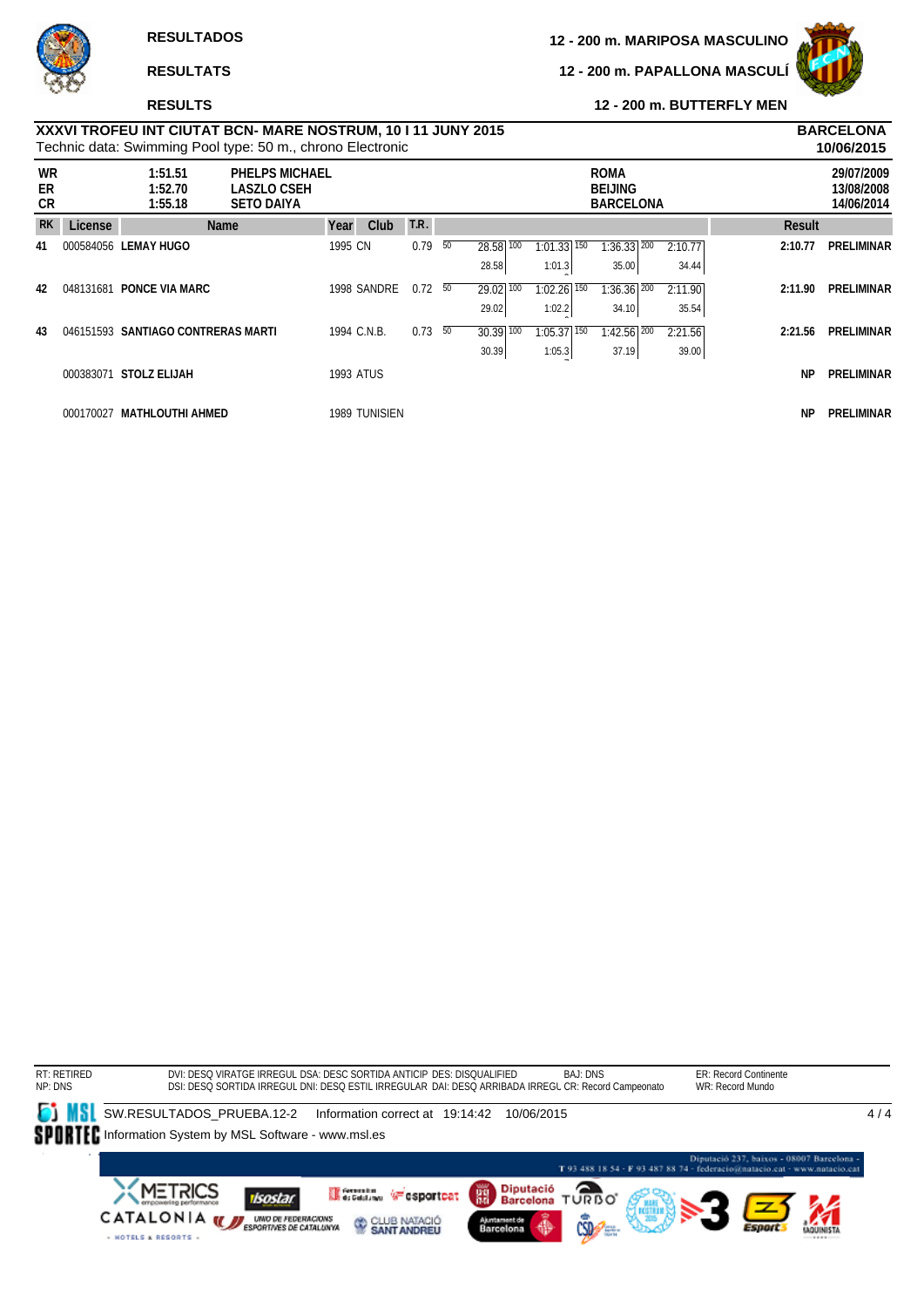**13 - 100 m. BUTTERFLY WOMEN**

**13 - 100 m. PAPALLONA FEMENÍ**



**RESULTS**

|                              |                     |                             | XXXVI TROFEU INT CIUTAT BCN- MARE NOSTRUM, 10 I 11 JUNY 2015<br>Technic data: Swimming Pool type: 50 m., chrono Electronic |                      |                |                 |                                                                    |                    |                                                  |                     | <b>BARCELONA</b><br>10/06/2015         |
|------------------------------|---------------------|-----------------------------|----------------------------------------------------------------------------------------------------------------------------|----------------------|----------------|-----------------|--------------------------------------------------------------------|--------------------|--------------------------------------------------|---------------------|----------------------------------------|
| <b>WR</b><br>ER<br><b>CR</b> |                     | 55.98<br>56.06<br>57.20     | <b>VOLLMER DANA</b><br>SARAH SJÖSTRÖM<br>OTTESEN JEANETTE                                                                  |                      |                |                 |                                                                    |                    | <b>LONDON</b><br><b>ROMA</b><br><b>BARCELONA</b> |                     | 29/07/2012<br>27/07/2009<br>14/06/2014 |
| <b>RK</b>                    | License             |                             | Name                                                                                                                       | Year<br>Club         | T.R.           |                 |                                                                    |                    |                                                  | <b>Result</b>       |                                        |
| 1                            |                     | 001580022 OTTESEN JEANETTE  |                                                                                                                            | 1987 DANISH          | $0.69 - 50$    |                 | $27.06$ <sub>, <math>100</math></sub>                              | $\overline{57.15}$ |                                                  | ${\sf CR}$<br>57.15 | <b>FINAL</b>                           |
|                              |                     |                             |                                                                                                                            |                      |                |                 | $27.06$ <sub>I</sub> CR                                            | 57.15              |                                                  |                     |                                        |
|                              |                     |                             |                                                                                                                            |                      | 0.69           | $\overline{50}$ | $27.40$ <sup>100</sup>                                             | 58.73              |                                                  | 58.73               | PRELIMINAR                             |
|                              |                     |                             |                                                                                                                            |                      |                |                 | 27.40                                                              | 58.73              |                                                  |                     |                                        |
| $\overline{2}$               |                     | 001184023 HALSALL FRANCESCA |                                                                                                                            | 1990 BRITISH         | $0.71\ 50$     |                 | $27.57$ <sup>100</sup>                                             | 58.96              |                                                  | 58.96               | <b>FINAL</b>                           |
|                              |                     |                             |                                                                                                                            |                      |                |                 | 27.57                                                              | 58.96              |                                                  |                     |                                        |
|                              |                     |                             |                                                                                                                            |                      | $0.72\ 50$     |                 | $\overline{27.47}$ <sup>100</sup>                                  | 59.04              |                                                  | 59.04               | PRELIMINAR                             |
|                              |                     |                             |                                                                                                                            |                      |                |                 | 27.47                                                              | 59.04              |                                                  |                     |                                        |
| 3                            |                     | 002570080 HOSHI NATSUMI     |                                                                                                                            | 1990 JAPAN           | $0.69 - 50$    |                 | $28.03$ , $100$                                                    | 59.22              |                                                  | 59.22               | <b>FINAL</b>                           |
|                              |                     |                             |                                                                                                                            |                      |                |                 | 28.03                                                              | 59.22              |                                                  |                     |                                        |
|                              |                     |                             |                                                                                                                            |                      | $0.66\quad 50$ |                 | $28.16$ <sup>1</sup> $100$                                         | $\overline{59.54}$ |                                                  | 59.54               | PRELIMINAR                             |
|                              |                     |                             |                                                                                                                            |                      |                |                 | 28.16                                                              | 59.54              |                                                  |                     |                                        |
| 4                            |                     | 001884023 LOWE JEMMA        |                                                                                                                            | 1990 BRITISH         | $0.71\ 50$     |                 | $\overline{27.53}$ , $\overline{100}$                              | $\overline{59.31}$ |                                                  | 59.31               | <b>FINAL</b>                           |
|                              |                     |                             |                                                                                                                            |                      |                |                 | 27.53                                                              | 59.31              |                                                  |                     |                                        |
|                              |                     |                             |                                                                                                                            |                      | $0.70\ 50$     |                 | $27.88$ <sub>,100</sub>                                            | 59.70              |                                                  |                     | 59.70 PRELIMINAR                       |
|                              |                     |                             |                                                                                                                            |                      |                |                 | 27.88                                                              | 59.70              |                                                  |                     |                                        |
| 5                            |                     | 001584023 KELLY RACHAEL     |                                                                                                                            | 1994 BRITISH         | $0.70\ 50$     |                 | $27.52$ <sub>, <math>100</math></sub>                              | 59.36              |                                                  | 59.36               | <b>FINAL</b>                           |
|                              |                     |                             |                                                                                                                            |                      |                |                 | 27.52                                                              | 59.36              |                                                  |                     |                                        |
|                              |                     |                             |                                                                                                                            |                      | $0.68$ 50      |                 | $27.76$ <sub>,100</sub>                                            | 59.51              |                                                  |                     | 59.51 PRELIMINAR                       |
|                              |                     |                             |                                                                                                                            |                      |                |                 | 27.76                                                              | 59.51              |                                                  |                     |                                        |
| 6                            |                     | 002480030 WENK ALEXANDRA    |                                                                                                                            | 1995 GERMAN 0.71 50  |                |                 | $28.07$ <sup>100</sup>                                             | 59.43              |                                                  | 59.43               | <b>FINAL</b>                           |
|                              |                     |                             |                                                                                                                            |                      |                |                 | 28.07                                                              | 59.43              |                                                  |                     |                                        |
|                              |                     |                             |                                                                                                                            |                      | $0.76\ 50$     |                 | 28.00, 100                                                         | 59.70              |                                                  |                     | 59.70 PRELIMINAR                       |
|                              |                     |                             |                                                                                                                            |                      |                |                 | 28.00                                                              | 59.70              |                                                  |                     |                                        |
| 7                            |                     | 001070040 LACROIX AUDREY    |                                                                                                                            | 1983 SWIMMIN 0.67 50 |                |                 | $27.86$ <sub>, <math>100</math></sub>                              | 59.47              |                                                  | 59.47               | <b>FINAL</b>                           |
|                              |                     |                             |                                                                                                                            |                      |                |                 | 27.86                                                              | 59.47              |                                                  |                     |                                        |
|                              |                     |                             |                                                                                                                            |                      | $0.69\ 50$     |                 | $28.05$ , $100$                                                    | $\overline{59.72}$ |                                                  |                     | 59.72 PRELIMINAR                       |
|                              |                     |                             |                                                                                                                            |                      |                |                 | 28.05                                                              | 59.72              |                                                  |                     |                                        |
| 8                            |                     | 000280033 HOSSZU KATINKA    |                                                                                                                            | 1989 HUNGARI 0.70 50 |                |                 | $\overline{28.94}$ , $\overline{100}$ – $\overline{1.01.02}$       |                    |                                                  | 1:01.02             | <b>FINAL</b>                           |
|                              |                     |                             |                                                                                                                            |                      |                |                 | 28.94                                                              | 1:01.0             |                                                  |                     |                                        |
|                              |                     |                             |                                                                                                                            |                      |                | $0.65\ 50^{-}$  | $28.48$ <sub>, <math>100</math></sub>                              | 59.07              |                                                  |                     | 59.07 PRELIMINAR                       |
|                              |                     |                             |                                                                                                                            |                      |                |                 | 28.48                                                              | 59.07              |                                                  |                     |                                        |
| 9                            | 000680036 IVRY AMIT |                             |                                                                                                                            | 1989 ISR             | $0.72\ 50^{-}$ |                 | $27.90$ <sub>,100</sub>                                            | 59.75              |                                                  | 59.75               | <b>FINAL</b>                           |
|                              |                     |                             |                                                                                                                            |                      |                |                 | 27.90                                                              | 59.75              |                                                  |                     |                                        |
|                              |                     |                             |                                                                                                                            |                      |                | $0.72\ 50^{-1}$ | $\overline{28.22}$ , $\overline{100}$ $\overline{100.06}$<br>28.22 | 1:00.0             |                                                  |                     | 1:00.06 PRELIMINAR                     |
|                              |                     |                             |                                                                                                                            |                      |                |                 |                                                                    |                    |                                                  |                     |                                        |

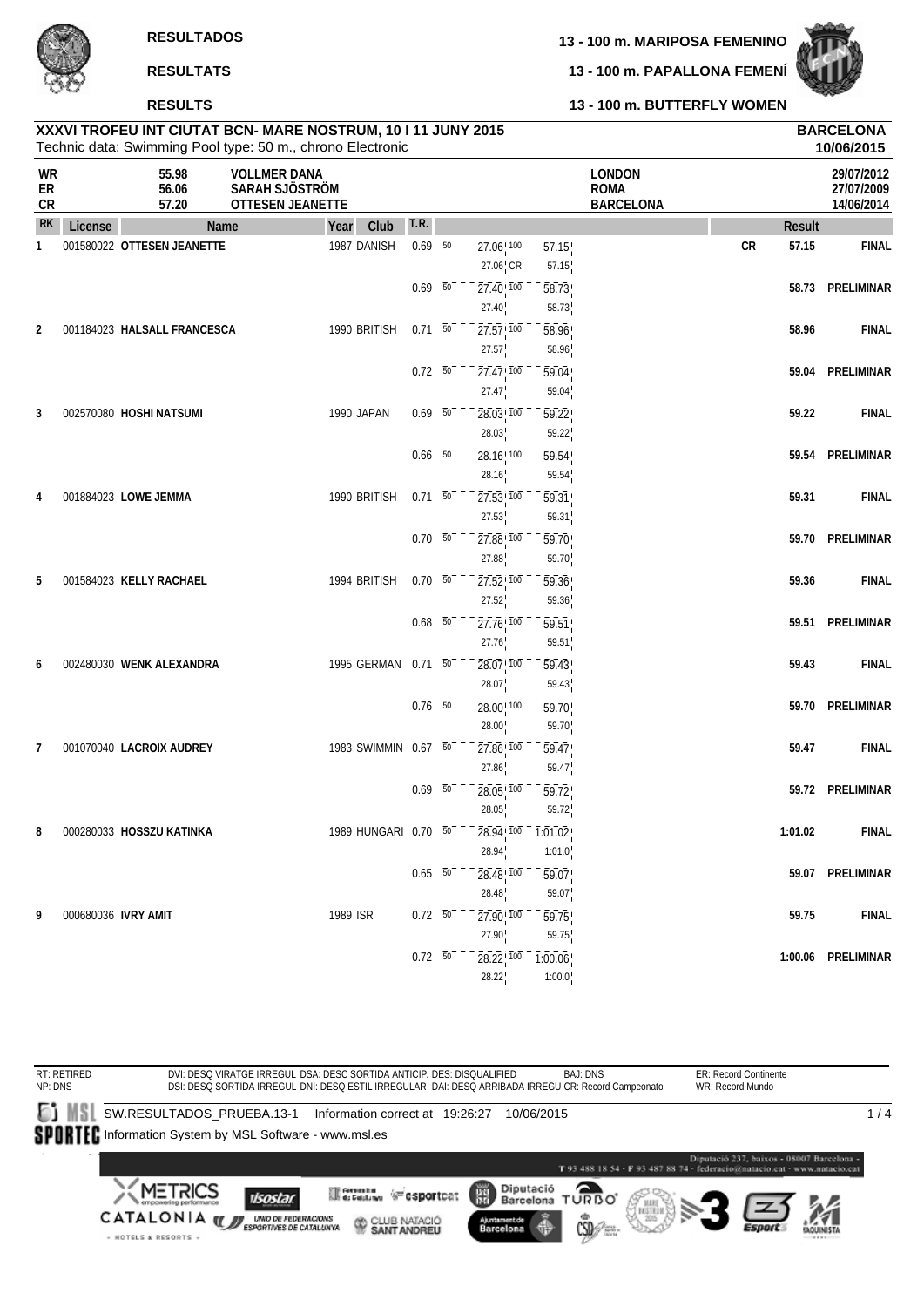**RESULTS**

**13 - 100 m. PAPALLONA FEMENÍ**



### **13 - 100 m. BUTTERFLY WOMEN**

|                |         |                                     | XXXVI TROFEU INT CIUTAT BCN- MARE NOSTRUM, 10 I 11 JUNY 2015<br>Technic data: Swimming Pool type: 50 m., chrono Electronic |                       |                          |                                              |                   |                                                  |               | <b>BARCELONA</b><br>10/06/2015         |
|----------------|---------|-------------------------------------|----------------------------------------------------------------------------------------------------------------------------|-----------------------|--------------------------|----------------------------------------------|-------------------|--------------------------------------------------|---------------|----------------------------------------|
| WR<br>ER<br>CR |         | 55.98<br>56.06<br>57.20             | <b>VOLLMER DANA</b><br>SARAH SJÖSTRÖM<br>OTTESEN JEANETTE                                                                  |                       |                          |                                              |                   | <b>LONDON</b><br><b>ROMA</b><br><b>BARCELONA</b> |               | 29/07/2012<br>27/07/2009<br>14/06/2014 |
| <b>RK</b>      | License |                                     | Name                                                                                                                       | Club<br>Year          | T.R.                     |                                              |                   |                                                  | <b>Result</b> |                                        |
| 10             |         | 000783049 THOMAS ALYS               |                                                                                                                            | 1990 SWIM             | $0.71\ 50$               | $28.47$ 100<br>28.47                         | 59.89<br>59.89    |                                                  | 59.89         | <b>FINAL</b>                           |
|                |         |                                     |                                                                                                                            |                       | $0.69$ 50                | $28.26$ 100<br>28.26                         | 1:00.00<br>1:00.0 |                                                  | 1:00.00       | PRELIMINAR                             |
| 11             |         | 000480021 SVECENÁ LUCIE             |                                                                                                                            | 1997 CZE              | $0.74\quad 50$           | $28.32$ $\overline{100}$<br>28.32            | 1:00.19<br>1:00.1 |                                                  | 1:00.19       | <b>FINAL</b>                           |
|                |         |                                     |                                                                                                                            |                       | $0.77 - 50$              | $28.32$ $\overline{100}$<br>28.32            | 1:00.83<br>1:00.8 |                                                  |               | 1:00.83 PRELIMINAR                     |
|                |         | 12 047416069 IGNACIO SORRIBES JUDIT |                                                                                                                            | 1994 ESPAÑA           | $0.75\ 50$               | $28.76$ 100                                  | 1:00.43           |                                                  | 1:00.43       | <b>FINAL</b>                           |
|                |         |                                     |                                                                                                                            |                       | $0.74 - 50$              | 28.76<br>$\overline{28.85}$ $\overline{100}$ | 1:00.4<br>1:00.90 |                                                  |               | 1:00.90 PRELIMINAR                     |
| 13             |         | 000480189 GRAY TILLY                |                                                                                                                            | 1991 UNIVERSI 0.60 50 |                          | 28.85<br>$\overline{28.46}$ 100              | 1:00.9<br>1:00.93 |                                                  | 1:00.93       | <b>FINAL</b>                           |
|                |         |                                     |                                                                                                                            |                       | $0.65\quad\overline{50}$ | 28.46<br>28.36 100                           | 1:00.9<br>1:00.87 |                                                  |               | 1:00.87 PRELIMINAR                     |
| 13             |         | 000184016 STOFFEL SVENJA            |                                                                                                                            | 1997 SCHWIM           | $0.75\ 50$               | 28.36<br>28.03 100                           | 1:00.8<br>1:00.93 |                                                  | 1:00.93       | <b>FINAL</b>                           |
|                |         |                                     |                                                                                                                            |                       | $0.76$ 50                | 28.03<br>$28.63$ $\overline{100}$            | 1:00.9<br>1:01.40 |                                                  |               | 1:01.40 PRELIMINAR                     |
| 15             |         | 003080030 HÖPKIN LISA               |                                                                                                                            | 1998 GERMAN           | $0.77 - 50$              | 28.63<br>$29.73$ 100                         | 1:01.4<br>1:01.12 |                                                  | 1:01.12       | <b>FINAL</b>                           |
|                |         |                                     |                                                                                                                            |                       | $0.56\quad 50$           | 29.73<br>$28.74$ 100                         | 1:01.1<br>1:01.34 |                                                  |               | 1:01.34 PRELIMINAR                     |
| 15             |         | 000483071 MEZA PERAZA MARIA LAURA   |                                                                                                                            | <b>1990 ATUS</b>      | $0.69$ 50                | 28.74<br>$28.51$ $\overline{100}$            | 1:01.3<br>1:01.12 |                                                  | 1:01.12       | <b>FINAL</b>                           |
|                |         |                                     |                                                                                                                            |                       | $0.73\quad 50$           | 28.51<br>$28.51$ 100                         | 1:01.1<br>1:01.11 |                                                  |               | 1:01.11 PRELIMINAR                     |
|                |         |                                     |                                                                                                                            |                       |                          | 28.51                                        | 1:01.1            |                                                  |               |                                        |
|                |         | 17 000384068 DEKKER INGE            |                                                                                                                            | 1985 ROYAL            | $0.76$ 50                | $26.84$ 100<br>26.84                         | 57.85<br>57.85    |                                                  |               | 57.85 PRELIMINAR                       |
|                |         | 18 000484058 SAVARD KATERINE        |                                                                                                                            | 1993 CAMO             | $0.69$ 50                | $27.86$ $\overline{100}$<br>27.86            | 1:00.22<br>1:00.2 |                                                  |               | 1:00.22 PRELIMINAR                     |
|                |         | 19 000184068 KROMOWIDJOJO RANOMI    |                                                                                                                            | 1990 ROYAL            | 0.73 50                  | 27.81 100<br>27.81                           | 1:00.64<br>1:00.6 |                                                  |               | 1:00.64 PRELIMINAR                     |
|                |         | 20 001183037 MATOS RAQUEL           |                                                                                                                            | 1996 UNIVERSI 0.69 50 |                          | 28.79 100<br>28.79                           | 1:01.45<br>1:01.4 |                                                  |               | 1:01.45 PRELIMINAR                     |
|                |         | 21 006180006 LIN XINTONG            |                                                                                                                            | 2000 CHINA            | $0.79 - 50$              | $28.35$ 100<br>28.35                         | 1:01.46<br>1:01.4 |                                                  |               | 1:01.46 PRELIMINAR                     |

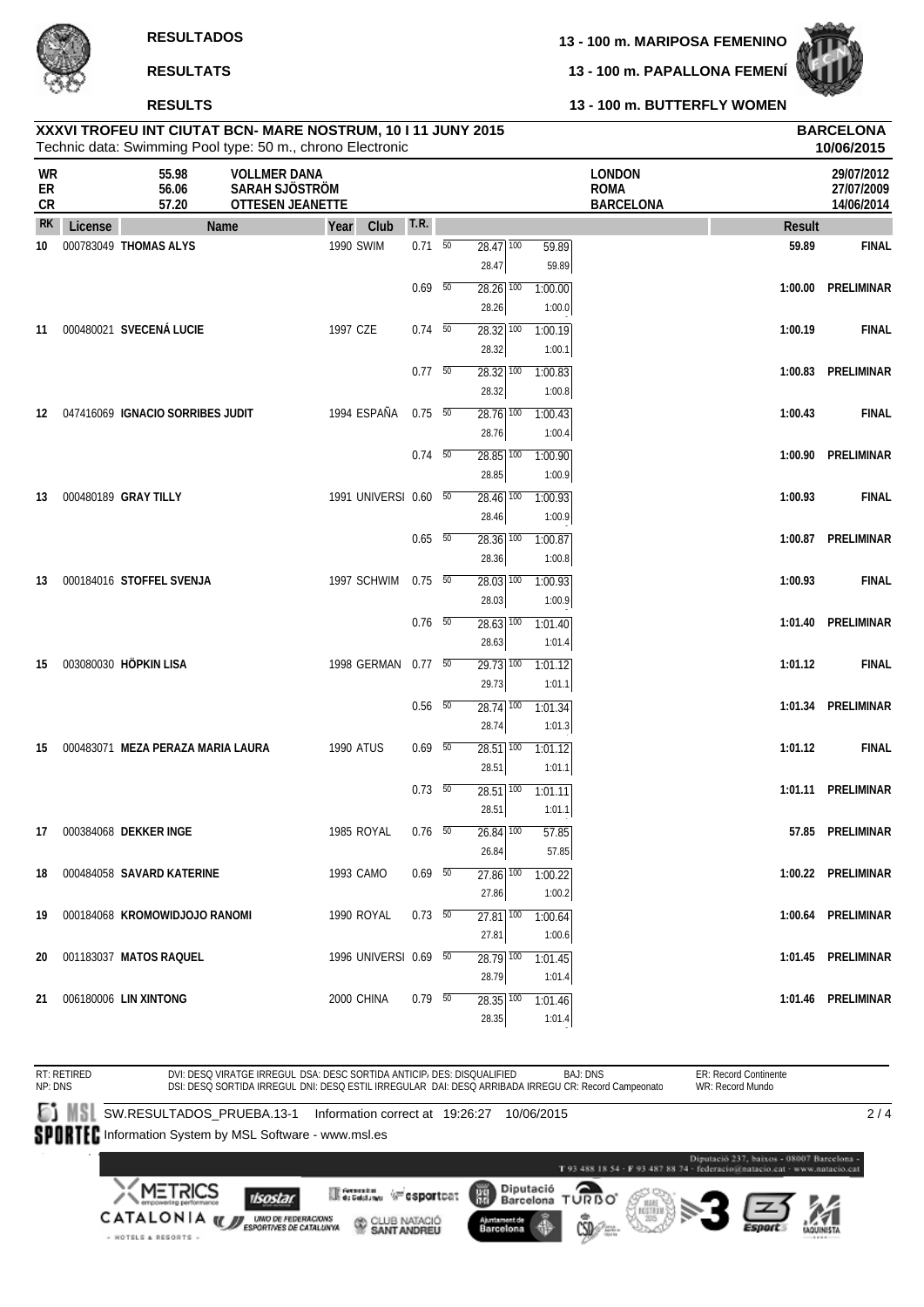# **RESULTS**

**13 - 100 m. MARIPOSA FEMENINO**

**13 - 100 m. PAPALLONA FEMENÍ**



**10/06/2015**

**13 - 100 m. BUTTERFLY WOMEN**

# Technic data: Swimming Pool type: 50 m., chrono Electronic **XXXVI TROFEU INT CIUTAT BCN- MARE NOSTRUM, 10 I 11 JUNY 2015 BARCELONA**

| WR<br>ER<br>CR |         | 55.98<br>56.06<br>57.20           | <b>VOLLMER DANA</b><br>SARAH SJÖSTRÖM<br><b>OTTESEN JEANETTE</b> |                          |                                   |                                            | <b>LONDON</b><br><b>ROMA</b><br><b>BARCELONA</b> |        | 29/07/2012<br>27/07/2009<br>14/06/2014 |
|----------------|---------|-----------------------------------|------------------------------------------------------------------|--------------------------|-----------------------------------|--------------------------------------------|--------------------------------------------------|--------|----------------------------------------|
| <b>RK</b>      | License | Name                              | Club<br>Year                                                     | T.R.                     |                                   |                                            |                                                  | Result |                                        |
| 22             |         | 001770040 HARVEY MARY-SOPHIE      | 1999 SWIMMIN 0.75 50                                             |                          | $29.30$ $\overline{100}$<br>29.30 | 1:01.54<br>1:01.5                          |                                                  |        | 1:01.54 PRELIMINAR                     |
| 23             |         | 001980049 MONTEIRO ANA CATARINA   | 1993 POR                                                         | 0.72 50                  | 29.10 100<br>29.10                | 1:01.76<br>1:01.7                          |                                                  |        | 1:01.76 PRELIMINAR                     |
| 24             |         | 000684083 ERICHSEN CAROLINE       | 1998 SIGMA                                                       | 0.70 50                  | $29.02$ $\overline{100}$<br>29.02 | 1:01.83<br>1:01.8                          |                                                  |        | 1:01.83 PRELIMINAR                     |
| 25             |         | 000684026 O'BRIEN SHAUNA          | 1994 UC                                                          | 0.67 50                  | $27.85$ $\overline{100}$<br>27.85 | 1:01.98<br>1:01.9                          |                                                  |        | 1:01.98 PRELIMINAR                     |
| 26             |         | 000184075 FACCHINI GIULIA LUCIA   | 1995 CENTRE                                                      | 0.73 50                  | $29.38$ $\overline{100}$<br>29.38 | 1:02.14<br>1:02.1                          |                                                  |        | 1:02.14 PRELIMINAR                     |
| 27             |         | 001970080 SHIMIZU SAKIKO          | 1992 JAPAN                                                       | $0.71\ 50$               | $29.49$ 100<br>29.49              | 1:02.26<br>1:02.2                          |                                                  |        | 1:02.26 PRELIMINAR                     |
| 28             |         | 047917201 CAMPO CASAJUS CARLA     | 1991 TERRASA 0.75 50                                             |                          | $29.46$ $\overline{100}$<br>29.46 | 1:02.29<br>1:02.2                          |                                                  |        | 1:02.29 PRELIMINAR                     |
| 29             |         | 003380026 NORISMAA NEA            | 1995 FINNISH                                                     | $0.69$ 50                | 29.29 100<br>29.29                | 1:02.31<br>1:02.3                          |                                                  |        | 1:02.31 PRELIMINAR                     |
| 30             |         | 003170080 MOCHIDA SACHI           | 1999 JAPAN                                                       | $0.66\quad\overline{50}$ | 29.50 100<br>29.50                | 1:02.52<br>1:02.5                          |                                                  |        | 1:02.52 PRELIMINAR                     |
| 31             |         | 000283035 SMITHURST EMMA          | 1991 CITY OF                                                     | $0.75\ 50$               | $29.90$ 100<br>29.90              | 1:02.53<br>1:02.5                          |                                                  |        | 1:02.53 PRELIMINAR                     |
| 32             |         | 000483035 GUY REBECCA             | 1992 CITY OF                                                     | 0.70 50                  | $29.28$ 100<br>29.28              | 1:02.70<br>1:02.7                          |                                                  |        | 1:02.70 PRELIMINAR                     |
| 33             |         | 000584025 SOERENSEN ISABELLA K.   | 1994 AALBOR  0.77  50                                            |                          | 29.44 100<br>29.44                | 1:02.92<br>1:02.9                          |                                                  |        | 1:02.92 PRELIMINAR                     |
| 34             |         | 000580194 CHAVEZ EVA              | 1995 USC                                                         | $0.71\ 50$               | $\overline{29.28}$ 100<br>29.28   | 1:03.04<br>1:03.0                          |                                                  |        | 1:03.04 PRELIMINAR                     |
| 35             |         | 047469809 SANCHEZ RODRIGUEZ MARIA | 1996 SEKCAST 0.77 50                                             |                          | $29.28$ 100<br>29.28              | 1:03.15<br>1:03.1                          |                                                  |        | 1:03.15 PRELIMINAR                     |
| 36             |         | 000480143 OLSEN ELISE NAESS       | 1997 NORWEG 0.76 50                                              |                          | $29.17$ 100<br>29.17              | 1:03.27<br>1:03.2                          |                                                  |        | 1:03.27 PRELIMINAR                     |
|                |         | 37 000880049 KAMINSKAYA VICTORIA  | 1995 POR                                                         | $0.78$ 50                | 29.57                             | $29.57$ $\overline{100}$ 1:03.40<br>1:03.4 |                                                  |        | 1:03.40 PRELIMINAR                     |
| 38             |         | 000184067 WIT DE MAARTJE          | 1995 DE                                                          | $0.72\t 50$              | 29.85 100<br>29.85                | 1:03.82<br>1:03.8                          |                                                  |        | 1:03.82 PRELIMINAR                     |
| 39             |         | 000680034 CARSON BETHANY          | 1991 SWIM                                                        | $0.75 - 50$              | $29.59$ $\overline{100}$<br>29.59 | 1:03.99<br>1:03.9                          |                                                  |        | 1:03.99 PRELIMINAR                     |
| 40             |         | 000983037 SHARPLES RACHEL         | 1996 UNIVERSI 0.71 50                                            |                          | $30.09$ 100<br>30.09              | 1:04.66<br>1:04.6                          |                                                  |        | 1:04.66 PRELIMINAR                     |

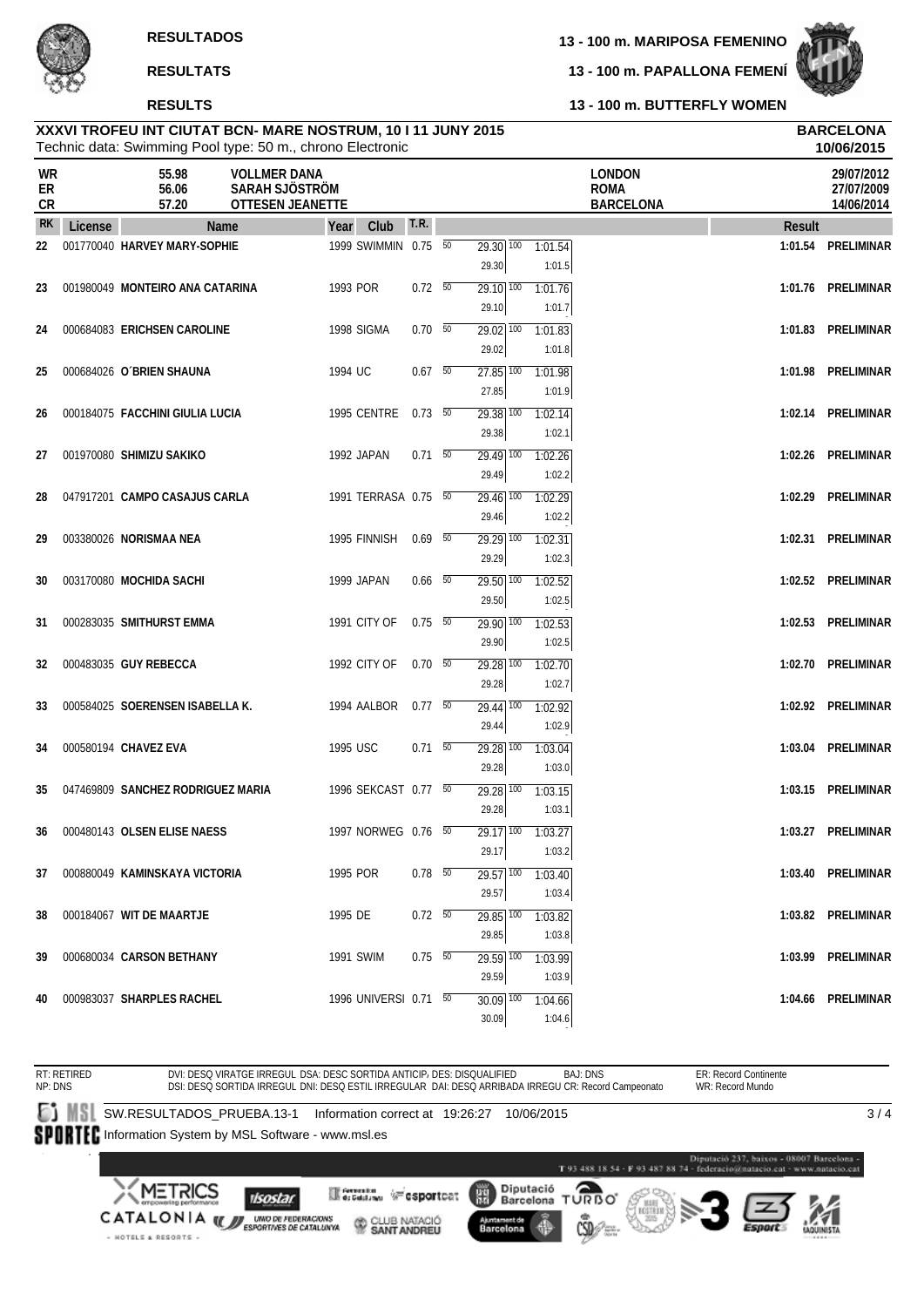# **RESULTS**

**13 - 100 m. MARIPOSA FEMENINO**

**13 - 100 m. PAPALLONA FEMENÍ**



**10/06/2015**

**13 - 100 m. BUTTERFLY WOMEN**

### Technic data: Swimming Pool type: 50 m., chrono Electronic **XXXVI TROFEU INT CIUTAT BCN- MARE NOSTRUM, 10 I 11 JUNY 2015 BARCELONA**

| WR<br>ER<br><b>CR</b> |         | 55.98<br>56.06<br>57.20            | <b>VOLLMER DANA</b><br>SARAH SJÖSTRÖM<br><b>OTTESEN JEANETTE</b> |          |                       |                |                                   |                   | <b>LONDON</b><br><b>ROMA</b><br><b>BARCELONA</b> |               | 29/07/2012<br>27/07/2009<br>14/06/2014 |
|-----------------------|---------|------------------------------------|------------------------------------------------------------------|----------|-----------------------|----------------|-----------------------------------|-------------------|--------------------------------------------------|---------------|----------------------------------------|
| <b>RK</b>             | License |                                    | <b>Name</b>                                                      | Year     | Club                  | <b>T.R.</b>    |                                   |                   |                                                  | <b>Result</b> |                                        |
| 41                    |         | 002680030 DEMLER KATHRIN           |                                                                  |          | 1996 GERMAN 0.80 50   |                | $30.03$ $\overline{100}$<br>30.03 | 1:04.70<br>1:04.7 |                                                  |               | 1:04.70 PRELIMINAR                     |
| 42                    |         | 000184056 COUTURE SIMONNE          |                                                                  | 1993 CN  |                       | $0.66\quad 50$ | 30.26 100<br>30.26                | 1:04.78<br>1:04.7 |                                                  |               | 1:04.78 PRELIMINAR                     |
| 43                    |         | 000380143 OLSEN EVA                |                                                                  |          | 2000 NORWEG 0.63 50   |                | $30.36$ $\overline{100}$<br>30.36 | 1:05.02<br>1:05.0 |                                                  |               | 1:05.02 PRELIMINAR                     |
| 44                    |         | 000584083 BENTIN LISE-LOTTE LARSEN |                                                                  |          | 1997 SIGMA            | $0.79$ 50      | $\overline{30.97}$ 100<br>30.97   | 1:05.39<br>1:05.3 |                                                  |               | 1:05.39 PRELIMINAR                     |
| 45                    |         | 001283037 CLARK GILLIAN            |                                                                  |          | 1996 UNIVERSI 0.71 50 |                | $30.28$ $\overline{100}$<br>30.28 | 1:05.41<br>1:05.4 |                                                  |               | 1:05.41 PRELIMINAR                     |
| 46                    |         | 001080199 ARMSTRONG KIRSTY         |                                                                  |          | 1999 WARREN 0.62 50   |                | $30.36$ $\overline{100}$<br>30.36 | 1:05.71<br>1:05.7 |                                                  |               | 1:05.71 PRELIMINAR                     |
| 47                    |         | 053319878 CENTENO TORRICO EVA      |                                                                  |          | 1998 SANDRE 0.71 50   |                | $30.90$ $\overline{100}$<br>30.90 | 1:05.85<br>1:05.8 |                                                  |               | 1:05.85 PRELIMINAR                     |
| 48                    |         | 000370017 ADELAAR SONJA            |                                                                  |          | 1998 NAMIBIA          | $0.70\ 50$     | $30.20$ 100<br>30.20              | 1:06.03<br>1:06.0 |                                                  |               | 1:06.03 PRELIMINAR                     |
| 49                    |         | 000580025 FOLDARSKARÖ ASTRIÖ       |                                                                  |          | 1994 FAROE            | $0.65\quad 50$ | $31.37$ $\overline{100}$<br>31.37 | 1:07.28<br>1:07.2 |                                                  |               | 1:07.28 PRELIMINAR                     |
| 50                    |         | 000384057 COUGHLAN OPHELIE         |                                                                  | 1997 NAT |                       | $0.75\ 50$     | $31.92$ $\overline{100}$<br>31.92 | 1:07.49<br>1:07.4 |                                                  |               | 1:07.49 PRELIMINAR                     |
|                       |         | 000980013 KOSCHISCHEK BIRGIT       |                                                                  |          | 1987 AUSTRIA          |                |                                   |                   |                                                  |               | NP PRELIMINAR                          |
|                       |         | 000484041 TOURESTSKI SASHA         |                                                                  | 1994 SC  |                       |                |                                   |                   |                                                  |               | NP PRELIMINAR                          |
|                       |         | 000780199 STARK KATHERINE          |                                                                  |          | 1998 WARREN           |                |                                   |                   |                                                  |               | NP PRELIMINAR                          |
|                       |         | 002280030 GRAF LISA                |                                                                  |          | 1992 GERMAN           |                |                                   |                   |                                                  |               | NP PRELIMINAR                          |

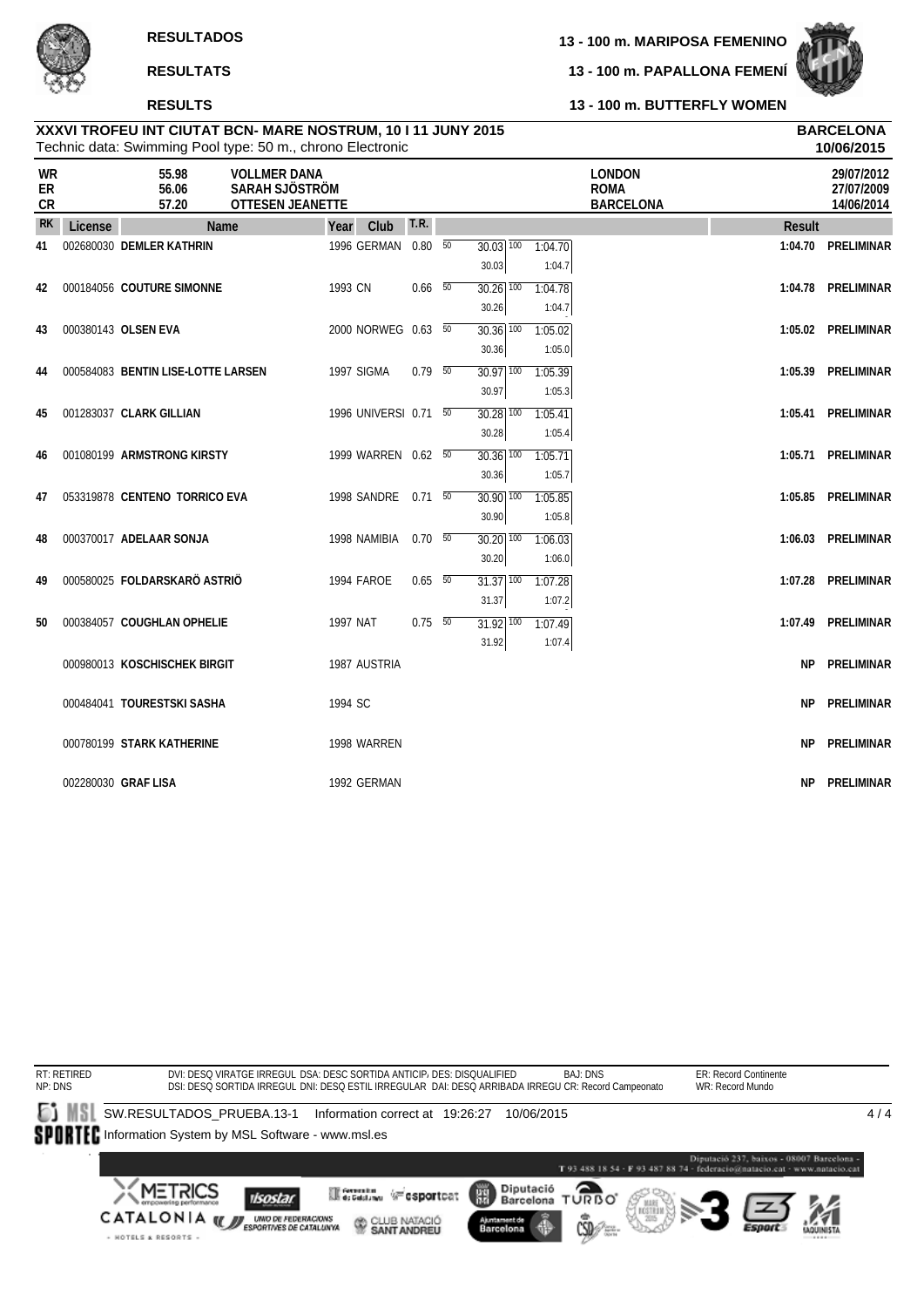**14 - 200 m. ESTILOS MASCULINO**

**14 - 200 m. ESTILS MASCULÍ**



**14 - 200 m. IND. MEDLEY MEN**

# **RESULTS RESULTATS**

| XXXVI TROFEU INT CIUTAT BCN- MARE NOSTRUM, 10 I 11 JUNY 2015 | <b>BARCELONA</b> |
|--------------------------------------------------------------|------------------|
| Technic data: Swimming Pool type: 50 m., chrono Electronic   | 10/06/2015       |

|                              |         | Technic data: Swimming Pool type: 50 m., chrono Electronic |                                                                |                       |                 |                                                |                                                |                                                    |                                                                                                             |               | 10/06/2015                             |
|------------------------------|---------|------------------------------------------------------------|----------------------------------------------------------------|-----------------------|-----------------|------------------------------------------------|------------------------------------------------|----------------------------------------------------|-------------------------------------------------------------------------------------------------------------|---------------|----------------------------------------|
| <b>WR</b><br>ER<br><b>CR</b> |         | 1:54.00<br>1:55.18<br>1:58.94                              | <b>LOCHTE RYAN</b><br><b>LASZLO CSEH</b><br><b>CSEH LASZLO</b> |                       |                 |                                                |                                                | <b>SHANGHAI</b><br><b>ROMA</b><br><b>BARCELONA</b> |                                                                                                             |               | 28/07/2011<br>29/07/2009<br>06/06/2011 |
| <b>RK</b>                    | License | Name                                                       |                                                                | Club<br>Year          | T.R.            |                                                |                                                |                                                    |                                                                                                             | <b>Result</b> |                                        |
| 1                            |         | 003470080 HAGINO KOSUKE                                    |                                                                | 1994 JAPAN            | $0.67 - 50$     | $25.36$ <sup>100</sup><br>25.36                | 54.20 150<br>54.20                             | $36.02$ <sub>I</sub> CR                            | $-7:30.22$ <sup>200</sup> $-7:57.75$<br>27.53                                                               | CR<br>1:57.75 | <b>FINAL</b>                           |
|                              |         |                                                            |                                                                |                       | $0.70\ 50$      | 25.59 100<br>25.59                             | 55.33 150<br>55.33                             | $\overline{1:31.52!}$ 200<br>36.19                 | 2:01.60<br>30.08                                                                                            | 2:01.60       | PRELIMINAR                             |
| 2                            |         | 005084023 WALLACE DANIEL                                   |                                                                | 1993 BRITISH          | 0.70 50         | 25.78 100<br>25.78                             | 57.36 150<br>57.36                             | $1:31.44$ ! 200<br>34.08                           | 2:00.71<br>29.27                                                                                            | 2:00.71       | <b>FINAL</b>                           |
|                              |         |                                                            |                                                                |                       | $0.72 - 50$     | $26.60$ ! $100$<br>26.60                       | 58.21   150<br>58.21                           | $1:33.71$ ! 200<br>35.50                           | 2:03.05<br>29.34                                                                                            |               | 2:03.05 PRELIMINAR                     |
| 3                            |         | 002784023 PAVONI ROBERTO                                   |                                                                | 1991 BRITISH          | $0.70\ 50$      | $26.77$ ! $100$<br>26.77                       | 58.35! 150<br>58.35                            | $\overline{1:32.99}$ , $\overline{200}$<br>34.64   | $\sqrt{2.02.18}$<br>29.19                                                                                   | 2:02.18       | <b>FINAL</b>                           |
|                              |         |                                                            |                                                                |                       | $0.70\ 50$      | 26.70, 100                                     | 57.78, 150                                     | $\overline{1:33.02}$ $\overline{200}$              | 2:02.37                                                                                                     | 2:02.37       | PRELIMINAR                             |
| 4                            |         | 045989295 PUIG GARRICH ALBERT                              |                                                                | 1994 TERRASA 0.66 50  |                 | 26.70<br>26.53! 100                            | 57.78<br>57.50 150                             | 35.24<br>1:33.08 200                               | 29.35<br>2:02.21                                                                                            | 2:02.21       | <b>FINAL</b>                           |
|                              |         |                                                            |                                                                |                       | $0.64\quad 50$  | 26.53<br>$26.67$ ! $100$                       | 57.50<br>58.61 150                             | 35.58<br>$1:34.35$ ! $200$                         | 29.13<br>$\overline{2:03.27}$                                                                               | 2:03.27       | PRELIMINAR                             |
| 5                            |         | 002080049 CARVALHO DIOGO                                   |                                                                | 1988 POR              | $0.72\ 50$      | 26.67<br>25.97 100                             | 58.61<br>57.19 150                             | 35.74<br>$1:32.40$ ! $200$                         | 28.92<br>2:02.35                                                                                            | 2:02.35       | <b>FINAL</b>                           |
|                              |         |                                                            |                                                                |                       | $0.70\ 50$      | 25.97<br>$26.47$ ! $100$                       | 57.19<br>58.14 150                             | 35.21<br>$\overline{1:34.02}$ $\overline{200}$     | 29.95<br>2:03.02                                                                                            |               | 2:03.02 PRELIMINAR                     |
| 6                            |         | 000980049 SANTOS ALEXIS                                    |                                                                | 1992 POR              | $0.70\ 50$      | 26.47<br>$26.27$ ! $100$                       | 58.14<br>57.58 150                             | 35.88<br>$1:33.96$ ! $200$                         | 29.00<br>2:03.25                                                                                            | 2:03.25       | <b>FINAL</b>                           |
|                              |         |                                                            |                                                                |                       | $0.71 - 50$     | 26.27<br>$26.72$ ! $100$                       | 57.58<br>58.07 150                             | 36.38<br>$\overline{1:34.25}$ , $\overline{200}$   | 29.29<br>2:03.68                                                                                            | 2:03.68       | PRELIMINAR                             |
| 7                            |         | 038861647 CABELLO FORNS ALAN                               |                                                                | 1988 CALELLA 0.66 50  |                 | 26.72<br>$26.44$ , $100$                       | 58.07<br>$\overline{57.87}$ <sup>150</sup>     | 36.18<br>$\overline{1:33.78}$ $\overline{200}$     | 29.43<br>2:03.31                                                                                            | 2:03.31       | <b>FINAL</b>                           |
|                              |         |                                                            |                                                                |                       | $0.67 - 50$     | 26.44<br>$26.77$ ! $100$                       | 57.87<br>58.53 150                             | 35.91<br>$\overline{1:33.53}$ $\overline{200}$     | 29.53<br>2:03.38                                                                                            | 2:03.38       | PRELIMINAR                             |
|                              |         |                                                            |                                                                |                       |                 | 26.77                                          | 58.53                                          | 35.00                                              | 29.85                                                                                                       | 2:03.84       | <b>FINAL</b>                           |
| 8                            |         | 000170027 MATHLOUTHI AHMED                                 |                                                                | 1989 TUNISIEN 0.71 50 |                 | 27.04                                          | 1:00.4                                         | 35.19                                              | $27.04$ <sup>100</sup> $- 1.00.42$ <sup>150</sup> $- 1.35.61$ <sup>1200</sup> $- 2.03.84$<br>28.23          |               |                                        |
|                              |         |                                                            |                                                                |                       | $0.73\ 50^{-}$  | $27.09$ <sub>, 100</sub><br>27.09              | $\overline{58.64}$ , $\overline{150}$<br>58.64 | $\overline{1:35.30}$ $\overline{200}$<br>36.66     | $\overline{2:04.43}$<br>29.13                                                                               |               | 2:04.43 PRELIMINAR                     |
| 9                            |         | 001383049 LLOYD IEUAN                                      |                                                                | 1993 SWIM             | $0.72 - 50^{-}$ | $26.49$ <sub>, <math>100</math></sub><br>26.49 | $\overline{57.75}$ , $\overline{150}$<br>57.75 | $-7:33.80$ , $200$<br>36.05                        | $-2:03.09$<br>29.29                                                                                         | 2:03.09       | <b>FINAL</b>                           |
|                              |         |                                                            |                                                                |                       | $0.74\ 50$      | $26.65$ <sup>100</sup><br>26.65                | 59.11                                          | 37.48                                              | $\overline{59.11}$ , $\overline{150}$ $\overline{1.36.59}$ , $\overline{200}$ $\overline{2.06.00}$<br>29.41 |               | 2:06.00 PRELIMINAR                     |

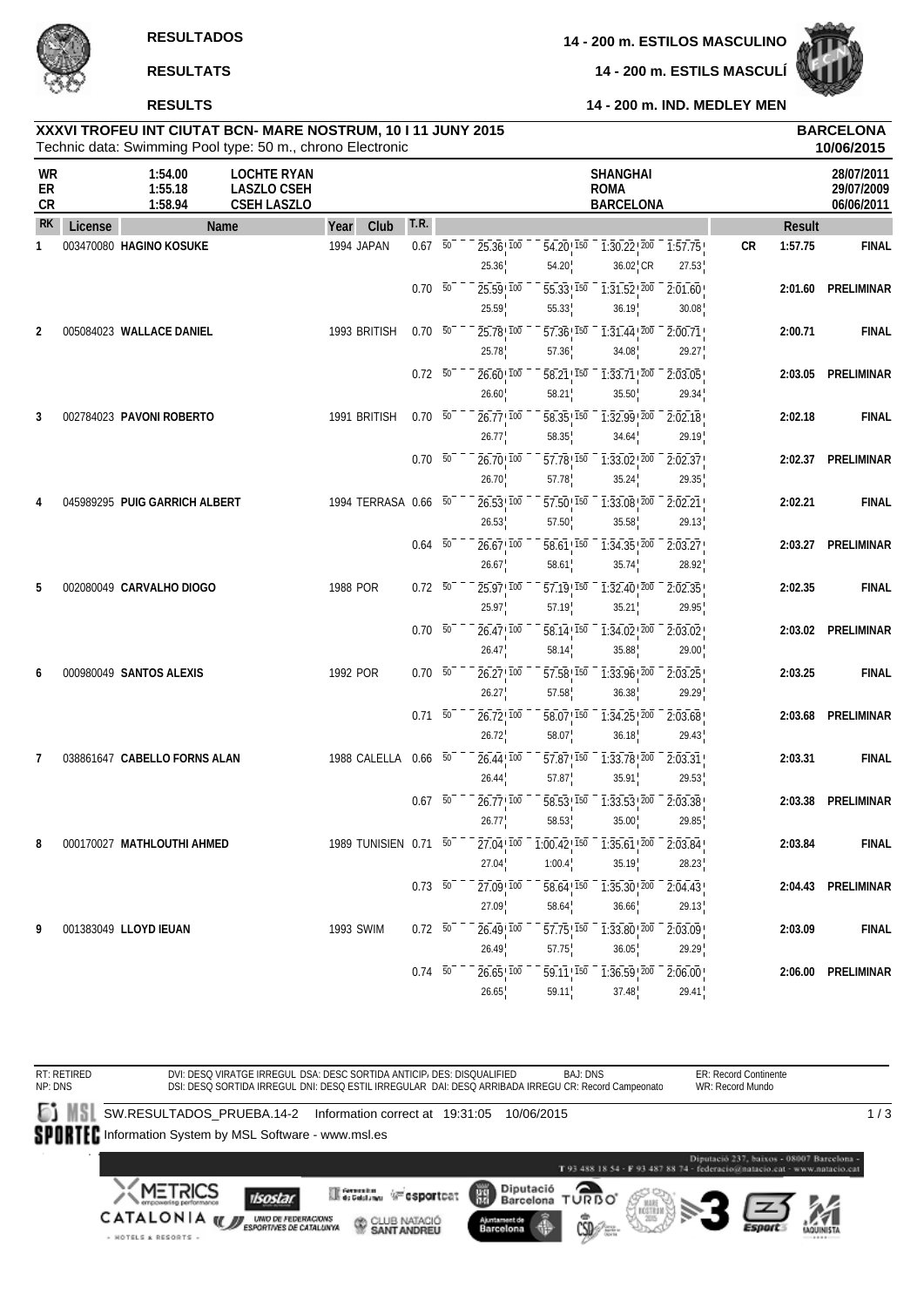+ HOTELS & RESORTS +

**14 - 200 m. ESTILS MASCULÍ**



**14 - 200 m. IND. MEDLEY MEN**

# **XXXVI TROFEU INT CIUTAT BCN- MARE NOSTRUM, 10 I 11 JUNY 2015 BARCELONA RESULTS**

|                       |         | Technic data: Swimming Pool type: 50 m., chrono Electronic |                                                                |                       |                          |                                   |                                      |                                                    |                  |               | 10/06/2015                             |
|-----------------------|---------|------------------------------------------------------------|----------------------------------------------------------------|-----------------------|--------------------------|-----------------------------------|--------------------------------------|----------------------------------------------------|------------------|---------------|----------------------------------------|
| WR<br>ER<br><b>CR</b> |         | 1:54.00<br>1:55.18<br>1:58.94                              | <b>LOCHTE RYAN</b><br><b>LASZLO CSEH</b><br><b>CSEH LASZLO</b> |                       |                          |                                   |                                      | <b>SHANGHAI</b><br><b>ROMA</b><br><b>BARCELONA</b> |                  |               | 28/07/2011<br>29/07/2009<br>06/06/2011 |
| <b>RK</b>             | License |                                                            | Name                                                           | Club<br>Year          | <b>T.R.</b>              |                                   |                                      |                                                    |                  | <b>Result</b> |                                        |
| 10                    |         | 000280036 NEVO GAL                                         |                                                                | 1987 ISR              | $0.66\quad 50$           | $27.27$ 100<br>27.27              | $1:00.29$ 150<br>1:00.2              | $1:35.84$ 200<br>35.55                             | 2:05.04<br>29.20 | 2:05.04       | <b>FINAL</b>                           |
|                       |         |                                                            |                                                                |                       | $0.65\quad 50$           | 27.38 100<br>27.38                | $1:00.93$ <sup>150</sup><br>1:00.9   | $1:37.03$ <sup>200</sup><br>36.10                  | 2:05.82<br>28.79 |               | 2:05.82 PRELIMINAR                     |
| -11                   |         | 000284075 FACCHINI ALESSIO                                 |                                                                | 1991 CENTRE           | $0.68$ 50                | $\overline{27.74}$ 100<br>27.74   | $1:00.10$ 150<br>1:00.1              | $1:35.73$ 200<br>35.63                             | 2:05.37<br>29.64 | 2:05.37       | <b>FINAL</b>                           |
|                       |         |                                                            |                                                                |                       | $0.72\ 50$               | $27.56$ 100<br>27.56              | $1:00.31$ 150<br>1:00.3              | $1:36.12$ 200<br>35.81                             | 2:06.26<br>30.14 |               | 2:06.26 PRELIMINAR                     |
| 12                    |         | 000384076 RUDHOMEMI MIIKKA                                 |                                                                | 1993 SWIMMIN 0.73 50  |                          | $27.49$ 100<br>27.49              | $1:01.54$ <sup>150</sup><br>1:01.5   | $1:37.06$ <sup>200</sup><br>35.52                  | 2:07.15<br>30.09 | 2:07.15       | <b>FINAL</b>                           |
|                       |         |                                                            |                                                                |                       | $0.71\ 50$               | $27.06$ $\overline{100}$<br>27.06 | $1:01.82$ $\overline{150}$<br>1:01.8 | $1:37.42$ <sup>200</sup><br>35.60                  | 2:07.12<br>29.70 |               | 2:07.12 PRELIMINAR                     |
| 13                    |         | 000170002 PINOTES PEDRO                                    |                                                                | 1989 ANGOLA           | 0.69 50                  | 27.65 100<br>27.65                | $1:01.29$ <sup>150</sup><br>1:01.2   | $1:37.87$ 200<br>36.58                             | 2:07.35<br>29.48 | 2:07.35       | <b>FINAL</b>                           |
|                       |         |                                                            |                                                                |                       | $0.70\quad\overline{50}$ | $28.69$ 100<br>28.69              | $1:00.73$ <sup>150</sup><br>1:00.7   | $7:37.77$ <sup>200</sup><br>37.04                  | 2:07.71<br>29.94 |               | 2:07.71 PRELIMINAR                     |
| 14                    |         | 000384041 MEIER CHRISTOPH                                  |                                                                | 1993 SC               | $0.69$ 50                | $27.02$ $\overline{100}$<br>27.02 | $1:02.09$ 150<br>1:02.0              | $1:37.35$ 200<br>35.26                             | 2:07.64<br>30.29 | 2:07.64       | <b>FINAL</b>                           |
|                       |         |                                                            |                                                                |                       | $0.69$ 50                | $26.90$ 100<br>26.90              | $1:01.77$ 150<br>1:01.7              | $1:37.49$ <sup>200</sup><br>35.72                  | 2:07.02<br>29.53 |               | 2:07.02 PRELIMINAR                     |
| 15                    |         | 001327102 GWIZDZ DAMIEN                                    |                                                                | 1995 CANET            | $0.67$ 50                | $27.91$ 100<br>27.91              | $1:01.34$ 150<br>1:01.3              | $1:38.54$ 200<br>37.20                             | 2:08.22<br>29.68 | 2:08.22       | <b>FINAL</b>                           |
|                       |         |                                                            |                                                                |                       | $0.70\ 50$               | $\overline{27.18}$ 100<br>27.18   | $1:00.79$ 150<br>1:00.7              | $1:37.76$ <sup>200</sup><br>36.97                  | 2:07.59<br>29.83 | 2:07.59       | PRELIMINAR                             |
| 16                    |         | 001083069 PYYKKONEN KALLE                                  |                                                                | <b>1996 UINTI</b>     | $0.69$ 50                | $27.52$ 100<br>27.52              | $1:02.06$ <sup>150</sup><br>1:02.0   | $1:37.63$ <sup>200</sup><br>35.57                  | 2:08.23<br>30.60 | 2:08.23       | <b>FINAL</b>                           |
|                       |         |                                                            |                                                                |                       | $0.68$ 50                | $27.59$ 100<br>27.59              | $1:01.64$ <sup>150</sup><br>1:01.6   | $1:37.02$ $200$<br>35.38                           | 2:07.60<br>30.58 |               | 2:07.60 PRELIMINAR                     |
| 17                    |         | 000480036 TOMARKIN YAKOV                                   |                                                                | 1992 ISR              | 0.73 50                  | 27.09 100<br>27.09                | 59.40                                | 59.40 150 1:37.33 200 2:07.37<br>37.93             | 30.04            |               | 2:07.37 PRELIMINAR                     |
| 18                    |         | 000484070 FINK NICHOLAS                                    |                                                                | 1993 ATHENSB 0.70 50  |                          | $27.95$ 100<br>27.95              | 1:02.1                               | $1:02.15$ $150$ $1:37.13$ $200$<br>34.98           | 2:07.48<br>30.35 |               | 2:07.48 PRELIMINAR                     |
| 19                    |         | 001184068 STOLK KYLE                                       |                                                                | 1996 ROYAL            | $0.71$ 50                | $26.68$ $\overline{100}$<br>26.68 | $59.07$ 150<br>59.07                 | $1:35.96$ 200<br>36.89                             | 2:06.55<br>30.59 |               | 2:06.55 PRELIMINAR                     |
| 20                    |         | 001280143 LIE MARKUS                                       |                                                                | 1995 NORWEG 0.71 50   |                          | 27.66 100<br>27.66                | $1:00.59$ <sup>150</sup><br>1:00.5   | $1:37.14$ 200<br>36.55                             | 2:06.56<br>29.42 |               | 2:06.56 PRELIMINAR                     |
| 21                    |         | 000484059 PAGE ALEC                                        |                                                                | 1993 HPC-VICT 0.70 50 |                          | $27.16$ $\overline{100}$<br>27.16 | $1:01.10$ 150<br>1:01.1              | $1:37.72$ 200<br>36.62                             | 2:06.59<br>28.87 |               | 2:06.59 PRELIMINAR                     |

RT: RETIRED ER: Record Continente DVI: DESQ VIRATGE IRREGUL DSA: DESC SORTIDA ANTICIP، DES: DISQUALIFIED BAJ: DNS<br>DSI: DESQ SORTIDA IRREGUL DNI: DESQ ESTIL IRREGULAR DAI: DESQ ARRIBADA IRREGU CR: Record Campeonato NP: DNS WR: Record Mundo SW.RESULTADOS\_PRUEBA.14-2 Information correct at 19:31:05 10/06/2015  $\overline{2/3}$ SPORTEC Information System by MSL Software - www.msl.es T93 488 18 54 - F93 487 88 74 **XMETRICS** Diputació<br>Barcelona **Merchine Wesportcat** (體) **I**sostar T ত ময় CATALONIA WE UNDER FEDERACIONS CLUB NATACIÓ Ajuntament de<br>Barcelona d.

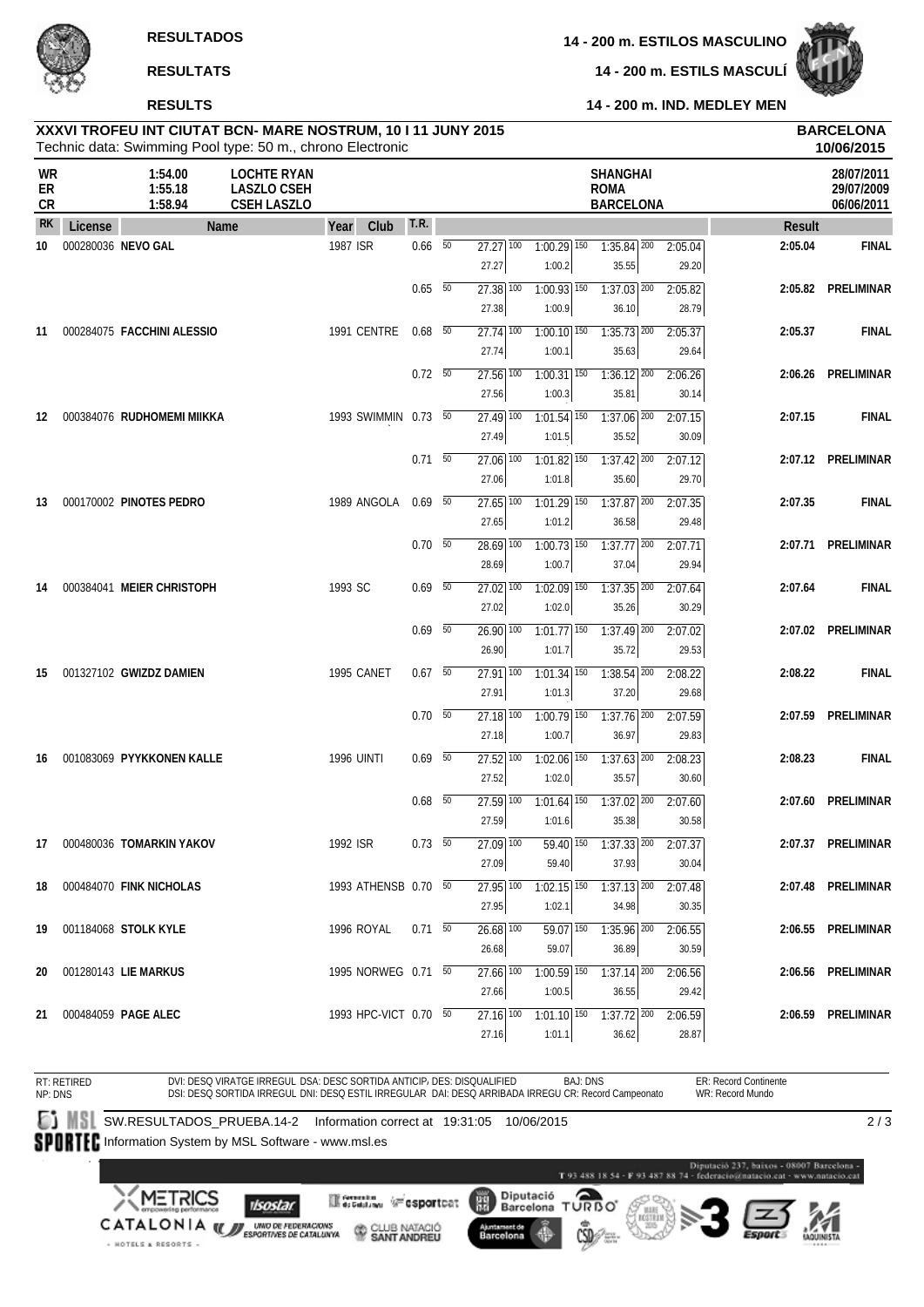**RESULTS**



**14 - 200 m. IND. MEDLEY MEN 14 - 200 m. ESTILS MASCULÍ**

# **XXXVI TROFEU INT CIUTAT BCN- MARE NOSTRUM, 10 I 11 JUNY 2015 BARCELONA**

|                |         |                                         | Technic data: Swimming Pool type: 50 m., chrono Electronic     |                      |                          |                                              |                                    |                                                    |                  |               | 10/06/2015                             |
|----------------|---------|-----------------------------------------|----------------------------------------------------------------|----------------------|--------------------------|----------------------------------------------|------------------------------------|----------------------------------------------------|------------------|---------------|----------------------------------------|
| WR<br>ER<br>CR |         | 1:54.00<br>1:55.18<br>1:58.94           | <b>LOCHTE RYAN</b><br><b>LASZLO CSEH</b><br><b>CSEH LASZLO</b> |                      |                          |                                              |                                    | <b>SHANGHAI</b><br><b>ROMA</b><br><b>BARCELONA</b> |                  |               | 28/07/2011<br>29/07/2009<br>06/06/2011 |
| <b>RK</b>      | License |                                         | <b>Name</b>                                                    | Club<br>Year         | T.R.                     |                                              |                                    |                                                    |                  | <b>Result</b> |                                        |
| 22             |         | 002180049 QUINTANILHA NUNO GONÇALO      |                                                                | 1987 POR             | $0.73\quad 50$           | $\overline{27.45}$ 100<br>27.45              | $1:00.90$ 150<br>1:00.9            | $1:36.03$ <sup>200</sup><br>35.13                  | 2:08.71<br>32.68 |               | 2:08.71 PRELIMINAR                     |
| 23             |         | 002580143 HVAS TOMOE ZENIMOTO           |                                                                | 2000 NORWEG 0.70 50  |                          | $27.64$ <sup>100</sup><br>27.64              | $1:02.46$ <sup>150</sup><br>1:02.4 | $1:38.48$ <sup>200</sup><br>36.02                  | 2:09.03<br>30.55 |               | 2:09.03 PRELIMINAR                     |
| 24             |         | 000284027 LOPEZ MATIAS                  |                                                                | 1996 FEDERA          | $0.69$ 50                | $28.03$ $\overline{100}$<br>28.03            | $1:01.25$ $150$<br>1:01.2          | $1:37.76$ <sup>200</sup><br>36.51                  | 2:09.41<br>31.65 |               | 2:09.41 PRELIMINAR                     |
| 25             |         | 007680006 WEI HAOBO                     |                                                                | 1995 CHINA           | $0.71\ 50$               | $27.65$ $100$<br>27.65                       | $1:01.09$ <sup>150</sup><br>1:01.0 | $1:39.46$ <sup>200</sup><br>38.37                  | 2:10.42<br>30.96 |               | 2:10.42 PRELIMINAR                     |
| 26             |         | 000284057 DUBORD MARSHAL                |                                                                | 1998 NAT             | $0.66\quad\overline{50}$ | $28.80$ 100<br>28.80                         | $1:03.49$ $150$<br>1:03.4          | $1:40.49$ <sup>200</sup><br>37.00                  | 2:11.85<br>31.36 |               | 2:11.85 PRELIMINAR                     |
| 27             |         | 000380025 HJELM ALVI                    |                                                                | 1996 FAROE           | $0.66$ 50                | $28.81$ 100<br>28.81                         | $1:02.73$ <sup>150</sup><br>1:02.7 | $1:42.09$ <sup>200</sup><br>39.36                  | 2:12.62<br>30.53 |               | 2:12.62 PRELIMINAR                     |
| 28             |         | 039946239 PENEDES FRADERA MARTI         |                                                                | 1996 MATARO          | $0.67\quad\overline{50}$ | 28.83 100<br>28.83                           | $1:03.88$ <sup>150</sup><br>1:03.8 | $1:41.95$ <sup>200</sup><br>38.07                  | 2:12.92<br>30.97 |               | 2:12.92 PRELIMINAR                     |
| 29             |         | 047920726 MORILLAS RAMOS FERNANDO       |                                                                | 1990 MATARO          | $0.77\quad\overline{50}$ | $28.55$ $\overline{100}$<br>28.55            | $1:04.24$ <sup>150</sup><br>1:04.2 | $1:40.90$ <sup>200</sup><br>36.66                  | 2:13.03<br>32.13 |               | 2:13.03 PRELIMINAR                     |
| 30             |         | 000184046 MUSGRAVE BAILEY GRANT         |                                                                | 1998 WESTVIL 0.68 50 |                          | 28.88 100<br>28.88                           | 1:05.98 150<br>1:05.9              | $1:43.16$ 200<br>37.18                             | 2:14.14<br>30.98 |               | 2:14.14 PRELIMINAR                     |
| 31             |         | 001880143 SKIPPERUD KNUT OSCAR          |                                                                | 1996 NORWEG 0.75 50  |                          | $\overline{29.43}$ $\overline{100}$<br>29.43 | $1:04.91$ 150<br>1:04.9            | $1:43.84$ <sup>200</sup><br>38.93                  | 2:14.17<br>30.33 |               | 2:14.17 PRELIMINAR                     |
| 32             |         | 001383069 KOSKINEN WERNER               |                                                                | <b>1998 UINTI</b>    | 0.62 50                  | $\overline{29.07}$ 100<br>29.07              | $1:05.74$ 150<br>1:05.7            | $1:42.81$ $200$<br>37.07                           | 2:14.45<br>31.64 |               | 2:14.45 PRELIMINAR                     |
| 33             |         | 039434590 MARTINEZ ROCA FERRAN          |                                                                | 1998 SANDRE          | 0.73 50                  | $29.25$ 100<br>29.25                         | $1:05.92$ 150<br>1:05.9            | $1:44.29$ 200<br>38.37                             | 2:16.08<br>31.79 | 2:16.08       | <b>PRELIMINAR</b>                      |
| 34             |         | 000484076 TOLVANEN MIIKA                |                                                                | 1996 SWIMMIN 0.78 50 |                          | 28.27 100<br>28.27                           | $1:05.12$ 150<br>1:05.1            | $1:45.44$ <sup>200</sup><br>40.32                  | 2:18.46<br>33.02 | 2:18.46       | PRELIMINAR                             |
| 35             |         | OBB02549 RASMUSSEN MITJANA JAN          |                                                                | 1989 C.N.B.          | $0.76$ 50                | 29.06 100<br>29.06                           | $1:06.10$ 150<br>1:06.1            | $1:47.86$ <sup>200</sup><br>41.76                  | 2:19.21<br>31.35 |               | 2:19.21 PRELIMINAR                     |
| 36             |         | 001227102 CALLAIS NATHAN                |                                                                | 1996 CANET           | $0.79$ 50                | 30.02                                        | 1:09.1                             | 30.02 100 1:09.14 150 1:45.87 200 2:19.37<br>36.73 | 33.50            |               | 2:19.37 PRELIMINAR                     |
|                |         | 047637455 VERA-ORTIZ MOLINA JOE ALBERTO |                                                                | 1992 HOSPITA         |                          |                                              |                                    |                                                    |                  |               | <b>BAJ PRELIMINAR</b>                  |
|                |         | 001680143 SKJAERPE RASMUS               |                                                                | 1996 NORWEG          |                          |                                              |                                    |                                                    |                  |               | <b>BAJ PRELIMINAR</b>                  |
|                |         | 001980143 FLOEGSTAD OLE-MIKAL           |                                                                | 1997 NORWEG          |                          |                                              |                                    |                                                    |                  |               | <b>BAJ PRELIMINAR</b>                  |
|                |         | 000383071 STOLZ ELIJAH                  |                                                                | 1993 ATUS            |                          |                                              |                                    |                                                    |                  |               | NP PRELIMINAR                          |

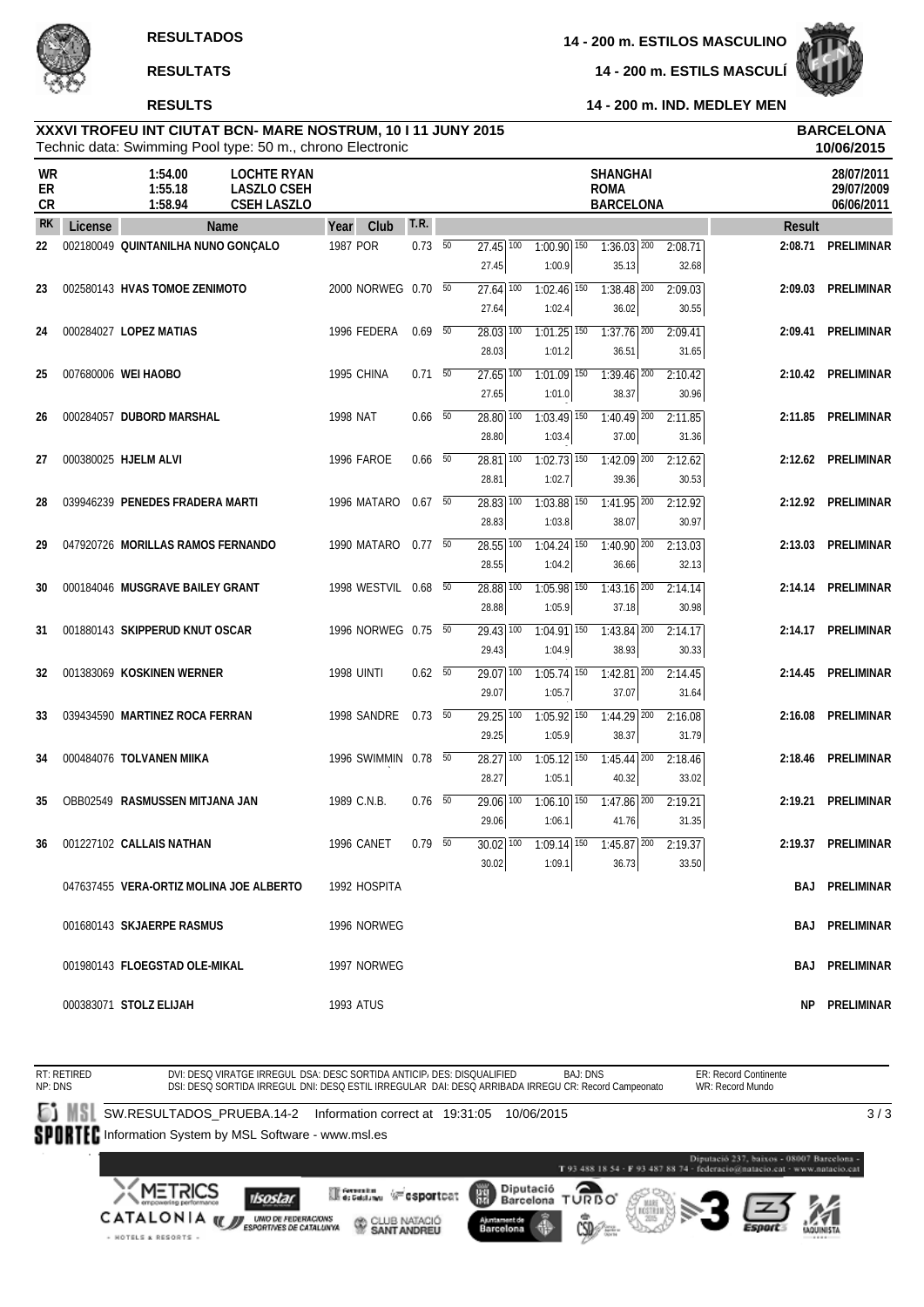# **15 - 200 m. LLIURES FEMENÍ**



**RESULTATS**

# **RESULTS**

| XXXVI TROFEU INT CIUTAT BCN- MARE NOSTRUM, 10 I 11 JUNY 2015 | <b>BARCELONA</b> |
|--------------------------------------------------------------|------------------|
| Technic data: Swimming Pool type: 50 m., chrono Electronic   | 10/06/2015       |

|                |         |                                  | Technic data: Swimming Pool type: 50 m., chrono Electronic           |                      |      |                     |    |                                                |                                                |                                                            |                                                                       |    |               | 10/06/2015         |
|----------------|---------|----------------------------------|----------------------------------------------------------------------|----------------------|------|---------------------|----|------------------------------------------------|------------------------------------------------|------------------------------------------------------------|-----------------------------------------------------------------------|----|---------------|--------------------|
| WR<br>ER<br>CR |         | 1:52.98<br>1:52.98<br>1:56.20    | PELLEGRINI FEDERICA<br><b>FEDERICA PELLEGRINI</b><br>POPOVA VERONIKA |                      |      |                     |    |                                                | <b>ROMA</b><br><b>ROMA</b><br><b>BARCELONA</b> |                                                            | 29/07/2009<br>29/07/2009<br>14/06/2014                                |    |               |                    |
| <b>RK</b>      | License |                                  | Name                                                                 | Year                 | Club | T.R.                |    |                                                |                                                |                                                            |                                                                       |    | <b>Result</b> |                    |
| $\mathbf{1}$   |         | 000284068 HEEMSKERK FREDERIKE    |                                                                      | 1987 ROYAL           |      | $0.76\ 50$          |    | $26.99$ <sup>100</sup><br>26.99                | 55.84 150<br>55.84                             | $\sqrt{1:25.04}$ , $\sqrt{200}$<br>$29.20$ <sub>,</sub> CR | $-7:55.22$<br>30.18                                                   | CR | 1:55.22       | <b>FINAL</b>       |
|                |         |                                  |                                                                      |                      |      | $0.77 - 50^{-1}$    |    | $\overline{27.62}$ , $\overline{100}$<br>27.62 | $\overline{57.28}$ , $\overline{150}$<br>57.28 | $\overline{1:}2\overline{7.49}$ $\overline{200}$<br>30.21  | 1:58.13<br>30.64                                                      |    | 1:58.13       | PRELIMINAR         |
| 2              |         | 002684023 O'CONNOR SIOBHAN MARIE |                                                                      | 1995 BRITISH         |      | $0.68$ 50           |    | $27.41$ ! $100$<br>27.41                       | $56.83$ ! $150$<br>56.83                       | 30.20                                                      | $\overline{1:27.03}$ , $\overline{200}$ $\overline{1:57.23}$<br>30.20 |    | 1:57.23       | <b>FINAL</b>       |
|                |         |                                  |                                                                      |                      |      | $0.70\ 50$          |    | $27.40$ ! $100$<br>27.40                       | $\overline{57.10}$ , $\overline{150}$<br>57.10 | 1:27.86 200<br>30.76                                       | 1:58.41<br>30.55                                                      |    | 1:58.41       | PRELIMINAR         |
| 3              |         | 000184070 MARGALIS MELANIE       |                                                                      | 1991 ATHENSB 0.73 50 |      |                     |    | $28.38$ <sup>1</sup> $100$<br>28.38            | $\overline{58.20}$ <sup>150</sup><br>58.20     | $\overline{1:28.22}$ $\overline{200}$<br>30.02             | $\overline{1:57.91}$<br>29.69                                         |    | 1:57.91       | <b>FINAL</b>       |
|                |         |                                  |                                                                      |                      |      | $0.73\ 50$          |    | 28.40 100<br>28.40                             | 58.79 150<br>58.79                             | $\overline{1:28.92}$ $\overline{200}$<br>30.13             | 1:59.00<br>30.08                                                      |    | 1:59.00       | PRELIMINAR         |
| 4              |         | 043164284 COSTA SCHMID MELANI    |                                                                      | 1989 ESPAÑA          |      | $0.69\overline{50}$ |    | $28.01$ ! $100$                                | 58.33! 150                                     | 1:28.67 200                                                | 1:59.13                                                               |    | 1:59.13       | <b>FINAL</b>       |
|                |         |                                  |                                                                      |                      |      | $0.72\ 50$          |    | 28.01<br>$28.34$ , $100$                       | 58.33<br>$\overline{58.12}$ ! $\overline{150}$ | 30.34<br>1:28.69 200                                       | 30.46<br>1:58.69                                                      |    | 1:58.69       | PRELIMINAR         |
| 5              |         | 003984023 TURNER REBECCA         |                                                                      | 1992 BRITISH         |      | $0.62\ 50$          |    | 28.34<br>27.77 100                             | 58.12<br>58.59 150                             | 30.57<br>$1:29.16$ $200$                                   | 30.00<br>1:59.67                                                      |    | 1:59.67       | <b>FINAL</b>       |
|                |         |                                  |                                                                      |                      |      | $0.61\ 50^{-}$      |    | 27.77<br>28.41, 100                            | 58.59<br>58.69 150                             | 30.57<br>$\overline{1:29.14}$ $\overline{200}$             | 30.51<br>1:59.78                                                      |    | 1:59.78       | PRELIMINAR         |
| 6              |         | 001080036 MUREZ ANDREA           |                                                                      | 1992 HAPOEL          |      | 0.79 50             |    | 28.41<br>28.20 100                             | 58.69<br>58.68! 150                            | 30.45<br>$\overline{1:29.22!}$ 200                         | 30.64<br>1:59.75                                                      |    | 1:59.75       | <b>FINAL</b>       |
|                |         |                                  |                                                                      |                      |      | $0.76$ 50           |    | 28.20<br>28.61 100                             | 58.68<br>59.05 150                             | 30.54<br>$\overline{1:29.43!}$ 200                         | 30.53<br>1:59.36                                                      |    | 1:59.36       | <b>PRELIMINAR</b>  |
| 7              |         | 003270080 AOKI TOMOMI            |                                                                      | 1994 JAPAN           |      | $0.72\ 50$          |    | 28.61<br>$28.16$ , $100$                       | 59.05<br>57.90 150                             | 30.38<br>1:28.84 200                                       | 29.93<br>1:59.87                                                      |    | 1:59.87       | <b>FINAL</b>       |
|                |         |                                  |                                                                      |                      |      | 0.69                | 50 | 28.16<br>28.45 100                             | 57.90<br>58.68! 150                            | 30.94<br>$\overline{1:29.45!}$ <sup>200</sup>              | 31.03<br>1:59.69                                                      |    | 1:59.69       | PRELIMINAR         |
| 8              |         | 000280033 HOSSZU KATINKA         |                                                                      | 1989 HUNGARI 0.71 50 |      |                     |    | 28.45<br>28.10 100                             | 58.68                                          | 30.77                                                      | 30.24<br>58.85 150 1:30.82 200 2:02.14                                |    | 2:02.14       | <b>FINAL</b>       |
|                |         |                                  |                                                                      |                      |      | $0.76\ 50^{-}$      |    | 28.10<br>$27.75$ , $100$                       | 58.85<br>57.45 150                             | 31.97<br>$\overline{1:28.24}$ , $\overline{200}$           | 31.32<br>1:58.13                                                      |    |               | 1:58.13 PRELIMINAR |
| 9              |         | 002080030 BRUHN ANNIKA           |                                                                      | 1992 GERMAN 0.75 50  |      |                     |    | 27.75<br>28.52! 100                            | 57.45<br>58.49 150                             | 30.79<br>$\overline{1:29.67}$ $\overline{200}$             | 29.89<br>2:00.03                                                      |    | 2:00.03       | <b>FINAL</b>       |
|                |         |                                  |                                                                      |                      |      |                     |    | 28.52                                          | 58.49                                          | 31.18                                                      | 30.36                                                                 |    |               |                    |
|                |         |                                  |                                                                      |                      |      | 0.7750              |    | $27.87$ <sup>100</sup><br>27.87                | $\overline{57.99}$ , $\overline{150}$<br>57.99 | $\overline{1:29.40}$ , $\overline{200}$<br>31.41           | 2:00.82<br>31.42                                                      |    |               | 2:00.82 PRELIMINAR |

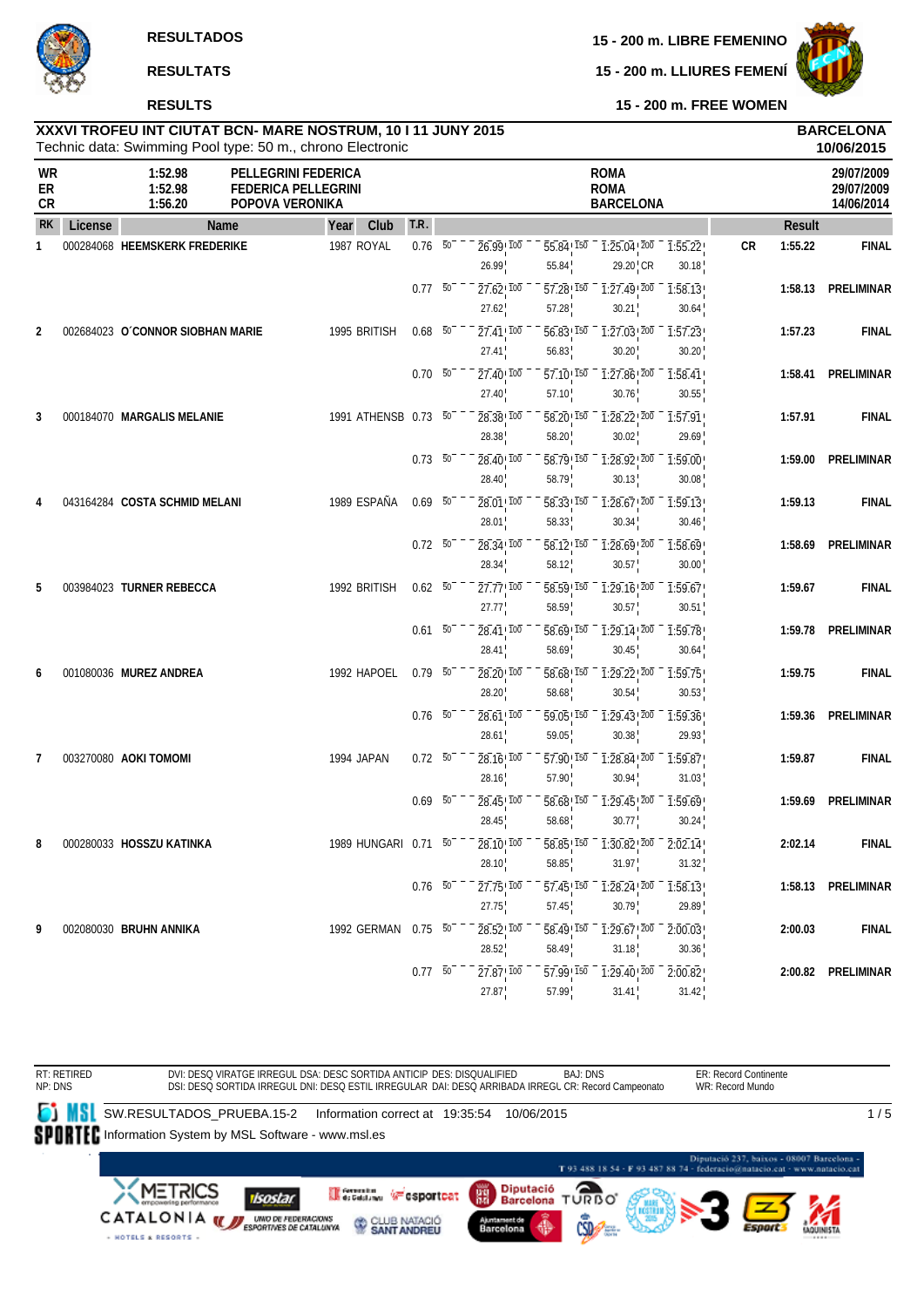**RESULTS**

**15 - 200 m. LLIURES FEMENÍ**



**15 - 200 m. FREE WOMEN**

# **XXXVI TROFEU INT CIUTAT BCN- MARE NOSTRUM, 10 I 11 JUNY 2015 BARCELONA**

|                |         |                                 | Technic data: Swimming Pool type: 50 m., chrono Electronic                  |                |                                   |                                    |                                                |                  |               | 10/06/2015                             |
|----------------|---------|---------------------------------|-----------------------------------------------------------------------------|----------------|-----------------------------------|------------------------------------|------------------------------------------------|------------------|---------------|----------------------------------------|
| WR<br>ER<br>CR |         | 1:52.98<br>1:52.98<br>1:56.20   | <b>PELLEGRINI FEDERICA</b><br><b>FEDERICA PELLEGRINI</b><br>POPOVA VERONIKA |                |                                   |                                    | <b>ROMA</b><br><b>ROMA</b><br><b>BARCELONA</b> |                  |               | 29/07/2009<br>29/07/2009<br>14/06/2014 |
| <b>RK</b>      | License | Name                            | Club<br>Year                                                                | T.R.           |                                   |                                    |                                                |                  | <b>Result</b> |                                        |
| 10             |         | 003070080 IGARASHI CHIHIRO      | 1995 JAPAN                                                                  | $0.73\ 50$     | $28.03$ $\overline{100}$<br>28.03 | $58.19$ 150<br>58.19               | $7:29.70$ <sup>200</sup><br>31.51              | 2:00.49<br>30.79 | 2:00.49       | <b>FINAL</b>                           |
|                |         |                                 |                                                                             | $0.72\ 50$     | $27.94$ 100<br>27.94              | 58.48 150<br>58.48                 | $1:29.74$ <sup>200</sup><br>31.26              | 2:00.68<br>30.94 | 2:00.68       | <b>PRELIMINAR</b>                      |
| 11             |         | 005180006 DONG FUWEI            | 2000 CHINA                                                                  | $0.75\ 50$     | $28.66$ $\overline{100}$<br>28.66 | $59.30$ <sup>150</sup><br>59.30    | $1:30.79$ <sup>200</sup><br>31.49              | 2:00.95<br>30.16 | 2:00.95       | <b>FINAL</b>                           |
|                |         |                                 |                                                                             | $0.71\ 50$     | 28.48 100<br>28.48                | $2:01.84$ <sup>150</sup><br>2:01.8 | $1:30.81$ $200$<br>0.00                        | 2:01.26<br>30.45 |               | 2:01.26 PRELIMINAR                     |
| 12             |         | 001080013 ZAISER LISA           | 1994 AUSTRIA                                                                | $0.68$ 50      | $28.63$ $\overline{100}$<br>28.63 | $59.27$ 150<br>59.27               | $1:30.41$ <sup>200</sup><br>31.14              | 2:01.10<br>30.69 | 2:01.10       | <b>FINAL</b>                           |
|                |         |                                 |                                                                             | $0.69$ 50      | $28.18$ $\overline{100}$<br>28.18 | $58.77$ 150<br>58.77               | $1:30.05$ <sup>200</sup><br>31.28              | 2:00.75<br>30.70 | 2:00.75       | PRELIMINAR                             |
| 13             |         | 002870080 IKEE RIKAKO           | 2000 JAPAN                                                                  | $0.71\ 50$     | $28.74$ 100<br>28.74              | $\overline{59.79}$ 150<br>59.79    | $1:31.23$ <sup>200</sup><br>31.44              | 2:01.46<br>30.23 | 2:01.46       | <b>FINAL</b>                           |
|                |         |                                 |                                                                             | $0.70\ 50$     | $27.90$ $100$<br>27.90            | $58.40$ $150$<br>58.40             | $1:30.02$ <sup>200</sup><br>31.62              | 2:01.30<br>31.28 | 2:01.30       | PRELIMINAR                             |
| 14             |         | 000784068 VERMEULEN ESMEE       | 1996 ROYAL                                                                  | $0.77$ 50      | $28.91$ 100<br>28.91              | 59.83 150<br>59.83                 | $1:30.69$ <sup>200</sup><br>30.86              | 2:01.47<br>30.78 | 2:01.47       | <b>FINAL</b>                           |
|                |         |                                 |                                                                             | $0.79$ 50      | $28.96$ 100<br>28.96              | $1:00.10$ $150$<br>1:00.1          | $1:30.90$ <sup>200</sup><br>30.80              | 2:01.48<br>30.58 | 2:01.48       | PRELIMINAR                             |
| 15             |         | 000784023 FAULKNER ELEANOR      | 1993 BRITISH                                                                | 0.7750         | $28.24$ 100<br>28.24              | $58.94$ 150<br>58.94               | $1:30.37$ 200<br>31.43                         | 2:01.53<br>31.16 | 2:01.53       | <b>FINAL</b>                           |
|                |         |                                 |                                                                             | $0.74\quad 50$ | $28.38$ $\overline{100}$<br>28.38 | $\overline{59.04}$ 150<br>59.04    | $1:30.23$ $200$<br>31.19                       | 2:01.40<br>31.17 | 2:01.40       | <b>PRELIMINAR</b>                      |
| 16             |         | 000280143 JOHANNESSEN CECILE W. | 1990 NORWEG 0.67 50                                                         |                | $28.31$ 100<br>28.31              | $\overline{59.11}$ 150<br>59.11    | $1:30.94$ <sup>200</sup><br>31.83              | 2:02.20<br>31.26 | 2:02.20       | <b>FINAL</b>                           |
|                |         |                                 |                                                                             | $0.77$ 50      | $28.61$ 100<br>28.61              | $59.28$ <sup>150</sup><br>59.28    | $1:30.52$ <sup>200</sup><br>31.24              | 2:01.25<br>30.73 |               | 2:01.25 PRELIMINAR                     |
| 17             |         | 002384023 MILEY HANNAH          | 1989 BRITISH 0.67 50                                                        |                | 28.90 100<br>28.90                | 59.97                              | 59.97 150 1:31.09 200 2:01.52<br>31.12         | 30.43            |               | 2:01.52 PRELIMINAR                     |
| 18             |         | 002780030 HUTHLER MARLENE       | 1998 GERMAN 0.70 50                                                         |                | $\overline{28.29}$ 100<br>28.29   | 58.97 150<br>58.97                 | $1:30.07$ 200<br>31.10                         | 2:01.83<br>31.76 |               | 2:01.83 PRELIMINAR                     |
| 19             |         | 004284023 WILLMOTT AIMEE        | 1993 BRITISH                                                                | 0.80 50        | $29.30$ $\overline{100}$<br>29.30 | $1:00.26$ <sup>150</sup><br>1:00.2 | $1:31.39$ 200<br>31.13                         | 2:02.48<br>31.09 |               | 2:02.48 PRELIMINAR                     |
| 20             |         | 001980030 SCHMIEDEL PAULINA     | 1993 GERMAN 0.70 50                                                         |                | 28.30 100<br>28.30                | 59.16 150<br>59.16                 | $1:30.80$ 200<br>31.64                         | 2:02.63<br>31.83 |               | 2:02.63 PRELIMINAR                     |
| 21             |         | 000280013 STEINEGGER JORDIS     | 1983 AUSTRIA 0.79 50                                                        |                | 29.22 100<br>29.22                | 1:00.88 150<br>1:00.8              | $1:31.94$ 200<br>31.06                         | 2:02.65<br>30.71 |               | 2:02.65 PRELIMINAR                     |

RT: RETIRED NP: DNS DVI: DESQ VIRATGE IRREGUL DSA: DESC SORTIDA ANTICIP DES: DISQUALIFIED DSI: DESQ SORTIDA IRREGUL DNI: DESQ ESTIL IRREGULAR DAI: DESQ ARRIBADA IRREGL CR: Record Campeonato BAJ: DNS ER: Record Continente WR: Record Mundo **SW.RESULTADOS\_PRUEBA.15-2** Information correct at 19:35:54 10/06/2015 SPORTEC Information System by MSL Software - www.msl.es  $2/5$ 

08007 Barcelona -<br>La muzz potecio est T93 488 18 54 - F93 487 88 74 Diputació TURBO **XMETRICS** Generator Coportcat **isostar CATALONIA W** *ESPORTIVES DE CATALONIA* CLUB NATACIÓ Ajuntament de<br>Barcelona 49

- HOTELS & RESORTS -

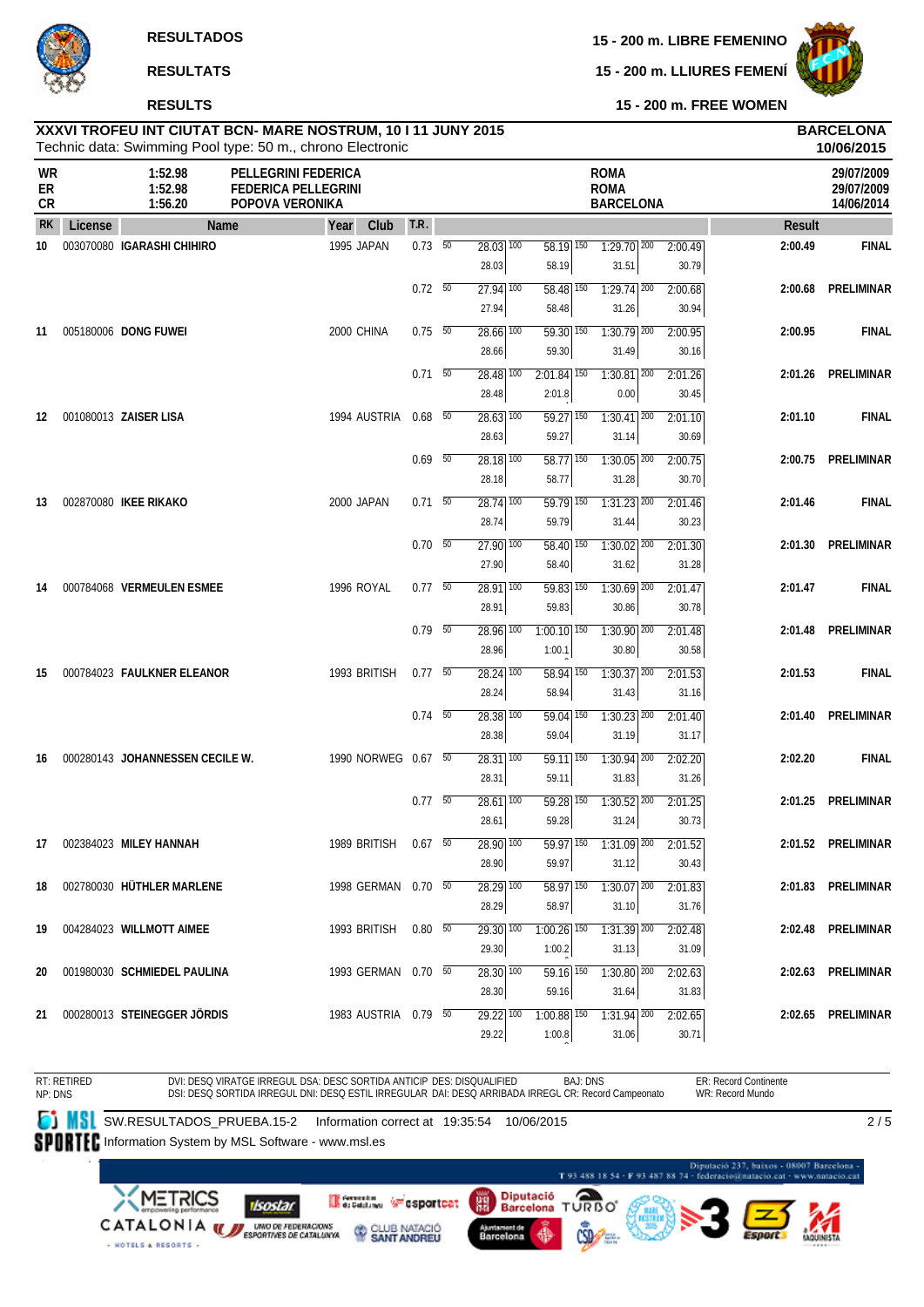**RESULTS**

**15 - 200 m. LIBRE FEMENINO**

**15 - 200 m. LLIURES FEMENÍ**



 $3/5$ 

**15 - 200 m. FREE WOMEN**

### Technic data: Swimming Pool type: 50 m., chrono Electronic **XXXVI TROFEU INT CIUTAT BCN- MARE NOSTRUM, 10 I 11 JUNY 2015 BARCELONA**

|                       |         | Technic data: Swimming Pool type: 50 m., chrono Electronic |                                                                             |                          |    |                                   |                                                                                                                                                |                                                |                  |               | 10/06/2015                             |
|-----------------------|---------|------------------------------------------------------------|-----------------------------------------------------------------------------|--------------------------|----|-----------------------------------|------------------------------------------------------------------------------------------------------------------------------------------------|------------------------------------------------|------------------|---------------|----------------------------------------|
| WR<br>ER<br><b>CR</b> |         | 1:52.98<br>1:52.98<br>1:56.20                              | <b>PELLEGRINI FEDERICA</b><br><b>FEDERICA PELLEGRINI</b><br>POPOVA VERONIKA |                          |    |                                   |                                                                                                                                                | <b>ROMA</b><br><b>ROMA</b><br><b>BARCELONA</b> |                  |               | 29/07/2009<br>29/07/2009<br>14/06/2014 |
| <b>RK</b>             | License | Name                                                       | Club<br>Year                                                                | T.R.                     |    |                                   |                                                                                                                                                |                                                |                  | <b>Result</b> |                                        |
| 22                    |         | 020911656 MUÑOZ DEL CAMPO LIDON                            | 1995 MEDITER 0.70 50                                                        |                          |    | $28.85$ $\overline{100}$<br>28.85 | $59.82$ 150<br>59.82                                                                                                                           | $1:31.50$ <sup>200</sup><br>31.68              | 2:02.85<br>31.35 | 2:02.85       | <b>PRELIMINAR</b>                      |
| 23                    |         | 002980030 MASSONE ANTONIA                                  | 1997 GERMAN 0.72 50                                                         |                          |    | $29.72$ 100<br>29.72              | $1:00.52$ <sup>150</sup><br>1:00.5                                                                                                             | $1:32.42$ $200$<br>31.90                       | 2:03.19<br>30.77 | 2:03.19       | <b>PRELIMINAR</b>                      |
| 24                    |         | 005384023 THIELMANN JESSICA                                | 1993 BRITISH                                                                | 0.79 50                  |    | $29.37$ 100<br>29.37              | $1:00.33$ $\boxed{150}$<br>1:00.3                                                                                                              | $1:32.22$ 200<br>31.89                         | 2:03.74<br>31.52 | 2:03.74       | PRELIMINAR                             |
| 25                    |         | 001427102 KOINDREDI VOCHIMIÉ                               | 1996 CANET 66 0.65 50                                                       |                          |    | $29.09$ 100<br>29.09              | $1:00.65$ <sup>150</sup><br>1:00.6                                                                                                             | $1:32.69$ <sup>200</sup><br>32.04              | 2:04.08<br>31.39 | 2:04.08       | <b>PRELIMINAR</b>                      |
| 26                    |         | 002480030 WENK ALEXANDRA                                   | 1995 GERMAN                                                                 | $0.75 - 50$              |    | 29.14 100<br>29.14                | $1:00.17$ <sup>150</sup><br>1:00.1                                                                                                             | $1:32.01$ 200<br>31.84                         | 2:04.23<br>32.22 | 2:04.23       | <b>PRELIMINAR</b>                      |
| 27                    |         | 000380013 KREUNDL LENA                                     | 1997 AUSTRIA                                                                | $0.69$ 50                |    | $28.90$ 100<br>28.90              | $1:00.94$ <sup>150</sup><br>1:00.9                                                                                                             | $1:32.25$ <sup>200</sup><br>31.31              | 2:04.45<br>32.20 | 2:04.45       | PRELIMINAR                             |
| 28                    |         | 000983049 DAVIES MARI                                      | <b>1998 SWIM</b>                                                            | $0.69$ 50                |    | $29.46$ $100$<br>29.46            | $1:01.43$ <sup>150</sup><br>1:01.4                                                                                                             | $1:33.33$ 200<br>31.90                         | 2:04.58<br>31.25 | 2:04.58       | <b>PRELIMINAR</b>                      |
| 29                    |         | 039439254 ZAMORANO SANZ AFRICA                             | 1998 SANDRE                                                                 | $0.71$ 50                |    | 28.73 100<br>28.73                | $1:00.16$ <sup>150</sup><br>1:00.1                                                                                                             | $1:32.12$ $200$<br>31.96                       | 2:04.71<br>32.59 | 2:04.71       | <b>PRELIMINAR</b>                      |
| 29                    |         | 003080030 HÖPKIN LISA                                      | 1998 GERMAN                                                                 | $0.71 - 50$              |    | $\overline{29.74}$ 100<br>29.74   | 1:01.36 150<br>1:01.3                                                                                                                          | $1:33.67$ 200<br>32.31                         | 2:04.71<br>31.04 | 2:04.71       | PRELIMINAR                             |
| 31                    |         | 001483037 MONTEITH HAYLEY                                  | 1994 UNIVERSI 0.71                                                          |                          | 50 | $29.82$ $\overline{100}$<br>29.82 | $1:01.82$ 150<br>1:01.8                                                                                                                        | $1:34.10$   200<br>32.28                       | 2:04.84<br>30.74 | 2:04.84       | <b>PRELIMINAR</b>                      |
| 32                    |         | 000580021 KOLÁROVÁ ANNA                                    | 1997 CZE                                                                    | $0.73\ 50$               |    | $29.12$ $\overline{100}$<br>29.12 | $1:01.04$ <sup>150</sup><br>1:01.0                                                                                                             | $1:33.63$ <sup>200</sup><br>32.59              | 2:04.89<br>31.26 | 2:04.89       | <b>PRELIMINAR</b>                      |
| 33                    |         | 001083049 GREENSLADE KATHRYN                               | 1998 SWIM                                                                   | $0.79 - 50$              |    | 29.21 100<br>29.21                | 1:00.78 150<br>1:00.7                                                                                                                          | $1:33.25$ 200<br>32.47                         | 2:05.12<br>31.87 | 2:05.12       | PRELIMINAR                             |
| 34                    |         | 000484083 HOWARDSEN MAJ                                    | 1997 SIGMA                                                                  | $0.77\quad\overline{50}$ |    | $29.69$ 100<br>29.69              | $1:01.60$ <sup>150</sup><br>1:01.6                                                                                                             | $1:33.73$ $200$<br>32.13                       | 2:05.27<br>31.54 | 2:05.27       | <b>PRELIMINAR</b>                      |
| 35                    |         | 000149004 DURÄES DIANA                                     | 1996 F.C. DO                                                                | $0.75 - 50$              |    | 29.60 100<br>29.60                | $1:01.25$ <sup>150</sup><br>1:01.2                                                                                                             | $1:33.44$ <sup>200</sup><br>32.19              | 2:05.55<br>32.11 | 2:05.55       | <b>PRELIMINAR</b>                      |
| 36                    |         | 000183027 JACKSON JESSICA                                  | 1997 HATFIEL 0.78 50                                                        |                          |    | 29.69                             | $\overline{29.69}$ $\overline{100}$ $\overline{1:02.07}$ $\overline{150}$ $\overline{1:34.37}$ $\overline{200}$ $\overline{2:05.64}$<br>1:02.0 | 32.30                                          | 31.27            |               | 2:05.64 PRELIMINAR                     |
| 37                    |         | 000280021 ELHENICKA MARTINA                                | 1993 CZE                                                                    | $0.85\ 50$               |    | $29.78$ 100<br>29.78              | $1:01.69$ <sup>150</sup><br>1:01.6                                                                                                             | $1:34.02$ 200<br>32.33                         | 2:05.66<br>31.64 |               | 2:05.66 PRELIMINAR                     |
| 38                    |         | 053487155 VILAS VIDAL MARIA                                | 1996 ESPAÑA                                                                 | $0.74$ 50                |    | $30.03$ 100<br>30.03              | $1:01.85$ <sup>150</sup><br>1:01.8                                                                                                             | $1:34.06$ $200$<br>32.21                       | 2:05.77<br>31.71 |               | 2:05.77 PRELIMINAR                     |
| 39                    |         | 000280035 CRYER INGA ELIN                                  | 1993 ISL                                                                    | $0.81$ 50                |    | 29.36 100<br>29.36                | $1:01.41$ 150<br>1:01.4                                                                                                                        | $1:33.44$ 200<br>32.03                         | 2:05.87<br>32.43 |               | 2:05.87 PRELIMINAR                     |
| 40                    |         | 000580194 CHAVEZ EVA                                       | 1995 USC                                                                    | $0.72\ 50$               |    | 29.43 100<br>29.43                | $1:01.26$ <sup>150</sup><br>1:01.2                                                                                                             | $1:34.15$ 200<br>32.89                         | 2:05.88<br>31.73 |               | 2:05.88 PRELIMINAR                     |

RT: RETIRED NP: DNS DVI: DESQ VIRATGE IRREGUL DSA: DESC SORTIDA ANTICIP DES: DISQUALIFIED DSI: DESQ SORTIDA IRREGUL DNI: DESQ ESTIL IRREGULAR DAI: DESQ ARRIBADA IRREGL CR: Record Campeonato BAJ: DNS ER: Record Continente WR: Record Mundo

**SW.RESULTADOS\_PRUEBA.15-2** Information correct at 19:35:54 10/06/2015

SPORTEC Information System by MSL Software - www.msl.es

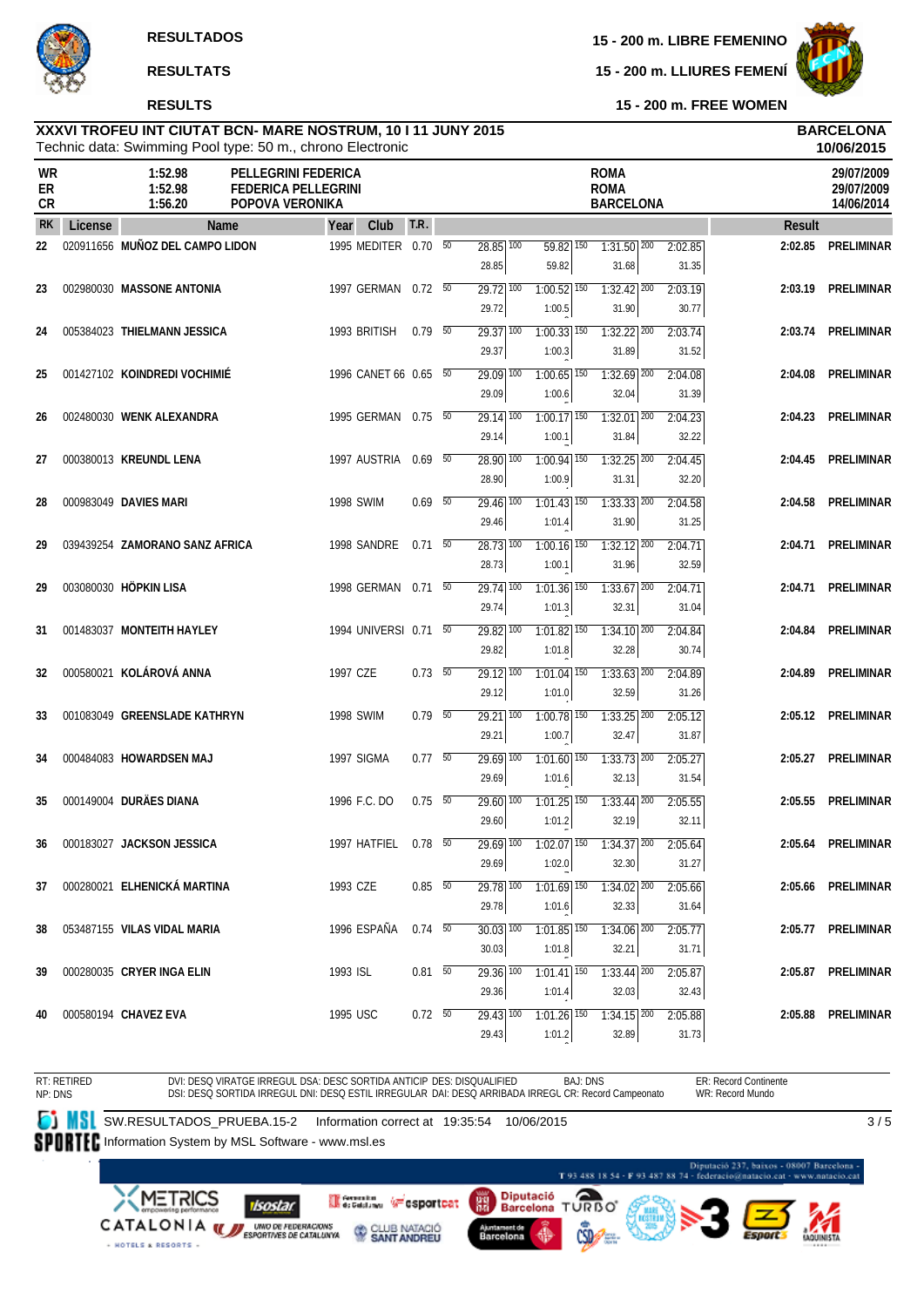# **RESULTS**

**15 - 200 m. LIBRE FEMENINO**

**15 - 200 m. LLIURES FEMENÍ**



**15 - 200 m. FREE WOMEN**

### Technic data: Swimming Pool type: 50 m., chrono Electronic **XXXVI TROFEU INT CIUTAT BCN- MARE NOSTRUM, 10 I 11 JUNY 2015 BARCELONA**

|                       |                   |                                      | Technic data: Swimming Pool type: 50 m., chrono Electronic                  |      |                       |            |                 |                                   |                                           |                                                |                  |         | 10/06/2015                             |
|-----------------------|-------------------|--------------------------------------|-----------------------------------------------------------------------------|------|-----------------------|------------|-----------------|-----------------------------------|-------------------------------------------|------------------------------------------------|------------------|---------|----------------------------------------|
| <b>WR</b><br>ER<br>CR |                   | 1:52.98<br>1:52.98<br>1:56.20        | <b>PELLEGRINI FEDERICA</b><br><b>FEDERICA PELLEGRINI</b><br>POPOVA VERONIKA |      |                       |            |                 |                                   |                                           | <b>ROMA</b><br><b>ROMA</b><br><b>BARCELONA</b> |                  |         | 29/07/2009<br>29/07/2009<br>14/06/2014 |
| <b>RK</b>             | License           |                                      | <b>Name</b>                                                                 | Year | Club                  | T.R.       |                 |                                   |                                           |                                                |                  | Result  |                                        |
| 41                    |                   | 000883037 JONES EMILY BETHAN         |                                                                             |      | 1995 UNIVERSI 0.73 50 |            |                 | $\overline{29.75}$ 100<br>29.75   | $1:01.95$ <sup>150</sup><br>1:01.9        | $1:34.27$ <sup>200</sup><br>32.32              | 2:05.91<br>31.64 | 2:05.91 | <b>PRELIMINAR</b>                      |
| 42                    |                   | 000384058 MAINVILLE ARIANE           |                                                                             |      | 1994 CAMO             | $0.71\ 50$ |                 | $29.21$ 100<br>29.21              | $1:00.89$ 150<br>1:00.8                   | $1:33.15$ <sup>200</sup><br>32.26              | 2:06.09<br>32.94 | 2:06.09 | <b>PRELIMINAR</b>                      |
| 43                    |                   | 046997145 NAVARRO SILVESTRE JUDITH   |                                                                             |      | 1997 SANDRE           | 0.82 50    |                 | $29.63$ <sup>100</sup><br>29.63   | $1:01.07$ <sup>150</sup><br>1:01.0        | $1:33.91$ 200<br>32.84                         | 2:06.19<br>32.28 | 2:06.19 | <b>PRELIMINAR</b>                      |
| 44                    |                   | 001083037 HOPE LUCY                  |                                                                             |      | 1997 UNIVERSI 0.74 50 |            |                 | $29.59$ 100<br>29.59              | $1:01.71$ 150<br>1:01.7                   | $1:34.30$ $200$<br>32.59                       | 2:06.41<br>32.11 | 2:06.41 | <b>PRELIMINAR</b>                      |
| 45                    |                   | 001183037 MATOS RAQUEL               |                                                                             |      | 1996 UNIVERSI 0.68    |            | 50              | $29.20$ 100<br>29.20              | $1:00.77$ 150<br>1:00.7                   | $1:33.59$ <sup>200</sup><br>32.82              | 2:06.57<br>32.98 | 2:06.57 | PRELIMINAR                             |
| 46                    | 005480006 QU FANG |                                      |                                                                             |      | 1996 CHINA            | $0.70\ 50$ |                 | $\overline{29.47}$ 100<br>29.47   | $1:01.39$ <sup>150</sup><br>1:01.3        | $1:34.20$ $200$<br>32.81                       | 2:06.80<br>32.60 | 2:06.80 | <b>PRELIMINAR</b>                      |
| 47                    |                   | 000384083 HANSEN MARINA HELLER       |                                                                             |      | 1994 SIGMA            | 0.80       | $\overline{50}$ | $30.05$ $\overline{100}$<br>30.05 | $1:02.41$ $\overline{150}$<br>1:02.4      | $1:35.31$ $200$<br>32.90                       | 2:07.12<br>31.81 |         | 2:07.12 PRELIMINAR                     |
| 48                    |                   | 000580189 REYNOLDS STEPHANIE         |                                                                             |      | 1995 UNIVERSI 0.77 50 |            |                 | $29.69$ <sup>100</sup><br>29.69   | $1:01.56$ <sup>150</sup><br>1:01.5        | $1:34.49$ <sup>200</sup><br>32.93              | 2:07.14<br>32.65 | 2:07.14 | <b>PRELIMINAR</b>                      |
| 49                    |                   | P00057150 BUCH CARDONA MARIA         |                                                                             |      | 1999 TERRASA 0.70 50  |            |                 | 30.06 100<br>30.06                | $1:02.54$ 150<br>1:02.5                   | $1:35.47$ 200<br>32.93                         | 2:07.83<br>32.36 | 2:07.83 | PRELIMINAR                             |
| 50                    |                   | 020052392 MARTI BALLESTER MARILO     |                                                                             |      | 1998 CAZAHAR 0.69 50  |            |                 | $30.65$ $\overline{100}$<br>30.65 | $1:03.18$ <sup>150</sup><br>1:03.1        | $1:35.96$ <sup>200</sup><br>32.78              | 2:07.84<br>31.88 | 2:07.84 | <b>PRELIMINAR</b>                      |
| 51                    |                   | 001180143 RYPESTOEL MALENE           |                                                                             |      | 2001 NORWEG 0.85 50   |            |                 | $30.81$ $\overline{100}$<br>30.81 | $1:03.72$ $150$<br>1:03.7                 | $1:36.79$ <sup>200</sup><br>33.07              | 2:08.05<br>31.26 | 2:08.05 | <b>PRELIMINAR</b>                      |
| 52                    |                   | 000880143 RIMMEREIDE CAMILLA         |                                                                             |      | 2000 NORWEG 0.81 50   |            |                 | $30.61$ 100<br>30.61              | $1:02.84$ 150<br>1:02.8                   | $1:35.93$ $200$<br>33.09                       | 2:08.27<br>32.34 | 2:08.27 | <b>PRELIMINAR</b>                      |
| 53                    |                   | 045989420 GARCIA DE DIOS LEYVA IRENE |                                                                             |      | 1998 TERRASA 0.76 50  |            |                 | $30.11$ $100$<br>30.11            | $1:02.93$ 150<br>1:02.9                   | $1:36.02$ <sup>200</sup><br>33.09              | 2:08.68<br>32.66 | 2:08.68 | <b>PRELIMINAR</b>                      |
| 54                    |                   | 045881896 LOPEZ ALBA PAULA           |                                                                             |      | 1999 TERRASA 0.76 50  |            |                 | 30.63 100<br>30.63                | $1:03.48$ <sup>150</sup><br>1:03.4        | $1:36.48$ <sup>200</sup><br>33.00              | 2:08.70<br>32.22 | 2:08.70 | <b>PRELIMINAR</b>                      |
| 55                    |                   | 000784083 BOUTRUP ANNA OLIVIA        |                                                                             |      | 1998 SIGMA            | 0.83 50    |                 | $30.55$   100<br>30.55            | $1:02.68$ $150$ $1:36.31$ $200$<br>1:02.6 | 33.63                                          | 2:08.87<br>32.56 |         | 2:08.87 PRELIMINAR                     |
| 56                    |                   | 001283037 CLARK GILLIAN              |                                                                             |      | 1996 UNIVERSI 0.70 50 |            |                 | $30.01$ 100<br>30.01              | $1:02.74$ 150<br>1:02.7                   | $1:36.10$ 200<br>33.36                         | 2:08.93<br>32.83 |         | 2:08.93 PRELIMINAR                     |
| 57                    |                   | 001027102 PICAULT SOLWEIG            |                                                                             |      | 2000 CANET 66 0.74 50 |            |                 | 30.76 100<br>30.76                | $1:03.65$ <sup>150</sup><br>1:03.6        | $1:36.92$ 200<br>33.27                         | 2:09.06<br>32.14 |         | 2:09.06 PRELIMINAR                     |
| 58                    |                   | 000780199 STARK KATHERINE            |                                                                             |      | 1998 WARREN 0.80 50   |            |                 | $30.46$ $\overline{100}$<br>30.46 | $1:03.68$ <sup>150</sup><br>1:03.6        | $1:36.90$ 200<br>33.22                         | 2:09.86<br>32.96 |         | 2:09.86 PRELIMINAR                     |
| 59                    |                   | 000327102 VAQUETTE MATHILDE          |                                                                             |      | 1999 CANET 66 0.56 50 |            |                 | $30.12$ 100<br>30.12              | $1:03.32$ 150<br>1:03.3                   | $1:37.11$ 200<br>33.79                         | 2:10.90<br>33.79 |         | 2:10.90 PRELIMINAR                     |

RT: RETIRED NP: DNS DVI: DESQ VIRATGE IRREGUL DSA: DESC SORTIDA ANTICIP DES: DISQUALIFIED DSI: DESQ SORTIDA IRREGUL DNI: DESQ ESTIL IRREGULAR DAI: DESQ ARRIBADA IRREGL CR: Record Campeonato BAJ: DNS ER: Record Continente WR: Record Mundo  $4/5$ 

**SW.RESULTADOS\_PRUEBA.15-2** Information correct at 19:35:54 10/06/2015

SPORTEC Information System by MSL Software - www.msl.es

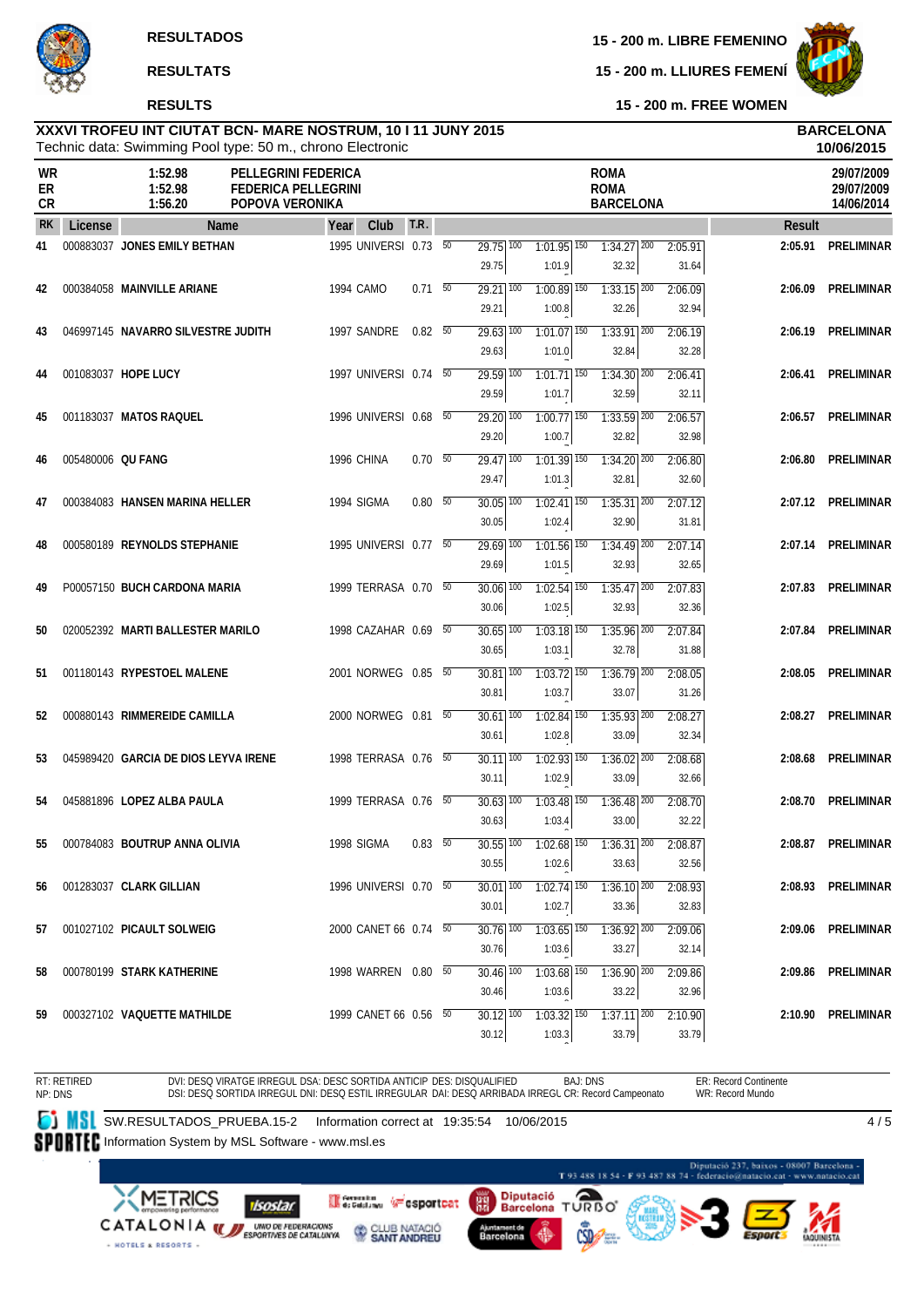# **RESULTS**

**15 - 200 m. LIBRE FEMENINO**

**15 - 200 m. LLIURES FEMENÍ**



**15 - 200 m. FREE WOMEN**

### Technic data: Swimming Pool type: 50 m., chrono Electronic **XXXVI TROFEU INT CIUTAT BCN- MARE NOSTRUM, 10 I 11 JUNY 2015 BARCELONA**

|                              |         | Technic data: Swimming Pool type: 50 m., chrono Electronic |                                                                             |                     |      |                |                 |                          |                          |                                                |         |           | 10/06/2015                             |
|------------------------------|---------|------------------------------------------------------------|-----------------------------------------------------------------------------|---------------------|------|----------------|-----------------|--------------------------|--------------------------|------------------------------------------------|---------|-----------|----------------------------------------|
| <b>WR</b><br>ER<br><b>CR</b> |         | 1:52.98<br>1:52.98<br>1:56.20                              | <b>PELLEGRINI FEDERICA</b><br><b>FEDERICA PELLEGRINI</b><br>POPOVA VERONIKA |                     |      |                |                 |                          |                          | <b>ROMA</b><br><b>ROMA</b><br><b>BARCELONA</b> |         |           | 29/07/2009<br>29/07/2009<br>14/06/2014 |
| <b>RK</b>                    | License | Name                                                       |                                                                             | Year                | Club | T.R.           |                 |                          |                          |                                                |         | Result    |                                        |
| 60                           |         | 000884026 STALLARD JESS                                    |                                                                             | 1994 UC             |      | 0.67           | $\overline{50}$ | $30.40$ $\overline{100}$ | $1:03.17$ 150            | $1:37.04$ <sup>200</sup>                       | 2:11.88 | 2:11.88   | PRELIMINAR                             |
|                              |         |                                                            |                                                                             |                     |      |                |                 | 30.40                    | 1:03.1                   | 33.87                                          | 34.84   |           |                                        |
| 61                           |         | 000527102 SYLVESTRE SALOME                                 |                                                                             | 1998 CANET 66 0.75  |      |                | $\overline{50}$ | $31.18$ $\overline{100}$ | $1:06.01$ <sup>150</sup> | $1:39.91$ 200                                  | 2:12.17 | 2:12.17   | PRELIMINAR                             |
|                              |         |                                                            |                                                                             |                     |      |                |                 | 31.18                    | 1:06.0                   | 33.90                                          | 32.26   |           |                                        |
| 62                           |         | 000483069 VIRTA NEA                                        |                                                                             | <b>1996 UINTI</b>   |      | $0.76$ 50      |                 | $30.63$ $\overline{100}$ | $1:04.35$ <sup>150</sup> | 1:38.86 200                                    | 2:12.43 |           | 2:12.43 PRELIMINAR                     |
|                              |         |                                                            |                                                                             |                     |      |                |                 | 30.63                    | 1:04.3                   | 34.51                                          | 33.57   |           |                                        |
| 63                           |         | 000970001 KHACHA SAMAR                                     |                                                                             | 1999 FED            |      | $0.72\ 50$     |                 | $30.84$ $\overline{100}$ | $1:04.37$ 150            | $1:38.82$ $200$                                | 2:12.65 | 2:12.65   | PRELIMINAR                             |
|                              |         |                                                            |                                                                             |                     |      |                |                 | 30.84                    | 1:04.3                   | 34.45                                          | 33.83   |           |                                        |
| 64                           |         | 000680143 BJOERLYKKE SILJE MARI                            |                                                                             | 2000 NORWEG 0.79 50 |      |                |                 | $31.32$ $100$            | $1:04.81$ <sup>150</sup> | $1:39.10$ $\overline{200}$                     | 2:12.66 | 2:12.66   | PRELIMINAR                             |
|                              |         |                                                            |                                                                             |                     |      |                |                 | 31.32                    | 1:04.8                   | 34.29                                          | 33.56   |           |                                        |
| 65                           |         | 000780143 HOLMBOE ANDREA                                   |                                                                             | 2000 NORWEG 0.75 50 |      |                |                 | $30.93$ $\overline{100}$ | $1:04.42$ 150            | $1:38.77$ <sup>200</sup>                       | 2:12.90 | 2:12.90   | PRELIMINAR                             |
|                              |         |                                                            |                                                                             |                     |      |                |                 | 30.93                    | 1:04.4                   | 34.35                                          | 34.13   |           |                                        |
| 66                           |         | 000370017 ADELAAR SONJA                                    |                                                                             | 1998 NAMIBIA        |      | $0.74\quad 50$ |                 | 29.93 100                | $1:03.85$ <sup>150</sup> | $1:38.75$ <sup>200</sup>                       | 2:12.94 |           | 2:12.94 PRELIMINAR                     |
|                              |         |                                                            |                                                                             |                     |      |                |                 | 29.93                    | 1:03.8                   | 34.90                                          | 34.19   |           |                                        |
| 67                           |         | 047417071 CIURO BOIXADERA NURIA                            |                                                                             | 1993 SANDRE         |      | $0.90\ 50$     |                 | $31.65$ $\overline{100}$ | $1:05.45$ <sup>150</sup> | $1:39.58$ <sup>200</sup>                       | 2:13.64 | 2:13.64   | PRELIMINAR                             |
|                              |         |                                                            |                                                                             |                     |      |                |                 | 31.65                    | 1:05.4                   | 34.13                                          | 34.06   |           |                                        |
|                              |         | 000584068 VAN DER MEER MAUD                                |                                                                             | 1992 ROYAL          |      |                |                 |                          |                          |                                                |         | <b>NP</b> | <b>PRELIMINAR</b>                      |
|                              |         |                                                            |                                                                             |                     |      |                |                 |                          |                          |                                                |         |           |                                        |
|                              |         | 002080066 VAN EGTEN LARA                                   |                                                                             | <b>1992 WEST</b>    |      |                |                 |                          |                          |                                                |         | <b>NP</b> | <b>PRELIMINAR</b>                      |
|                              |         |                                                            |                                                                             |                     |      |                |                 |                          |                          |                                                |         |           |                                        |
|                              |         | 045989225 DUARTE DE LA ROSA JUDIT                          |                                                                             | 1997 TERRASA        |      |                |                 |                          |                          |                                                |         | <b>NP</b> | <b>PRELIMINAR</b>                      |

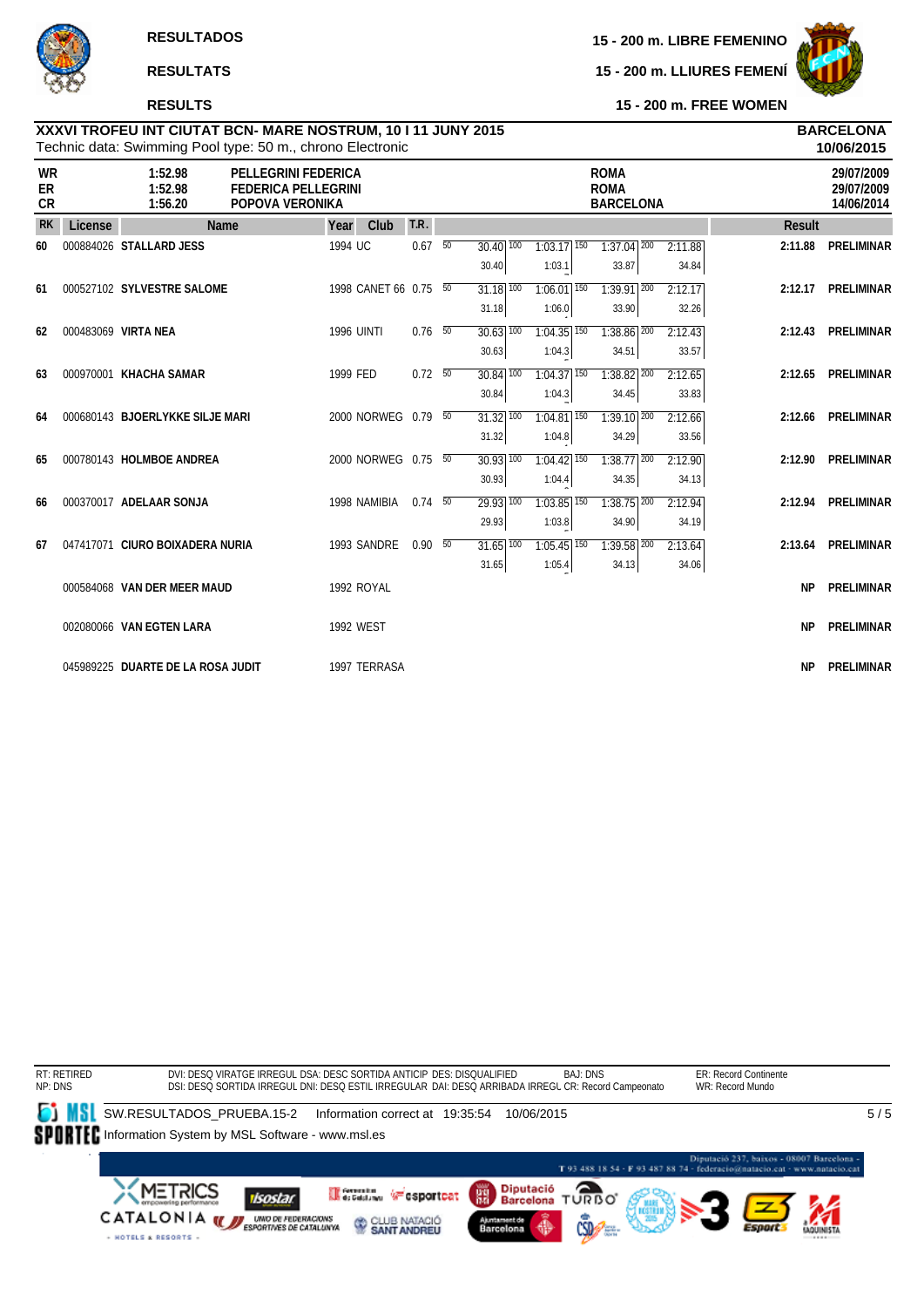**16 - 400 m. LLIURES MASCULÍ**



**RESULTS**

**16 - 400 m. FREE MEN**

|                |                                        | XXXVI TROFEU INT CIUTAT BCN- MARE NOSTRUM, 10 I 11 JUNY 2015<br>Technic data: Swimming Pool type: 50 m., chrono Electronic |                                         |                                                                        |                                                |                                                                                     |                            |                  |                                                                                                     |                       | <b>BARCELONA</b><br>10/06/2015 |                                        |
|----------------|----------------------------------------|----------------------------------------------------------------------------------------------------------------------------|-----------------------------------------|------------------------------------------------------------------------|------------------------------------------------|-------------------------------------------------------------------------------------|----------------------------|------------------|-----------------------------------------------------------------------------------------------------|-----------------------|--------------------------------|----------------------------------------|
| WR<br>ER<br>CR |                                        | 3:40.07<br>3:40.07<br>3:44.97                                                                                              |                                         | <b>BIEDERMANN PAUL</b><br>PAUL BIEDERMANN<br><b>LOBINTSEV NIKITA</b>   |                                                |                                                                                     |                            |                  | <b>BARCELONA</b><br><b>ROMA</b><br><b>BARCELONA</b>                                                 |                       |                                | 26/07/2009<br>26/07/2009<br>06/06/2009 |
| <b>RK</b>      | License                                |                                                                                                                            | Name                                    | Year                                                                   | Club                                           | T.R.                                                                                |                            |                  |                                                                                                     | Result                |                                |                                        |
| 1              |                                        | 004584023 GRAINGER NICHOLAS                                                                                                |                                         |                                                                        | 1994 BRITISH                                   | 0.73                                                                                |                            |                  |                                                                                                     |                       | 3:48.29 FINAL                  |                                        |
|                | $\overline{50}$<br>26.49, 100          | 55.23, 150                                                                                                                 | $\overline{1:24.93}$ , 200              | $\overline{1:}5\overline{3}.60$ , $\overline{250}$                     | $2:22.71$ 300                                  | $2:51.64$ , 350                                                                     | $3:20.60$ 400              | 3:48.29          |                                                                                                     |                       |                                |                                        |
|                | 26.49                                  | 55.23                                                                                                                      | 29.70                                   | 28.67                                                                  | 29.11                                          | 28.93                                                                               | 28.96                      | 27.69            |                                                                                                     |                       |                                |                                        |
|                |                                        |                                                                                                                            |                                         |                                                                        |                                                | 0.72                                                                                |                            |                  |                                                                                                     |                       | 3:51.10 PREL                   |                                        |
|                | $\overline{50}$<br>26.79, 100          | 56.23, 150                                                                                                                 | $1:26.07$ , 200                         | $1:55.51$ , 250                                                        | $2:24.30$ 300                                  | $\overline{2:}5\overline{3}.\overline{4}\overline{4}$ , $\overline{3}5\overline{0}$ | $3:22.79$ , 400            | 3:51.10          |                                                                                                     |                       |                                |                                        |
|                | 26.79                                  | 56.23                                                                                                                      | 29.84                                   | 29.44                                                                  | 28.79                                          | 29.14                                                                               | 29.35                      | 28.31            |                                                                                                     |                       |                                |                                        |
| 2              |                                        | 000284059 COCHRANE RYAN                                                                                                    |                                         |                                                                        | 1988 HPC-VICTORIA                              | 0.73                                                                                |                            |                  |                                                                                                     |                       | 3:48.69 FINAL                  |                                        |
|                | 27.04, 100<br>50                       | 55.68, 150                                                                                                                 | $\overline{1:24.73}$ , 200              | $\overline{1:}5\overline{3.83}$ , 250                                  | $2:22.77$ 300                                  | $2:51.95$ , 350                                                                     | 3:21.02 400                | 3:48.69          |                                                                                                     |                       |                                |                                        |
|                | 27.04                                  | 55.68                                                                                                                      | 29.05                                   | 29.10                                                                  | 28.94                                          | 29.18<br>0.71                                                                       | 29.07                      | 27.67            |                                                                                                     |                       | 3:51.64 PREL                   |                                        |
|                | $\overline{50}$<br>27.30, 100          | 56.01, 150                                                                                                                 | $1:25.29$ , 200                         |                                                                        |                                                |                                                                                     | $3:22.90$ , 400            | 3:51.64          |                                                                                                     |                       |                                |                                        |
|                | 27.30                                  | 56.01                                                                                                                      | 29.28                                   | $1:54.74$ , 250<br>29.45                                               | $2:24.10$ 300<br>29.36                         | $2:53.64$ , 350<br>29.54                                                            | 29.26                      | 28.74            |                                                                                                     |                       |                                |                                        |
| 3              |                                        | 001084023 GUY JAMES                                                                                                        |                                         |                                                                        | 1995 BRITISH                                   | 0.65                                                                                |                            |                  |                                                                                                     |                       | 3:48.83 FINAL                  |                                        |
|                | $\overline{50}$<br>25.04, 100          | 52.41, 150                                                                                                                 | $1:20.57$ , 200                         | $1:50.14$ <sub>1</sub> 250                                             | $\overline{2:}2\overline{1}.\overline{67}$ 300 | $2:52.06$ , $350$                                                                   | 3:21.00 400                | 3:48.83          |                                                                                                     |                       |                                |                                        |
|                | 25.04                                  | 52.41                                                                                                                      | 28.16                                   | 29.57                                                                  | 31.53                                          | 30.39                                                                               | 28.94                      | 27.83            |                                                                                                     |                       |                                |                                        |
|                |                                        |                                                                                                                            |                                         |                                                                        |                                                | 0.66                                                                                |                            |                  |                                                                                                     |                       | 3:51.91 PREL                   |                                        |
|                | $\overline{50}$<br>26.40, 100          | $55.\overline{33}$ , $\overline{150}$                                                                                      | $1:25.06$ , 200                         | $1:54.85$ , 250                                                        | $2:24.67$ 300                                  | $2:54.47$ , 350                                                                     | $3:23.30$ 400              | 3:51.91          |                                                                                                     |                       |                                |                                        |
|                | 26.40                                  | 55.33                                                                                                                      | 29.73                                   | 29.79                                                                  | 29.82                                          | 29.80                                                                               | 28.83                      | 28.61            |                                                                                                     |                       |                                |                                        |
| 4              |                                        | 002484023 MILNE STEPHEN                                                                                                    |                                         |                                                                        | 1994 BRITISH                                   | 0.78                                                                                |                            |                  |                                                                                                     |                       | 3:49.16 FINAL                  |                                        |
|                | $\overline{50}$<br>26.68, 100          | $\overline{55.72}$ , $\overline{150}$                                                                                      | $1:25.25$ , 200                         | $1:54.50$ , 250                                                        | $2:23.97$ 300                                  | $2:53.55$ , 350                                                                     | $3:22.19$ 400              | 3:49.16          |                                                                                                     |                       |                                |                                        |
|                | 26.68                                  | 55.72                                                                                                                      | 29.53 <sup>1</sup>                      | 29.25                                                                  | 29.47                                          | 29.58                                                                               | 28.64                      | 26.97            |                                                                                                     |                       |                                |                                        |
|                |                                        |                                                                                                                            |                                         |                                                                        |                                                | 0.76                                                                                |                            |                  |                                                                                                     |                       | 3:51.24 PREL                   |                                        |
|                | $\overline{50}$<br>26.57, 100          | 55.76, 150<br>55.76                                                                                                        | $1:25.12$ , 200<br>29.36                | $1:54.78$ , 250<br>29.66                                               | $2:24.31$ 300<br>29.53                         | $2:53.93$ , 350<br>29.62                                                            | $3:23.22$ 400<br>29.29     | 3:51.24<br>28.02 |                                                                                                     |                       |                                |                                        |
| 5              | 26.57                                  | 000180013 BRANDL DAVID                                                                                                     |                                         |                                                                        | 1987 AUSTRIAN                                  | 0.76                                                                                |                            |                  |                                                                                                     |                       | 3:50.19 FINAL                  |                                        |
|                | 27.18, 100<br>$\overline{50}$          | 55.66, 150                                                                                                                 | $1:25.12$ , 200                         | $\overline{1:}5\overline{4}.\overline{14}$ , $\overline{250}$          | $2:23.53$ , $300$                              | $2:52.83$ <sub>1</sub> 350                                                          | $3:22.20$ 400              | 3:50.19          |                                                                                                     |                       |                                |                                        |
|                | 27.18                                  | 55.66                                                                                                                      | 29.46                                   | 29.02                                                                  | 29.39                                          | 29.30                                                                               | 29.37                      | 27.99            |                                                                                                     |                       |                                |                                        |
|                |                                        |                                                                                                                            |                                         |                                                                        |                                                | 0.76                                                                                |                            |                  |                                                                                                     |                       | 3:51.93 PREL                   |                                        |
|                | $\overline{50}$<br>26.88, 100          | 55.94, 150                                                                                                                 | $1:25.59$ , 200                         | $\overline{1:}5\overline{5}.16$ , $\overline{250}$                     | 2:24.96 300                                    | $2:54.71$ , 350                                                                     | 3:23.66 400                | 3:51.93          |                                                                                                     |                       |                                |                                        |
|                | 26.88                                  | 55.94                                                                                                                      | 29.65                                   | 29.57                                                                  | 29.80                                          | 29.75                                                                               | 28.95                      | 28.27            |                                                                                                     |                       |                                |                                        |
| 6              |                                        | 003380030 HEIDTMANN JACOB                                                                                                  |                                         |                                                                        | 1994 GERMAN                                    | 0.80                                                                                |                            |                  |                                                                                                     |                       | 3:51.29 FINAL                  |                                        |
|                | $\overline{50}$<br>26.76, 100          | 55.94, 150                                                                                                                 | $1:25.15$ , 200                         | $\overline{1:}5\overline{4.53}$ , 250                                  | $2:23.95$ , $300$                              | $2:53.58$ , $350$                                                                   | $3:23.08$ 400              | 3:51.29          |                                                                                                     |                       |                                |                                        |
|                | 26.76                                  | 55.94                                                                                                                      | 29.21                                   | 29.38                                                                  | 29.42                                          | 29.63                                                                               | 29.50                      | 28.21            |                                                                                                     |                       |                                |                                        |
|                |                                        |                                                                                                                            |                                         |                                                                        |                                                | 0.75                                                                                |                            |                  |                                                                                                     |                       | 3:52.17 PREL                   |                                        |
|                | 50<br>$27.15$ <sub>1</sub> 100         | 56.52, 150                                                                                                                 | $\overline{1:26.43}$ , 200              | $1:56.67$ <sup>1</sup> 250                                             | $2:25.\overline{76}$ 300                       | $2:55.02$ , $350$                                                                   | $3:23.77$ 400              | 3:52.17          |                                                                                                     |                       |                                |                                        |
|                | 27.15                                  | 56.52                                                                                                                      | 29.91                                   | 30.24                                                                  | 29.09                                          | 29.26                                                                               | 28.75                      | 28.40            |                                                                                                     |                       |                                |                                        |
| 7              |                                        | 003480030 VOGEL FLORIAN                                                                                                    |                                         |                                                                        | 1994 GERMAN                                    | 0.70                                                                                |                            |                  |                                                                                                     |                       | 3:51.75 FINAL                  |                                        |
|                | 26.56, 100<br>$\overline{50}$<br>26.56 | 55.00, 150<br>$55.00^{+}$                                                                                                  | $1:23.96$ , 200<br>28.96                | $\overline{1:}5\overline{2}.\overline{75}$ , $\overline{250}$<br>28.79 | $2:22.07$ , $300$<br>29.32                     | $2:57.57$ , $350$<br>29.50                                                          | $3:21.96$ , $400$<br>30.39 | 3:51.75<br>29.79 |                                                                                                     |                       |                                |                                        |
|                |                                        |                                                                                                                            |                                         |                                                                        |                                                | 0.70                                                                                |                            |                  |                                                                                                     |                       | 3:53.07                        | PREL                                   |
|                | $\overline{50}$<br>26.40, 100          | 55.19, 150                                                                                                                 | $\overline{1:24.70}$ , $\overline{200}$ | $\overline{1:}5\overline{4.37}$ , 250                                  | $2:23.92$ , $300$                              | $\overline{2:}5\overline{3}.\overline{41}$ , $\overline{350}$                       | $3:23.07$ 400              | 3:53.07          |                                                                                                     |                       |                                |                                        |
|                | 26.40                                  | 55.19                                                                                                                      | 29.51                                   | 29.67                                                                  | 29.55                                          | 29.49                                                                               | 29.66                      | 30.00            |                                                                                                     |                       |                                |                                        |
|                |                                        |                                                                                                                            |                                         |                                                                        |                                                |                                                                                     |                            |                  |                                                                                                     |                       |                                |                                        |
|                | RT: RETIRED                            |                                                                                                                            |                                         | DVI: DESQ VIRATGE IRREGUL DSA: DESC SORTIDA ANTICIP DES: DISQUALIFIED  |                                                |                                                                                     |                            |                  | <b>BAJ: DNS</b>                                                                                     | ER: Record Continente |                                |                                        |
|                | NP: DNS                                |                                                                                                                            |                                         |                                                                        |                                                |                                                                                     |                            |                  | DSI: DESQ SORTIDA IRREGUL DNI: DESQ ESTIL IRREGULAR DAI: DESQ ARRIBADA IRREGL CR: Record Campeonato | WR: Record Mundo      |                                |                                        |

SW.RESULTADOS\_PRUEBA.16-4 Information correct at 19:42:38 10/06/2015

1 / 6

SPORTEC Information System by MSL Software - www.msl.es

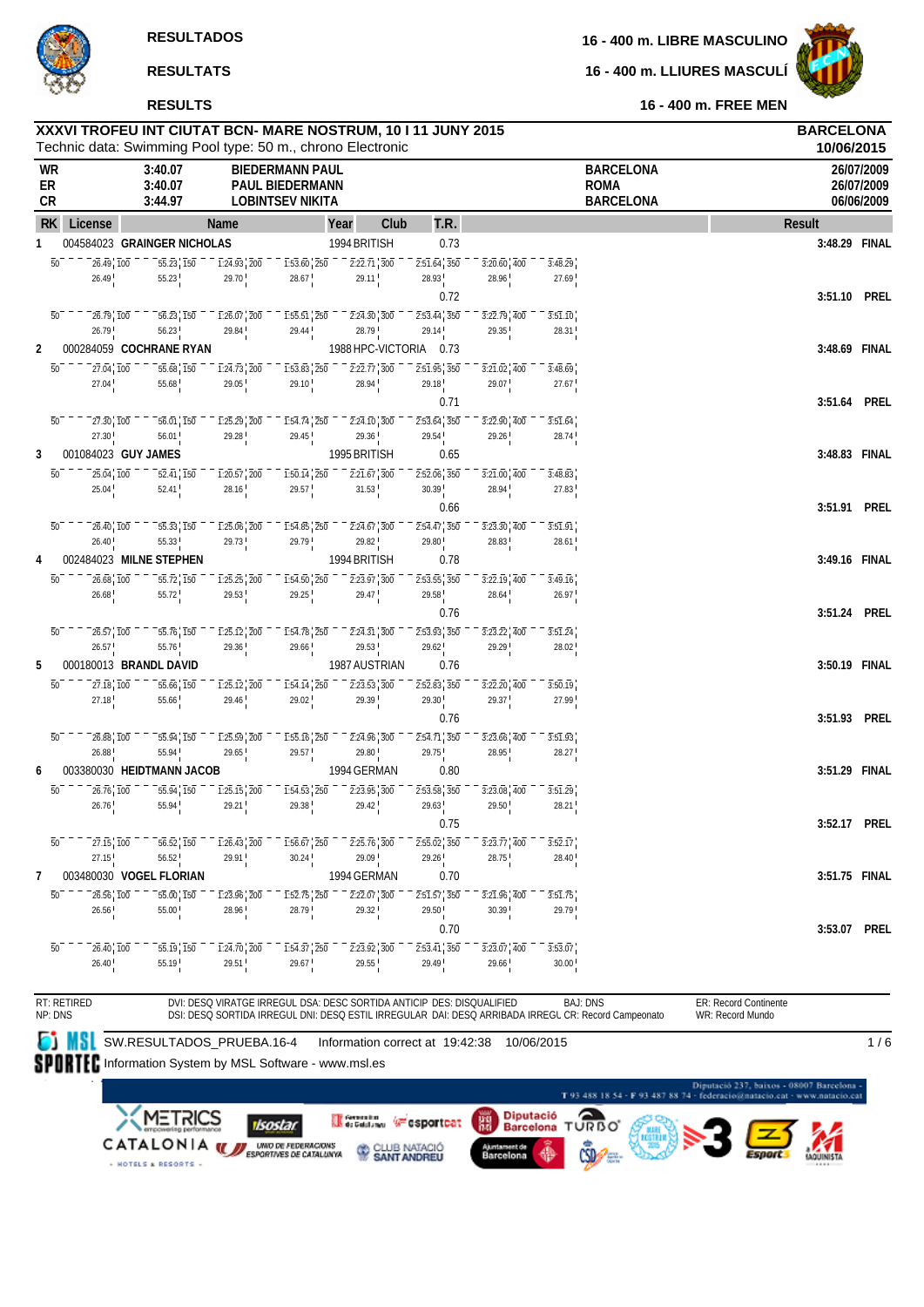**16 - 400 m. FREE MEN**

**16 - 400 m. LLIURES MASCULÍ**



**RESULTS**

|                       | XXXVI TROFEU INT CIUTAT BCN- MARE NOSTRUM, 10 I 11 JUNY 2015<br>Technic data: Swimming Pool type: 50 m., chrono Electronic |                                              |                                   |                                                                       |                        |      |                        |                  |                                 |      |                        |     |                  |                                                                                                                        |                                           | <b>BARCELONA</b><br>10/06/2015 |                                        |
|-----------------------|----------------------------------------------------------------------------------------------------------------------------|----------------------------------------------|-----------------------------------|-----------------------------------------------------------------------|------------------------|------|------------------------|------------------|---------------------------------|------|------------------------|-----|------------------|------------------------------------------------------------------------------------------------------------------------|-------------------------------------------|--------------------------------|----------------------------------------|
| WR<br>ER<br>CR        |                                                                                                                            | 3:40.07<br>3:40.07<br>3:44.97                |                                   | <b>BIEDERMANN PAUL</b><br>PAUL BIEDERMANN<br><b>LOBINTSEV NIKITA</b>  |                        |      |                        |                  |                                 |      |                        |     |                  | <b>BARCELONA</b><br><b>ROMA</b><br><b>BARCELONA</b>                                                                    |                                           |                                | 26/07/2009<br>26/07/2009<br>06/06/2009 |
| <b>RK</b>             | License                                                                                                                    |                                              | <b>Name</b>                       |                                                                       |                        | Year |                        | Club             |                                 | T.R. |                        |     |                  |                                                                                                                        | <b>Result</b>                             |                                |                                        |
| 8                     | 001283049 BROWN CAMERON                                                                                                    |                                              |                                   |                                                                       |                        |      |                        | 1996 SWIM WALES  |                                 | 0.75 |                        |     |                  |                                                                                                                        |                                           | 3:54.71 FINAL                  |                                        |
| 50                    | 27.09 100                                                                                                                  | $56.29$ 150                                  | $1:25.77$ 200                     |                                                                       | $1:55.70$ 250          |      | $2:25.18$ 300          |                  | $2:55.44$ 350                   |      | $3:25.54$ 400          |     | 3:54.71          |                                                                                                                        |                                           |                                |                                        |
|                       | 27.09                                                                                                                      | 56.29                                        | 29.48                             |                                                                       | 29.93                  |      | 29.48                  |                  | 30.26                           |      | 30.10                  |     | 29.17            |                                                                                                                        |                                           |                                |                                        |
|                       |                                                                                                                            |                                              |                                   |                                                                       |                        |      |                        |                  |                                 | 0.73 |                        |     |                  |                                                                                                                        |                                           | 3:53.34 PREL                   |                                        |
| $\overline{50}$       | $\overline{26.94}$ 100<br>26.94                                                                                            | $\overline{56.04}$ 150<br>56.04              | $7:25.53$ 200                     |                                                                       | $7:54.94$ 250<br>29.41 |      | $2:24.61$ 300          |                  | $2:54.35$ 350<br>29.74          |      | $3:24.02$ 400          |     | 3:53.34<br>29.32 |                                                                                                                        |                                           |                                |                                        |
| 9                     | 007780006 QIAN ZHIYONG                                                                                                     |                                              | 29.49                             |                                                                       |                        |      | 29.67<br>1996 CHINA    |                  |                                 | 0.71 | 29.67                  |     |                  |                                                                                                                        |                                           | 3:53.17 FINAL                  |                                        |
| $\overline{50}$       | $27.14$ 100                                                                                                                | $56.78$ 150                                  | $1:26.63$ 200                     |                                                                       | 1:56.50 250            |      | $2:26.30$ 300          |                  | 2:56.14 350                     |      | $3:25.61$ 400          |     | 3:53.17          |                                                                                                                        |                                           |                                |                                        |
|                       | 27.14                                                                                                                      | 56.78                                        | 29.85                             |                                                                       | 29.87                  |      | 29.80                  |                  | 29.84                           |      | 29.47                  |     | 27.56            |                                                                                                                        |                                           |                                |                                        |
|                       |                                                                                                                            |                                              |                                   |                                                                       |                        |      |                        |                  |                                 | 0.73 |                        |     |                  |                                                                                                                        |                                           | 3:54.93 PREL                   |                                        |
| $\overline{50}$       | $27.01$ 100                                                                                                                | $56.58$ 150                                  | $1:26.61$ 200                     |                                                                       | $1:56.77$ 250          |      | $2:27.05$ 300          |                  | $2:57.35$ 350                   |      | $3:26.83$ 400          |     | 3:54.93          |                                                                                                                        |                                           |                                |                                        |
|                       | 27.01                                                                                                                      | 56.58                                        | 30.03                             |                                                                       | 30.16                  |      | 30.28                  |                  | 30.30                           |      | 29.48                  |     | 28.10            |                                                                                                                        |                                           |                                |                                        |
| 10                    | 000570080 KOBORI YUKI                                                                                                      |                                              |                                   |                                                                       |                        |      | 1993 JAPAN             |                  |                                 | 0.72 |                        |     |                  |                                                                                                                        |                                           | 3:53.47 FINAL                  |                                        |
| $\overline{50}$       | $\overline{27.74}$ 100                                                                                                     | $57.66$ 150                                  | $1:27.69$ 200                     |                                                                       | $1:57.47$ 250          |      | $2:26.96$ 300          |                  | $2:56.22$ 350                   |      | $3:25.72$ 400          |     | 3:53.47          |                                                                                                                        |                                           |                                |                                        |
|                       | 27.74                                                                                                                      | 57.66                                        | 30.03                             |                                                                       | 29.78                  |      | 29.49                  |                  | 29.26                           |      | 29.50                  |     | 27.75            |                                                                                                                        |                                           |                                |                                        |
|                       |                                                                                                                            |                                              |                                   |                                                                       |                        |      |                        |                  |                                 | 0.69 |                        |     |                  |                                                                                                                        |                                           | 3:53.70 PREL                   |                                        |
| 50                    | 27.29 100                                                                                                                  | $57.01$ 150                                  | $1:26.79$ 200                     |                                                                       | $1:56.46$ 250          |      | $2:26.34$ 300          |                  | $2:55.77$ 350                   |      |                        | 400 | 3:53.70          |                                                                                                                        |                                           |                                |                                        |
|                       | 27.29<br>044786437 DURAN NAVIA MIGUEL                                                                                      | 57.01                                        | 29.78                             |                                                                       | 29.67                  |      | 29.88<br>1995 ESPAÑA   |                  | 29.43                           |      |                        |     | 3:53.70          |                                                                                                                        |                                           | 3:53.50 FINAL                  |                                        |
| 11<br>$\overline{50}$ | $26.99$ $\overline{100}$                                                                                                   | $56.50$ 150                                  | $1:26.72$ 200                     |                                                                       |                        |      |                        |                  |                                 | 0.71 | $3:25.84$ 400          |     |                  |                                                                                                                        |                                           |                                |                                        |
|                       | 26.99                                                                                                                      | 56.50                                        | 30.22                             |                                                                       | 1:56.69 250<br>29.97   |      | 2:26.95 300<br>30.26   |                  | 2:56.99 350<br>30.04            |      | 28.85                  |     | 3:53.50<br>27.66 |                                                                                                                        |                                           |                                |                                        |
|                       |                                                                                                                            |                                              |                                   |                                                                       |                        |      |                        |                  |                                 | 0.72 |                        |     |                  |                                                                                                                        |                                           | 3:53.44 PREL                   |                                        |
| 50                    | $26.78$ 100                                                                                                                | $55.98$ 150                                  | $1:26.16$ 200                     |                                                                       | $1:56.47$ 250          |      | $2:26.39$ 300          |                  | $2:56.50$ 350                   |      | $3:25.38$ 400          |     | 3:53.44          |                                                                                                                        |                                           |                                |                                        |
|                       | 26.78                                                                                                                      | 55.98                                        | 30.18                             |                                                                       | 30.31                  |      | 29.92                  |                  | 30.11                           |      | 28.88                  |     | 28.06            |                                                                                                                        |                                           |                                |                                        |
| 12                    | 000184083 IPSEN ANTON ORSKOV                                                                                               |                                              |                                   |                                                                       |                        |      |                        | 1994 SIGMA SWIM  |                                 | 0.72 |                        |     |                  |                                                                                                                        |                                           | 3:54.16 FINAL                  |                                        |
| $\overline{50}$       | 27.65 100                                                                                                                  | $57.61$ 150                                  | $1:27.23$ 200                     |                                                                       | $1:57.01$ 250          |      | $2:26.73$ 300          |                  | 2:56.48 350                     |      | $3:25.83$ 400          |     | 3:54.16          |                                                                                                                        |                                           |                                |                                        |
|                       | 27.65                                                                                                                      | 57.61                                        | 29.62                             |                                                                       | 29.78                  |      | 29.72                  |                  | 29.75                           |      | 29.35                  |     | 28.33            |                                                                                                                        |                                           |                                |                                        |
|                       |                                                                                                                            |                                              |                                   |                                                                       |                        |      |                        |                  |                                 | 0.72 |                        |     |                  |                                                                                                                        |                                           | 3:53.87 PREL                   |                                        |
| 50                    | 27.84 100                                                                                                                  | $57.23$ 150                                  | $1:26.75$ 200                     |                                                                       | $1:56.55$ 250          |      | $2:26.15$ 300          |                  | $2:55.66$ 350                   |      | $3:25.13$ 400          |     | 3:53.87          |                                                                                                                        |                                           |                                |                                        |
|                       | 27.84                                                                                                                      | 57.23                                        | 29.52                             |                                                                       | 29.80                  |      | 29.60                  |                  | 29.51                           |      | 29.47                  |     | 28.74            |                                                                                                                        |                                           |                                |                                        |
| 13                    | 001580143 CHRISTIANSEN HENRIK                                                                                              |                                              |                                   |                                                                       |                        |      |                        | 1996 NORWEGIAN   |                                 | 0.76 |                        |     |                  |                                                                                                                        |                                           | 3:54.39 FINAL                  |                                        |
| $\overline{50}$       | 27.78 100<br>27.78                                                                                                         | $\overline{57.16}$ $\overline{150}$<br>57.16 | $\overline{1:27.12}$ 200<br>29.96 |                                                                       | 1:56.98 250<br>29.86   |      | $2:26.99$ 300<br>30.01 |                  | $2:56.84$ 350<br>29.85          |      | $3:26.48$ 400<br>29.64 |     | 3:54.39<br>27.91 |                                                                                                                        |                                           |                                |                                        |
|                       |                                                                                                                            |                                              |                                   |                                                                       |                        |      |                        |                  |                                 | 0.75 |                        |     |                  |                                                                                                                        |                                           | 3:53.77 PREL                   |                                        |
| 50                    | 26.80 100                                                                                                                  | 56.42 150                                    | $1:26.25$ 200                     |                                                                       | 1:56.06 250            |      | 2:25.92 300            |                  | 2:55.66 350                     |      | $3:25.34$ 400          |     | 3:53.77          |                                                                                                                        |                                           |                                |                                        |
|                       | 26.80                                                                                                                      | 56.42                                        | 29.83                             |                                                                       | 29.81                  |      | 29.86                  |                  | 29.74                           |      | 29.68                  |     | 28.43            |                                                                                                                        |                                           |                                |                                        |
| 14                    | 001084068 BRZOSKOWSKI MAARTEN                                                                                              |                                              |                                   |                                                                       |                        |      |                        | 1995 ROYAL DUTCH |                                 | 0.79 |                        |     |                  |                                                                                                                        |                                           | 3:54.81 FINAL                  |                                        |
| $\overline{50}$       | $27.65$ $\overline{100}$                                                                                                   | $57.35$ $\overline{150}$                     | $1:27.35$ 200                     |                                                                       | $1:57.37$ 250          |      | $2:27.26$ 300          |                  | 2:56.92 350                     |      | $3:26.87$ 400          |     | 3:54.81          |                                                                                                                        |                                           |                                |                                        |
|                       | 27.65                                                                                                                      | 57.35                                        | 30.00                             |                                                                       | 30.02                  |      | 29.89                  |                  | 29.66                           |      | 29.95                  |     | 27.94            |                                                                                                                        |                                           |                                |                                        |
|                       |                                                                                                                            |                                              |                                   |                                                                       |                        |      |                        |                  |                                 | 0.76 |                        |     |                  |                                                                                                                        |                                           | 3:54.04 PREL                   |                                        |
| 50                    | 27.22 100                                                                                                                  | 56.53 150                                    | $1:26.03$ 200                     |                                                                       | 1:55.83 250            |      | 2:25.69 300            |                  | $2:55.50$ 350                   |      | $3:25.45$ 400          |     | 3:54.04          |                                                                                                                        |                                           |                                |                                        |
|                       | 27.22                                                                                                                      | 56.53                                        | 29.50                             |                                                                       | 29.80                  |      | 29.86                  |                  | 29.81                           |      | 29.95                  |     | 28.59            |                                                                                                                        |                                           |                                |                                        |
|                       |                                                                                                                            |                                              |                                   |                                                                       |                        |      |                        |                  |                                 |      |                        |     |                  |                                                                                                                        |                                           |                                |                                        |
| NP: DNS               | RT: RETIRED                                                                                                                |                                              |                                   | DVI: DESQ VIRATGE IRREGUL DSA: DESC SORTIDA ANTICIP DES: DISQUALIFIED |                        |      |                        |                  |                                 |      |                        |     |                  | <b>BAJ: DNS</b><br>DSI: DESQ SORTIDA IRREGUL DNI: DESQ ESTIL IRREGULAR DAI: DESQ ARRIBADA IRREGL CR: Record Campeonato | ER: Record Continente<br>WR: Record Mundo |                                |                                        |
|                       |                                                                                                                            |                                              |                                   |                                                                       |                        |      |                        |                  |                                 |      |                        |     |                  |                                                                                                                        |                                           |                                |                                        |
|                       |                                                                                                                            |                                              |                                   | SW.RESULTADOS_PRUEBA.16-4                                             |                        |      |                        |                  | Information correct at 19:42:38 |      |                        |     | 10/06/2015       |                                                                                                                        |                                           |                                | 2/6                                    |

SPORTEC Information System by MSL Software - www.msl.es

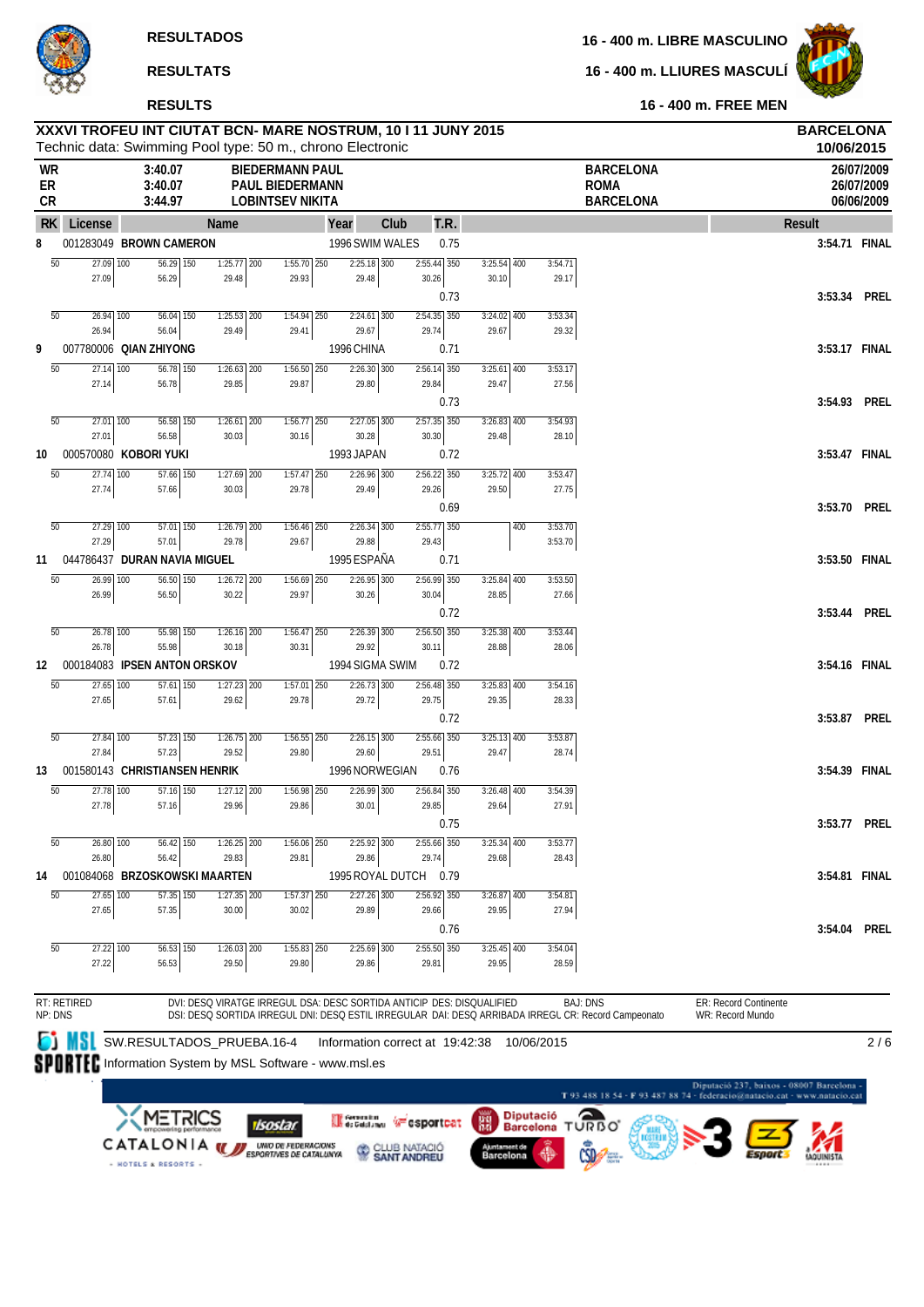**16 - 400 m. LLIURES MASCULÍ**



**RESULTS**

| WR<br>ER<br><b>CR</b> |                          | 3:40.07<br>3:40.07<br>3:44.97       |                                                      | XXXVI TROFEU INT CIUTAT BCN- MARE NOSTRUM, 10 I 11 JUNY 2015<br>Technic data: Swimming Pool type: 50 m., chrono Electronic<br><b>BIEDERMANN PAUL</b><br><b>PAUL BIEDERMANN</b><br><b>LOBINTSEV NIKITA</b> |                                 |               |                        |                        |                | <b>BARCELONA</b><br><b>ROMA</b><br><b>BARCELONA</b>                                                 |                              | <b>BARCELONA</b><br>10/06/2015<br>26/07/2009<br>26/07/2009<br>06/06/2009 |
|-----------------------|--------------------------|-------------------------------------|------------------------------------------------------|-----------------------------------------------------------------------------------------------------------------------------------------------------------------------------------------------------------|---------------------------------|---------------|------------------------|------------------------|----------------|-----------------------------------------------------------------------------------------------------|------------------------------|--------------------------------------------------------------------------|
| <b>RK</b>             | License                  |                                     | Name                                                 |                                                                                                                                                                                                           | Year                            | Club          | T.R.                   |                        |                |                                                                                                     | <b>Result</b>                |                                                                          |
| 15                    |                          | 004784023 LELLIOTT JAY              |                                                      |                                                                                                                                                                                                           | 1995 BRITISH                    |               | 0.73                   |                        |                |                                                                                                     |                              | 3:55.05 FINAL                                                            |
| 50                    | $27.52$ 100              |                                     | $57.28$ 150<br>$1:27.12$ 200                         | $1:57.41$ 250                                                                                                                                                                                             |                                 | 2:27.50 300   | $2:57.31$ 350          | $3:26.89$ 400          | 3:55.05        |                                                                                                     |                              |                                                                          |
|                       | 27.52                    | 57.28                               | 29.84                                                | 30.29                                                                                                                                                                                                     | 30.09                           |               | 29.81<br>0.76          | 29.58                  |                | 28.16                                                                                               |                              | 3:55.75 PREL                                                             |
| $\overline{50}$       | 27.35 100                |                                     | $56.29$ 150<br>$\overline{1:26.33}$ $\overline{200}$ | 1:56.30 250                                                                                                                                                                                               |                                 | $2:26.47$ 300 | 2:56.60 350            | $3:26.68$ 400          | 3:55.75        |                                                                                                     |                              |                                                                          |
|                       | 27.35                    | 56.29                               | 30.04                                                | 29.97                                                                                                                                                                                                     | 30.17                           |               | 30.13                  | 30.08                  |                | 29.07                                                                                               |                              |                                                                          |
| 16                    |                          | 005084023 WALLACE DANIEL            |                                                      |                                                                                                                                                                                                           | 1993 BRITISH                    |               | 0.74                   |                        |                |                                                                                                     |                              | 3:55.61 FINAL                                                            |
| $\overline{50}$       | 27.46 100<br>27.46       | 57.09                               | 57.09 150<br>1:26.86 200<br>29.77                    | 1:56.93 250<br>30.07                                                                                                                                                                                      | 29.96                           | 2:26.89 300   | $2:56.98$ 350<br>30.09 | 3:27.08 400<br>30.10   | 3:55.61        | 28.53                                                                                               |                              |                                                                          |
|                       |                          |                                     |                                                      |                                                                                                                                                                                                           |                                 |               | 0.72                   |                        |                |                                                                                                     |                              | 3:55.40 PREL                                                             |
| $\overline{50}$       | $27.50$ $\overline{100}$ |                                     | 57.00 150<br>$1:26.36$ 200                           | $1:56.03$ 250                                                                                                                                                                                             |                                 | 2:25.89 300   | 2:55.91 350            |                        | 400<br>3:55.40 |                                                                                                     |                              |                                                                          |
|                       | 27.50                    | 57.00                               | 29.36                                                | 29.67                                                                                                                                                                                                     | 29.86                           |               | 30.02                  |                        | 3:55.40        |                                                                                                     |                              |                                                                          |
| 17<br>50              | 27.21 100                | 000180025 JOENSEN PAL               | $56.12$ 150<br>1:25.83 200                           | 1:55.59 250                                                                                                                                                                                               | 1990 FAROE                      | $2:25.71$ 300 | 0.73<br>$2:55.91$ 350  | $3:26.34$ 400          | 3:55.78        |                                                                                                     |                              | 3:55.78 PREL                                                             |
|                       | 27.21                    | 56.12                               | 29.71                                                | 29.76                                                                                                                                                                                                     | 30.12                           |               | 30.20                  | 30.43                  |                | 29.44                                                                                               |                              |                                                                          |
| 17                    |                          |                                     | 043182823 SANCHEZ TORRENS MARC                       |                                                                                                                                                                                                           | 1992 ESPAÑA                     |               | 0.64                   |                        |                |                                                                                                     |                              | 3:55.78 PREL                                                             |
| $\overline{50}$       | $\overline{26.64}$ 100   |                                     | $56.08$ 150<br>$1:25.95$ 200                         | $1:56.08$ 250                                                                                                                                                                                             |                                 | $2:26.38$ 300 | $2:56.75$ 350          | $3:27.14$ 400          | 3:55.78        |                                                                                                     |                              |                                                                          |
| 19                    | 26.64                    | 56.08<br>002470080 AMAI TSUBASA     | 29.87                                                | 30.13                                                                                                                                                                                                     | 30.30<br>1994 JAPAN             |               | 30.37<br>0.67          | 30.39                  |                | 28.64                                                                                               |                              | 3:57.11 PREL                                                             |
| 50                    | 27.00 100                |                                     | 56.69 150<br>$1:26.49$ 200                           | 1:56.80 250                                                                                                                                                                                               |                                 | 2:26.83 300   | 2:57.46 350            | $3:27.72$ 400          | 3:57.11        |                                                                                                     |                              |                                                                          |
|                       | 27.00                    | 56.69                               | 29.80                                                | 30.31                                                                                                                                                                                                     | 30.03                           |               | 30.63                  | 30.26                  |                | 29.39                                                                                               |                              |                                                                          |
| 20                    |                          | 000580022 SKAANING DANIEL           |                                                      |                                                                                                                                                                                                           | 1993 DANISH                     |               | 0.61                   |                        |                |                                                                                                     |                              | 3:57.31 PREL                                                             |
| 50                    | 26.39 100<br>26.39       | 55.65                               | $55.65$ 150<br>$1:26.46$ 200<br>30.81                | 1:57.29 250<br>30.83                                                                                                                                                                                      | 30.19                           | 2:27.48 300   | 2:57.55 350<br>30.07   | $3:27.66$ 400<br>30.11 | 3:57.31        | 29.65                                                                                               |                              |                                                                          |
| 21                    |                          | 000384059 BAGSHAW JEREMY            |                                                      |                                                                                                                                                                                                           | 1992 HPC-VICTORIA               |               | 0.79                   |                        |                |                                                                                                     |                              | 3:57.41 PREL                                                             |
| $\overline{50}$       | 27.58 100                |                                     | $57.21$ 150<br>$1:27.35$ 200                         | 1:57.46 250                                                                                                                                                                                               |                                 | $2:27.80$ 300 | 2:57.82 350            | $3:28.43$ 400          | 3:57.41        |                                                                                                     |                              |                                                                          |
|                       | 27.58                    | 57.21                               | 30.14                                                | 30.11                                                                                                                                                                                                     | 30.34                           |               | 30.02                  | 30.61                  |                | 28.98                                                                                               |                              |                                                                          |
| 22                    | 001180021                | KÚTNIK JÁN                          |                                                      |                                                                                                                                                                                                           |                                 |               | 1992 CZE SWIMMING 0.81 |                        |                |                                                                                                     |                              | 3:57.45 PREL                                                             |
| $\overline{50}$       | 27.66 100<br>27.66       | 57.49                               | $57.49$ 150<br>$1:27.76$ 200<br>30.27                | 1:57.93 250<br>30.17                                                                                                                                                                                      | 30.01                           | 2:27.94 300   | $2:58.11$ 350<br>30.17 | 3:28.18 400<br>30.07   | 3:57.45        | 29.27                                                                                               |                              |                                                                          |
| 23                    |                          |                                     | 039421007 ROVIRA GUILLEN ARNAU                       |                                                                                                                                                                                                           | 1995 SANDREU                    |               | 0.68                   |                        |                |                                                                                                     |                              | 3:58.05 PREL                                                             |
| $\overline{50}$       | 27.66 100                |                                     | 57.47 150<br>$1:27.64$ 200                           | $1:58.24$ 250                                                                                                                                                                                             |                                 | 2:28.35 300   | 2:58.72 350            | $3:28.75$ 400          | 3:58.05        |                                                                                                     |                              |                                                                          |
|                       | 27.66                    | 57.47<br>24 001483049 JERVIS DANIEL | 30.17                                                | 30.60                                                                                                                                                                                                     | 30.11<br>1996 SWIM WALES        |               | 30.37<br>0.74          | 30.03                  |                | 29.30                                                                                               |                              | 3:58.08 PREL                                                             |
| 50                    | 27.36 100                |                                     | 57.13 150<br>1:27.55 200                             | 1:57.98                                                                                                                                                                                                   | 250                             | 2:28.28 300   | 2:58.78 350            | $3:29.17$ 400          | 3:58.08        |                                                                                                     |                              |                                                                          |
|                       | 27.36                    | 57.13                               | 30.42                                                | 30.43                                                                                                                                                                                                     | 30.30                           |               | 30.50                  | 30.39                  |                | 28.91                                                                                               |                              |                                                                          |
| 25                    |                          |                                     | 075171439 MARTIN MARTIN VICTOR MANUEL                |                                                                                                                                                                                                           | 1993 ESPAÑA                     |               | 0.66                   |                        |                |                                                                                                     | 3:58.37                      | <b>PREL</b>                                                              |
| $\overline{50}$       | 27.56 100                |                                     | $\overline{57.40}$ 150<br>$1:27.51$ 200              | 1:58.06 250                                                                                                                                                                                               |                                 | $2:28.36$ 300 | 2:58.99 350            | 3:29.54 400            | 3:58.37        |                                                                                                     |                              |                                                                          |
| 26                    | 27.56                    | 57.40<br>001180036 HABER IDO        | 30.11                                                | 30.55                                                                                                                                                                                                     | 30.30<br>1996 ISR               |               | 30.63<br>0.71          | 30.55                  |                | 28.83                                                                                               | 3:58.38                      | <b>PREL</b>                                                              |
| $\overline{50}$       | 27.22 100                |                                     | 56.98 150<br>1:26.78 200                             | 1:57.15 250                                                                                                                                                                                               |                                 | $2:27.74$ 300 | $2:58.18$ 350          | 3:28.47 400            | 3:58.38        |                                                                                                     |                              |                                                                          |
|                       | 27.22                    | 56.98                               | 29.80                                                | 30.37                                                                                                                                                                                                     | 30.59                           |               | 30.44                  | 30.29                  |                | 29.91                                                                                               |                              |                                                                          |
|                       | RT: RETIRED              |                                     |                                                      | DVI: DESQ VIRATGE IRREGUL DSA: DESC SORTIDA ANTICIP DES: DISQUALIFIED                                                                                                                                     |                                 |               |                        |                        |                | <b>BAJ: DNS</b>                                                                                     | <b>ER: Record Continente</b> |                                                                          |
| NP: DNS               |                          |                                     |                                                      |                                                                                                                                                                                                           |                                 |               |                        |                        |                | DSI: DESQ SORTIDA IRREGUL DNI: DESQ ESTIL IRREGULAR DAI: DESQ ARRIBADA IRREGL CR: Record Campeonato | WR: Record Mundo             |                                                                          |
|                       |                          |                                     | SW.RESULTADOS_PRUEBA.16-4                            |                                                                                                                                                                                                           | Information correct at 19:42:38 |               |                        |                        | 10/06/2015     |                                                                                                     |                              | 3/6                                                                      |
|                       |                          |                                     | Information System by MSL Software - www.msl.es      |                                                                                                                                                                                                           |                                 |               |                        |                        |                |                                                                                                     |                              |                                                                          |

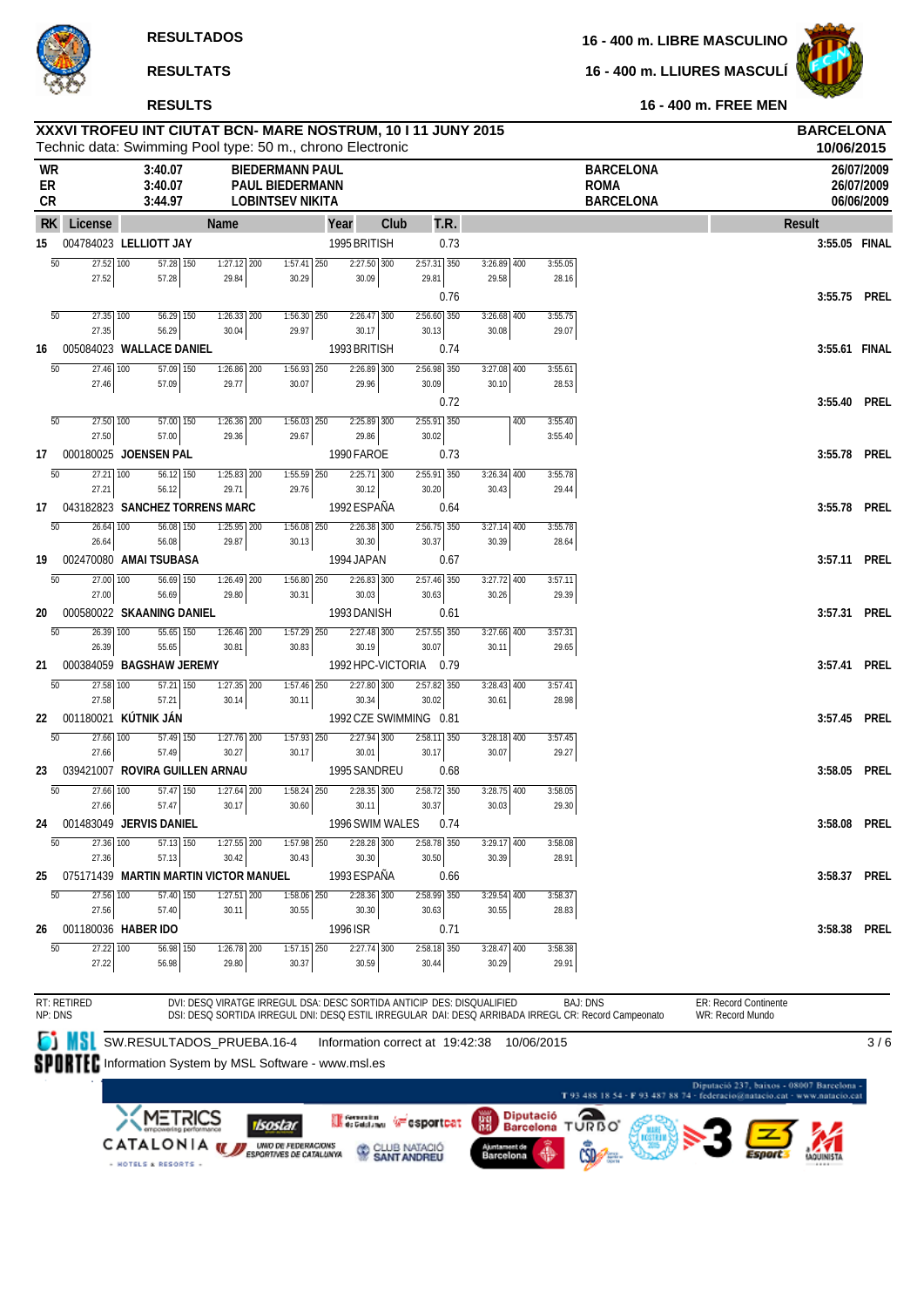**16 - 400 m. LLIURES MASCULÍ**



# **RESULTS**

|                |                                           | XXXVI TROFEU INT CIUTAT BCN- MARE NOSTRUM, 10 I 11 JUNY 2015<br>Technic data: Swimming Pool type: 50 m., chrono Electronic |                                   |                                                                             |          |                                 |                                    |      |                                   |            |                  |                                                                                                                        |                                                                           | <b>BARCELONA</b><br>10/06/2015 |                                        |
|----------------|-------------------------------------------|----------------------------------------------------------------------------------------------------------------------------|-----------------------------------|-----------------------------------------------------------------------------|----------|---------------------------------|------------------------------------|------|-----------------------------------|------------|------------------|------------------------------------------------------------------------------------------------------------------------|---------------------------------------------------------------------------|--------------------------------|----------------------------------------|
| WR<br>ER<br>CR |                                           | 3:40.07<br>3:40.07<br>3:44.97                                                                                              |                                   | <b>BIEDERMANN PAUL</b><br><b>PAUL BIEDERMANN</b><br><b>LOBINTSEV NIKITA</b> |          |                                 |                                    |      |                                   |            |                  | <b>BARCELONA</b><br><b>ROMA</b><br><b>BARCELONA</b>                                                                    |                                                                           |                                | 26/07/2009<br>26/07/2009<br>06/06/2009 |
| <b>RK</b>      | License                                   |                                                                                                                            | Name                              |                                                                             | Year     | Club                            | T.R.                               |      |                                   |            |                  |                                                                                                                        |                                                                           | <b>Result</b>                  |                                        |
| 27             |                                           | 000170027 MATHLOUTHI AHMED                                                                                                 |                                   |                                                                             |          | 1989 TUNISIENNE DE 0.74         |                                    |      |                                   |            |                  |                                                                                                                        |                                                                           | 3:58.67 PREL                   |                                        |
|                | 50<br>27.00 100                           | $56.47$ 150                                                                                                                | $1:26.55$ 200                     | 1:56.57                                                                     | 250      | $2:26.78$ 300                   | $2:56.91$ 350                      |      | $3:27.91$ 400                     |            | 3:58.67          |                                                                                                                        |                                                                           |                                |                                        |
| 28             | 27.00                                     | 56.47<br>047747948 GOICOECHEA CASANUEVA VICTOR                                                                             | 30.08                             | 30.02                                                                       |          | 30.21<br>1994 TERRASA           | 30.13                              | 0.73 | 31.00                             |            | 30.76            |                                                                                                                        |                                                                           | 3:59.48 PREL                   |                                        |
|                | $\overline{50}$<br>$\overline{27.25}$ 100 | 56.69 150                                                                                                                  | $1:27.01$ 200                     | $1:57.83$ 250                                                               |          | $2:28.82$ 300                   | $2:59.87$ 350                      |      | $3:30.21$ 400                     |            | 3:59.48          |                                                                                                                        |                                                                           |                                |                                        |
|                | 27.25                                     | 56.69                                                                                                                      | 30.32                             | 30.82                                                                       |          | 30.99                           | 31.05                              |      | 30.34                             |            | 29.27            |                                                                                                                        |                                                                           |                                |                                        |
| 29             | $\overline{50}$<br>28.34 100              | 000284080 DANNHAUSER JOSHUA PATRICK<br>58.23 150                                                                           | $1:28.42$ 200                     | $1:58.55$ 250                                                               |          | 1998 SEAGULLS<br>2:29.18 300    | $2:59.75$ 350                      | 0.83 | 3:30.28 400                       |            | 3:59.49          |                                                                                                                        |                                                                           | 3:59.49 PREL                   |                                        |
|                | 28.34                                     | 58.23                                                                                                                      | 30.19                             | 30.13                                                                       |          | 30.63                           | 30.57                              |      | 30.53                             |            | 29.21            |                                                                                                                        |                                                                           |                                |                                        |
| 30             |                                           | 000880050 ARTIMON ALIN ALEXANDRU                                                                                           |                                   |                                                                             | 1992 ROM |                                 |                                    | 0.73 |                                   |            |                  |                                                                                                                        |                                                                           | 3:59.91                        | PREL                                   |
|                | 50<br>27.20 100<br>27.20                  | 57.38 150<br>57.38                                                                                                         | $1:27.71$ 200<br>30.33            | 1:58.46 250<br>30.75                                                        |          | $2:29.00$ 300<br>30.54          | 2:59.91 350<br>30.91               |      | 3:30.26 400<br>30.35              |            | 3:59.91<br>29.65 |                                                                                                                        |                                                                           |                                |                                        |
| 31             |                                           | 001580021 NOVOVESKÝ TOMÁS                                                                                                  |                                   |                                                                             |          | 1995 CZE SWIMMING 0.83          |                                    |      |                                   |            |                  |                                                                                                                        |                                                                           | 4:00.04 PREL                   |                                        |
|                | $\overline{50}$<br>27.81 100              | 57.18 150                                                                                                                  | $1:27.30$ 200                     | 1:57.54 250                                                                 |          | 2:28.11 300                     | 2:58.79 350                        |      | $3:29.80$ 400                     |            | 4:00.04          |                                                                                                                        |                                                                           |                                |                                        |
| 32             | 27.81                                     | 57.18<br>000984068 REIJINS JOOST                                                                                           | 30.12                             | 30.24                                                                       |          | 30.57<br>1987 ROYAL DUTCH 0.79  | 30.68                              |      | 31.01                             |            | 30.24            |                                                                                                                        |                                                                           | 4:00.62 PREL                   |                                        |
|                | $\overline{50}$<br>27.55 100              | $57.45$ 150                                                                                                                | $1:27.35$ 200                     | 1:58.21 250                                                                 |          | 2:28.76 300                     | $2:59.22$ 350                      |      | $3:30.11$ 400                     |            | 4:00.62          |                                                                                                                        |                                                                           |                                |                                        |
|                | 27.55                                     | 57.45                                                                                                                      | 29.90                             | 30.86                                                                       |          | 30.55                           | 30.46                              |      | 30.89                             |            | 30.51            |                                                                                                                        |                                                                           |                                |                                        |
| 33             |                                           | 000380034 MEEGAN ANDREW                                                                                                    |                                   |                                                                             |          | 1990 SWIM IRELAND 0.65          | $3:00.73$ 350                      |      |                                   |            |                  |                                                                                                                        |                                                                           | 4:01.47 PREL                   |                                        |
|                | 50<br>27.75 100<br>27.75                  | 57.83 150<br>57.83                                                                                                         | 1:28.38 200<br>30.55              | 1:59.22 250<br>30.84                                                        |          | 2:29.87 300<br>30.65            | 30.86                              |      | $3:31.63$ 400<br>30.90            |            | 4:01.47<br>29.84 |                                                                                                                        |                                                                           |                                |                                        |
| 34             |                                           | 001380021 KUNCAR DAVID                                                                                                     |                                   |                                                                             |          | 1993 CZE SWIMMING 0.74          |                                    |      |                                   |            |                  |                                                                                                                        |                                                                           | 4:01.71 PREL                   |                                        |
|                | 50<br>$27.43$ 100<br>27.43                | $\overline{57.56}$ 150<br>57.56                                                                                            | $1:28.71$ 200<br>31.15            | $1:59.65$ 250<br>30.94                                                      |          | $2:30.85$ 300<br>31.20          | $3:01.40$ 350<br>30.55             |      | $3:32.02$ 400<br>30.62            |            | 4:01.71<br>29.69 |                                                                                                                        |                                                                           |                                |                                        |
| 35             |                                           | 000184063 GUNNING MICHAEL JAMES                                                                                            |                                   |                                                                             |          | 1994 LONDON                     |                                    |      |                                   |            |                  |                                                                                                                        |                                                                           | 4:02.31 PREL                   |                                        |
|                | $\overline{50}$<br>27.29 100              | 57.25 150                                                                                                                  | 1:27.66 200                       | $7:58.67$ 250                                                               |          | $2:29.53$ 300                   | 3:00.77 350                        |      | 3:31.90 400                       |            | 4:02.31          |                                                                                                                        |                                                                           |                                |                                        |
|                | 27.29                                     | 29.96<br>000184061 PIIROINEN EETU                                                                                          | 30.41                             | 31.01                                                                       |          | 30.86<br>1995 SIMMIS GRANI      | 31.24                              |      | 31.13                             |            | 30.41            |                                                                                                                        |                                                                           | 4:02.59                        | Prel                                   |
| 36             | 50<br>27.30 100                           | 57.15 150                                                                                                                  | $1:27.51$ 200                     | $1:58.53$ 250                                                               |          | $2:29.35$ 300                   | $3:00.82$ 350                      | 0.73 | 3:31.96 400                       |            | 4:02.59          |                                                                                                                        |                                                                           |                                |                                        |
|                | 27.30                                     | 57.15                                                                                                                      | 30.36                             | 31.02                                                                       |          | 30.82                           | 31.47                              |      | 31.14                             |            | 30.63            |                                                                                                                        |                                                                           |                                |                                        |
| 37             |                                           | 002480143 WIGDEL TRULS                                                                                                     |                                   |                                                                             |          | 1999 NORWEGIAN                  |                                    | 0.80 |                                   |            |                  |                                                                                                                        |                                                                           | 4:02.79                        | Prel                                   |
|                | $\overline{50}$<br>28.31 100<br>28.31     | 58.49 150<br>58.49                                                                                                         | $\overline{1:29.27}$ 200<br>30.78 | 1:59.96 250<br>30.69                                                        |          | $2:30.91$ 300<br>30.95          | $3:01.79$ 350<br>30.88             |      | $3:\overline{32.59}$ 400<br>30.80 |            | 4:02.79<br>30.20 |                                                                                                                        |                                                                           |                                |                                        |
| 38             |                                           | 000784046 SATES TIMOTHY LUKE                                                                                               |                                   |                                                                             |          | 1998 WESTVILLE                  |                                    | 0.79 |                                   |            |                  |                                                                                                                        |                                                                           | 4:04.08 PREL                   |                                        |
|                | 50<br>26.58 100                           | 56.61 150                                                                                                                  | 1:27.53 200                       | 1:58.83 250                                                                 |          | 2:29.96 300                     | 3:01.64 350                        |      | 3:32.87 400                       |            | 4:04.08          |                                                                                                                        |                                                                           |                                |                                        |
| 39             | 26.58                                     | 56.61<br>000584028 GALOFRE MONTES JULIO CESAR                                                                              | 30.92                             | 31.30                                                                       |          | 31.13<br>1987 FEDERACION        | 31.68                              | 0.72 | 31.23                             |            | 31.21            |                                                                                                                        |                                                                           | 4:04.36                        | Prel                                   |
|                | 50<br>27.77 100                           | 58.19 150                                                                                                                  | 1:28.99 200                       | 1:59.63                                                                     | 250      | $2:30.81$ 300                   | $3:02.31$ 350                      |      | 3:33.90 400                       |            | 4:04.36          |                                                                                                                        |                                                                           |                                |                                        |
|                | 27.77                                     | 58.19                                                                                                                      | 30.80                             | 30.64                                                                       |          | 31.18                           | 31.50                              |      | 31.59                             |            | 30.46            |                                                                                                                        |                                                                           |                                |                                        |
| 40             | 50<br>28.88                               | 000480025 MORTENSEN OLI<br>$1:00.01$ 150<br>100                                                                            | 1:30.99 200                       | $2:02.27$ 250                                                               |          | 1996 FAROE<br>$2:33.25$ 300     | $3:04.57$ 350                      | 0.67 | 3:35.66 400                       |            | 4:04.85          |                                                                                                                        |                                                                           | 4:04.85                        | <b>PREL</b>                            |
|                | 28.88                                     | 1:00.01                                                                                                                    | 30.98                             | 31.28                                                                       |          | 30.98                           | 31.32                              |      | 31.09                             |            | 29.19            |                                                                                                                        |                                                                           |                                |                                        |
|                |                                           |                                                                                                                            |                                   |                                                                             |          |                                 |                                    |      |                                   |            |                  |                                                                                                                        |                                                                           |                                |                                        |
|                | RT: RETIRED<br>NP: DNS                    |                                                                                                                            |                                   | DVI: DESQ VIRATGE IRREGUL DSA: DESC SORTIDA ANTICIP DES: DISQUALIFIED       |          |                                 |                                    |      |                                   |            |                  | <b>BAJ: DNS</b><br>DSI: DESQ SORTIDA IRREGUL DNI: DESQ ESTIL IRREGULAR DAI: DESQ ARRIBADA IRREGL CR: Record Campeonato | ER: Record Continente<br>WR: Record Mundo                                 |                                |                                        |
|                |                                           | SW.RESULTADOS_PRUEBA.16-4                                                                                                  |                                   |                                                                             |          | Information correct at 19:42:38 |                                    |      |                                   | 10/06/2015 |                  |                                                                                                                        |                                                                           |                                | 4/6                                    |
|                |                                           | <b>PIRTE</b> Information System by MSL Software - www.msl.es                                                               |                                   |                                                                             |          |                                 |                                    |      |                                   |            |                  |                                                                                                                        |                                                                           |                                |                                        |
|                |                                           |                                                                                                                            |                                   |                                                                             |          |                                 |                                    |      |                                   |            |                  |                                                                                                                        | Diputació 237, baixos - 08007 Barcelona -                                 |                                |                                        |
|                |                                           |                                                                                                                            |                                   |                                                                             |          |                                 |                                    |      |                                   |            |                  |                                                                                                                        | T 93 488 18 54 - F 93 487 88 74 - federacio@natacio.cat - www.natacio.cat |                                |                                        |
|                |                                           |                                                                                                                            |                                   | sosta                                                                       |          |                                 | esportcat                          |      | 闊                                 |            |                  | Diputació<br>Barcelona TURBO<br><b>RANGER</b>                                                                          |                                                                           |                                |                                        |
|                |                                           | CATALONIA                                                                                                                  |                                   | <b>UWO DE FEDERACIONS</b><br>ESPORTIVES DE CATALUNYA                        |          |                                 | CLUB NATACIO<br><b>SANT ANDREU</b> |      | Ajuntament de<br>Barcelona        |            |                  | CSD:                                                                                                                   |                                                                           |                                |                                        |
|                |                                           | - HOTELS & RESORTS                                                                                                         |                                   |                                                                             |          |                                 |                                    |      |                                   |            |                  |                                                                                                                        |                                                                           |                                |                                        |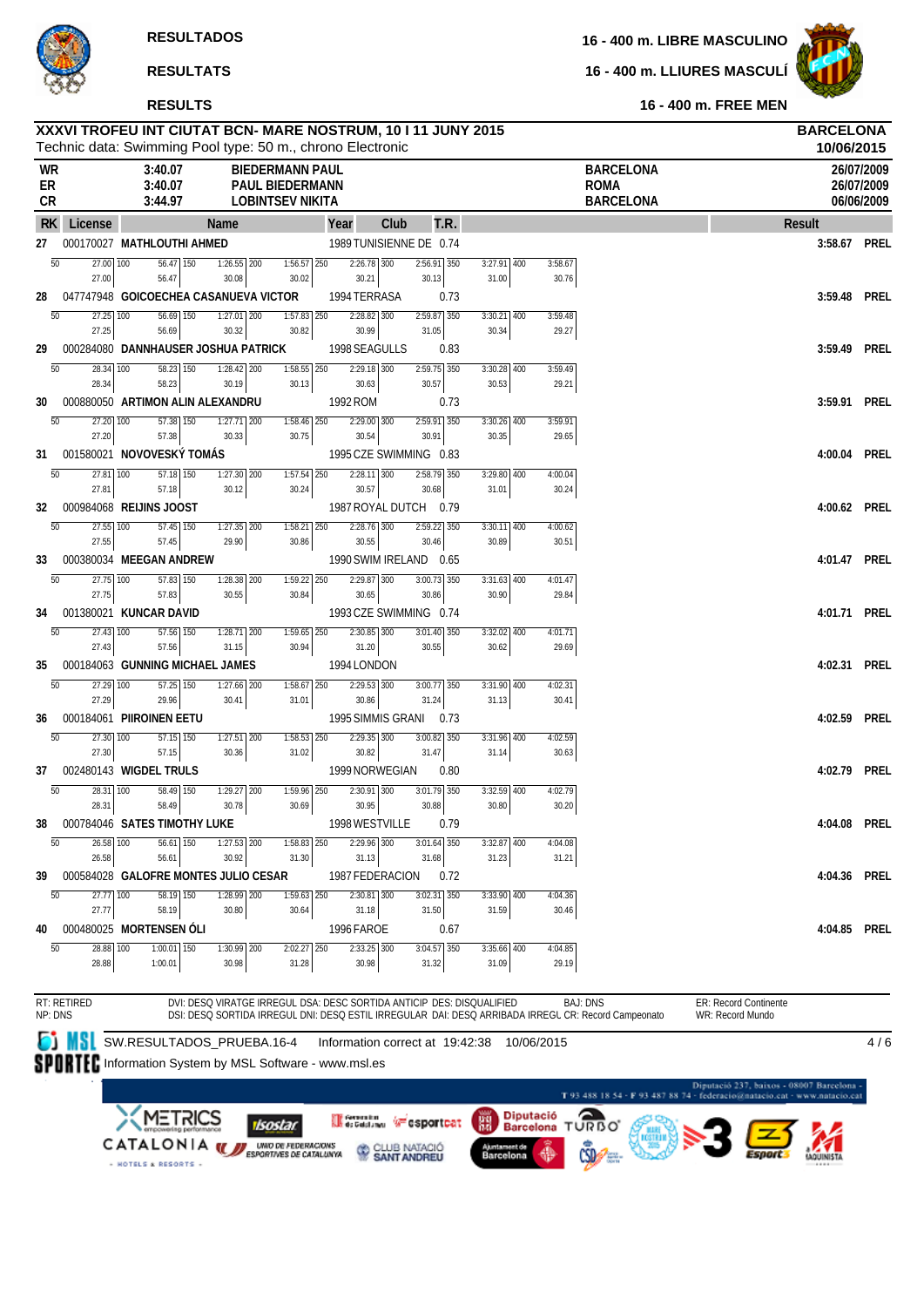**16 - 400 m. LLIURES MASCULÍ**



**RESULTS**

| <b>WR</b><br>ER<br><b>CR</b> |                        | 3:40.07<br>3:40.07<br>3:44.97                | Technic data: Swimming Pool type: 50 m., chrono Electronic | <b>BIEDERMANN PAUL</b><br><b>PAUL BIEDERMANN</b><br><b>LOBINTSEV NIKITA</b> |                                  |               |                        |      |                        |                  | <b>BARCELONA</b><br><b>ROMA</b><br><b>BARCELONA</b>                                                                     |               | 10/06/2015<br>26/07/2009<br>26/07/2009<br>06/06/2009 |
|------------------------------|------------------------|----------------------------------------------|------------------------------------------------------------|-----------------------------------------------------------------------------|----------------------------------|---------------|------------------------|------|------------------------|------------------|-------------------------------------------------------------------------------------------------------------------------|---------------|------------------------------------------------------|
| <b>RK</b>                    | License                |                                              | Name                                                       |                                                                             | Year                             | Club          | T.R.                   |      |                        |                  |                                                                                                                         | <b>Result</b> |                                                      |
| 41                           |                        | 000184057 PAQUIN FOISY ETIENNE               |                                                            |                                                                             | 1997 NAT ELITE                   |               |                        | 0.67 |                        |                  |                                                                                                                         | 4:04.87 PREL  |                                                      |
| 50                           | 28.25 100              | 58.63 150                                    | $1:29.58$ 200                                              | $2:00.87$ 250                                                               |                                  | $2:31.78$ 300 | $3:03.06$ 350          |      | $3:34.18$ 400          | 4:04.87          |                                                                                                                         |               |                                                      |
| 42                           | 28.25                  | 58.63<br>007880006 MENG RUI                  | 30.95                                                      | 31.29                                                                       | 30.91<br>1998 CHINA              |               | 31.28                  | 0.82 | 31.12                  | 30.69            |                                                                                                                         | 4:05.02 PREL  |                                                      |
| $\overline{50}$              | 28.31 100              | 58.74 150                                    | $\overline{1:29.39}$ 200                                   | $2:00.51$ 250                                                               |                                  | $2:31.64$ 300 | $3:02.91$ 350          |      | $3:34.09$ 400          | 4:05.02          |                                                                                                                         |               |                                                      |
|                              | 28.31                  | 58.74                                        | 30.65                                                      | 31.12                                                                       | 31.13                            |               | 31.27                  |      | 31.18                  | 30.93            |                                                                                                                         |               |                                                      |
| 43                           |                        | 044569950 TOLOSA OLAZABAL JUAN               |                                                            |                                                                             | 1994 P.VASCO                     |               |                        | 0.80 |                        |                  |                                                                                                                         | 4:05.34       | Prel                                                 |
| $\overline{50}$              | 28.59 100<br>28.59     | 59.20 150<br>59.20                           | 1:30.16 200<br>30.96                                       | $2:01.27$ 250<br>31.11                                                      | 31.27                            | $2:32.54$ 300 | 3:03.70 350<br>31.16   |      | 3:34.72 400<br>31.02   | 4:05.34<br>30.62 |                                                                                                                         |               |                                                      |
| 44                           |                        | 000384071 BEHNEN LOUIS                       |                                                            |                                                                             | 1995 BUCKNELL                    |               |                        | 0.76 |                        |                  |                                                                                                                         | 4:06.49       | Prel                                                 |
| $\overline{50}$              | $28.\overline{54}$ 100 | 59.78 150                                    | $1:31.45$ 200                                              | 2:02.96 250                                                                 |                                  | 2:33.95 300   | $3:05.20$ 350          |      | 3:36.20 400            | 4:06.49          |                                                                                                                         |               |                                                      |
|                              | 28.54                  | 59.78                                        | 31.67                                                      | 31.51                                                                       | 30.99                            |               | 31.25                  |      | 31.00                  | 30.29            |                                                                                                                         |               |                                                      |
| 45<br>$\overline{50}$        | 28.85 100              | 001527102 MARSAU MATTHIAS<br>$1:00.09$ $150$ | 1:31.49 200                                                | $2:02.59$ 250                                                               | 1997 CANET 66                    | $2:34.16$ 300 | 3:05.62 350            | 0.74 | $3:36.60$ 400          | 4:06.73          |                                                                                                                         | 4:06.73 PREL  |                                                      |
|                              | 28.85                  | 1:00.09                                      | 31.40                                                      | 31.10                                                                       | 31.57                            |               | 31.46                  |      | 30.98                  | 30.13            |                                                                                                                         |               |                                                      |
| 46                           |                        | 000284083 PAULSEN FREDERIK B. DALHOJ         |                                                            |                                                                             | 1998 SIGMA SWIM                  |               |                        | 0.64 |                        |                  |                                                                                                                         | 4:07.45 PREL  |                                                      |
| $\overline{50}$              | 28.80 100              | $\overline{59.93}$ 150                       | $1:31.52$ 200                                              | $2:03.37$ $250$                                                             |                                  | 2:34.82 300   | $3:06.46$ 350          |      | $3:37.63$ 400          | 4:07.45          |                                                                                                                         |               |                                                      |
| 47                           | 28.80                  | 59.93<br>001184025 BLANCH NICOLAS            | 31.59                                                      | 31.85                                                                       | 31.45<br>1997 AALBORG            |               | 31.64                  | 0.69 | 31.17                  | 29.82            |                                                                                                                         | 4:07.72 PREL  |                                                      |
| 50                           | 29.21 100              | $1:00.61$ 150                                | $1:32.06$ 200                                              | 2:03.59 250                                                                 |                                  | 2:34.47 300   | $3:05.44$ 350          |      | $3:36.71$ 400          | 4:07.72          |                                                                                                                         |               |                                                      |
|                              | 29.21                  | 1:00.61                                      | 31.45                                                      | 31.53                                                                       | 30.88                            |               | 30.97                  |      | 31.27                  | 31.01            |                                                                                                                         |               |                                                      |
| 48                           |                        | 002180143 BJELLAND EIVIND                    |                                                            |                                                                             | 1998 NORWEGIAN                   |               |                        | 0.74 |                        |                  |                                                                                                                         | 4:08.34       | Prel                                                 |
| $\overline{50}$              | 28.94 100<br>28.94     | 59.25 150<br>59.25                           | $1:30.53$ 200<br>31.28                                     | $2:01.70$ 250<br>31.17                                                      | 31.56                            | $2:33.26$ 300 | $3:05.07$ 350<br>31.81 |      | $3:36.90$ 400<br>31.83 | 4:08.34<br>31.44 |                                                                                                                         |               |                                                      |
| 49                           |                        | 000184085 QUAMME QULAÜS                      |                                                            |                                                                             | 1995 MEGAQUARIUS 0.66            |               |                        |      |                        |                  |                                                                                                                         | 4:09.18 PREL  |                                                      |
| $\overline{50}$              | 27.80 100              | 58.88 150                                    | $1:30.52$ 200                                              | $2:02.35$ $250$                                                             |                                  | $2:33.83$ 300 | 3:05.66 350            |      | 3:37.46 400            | 4:09.18          |                                                                                                                         |               |                                                      |
|                              | 27.80                  | 58.88                                        | 31.64                                                      | 31.83                                                                       | 31.48                            |               | 31.83                  |      | 31.80                  | 31.72            |                                                                                                                         |               |                                                      |
| 50<br>$\overline{50}$        | 28.44 100              | 000183051 ARIAS POL<br>59.76 150             | $1:31.41$ 200                                              | $2:03.21$ 250                                                               | 1996 CN                          | $2:35.23$ 300 | 3:07.49 350            | 0.69 | 3:39.63 400            | 4:10.92          |                                                                                                                         | 4:10.92 PREL  |                                                      |
|                              | 28.44                  | 59.76                                        | 31.65                                                      | 31.80                                                                       | 32.02                            |               | 32.26                  |      | 32.14                  | 31.29            |                                                                                                                         |               |                                                      |
| 51                           |                        | 000127024 CHATRON CYRIL                      |                                                            |                                                                             | 1995 EMS BRON                    |               |                        | 0.68 |                        |                  |                                                                                                                         | 4:11.01 PREL  |                                                      |
| $\overline{50}$              | $\overline{27.96}$ 100 | $\overline{59.23}$ $\overline{150}$          | $1:31.33$ 200                                              | $2:03.58$ $250$                                                             |                                  | 2:35.20 300   | $3:07.20$ 350          |      | $3:39.29$ 400          | 4:11.01          |                                                                                                                         |               |                                                      |
|                              | 27.96                  | 59.23<br>52 002083037 SMITH CAMERON          | 32.10                                                      | 32.25                                                                       | 31.62<br>1992 UNIVERSITY OF 0.71 |               | 32.00                  |      | 32.09                  | 31.72            |                                                                                                                         | 4:11.88 PREL  |                                                      |
| $\overline{50}$              | $28.92$ 100            | 1:00.90 150                                  | 1:32.39 200                                                | 2:04.26 250                                                                 |                                  | $2:35.51$ 300 | 3:07.21 350            |      | 3:39.80 400            | 4:11.88          |                                                                                                                         |               |                                                      |
|                              | 28.92                  | 1:00.90                                      | 31.49                                                      | 31.87                                                                       | 31.25                            |               | 31.70                  |      | 32.59                  | 32.08            |                                                                                                                         |               |                                                      |
| 53                           |                        | 099164696 RIVERA GOMIS CARLOS                |                                                            |                                                                             | 1994 SANVCTE                     |               |                        | 0.81 |                        |                  |                                                                                                                         | 4:15.08       | Prel                                                 |
| $\overline{50}$              | 29.23 100<br>29.23     | $1:00.64$ 150<br>1:00.64                     | $1:32.73$ 200<br>32.09                                     | 2:04.84 250<br>32.11                                                        | 31.95                            | $2:36.79$ 300 | $3:09.62$ 350<br>32.83 |      | $3:42.42$ 400<br>32.80 | 4:15.08<br>32.66 |                                                                                                                         |               |                                                      |
| 54                           |                        | 000961821 GEBREL AHMED                       |                                                            |                                                                             | 1991 C.N.B.                      |               |                        | 0.76 |                        |                  |                                                                                                                         | 4:15.62 PREL  |                                                      |
| $\overline{50}$              | 28.51 100              | $59.75$ 150                                  | 1:31.86 200                                                | $2:04.27$ 250                                                               |                                  | $2:36.85$ 300 | $3:09.86$ 350          |      | $3:42.85$ 400          | 4:15.62          |                                                                                                                         |               |                                                      |
|                              | 28.51                  | 59.75                                        | 32.11                                                      | 32.41                                                                       | 32.58                            |               | 33.01                  |      | 32.99                  | 32.77            |                                                                                                                         |               |                                                      |
|                              | RT: RETIRED            |                                              |                                                            | DVI: DESQ VIRATGE IRREGUL DSA: DESC SORTIDA ANTICIP DES: DISQUALIFIED       |                                  |               |                        |      |                        |                  | <b>BAJ: DNS</b><br>ER: Record Continente                                                                                |               |                                                      |
| NP: DNS                      |                        |                                              |                                                            |                                                                             |                                  |               |                        |      |                        |                  | DSI: DESQ SORTIDA IRREGUL DNI: DESQ ESTIL IRREGULAR DAI: DESQ ARRIBADA IRREGL CR: Record Campeonato<br>WR: Record Mundo |               |                                                      |
|                              |                        | SW.RESULTADOS_PRUEBA.16-4                    |                                                            |                                                                             | Information correct at 19:42:38  |               |                        |      |                        | 10/06/2015       |                                                                                                                         |               | 5/6                                                  |

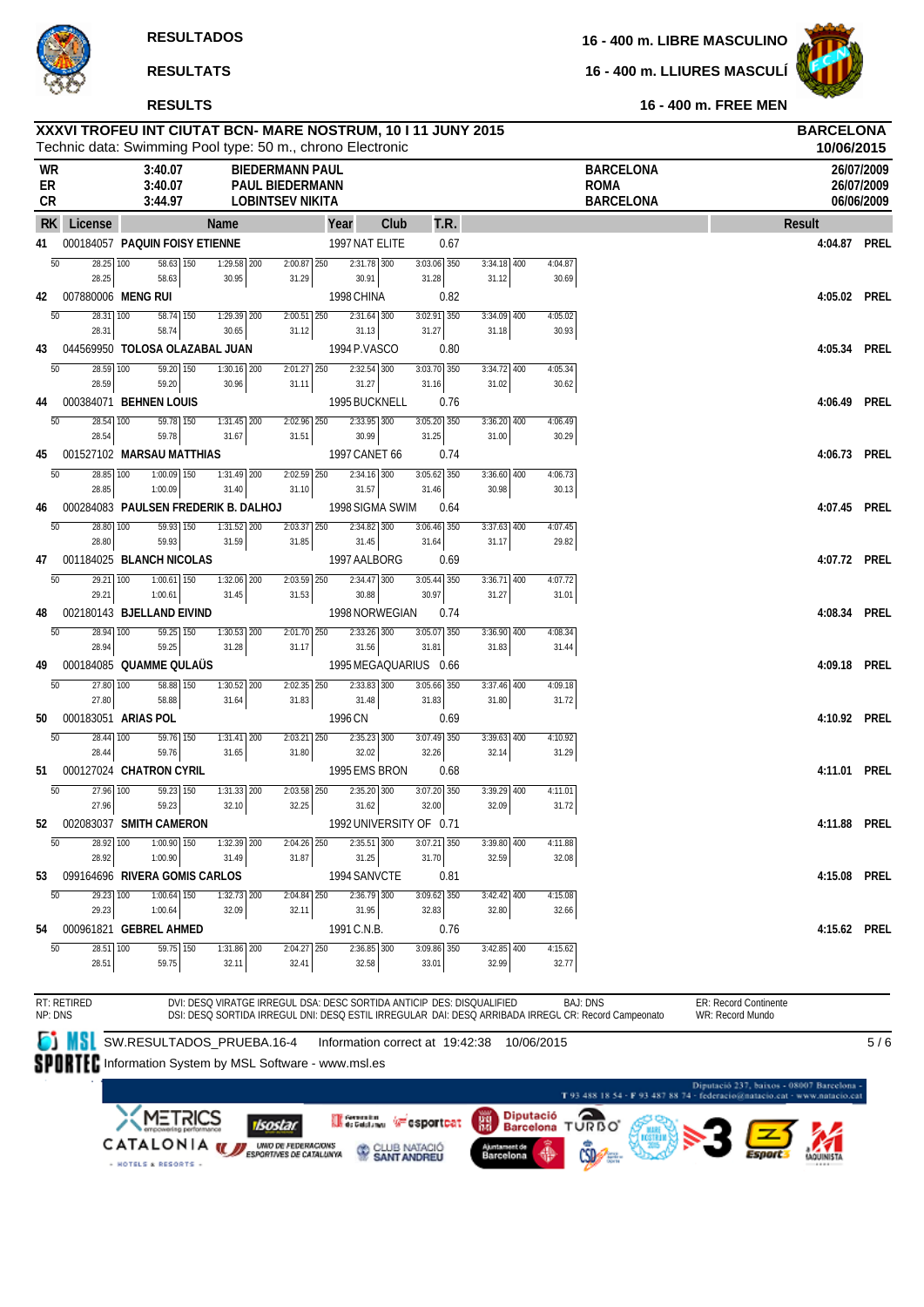**16 - 400 m. LLIURES MASCULÍ**



### **RESULTS**

|                       |           | XXXVI TROFEU INT CIUTAT BCN- MARE NOSTRUM, 10 I 11 JUNY 2015<br>Technic data: Swimming Pool type: 50 m., chrono Electronic |               |                                                                             |                |                          |                |         |                                                     | <b>BARCELONA</b><br>10/06/2015 |                                        |
|-----------------------|-----------|----------------------------------------------------------------------------------------------------------------------------|---------------|-----------------------------------------------------------------------------|----------------|--------------------------|----------------|---------|-----------------------------------------------------|--------------------------------|----------------------------------------|
| <b>WR</b><br>ER<br>CR |           | 3:40.07<br>3:40.07<br>3:44.97                                                                                              |               | <b>BIEDERMANN PAUL</b><br><b>PAUL BIEDERMANN</b><br><b>LOBINTSEV NIKITA</b> |                |                          |                |         | <b>BARCELONA</b><br><b>ROMA</b><br><b>BARCELONA</b> |                                | 26/07/2009<br>26/07/2009<br>06/06/2009 |
| <b>RK</b>             | License   |                                                                                                                            | <b>Name</b>   | Year                                                                        | Club           | T.R.                     |                |         |                                                     | Result                         |                                        |
| 55                    |           | 002080143 SAMUELSEN TIM                                                                                                    |               |                                                                             | 1997 NORWEGIAN | 0.78                     |                |         |                                                     | 4:17.93                        | <b>PREL</b>                            |
| 50                    | 29.14 100 | $1:00.35$ 150                                                                                                              | $1:33.15$ 200 | $2:06.33$ 250                                                               | $2:39.21$ 300  | $3:12.4\overline{1}$ 350 | 3:45.61<br>400 | 4:17.93 |                                                     |                                |                                        |
|                       | 29.14     | 1:00.35                                                                                                                    | 32.80         | 33.18                                                                       | 32.88          | 33.20                    | 33.20          | 32.32   |                                                     |                                |                                        |
| 56                    | 000584046 | <b>TAIT REEGAN BOBBIE</b>                                                                                                  |               |                                                                             | 1998 WESTVILLE | 0.72                     |                |         |                                                     | 4:25.91                        | <b>PREL</b>                            |
| 50                    | 29.58 100 | $1:02.45$ 150                                                                                                              | $1:36.35$ 200 | $2:10.53$ $250$                                                             | $2:44.89$ 300  | $3:19.09$ 350            | $3:53.36$ 400  | 4:25.91 |                                                     |                                |                                        |
|                       | 29.58     | 1:02.45                                                                                                                    | 33.90         | 34.18                                                                       | 34.36          | 34.20                    | 34.27          | 32.55   |                                                     |                                |                                        |
|                       |           | 001480143 GIDSKEHAUG ERIK                                                                                                  |               |                                                                             | 1997 NORWEGIAN |                          |                |         |                                                     | BAJ                            | <b>PREL</b>                            |
|                       |           |                                                                                                                            |               |                                                                             |                |                          |                |         |                                                     |                                |                                        |
|                       |           | 001880143 SKIPPERUD KNUT OSCAR                                                                                             |               |                                                                             | 1996 NORWEGIAN |                          |                |         |                                                     | <b>BAJ</b>                     | PREL                                   |

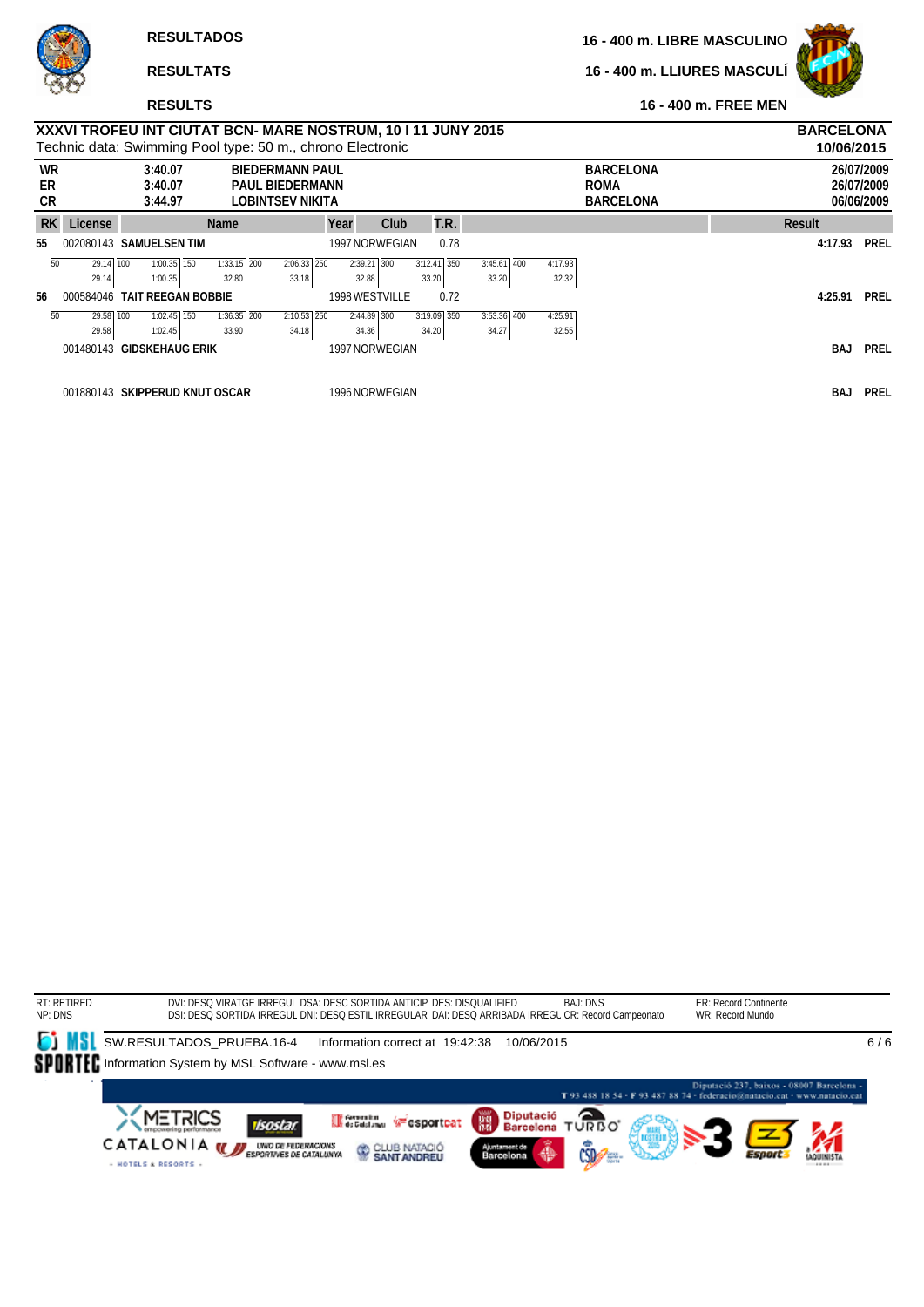

**17 - 800 m. LLIURES MASCULÍ**



**RESULTS**

RT: RETIRAT NP: NO PRESENTAT **17 - 800 m. FREE MEN**

| XXXVI TROFEU INT CIUTAT BCN- MARE NOSTRUM, 10 I 11 JUNY 2015 | <b>BARCELONA</b> |
|--------------------------------------------------------------|------------------|

|   |                  |                                                    |                                       |      |                                                                                     | Technic data: Swimming Pool type: 50 m., chrono Electronic               |                                                                                   |      |                              |      |                                                               |                                                                      |                                                                          |                      |           | 11/06/2015                             |
|---|------------------|----------------------------------------------------|---------------------------------------|------|-------------------------------------------------------------------------------------|--------------------------------------------------------------------------|-----------------------------------------------------------------------------------|------|------------------------------|------|---------------------------------------------------------------|----------------------------------------------------------------------|--------------------------------------------------------------------------|----------------------|-----------|----------------------------------------|
|   | WR<br>ER<br>СR   |                                                    | 7:32.12<br>7:42.74<br>7:58.32         |      |                                                                                     | <b>ZHANG LIN</b><br><b>DETTI GABRIELE</b><br>KISS G.                     |                                                                                   |      |                              |      |                                                               | <b>ROMA</b>                                                          | <b>RICCIONE (ITA)</b><br><b>BARCELONA</b>                                |                      |           | 29/07/2009<br>08/04/2014<br>01/06/2011 |
|   | RK.<br>License   |                                                    |                                       | Name |                                                                                     |                                                                          | Year                                                                              | Club |                              | T.R. |                                                               |                                                                      |                                                                          |                      |           | Result                                 |
| 1 |                  |                                                    | 000284059 COCHRANE RYAN               |      |                                                                                     |                                                                          | 1988 HPC-VICTORIA                                                                 |      |                              | 0.75 |                                                               |                                                                      |                                                                          |                      | <b>CR</b> | 7:52.51                                |
|   | $\overline{50}$  | $\frac{1}{27.48}$ , $\frac{1}{100}$                | 56.31, 150                            |      | $\overline{1:}2\overline{5}.\overline{70}$ , $\overline{200}$                       | $\overline{1:}5\overline{5}.\overline{0}6$ , $\overline{2}5\overline{0}$ | $\overline{2:}2\overline{4}.\overline{67}$ , 300                                  |      | 2:54.13, 350                 |      | 3:24.03, 400                                                  | $3:53.76$ , 450                                                      | $\overline{4:}2\overline{3}.\overline{7}2$ , $\overline{5}0\overline{0}$ | 4:53.54              |           |                                        |
|   |                  | 27.48                                              | 56.31                                 |      | 29.39                                                                               | 29.36                                                                    | 29.61                                                                             |      | 29.46                        |      | 29.90                                                         | 29.73                                                                | 29.96                                                                    | 29.82                |           |                                        |
|   | 550              | 5:23.71,600                                        | $5:53.80$ <sub>1</sub> 650            |      | $6:23.99$ , 700                                                                     | $6:53.75$ , 750                                                          | $7:23.67$ , 800                                                                   |      | 7:52.51                      |      |                                                               |                                                                      |                                                                          |                      |           |                                        |
|   |                  | 30.17                                              | 30.09                                 |      | 30.19                                                                               | 29.76                                                                    | $29.92$ <sub>I</sub> CR                                                           |      | 28.84                        |      |                                                               |                                                                      |                                                                          |                      |           |                                        |
| 2 |                  |                                                    | 002484023 MILNE STEPHEN               |      |                                                                                     |                                                                          | 1994 BRITISH                                                                      |      |                              | 0.73 |                                                               |                                                                      |                                                                          |                      |           | 7:56.12                                |
|   | $\overline{50}$  | 27.17, 100<br>27.17                                | 56.86, 150<br>56.86                   |      | $\overline{1:26.63}$ , 200<br>29.77                                                 | $1:56.30$ , 250<br>29.67                                                 | $\overline{2:}2\overline{6}.\overline{15}$ , $\overline{3}0\overline{0}$<br>29.85 |      | $2:56.40$ , 350<br>30.25     |      | 3:26.21, 400<br>29.81                                         | $3:56.54$ , 450<br>30.33                                             | $4:26.97$ 500<br>30.43                                                   | 4:57.44<br>30.47     |           |                                        |
|   | 550              | 5:27.60, 600                                       | 5:58.15, 650                          |      | $6:28.48$ , 700                                                                     | $6:58.70$ , 750                                                          | 7:27.52, 800                                                                      |      | 7:56.12                      |      |                                                               |                                                                      |                                                                          |                      |           |                                        |
|   |                  | 30.16                                              | 30.55                                 |      | 30.33                                                                               | 30.22                                                                    | 28.82                                                                             |      | 28.60                        |      |                                                               |                                                                      |                                                                          |                      |           |                                        |
| 3 |                  |                                                    | 000570020 BROWN DEVON MYLES           |      |                                                                                     |                                                                          | 1992 SW SOUTH                                                                     |      |                              | 0.78 |                                                               |                                                                      |                                                                          |                      |           | 7:58.35                                |
|   | $\overline{50}$  | $27.\overline{25}$ , $\overline{100}$              | 56.81, 150                            |      | $\overline{1:}2\overline{6}.\overline{3}\overline{1}$ , $\overline{2}0\overline{0}$ | $\overline{1:}5\overline{6}.\overline{0}8$ , $\overline{2}5\overline{0}$ | $\overline{2:}2\overline{6}.\overline{09}$ , $\overline{300}$                     |      | $2:56.\overline{32}$ , $350$ |      | $\overline{4:}2\overline{7}.\overline{46}$ , $\overline{400}$ | $3:56.84$ , 450                                                      | 500                                                                      | 4:57.66              |           |                                        |
|   |                  | 27.25                                              | 56.81                                 |      | 29.50                                                                               | 29.77                                                                    | 30.01                                                                             |      | 30.23                        |      | 1:31.14                                                       | $0.00$ <sup>1</sup>                                                  |                                                                          | 4:57.66              |           |                                        |
|   | 550              | $5:28.20$ , 600                                    | 5:58.51, 650                          |      | $6:29.11$ , 700                                                                     | $6:59.33$ , 750                                                          | $7:29.81$ , 800                                                                   |      | 7:58.35                      |      |                                                               |                                                                      |                                                                          |                      |           |                                        |
|   |                  | 30.54                                              | 30.31                                 |      | 30.60                                                                               | 30.22                                                                    | 30.48                                                                             |      | 28.54                        |      |                                                               |                                                                      |                                                                          |                      |           |                                        |
| 4 |                  |                                                    | 001580143 CHRISTIANSEN HENRIK         |      |                                                                                     |                                                                          | 1996 NORWEGIAN                                                                    |      |                              | 0.76 |                                                               |                                                                      |                                                                          |                      |           | 7:58.45                                |
|   | $\overline{50}$  | 27.52, 100                                         | $\overline{57.41}$ , $\overline{150}$ |      | $\overline{1:}2\overline{7}.\overline{48}$ , $\overline{200}$                       | $\overline{1:}5\overline{7}.\overline{37}$ , $\overline{250}$            | $\overline{2:}2\overline{7}.\overline{54}$ , $\overline{300}$                     |      | $2:57.54$ , $350$            |      | $3:27.82$ , 400                                               | $3:57.75$ , $450$                                                    | $4:28.15$ , 500                                                          | 4:58.23              |           |                                        |
|   | 550              | 27.52<br>$5:28.82$ , 600                           | 57.41<br>$5:59.07$ <sub>1</sub> 650   |      | 30.07<br>$6:29.20$ , 700                                                            | 29.89<br>$6:59.47$ , 750                                                 | 30.17<br>$7:29.90$ <sub>1</sub> 800                                               |      | 30.00<br>7:58.45             |      | 30.28                                                         | 29.93                                                                | 30.40                                                                    | 30.08                |           |                                        |
|   |                  | 30.59                                              | 30.25                                 |      | 30.13                                                                               | 30.27                                                                    | 30.43                                                                             |      | 28.55                        |      |                                                               |                                                                      |                                                                          |                      |           |                                        |
| 5 |                  |                                                    | 000180025 JOENSEN PAL                 |      |                                                                                     |                                                                          | 1990 FAROE                                                                        |      |                              | 0.75 |                                                               |                                                                      |                                                                          |                      |           | 7:58.98                                |
|   | $\overline{50}$  | 27.56, 100                                         | 56.88, 150                            |      | $1:26.46$ , 200                                                                     | $1:56.41$ , 250                                                          | $\overline{2:}2\overline{6}.\overline{3}2;\overline{3}0\overline{0}$              |      | $2:56.26$ , 350              |      | $3:26.49$ , 400                                               | $3:56.96$ , 450                                                      | $4:27.\overline{24}$ , 500                                               | 4:57.63              |           |                                        |
|   |                  | 27.56                                              | 56.88                                 |      | 29.58                                                                               | 29.95                                                                    | 29.91                                                                             |      | 29.94                        |      | 30.23                                                         | 30.47                                                                | 30.28                                                                    | 30.39                |           |                                        |
|   | 550              | 5:28.16, 600                                       | 5:58.97, 650                          |      | $6:29.25$ , 700                                                                     | $6:59.75$ , 750                                                          | $7:29.83$ , 800                                                                   |      | 7:58.98                      |      |                                                               |                                                                      |                                                                          |                      |           |                                        |
|   |                  | 30.53                                              | 30.81                                 |      | 30.28                                                                               | $30.50$ !                                                                | 30.08                                                                             |      | 29.15                        |      |                                                               |                                                                      |                                                                          |                      |           |                                        |
| 6 |                  |                                                    | 043182823 SANCHEZ TORRENS MARC        |      |                                                                                     |                                                                          | 1992 ESPAÑA                                                                       |      |                              | 0.67 |                                                               |                                                                      |                                                                          |                      |           | 8:00.30                                |
|   | 50               | 27.61, 100                                         | 57.82, 150                            |      | $\overline{1:}2\overline{7}.\overline{81}$ , 200                                    | $1:58.26$ , 250                                                          | $2:28.90$ , $300$                                                                 |      | $2:59.59$ , $350$            |      | $\overline{3:30.40}$ , $\overline{400}$                       | $\overline{4:}0\overline{1}.\overline{2}3\overline{1}45\overline{0}$ | $4:31.59$ 500                                                            | $\overline{5:02.10}$ |           |                                        |
|   |                  | 27.61                                              | 57.82                                 |      | 29.99                                                                               | 30.45                                                                    | 30.64                                                                             |      | 30.69                        |      | 30.81                                                         | 30.83                                                                | 30.36                                                                    | 30.51                |           |                                        |
|   | 550              | $5:32.05$ , 600                                    | 6:02.19, 650                          |      | $6:32.05$ , 700                                                                     | $\overline{7:}0\overline{2}.\overline{16}$ , $\overline{7}5\overline{0}$ | $\overline{7:32.33}$ 800                                                          |      | 8:00.30                      |      |                                                               |                                                                      |                                                                          |                      |           |                                        |
| 7 |                  | 29.95                                              | 30.14<br>000184083 IPSEN ANTON ORSKOV |      | 29.86                                                                               | $30.11$ !                                                                | 30.17<br>1994 SIGMA SWIM                                                          |      | 27.97                        |      |                                                               |                                                                      |                                                                          |                      |           | 8:00.65                                |
|   |                  |                                                    |                                       |      |                                                                                     |                                                                          |                                                                                   |      |                              | 0.79 |                                                               |                                                                      |                                                                          |                      |           |                                        |
|   | 50               | $28.26 \cdot 100$<br>28.26                         | 58.67, 150<br>58.67                   |      | $\overline{1:29.21}$ , 200<br>30.54                                                 | $1:59.57$ , 250<br>30.36                                                 | $2:29.80$ , 300<br>30.23                                                          |      | $2:59.91$ , 350<br>30.11     |      | $3:29.98$ , 400<br>30.07                                      | $4:00.27$ <sub>1</sub> 450<br>30.29                                  | $4:30.38$ 500<br>30.11                                                   | 5:00.80<br>30.42     |           |                                        |
|   | $\overline{550}$ | $\overline{5:31}.\overline{13}$ , $\overline{600}$ | $6:01.36$ , 650                       |      | $\overline{6:}3\overline{1}.\overline{45}$ , 700                                    | $\overline{7:}0\overline{1}.\overline{54}$ , $\overline{7}5\overline{0}$ | $\overline{7:31.41}$ , 800                                                        |      | 8:00.65                      |      |                                                               |                                                                      |                                                                          |                      |           |                                        |
|   |                  | 30.33                                              | 30.23                                 |      | 30.09                                                                               | 30.09                                                                    | 29.87                                                                             |      | 29.24                        |      |                                                               |                                                                      |                                                                          |                      |           |                                        |
| 8 |                  |                                                    | 001084068 BRZOSKOWSKI MAARTEN         |      |                                                                                     |                                                                          | 1995 ROYAL DUTCH                                                                  |      |                              | 0.74 |                                                               |                                                                      |                                                                          |                      |           | 8:01.14                                |
|   | $\overline{50}$  | 27.98, 100                                         | 58.48, 150                            |      | $1:28.54$ , 200                                                                     | $1:58.96$ , 250                                                          | $2:29.06$ , 300                                                                   |      | $2:59.28$ , 350              |      | $3:29.52$ , 400                                               | $4:00.13$ , 450                                                      | $4:30.61$ , 500                                                          | 5:01.16              |           |                                        |
|   |                  | 27.98                                              | 58.48                                 |      | 30.06                                                                               | 30.42                                                                    | 30.10                                                                             |      | 30.22                        |      | 30.24                                                         | 30.61                                                                | 30.48                                                                    | 30.55                |           |                                        |
|   | 550              | 5:31.48,600                                        | $6:01.96$ <sub>1</sub> 650            |      | $6:32.37$ , 700                                                                     | $\overline{7:}0\overline{2}.\overline{78}$ , $\overline{750}$            | $\overline{7:33.07}$ , 800                                                        |      | 8:01.14                      |      |                                                               |                                                                      |                                                                          |                      |           |                                        |
|   |                  | 30.32                                              | 30.48                                 |      | 30.41                                                                               | 30.41                                                                    | 30.29                                                                             |      | 28.07                        |      |                                                               |                                                                      |                                                                          |                      |           |                                        |

**SU**SW.RESULTADOS\_PRUEBA.17-8 Information correct at 18:10:47 11/06/2015 1 / 3SPORTEC Information System by MSL Software - www.msl.es Diputació 237, baixos - 08007 Barcelona -<br>T 93 488 18 54 - F 93 487 88 74 - federacio@natacio.cat - www.natacio.cat Diputació<br>Barcelona TURBO **XMETRICS** German Wesportcat 麛 **isostar** CATALONIA WE UND DE FEDERACIONS CLUB NATACIÓ - HOTELS & RESORTS

BAJ: BAIXA

ER: Record Continente WR: Record Mundo

DSI: DESQ SORTIDA IRREGUL DNI: DESQ ESTIL IRREGULAR DAI: DESQ ARRIBADA IRREGU CR: Record Campeonato

DVI: DESQ VIRATGE IRREGUL DSA: DESC SORTIDA ANTICIP, DES: DESQUALIFICAT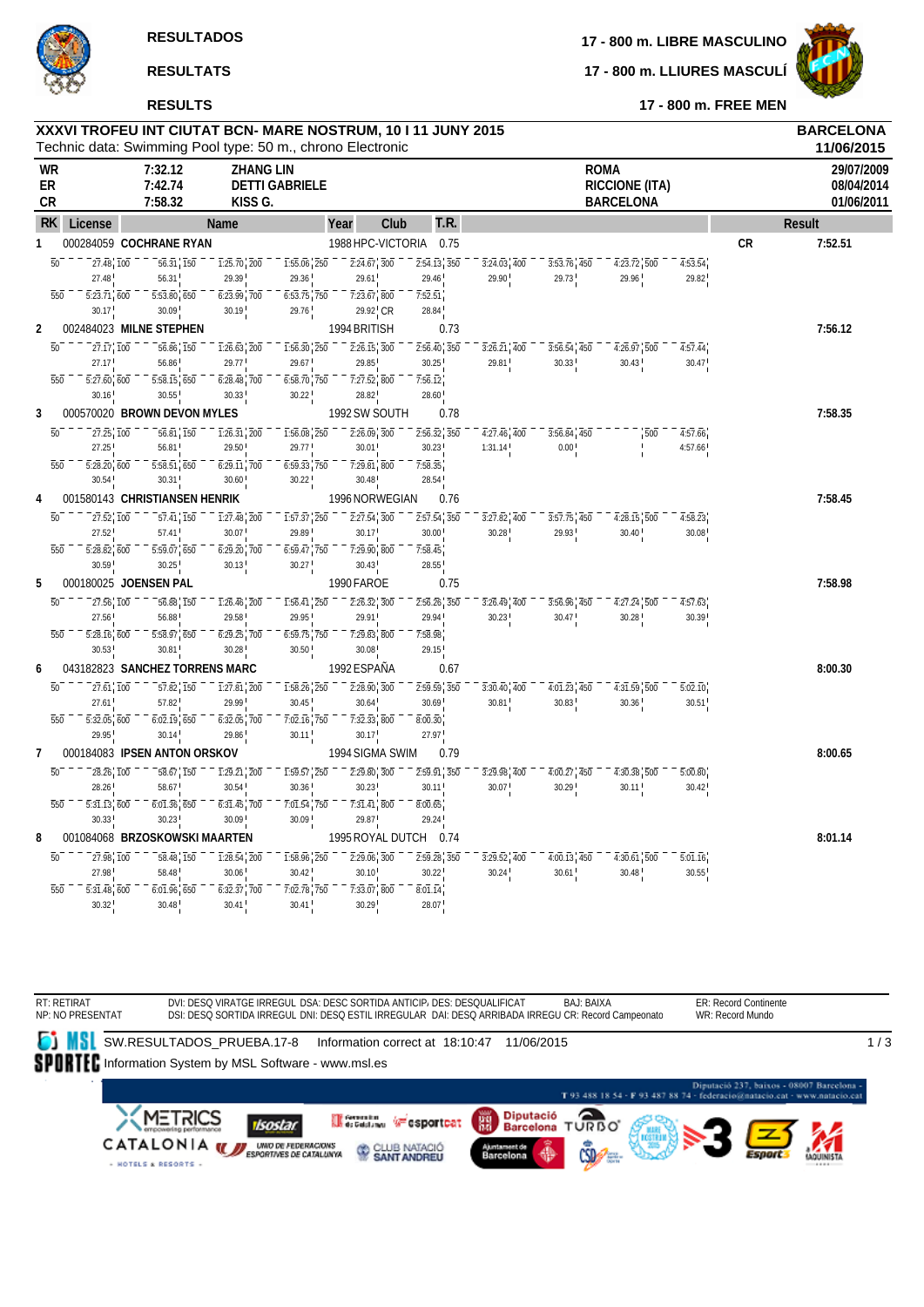**RESULTADOS**

# **RESULTATS**

# **RESULTS**

**17 - 800 m. LIBRE MASCULINO**

**17 - 800 m. LLIURES MASCULÍ**



**17 - 800 m. FREE MEN**

| XXXVI TROFEU INT CIUTAT BCN- MARE NOSTRUM, 10 I 11 JUNY 2015 | <b>BARCELONA</b> |
|--------------------------------------------------------------|------------------|
| Technic data: Swimming Pool type: 50 m., chrono Electronic   | 11/06/2015       |

| <b>WR</b><br>ER<br>CR |                                           | 7:32.12<br>7:42.74<br>7:58.32 |                        |                          | <b>ZHANG LIN</b><br><b>DETTI GABRIELE</b><br>KISS G. |            |                        |                        |               |               | <b>ROMA</b><br><b>RICCIONE (ITA)</b><br><b>BARCELONA</b> |         | 29/07/2009<br>08/04/2014<br>01/06/2011 |
|-----------------------|-------------------------------------------|-------------------------------|------------------------|--------------------------|------------------------------------------------------|------------|------------------------|------------------------|---------------|---------------|----------------------------------------------------------|---------|----------------------------------------|
| <b>RK</b>             | License                                   |                               |                        | <b>Name</b>              |                                                      | Year       | Club                   | T.R.                   |               |               |                                                          |         | Result                                 |
| 9                     | 004784023 LELLIOTT JAY                    |                               |                        |                          |                                                      |            | 1995 BRITISH           | 0.76                   |               |               |                                                          |         | 8:01.82                                |
|                       | $\overline{50}$<br>$28.49$ 100            |                               | $58.50$ 150            | $1:29.23$ 200            | $7:59.82$ 250                                        |            | $2:30.22$ 300          | $3:00.49$ 350          | $3:31.04$ 400 | $4:01.42$ 450 | 4:31.77 500                                              | 5:01.83 |                                        |
|                       | 28.49                                     | 58.50                         |                        | 30.73                    | 30.59                                                |            | 30.40                  | 30.27                  | 30.55         | 30.38         | 30.35                                                    | 30.06   |                                        |
|                       | $5:32.13$ 600<br>550                      |                               | $6:02.29$ 650          | $6:32.74$ 700<br>30.45   | 7:03.20 750                                          |            | $7:33.75$ 800          | 8:01.82<br>28.07       |               |               |                                                          |         |                                        |
| 10                    | 30.30<br>003480030 VOGEL FLORIAN          | 30.16                         |                        |                          | 30.46                                                |            | 30.55<br>1994 GERMAN   | 0.73                   |               |               |                                                          |         | 8:02.01                                |
|                       | $\overline{50}$<br>28.46 100              |                               | $58.69$ 150            | $1:29.63$ <sub>200</sub> | $2:00.43$ $250$                                      |            | $2:31.46$ 300          | $3:01.87$ 350          | $3:32.93$ 400 | $4:03.64$ 450 | $4:34.10$ 500                                            | 5:04.05 |                                        |
|                       | 28.46                                     | 58.69                         |                        | 30.94                    | 30.80                                                |            | 31.03                  | 30.41                  | 31.06         | 30.71         | 30.46                                                    | 29.95   |                                        |
|                       | 550<br>$5:34.42$ 600                      |                               | $6:04.30$ 650          | 6:34.16 700              | 7:03.90 750                                          |            | 7:33.30 800            | 8:02.01                |               |               |                                                          |         |                                        |
|                       | 30.37                                     | 29.88                         |                        | 29.86                    | 29.74                                                |            | 29.40                  | 28.71                  |               |               |                                                          |         |                                        |
| 11                    | 006480006 WU YUHANG                       |                               |                        |                          |                                                      | 1997 CHINA |                        | 0.73                   |               |               |                                                          |         | 8:04.05                                |
|                       | $\overline{50}$<br>28.90 100              |                               | $\overline{59.42}$ 150 | $7:29.91$ 200            | $2:00.58$ $250$                                      |            | $2:31.54$ 300          | $3:02.96$ 350          | $3:33.98$ 400 | $4:05.25$ 450 | $4:35.47$ 500                                            | 5:05.71 |                                        |
|                       | 28.90                                     | 59.42                         |                        | 30.49                    | 30.67                                                |            | 30.96                  | 31.42                  | 31.02         | 31.27         | 30.22                                                    | 30.24   |                                        |
|                       | 550<br>5:36.01 600<br>30.30               | 30.28                         | $6:06.29$ 650          | 6:36.44 700<br>30.15     | $7:06.21$ 750<br>29.77                               |            | $7:35.91$ 800<br>29.70 | 8:04.05<br>28.14       |               |               |                                                          |         |                                        |
| 12                    | 001483049 JERVIS DANIEL                   |                               |                        |                          |                                                      |            | 1996 SWIM WALES        | 0.69                   |               |               |                                                          |         | 8:07.03                                |
|                       | $\overline{50}$<br>27.96 100              |                               | 57.83 150              | $1:28.51$ 200            | 1:59.07 250                                          |            | $2:29.73$ 300          | $3:00.26$ 350          | $3:31.12$ 400 | $4:01.64$ 450 | 4:32.46 500                                              | 5:03.36 |                                        |
|                       | 27.96                                     | 57.83                         |                        | 30.68                    | 30.56                                                |            | 30.66                  | 30.53                  | 30.86         | 30.52         | 30.82                                                    | 30.90   |                                        |
|                       | 550<br>5:34.52 600                        |                               | $6:05.41$ 650          | 6:36.27 700              | 7:07.34 750                                          |            | 7:37.83 800            | 8:07.03                |               |               |                                                          |         |                                        |
|                       | 31.16                                     | 30.89                         |                        | 30.86                    | 31.07                                                |            | 30.49                  | 29.20                  |               |               |                                                          |         |                                        |
| 13                    | 001180021 KÚTNIK JÁN                      |                               |                        |                          |                                                      |            |                        | 1992 CZE SWIMMING 0.78 |               |               |                                                          |         | 8:12.81                                |
|                       | $\overline{50}$<br>28.28 100              |                               | 59.78 150              | 1:30.79 200              | 2:02.05 250                                          |            | 2:32.93 300            | 3:04.01 350            | $3:35.18$ 400 | $4:06.29$ 450 | 4:37.04 500                                              | 5:08.45 |                                        |
|                       | 28.28                                     | 59.78                         |                        | 31.01                    | 31.26                                                |            | 30.88                  | 31.08                  | 31.17         | 31.11         | 30.75                                                    | 31.41   |                                        |
|                       | 550<br>$5:39.20$ 600<br>30.75             |                               | 650                    | $6:41.38$ 700<br>6:41.38 |                                                      | 750        | 800                    | 8:12.81<br>8:12.81     |               |               |                                                          |         |                                        |
| 14                    | 000284080 DANNHAUSER JOSHUA PATRICK       |                               |                        |                          |                                                      |            | 1998 SEAGULLS          | 0.82                   |               |               |                                                          |         | 8:15.01                                |
|                       | $\overline{50}$<br>$\overline{29.35}$ 100 |                               | $1:00.27$ 150          | $1:31.78$ <sub>200</sub> | $2:02.96$ $250$                                      |            | $2:34.21$ 300          | $3:05.33$ 350          | $3:36.69$ 400 | $4:07.78$ 450 | $4:39.09$ 500                                            | 5:10.28 |                                        |
|                       | 29.35                                     | 1:00.27                       |                        | 31.51                    | 31.18                                                |            | 31.25                  | 31.12                  | 31.36         | 31.09         | 31.31                                                    | 31.19   |                                        |
|                       | 550<br>$5:41.55$ 600                      |                               | $6:12.64$ 650          | $6:43.93$ 700            | 7:14.76 750                                          |            | $7:45.64$ 800          | 8:15.01                |               |               |                                                          |         |                                        |
|                       | 31.27                                     | 31.09                         |                        | 31.29                    | 30.83                                                |            | 30.88                  | 29.37                  |               |               |                                                          |         |                                        |
| 15                    | 001580021 NOVOVESKÝ TOMÁS                 |                               |                        |                          |                                                      |            |                        | 1995 CZE SWIMMING 0.91 |               |               |                                                          |         | 8:17.83                                |
|                       | $\overline{50}$<br>$29.04$ 100            |                               | $59.17$ 150            | $1:30.15$ 200            | $2:01.29$ 250                                        |            | $2:32.78$ 300          | $3:03.94$ 350          | $3:36.01$ 400 | $4:07.27$ 450 | $4:38.84$ 500                                            | 5:10.31 |                                        |
|                       | 29.04                                     | 59.17                         |                        | 30.98                    | 31.14                                                |            | 31.49                  | 31.16                  | 32.07         | 31.26         | 31.57                                                    | 31.47   |                                        |
|                       | 550<br>5:42.38 600<br>32.07               | 31.51                         | 6:13.89 650            | $6:45.48$ 700<br>31.59   | 7:16.93 750<br>31.45                                 |            | 7:47.36 800<br>30.43   | 8:17.83<br>30.47       |               |               |                                                          |         |                                        |
| 16                    | 000384059 BAGSHAW JEREMY                  |                               |                        |                          |                                                      |            |                        | 1992 HPC-VICTORIA 0.80 |               |               |                                                          |         | 8:18.06                                |
|                       | 50<br>28.87                               | 100                           | 1:00.39 150            | 1:31.88 200              | 2:03.30 250                                          |            | 2:35.29 300            | 3:07.27 350            | 3:38.92 400   | 4:11.04 450   | 4:42.57 500                                              | 5:14.29 |                                        |
|                       | 28.87                                     | 1:00.39                       |                        | 31.49                    | 31.42                                                |            | 31.99                  | 31.98                  | 31.65         | 32.12         | 31.53                                                    | 31.72   |                                        |
|                       | 550<br>$5:45.72$ 600                      |                               | $6:17.78$ 650          | 6:49.64 700              | 7:21.24 750                                          |            | 7:50.77 800            | 8:18.06                |               |               |                                                          |         |                                        |
|                       | 31.43                                     | 32.06                         |                        | 31.86                    | 31.60                                                |            | 29.53                  | 27.29                  |               |               |                                                          |         |                                        |

RT: RETIRAT NP: NO PRESENTAT DVI: DESQ VIRATGE IRREGUL DSA: DESC SORTIDA ANTICIP, DES: DESQUALIFICAT DSI: DESQ SORTIDA IRREGUL DNI: DESQ ESTIL IRREGULAR DAI: DESQ ARRIBADA IRREGU CR: Record Campeonato BAJ: BAIXA

ER: Record Continente WR: Record Mundo

2 / 3

**SU**SW.RESULTADOS\_PRUEBA.17-8 Information correct at 18:10:47 11/06/2015

SPORTEC Information System by MSL Software - www.msl.es

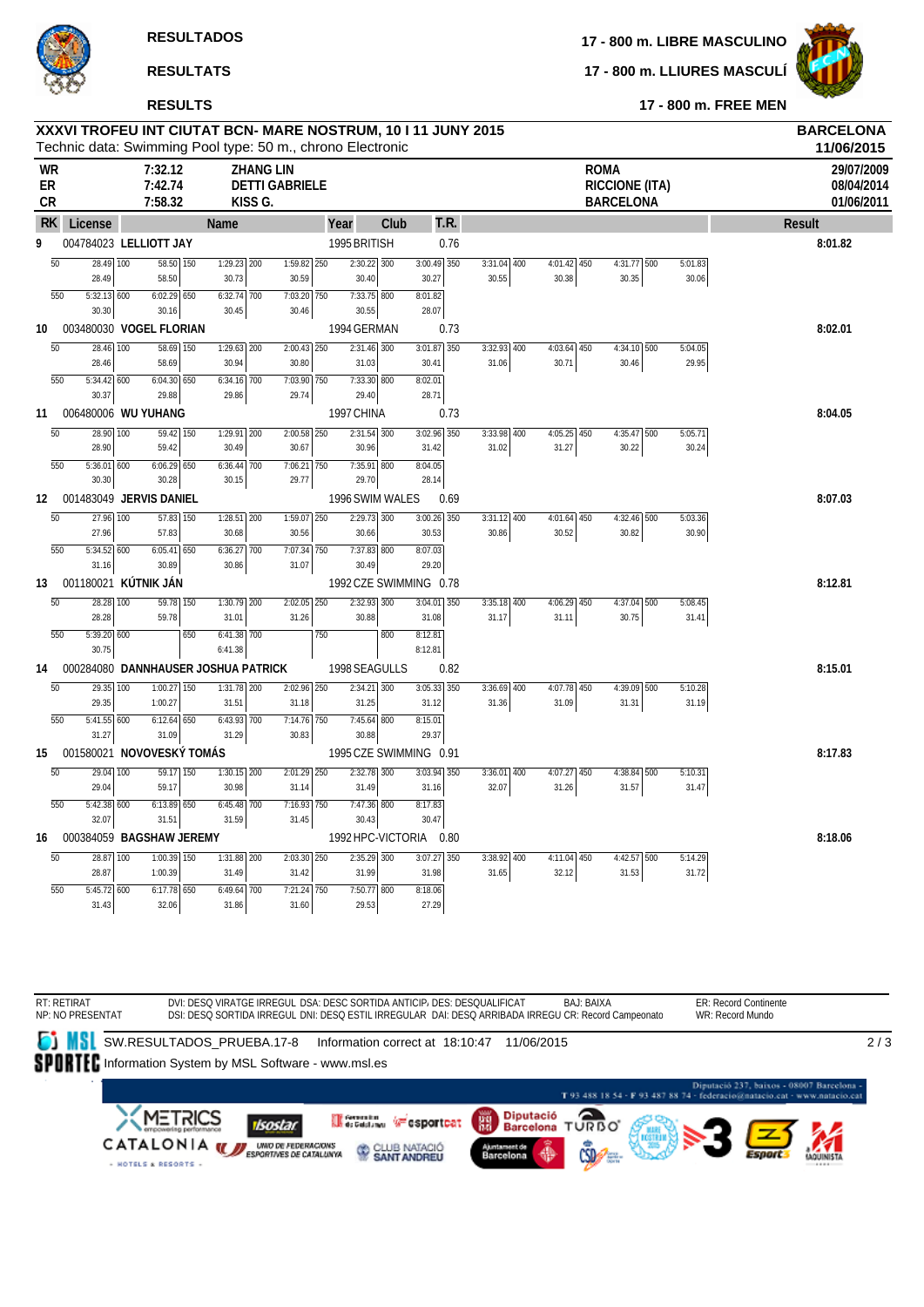**RESULTADOS**

# **RESULTATS**

# **RESULTS**

**17 - 800 m. LIBRE MASCULINO**

**17 - 800 m. LLIURES MASCULÍ**



| XXXVI TROFEU INT CIUTAT BCN- MARE NOSTRUM, 10 I 11 JUNY 2015<br><b>BARCELONA</b> |         |                                                            |  |             |            |  |  |  |  |  |
|----------------------------------------------------------------------------------|---------|------------------------------------------------------------|--|-------------|------------|--|--|--|--|--|
|                                                                                  |         | Technic data: Swimming Pool type: 50 m., chrono Electronic |  |             | 11/06/2015 |  |  |  |  |  |
| WR                                                                               | 7:32.12 | ZHANG LIN                                                  |  | <b>ROMA</b> | 29/07/200  |  |  |  |  |  |

| WR<br>ER<br>CR |                 |                                | 7:32.12<br>7:42.74<br>7:58.32   | KISS G.                                 | <b>ZHANG LIN</b><br><b>DETTI GABRIELE</b> |                        |      |                        |                        |                        | <b>ROMA</b><br><b>RICCIONE (ITA)</b><br><b>BARCELONA</b> |                  | 29/07/2009<br>08/04/2014<br>01/06/2011 |
|----------------|-----------------|--------------------------------|---------------------------------|-----------------------------------------|-------------------------------------------|------------------------|------|------------------------|------------------------|------------------------|----------------------------------------------------------|------------------|----------------------------------------|
| <b>RK</b>      |                 | License                        |                                 | <b>Name</b>                             |                                           | Year                   | Club | T.R.                   |                        |                        |                                                          |                  | <b>Result</b>                          |
| 17             |                 | 000380034 MEEGAN ANDREW        |                                 |                                         |                                           | 1990 SWIM IRELAND 0.70 |      |                        |                        |                        |                                                          |                  | 8:21.53                                |
|                | $\overline{50}$ | 27.99 100<br>27.99             | $58.21$ 150<br>58.21            | $1:29.12$ 200<br>30.91                  | $2:00.16$ 250<br>31.04                    | $2:31.47$ 300<br>31.31 |      | $3:03.20$ 350<br>31.73 | $3:35.19$ 400<br>31.99 | $4:06.82$ 450<br>31.63 | 4:38.92 500<br>32.10                                     | 5:10.65<br>31.73 |                                        |
|                | 550             | 5:42.70 600<br>32.05           | $6:14.57$ 650<br>31.87          | $6:46.27$ 700<br>31.70                  | 7:18.15 750<br>31.88                      | 7:50.35 800<br>32.20   |      | 8:21.53<br>31.18       |                        |                        |                                                          |                  |                                        |
| 18             |                 | 000184061 PIIROINEN EETU       |                                 |                                         |                                           | 1995 SIMMIS GRANI      |      | 0.74                   |                        |                        |                                                          |                  | 8:22.33                                |
|                | $\overline{50}$ | 28.42 100<br>28.42             | $59.67$ 150<br>59.67            | $1:31.06$ 200<br>31.39<br>$6:49.53$ 700 | $2:02.61$ 250<br>31.55<br>$7:21.52$ 750   | $2:33.53$ 300<br>30.92 |      | $3:05.63$ 350<br>32.10 | $3:37.52$ 400<br>31.89 | $4:09.70$ 450<br>32.18 | $4:41.35$ 500<br>31.65                                   | 5:13.70<br>32.35 |                                        |
|                | 550             | $5:45.48$ 600<br>31.78         | 6:17.86 650<br>32.38            | 31.67                                   | 31.99                                     | 7:52.43 800<br>30.91   |      | 8:22.33<br>29.90       |                        |                        |                                                          |                  |                                        |
| 19             |                 | 053318867 ARROYO PEREZ ANTONIO |                                 |                                         |                                           | 1994 ATL-BAR           |      | 0.68                   |                        |                        |                                                          |                  | 8:22.96                                |
|                | 50              | 28.51 100<br>28.51             | 1:00.09 150<br>1:00.09          | 1:31.55 200<br>31.46                    | 2:03.46 250<br>31.91                      | $2:35.14$ 300<br>31.68 |      | 3:06.99 350<br>31.85   | $3:38.47$ 400<br>31.48 | 4:10.59 450<br>32.12   | 4:42.22 500<br>31.63                                     | 5:14.30<br>32.08 |                                        |
|                | 550             | 5:45.74 600<br>31.44           | $6:17.50$ 650<br>31.76          | 6:49.14 700<br>31.64                    | 7:20.96 750<br>31.82                      | 7:52.17 800<br>31.21   |      | 8:22.96<br>30.79       |                        |                        |                                                          |                  |                                        |
| 20             |                 | 000480025 MORTENSEN OLI        |                                 |                                         |                                           | 1996 FAROE             |      | 0.71                   |                        |                        |                                                          |                  | 8:25.44                                |
|                | 50              | 28.87 100<br>28.87             | $\overline{59.55}$ 150<br>59.55 | $1:30.82$ 200<br>31.27                  | $2:02.33$ 250<br>31.51                    | 2:33.97 300<br>31.64   |      | $3:05.81$ 350<br>31.84 | $3:37.70$ 400<br>31.89 | $4:09.74$ 450<br>32.04 | $4:41.54$ 500<br>31.80                                   | 5:13.94<br>32.40 |                                        |
|                | 550             | $5:46.17$ 600<br>32.23         | $6:18.22$ 650<br>32.05          | $6:50.46$ 700<br>32.24                  | 7:22.65 750<br>32.19                      | 7:54.56 800<br>31.91   |      | 8:25.44<br>30.88       |                        |                        |                                                          |                  |                                        |
| 21             |                 | 001527102 MARSAU MATTHIAS      |                                 |                                         |                                           | 1997 CANET 66          |      | 0.79                   |                        |                        |                                                          |                  | 8:29.00                                |
|                | $\overline{50}$ | 29.05 100<br>29.05             | $1:00.70$ 150<br>1:00.70        | $1:32.49$ 200<br>31.79                  | $2:04.60$ 250<br>32.11                    | $2:36.99$ 300<br>32.39 |      | 3:09.10 350<br>32.11   | $3:41.35$ 400<br>32.25 | $4:14.11$ 450<br>32.76 | 4:45.94 500<br>31.83                                     | 5:18.43<br>32.49 |                                        |
|                | 550             | $5:50.54$ 600<br>32.11         | $6:22.82$ 650<br>32.28          | $6:55.07$ 700<br>32.25                  | 7:26.98 750<br>31.91                      | 7:58.48 800<br>31.50   |      | 8:29.00<br>30.52       |                        |                        |                                                          |                  |                                        |
| 22             |                 | 007880006 MENG RUI             |                                 |                                         |                                           | 1998 CHINA             |      | 0.77                   |                        |                        |                                                          |                  | 8:34.43                                |
|                | 50              | $27.92$ 100<br>27.92           | 58.53 150<br>58.53              | 1:29.39 200<br>30.86                    | 2:01.12 250<br>31.73                      | 2:32.46 300<br>31.34   |      | 3:04.44 350<br>31.98   | $3:36.23$ 400<br>31.79 | $4:08.51$ 450<br>32.28 | 4:40.92 500<br>32.41                                     | 5:14.13<br>33.21 |                                        |
|                | 550             | $5:47.05$ 600<br>32.92         | $6:20.75$ 650<br>33.70          | $6:54.19$ 700                           | $7:28.08$ 750<br>33.89                    | $8:01.45$ 800          |      | 8:34.43                |                        |                        |                                                          |                  |                                        |
| 23             |                 | 000183051 ARIAS POL            |                                 | 33.44                                   |                                           | 33.37<br>1996 CN       |      | 32.98<br>0.73          |                        |                        |                                                          |                  | 8:39.03                                |
|                | $\overline{50}$ | $29.45$ 100<br>29.45           | 1:00.59 150<br>1:00.59          | $1:32.93$ 200<br>32.34                  | $2:05.19$ 250<br>32.26                    | $2:37.72$ 300<br>32.53 |      | $3:10.28$ 350<br>32.56 | $3:43.08$ 400<br>32.80 | $4:15.98$ 450<br>32.90 | 4:48.59 500<br>32.61                                     | 5:21.47<br>32.88 |                                        |
|                | 550             | $5:54.84$ 600<br>33.37         | $6:27.74$ 650<br>32.90          | 7:01.13 700<br>33.39                    | 7:33.85 750<br>32.72                      | 8:06.98 800<br>33.13   |      | 8:39.03<br>32.05       |                        |                        |                                                          |                  |                                        |
|                |                 | 001180036 HABER IDO            |                                 |                                         |                                           | 1996 ISR               |      |                        |                        |                        |                                                          |                  | BAJ                                    |

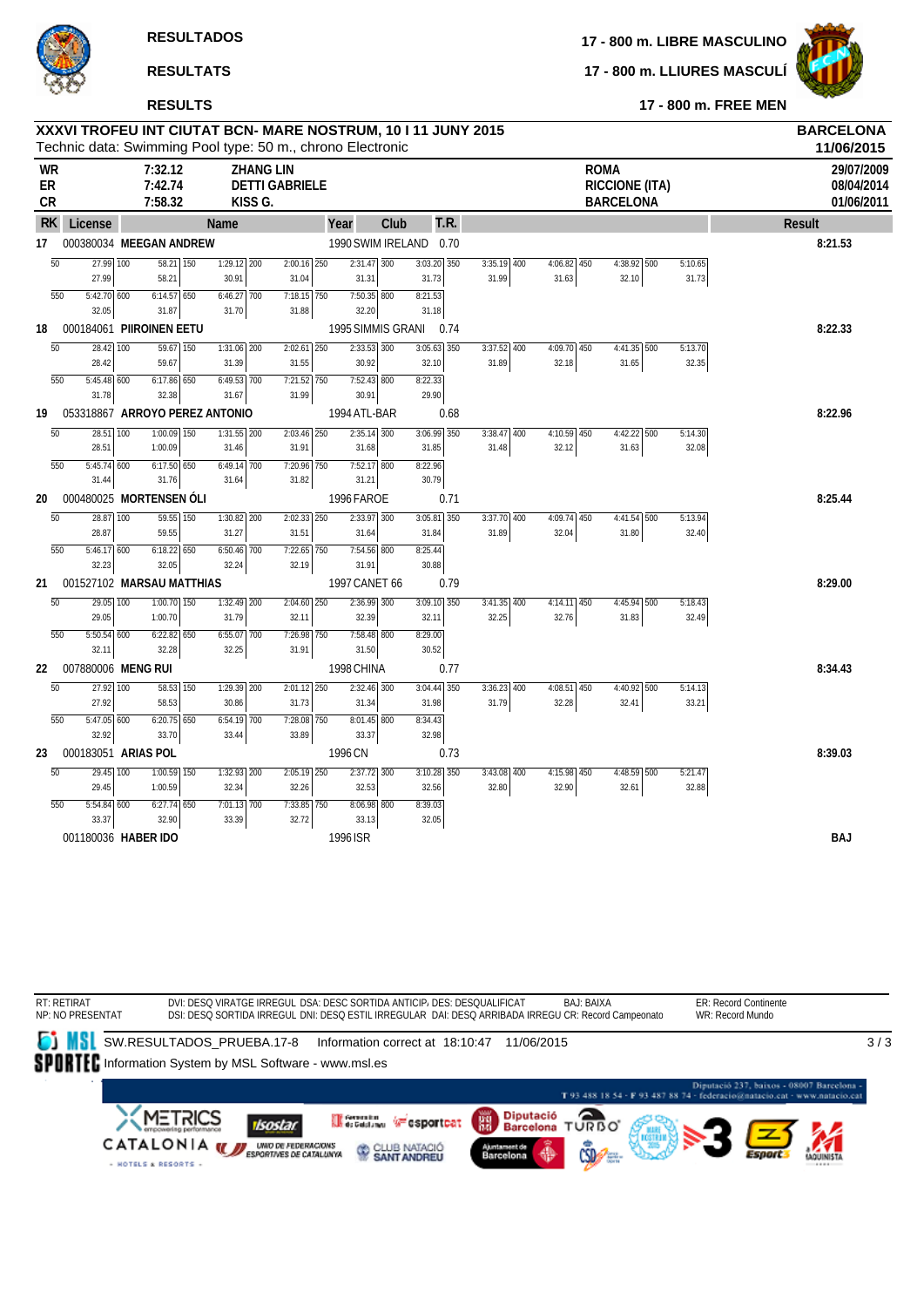**18 - 50 m. ESQUENA FEMENÍ**



### **18 - 50 m. BACKSTROKE WOMEN**

| <b>RESULIADU</b> |
|------------------|
| <b>RESULTATS</b> |
| <b>RESULTS</b>   |

|                              |         | XXXVI TROFEU INT CIUTAT BCN- MARE NOSTRUM, 10 I 11 JUNY 2015<br>Technic data: Swimming Pool type: 50 m., chrono Electronic |                                                                |                      |                     |                |                                                |               | <b>BARCELONA</b><br>11/06/2015         |
|------------------------------|---------|----------------------------------------------------------------------------------------------------------------------------|----------------------------------------------------------------|----------------------|---------------------|----------------|------------------------------------------------|---------------|----------------------------------------|
| <b>WR</b><br>ER<br><b>CR</b> |         | 27.06<br>27.23<br>27.82                                                                                                    | <b>ZHAO JING</b><br><b>DANIELA SAMULSKI</b><br>ZUEVA ANASTASIA |                      |                     |                | <b>ROMA</b><br><b>ROMA</b><br><b>BARCELONA</b> |               | 30/07/2013<br>30/07/2009<br>07/06/2009 |
| <b>RK</b>                    | License |                                                                                                                            | Name                                                           | Club<br>Year         | T.R.                |                |                                                | <b>Result</b> |                                        |
| 1                            |         | 001183049 DAVIES GEORGIA                                                                                                   |                                                                | 1990 SWIM            | $0.65 - 50^{-1}$    | 27.97<br>27.97 |                                                | 27.97         | <b>FINAL</b>                           |
|                              |         |                                                                                                                            |                                                                |                      | $0.68\quad 50$      | 28.48<br>28.48 |                                                | 28.48         | PRELIMINAR                             |
| $\overline{2}$               |         | 001680022 NIELSEN MIE OSTERGAARD                                                                                           |                                                                | 1996 DANISH          | $0.68$ 50           | 28.08<br>28.08 |                                                | 28.08         | <b>FINAL</b>                           |
|                              |         |                                                                                                                            |                                                                |                      | $0.70\ 50$          | 28.39<br>28.39 |                                                | 28.39         | PRELIMINAR                             |
| 3                            |         | 003084023 QUIGLEY LAUREN                                                                                                   |                                                                | 1995 BRITISH         | $0.89\ 50$          | 28.40<br>28.40 |                                                | 28.40         | <b>FINAL</b>                           |
|                              |         |                                                                                                                            |                                                                |                      | $0.68$ 50           | 28.43<br>28.43 |                                                | 28.43         | PRELIMINAR                             |
| 4                            |         | 000280033 HOSSZU KATINKA                                                                                                   |                                                                | 1989 HUNGARI 0.66 50 |                     | 28.47<br>28.47 |                                                | 28.47         | <b>FINAL</b>                           |
|                              |         |                                                                                                                            |                                                                |                      | $0.74\overline{50}$ | 28.68<br>28.68 |                                                | 28.68         | PRELIMINAR                             |
| 5                            |         | 006180051 FESIKOVA ANASTASIIA                                                                                              |                                                                | 1990 RUSSIAN 0.75 50 |                     | 28.51<br>28.51 |                                                | 28.51         | <b>FINAL</b>                           |
|                              |         |                                                                                                                            |                                                                |                      | $0.89 - 50^{-1}$    | 29.20<br>29.20 |                                                | 29.20         | PRELIMINAR                             |
| 6                            |         | 022584208 PERIS MINGUET MERCEDES                                                                                           |                                                                | 1985 ESPAÑA          | $0.73\ 50$          | 28.65<br>28.65 |                                                | 28.65         | <b>FINAL</b>                           |
|                              |         |                                                                                                                            |                                                                |                      | $0.75 - 50$         | 28.74<br>28.74 |                                                | 28.74         | PRELIMINAR                             |
| 7                            |         | 000684068 DE WAARD MAAIKE                                                                                                  |                                                                | 1996 ROYAL           | $0.74\ 50$          | 28.78<br>28.78 |                                                | 28.78         | <b>FINAL</b>                           |
|                              |         |                                                                                                                            |                                                                |                      | $0.73\ 50$          | 29.24<br>29.24 |                                                | 29.24         | PRELIMINAR                             |
| 8                            |         | 000480013 FELNER DESIREE                                                                                                   |                                                                | 1997 AUSTRIA 0.72 50 |                     | 29.26<br>29.26 |                                                | 29.26         | <b>FINAL</b>                           |
|                              |         |                                                                                                                            |                                                                |                      | $0.70\ 50^{-}$      | 29.30<br>29.30 |                                                |               | 29.30 PRELIMINAR                       |
| 9                            |         | 000180035 GUSTAFSDOTTIR EYGLO OSK                                                                                          |                                                                | 1995 ISL             | $0.78$ 50           | 29.66<br>29.66 |                                                |               | 29.66 PRELIMINAR                       |
| 10                           |         | 001080026 SEPPALA HANNA-MARIA                                                                                              |                                                                | 1984 FINNISH         | $0.61$ 50           | 29.75<br>29.75 |                                                |               | 29.75 PRELIMINAR                       |
|                              |         | 11 002180030 MENSING JENY                                                                                                  |                                                                | 1986 GERMAN 0.76 50  |                     | 29.84<br>29.84 |                                                |               | 29.84 PRELIMINAR                       |

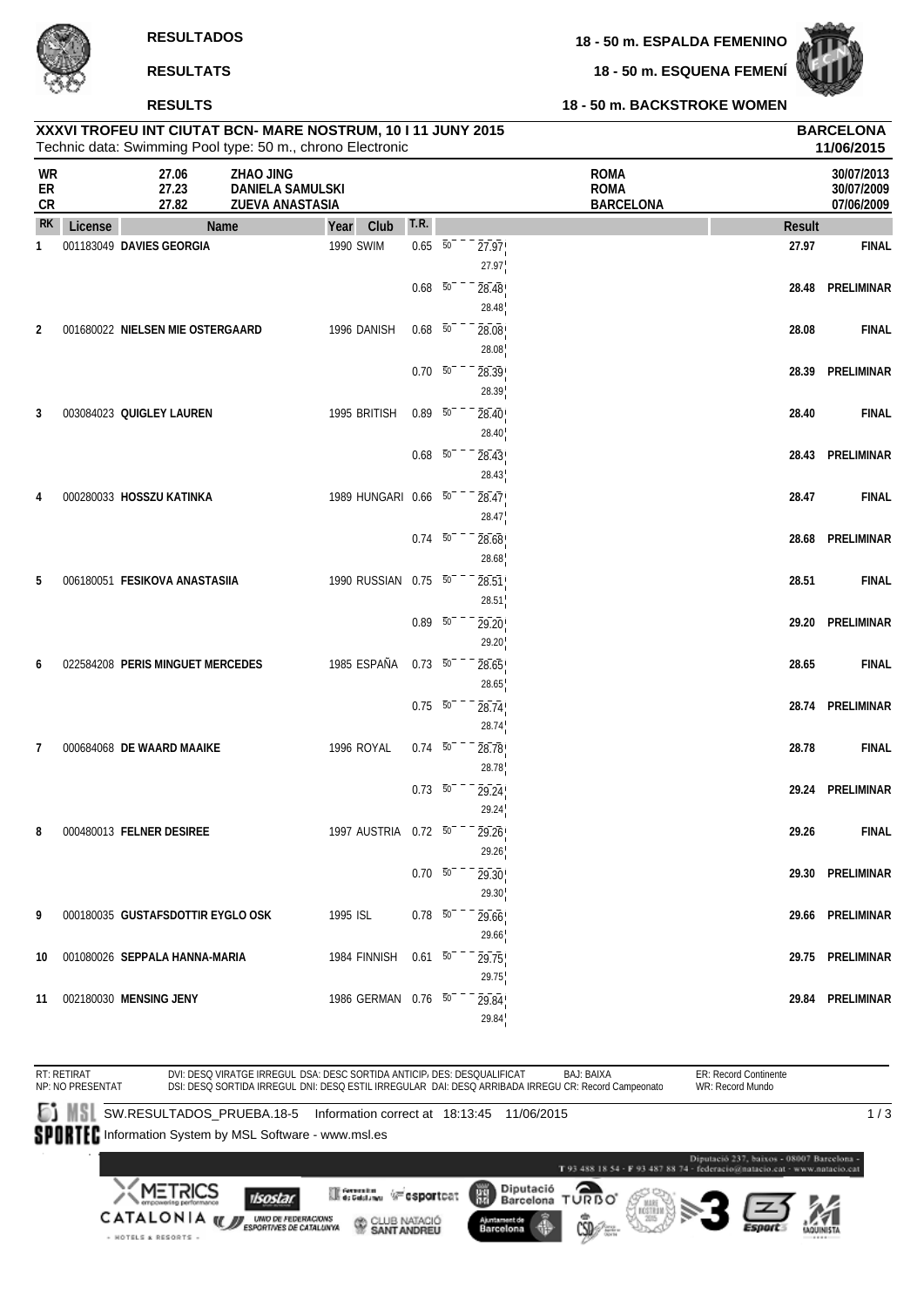# **RESULTS**

**18 - 50 m. ESQUENA FEMENÍ**



### **18 - 50 m. BACKSTROKE WOMEN**

#### Technic data: Swimming Pool type: 50 m., chrono Electronic **XXXVI TROFEU INT CIUTAT BCN- MARE NOSTRUM, 10 I 11 JUNY 2015 BARCELONA**

|                |                    | Technic data: Swimming Pool type: 50 m., chrono Electronic                                       |                       |                |    |                |                                                |               | 11/06/2015                             |
|----------------|--------------------|--------------------------------------------------------------------------------------------------|-----------------------|----------------|----|----------------|------------------------------------------------|---------------|----------------------------------------|
| WR<br>ER<br>CR |                    | 27.06<br><b>ZHAO JING</b><br>27.23<br><b>DANIELA SAMULSKI</b><br>27.82<br><b>ZUEVA ANASTASIA</b> |                       |                |    |                | <b>ROMA</b><br><b>ROMA</b><br><b>BARCELONA</b> |               | 30/07/2013<br>30/07/2009<br>07/06/2009 |
| <b>RK</b>      | License            | Name                                                                                             | Club<br>Year          | T.R.           |    |                |                                                | <b>Result</b> |                                        |
| 12             |                    | 000280013 STEINEGGER JÖRDIS                                                                      | 1983 AUSTRIA 0.83 50  |                |    | 30.06<br>30.06 |                                                |               | 30.06 PRELIMINAR                       |
| 13             |                    | 000184059 CALDWELL HILARY                                                                        | 1991 HPC-VICT         |                | 50 | 30.07          |                                                |               | 30.07 PRELIMINAR                       |
| 14             |                    | 002880030 KLEIN NELE                                                                             | 1998 GERMAN 0.64 50   |                |    | 30.07<br>30.09 |                                                |               | 30.09 PRELIMINAR                       |
| 15             |                    | 002580030 ÖZTÜRK SONNELE                                                                         | 1998 GERMAN 0.84 50   |                |    | 30.09<br>30.10 |                                                |               | 30.10 PRELIMINAR                       |
|                |                    |                                                                                                  |                       |                |    | 30.10          |                                                |               |                                        |
| 16             | 005780006 XU HUIYI |                                                                                                  | 1996 CHINA            | $0.69$ 50      |    | 30.13<br>30.13 |                                                |               | 30.13 PRELIMINAR                       |
| 17             |                    | 020911656 MUÑOZ DEL CAMPO LIDON                                                                  | 1995 MEDITER 0.66 50  |                |    | 30.19<br>30.19 |                                                |               | 30.19 PRELIMINAR                       |
| 18             |                    | 003980030 DIETTERLE ANNA STEPHANIE                                                               | 1997 GERMAN 0.76 50   |                |    | 30.37          |                                                |               | 30.37 PRELIMINAR                       |
| 19             |                    | 000270017 OBERHOLZER ZANRE                                                                       | 1998 NAMIBIA          | 0.69 50        |    | 30.37<br>30.47 |                                                |               | 30.47 PRELIMINAR                       |
| 20             |                    | 006080006 JIANG YURU                                                                             | 1999 CHINA            | $0.69$ 50      |    | 30.47<br>30.66 |                                                |               | 30.66 PRELIMINAR                       |
|                |                    |                                                                                                  |                       |                |    | 30.66          |                                                |               |                                        |
| 21             |                    | 001083037 HOPE LUCY                                                                              | 1997 UNIVERSI 0.65 50 |                |    | 30.90<br>30.90 |                                                | 30.90         | PRELIMINAR                             |
| 21             |                    | 000284071 LEVENDOSKI EMMA                                                                        | 1994 BUCKNEL 0.70 50  |                |    | 30.90          |                                                |               | 30.90 PRELIMINAR                       |
| 23             |                    | 000883069 NIEMINEN EMMA                                                                          | <b>1996 UINTI</b>     |                | 50 | 30.90<br>31.10 |                                                |               | 31.10 PRELIMINAR                       |
|                |                    |                                                                                                  |                       |                |    | 31.10          |                                                |               |                                        |
| 24             |                    | 039439254 ZAMORANO SANZ AFRICA                                                                   | 1998 SANDRE 0.56 50   |                |    | 31.13<br>31.13 |                                                |               | 31.13 PRELIMINAR                       |
| 25             |                    | 047116921 MALDONADO MUÑOZ SARA                                                                   | <b>1998 SANT</b>      | $0.65\quad 50$ |    | 31.25          |                                                |               | 31.25 PRELIMINAR                       |
|                |                    | 26 000680050 MACAVEI CARINA BIANCA                                                               | 1994 ROM              | $0.78$ 50      |    | 31.25<br>31.27 |                                                |               | 31.27 PRELIMINAR                       |
| 27             |                    | 000584025 SOERENSEN ISABELLA K.                                                                  | 1994 AALBOR  0.68  50 |                |    | 31.27<br>31.40 |                                                |               | 31.40 PRELIMINAR                       |
| 28             |                    | 000184081 LABUSCHAGNE SAMANTHA MIKAELA                                                           | 1999 BLUE             |                | 50 | 31.40<br>31.43 |                                                |               | 31.43 PRELIMINAR                       |
|                |                    |                                                                                                  |                       |                |    | 31.43          |                                                |               |                                        |
| 29             |                    | 046999185 SICART MATEO LAIA                                                                      | 1998 SANDRE 0.91 50   |                |    | 31.74<br>31.74 |                                                |               | 31.74 PRELIMINAR                       |
| 30             |                    | 001283069 HUHTANEN SUVI                                                                          | <b>1999 UINTI</b>     | $0.75 - 50$    |    | 31.76<br>31.76 |                                                |               | 31.76 PRELIMINAR                       |

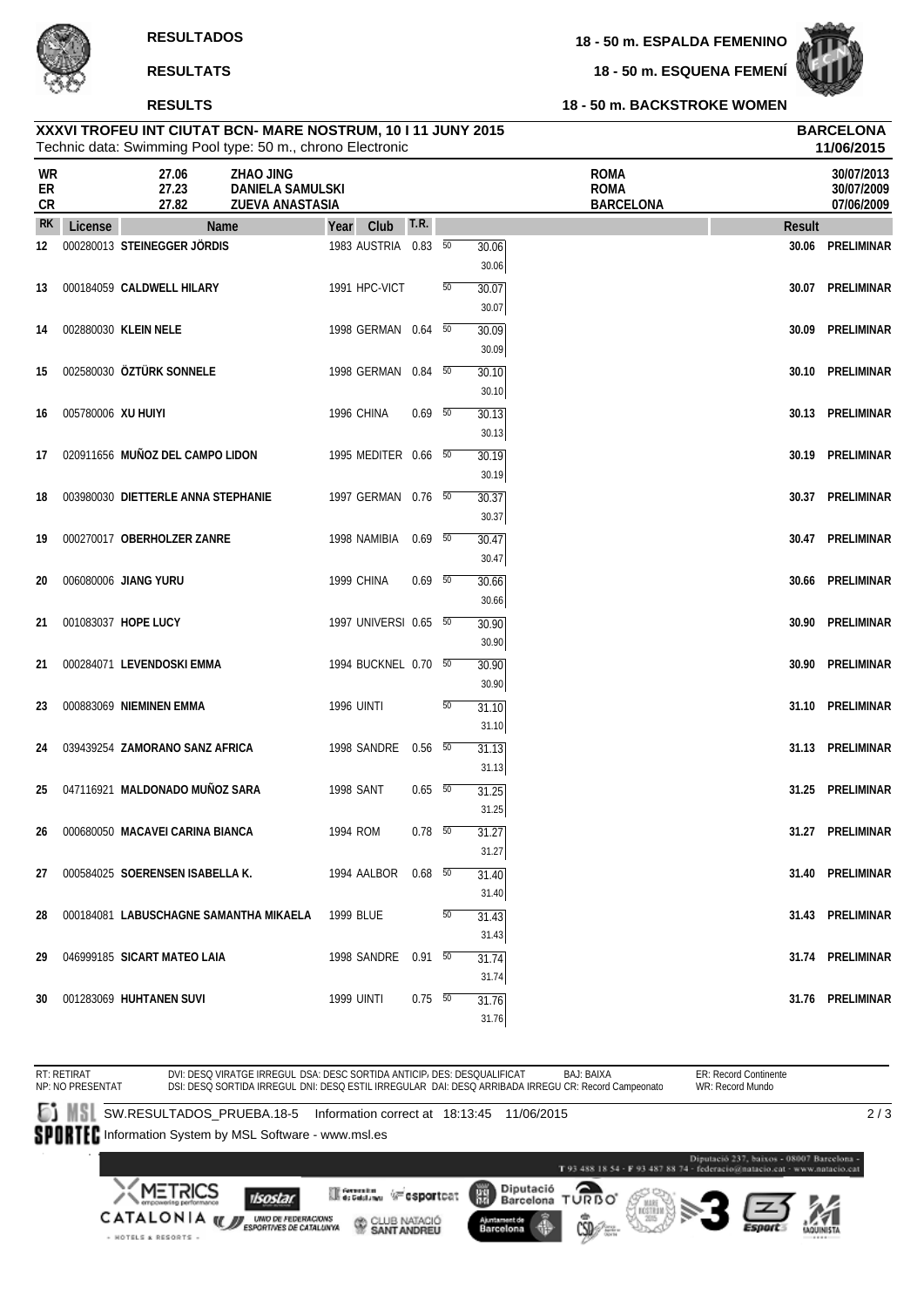**18 - 50 m. ESQUENA FEMENÍ**



# **XXXVI TROFEU INT CIUTAT BCN- MARE NOSTRUM, 10 I 11 JUNY 2015 BARCELONA RESULTS**

#### **18 - 50 m. BACKSTROKE WOMEN**

|                       |         |                                  | Technic data: Swimming Pool type: 50 m., chrono Electronic |                   |                      |                |                 |                |                                                |               | 11/06/2015                             |
|-----------------------|---------|----------------------------------|------------------------------------------------------------|-------------------|----------------------|----------------|-----------------|----------------|------------------------------------------------|---------------|----------------------------------------|
| <b>WR</b><br>ER<br>CR |         | 27.06<br>27.23<br>27.82          | ZHAO JING<br><b>DANIELA SAMULSKI</b><br>ZUEVA ANASTASIA    |                   |                      |                |                 |                | <b>ROMA</b><br><b>ROMA</b><br><b>BARCELONA</b> |               | 30/07/2013<br>30/07/2009<br>07/06/2009 |
| <b>RK</b>             | License |                                  | Name                                                       | Year              | Club                 | <b>T.R.</b>    |                 |                |                                                | <b>Result</b> |                                        |
| 31                    |         | 044892757 PRADAS MEDINA CAROLINA |                                                            |                   | 1997 CAZAHA          |                | $\overline{50}$ | 31.88<br>31.88 |                                                | 31.88         | PRELIMINAR                             |
| 32                    |         | 001080143 HALVORSEN ASTRID JULIE |                                                            |                   | 2001 NORWEG 0.69 50  |                |                 | 31.89<br>31.89 |                                                | 31.89         | PRELIMINAR                             |
| 33                    |         | 000384083 HANSEN MARINA HELLER   |                                                            |                   | 1994 SIGMA           | $0.75\ 50$     |                 | 31.95<br>31.95 |                                                |               | 31.95 PRELIMINAR                       |
| 34                    |         | 000927102 LECANU MAELLE          |                                                            |                   | 1999 CANET           | $0.85\ 50$     |                 | 31.99<br>31.99 |                                                | 31.99         | PRELIMINAR                             |
| 34                    |         | 045918523 ROSON CALERO NATALIA   |                                                            |                   | 1996 P.VASCO 0.83 50 |                |                 | 31.99<br>31.99 |                                                | 31.99         | PRELIMINAR                             |
| 36                    |         | 001180143 RYPESTOEL MALENE       |                                                            |                   | 2001 NORWEG 0.69 50  |                |                 | 32.07<br>32.07 |                                                |               | 32.07 PRELIMINAR                       |
| 37                    |         | 000583069 LUMIO ALMA             |                                                            | <b>1999 UINTI</b> |                      | $0.60\quad 50$ |                 | 32.12<br>32.12 |                                                |               | 32.12 PRELIMINAR                       |
| 38                    |         |                                  | 000284046 SAINSBURY CATHERINE CLAIRE                       |                   | 1997 WESTVIL 0.73 50 |                |                 | 32.42<br>32.42 |                                                |               | 32.42 PRELIMINAR                       |
| 39                    |         | 000584076 TOMMISKA NENNE         |                                                            |                   | 1993 SWIMMIN 0.84 50 |                |                 | 32.44<br>32.44 |                                                |               | 32.44 PRELIMINAR                       |
| 40                    |         | 047876166 TARRACO COLOM JUDITH   |                                                            |                   | 1987 SANDRE 0.75 50  |                |                 | 32.53<br>32.53 |                                                |               | 32.53 PRELIMINAR                       |
| 41                    |         | 005980006 LIU HAIYUN             |                                                            |                   | 2000 CHINA           | $0.69$ 50      |                 | 32.57<br>32.57 |                                                |               | 32.57 PRELIMINAR                       |
| 42                    |         | 000780143 HOLMBOE ANDREA         |                                                            |                   | 2000 NORWEG 0.72 50  |                |                 | 33.97<br>33.97 |                                                |               | 33.97 PRELIMINAR                       |
| 43                    |         | 005880006 WEI FUYOU              |                                                            |                   | 2001 CHINA           | $0.81\ 50$     |                 | 33.98<br>33.98 |                                                | 33.98         | PRELIMINAR                             |
| 44                    |         | 000684046 BROWN ROXANNE LEIGH    |                                                            |                   | 1998 ZIMBABW 0.55 50 |                |                 | 34.00<br>34.00 |                                                |               | 34.00 PRELIMINAR                       |
|                       |         | 002280030 GRAF LISA              |                                                            |                   | 1992 GERMAN          |                |                 |                |                                                | NP.           | PRELIMINAR                             |
|                       |         | 000184016 STOFFEL SVENJA         |                                                            |                   | 1997 SCHWIM          |                |                 |                |                                                | <b>NP</b>     | <b>PRELIMINAR</b>                      |
|                       |         | 000980199 BRIGGS MEGAN           |                                                            |                   | 1997 WARREN          |                |                 |                |                                                | <b>NP</b>     | <b>PRELIMINAR</b>                      |

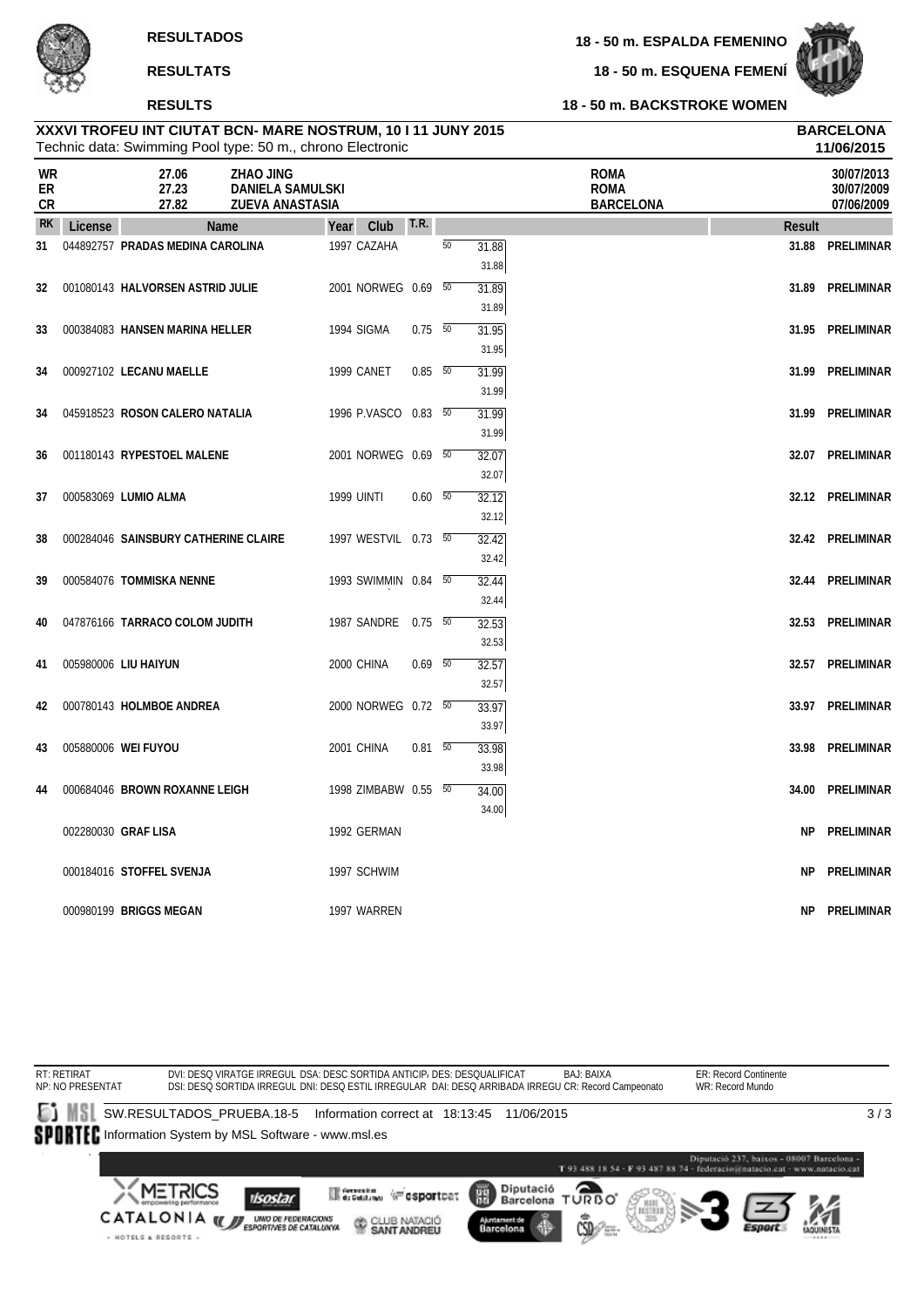**19 - 50 m. BRAZA MASCULINO**

**19 - 50 m. BRAÇA MASCULÍ**



|                               | シャー     | <b>RESULTS</b>                                                                                                             |                                                    |                       |                     |                              |                         | 19 - 50 m. BREASTSTROKE MEN                        |       |               |                                        |
|-------------------------------|---------|----------------------------------------------------------------------------------------------------------------------------|----------------------------------------------------|-----------------------|---------------------|------------------------------|-------------------------|----------------------------------------------------|-------|---------------|----------------------------------------|
|                               |         | XXXVI TROFEU INT CIUTAT BCN- MARE NOSTRUM, 10 I 11 JUNY 2015<br>Technic data: Swimming Pool type: 50 m., chrono Electronic |                                                    |                       |                     |                              |                         |                                                    |       |               | <b>BARCELONA</b><br>11/06/2015         |
| <b>WR</b><br>${\sf ER}$<br>CR |         | 26.62<br>26.62<br>27.48                                                                                                    | PEATY ADAM<br><b>PEATY ADAM</b><br>NIKOLAEV ANDREI |                       |                     |                              |                         | <b>LONDON</b><br><b>LONDON</b><br><b>BARCELONA</b> |       |               | 22/08/2014<br>22/08/2014<br>01/06/2014 |
| <b>RK</b>                     | License |                                                                                                                            | Name                                               | Year<br>Club          | T.R.                |                              |                         |                                                    |       | <b>Result</b> |                                        |
| 1                             |         | 002884023 PEATY ADAM                                                                                                       |                                                    | 1994 BRITISH          | 0.60                | $\overline{50}$<br><b>CR</b> | 27.25                   |                                                    | CR    | 27.25         | <b>FINAL</b>                           |
|                               |         |                                                                                                                            |                                                    |                       | $0.59 - 50$         |                              | 27.25<br>27.71<br>27.71 |                                                    |       | 27.71         | PRELIMINAR                             |
| 2                             |         | 000270020 VAN DER BURGH CAMERON                                                                                            |                                                    | 1988 SW               | $0.67 - 50^{-1}$    |                              | 27.29<br>27.29          |                                                    |       | 27.29         | <b>FINAL</b>                           |
|                               |         |                                                                                                                            |                                                    | $0.69 - 50^{-}$       |                     | 28.16<br>28.16               |                         |                                                    | 28.16 | PRELIMINAR    |                                        |
| 3                             |         | 003180026 AALTOMAA SAMI                                                                                                    |                                                    | 1992 FINNISH          | $0.66\quad 50$      |                              | 27.67<br>27.67          |                                                    |       | 27.67         | <b>FINAL</b>                           |
|                               |         |                                                                                                                            |                                                    |                       | $0.66\quad 50$      |                              | 28.05<br>28.05          |                                                    |       | 28.05         | PRELIMINAR                             |
| 4                             |         | 001583037 TULLY MARK                                                                                                       |                                                    | 1992 UNIVERSI 0.69 50 |                     |                              | 27.70<br>27.70          |                                                    |       | 27.70         | <b>FINAL</b>                           |
|                               |         |                                                                                                                            |                                                    |                       | $0.71\ 50$          |                              | 27.71                   |                                                    |       |               | 27.71 PRELIMINAR                       |
| 5                             |         | 000780030 FELDWEHR HENDRIK                                                                                                 |                                                    | 1986 GERMAN 0.71 50   |                     |                              | 27.71<br>27.78          |                                                    |       | 27.78         | <b>FINAL</b>                           |
|                               |         |                                                                                                                            |                                                    |                       | $0.72\overline{50}$ |                              | 27.78<br>27.69          |                                                    |       |               | 27.69 PRELIMINAR                       |
| 6                             |         | 000180183 CABA SILADJI                                                                                                     |                                                    | 1990 SERBIAN          | $0.71\ 50$          |                              | 27.69<br>27.90          |                                                    |       | 27.90         | <b>FINAL</b>                           |
|                               |         |                                                                                                                            |                                                    |                       | $0.75 - 50^{-1}$    |                              | 27.90<br>28.21          |                                                    |       |               | 28.21 PRELIMINAR                       |
| 7                             |         | 001370080 KOSEKI YASUHIRO                                                                                                  |                                                    | 1992 JAPAN            | $0.67 - 50^{-1}$    |                              | 28.21<br>28.04          |                                                    |       | 28.04         | <b>FINAL</b>                           |
|                               |         |                                                                                                                            |                                                    |                       |                     | $0.70\quad 50^{- - -}$       | 28.04<br>28.09          |                                                    |       |               | 28.09 PRELIMINAR                       |
| 8                             |         | 001484026 MURPHY ALEX                                                                                                      |                                                    | 1995 UC               | $0.66\quad 50$      |                              | 28.09<br>28.30          |                                                    |       | 28.30         | <b>FINAL</b>                           |
|                               |         |                                                                                                                            |                                                    |                       | $0.65\quad 50$      |                              | 28.30<br>27.88          |                                                    |       |               | 27.88 PRELIMINAR                       |
| 9                             |         | 000180008 MUSTAFIN VLADISLAV                                                                                               |                                                    | 1995 UZBEKIS 0.68 50  |                     |                              | 27.88<br>28.36          |                                                    |       |               | 28.36 PRELIMINAR                       |
| 10                            |         | 000180026 WIHANTO WILLIAM                                                                                                  |                                                    | 1994 FINNISH 0.61 50  |                     |                              | 28.36<br>28.51          |                                                    |       |               | 28.51 PRELIMINAR                       |

ER: Record Continente RT: RETIRAT NP: NO PRESENTAT DVI: DESQ VIRATGE IRREGUL DSA: DESC SORTIDA ANTICIP، DES: DESQUALIFICAT BAJ: BAIXA<br>DSI: DESQ SORTIDA IRREGUL DNI: DESQ ESTIL IRREGULAR DAI: DESQ ARRIBADA IRREGU CR: Record Campeonato WR: Record Mundo SW.RESULTADOS\_PRUEBA.19-5 Information correct at 18:16:42 11/06/2015  $1/4$ SPORTEC Information System by MSL Software - www.msl.es ió 237, baixos - 08007 Barcelona T 93 488 18 54 - F 93 487 88 74 - federacio@natacio.cat - www.natacio.cat **METRICS** Diputació Θ Merenta (Fesportcat 麗 **Ilsostar** Barcelona **DORD** CATALONIA WERDENING AND ARREST OF THE MAGNETIC CONSTRUCTION CONTRACTOR CLUB NATACIÓ Barcelona - HOTELS & RESORTS -

**11** 000484070 **FINK NICHOLAS** 1993 ATHENSB 0.71 <sup>50</sup> 28.53 **28.53 PRELIMINAR**

28.51

28.53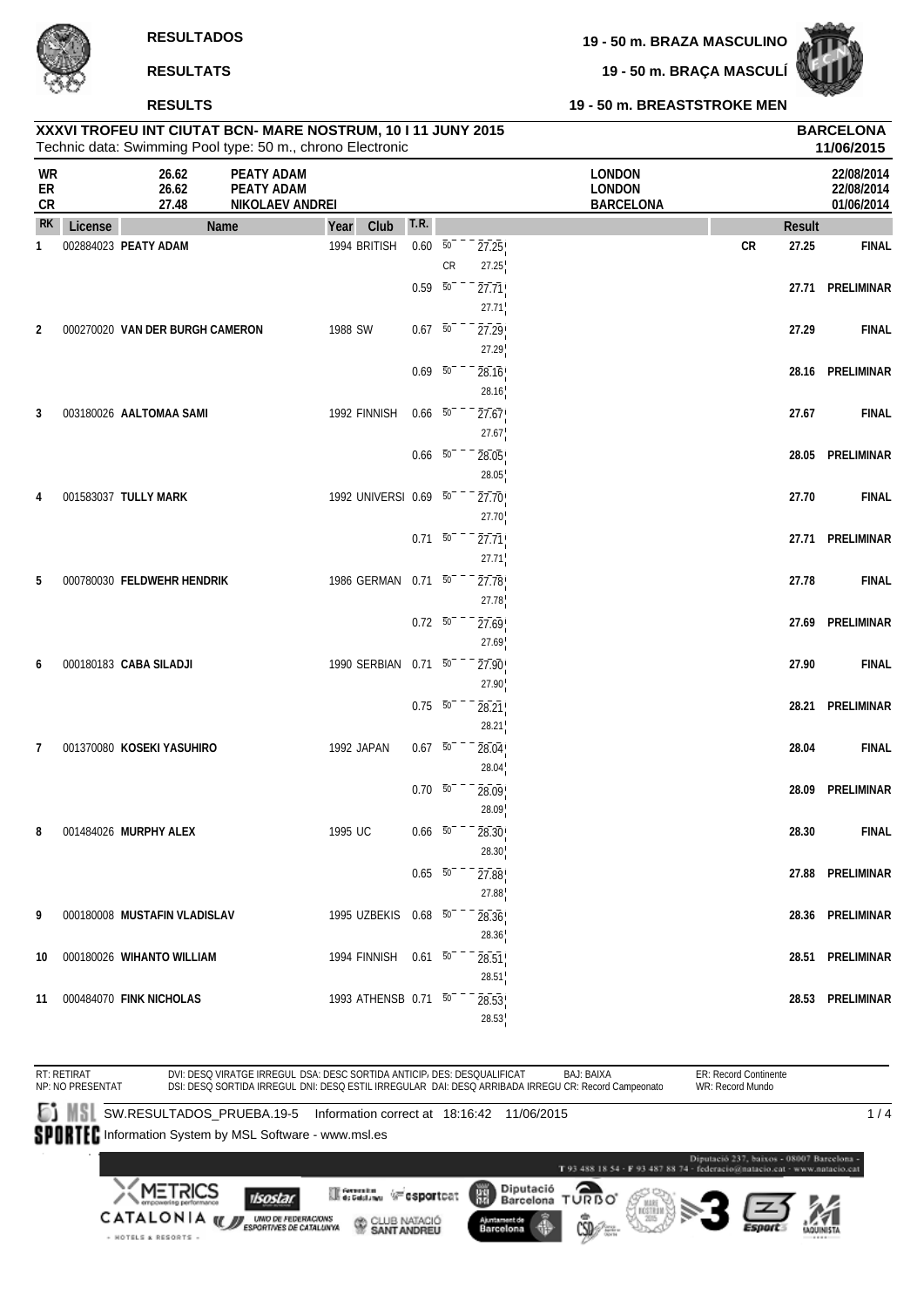**19 - 50 m. BREASTSTROKE MEN**

# **XXXVI TROFEU INT CIUTAT BCN- MARE NOSTRUM, 10 I 11 JUNY 2015 BARCELONA**

|                |                     | Technic data: Swimming Pool type: 50 m., chrono Electronic |                                                    |                  |                       |                |                 |                         |                                                    |               | 11/06/2015                             |
|----------------|---------------------|------------------------------------------------------------|----------------------------------------------------|------------------|-----------------------|----------------|-----------------|-------------------------|----------------------------------------------------|---------------|----------------------------------------|
| WR<br>ER<br>CR |                     | 26.62<br>26.62<br>27.48                                    | <b>PEATY ADAM</b><br>PEATY ADAM<br>NIKOLAEV ANDREI |                  |                       |                |                 |                         | <b>LONDON</b><br><b>LONDON</b><br><b>BARCELONA</b> |               | 22/08/2014<br>22/08/2014<br>01/06/2014 |
| <b>RK</b>      | License             | <b>Name</b>                                                |                                                    | Year             | Club                  | T.R.           |                 |                         |                                                    | <b>Result</b> |                                        |
| 12             |                     | 000780021 BARTUNEK PETR                                    |                                                    | 1991 CZE         |                       | $0.68$ 50      |                 | 28.77<br>28.77          |                                                    |               | 28.77 PRELIMINAR                       |
| 12             |                     | 000284062 TUOMOLA ANDREI                                   |                                                    |                  | 1989 JÄRVENP 0.70 50  |                |                 | 28.77<br>28.77          |                                                    |               | 28.77 PRELIMINAR                       |
| 14             |                     | 002183037 INGLIS EUAN                                      |                                                    |                  | 1993 UNIVERSI 0.70 50 |                |                 | 28.85<br>28.85          |                                                    |               | 28.85 PRELIMINAR                       |
| 15             |                     | 000183035 STEEPLES CHRISTOPHER                             |                                                    |                  | 1992 CITY OF          | 0.73 50        |                 | 28.93<br>28.93          |                                                    |               | 28.93 PRELIMINAR                       |
| 16             |                     | 000184060 VINTHER RASMUSSEN CHRISTIAN                      |                                                    | 1996 SWIM        |                       | 0.70 50        |                 | 29.00<br>29.00          |                                                    |               | 29.00 PRELIMINAR                       |
| 17             |                     | 000184066 KITAJIMA KOSUKE                                  |                                                    |                  | 1982 COCA-CO 0.67 50  |                |                 | 29.02<br>29.02          |                                                    |               | 29.02 PRELIMINAR                       |
| 18             |                     | 007480006 SHEN HAO                                         |                                                    | 1998 CHINA       |                       | $0.69$ 50      |                 | 29.05<br>29.05          |                                                    |               | 29.05 PRELIMINAR                       |
| 19             |                     | 005698519 MONTEAGUDO ESPINOSA HECTOR                       |                                                    |                  | 1989 TERRASA 0.63 50  |                |                 | 29.06                   |                                                    |               | 29.06 PRELIMINAR                       |
| 20             | 007380006 YAN ZIBEI |                                                            |                                                    | 1995 CHINA       |                       | $0.69$ 50      |                 | 29.06<br>29.12<br>29.12 |                                                    |               | 29.12 PRELIMINAR                       |
| 20             |                     | 000184086 ALLIKVEE MARTIN                                  |                                                    |                  | 1995 SPORTS           | $0.71$ 50      |                 | 29.12                   |                                                    |               | 29.12 PRELIMINAR                       |
| 22             |                     | 000580036 GANIEL IMRI                                      |                                                    | 1992 ISR         |                       | $0.74$ 50      |                 | 29.12<br>29.21          |                                                    |               | 29.21 PRELIMINAR                       |
| 23             |                     | 007180006 HUANG YUNKUN                                     |                                                    | 1992 CHINA       |                       | $0.73\quad 50$ |                 | 29.21<br>29.24<br>29.24 |                                                    |               | 29.24 PRELIMINAR                       |
| 24             |                     | 007280006 ZHAO YUNPENG                                     |                                                    | 1997 CHINA       |                       |                | $\overline{50}$ | 29.30                   |                                                    |               | 29.30 PRELIMINAR                       |
| 25             |                     | 000384076 RUDHOMEMI MIIKKA                                 |                                                    |                  | 1993 SWIMMIN 0.72 50  |                |                 | 29.30<br>29.52          |                                                    |               | 29.52 PRELIMINAR                       |
| 26             |                     | 001480021 SIMBARTL VOJTECH                                 |                                                    | 1996 CZE         |                       |                | 50              | 29.52<br>29.55          |                                                    |               | 29.55 PRELIMINAR                       |
| 27             |                     | 001070050 MEYER NICO                                       |                                                    | <b>1992 TUKS</b> |                       | $0.68$ 50      |                 | 29.55<br>29.67          |                                                    |               | 29.67 PRELIMINAR                       |
| 28             |                     | 001084025 MEINERT JANUS                                    |                                                    |                  | 1995 AALBOR  0.73  50 |                |                 | 29.67<br>29.68          |                                                    |               | 29.68 PRELIMINAR                       |
| 29             |                     | 003680030 PILGER MAXIMILIAN                                |                                                    |                  | 1996 GERMAN 0.70 50   |                |                 | 29.68<br>29.79          |                                                    |               | 29.79 PRELIMINAR                       |
| 30             |                     | 000180194 SPITZER MARTIN                                   |                                                    | 1985 USC         |                       | $0.71\ 50$     |                 | 29.79<br>29.89<br>29.89 |                                                    |               | 29.89 PRELIMINAR                       |

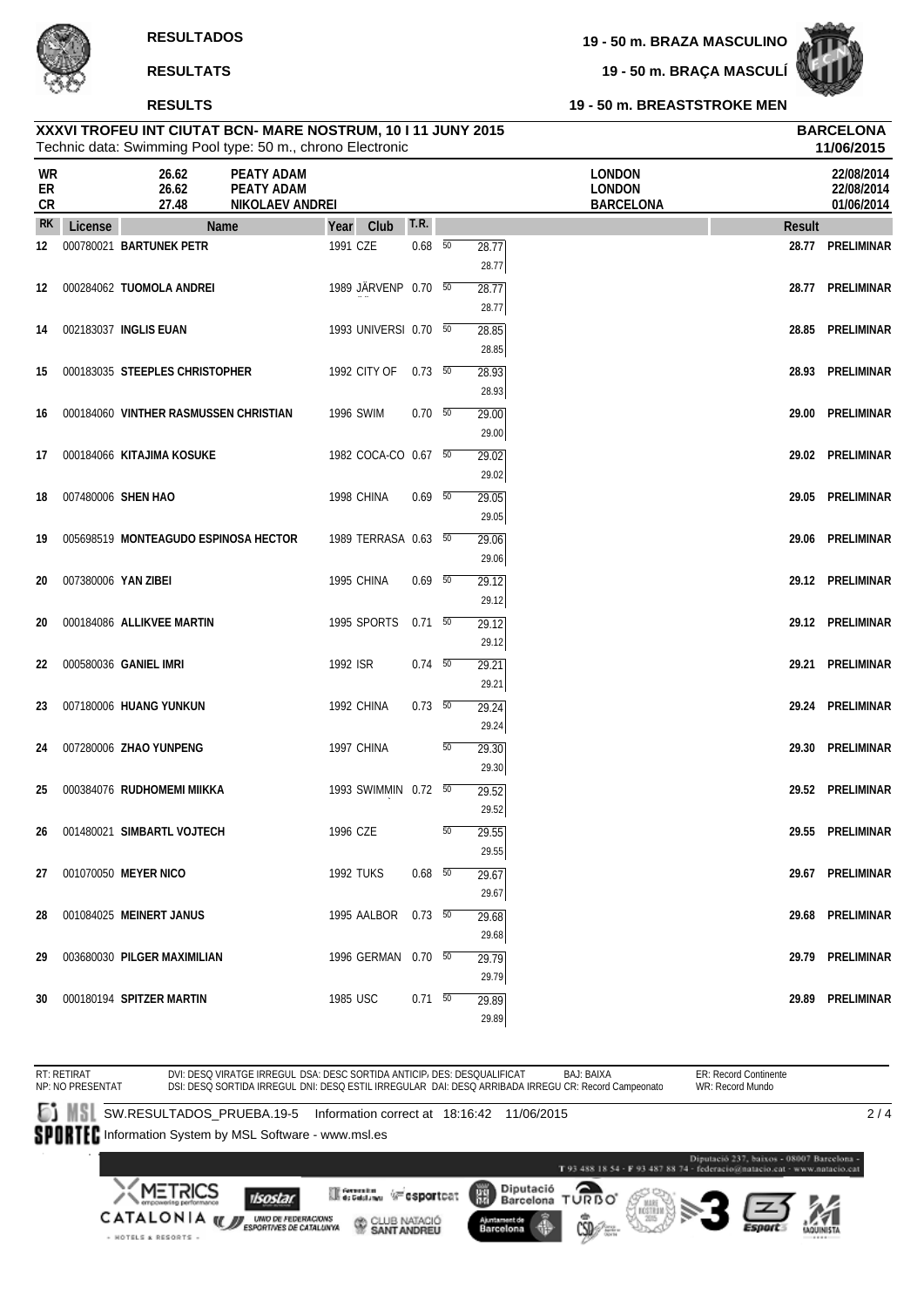**19 - 50 m. BRAÇA MASCULÍ**



**19 - 50 m. BREASTSTROKE MEN**

|                        |         | Technic data: Swimming Pool type: 50 m., chrono Electronic |                                                    |                       |                |    |                    |                                                    |               | 11/06/2015                             |
|------------------------|---------|------------------------------------------------------------|----------------------------------------------------|-----------------------|----------------|----|--------------------|----------------------------------------------------|---------------|----------------------------------------|
| WR<br>ER<br>${\sf CR}$ |         | 26.62<br>26.62<br>27.48                                    | PEATY ADAM<br><b>PEATY ADAM</b><br>NIKOLAEV ANDREI |                       |                |    |                    | <b>LONDON</b><br><b>LONDON</b><br><b>BARCELONA</b> |               | 22/08/2014<br>22/08/2014<br>01/06/2014 |
| <b>RK</b>              | License | Name                                                       |                                                    | Club<br>Year          | <b>T.R.</b>    |    |                    |                                                    | <b>Result</b> |                                        |
| 31                     |         | 047920726 MORILLAS RAMOS FERNANDO                          |                                                    | 1990 MATARO 0.77 50   |                |    | 29.96              |                                                    |               | 29.96 PRELIMINAR                       |
|                        |         |                                                            |                                                    |                       |                |    | 29.96              |                                                    |               |                                        |
| 32                     |         | 000280189 SPAIN LUKE                                       |                                                    | 1992 UNIVERSI 0.70 50 |                |    | 29.97<br>29.97     |                                                    |               | 29.97 PRELIMINAR                       |
| 33                     |         | 001083069 PYYKKONEN KALLE                                  |                                                    | <b>1996 UINTI</b>     |                | 50 | 30.04              |                                                    |               | 30.04 PRELIMINAR                       |
|                        |         |                                                            |                                                    |                       |                |    | 30.04              |                                                    |               |                                        |
| 34                     |         | 000284084 POKKINEN TUOMAS                                  |                                                    | 1995 CETUS            | $0.74\quad 50$ |    | 30.05              |                                                    |               | 30.05 PRELIMINAR                       |
|                        |         |                                                            |                                                    |                       |                |    | 30.05              |                                                    |               |                                        |
| 35                     |         | 001327102 GWIZDZ DAMIEN                                    |                                                    | 1995 CANET            |                | 50 | 30.06              |                                                    |               | 30.06 PRELIMINAR                       |
|                        |         |                                                            |                                                    |                       |                |    | 30.06              |                                                    |               |                                        |
| 36                     |         | 001780143 GRINDHEIM ANDRÉK.                                |                                                    | 2000 NORWEG           |                | 50 | 30.22<br>30.22     |                                                    |               | 30.22 PRELIMINAR                       |
| 37                     |         | 000584041 ROMAGNOLI VALERIO                                |                                                    | 1994 SC               | $0.78$ 50      |    | 30.34              |                                                    |               | 30.34 PRELIMINAR                       |
|                        |         |                                                            |                                                    |                       |                |    | 30.34              |                                                    |               |                                        |
| 38                     |         | 007080006 LIU YUNSONG                                      |                                                    | 1999 CHINA            | 0.67 50        |    | 30.36              |                                                    |               | 30.36 PRELIMINAR                       |
|                        |         |                                                            |                                                    |                       |                |    | 30.36              |                                                    |               |                                        |
| 39                     |         | 007580006 SUN JIAJUN                                       |                                                    | 2000 CHINA            | $0.70\ 50$     |    | 30.38              |                                                    | 30.38         | PRELIMINAR                             |
|                        |         |                                                            |                                                    |                       |                |    | 30.38              |                                                    |               |                                        |
| 40                     |         | 000280050 ROMAN ANDREI CRISTIAN                            |                                                    | 1996 ROM              | $0.78$ 50      |    | 30.40<br>30.40     |                                                    | 30.40         | PRELIMINAR                             |
| 41                     |         | 043442759 PLANES OSORIO OLIVER                             |                                                    | 1976 CAZAHA           |                | 50 | 30.42              |                                                    |               | 30.42 PRELIMINAR                       |
|                        |         |                                                            |                                                    |                       |                |    | 30.42              |                                                    |               |                                        |
| 42                     |         | 041511581 GARCIA MESA JUAN JOSÉ                            |                                                    | 1993 SANDRE 0.68 50   |                |    | 30.52              |                                                    |               | 30.52 PRELIMINAR                       |
|                        |         |                                                            |                                                    |                       |                |    | 30.52              |                                                    |               |                                        |
| 43                     |         | 004470020 PAUL KEVIN                                       |                                                    | 1991 SW               | $0.69$ 50      |    | 30.63              |                                                    |               | 30.63 PRELIMINAR                       |
|                        |         |                                                            |                                                    |                       |                |    | 30.63              |                                                    |               |                                        |
| 44                     |         | 000184046 MUSGRAVE BAILEY GRANT                            |                                                    | 1998 WESTVIL 0.66 50  |                |    | 30.70<br>30.70     |                                                    | 30.70         | PRELIMINAR                             |
| 45                     |         | 002280143 STEINLAND MADS HENRY                             |                                                    | 1997 NORWEG 0.67 50   |                |    | $\overline{30.85}$ |                                                    |               | 30.85 PRELIMINAR                       |
|                        |         |                                                            |                                                    |                       |                |    | 30.85              |                                                    |               |                                        |
| 46                     |         | 001383069 KOSKINEN WERNER                                  |                                                    | <b>1998 UINTI</b>     | $0.60\quad 50$ |    | 30.94              |                                                    |               | 30.94 PRELIMINAR                       |
|                        |         |                                                            |                                                    |                       |                |    | 30.94              |                                                    |               |                                        |
| 47                     |         | 000884025 MOOS KRISTOFFER                                  |                                                    | 1996 AALBOR  0.71  50 |                |    | 30.95              |                                                    |               | 30.95 PRELIMINAR                       |
|                        |         |                                                            |                                                    |                       |                |    | 30.95              |                                                    |               |                                        |
| 48                     |         | 002580143 HVAS TOMOE ZENIMOTO                              |                                                    | 2000 NORWEG 0.66 50   |                |    | 31.02              |                                                    |               | 31.02 PRELIMINAR                       |
|                        |         | 000284065 AH CHING OLIVER                                  |                                                    | 1991 CAMO             | $0.76$ 50      |    | 31.02<br>31.07     |                                                    |               | 31.07 PRELIMINAR                       |
| 49                     |         |                                                            |                                                    |                       |                |    | 31.07              |                                                    |               |                                        |

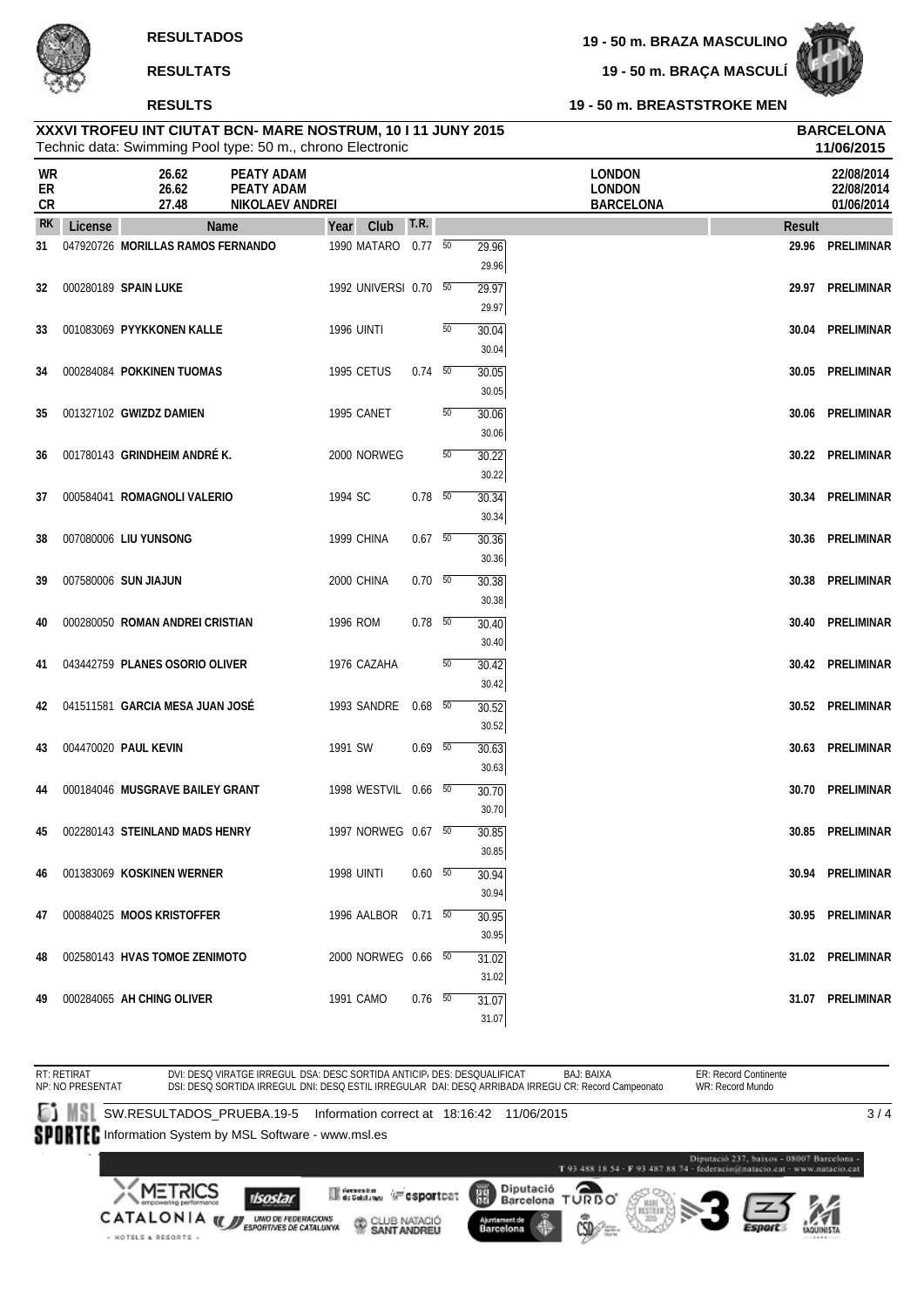· HOTELS & RESORTS ·

**19 - 50 m. BRAÇA MASCULÍ**



#### **19 - 50 m. BREASTSTROKE MEN**

# **XXXVI TROFEU INT CIUTAT BCN- MARE NOSTRUM, 10 I 11 JUNY 2015 BARCELONA**

|                       |         | Technic data: Swimming Pool type: 50 m., chrono Electronic |                                                    |          |                      |                |    |                |                                                    |               | 11/06/2015                             |
|-----------------------|---------|------------------------------------------------------------|----------------------------------------------------|----------|----------------------|----------------|----|----------------|----------------------------------------------------|---------------|----------------------------------------|
| <b>WR</b><br>ER<br>CR |         | 26.62<br>26.62<br>27.48                                    | PEATY ADAM<br>PEATY ADAM<br><b>NIKOLAEV ANDREI</b> |          |                      |                |    |                | <b>LONDON</b><br><b>LONDON</b><br><b>BARCELONA</b> |               | 22/08/2014<br>22/08/2014<br>01/06/2014 |
| <b>RK</b>             | License | <b>Name</b>                                                |                                                    | Year     | Club                 | T.R.           |    |                |                                                    | <b>Result</b> |                                        |
| 50                    |         | 000484076 TOLVANEN MIIKA                                   |                                                    |          | 1996 SWIMMIN 0.75    |                | 50 | 31.32<br>31.32 |                                                    | 31.32         | PRELIMINAR                             |
| 51                    |         | 001227102 CALLAIS NATHAN                                   |                                                    |          | 1996 CANET           | $0.77\quad 50$ |    | 31.41<br>31.41 |                                                    |               | 31.41 PRELIMINAR                       |
| 52                    |         | 001970040 DEKKER NICOLAAS                                  |                                                    |          | 1995 SWIMMIN 0.68 50 |                |    | 31.54<br>31.54 |                                                    |               | 31.54 PRELIMINAR                       |
| 53                    |         | 000680025 JOENSEN EYÖBJORN                                 |                                                    |          | <b>1996 FAROE</b>    |                | 50 | 31.87<br>31.87 |                                                    | 31.87         | PRELIMINAR                             |
|                       |         | 001970039 BARBOSA HENRIQUE                                 |                                                    | 1984 BRA |                      |                |    |                |                                                    | <b>BAJ</b>    | <b>PRELIMINAR</b>                      |
|                       |         | 047637455 VERA-ORTIZ MOLINA JOE ALBERTO                    |                                                    |          | 1992 HOSPITA         |                |    |                |                                                    | <b>BAJ</b>    | PRELIMINAR                             |
|                       |         | 001680021 JELÍNEK JAN                                      |                                                    | 1995 CZE |                      |                |    |                |                                                    | <b>BAJ</b>    | <b>PRELIMINAR</b>                      |
|                       |         | 002380143 BOEN SIGURD HOLTEN                               |                                                    |          | 1997 NORWEG          |                |    |                |                                                    | <b>BAJ</b>    | PRELIMINAR                             |
|                       |         | 000480199 KERR CHRISTOPHER                                 |                                                    |          | 1993 WARREN          |                |    |                |                                                    | <b>NP</b>     | <b>PRELIMINAR</b>                      |
|                       |         | 000380199 LIM DANIEL                                       |                                                    |          | 1996 WARREN          |                |    |                |                                                    | NP.           | PRELIMINAR                             |

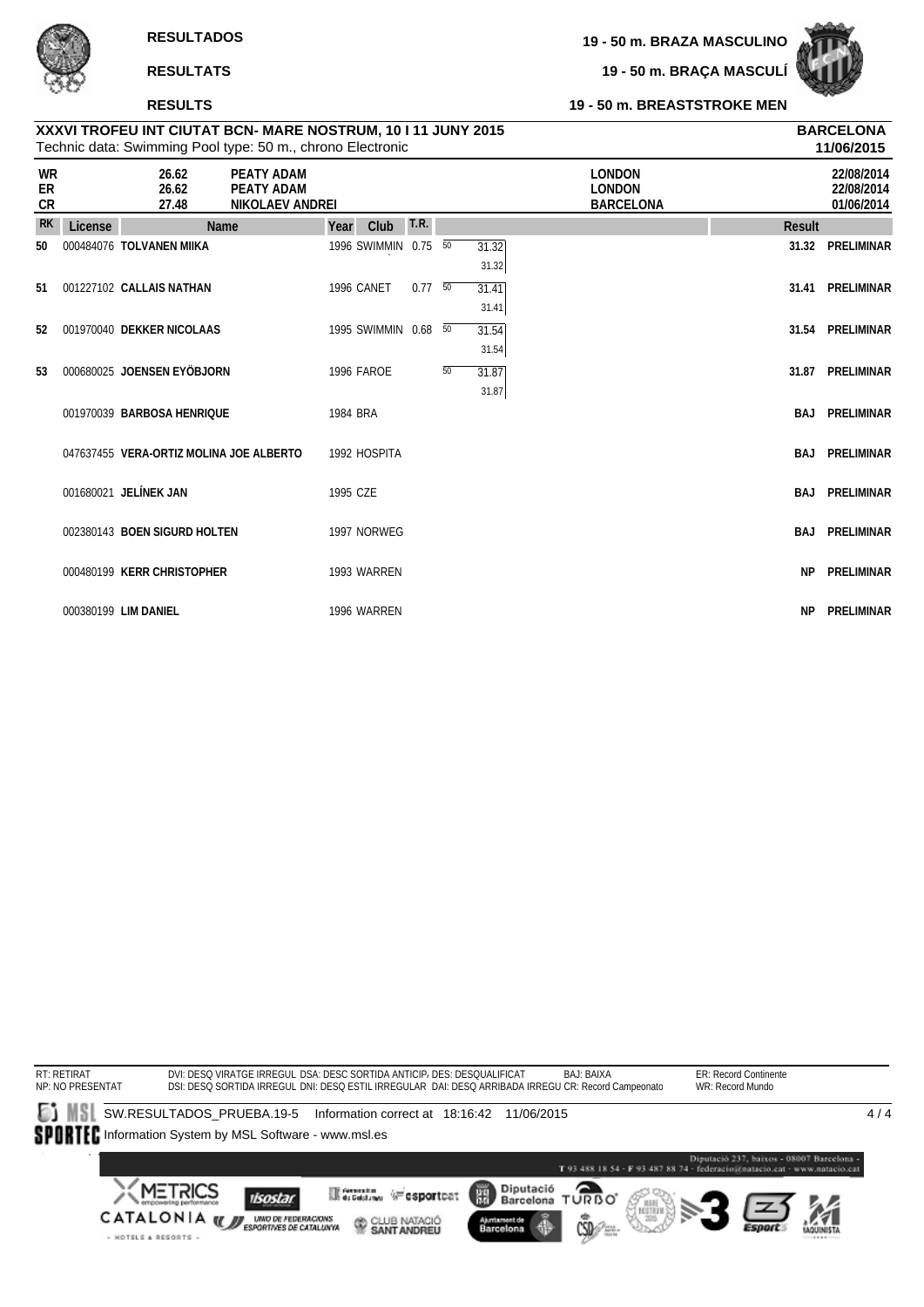#### **RESULTS**

**20 - 50 m. PAPALLONA FEMENÍ**



**20 - 50 m. BUTTERFLY WOMEN**

|                       |                     |                              | XXXVI TROFEU INT CIUTAT BCN- MARE NOSTRUM, 10 I 11 JUNY 2015<br>Technic data: Swimming Pool type: 50 m., chrono Electronic |                     |                          |                             |                                                              |        | <b>BARCELONA</b><br>11/06/2015         |
|-----------------------|---------------------|------------------------------|----------------------------------------------------------------------------------------------------------------------------|---------------------|--------------------------|-----------------------------|--------------------------------------------------------------|--------|----------------------------------------|
| WR<br>ER<br><b>CR</b> |                     | 24.43<br>24.43<br>25.27      | SJÖSTRÖM SARAH<br>SJÖSTRÖM SARAH<br><b>OTTESEN JEANETTE</b>                                                                |                     |                          |                             | <b>BORAS (SWE)</b><br><b>BORAS (SWE)</b><br><b>BARCELONA</b> |        | 05/07/2014<br>05/07/2014<br>01/06/2014 |
| <b>RK</b>             | License             |                              | Name<br>Year                                                                                                               | Club                | T.R.                     |                             |                                                              | Result |                                        |
| 1                     |                     | 001580022 OTTESEN JEANETTE   |                                                                                                                            | 1987 DANISH         | $0.65 - 50$              | 25.51<br>25.51              |                                                              | 25.51  | <b>FINAL</b>                           |
|                       |                     |                              |                                                                                                                            |                     | $0.69 - 50$              | 26.10<br>26.10              |                                                              | 26.10  | PRELIMINAR                             |
| $\overline{2}$        |                     | 000384068 DEKKER INGE        |                                                                                                                            | 1985 ROYAL          | $0.74\ 50$               | 25.72<br>25.72              |                                                              | 25.72  | <b>FINAL</b>                           |
|                       |                     |                              |                                                                                                                            |                     | $0.75\ 50$               | 26.00<br>26.00              |                                                              | 26.00  | PRELIMINAR                             |
| 3                     |                     | 001184023 HALSALL FRANCESCA  |                                                                                                                            | 1990 BRITISH        | $0.70\ 50$<br>$0.73\ 50$ | 26.03<br>26.03              |                                                              | 26.03  | <b>FINAL</b><br>27.14 PRELIMINAR       |
| 4                     |                     | 002670080 UCHIDA MIKI        |                                                                                                                            | 1995 JAPAN          | $0.72\ 50$               | 27.14<br>27.14<br>26.26     |                                                              | 26.26  | <b>FINAL</b>                           |
|                       |                     |                              |                                                                                                                            |                     | $0.72\ 50$               | 26.26<br>27.11              |                                                              | 27.11  | <b>PRELIMINAR</b>                      |
| 5                     |                     | 000484058 SAVARD KATERINE    |                                                                                                                            | 1993 CAMO           | $0.66\quad 50$           | 27.11<br>26.31              |                                                              | 26.31  | <b>FINAL</b>                           |
|                       |                     |                              |                                                                                                                            |                     | $0.64\quad 50$           | 26.31<br>27.36              |                                                              | 27.36  | PRELIMINAR                             |
| 6                     |                     | 000480021 SVECENÁ LUCIE      | 1997 CZE                                                                                                                   |                     | $0.74 - 50$              | 27.36<br>26.61              |                                                              | 26.61  | <b>FINAL</b>                           |
|                       |                     |                              |                                                                                                                            |                     | $0.76\ 50$               | 26.61<br>27.15              |                                                              |        | 27.15 PRELIMINAR                       |
| 7                     |                     | 001884023 LOWE JEMMA         |                                                                                                                            | 1990 BRITISH        | $0.67 - 50^{-1}$         | 27.15<br>27.08              |                                                              | 27.08  | <b>FINAL</b>                           |
|                       |                     |                              |                                                                                                                            |                     | $0.68$ 50                | 27.08<br>27.19              |                                                              | 27.19  | PRELIMINAR                             |
| 8                     |                     | 006180006 LIN XINTONG        |                                                                                                                            | 2000 CHINA          | $0.76$ 50                | 27.19<br>27.34<br>27.34     |                                                              | 27.34  | <b>FINAL</b>                           |
|                       |                     |                              |                                                                                                                            |                     | $0.81\ 50$               | $\overline{27.50}$<br>27.50 |                                                              |        | 27.50 PRELIMINAR                       |
| 9                     | 000680036 IVRY AMIT |                              | 1989 ISR                                                                                                                   |                     | $0.71\ 50$               | 27.51<br>27.51              |                                                              |        | 27.51 PRELIMINAR                       |
| 10                    |                     | 000684026 O'BRIEN SHAUNA     | 1994 UC                                                                                                                    |                     | $0.68$ 50                | 27.55<br>27.55              |                                                              |        | 27.55 PRELIMINAR                       |
|                       |                     | 11 001480030 BRANDT DOROTHEA |                                                                                                                            | 1984 GERMAN 0.72 50 |                          | 27.60<br>27.60              |                                                              |        | 27.60 PRELIMINAR                       |

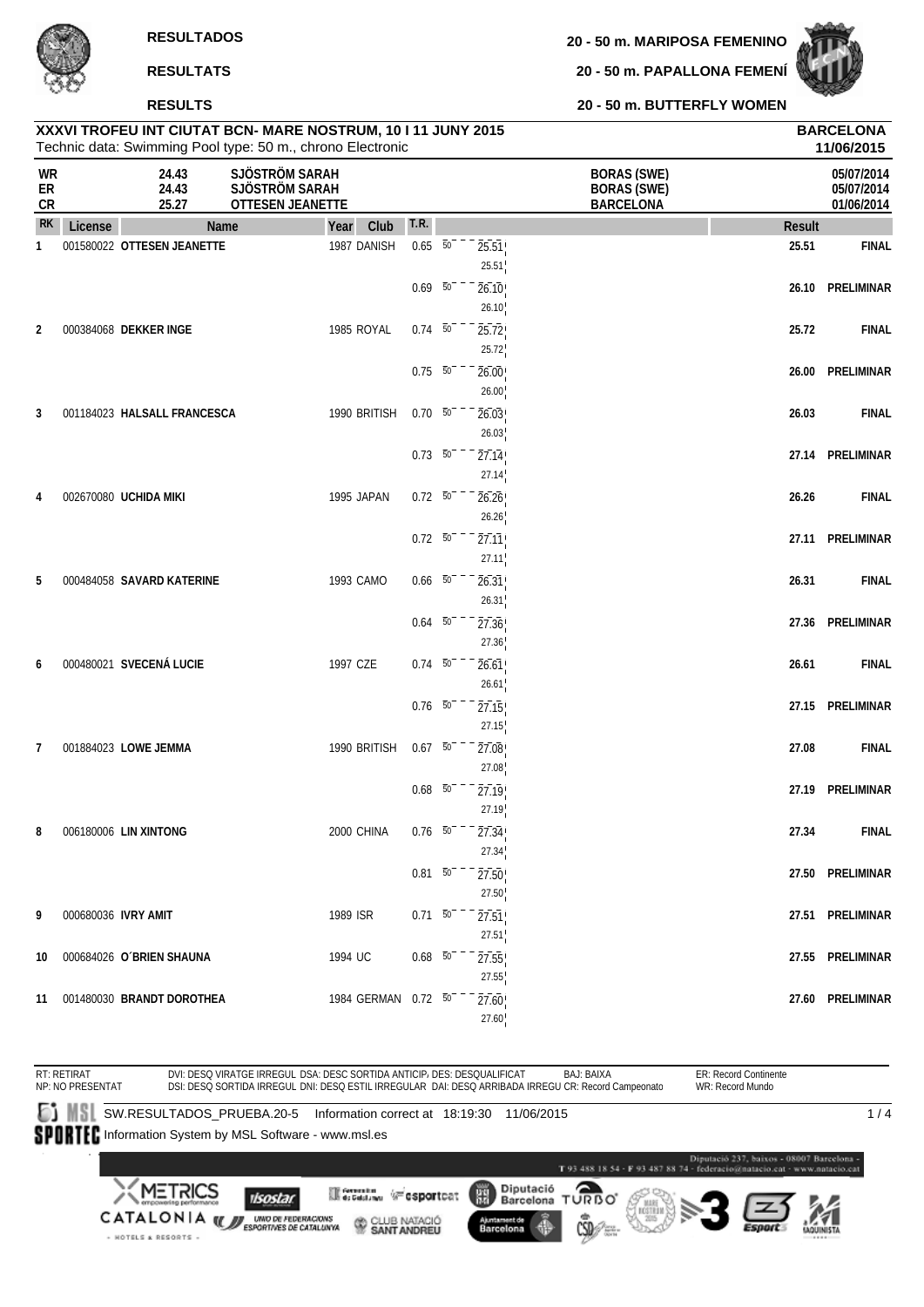**20 - 50 m. PAPALLONA FEMENÍ**



**20 - 50 m. BUTTERFLY WOMEN**

|                               |         | Technic data: Swimming Pool type: 50 m., chrono Electronic |                                                             |                       |                |                         |                                                              | 11/06/2015                             |
|-------------------------------|---------|------------------------------------------------------------|-------------------------------------------------------------|-----------------------|----------------|-------------------------|--------------------------------------------------------------|----------------------------------------|
| <b>WR</b><br>ER<br>${\sf CR}$ |         | 24.43<br>24.43<br>25.27                                    | SJÖSTRÖM SARAH<br>SJÖSTRÖM SARAH<br><b>OTTESEN JEANETTE</b> |                       |                |                         | <b>BORAS (SWE)</b><br><b>BORAS (SWE)</b><br><b>BARCELONA</b> | 05/07/2014<br>05/07/2014<br>01/06/2014 |
| <b>RK</b>                     | License | Name                                                       | Year                                                        | Club                  | T.R.           |                         | <b>Result</b>                                                |                                        |
| 12                            |         | 000184084 TEIJONSALO FANNY                                 |                                                             | 1996 CETUS            | $0.66\quad 50$ | 27.81<br>27.81          |                                                              | 27.81 PRELIMINAR                       |
| 13                            |         | 001183037 MATOS RAQUEL                                     |                                                             | 1996 UNIVERSI 0.67 50 |                | 27.82<br>27.82          | 27.82                                                        | PRELIMINAR                             |
| 14                            |         | 002570080 HOSHI NATSUMI                                    |                                                             | 1990 JAPAN            | $0.67$ 50      | 27.84<br>27.84          | 27.84                                                        | PRELIMINAR                             |
| 15                            |         | 000483071 MEZA PERAZA MARIA LAURA                          |                                                             | <b>1990 ATUS</b>      | 0.73 50        | 27.99<br>27.99          | 27.99                                                        | PRELIMINAR                             |
| 16                            |         | 000380013 KREUNDL LENA                                     |                                                             | 1997 AUSTRIA 0.68 50  |                | 28.03<br>28.03          | 28.03                                                        | PRELIMINAR                             |
| 17                            |         | 000580021 KOLÁROVÁ ANNA                                    |                                                             | 1997 CZE              | $0.73\quad 50$ | 28.13<br>28.13          |                                                              | 28.13 PRELIMINAR                       |
| 18                            |         | 000184016 STOFFEL SVENJA                                   |                                                             | 1997 SCHWIM 0.71 50   |                | 28.19<br>28.19          | 28.19                                                        | PRELIMINAR                             |
| 19                            |         | 000184079 KRAAIJEVELD ILSE                                 |                                                             | 1990 ZV ORCA 0.75 50  |                | 28.22                   |                                                              | 28.22 PRELIMINAR                       |
| 20                            |         | 003080030 HÖPKIN LISA                                      |                                                             | 1998 GERMAN 0.72 50   |                | 28.22<br>28.30          | 28.30                                                        | PRELIMINAR                             |
| 21                            |         | 000480143 OLSEN ELISE NAESS                                |                                                             | 1997 NORWEG 0.75 50   |                | 28.30<br>28.32          | 28.32                                                        | PRELIMINAR                             |
| 22                            |         | 003380026 NORISMAA NEA                                     |                                                             | 1995 FINNISH 0.71 50  |                | 28.32<br>28.40          | 28.40                                                        | PRELIMINAR                             |
| 23                            |         | 002780030 HÜTHLER MARLENE                                  |                                                             | 1998 GERMAN 0.70 50   |                | 28.40<br>28.42          |                                                              | 28.42 PRELIMINAR                       |
| 24                            |         | 053844466 HERRERO ANSOLEAGA CARMEN                         |                                                             | 1995 TERRASA 0.68 50  |                | 28.42<br>28.46          | 28.46                                                        | PRELIMINAR                             |
| 25                            |         | 000480189 GRAY TILLY                                       |                                                             | 1991 UNIVERSI 0.68 50 |                | 28.46<br>28.51          | 28.51                                                        | PRELIMINAR                             |
| 26                            |         | 000583069 LUMIO ALMA                                       |                                                             | <b>1999 UINTI</b>     | $0.66\quad 50$ | 28.51<br>28.56          |                                                              | 28.56 PRELIMINAR                       |
| 27                            |         | 047416069 IGNACIO SORRIBES JUDIT                           |                                                             | 1994 ESPAÑA 0.72 50   |                | 28.56<br>28.58          |                                                              | 28.58 PRELIMINAR                       |
| 28                            |         | 000684083 ERICHSEN CAROLINE                                |                                                             | 1998 SIGMA            | $0.72\t 50$    | 28.58<br>28.63          |                                                              | 28.63 PRELIMINAR                       |
| 29                            |         | 002680030 DEMLER KATHRIN                                   |                                                             | 1996 GERMAN 0.75 50   |                | 28.63<br>28.81          |                                                              | 28.81 PRELIMINAR                       |
| 30                            |         | 039438581 GALVEZ SOLE LAURA                                |                                                             | 1995 SANDRE 0.65 50   |                | 28.81<br>28.86<br>28.86 |                                                              | 28.86 PRELIMINAR                       |

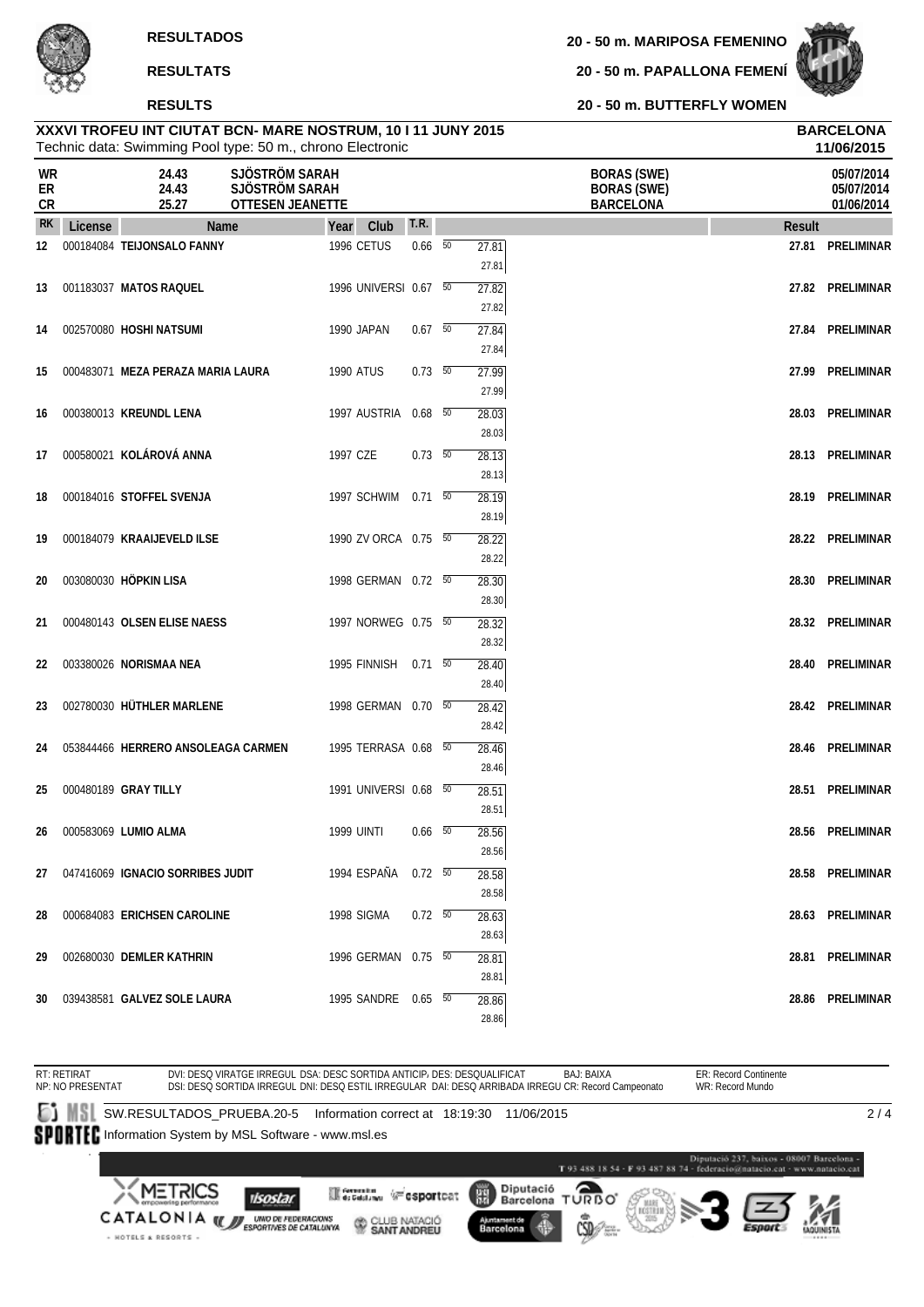**20 - 50 m. PAPALLONA FEMENÍ**



**20 - 50 m. BUTTERFLY WOMEN**

|                |         | Technic data: Swimming Pool type: 50 m., chrono Electronic |                                                             |                      |                |        |                |                                                              |               | 11/06/2015                             |
|----------------|---------|------------------------------------------------------------|-------------------------------------------------------------|----------------------|----------------|--------|----------------|--------------------------------------------------------------|---------------|----------------------------------------|
| WR<br>ER<br>CR |         | 24.43<br>24.43<br>25.27                                    | SJÖSTRÖM SARAH<br>SJÖSTRÖM SARAH<br><b>OTTESEN JEANETTE</b> |                      |                |        |                | <b>BORAS (SWE)</b><br><b>BORAS (SWE)</b><br><b>BARCELONA</b> |               | 05/07/2014<br>05/07/2014<br>01/06/2014 |
| <b>RK</b>      | License | Name                                                       |                                                             | Club<br>Year         | T.R.           |        |                |                                                              | <b>Result</b> |                                        |
| 31             |         | 000880049 KAMINSKAYA VICTORIA                              |                                                             | 1995 POR             | $0.73\ 50$     |        | 28.89<br>28.89 |                                                              | 28.89         | PRELIMINAR                             |
| 32             |         | 002170040 SMITH KIERRA                                     |                                                             | 1994 SWIMMIN 0.82 50 |                |        | 29.03<br>29.03 |                                                              | 29.03         | PRELIMINAR                             |
| 33             |         | 047469809 SANCHEZ RODRIGUEZ MARIA                          |                                                             | 1996 SEKCAST 0.73 50 |                |        | 29.10<br>29.10 |                                                              |               | 29.10 PRELIMINAR                       |
| 34             |         | 001027102 PICAULT SOLWEIG                                  |                                                             | 2000 CANET           | 0.70 50        |        | 29.15<br>29.15 |                                                              |               | 29.15 PRELIMINAR                       |
| 35             |         | 000380143 OLSEN EVA                                        |                                                             | 2000 NORWEG 0.65 50  |                |        | 29.26<br>29.26 |                                                              |               | 29.26 PRELIMINAR                       |
| 36             |         | 000680034 CARSON BETHANY                                   |                                                             | 1991 SWIM            | $0.72\ 50$     |        | 29.30          |                                                              | 29.30         | PRELIMINAR                             |
| 37             |         | 000184056 COUTURE SIMONNE                                  |                                                             | 1993 CN              | $0.65 - 50$    |        | 29.30<br>29.31 |                                                              |               | 29.31 PRELIMINAR                       |
| 38             |         | 000183069 MÄKINEN ANNA                                     |                                                             | <b>1995 UINTI</b>    | $0.73$ 50      |        | 29.31<br>29.41 |                                                              |               | 29.41 PRELIMINAR                       |
| 39             |         | 000184069 GRÄNICHER SIBYLLE                                |                                                             | 1995 SC              | $0.74 - 50$    |        | 29.41<br>29.43 |                                                              |               | 29.43 PRELIMINAR                       |
| 40             |         | 046999185 SICART MATEO LAIA                                |                                                             | 1998 SANDRE          | $0.72\ 50$     |        | 29.43<br>29.63 |                                                              | 29.63         | PRELIMINAR                             |
| 41             |         | 000370017 ADELAAR SONJA                                    |                                                             | 1998 NAMIBIA 0.72 50 |                |        | 29.63<br>29.69 |                                                              | 29.69         | PRELIMINAR                             |
| 42             |         | 000280035 CRYER INGA ELIN                                  |                                                             | 1993 ISL             | $0.82\quad 50$ |        | 29.69<br>29.79 |                                                              | 29.79         | PRELIMINAR                             |
| 43             |         | 000584083 BENTIN LISE-LOTTE LARSEN                         |                                                             | 1997 SIGMA           | $0.75\ 50$     |        | 29.79<br>29.86 |                                                              | 29.86         | PRELIMINAR                             |
| 44             |         | 000970001 KHACHA SAMAR                                     |                                                             | 1999 FED             |                | 50     | 29.86<br>29.97 |                                                              | 29.97         | PRELIMINAR                             |
| 45             |         | 053319878 CENTENO TORRICO EVA                              |                                                             | 1998 SANDRE 0.74 50  |                |        | 29.97<br>30.28 |                                                              |               | 30.28 PRELIMINAR                       |
| 46             |         | 002080066 VAN EGTEN LARA                                   |                                                             | 1992 WEST            |                | 50     | 30.28<br>30.61 |                                                              |               | 30.61 PRELIMINAR                       |
| 47             |         | 000880143 RIMMEREIDE CAMILLA                               |                                                             | 2000 NORWEG          |                | 50     | 30.61<br>30.80 |                                                              |               | 30.80 PRELIMINAR                       |
| 48             |         | 001183069 HAMMAR HANNA                                     |                                                             | <b>1998 UINTI</b>    |                | $50\,$ | 30.80<br>30.94 |                                                              |               | 30.94 PRELIMINAR                       |
|                |         |                                                            |                                                             |                      |                |        | 30.94          |                                                              |               |                                        |
|                |         | 000783049 THOMAS ALYS                                      |                                                             | 1990 SWIM            |                |        |                |                                                              |               | <b>BAJ PRELIMINAR</b>                  |

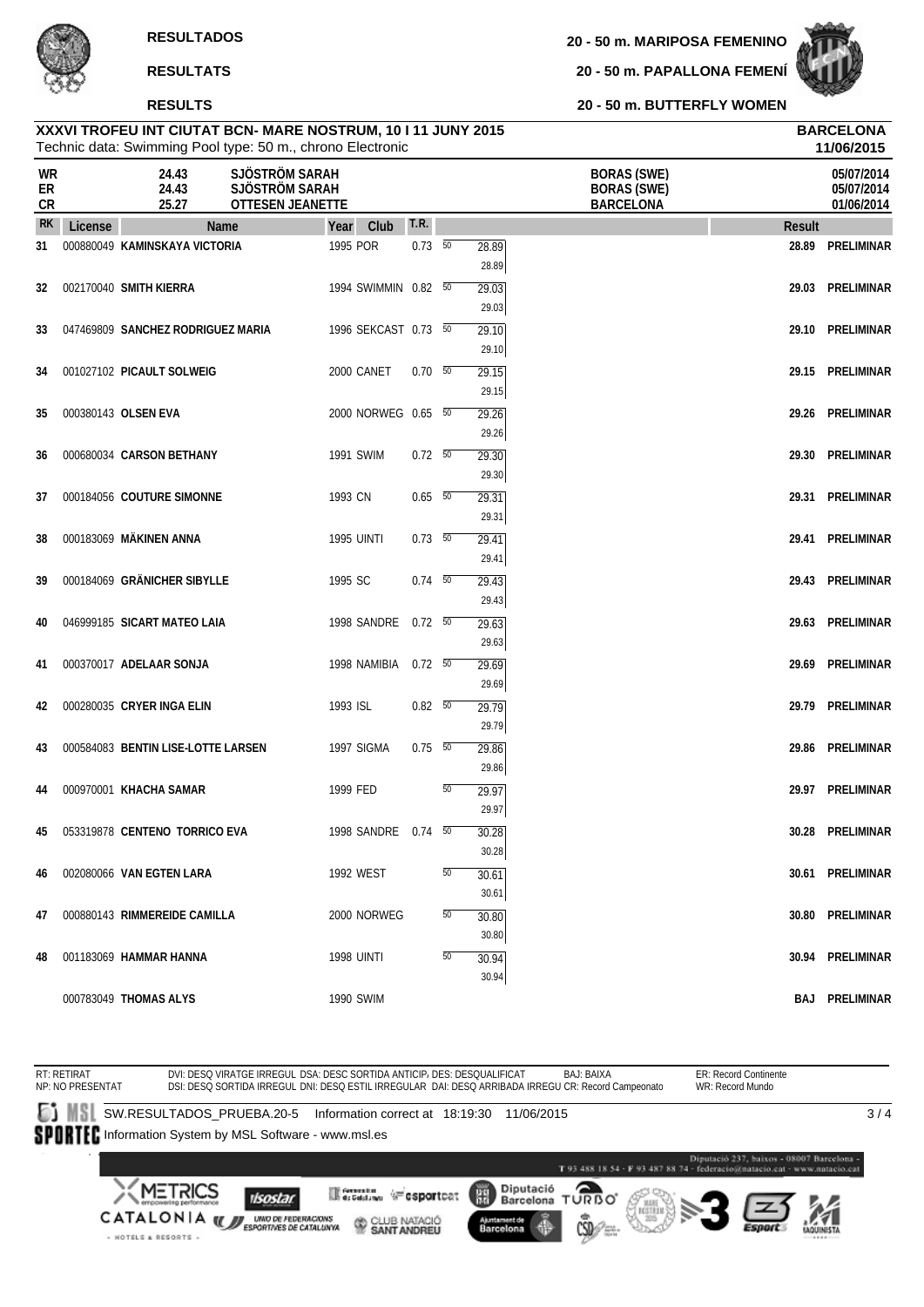**RESULTS**

· HOTELS & RESORTS ·

**20 - 50 m. PAPALLONA FEMENÍ**



**20 - 50 m. BUTTERFLY WOMEN**

| Technic data: Swimming Pool type: 50 m., chrono Electronic   | 11/06/2015       |
|--------------------------------------------------------------|------------------|
| XXXVI TROFEU INT CIUTAT BCN- MARE NOSTRUM, 10   11 JUNY 2015 | <b>BARCELONA</b> |
|                                                              |                  |

| <b>WR</b><br>ER<br>CR |         | 24.43<br>24.43<br>25.27      | SJÖSTRÖM SARAH<br>SJÖSTRÖM SARAH<br><b>OTTESEN JEANETTE</b> | <b>BORAS (SWE)</b><br><b>BORAS (SWE)</b><br><b>BARCELONA</b> | 05/07/2014<br>05/07/2014<br>01/06/2014 |
|-----------------------|---------|------------------------------|-------------------------------------------------------------|--------------------------------------------------------------|----------------------------------------|
| <b>RK</b>             | License | <b>Name</b>                  | Year                                                        | <b>T.R.</b><br>Club<br>Result                                |                                        |
|                       |         | 025627453 CEREZO PROS MARIA  | 1997 C.N.B.                                                 | BAJ                                                          | PRELIMINAR                             |
|                       |         | 000283035 SMITHURST EMMA     | <b>1991 CITY OF</b>                                         | BAJ                                                          | PRELIMINAR                             |
|                       |         | 000580025 FOLDARSKARÖ ASTRIÖ | 1994 FAROE                                                  | NP                                                           | PRELIMINAR                             |
|                       |         | 000983037 SHARPLES RACHEL    | 1996 UNIVERSI                                               | NP.                                                          | PRELIMINAR                             |

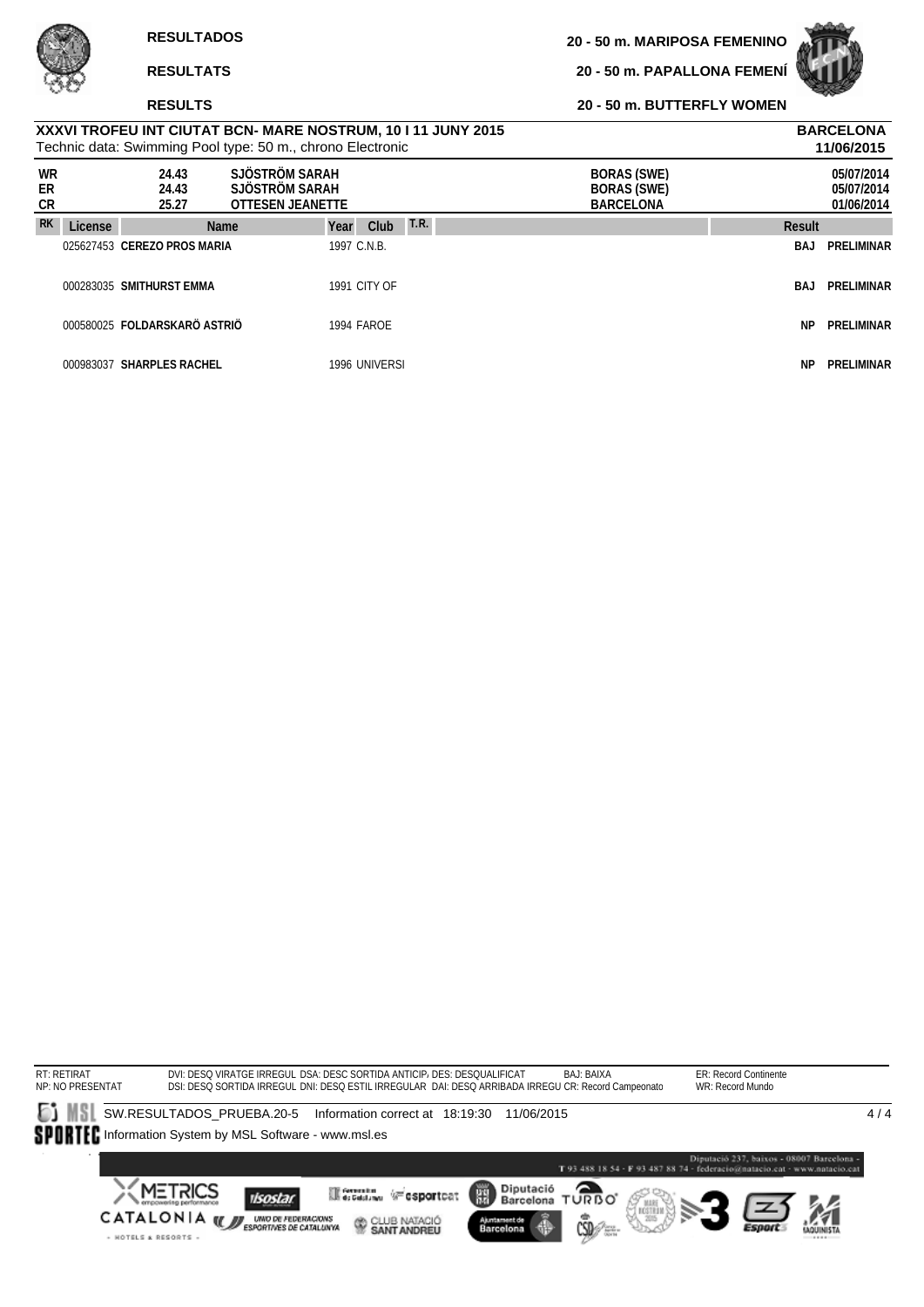#### **RESULTS**

**21 - 400 m. ESTILOS MASCULINO**

**21 - 400 m. ESTILS MASCULÍ**



**21 - 400 m. IND. MEDLEY MEN**

|           |                                                                 | XXXVI TROFEU INT CIUTAT BCN- MARE NOSTRUM, 10 I 11 JUNY 2015<br>Technic data: Swimming Pool type: 50 m., chrono Electronic |                                                                        |                                                                        |                                                                                        |                                         |                          |                                                     |                                  | <b>BARCELONA</b>      | 11/06/2015               |
|-----------|-----------------------------------------------------------------|----------------------------------------------------------------------------------------------------------------------------|------------------------------------------------------------------------|------------------------------------------------------------------------|----------------------------------------------------------------------------------------|-----------------------------------------|--------------------------|-----------------------------------------------------|----------------------------------|-----------------------|--------------------------|
| WR<br>ER  |                                                                 | 4:03.84<br>4:06.16                                                                                                         |                                                                        | PHELPS MICHAEL<br><b>LASZLO CSEH</b>                                   |                                                                                        |                                         |                          |                                                     | <b>BEIJING</b><br><b>BEIJING</b> |                       | 10/08/2008<br>10/08/2008 |
| CR        |                                                                 | 4:11.22                                                                                                                    |                                                                        | <b>CSEH LASZLO</b>                                                     |                                                                                        |                                         |                          |                                                     | <b>BARCELONA</b>                 |                       | 05/06/2011               |
| <b>RK</b> | License                                                         |                                                                                                                            | Name                                                                   |                                                                        | Club<br>Year                                                                           | t.r.                                    |                          |                                                     |                                  | Result                |                          |
| 1         | 25.97, 100<br>$\overline{50}$                                   | 003470080 HAGINO KOSUKE<br>55.89, 150                                                                                      | $\overline{1:}2\overline{7}.\overline{66}$ , $\overline{200}$          | $\overline{1:}5\overline{8.86}$ , $\overline{250}$                     | 1994 JAPAN<br>$\overline{2:}3\overline{6}.\overline{51}$ , $\overline{3}0\overline{0}$ | 0.67<br>$3:12.\overline{41}$ , $350$    |                          | 4:11.78                                             |                                  |                       | 4:11.78 FINAL            |
|           | 25.97                                                           | 55.89                                                                                                                      | 31.77                                                                  | 31.20                                                                  | 37.65                                                                                  | 35.90                                   | $3:43.52$ , 400<br>31.11 | 28.26                                               |                                  |                       |                          |
|           |                                                                 |                                                                                                                            |                                                                        |                                                                        |                                                                                        | 0.70                                    |                          |                                                     |                                  |                       | 4:20.67 PREL             |
|           | $\overline{50}$<br>$26.62 \overline{\smash{)}\,100}$            | 57.22, 150                                                                                                                 | $\frac{1}{29.73}$ , 200                                                | $\overline{2:}0\overline{1}.\overline{63}$ , $\overline{250}$          | $\overline{2:}4\overline{0}.\overline{30}$ , $\overline{300}$                          | $3:17.60$ , 350                         | 3:50.09, 400             | 4:20.67                                             |                                  |                       |                          |
|           | 26.62                                                           | 57.22                                                                                                                      | 32.51                                                                  | 31.90                                                                  | 38.67                                                                                  | 37.30                                   | 32.49                    | 30.58                                               |                                  |                       |                          |
| 2         |                                                                 | 000184064 VERRASZTO DAVID ZOLTAN                                                                                           |                                                                        |                                                                        | 1988 A JOVO SC                                                                         | 0.79                                    |                          |                                                     |                                  |                       | 4:13.68 FINAL            |
|           | $\overline{50}$<br>$26.65$ , 100                                | 56.81, 150                                                                                                                 | $1:29.30$ <sub>1</sub> 200                                             | $2:01.32$ , 250                                                        | $2:37.35$ , 300                                                                        | $3:13.49$ <sup>1</sup> 350              | $3:44.59$ , 400          | 4:13.68                                             |                                  |                       |                          |
|           | 26.65                                                           | 56.81                                                                                                                      | 32.49                                                                  | 32.02                                                                  | 36.03                                                                                  | 36.14                                   | $31.10^{+}$              | 29.09                                               |                                  |                       |                          |
|           |                                                                 |                                                                                                                            |                                                                        |                                                                        |                                                                                        | 0.84                                    |                          |                                                     |                                  |                       | 4:24.03 PREL             |
|           | $\overline{50}$<br>27.19, 100                                   | $57.84 \overline{\smash{)}150}$                                                                                            | $-7.31.60, 200$                                                        | $\overline{2:}0\overline{4}.\overline{35}$ , $\overline{250}$          | $\overline{2:}4\overline{2.82}$ , 300                                                  | $\overline{3:20.77}$ , $\overline{350}$ | $3:53.39$ , 400          | $\overline{4:}2\overline{4}.\overline{0}3$          |                                  |                       |                          |
| 3         | 27.19                                                           | 57.84<br>003380030 HEIDTMANN JACOB                                                                                         | 33.76                                                                  | 32.75                                                                  | 38.47<br>1994 GERMAN                                                                   | 37.95<br>0.77                           | 32.62                    | 30.64                                               |                                  |                       | 4:18.21 FINAL            |
|           | 50<br>28.48, 100                                                | $1:01.16$ <sup>1</sup> 150                                                                                                 | $\overline{1:34.78}$ , 200                                             | $2:07.87$ <sub>1</sub> 250                                             | $2:44.03$ , 300                                                                        | $3:20.62$ <sub>1</sub> 350              | $3:50.57$ , 400          | 4:18.21                                             |                                  |                       |                          |
|           | 28.48                                                           | 1:01.16                                                                                                                    | 33.62                                                                  | 33.09                                                                  | 36.16                                                                                  | $36.59$ <sub>1</sub>                    | 29.95                    | 27.64                                               |                                  |                       |                          |
|           |                                                                 |                                                                                                                            |                                                                        |                                                                        |                                                                                        | 0.78                                    |                          |                                                     |                                  |                       | 4:25.05 PREL             |
|           | $\overline{50}$<br>$28.93 \cdot 100$                            | $\overline{1:}0\overline{1}.\overline{67}$ , $\overline{150}$                                                              | $1:36.46$ , 200                                                        | $2:09.95$ , $250$                                                      | $2:46.89$ , 300                                                                        | $3:24.00$ , $350$                       | $3:55.58$ , 400          | 4:25.05                                             |                                  |                       |                          |
|           | 28.93                                                           | 1:01.67                                                                                                                    | 34.79                                                                  | $33.49$ <sup>1</sup>                                                   | 36.94                                                                                  | 37.11                                   | 31.58                    | 29.47                                               |                                  |                       |                          |
| 4         |                                                                 | 005084023 WALLACE DANIEL                                                                                                   |                                                                        |                                                                        | 1993 BRITISH                                                                           | 0.69                                    |                          |                                                     |                                  |                       | 4:18.95 FINAL            |
|           | $\overline{50}$<br>27.00, 100                                   | 57.71, 150                                                                                                                 | $\overline{1:31.79}$ , 200                                             | $2:05.58$ , 250                                                        | $\overline{2:}4\overline{1}.\overline{30}$ , $\overline{300}$                          | $3:17.99$ , $350$                       | 3:49.10, 400             | 4:18.95                                             |                                  |                       |                          |
|           | 27.00                                                           | 57.71                                                                                                                      | 34.08                                                                  | 33.79                                                                  | 35.72                                                                                  | $36.69$ <sup>1</sup>                    | 31.11                    | 29.85                                               |                                  |                       |                          |
|           |                                                                 |                                                                                                                            |                                                                        |                                                                        |                                                                                        | 0.74                                    |                          |                                                     |                                  |                       | 4:25.91 PREL             |
|           | 50<br>27.57, 100                                                | 58.91, 150                                                                                                                 | $-7.34.11$ , 200                                                       | $2:08.44$ <sub>1</sub> 250                                             | 2:46.30, 300                                                                           | $3:24.71$ , $350$                       | $3:57.50$ , 400          | 4:25.91                                             |                                  |                       |                          |
|           | 27.57                                                           | 58.91                                                                                                                      | 35.20                                                                  | 34.33                                                                  | 37.86                                                                                  | 38.41                                   | 32.79                    | 28.41                                               |                                  |                       |                          |
| 5         |                                                                 | 002784023 PAVONI ROBERTO                                                                                                   |                                                                        |                                                                        | 1991 BRITISH                                                                           | 0.70                                    |                          |                                                     |                                  |                       | 4:23.73 FINAL            |
|           | $\overline{50}$<br>28.27, 100<br>28.27                          | $\overline{59.73}$ , $\overline{150}$<br>59.73                                                                             | $1:34.46$ <sub>1</sub> 200<br>34.73                                    | $2:08.93$ , 250<br>34.47                                               | $2:45.70$ , 300<br>$36.77^{+}$                                                         | $3:22.90$ , 350<br>$37.20^{+}_{-}$      | $3:54.51$ , 400<br>31.61 | 4:23.73<br>29.22                                    |                                  |                       |                          |
|           |                                                                 |                                                                                                                            |                                                                        |                                                                        |                                                                                        | 0.74                                    |                          |                                                     |                                  |                       | 4:26.70 PREL             |
|           | $\overline{50}$<br>28.01, 100                                   | 59.78, 150                                                                                                                 | $1:35.46$ , 200                                                        | $2:10.44$ , 250                                                        | $2:47.30$ , 300                                                                        | $3:25.22$ , $350$                       | $3:56.82$ , 400          | 4:26.70                                             |                                  |                       |                          |
|           | 28.01                                                           | 59.78                                                                                                                      | 35.68                                                                  | 34.98                                                                  | 36.86                                                                                  | 37.92                                   | 31.60                    | 29.88                                               |                                  |                       |                          |
| 6         |                                                                 | 000980049 SANTOS ALEXIS                                                                                                    |                                                                        |                                                                        | 1992 POR                                                                               | 0.71                                    |                          |                                                     |                                  |                       | 4:26.91 FINAL            |
|           | $\overline{50}$<br>$27.46 \overline{\smash{)}100}$              | 59.81, 150                                                                                                                 | $\overline{1:35.19}$ , 200                                             | $2:09.35$ , $250$                                                      | $2:47.26$ , 300                                                                        | $3:25.07$ <sub>1</sub> 350              | $3:57.13$ , 400          | 4:26.91                                             |                                  |                       |                          |
|           | 27.46                                                           | 59.81                                                                                                                      | 35.38                                                                  | 34.16                                                                  | 37.91                                                                                  | 37.81                                   | 32.06                    | 29.78                                               |                                  |                       |                          |
|           |                                                                 |                                                                                                                            |                                                                        |                                                                        |                                                                                        | 0.72                                    |                          |                                                     |                                  |                       | 4:26.88 PREL             |
|           | $\overline{50}$<br>$27.47$ , $100$                              | $\overline{59.67}$ , $\overline{150}$                                                                                      | $\overline{1:}3\overline{4.98}$ , 200                                  | $2:09.17$ , $250$                                                      | $2:47.09$ , 300                                                                        | $3:25.26$ , $350$                       | $3:57.57$ , 400          | 4:26.88                                             |                                  |                       |                          |
|           | 27.47                                                           | 59.67                                                                                                                      | 35.31                                                                  | $34.19$ <sup>1</sup>                                                   | 37.92                                                                                  | $38.17^{+}_{-}$                         | 32.31                    | 29.31                                               |                                  |                       |                          |
| 7         |                                                                 | 043182823 SANCHEZ TORRENS MARC                                                                                             |                                                                        |                                                                        | 1992 ESPAÑA                                                                            | 0.70                                    |                          |                                                     |                                  |                       | 4:27.33 FINAL            |
|           | $\frac{1}{27.94}$ , $\frac{1}{100}$<br>$\overline{50}$<br>27.94 | 59.99, 150<br>59.99 <sup>1</sup>                                                                                           | $\overline{1:}3\overline{5}.\overline{36}$ , $\overline{200}$<br>35.37 | $\overline{2:}0\overline{8}.\overline{78}$ , $\overline{250}$<br>33.42 | $\overline{2:}4\overline{7}.\overline{22}^{\prime}$ 300<br>38.44                       | $3:26.52$ , $350$<br>39.30 <sup>1</sup> | $3:58.61$ , 400<br>32.09 | $\overline{4:}2\overline{7}.\overline{33}$<br>28.72 |                                  |                       |                          |
|           |                                                                 |                                                                                                                            |                                                                        |                                                                        |                                                                                        | 0.68                                    |                          |                                                     |                                  |                       | 4:26.97 PREL             |
|           | 27.71, 100<br>50                                                | $59.31 \, 150$                                                                                                             | $\overline{1:33.99}$ , 200                                             | $2:07.32$ <sub>1</sub> 250                                             | $2:45.\overline{31}$ , $300$                                                           | $3:24.45$ <sup>1</sup> 350              | $3:56.61$ 400            | 4:26.97                                             |                                  |                       |                          |
|           | 27.71                                                           | 59.31                                                                                                                      | 34.68                                                                  | 33.33                                                                  | 37.99                                                                                  | 39.14                                   | 32.16                    | 30.36                                               |                                  |                       |                          |
|           |                                                                 |                                                                                                                            |                                                                        |                                                                        |                                                                                        |                                         |                          |                                                     |                                  |                       |                          |
|           | RT: RETIRAT                                                     |                                                                                                                            |                                                                        |                                                                        | DVI: DESQ VIRATGE IRREGUL DSA: DESC SORTIDA ANTICIP/ DES: DESQUALIFICAT                |                                         |                          |                                                     | <b>BAJ: BAIXA</b>                | ER: Record Continente |                          |

RT: RETIRAT NP: NO PRESENTAT

DVI: DESQ VIRATGE IRREGUL DSA: DESC SORTIDA ANTICIP, DES: DESQUALIFICAT DSI: DESQ SORTIDA IRREGUL DNI: DESQ ESTIL IRREGULAR DAI: DESQ ARRIBADA IRREGU CR: Record Campeonato ER: Record Continente WR: Record Mundo

**SU**SW.RESULTADOS\_PRUEBA.21-4 Information correct at 18:35:13 11/06/2015

1 / 3

SPORTEC Information System by MSL Software - www.msl.es

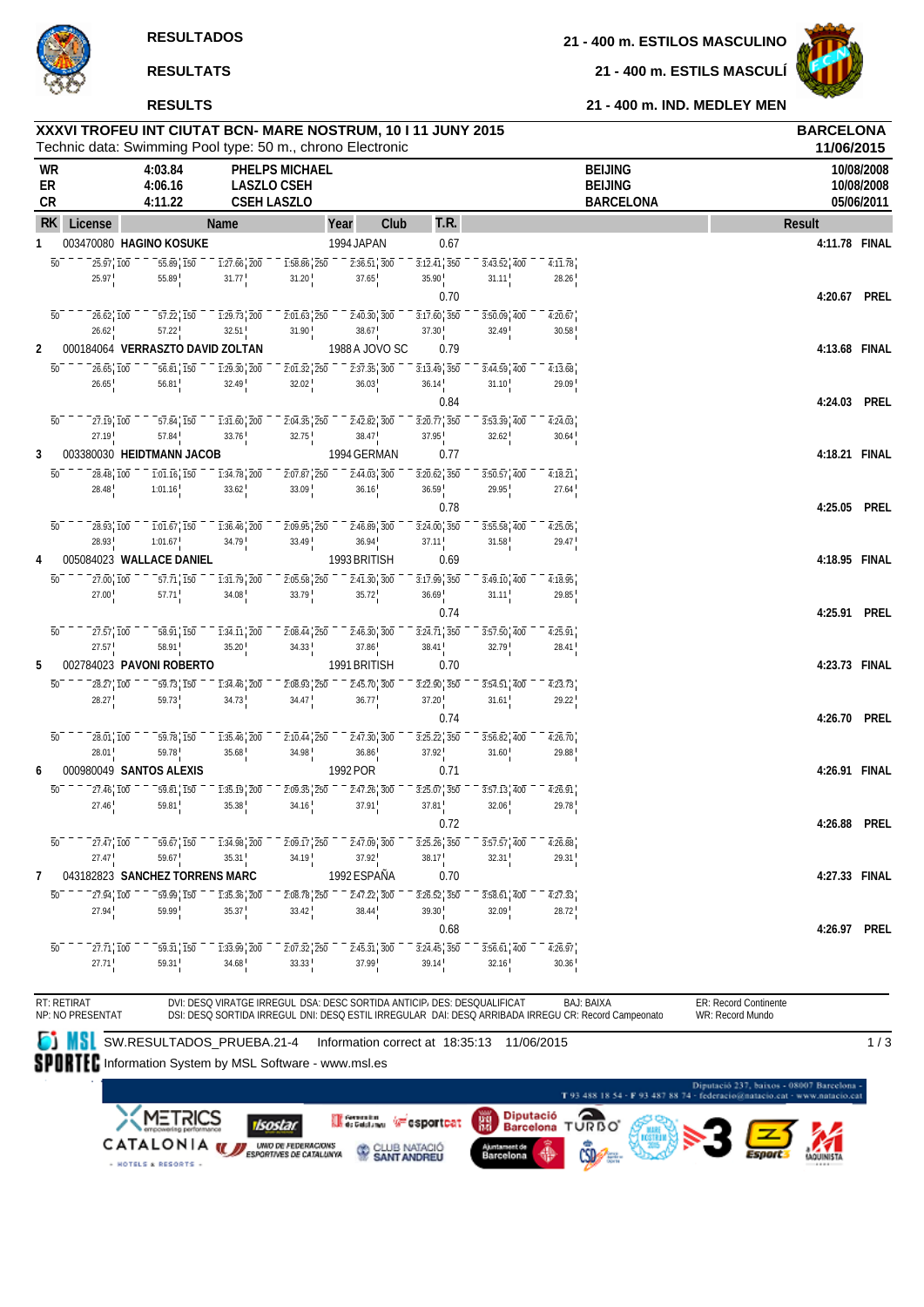**RESULTADOS**

**RESULTATS**

**21 - 400 m. ESTILS MASCULÍ**

**21 - 400 m. IND. MEDLEY MEN**



### **RESULTS**

|                              |                                 |             | XXXVI TROFEU INT CIUTAT BCN- MARE NOSTRUM, 10 I 11 JUNY 2015<br>Technic data: Swimming Pool type: 50 m., chrono Electronic |                        |                                                                   |                        |                                                                         |      |                        |      |                        |                  |                                                                                                                          |                                           | <b>BARCELONA</b><br>11/06/2015 |                                        |
|------------------------------|---------------------------------|-------------|----------------------------------------------------------------------------------------------------------------------------|------------------------|-------------------------------------------------------------------|------------------------|-------------------------------------------------------------------------|------|------------------------|------|------------------------|------------------|--------------------------------------------------------------------------------------------------------------------------|-------------------------------------------|--------------------------------|----------------------------------------|
| <b>WR</b><br>ER<br><b>CR</b> |                                 |             | 4:03.84<br>4:06.16<br>4:11.22                                                                                              |                        | <b>PHELPS MICHAEL</b><br><b>LASZLO CSEH</b><br><b>CSEH LASZLO</b> |                        |                                                                         |      |                        |      |                        |                  | <b>BEIJING</b><br><b>BEIJING</b><br><b>BARCELONA</b>                                                                     |                                           |                                | 10/08/2008<br>10/08/2008<br>05/06/2011 |
| <b>RK</b>                    | License                         |             |                                                                                                                            | Name                   |                                                                   |                        | Year                                                                    | Club |                        | T.R. |                        |                  |                                                                                                                          | Result                                    |                                |                                        |
| 8                            |                                 |             | 001580143 CHRISTIANSEN HENRIK                                                                                              |                        |                                                                   |                        | 1996 NORWEGIAN                                                          |      |                        | 0.76 |                        |                  |                                                                                                                          |                                           | 4:29.07 FINAL                  |                                        |
|                              | $\overline{50}$                 | $28.75$ 100 | $1:02.65$ 150                                                                                                              | $1:38.67$ 200          |                                                                   | $2:13.85$ 250          | $2:50.95$ 300                                                           |      | $3:28.75$ 350          |      | $4:00.17$ 400          | 4:29.07          |                                                                                                                          |                                           |                                |                                        |
|                              | 28.75                           |             | 1:02.65                                                                                                                    | 36.02                  |                                                                   | 35.18                  | 37.10                                                                   |      | 37.80                  |      | 31.42                  | 28.90            |                                                                                                                          |                                           |                                |                                        |
|                              | $\overline{50}$                 | 29.06 100   | $1:02.52$ 150                                                                                                              | $1:37.71$ 200          |                                                                   | 2:12.47 250            | 2:49.56 300                                                             |      | $3:28.48$ 350          | 0.78 | 3:58.87 400            | 4:28.00          |                                                                                                                          |                                           | 4:28.00 PREL                   |                                        |
|                              | 29.06                           |             | 1:02.52                                                                                                                    | 35.19                  |                                                                   | 34.76                  | 37.09                                                                   |      | 38.92                  |      | 30.39                  | 29.13            |                                                                                                                          |                                           |                                |                                        |
| 9                            |                                 |             | 000170027 MATHLOUTHI AHMED                                                                                                 |                        |                                                                   |                        | 1989 TUNISIENNE                                                         |      |                        | 0.75 |                        |                  |                                                                                                                          |                                           | 4:24.54 FINAL                  |                                        |
|                              | 50                              | 28.12 100   | $1:00.55$ $\overline{150}$                                                                                                 | 1:34.81 200            |                                                                   | 2:09.36 250            | $2:46.97$ 300                                                           |      | $3:25.13$ 350          |      | 3:55.61 400            | 4:24.54          |                                                                                                                          |                                           |                                |                                        |
|                              | 28.12                           |             | 1:00.55                                                                                                                    | 34.26                  |                                                                   | 34.55                  | 37.61                                                                   |      | 38.16                  | 0.77 | 30.48                  | 28.93            |                                                                                                                          |                                           | 4:29.08                        | Prel                                   |
|                              | $\overline{50}$                 | 28.82 100   | $1:01.85$ 150                                                                                                              | 1:38.95 200            |                                                                   | $2:14.50$ 250          | 2:52.07 300                                                             |      | 3:29.99 350            |      | $4:00.82$ 400          | 4:29.08          |                                                                                                                          |                                           |                                |                                        |
|                              | 28.82                           |             | 1:01.85                                                                                                                    | 37.10                  |                                                                   | 35.55                  | 37.57                                                                   |      | 37.92                  |      | 30.83                  | 28.26            |                                                                                                                          |                                           |                                |                                        |
| 10                           |                                 |             | 000280036 NEVO GAL                                                                                                         |                        |                                                                   |                        | 1987 ISR                                                                |      |                        | 0.66 |                        |                  |                                                                                                                          |                                           | 4:27.23 FINAL                  |                                        |
|                              | $\overline{50}$                 | 28.36 100   | 1:00.17 150                                                                                                                | 1:35.74 200            |                                                                   | $2:11.26$ 250          | 2:48.13 300                                                             |      | $3:25.74$ 350          |      | 3:56.88 400            | 4:27.23          |                                                                                                                          |                                           |                                |                                        |
|                              | 28.36                           |             | 1:00.17                                                                                                                    | 35.57                  |                                                                   | 35.52                  | 36.87                                                                   |      | 37.61                  | 0.64 | 31.14                  | 30.35            |                                                                                                                          |                                           | 4:34.10 PREL                   |                                        |
|                              | $\overline{50}$                 | 28.20 100   | $1:00.43$ $\overline{150}$                                                                                                 | $1:36.47$ 200          |                                                                   | 2:11.95 250            | $2:50.83$ 300                                                           |      | $3:29.75$ 350          |      | $4:03.55$ 400          | 4:34.10          |                                                                                                                          |                                           |                                |                                        |
|                              | 28.20                           |             | 1:00.43                                                                                                                    | 36.04                  |                                                                   | 35.48                  | 38.88                                                                   |      | 38.92                  |      | 33.80                  | 30.55            |                                                                                                                          |                                           |                                |                                        |
| 11                           |                                 |             | 000384041 MEIER CHRISTOPH                                                                                                  |                        |                                                                   |                        | 1993 SC USTER                                                           |      |                        | 0.69 |                        |                  |                                                                                                                          |                                           | 4:27.69 FINAL                  |                                        |
|                              | $\overline{50}$<br>27.37        | 27.37 100   | 58.81 150<br>58.81                                                                                                         | $1:35.94$ 200<br>37.13 |                                                                   | 2:11.99 250<br>36.05   | $2:48.13$ 300<br>36.14                                                  |      | 3:25.02 350<br>36.89   |      | $3:56.81$ 400<br>31.79 | 4:27.69<br>30.88 |                                                                                                                          |                                           |                                |                                        |
|                              |                                 |             |                                                                                                                            |                        |                                                                   |                        |                                                                         |      |                        | 0.67 |                        |                  |                                                                                                                          |                                           | 4:29.74 PREL                   |                                        |
|                              | $\overline{50}$                 | 27.30 100   | $58.88$ 150                                                                                                                | $1:35.78$ 200          |                                                                   | $2:11.84$ 250          | $2:48.15$ 300                                                           |      | $3:26.21$ 350          |      | $3:58.32$ 400          | 4:29.74          |                                                                                                                          |                                           |                                |                                        |
|                              | 27.30                           |             | 58.88                                                                                                                      | 36.90                  |                                                                   | 36.06                  | 36.31                                                                   |      | 38.06                  |      | 32.11                  | 31.42            |                                                                                                                          |                                           |                                |                                        |
| 12                           |                                 |             | 000284075 FACCHINI ALESSIO                                                                                                 |                        |                                                                   |                        | 1991 CENTRE                                                             |      |                        | 0.67 |                        |                  |                                                                                                                          |                                           | 4:28.90 FINAL                  |                                        |
|                              | $\overline{50}$<br>28.06        | 28.06 100   | 1:00.76 150<br>1:00.76                                                                                                     | 1:36.23 200<br>35.47   |                                                                   | 2:10.51 250<br>34.28   | 2:48.50 300<br>37.99                                                    |      | $3:26.31$ 350<br>37.81 |      | 3:58.67 400<br>32.36   | 4:28.90<br>30.23 |                                                                                                                          |                                           |                                |                                        |
|                              |                                 |             |                                                                                                                            |                        |                                                                   |                        |                                                                         |      |                        | 0.74 |                        |                  |                                                                                                                          |                                           | 4:28.55                        | Prel                                   |
|                              | 50                              | 29.01 100   | $1:02.06$ 150                                                                                                              | $1:37.41$ 200          |                                                                   | $2:11.36$ 250          | $2:49.21$ 300                                                           |      | $3:26.72$ 350          |      | $3:58.89$ 400          | 4:28.55          |                                                                                                                          |                                           |                                |                                        |
|                              | 29.01                           |             | 1:02.06                                                                                                                    | 35.35                  |                                                                   | 33.95                  | 37.85                                                                   |      | 37.51                  |      | 32.17                  | 29.66            |                                                                                                                          |                                           |                                |                                        |
| 13                           |                                 |             | 000170002 PINOTES PEDRO                                                                                                    |                        |                                                                   |                        | 1989 ANGOLA SWIM                                                        |      |                        | 0.75 |                        |                  |                                                                                                                          |                                           | 4:32.64 FINAL                  |                                        |
|                              | $\overline{50}$<br>29.39        | 29.39 100   | 1:00.98 150<br>1:00.98                                                                                                     | 1:38.03 200<br>37.05   |                                                                   | 2:14.72 250<br>36.69   | $2:52.26$ 300<br>37.54                                                  |      | $3:30.40$ 350<br>38.14 |      | $4:02.33$ 400<br>31.93 | 4:32.64<br>30.31 |                                                                                                                          |                                           |                                |                                        |
|                              |                                 |             |                                                                                                                            |                        |                                                                   |                        |                                                                         |      |                        | 0.74 |                        |                  |                                                                                                                          |                                           | 4:35.70 PREL                   |                                        |
|                              | 50                              | 30.38 100   | $1:03.15$ 150                                                                                                              | 1:40.11 200            |                                                                   | 2:16.27 250            | $2:55.32$ 300                                                           |      | $3:33.50$ 350          |      | $4:05.76$ 400          | 4:35.70          |                                                                                                                          |                                           |                                |                                        |
|                              | 30.38                           |             | 1:03.15                                                                                                                    | 36.96                  |                                                                   | 36.16                  | 39.05                                                                   |      | 38.18                  |      | 32.26                  | 29.94            |                                                                                                                          |                                           |                                |                                        |
| 14                           |                                 |             | 048131817 BALLESTER PUIG JOAN                                                                                              |                        |                                                                   |                        | 1995 MEDITER                                                            |      |                        | 0.69 |                        |                  |                                                                                                                          |                                           | 4:33.71 FINAL                  |                                        |
|                              | $\overline{50}$<br>27.75        | 27.75 100   | $1:00.52$ $\overline{150}$<br>1:00.52                                                                                      | $1:38.40$ 200<br>37.88 |                                                                   | $2:15.49$ 250<br>37.09 | $2:52.17$ 300<br>36.68                                                  |      | 3:29.73 350<br>37.56   |      | 4:02.32 400<br>32.59   | 4:33.71<br>31.39 |                                                                                                                          |                                           |                                |                                        |
|                              |                                 |             |                                                                                                                            |                        |                                                                   |                        |                                                                         |      |                        | 0.72 |                        |                  |                                                                                                                          |                                           | 4:35.53 PREL                   |                                        |
|                              | $\overline{50}$                 | 28.43 100   | 1:00.65 150                                                                                                                | $1:38.07$ 200          |                                                                   | $2:14.57$ 250          | $2:52.07$ 300                                                           |      | $3:30.86$ 350          |      | $4:03.96$ 400          | 4:35.53          |                                                                                                                          |                                           |                                |                                        |
|                              | 28.43                           |             | 1:00.65                                                                                                                    | 37.42                  |                                                                   | 36.50                  | 37.50                                                                   |      | 38.79                  |      | 33.10                  | 31.57            |                                                                                                                          |                                           |                                |                                        |
|                              | RT: RETIRAT<br>NP: NO PRESENTAT |             |                                                                                                                            |                        |                                                                   |                        | DVI: DESQ VIRATGE IRREGUL DSA: DESC SORTIDA ANTICIP/ DES: DESQUALIFICAT |      |                        |      |                        |                  | <b>BAJ: BAIXA</b><br>DSI: DESQ SORTIDA IRREGUL DNI: DESQ ESTIL IRREGULAR DAI: DESQ ARRIBADA IRREGU CR: Record Campeonato | ER: Record Continente<br>WR: Record Mundo |                                |                                        |

SW.RESULTADOS\_PRUEBA.21-4 Information correct at 18:35:14 11/06/2015

2 / 3

SPORTEC Information System by MSL Software - www.msl.es

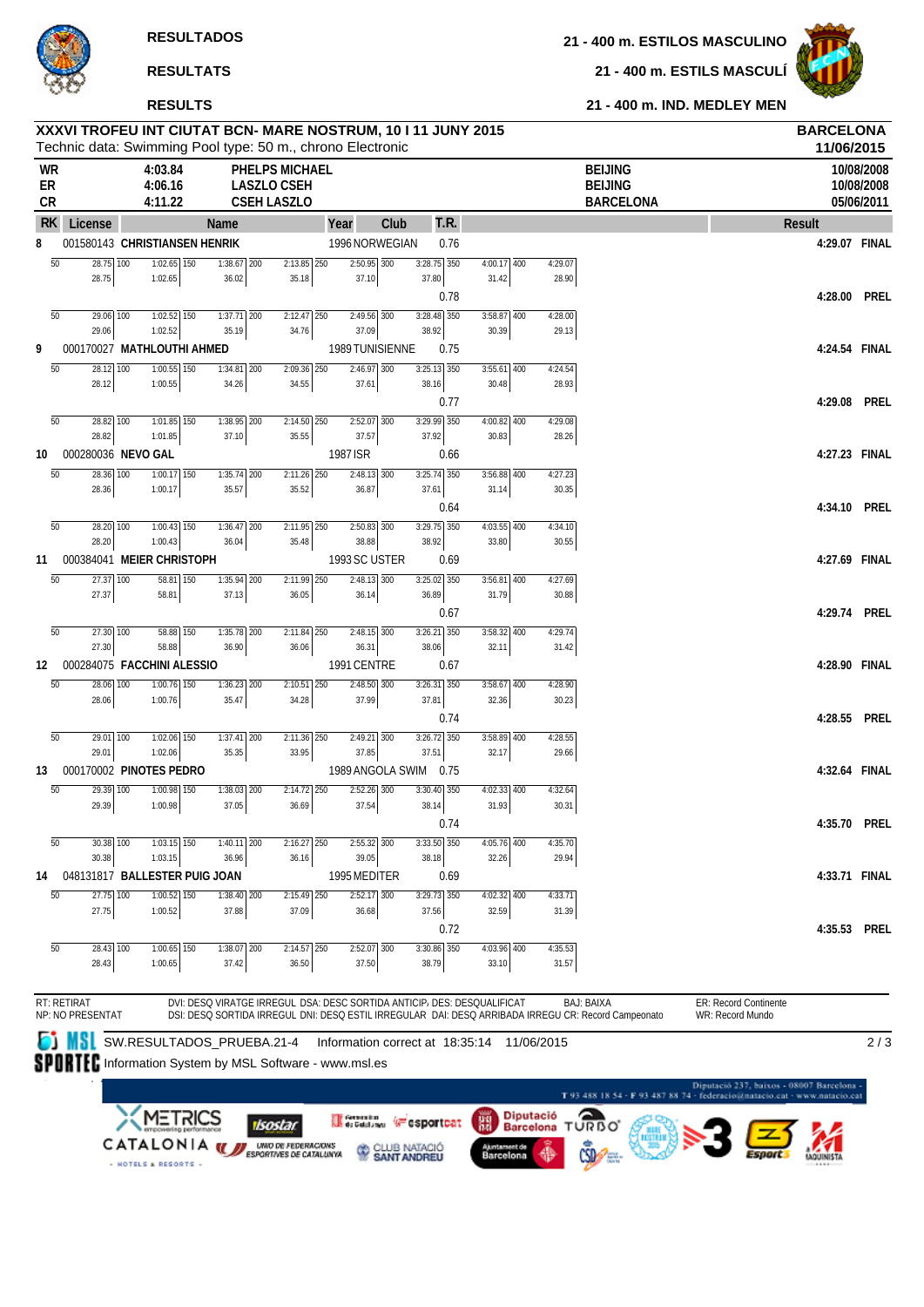#### **RESULTS**

**21 - 400 m. ESTILOS MASCULINO**

**21 - 400 m. ESTILS MASCULÍ**



#### **21 - 400 m. IND. MEDLEY MEN**

|                       | XXXVI TROFEU INT CIUTAT BCN- MARE NOSTRUM, 10 I 11 JUNY 2015<br>Technic data: Swimming Pool type: 50 m., chrono Electronic |                  |                               |             |                          |                                                                   |                         |      |                        |      |                        |                  |                                                      | <b>BARCELONA</b><br>11/06/2015 |                                        |
|-----------------------|----------------------------------------------------------------------------------------------------------------------------|------------------|-------------------------------|-------------|--------------------------|-------------------------------------------------------------------|-------------------------|------|------------------------|------|------------------------|------------------|------------------------------------------------------|--------------------------------|----------------------------------------|
| <b>WR</b><br>ER<br>CR |                                                                                                                            |                  | 4:03.84<br>4:06.16<br>4:11.22 |             |                          | <b>PHELPS MICHAEL</b><br><b>LASZLO CSEH</b><br><b>CSEH LASZLO</b> |                         |      |                        |      |                        |                  | <b>BEIJING</b><br><b>BEIJING</b><br><b>BARCELONA</b> |                                | 10/08/2008<br>10/08/2008<br>05/06/2011 |
| RK.                   | License                                                                                                                    |                  |                               | <b>Name</b> |                          |                                                                   | Year                    | Club |                        | T.R. |                        |                  |                                                      | <b>Result</b>                  |                                        |
|                       | 15 001280013 STEFFAN SEBASTIAN                                                                                             |                  |                               |             |                          |                                                                   | 1997 AUSTRIAN           |      |                        | 0.70 |                        |                  |                                                      | 4:36.00 FINAL                  |                                        |
|                       | $\overline{50}$<br>$\overline{28.08}$ 100                                                                                  |                  | $1:00.64$ 150                 |             | $1:37.54$ 200            | $2:13.76$ 250                                                     | $2:53.45$ 300           |      | $3:33.62$ 350          |      | $4:05.52$ 400          | 4:36.00          |                                                      |                                |                                        |
|                       | 28.08                                                                                                                      |                  | 1:00.64                       |             | 36.90                    | 36.22                                                             | 39.69                   |      | 40.17                  |      | 31.90                  | 30.48            |                                                      |                                |                                        |
|                       | $\overline{50}$<br>$28.24$ 100                                                                                             |                  | $1:01.49$ 150                 |             | $1:37.70$ 200            | $2:13.66$ 250                                                     | $2:52.72$ 300           |      | $3:32.58$ 350          | 0.67 | $4:04.40$ 400          | 4:35.45          |                                                      | 4:35.45 PREL                   |                                        |
|                       | 28.24                                                                                                                      |                  | 1:01.49                       |             | 36.21                    | 35.96                                                             | 39.06                   |      | 39.86                  |      | 31.82                  | 31.05            |                                                      |                                |                                        |
| 16                    | 000184057 PAQUIN FOISY ETIENNE                                                                                             |                  |                               |             |                          |                                                                   | 1997 NAT ELITE          |      |                        | 0.64 |                        |                  |                                                      | 4:36.13 FINAL                  |                                        |
|                       | $\overline{50}$<br>28.18 100                                                                                               |                  | $1:01.67$ 150                 |             | 1:37.68 200              | $2:13.32$ 250                                                     | 2:52.37 300             |      | 3:32.86 350            |      | $4:05.25$ 400          | 4:36.13          |                                                      |                                |                                        |
|                       | 28.18                                                                                                                      |                  | 1:01.67                       |             | 36.01                    | 35.64                                                             | 39.05                   |      | 40.49                  |      | 32.39                  | 30.88            |                                                      |                                |                                        |
|                       |                                                                                                                            |                  |                               |             |                          |                                                                   |                         |      |                        | 0.65 |                        |                  |                                                      | 4:37.57 PREL                   |                                        |
|                       | $\overline{50}$<br>$\overline{29.07}$ 100                                                                                  |                  | $1:02.18$ 150                 |             | $7:38.91$ 200            | $2:14.85$ 250                                                     | $2:53.72$ 300           |      | $3:34.15$ 350          |      | $4:06.18$ 400          | 4:37.57          |                                                      |                                |                                        |
|                       | 29.07                                                                                                                      |                  | 1:02.18                       |             | 36.73                    | 35.94                                                             | 38.87                   |      | 40.43                  |      | 32.03                  | 31.39            |                                                      |                                |                                        |
| 17                    | 001180021 KÚTNIK JÁN                                                                                                       |                  |                               |             |                          |                                                                   | 1992 CZE SWIMMING 0.83  |      |                        |      |                        |                  |                                                      | 4:38.96 PREL                   |                                        |
|                       | $\overline{50}$<br>29.98<br>29.98                                                                                          | $\overline{100}$ | $1:05.64$ 150<br>1:05.64      |             | $1:42.51$ 200<br>36.87   | $2:18.00$ 250<br>35.49                                            | $2:57.11$ 300<br>39.11  |      | $3:36.54$ 350<br>39.43 |      | $4:08.55$ 400<br>32.01 | 4:38.96<br>30.41 |                                                      |                                |                                        |
| 18                    | 000127024 CHATRON CYRIL                                                                                                    |                  |                               |             |                          |                                                                   | 1995 EMS BRON           |      |                        | 0.72 |                        |                  |                                                      | 4:39.30 PREL                   |                                        |
|                       | $\overline{50}$<br>$\overline{28.69}$ 100                                                                                  |                  | $1:01.04$ 150                 |             | $7:38.75$ <sub>200</sub> | $2:14.66$ 250                                                     | $2:54.31$ 300           |      | $3:34.67$ 350          |      | $4:07.62$ 400          | 4:39.30          |                                                      |                                |                                        |
|                       | 28.69                                                                                                                      |                  | 1:01.04                       |             | 37.71                    | 35.91                                                             | 39.65                   |      | 40.36                  |      | 32.95                  | 31.68            |                                                      |                                |                                        |
| 19                    | 001083069 PYYKKONEN KALLE                                                                                                  |                  |                               |             |                          |                                                                   | <b>1996 UINTI</b>       |      |                        | 0.70 |                        |                  |                                                      | 4:40.61 PREL                   |                                        |
|                       | $\overline{50}$<br>$\overline{29.79}$ 100                                                                                  |                  | $1:04.46$ 150                 |             | $1:43.13$ 200            | $2:19.51$ 250                                                     | $2:57.75$ 300           |      | $3:36.29$ 350          |      | $4:09.34$ 400          | 4:40.61          |                                                      |                                |                                        |
|                       | 29.79                                                                                                                      |                  | 1:04.46                       |             | 38.67                    | 36.38                                                             | 38.24                   |      | 38.54                  |      | 33.05                  | 31.27            |                                                      |                                |                                        |
| 20                    | 000184071 DEVLIN CHRISTOPHER                                                                                               |                  |                               |             |                          |                                                                   | 1996 BUCKNELL           |      |                        | 0.71 |                        |                  |                                                      | 4:41.92 PREL                   |                                        |
|                       | 50<br>$29.87$ 100<br>29.87                                                                                                 |                  | $1:03.46$ 150                 |             | $1:38.13$ 200            | $2:11.63$ 250                                                     | $2:55.13$ 300           |      | $3:37.51$ 350          |      | $4:10.37$ 400          | 4:41.92          |                                                      |                                |                                        |
| 21                    | 000284057 DUBORD MARSHAL                                                                                                   |                  | 1:03.46                       |             | 34.67                    | 33.50                                                             | 43.50<br>1998 NAT ELITE |      | 42.38                  | 0.68 | 32.86                  | 31.55            |                                                      | 4:41.98 PREL                   |                                        |
|                       | $\overline{50}$<br>$29.05$ 100                                                                                             |                  | $1:02.58$ 150                 |             | $1:41.41$ 200            | $2:18.04$ 250                                                     | $2:57.30$ 300           |      | $3:37.79$ 350          |      | $4:10.55$ 400          | 4:41.98          |                                                      |                                |                                        |
|                       | 29.05                                                                                                                      |                  | 1:02.58                       |             | 38.83                    | 36.63                                                             | 39.26                   |      | 40.49                  |      | 32.76                  | 31.43            |                                                      |                                |                                        |
| 22                    | 007680006 WEI HAOBO                                                                                                        |                  |                               |             |                          |                                                                   | 1995 CHINA              |      |                        | 0.68 |                        |                  |                                                      | 4:45.75 PREL                   |                                        |
|                       | $\overline{50}$<br>27.81                                                                                                   | 100              | $1:00.41$ 150                 |             | $1:37.89$ 200            | $2:15.06$ 250                                                     | $2:56.08$ 300           |      | $3:38.54$ 350          |      | $4:13.29$ 400          | 4:45.75          |                                                      |                                |                                        |
|                       | 27.81                                                                                                                      |                  | 1:00.41                       |             | 37.48                    | 37.17                                                             | 41.02                   |      | 42.46                  |      | 34.75                  | 32.46            |                                                      |                                |                                        |
| 23                    | 000380025 HJELM ALVI                                                                                                       |                  |                               |             |                          |                                                                   | 1996 FAROE              |      |                        | 0.68 |                        |                  |                                                      | 4:47.72 PREL                   |                                        |
|                       | $\overline{50}$<br>$29.15$ $100$                                                                                           |                  | $1:04.23$ 150                 |             | $1:41.98$ 200            | $2:19.76$ 250                                                     | $2:59.91$ 300           |      | $3:41.86$ 350          |      | $4:15.06$ 400          | 4:47.72          |                                                      |                                |                                        |
|                       | 29.15                                                                                                                      |                  | 1:04.23                       |             | 37.75                    | 37.78                                                             | 40.15                   |      | 41.95                  |      | 33.20                  | 32.66            |                                                      |                                |                                        |
| 24                    | 047956770 SANCHEZ HOYO ADRIAN                                                                                              |                  |                               |             |                          |                                                                   | 1998 HOSPITA            |      |                        | 0.81 |                        |                  |                                                      | 4:47.85 PREL                   |                                        |
|                       | 50<br>29.78 100<br>29.78                                                                                                   |                  | $1:03.14$ 150<br>1:03.14      |             | $1:41.00$ 200<br>37.86   | $2:18.17$ 250<br>37.17                                            | $3:00.21$ 300<br>42.04  |      | $3:41.95$ 350<br>41.74 |      | $4:15.92$ 400<br>33.97 | 4:47.85<br>31.93 |                                                      |                                |                                        |

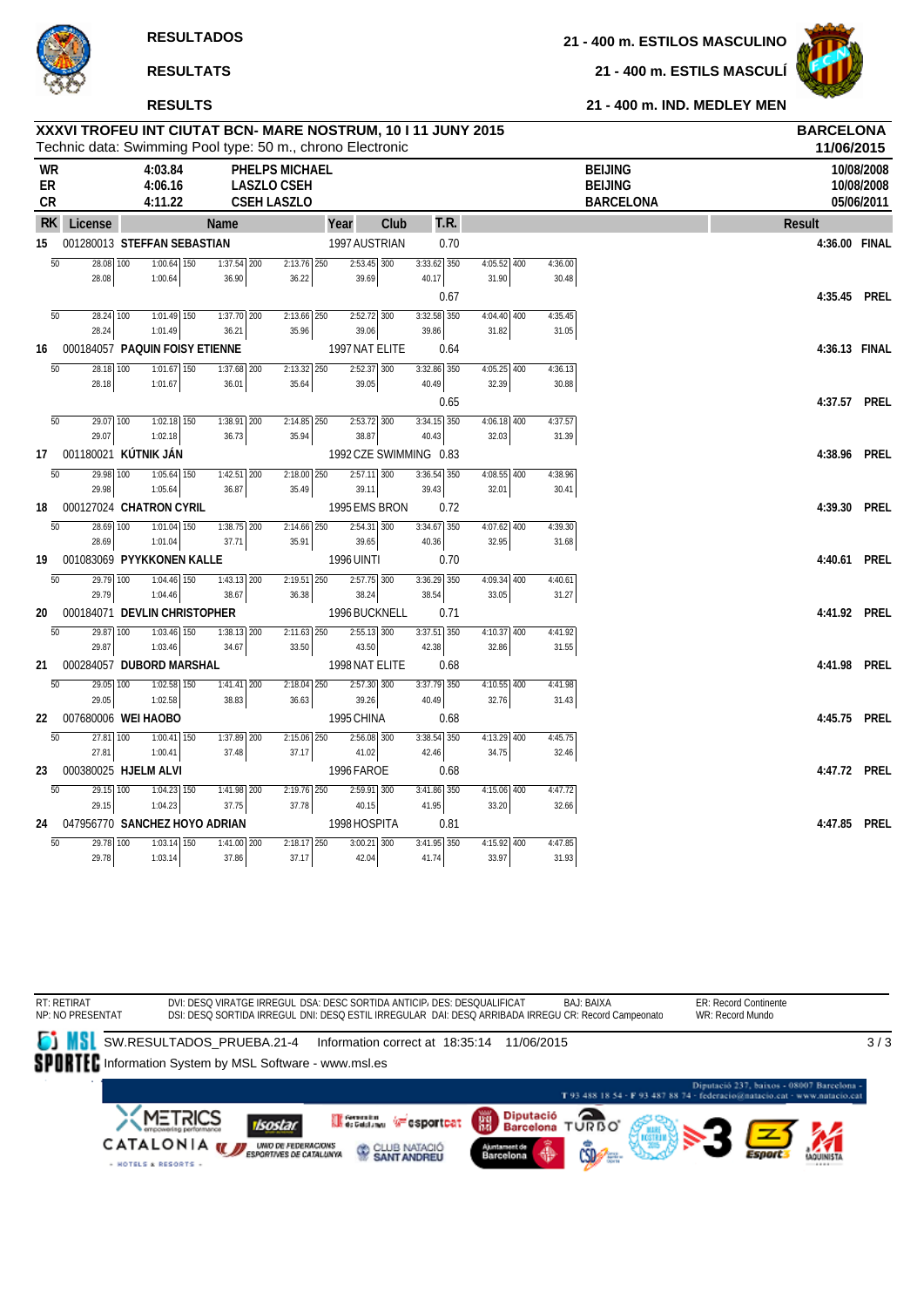**22 - 100 m. LIBRE FEMENINO**

**22 - 100 m. LLIURES FEMENÍ**



**22 - 100 m. FREE WOMEN**

|                |         |                               |                                                                           | XXXVI TROFEU INT CIUTAT BCN- MARE NOSTRUM, 10 I 11 JUNY 2015<br>Technic data: Swimming Pool type: 50 m., chrono Electronic |                  |                                                     |                             |                                                |           |               | <b>BARCELONA</b><br>11/06/2015         |
|----------------|---------|-------------------------------|---------------------------------------------------------------------------|----------------------------------------------------------------------------------------------------------------------------|------------------|-----------------------------------------------------|-----------------------------|------------------------------------------------|-----------|---------------|----------------------------------------|
| WR<br>ER<br>CR |         | 52.07<br>52.07<br>53.87       | <b>STEFFEN BRITTA</b><br><b>BRITTA STEFFEN</b><br><b>TRICKETT LISBETH</b> |                                                                                                                            |                  |                                                     |                             | <b>ROMA</b><br><b>ROMA</b><br><b>BARCELONA</b> |           |               | 31/08/2009<br>31/07/2009<br>07/06/2009 |
| <b>RK</b>      | License |                               | Name                                                                      | Club<br>Year                                                                                                               | T.R.             |                                                     |                             |                                                |           | <b>Result</b> |                                        |
| 1              |         | 000284068 HEEMSKERK FREDERIKE |                                                                           | 1987 ROYAL                                                                                                                 | $0.75\ 50$       | $25.96$ <sub>, 100</sub><br>$25.96$ <sub>I</sub> CR | 53.25<br>53.25              |                                                | <b>CR</b> | 53.25         | <b>FINAL</b>                           |
|                |         |                               |                                                                           |                                                                                                                            | $0.77 - 50$      | $26.53$ <sup>100</sup><br>26.53                     | 54.84<br>54.84              |                                                |           | 54.84         | PRELIMINAR                             |
| 2              |         | 000184068 KROMOWIDJOJO RANOMI |                                                                           | 1990 ROYAL                                                                                                                 | $0.69\ 50$       | 26.10!100<br>26.10                                  | 53.84<br>53.84              |                                                |           | 53.84         | <b>FINAL</b>                           |
|                |         |                               |                                                                           |                                                                                                                            | $0.70\ 50$       | $26.27$ <sup>100</sup><br>26.27                     | 55.14<br>55.14              |                                                |           | 55.14         | PRELIMINAR                             |
| 3              |         | 001480022 BLUME PERNILLE      |                                                                           | 1994 DANISH                                                                                                                | $0.67$ 50        | $26.39$ <sup>100</sup><br>26.39                     | 54.28<br>54.28              |                                                |           | 54.28         | <b>FINAL</b>                           |
|                |         |                               |                                                                           |                                                                                                                            | $0.70\ 50$       | $26.56$ <sup>1</sup> $100$<br>26.56                 | 55.42<br>55.42              |                                                |           |               | 55.42 PRELIMINAR                       |
| 4              |         | 001080036 MUREZ ANDREA        |                                                                           | 1992 HAPOEL                                                                                                                | $0.73\ 50$       | $26.45$ <sup>100</sup><br>26.45                     | 54.73<br>54.73              |                                                |           | 54.73         | <b>FINAL</b>                           |
|                |         |                               |                                                                           |                                                                                                                            | $0.79\ 50$       | $26.82$ <sub>,100</sub><br>26.82                    | 55.40<br>55.40              |                                                |           | 55.40         | PRELIMINAR                             |
| 5              |         | 002870080 IKEE RIKAKO         |                                                                           | 2000 JAPAN                                                                                                                 | $0.72$ 50        | 26.50 100<br>26.50                                  | 55.34<br>55.34              |                                                |           | 55.34         | <b>FINAL</b>                           |
|                |         |                               |                                                                           |                                                                                                                            | $0.69 - 50^{-1}$ | $27.28$ <sub>,100</sub><br>27.28                    | 56.00<br>56.00              |                                                |           | 56.00         | PRELIMINAR                             |
| 6              |         | 000980013 KOSCHISCHEK BIRGIT  |                                                                           | 1987 AUSTRIA                                                                                                               | $0.69$ 50        | 26.98 100<br>26.98                                  | 55.76<br>55.76              |                                                |           | 55.76         | <b>FINAL</b>                           |
|                |         |                               |                                                                           |                                                                                                                            | $0.68$ 50        | $27.30$ <sub>,100</sub><br>27.30                    | 55.98<br>55.98              |                                                |           | 55.98         | PRELIMINAR                             |
| 7              |         | 002970080 YAMAGUCHI MISAKI    |                                                                           | 1990 JAPAN                                                                                                                 | $0.72\ 50$       | $27.05$ <sup>100</sup><br>27.05                     | 55.83<br>55.83              |                                                |           | 55.83         | <b>FINAL</b>                           |
|                |         |                               |                                                                           |                                                                                                                            | $0.68$ 50        | $26.79$ ! $100$<br>26.79                            | 55.64<br>55.64              |                                                |           | 55.64         | PRELIMINAR                             |
| 8              |         | 001080026 SEPPALA HANNA-MARIA |                                                                           | 1984 FINNISH 0.72 50                                                                                                       |                  | $26.84^{+100}$<br>26.84                             | 55.90                       |                                                |           | 55.90         | <b>FINAL</b>                           |
|                |         |                               |                                                                           |                                                                                                                            | $0.72\ 50$       | 26.90, 100                                          | 55.90<br>55.65              |                                                |           |               | 55.65 PRELIMINAR                       |
| 9              |         | 002670080 UCHIDA MIKI         |                                                                           | 1995 JAPAN                                                                                                                 | $0.70\ 50^{-}$   | 26.90<br>$26.65$ , $100$                            | 55.65<br>$\overline{55.14}$ |                                                |           | 55.14         | <b>FINAL</b>                           |
|                |         |                               |                                                                           |                                                                                                                            | $0.69$ 50        | 26.65<br>$27.34$ <sup>100</sup><br>27.34            | 55.14<br>56.20<br>56.20     |                                                |           |               | 56.20 PRELIMINAR                       |
|                |         |                               |                                                                           |                                                                                                                            |                  |                                                     |                             |                                                |           |               |                                        |

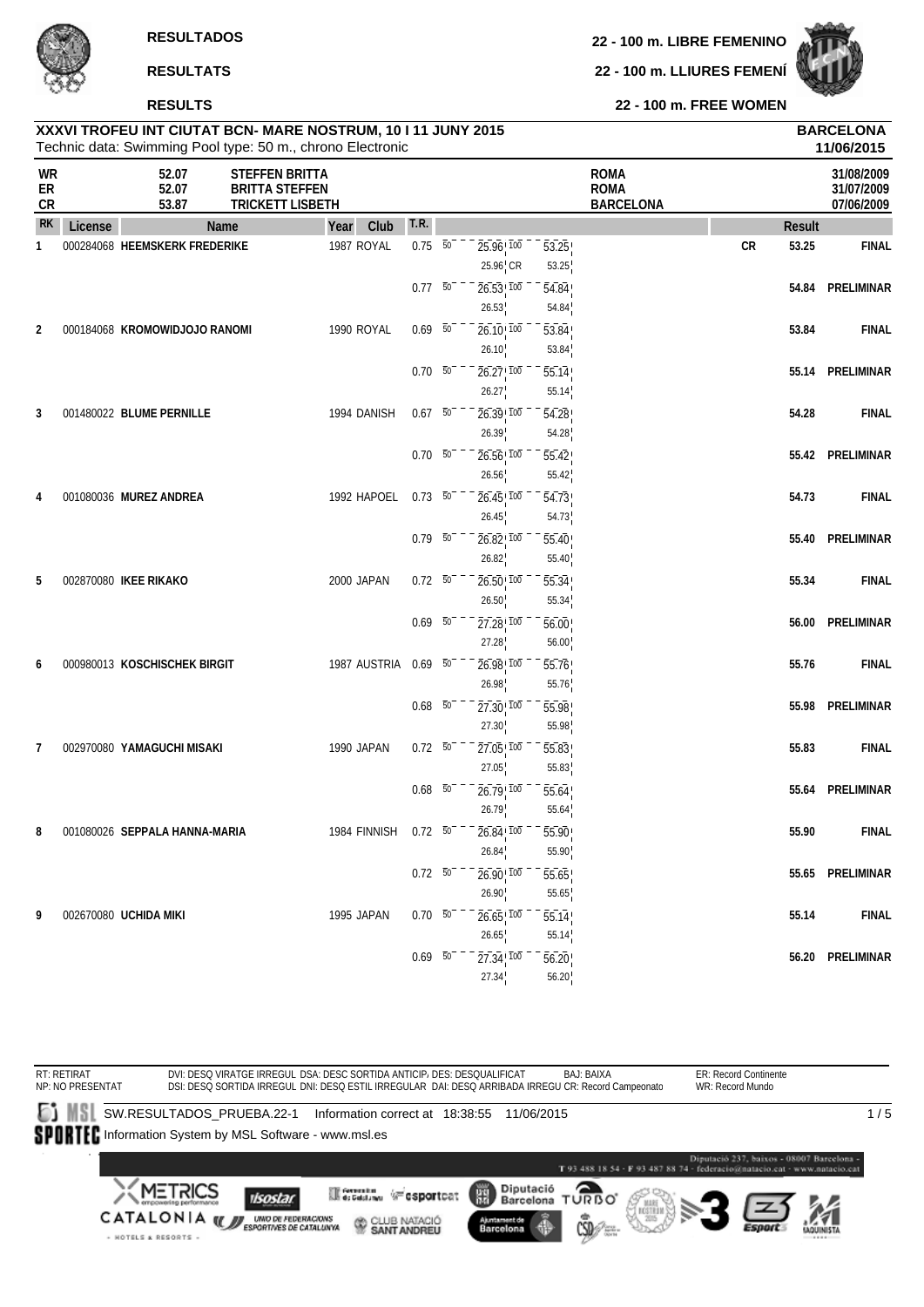**22 - 100 m. LIBRE FEMENINO**

**22 - 100 m. LLIURES FEMENÍ**



**22 - 100 m. FREE WOMEN**

### Technic data: Swimming Pool type: 50 m., chrono Electronic **XXXVI TROFEU INT CIUTAT BCN- MARE NOSTRUM, 10 I 11 JUNY 2015 BARCELONA**

|                |         |                                     | Technic data: Swimming Pool type: 50 m., chrono Electronic                |                |                                     |       |                                                |               | 11/06/2015                             |
|----------------|---------|-------------------------------------|---------------------------------------------------------------------------|----------------|-------------------------------------|-------|------------------------------------------------|---------------|----------------------------------------|
| WR<br>ER<br>CR |         | 52.07<br>52.07<br>53.87             | <b>STEFFEN BRITTA</b><br><b>BRITTA STEFFEN</b><br><b>TRICKETT LISBETH</b> |                |                                     |       | <b>ROMA</b><br><b>ROMA</b><br><b>BARCELONA</b> |               | 31/08/2009<br>31/07/2009<br>07/06/2009 |
| <b>RK</b>      | License | Name                                | Club<br>Year                                                              | T.R.           |                                     |       |                                                | <b>Result</b> |                                        |
| 10             |         | 000483035 GUY REBECCA               | 1992 CITY OF                                                              | $0.71\quad 50$ | $26.80$ $\overline{100}$            | 55.39 |                                                | 55.39         | <b>FINAL</b>                           |
|                |         |                                     |                                                                           |                | 26.80                               | 55.39 |                                                |               |                                        |
|                |         |                                     |                                                                           | $0.74 - 50$    | $26.86$ $\overline{100}$            | 56.54 |                                                | 56.54         | PRELIMINAR                             |
|                |         |                                     |                                                                           |                | 26.86                               | 56.54 |                                                |               |                                        |
| 11             |         | 002080030 BRUHN ANNIKA              | 1992 GERMAN 0.67 50                                                       |                | $26.91$ 100                         | 55.52 |                                                | 55.52         | <b>FINAL</b>                           |
|                |         |                                     |                                                                           |                | 26.91                               | 55.52 |                                                |               |                                        |
|                |         |                                     |                                                                           | $0.73\ 50$     | $26.98$ $\overline{100}$            | 56.13 |                                                |               | 56.13 PRELIMINAR                       |
|                |         |                                     |                                                                           |                | 26.98                               | 56.13 |                                                |               |                                        |
| 12             |         | 000784068 VERMEULEN ESMEE           | 1996 ROYAL                                                                | $0.73\ 50$     | $26.99$ 100                         | 55.75 |                                                | 55.75         | <b>FINAL</b>                           |
|                |         |                                     |                                                                           |                | 26.99                               | 55.75 |                                                |               |                                        |
|                |         |                                     |                                                                           | $0.77 - 50$    | $27.41$ 100                         | 56.25 |                                                | 56.25         | PRELIMINAR                             |
|                |         |                                     |                                                                           |                | 27.41                               | 56.25 |                                                |               |                                        |
| 13             |         | 002770080 MATSUMOTO YAYOI           | 1990 JAPAN                                                                | $0.72\ 50$     | $\overline{27.03}$ $\overline{100}$ | 55.91 |                                                | 55.91         | <b>FINAL</b>                           |
|                |         |                                     |                                                                           |                | 27.03                               | 55.91 |                                                |               |                                        |
|                |         |                                     |                                                                           | $0.75\ 50$     | $27.17$ $100$                       | 56.37 |                                                |               | 56.37 PRELIMINAR                       |
|                |         |                                     |                                                                           |                | 27.17                               | 56.37 |                                                |               |                                        |
| 14             |         | 003984023 TURNER REBECCA            | 1992 BRITISH                                                              | $0.62\quad 50$ | $27.31$ $\overline{100}$            | 56.01 |                                                | 56.01         | <b>FINAL</b>                           |
|                |         |                                     |                                                                           |                | 27.31                               | 56.01 |                                                |               |                                        |
|                |         |                                     |                                                                           | $0.64$ 50      | $27.04$ 100                         | 56.38 |                                                | 56.38         | PRELIMINAR                             |
|                |         |                                     |                                                                           |                | 27.04                               | 56.38 |                                                |               |                                        |
| 15             |         | 000184080 GALLAGHER ERIN PAIGE      | 1998 SEAGULL 0.75 50                                                      |                | $26.81$ 100                         | 56.06 |                                                | 56.06         | <b>FINAL</b>                           |
|                |         |                                     |                                                                           |                | 26.81                               | 56.06 |                                                |               |                                        |
|                |         |                                     |                                                                           | $0.77 - 50$    | $27.00$ $100$                       | 56.20 |                                                | 56.20         | PRELIMINAR                             |
|                |         |                                     |                                                                           |                | 27.00                               | 56.20 |                                                |               |                                        |
| 16             |         | 003270080 AOKI TOMOMI               | 1994 JAPAN                                                                | $0.71\ 50$     | $\overline{27.88}$ $\overline{100}$ | 57.53 |                                                | 57.53         | <b>FINAL</b>                           |
|                |         |                                     |                                                                           |                | 27.88                               | 57.53 |                                                |               |                                        |
|                |         |                                     |                                                                           | $0.70\ 50$     | $27.61$ 100                         | 56.42 |                                                |               | 56.42 PRELIMINAR                       |
|                |         |                                     |                                                                           |                | 27.61                               | 56.42 |                                                |               |                                        |
|                |         | 17 002684023 O'CONNOR SIOBHAN MARIE | 1995 BRITISH 0.70 50                                                      |                | $26.76$ $\overline{100}$            | 55.47 |                                                |               | 55.47 PRELIMINAR                       |
|                |         |                                     |                                                                           |                | 26.76                               | 55.47 |                                                |               |                                        |
| 18             |         | 001680022 NIELSEN MIE OSTERGAARD    | 1996 DANISH                                                               | $0.71\ 50$     | $27.23$ $\overline{100}$            | 56.09 |                                                |               | 56.09 PRELIMINAR                       |
|                |         |                                     |                                                                           |                | 27.23                               | 56.09 |                                                |               |                                        |
| 19             |         | 000384058 MAINVILLE ARIANE          | 1994 CAMO                                                                 | $0.70\ 50$     | $27.53$ $\overline{100}$            | 56.58 |                                                |               | 56.58 PRELIMINAR                       |
|                |         |                                     |                                                                           |                | 27.53                               | 56.58 |                                                |               |                                        |
| 20             |         | 000184079 KRAAIJEVELD ILSE          | 1990 ZV ORCA 0.80 50                                                      |                | 27.56 100                           | 56.59 |                                                |               | 56.59 PRELIMINAR                       |
|                |         |                                     |                                                                           |                | 27.56                               | 56.59 |                                                |               |                                        |
| 21             |         | 001980030 SCHMIEDEL PAULINA         | 1993 GERMAN 0.67 50                                                       |                | $27.13$ $\overline{100}$            | 56.62 |                                                |               | 56.62 PRELIMINAR                       |
|                |         |                                     |                                                                           |                | 27.13                               | 56.62 |                                                |               |                                        |

RT: RETIRAT NP: NO PRESENTAT DVI: DESQ VIRATGE IRREGUL DSA: DESC SORTIDA ANTICIP، DES: DESQUALIFICAT BAJ: BAIXA<br>DSI: DESQ SORTIDA IRREGUL DNI: DESQ ESTIL IRREGULAR DAI: DESQ ARRIBADA IRREGU CR: Record Campeonato ER: Record Continente WR: Record Mundo SW.RESULTADOS\_PRUEBA.22-1 Information correct at 18:38:55 11/06/2015  $2/5$ SPORTEC Information System by MSL Software - www.msl.es  $\label{eq:1} \textbf{Diputació 237, basis 48807 Barcelons}\textbf{-T 93 488 18 54 - F 93 487 88 74 - federació@matucio, cat - www.matacio, cat.}$ Diputació<br>Barcelona TURBO **METRICS Mercedian Construct** 麗 **I**sostar MARE<br>Dostelin CATALONIA **WE UNDER TEDERACIONS** CLUB NATACIÓ Barcelona · HOTELS & RESORTS .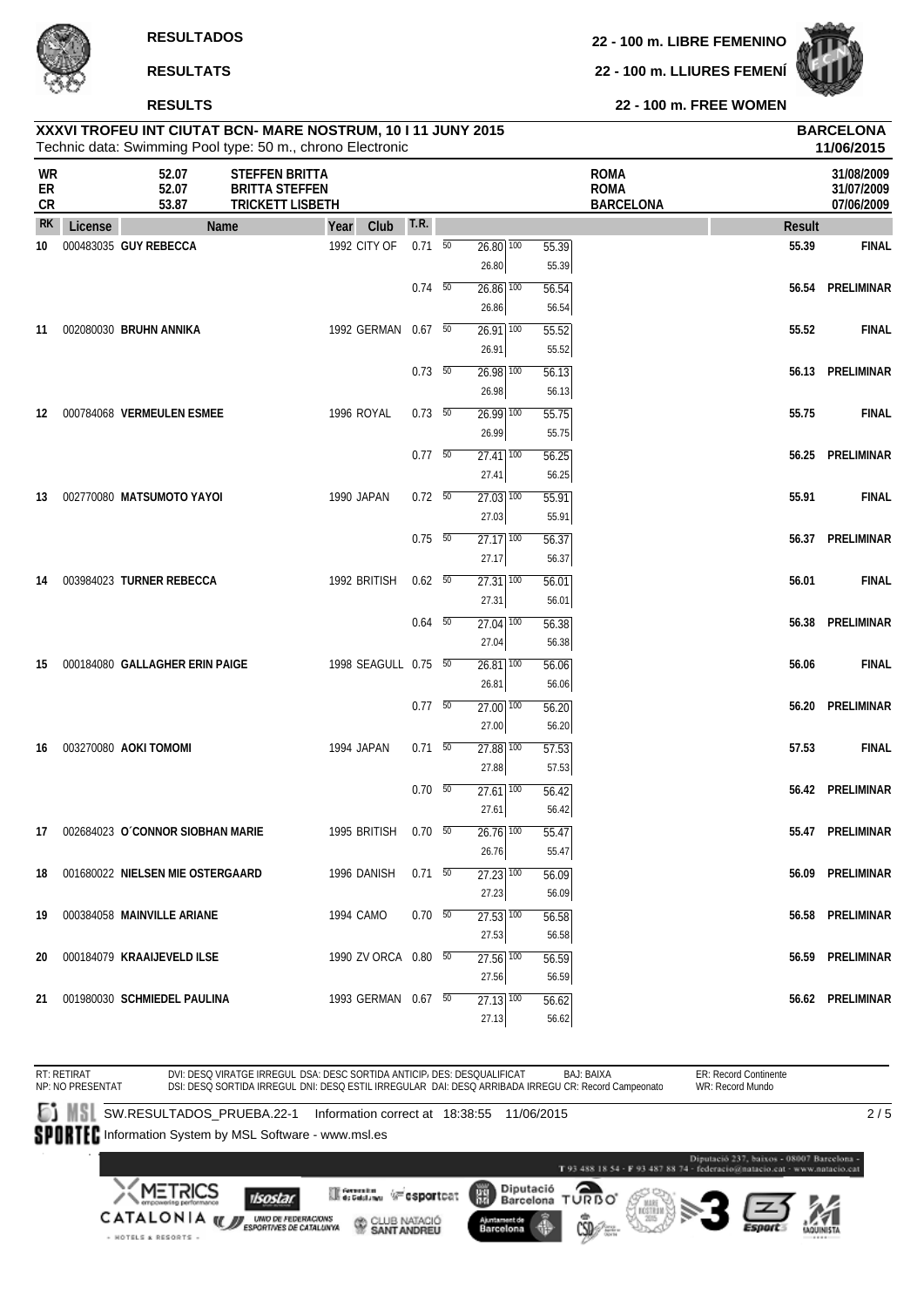RT: RETIRAT

**22 - 100 m. LLIURES FEMENÍ**



**22 - 100 m. FREE WOMEN**

ER: Record Continente WR: Record Mundo

|                |         | Technic data: Swimming Pool type: 50 m., chrono Electronic |                                                                           |            |                       |                          |                                     |                | 11/06/2015                                     |                                        |
|----------------|---------|------------------------------------------------------------|---------------------------------------------------------------------------|------------|-----------------------|--------------------------|-------------------------------------|----------------|------------------------------------------------|----------------------------------------|
| WR<br>ER<br>CR |         | 52.07<br>52.07<br>53.87                                    | <b>STEFFEN BRITTA</b><br><b>BRITTA STEFFEN</b><br><b>TRICKETT LISBETH</b> |            |                       |                          |                                     |                | <b>ROMA</b><br><b>ROMA</b><br><b>BARCELONA</b> | 31/08/2009<br>31/07/2009<br>07/06/2009 |
| <b>RK</b>      | License | Name                                                       |                                                                           | Year       | Club                  | <b>T.R.</b>              |                                     |                | <b>Result</b>                                  |                                        |
| 22             |         | 003980030 DIETTERLE ANNA STEPHANIE                         |                                                                           |            | 1997 GERMAN 0.68 50   |                          | $27.42$ $\overline{100}$            | 56.64          |                                                | 56.64 PRELIMINAR                       |
|                |         |                                                            |                                                                           |            |                       |                          | 27.42                               | 56.64          |                                                |                                        |
| 23             |         | 002880030 KLEIN NELE                                       |                                                                           |            | 1998 GERMAN 0.71 50   |                          | $27.20$ $100$                       | 56.67          |                                                | 56.67 PRELIMINAR                       |
|                |         |                                                            |                                                                           |            |                       |                          | 27.20                               | 56.67          |                                                |                                        |
| 24             |         | 003170080 MOCHIDA SACHI                                    |                                                                           | 1999 JAPAN |                       | $0.67$ 50                | $27.51$ 100<br>27.51                | 56.80<br>56.80 |                                                | 56.80 PRELIMINAR                       |
| 25             |         | 003084023 QUIGLEY LAUREN                                   |                                                                           |            | 1995 BRITISH          | $0.66\quad\overline{50}$ | $27.12$ $100$                       | 56.81          |                                                | 56.81 PRELIMINAR                       |
|                |         |                                                            |                                                                           |            |                       |                          | 27.12                               | 56.81          |                                                |                                        |
| 26             |         | 001184023 HALSALL FRANCESCA                                |                                                                           |            | 1990 BRITISH          | $0.70\ 50$               | $27.62$ $100$                       | 57.01          |                                                | 57.01 PRELIMINAR                       |
|                |         |                                                            |                                                                           |            |                       |                          | 27.62                               | 57.01          |                                                |                                        |
| 27             |         | 000484041 TOURESTSKI SASHA                                 |                                                                           | 1994 SC    |                       | $0.64$ 50                | $27.02$ $100$                       | 57.06          |                                                | 57.06 PRELIMINAR                       |
|                |         |                                                            |                                                                           |            |                       |                          | 27.02                               | 57.06          |                                                |                                        |
| 28             |         | 047850516 GONZALEZ CRIVILLERS MARTA                        |                                                                           |            | 1995 SANDRE           | $0.72\ 50$               | $\overline{27.32}$ $\overline{100}$ | 57.09          |                                                | 57.09 PRELIMINAR                       |
|                |         |                                                            |                                                                           |            |                       |                          | 27.32                               | 57.09          |                                                |                                        |
| 29             |         | 001427102 KOINDREDI VOCHIMIÉ                               |                                                                           | 1996 CANET |                       | $0.66$ 50                | $27.84$ 100                         | 57.17          |                                                | 57.17 PRELIMINAR                       |
|                |         |                                                            |                                                                           |            |                       |                          | 27.84                               | 57.17          |                                                |                                        |
| 30             |         | 005180006 DONG FUWEI                                       |                                                                           | 2000 CHINA |                       | $0.74\quad 50$           | $27.81$ 100                         | 57.38          |                                                | 57.38 PRELIMINAR                       |
|                |         |                                                            |                                                                           |            |                       |                          | 27.81                               | 57.38          |                                                |                                        |
| 31             |         | 000580021 KOLÁROVÁ ANNA                                    |                                                                           | 1997 CZE   |                       | $0.69$ 50                | $27.96$ 100                         | 57.72          |                                                | 57.72 PRELIMINAR                       |
|                |         |                                                            |                                                                           |            |                       |                          | 27.96                               | 57.72          |                                                |                                        |
| 32             |         | 001183049 DAVIES GEORGIA                                   |                                                                           | 1990 SWIM  |                       | $0.72\ 50$               | $28.09$ 100                         | 57.82          |                                                | 57.82 PRELIMINAR                       |
|                |         |                                                            |                                                                           |            |                       |                          | 28.09                               | 57.82          |                                                |                                        |
| 33             |         | 000184067 WIT DE MAARTJE                                   |                                                                           | 1995 DE    |                       | $0.75 - 50$              | $27.97$ 100                         | 57.84          | 57.84                                          | PRELIMINAR                             |
|                |         |                                                            |                                                                           |            |                       |                          | 27.97                               | 57.84          |                                                |                                        |
| 34             |         | 003070080 IGARASHI CHIHIRO                                 |                                                                           | 1995 JAPAN |                       | $0.69$ 50                | $27.85$ $\overline{100}$<br>27.85   | 57.88<br>57.88 | 57.88                                          | PRELIMINAR                             |
| 35             |         | 001483037 MONTEITH HAYLEY                                  |                                                                           |            | 1994 UNIVERSI 0.74 50 |                          | $28.11$ $\overline{100}$            | 58.08          | 58.08                                          | PRELIMINAR                             |
|                |         |                                                            |                                                                           |            |                       |                          | 28.11                               | 58.08          |                                                |                                        |
| 35             |         | 001183037 MATOS RAQUEL                                     |                                                                           |            | 1996 UNIVERSI 0.70 50 |                          | $28.55$ $\overline{100}$            | 58.08          | 58.08                                          | PRELIMINAR                             |
|                |         |                                                            |                                                                           |            |                       |                          | 28.55                               | 58.08          |                                                |                                        |
| 37             |         | 020911656 MUÑOZ DEL CAMPO LIDON                            |                                                                           |            | 1995 MEDITER 0.70 50  |                          | 28.29 100                           | 58.11          |                                                | 58.11 PRELIMINAR                       |
|                |         |                                                            |                                                                           |            |                       |                          | 28.29                               | 58.11          |                                                |                                        |
| 38             |         | 000183027 JACKSON JESSICA                                  |                                                                           |            | 1997 HATFIEL 0.74 50  |                          | $27.85$ 100                         | 58.12          |                                                | 58.12 PRELIMINAR                       |
|                |         |                                                            |                                                                           |            |                       |                          | 27.85                               | 58.12          |                                                |                                        |
| 38             |         | 000983049 DAVIES MARI                                      |                                                                           | 1998 SWIM  |                       | $0.66$ 50                | 27.92 100                           | 58.12          |                                                | 58.12 PRELIMINAR                       |
|                |         |                                                            |                                                                           |            |                       |                          | 27.92                               | 58.12          |                                                |                                        |
| 40             |         | 000580194 CHAVEZ EVA                                       |                                                                           | 1995 USC   |                       | $0.68$ 50                | $28.74$ $100$                       | 58.23          |                                                | 58.23 PRELIMINAR                       |
|                |         |                                                            |                                                                           |            |                       |                          | 28.74                               | 58.23          |                                                |                                        |

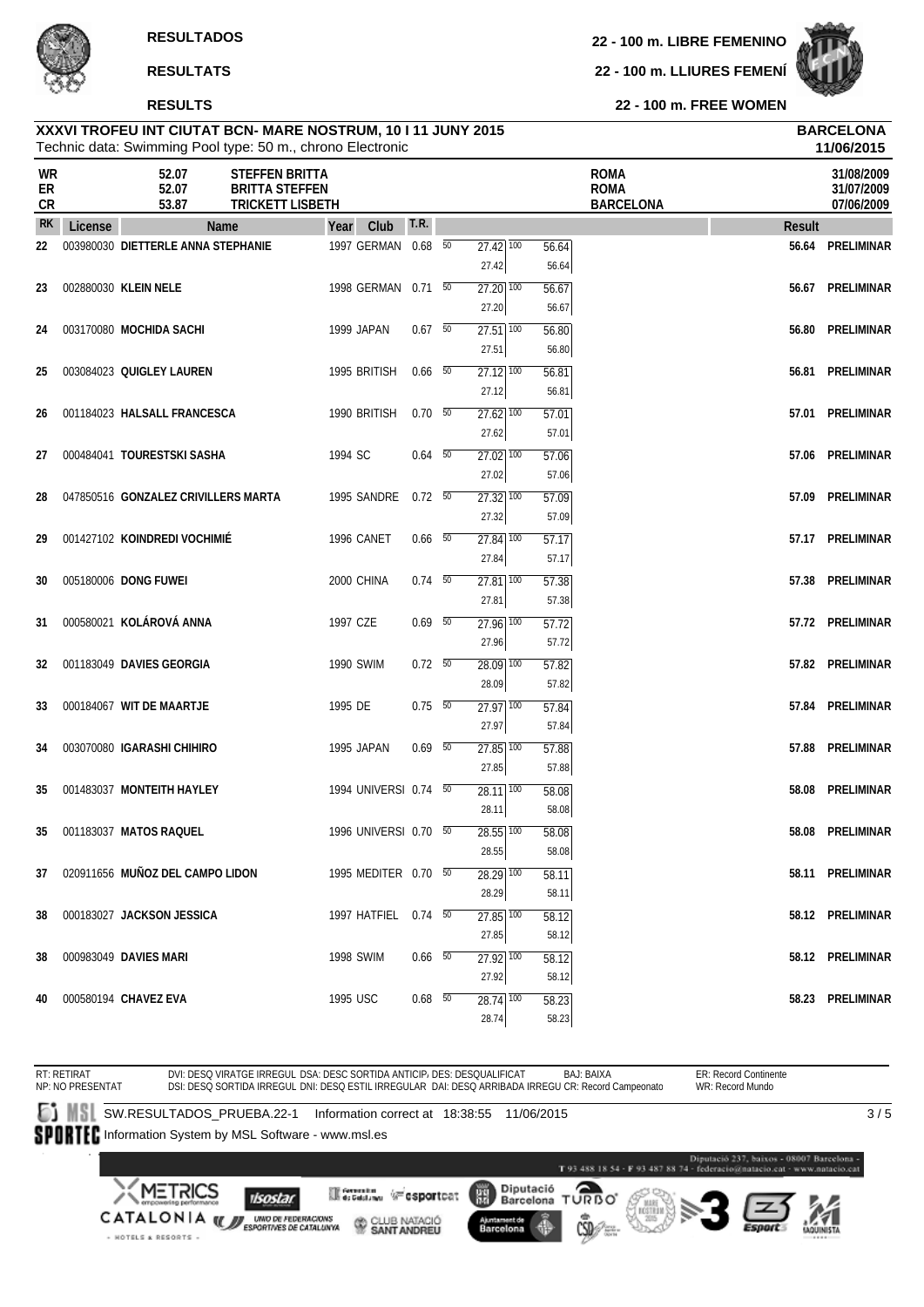**22 - 100 m. LLIURES FEMENÍ**



**22 - 100 m. FREE WOMEN**

#### Technic data: Swimming Pool type: 50 m., chrono Electronic **XXXVI TROFEU INT CIUTAT BCN- MARE NOSTRUM, 10 I 11 JUNY 2015 BARCELONA**

|                |                     | Technic data: Swimming Pool type: 50 m., chrono Electronic                                           |             |                       |                          |                                     |         |                                                |        | 11/06/2015                             |
|----------------|---------------------|------------------------------------------------------------------------------------------------------|-------------|-----------------------|--------------------------|-------------------------------------|---------|------------------------------------------------|--------|----------------------------------------|
| WR<br>ER<br>CR |                     | 52.07<br><b>STEFFEN BRITTA</b><br>52.07<br><b>BRITTA STEFFEN</b><br><b>TRICKETT LISBETH</b><br>53.87 |             |                       |                          |                                     |         | <b>ROMA</b><br><b>ROMA</b><br><b>BARCELONA</b> |        | 31/08/2009<br>31/07/2009<br>07/06/2009 |
| <b>RK</b>      | License             | Name                                                                                                 | Year        | Club                  | T.R.                     |                                     |         |                                                | Result |                                        |
| 41             |                     | 000983037 SHARPLES RACHEL                                                                            |             | 1996 UNIVERSI 0.69 50 |                          | $28.32$ $\overline{100}$            | 58.51   |                                                | 58.51  | PRELIMINAR                             |
|                |                     |                                                                                                      |             |                       |                          | 28.32                               | 58.51   |                                                |        |                                        |
| 42             |                     | 004539417 TORREZ GUZMAN KAREN                                                                        | 1992 C.N.B. |                       | $0.67$ 50                | 28.17 100                           | 58.61   |                                                | 58.61  | PRELIMINAR                             |
|                |                     |                                                                                                      |             |                       |                          | 28.17                               | 58.61   |                                                |        |                                        |
| 43             |                     | 053844466 HERRERO ANSOLEAGA CARMEN                                                                   |             | 1995 TERRASA 0.67 50  |                          | $28.11$ $\overline{100}$            | 58.66   |                                                |        | 58.66 PRELIMINAR                       |
|                |                     |                                                                                                      |             |                       |                          | 28.11                               | 58.66   |                                                |        |                                        |
| 44             |                     | 001083049 GREENSLADE KATHRYN                                                                         | 1998 SWIM   |                       | $0.75 - 50$              | $28.47$ 100                         | 58.69   |                                                |        | 58.69 PRELIMINAR                       |
|                |                     |                                                                                                      |             |                       |                          | 28.47                               | 58.69   |                                                |        |                                        |
| 45             |                     | 000480143 OLSEN ELISE NAESS                                                                          |             | 1997 NORWEG 0.73 50   |                          | $28.43$ 100                         | 58.79   |                                                | 58.79  | PRELIMINAR                             |
|                |                     |                                                                                                      |             |                       |                          | 28.43                               | 58.79   |                                                |        |                                        |
| 46             |                     | 001083037 HOPE LUCY                                                                                  |             | 1997 UNIVERSI 0.69 50 |                          | $28.59$ 100                         | 58.96   |                                                |        | 58.96 PRELIMINAR                       |
|                |                     |                                                                                                      |             |                       |                          | 28.59                               | 58.96   |                                                |        |                                        |
| 47             |                     | 000280021 ELHENICKÁ MARTINA                                                                          | 1993 CZE    |                       | 0.87 50                  | $28.97$ 100                         | 59.02   |                                                |        | 59.02 PRELIMINAR                       |
|                |                     |                                                                                                      |             |                       |                          | 28.97                               | 59.02   |                                                |        |                                        |
| 48             |                     | 000149004 DURÄES DIANA                                                                               |             | 1996 F.C. DO          | $0.68$ 50                | 28.50 100                           | 59.06   |                                                |        | 59.06 PRELIMINAR                       |
|                |                     |                                                                                                      |             |                       |                          | 28.50                               | 59.06   |                                                |        |                                        |
| 49             |                     | 001180143 RYPESTOEL MALENE                                                                           |             | 2001 NORWEG 0.77 50   |                          | $28.67$ $\overline{100}$            | 59.12   |                                                |        | 59.12 PRELIMINAR                       |
|                |                     |                                                                                                      |             |                       |                          | 28.67                               | 59.12   |                                                |        |                                        |
| 50             |                     | 000370017 ADELAAR SONJA                                                                              |             | 1998 NAMIBIA 0.73 50  |                          | 28.70 100                           | 59.17   |                                                |        | 59.17 PRELIMINAR                       |
|                |                     |                                                                                                      |             |                       |                          | 28.70                               | 59.17   |                                                |        |                                        |
| 51             |                     | 022584208 PERIS MINGUET MERCEDES                                                                     |             | 1985 ESPAÑA 0.78 50   |                          | $28.73$ 100                         | 59.20   |                                                |        | 59.20 PRELIMINAR                       |
|                |                     |                                                                                                      |             |                       |                          | 28.73                               | 59.20   |                                                |        |                                        |
| 52             |                     | 000780199 STARK KATHERINE                                                                            |             | 1998 WARREN 0.77 50   |                          | $28.63$ $\overline{100}$            | 59.28   |                                                |        | 59.28 PRELIMINAR                       |
|                |                     |                                                                                                      |             |                       |                          | 28.63                               | 59.28   |                                                |        |                                        |
| 53             |                     | 000927102 LECANU MAELLE                                                                              |             | 1999 CANET            | $0.66\quad\overline{50}$ | $28.77$ 100                         | 59.56   |                                                |        | 59.56 PRELIMINAR                       |
|                |                     |                                                                                                      |             |                       |                          | 28.77                               | 59.56   |                                                |        |                                        |
| 54             | 005380006 LE JIALIN |                                                                                                      |             | 2001 CHINA            | $0.78$ 50                | 28.91 100                           | 59.63   |                                                | 59.63  | PRELIMINAR                             |
|                |                     |                                                                                                      |             |                       |                          | 28.91                               | 59.63   |                                                |        |                                        |
| 55             |                     | 002680030 DEMLER KATHRIN                                                                             |             | 1996 GERMAN 0.74 50   |                          | $\overline{29.19}$ $\overline{100}$ | 59.66   |                                                |        | 59.66 PRELIMINAR                       |
|                |                     |                                                                                                      |             |                       |                          | 29.19                               | 59.66   |                                                |        |                                        |
| 56             |                     | 001283037 CLARK GILLIAN                                                                              |             | 1996 UNIVERSI 0.70 50 |                          | 28.69 100                           | 59.99   |                                                |        | 59.99 PRELIMINAR                       |
|                |                     |                                                                                                      |             |                       |                          | 28.69                               | 59.99   |                                                |        |                                        |
| 57             |                     | 000184081 LABUSCHAGNE SAMANTHA MIKAELA                                                               | 1999 BLUE   |                       | 0.7750                   | 28.94 100                           | 1:00.17 |                                                |        | 1:00.17 PRELIMINAR                     |
|                |                     |                                                                                                      |             |                       |                          | 28.94                               | 1:00.1  |                                                |        |                                        |
| 58             |                     | 000884026 STALLARD JESS                                                                              | 1994 UC     |                       | $0.65$ 50                | 29.09 100                           | 1:00.29 |                                                |        | 1:00.29 PRELIMINAR                     |
|                |                     |                                                                                                      |             |                       |                          | 29.09                               | 1:00.2  |                                                |        |                                        |
| 59             |                     | 000483071 MEZA PERAZA MARIA LAURA                                                                    | 1990 ATUS   |                       | $0.71 - 50$              | 28.58 100                           | 1:00.32 |                                                |        | 1:00.32 PRELIMINAR                     |
|                |                     |                                                                                                      |             |                       |                          | 28.58                               | 1:00.3  |                                                |        |                                        |

RT: RETIRAT NP: NO PRESENTAT DVI: DESQ VIRATGE IRREGUL DSA: DESC SORTIDA ANTICIP، DES: DESQUALIFICAT BAJ: BAIXA<br>DSI: DESQ SORTIDA IRREGUL DNI: DESQ ESTIL IRREGULAR DAI: DESQ ARRIBADA IRREGU CR: Record Campeonato ER: Record Continente WR: Record Mundo SW.RESULTADOS\_PRUEBA.22-1 Information correct at 18:38:55 11/06/2015  $4/5$ SPORTEC Information System by MSL Software - www.msl.es  $\label{eq:1} \textbf{Diputació 237, basis 48807 Barcelons}\textbf{-T 93 488 18 54 - F 93 487 88 74 - federació@matucio, cat - www.matacio, cat.}$ Diputació<br>Barcelona  $0.990T$ **METRICS Mercedian Construct** 麗 **I**sostar CATALONIA **WE UNDER TEDERACIONS** CLUB NATACIÓ Barcelona · HOTELS & RESORTS ·

2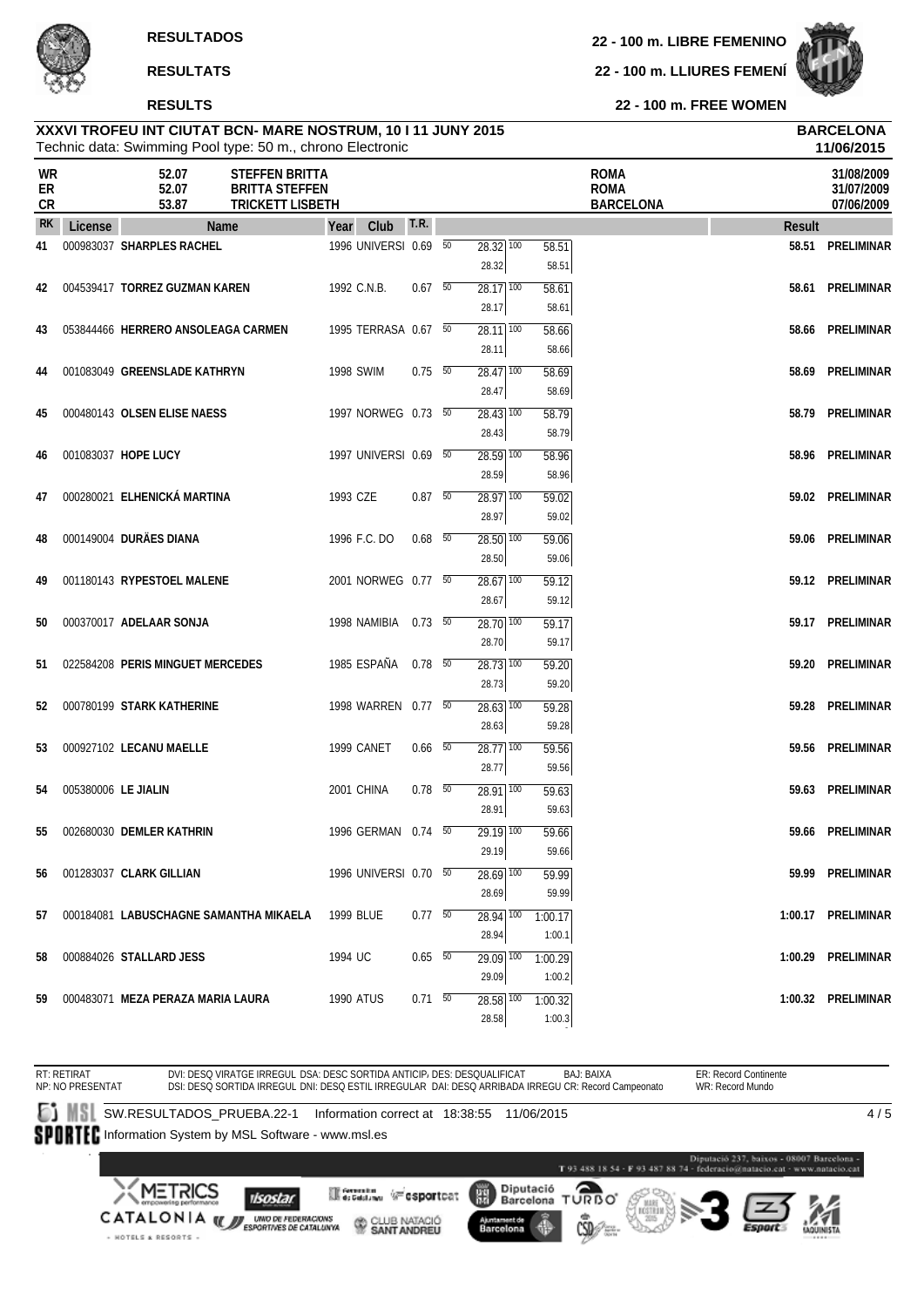#### **RESULTS**

**22 - 100 m. LIBRE FEMENINO**

**22 - 100 m. LLIURES FEMENÍ**



**22 - 100 m. FREE WOMEN**

|                        |         | Technic data: Swimming Pool type: 50 m., chrono Electronic |                                                                    |                      |                |                                 |                   |                                                |            | 11/06/2015                             |
|------------------------|---------|------------------------------------------------------------|--------------------------------------------------------------------|----------------------|----------------|---------------------------------|-------------------|------------------------------------------------|------------|----------------------------------------|
| WR<br>ER<br>${\sf CR}$ |         | 52.07<br>52.07<br>53.87                                    | STEFFEN BRITTA<br><b>BRITTA STEFFEN</b><br><b>TRICKETT LISBETH</b> |                      |                |                                 |                   | <b>ROMA</b><br><b>ROMA</b><br><b>BARCELONA</b> |            | 31/08/2009<br>31/07/2009<br>07/06/2009 |
| <b>RK</b>              | License | Name                                                       |                                                                    | Club<br>Year         | T.R.           |                                 |                   |                                                | Result     |                                        |
| 60                     |         | 020052392 MARTI BALLESTER MARILO                           |                                                                    | 1998 CAZAHA          | $0.70\ 50$     | 29.37 100<br>29.37              | 1:00.59<br>1:00.5 |                                                |            | 1:00.59 PRELIMINAR                     |
| 61                     |         | 045881896 LOPEZ ALBA PAULA                                 |                                                                    | 1999 TERRASA 0.74 50 |                | 29.20 100<br>29.20              | 1:00.76<br>1:00.7 |                                                |            | 1:00.76 PRELIMINAR                     |
| 62                     |         | 000483069 VIRTA NEA                                        |                                                                    | <b>1996 UINTI</b>    | $0.88\quad 50$ | $28.97$ <sup>100</sup><br>28.97 | 1:00.98<br>1:00.9 |                                                | 1:00.98    | PRELIMINAR                             |
| 63                     |         | 000880143 RIMMEREIDE CAMILLA                               |                                                                    | 2000 NORWEG 0.80 50  |                | $29.40$ 100<br>29.40            | 1:00.99<br>1:00.9 |                                                | 1:00.99    | PRELIMINAR                             |
| 64                     |         | 000580025 FOLDARSKARÖ ASTRIÖ                               |                                                                    | 1994 FAROE           | $0.67$ 50      | 29.10 100<br>29.10              | 1:01.17<br>1:01.1 |                                                |            | 1:01.17 PRELIMINAR                     |
| 65                     |         | 000327102 VAQUETTE MATHILDE                                |                                                                    | 1999 CANET           | $0.69$ 50      | 29.06 100<br>29.06              | 1:01.19<br>1:01.1 |                                                |            | 1:01.19 PRELIMINAR                     |
| 66                     |         | 000780143 HOLMBOE ANDREA                                   |                                                                    | 2000 NORWEG 0.75 50  |                | 29.73 100<br>29.73              | 1:01.32<br>1:01.3 |                                                |            | 1:01.32 PRELIMINAR                     |
| 67                     |         | 047116921 MALDONADO MUÑOZ SARA                             |                                                                    | <b>1998 SANT</b>     | $0.64\quad 50$ | $29.67$ <sup>100</sup><br>29.67 | 1:01.40<br>1:01.4 |                                                |            | 1:01.40 PRELIMINAR                     |
| 68                     |         | 002080066 VAN EGTEN LARA                                   |                                                                    | 1992 WEST            | $0.84\quad 50$ | 30.14 100<br>30.14              | 1:01.41<br>1:01.4 |                                                |            | 1:01.41 PRELIMINAR                     |
| 69                     |         | 038878241 ROSIÑOL VALERA MARIA                             |                                                                    | 1998 MATARO          | $0.75\ 50$     | 29.85 100<br>29.85              | 1:01.47<br>1:01.4 |                                                |            | 1:01.47 PRELIMINAR                     |
| 70                     |         | 001283069 HUHTANEN SUVI                                    |                                                                    | <b>1999 UINTI</b>    | $0.79 - 50$    | 29.72 100<br>29.72              | 1:02.78<br>1:02.7 |                                                |            | 1:02.78 PRELIMINAR                     |
| 71                     |         | 000684046 BROWN ROXANNE LEIGH                              |                                                                    | 1998 ZIMBABW 0.57 50 |                | 29.92 100<br>29.92              | 1:04.51<br>1:04.5 |                                                |            | 1:04.51 PRELIMINAR                     |
|                        |         | 000280033 HOSSZU KATINKA                                   |                                                                    | 1989 HUNGARI         |                |                                 |                   |                                                | <b>BAJ</b> | PRELIMINAR                             |
|                        |         | 000384068 DEKKER INGE                                      |                                                                    | 1985 ROYAL           |                |                                 |                   |                                                | <b>BAJ</b> | PRELIMINAR                             |
|                        |         | 000584068 VAN DER MEER MAUD                                |                                                                    | 1992 ROYAL           |                |                                 |                   |                                                | BAJ        | PRELIMINAR                             |
|                        |         | 000280143 JOHANNESSEN CECILE W.                            |                                                                    | 1990 NORWEG          |                |                                 |                   |                                                | BAJ        | PRELIMINAR                             |
|                        |         | 046828963 MARTI GAMEZ SILVIA                               |                                                                    | 1996 CN.RUBI         |                |                                 |                   |                                                | NP.        | PRELIMINAR                             |

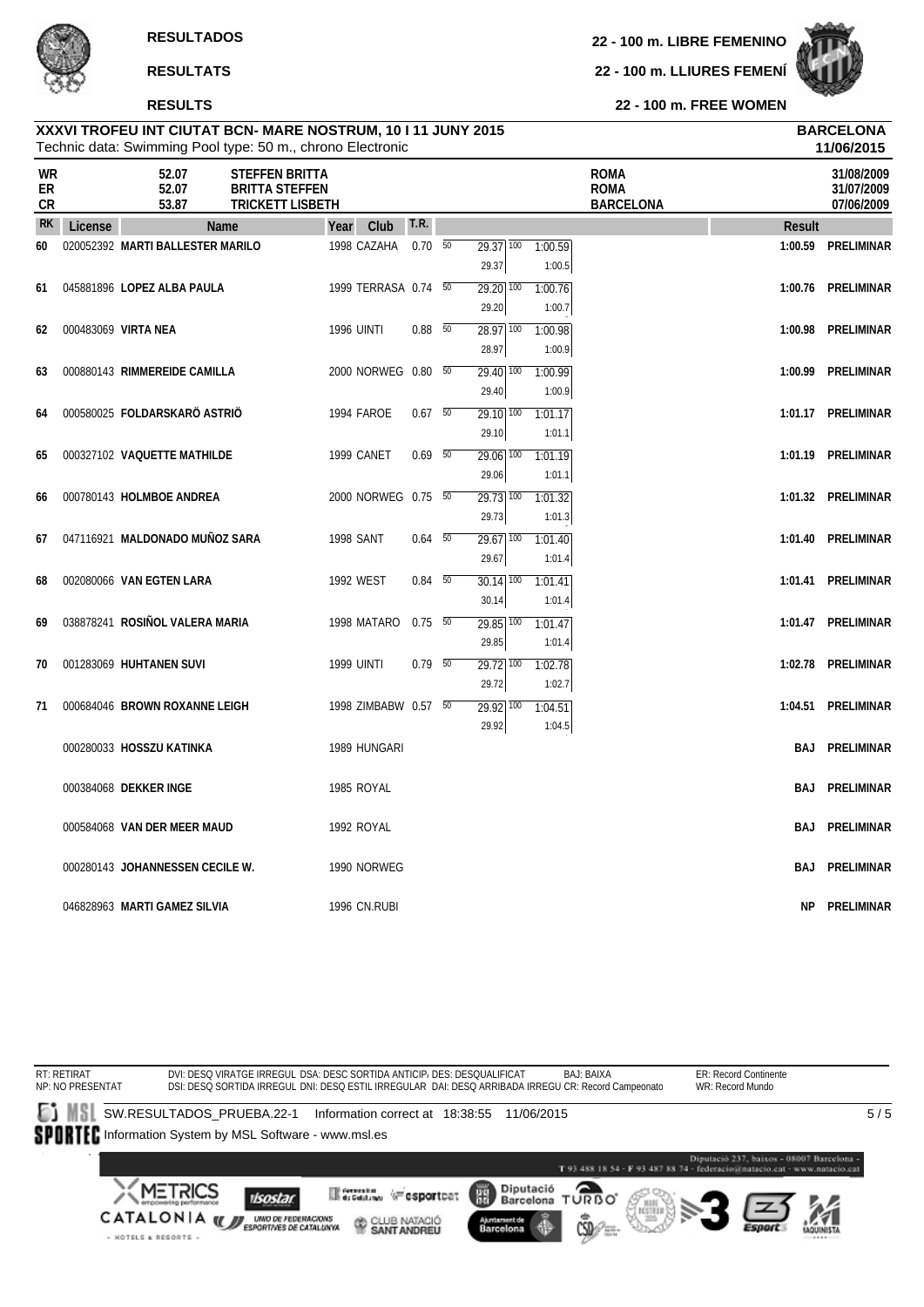**23 - 100 m. ESQUENA MASCULÍ**



**23 - 100 m. BACKSTROKE MEN**

# **RESULTATS**

#### **RESULTS**

|                |         | Technic data: Swimming Pool type: 50 m., chrono Electronic |                                                                |                     |                     |                                                |                             |                                                            |               | 11/06/2015                             |
|----------------|---------|------------------------------------------------------------|----------------------------------------------------------------|---------------------|---------------------|------------------------------------------------|-----------------------------|------------------------------------------------------------|---------------|----------------------------------------|
| WR<br>ER<br>CR |         | 51.94<br>52.11<br>53.12                                    | PEIRSOL AARON<br><b>LACOURT CAMILLE</b><br><b>RYOSUKE IRIE</b> |                     |                     |                                                |                             | <b>INDIANAPOLIS</b><br><b>BUDAPEST</b><br><b>BARCELONA</b> |               | 08/07/2009<br>10/08/2010<br>01/06/2014 |
| <b>RK</b>      | License | Name                                                       |                                                                | Club<br>Year        | T.R.                |                                                |                             |                                                            | <b>Result</b> |                                        |
| 1              |         | 001270080 IRIE RYOSUKE                                     |                                                                | 1990 JAPAN          | $0.58 - 50$         | 25.95, 100<br>25.95                            | 53.23<br>53.23              |                                                            | 53.23         | <b>FINAL</b>                           |
|                |         |                                                            |                                                                |                     | $0.61 - 50$         | 26.32, 100<br>26.32                            | 54.55<br>54.55              |                                                            | 54.55         | PRELIMINAR                             |
| 2              |         | 004084023 WALKER-HEBBORN CHRISTOPHER                       |                                                                | 1990 BRITISH        | $0.66\quad 50$      | $26.55$ <sup>1</sup> $100$<br>26.55            | $\overline{54.26}$<br>54.26 |                                                            | 54.26         | <b>FINAL</b>                           |
|                |         |                                                            |                                                                |                     | $0.62\ 50$          | $26.91$ ! $100$                                | 54.67                       |                                                            | 54.67         | PRELIMINAR                             |
| 3              |         | 002070080 KANEKO MASAKI                                    |                                                                | 1992 JAPAN          | $0.57 - 50^{-1}$    | 26.91<br>$26.85$ <sup>1</sup> $100$            | 54.67<br>54.60              |                                                            | 54.60         | <b>FINAL</b>                           |
|                |         |                                                            |                                                                |                     | $0.63\ 50$          | 26.85<br>$26.84$ <sup>1</sup> $100$            | 54.60<br>$\overline{55.23}$ |                                                            | 55.23         | PRELIMINAR                             |
| 4              |         | 003180030 DIENER CHRISTIAN                                 |                                                                | 1993 GERMAN         | $0.68$ 50           | 26.84<br>$27.15$ ! $100$                       | 55.23<br>55.27              |                                                            | 55.27         | <b>FINAL</b>                           |
|                |         |                                                            |                                                                |                     | $0.70\ 50$          | 27.15<br>$27.18$ <sub>,100</sub>               | 55.27<br>55.26              |                                                            | 55.26         | PRELIMINAR                             |
|                |         |                                                            |                                                                |                     |                     | 27.18                                          | 55.26                       |                                                            |               |                                        |
| 5              |         | 003280030 GLANIA JAN PHILIP                                |                                                                | 1988 GERMAN 0.68 50 |                     | 26.79 100<br>26.79                             | 55.42<br>55.42              |                                                            | 55.42         | <b>FINAL</b>                           |
|                |         |                                                            |                                                                |                     | $0.77\ 50$          | 26.86 100<br>26.86                             | 55.57<br>55.57              |                                                            | 55.57         | PRELIMINAR                             |
| 6              |         | 053332298 RANDO GALVEZ J.MIGUEL                            |                                                                | 1988 SANDRE         | $0.67 - 50$         | 27.15!100<br>27.15                             | 55.50<br>55.50              |                                                            | 55.50         | <b>FINAL</b>                           |
|                |         |                                                            |                                                                |                     | $0.66\quad 50$      | $27.08$ <sub>,100</sub><br>27.08               | 55.42<br>55.42              |                                                            | 55.42         | PRELIMINAR                             |
| 7              |         | 000180048 KAWECKI RADOSLAW                                 |                                                                | 1991 POLISH         | $0.63\ 50$          | $26.69$ ! $100$<br>26.69                       | 55.72<br>55.72              |                                                            | 55.72         | <b>FINAL</b>                           |
|                |         |                                                            |                                                                |                     | $0.65\quad 50$      | $\overline{27.32}$ , $\overline{100}$<br>27.32 | 55.68<br>55.68              |                                                            | 55.68         | PRELIMINAR                             |
| 8              |         | 003784023 TANCOCK LIAM                                     |                                                                | 1985 BRITISH        | 0.63 50             | $27.35$ ! $100$                                | 55.98                       |                                                            | 55.98         | <b>FINAL</b>                           |
|                |         |                                                            |                                                                |                     | $0.63\overline{50}$ | 27.35<br>$27.26$ <sub>,100</sub>               | 55.98<br>55.64              |                                                            |               | 55.64 PRELIMINAR                       |
| 9              |         | 003780030 SCHWARZ CARL LOUIS                               |                                                                | 1995 GERMAN 0.77 50 |                     | 27.26<br>$27.47$ ! $100$                       | 55.64<br>55.60              |                                                            | 55.60         | <b>FINAL</b>                           |
|                |         |                                                            |                                                                |                     | $0.75\ 50$          | 27.47<br>$27.20$ <sub>1</sub> $100$            | 55.60<br>$\overline{56.34}$ |                                                            | 56.34         | PRELIMINAR                             |
|                |         |                                                            |                                                                |                     |                     | 27.20                                          | 56.34                       |                                                            |               |                                        |

**XXXVI TROFEU INT CIUTAT BCN- MARE NOSTRUM, 10 I 11 JUNY 2015 BARCELONA**

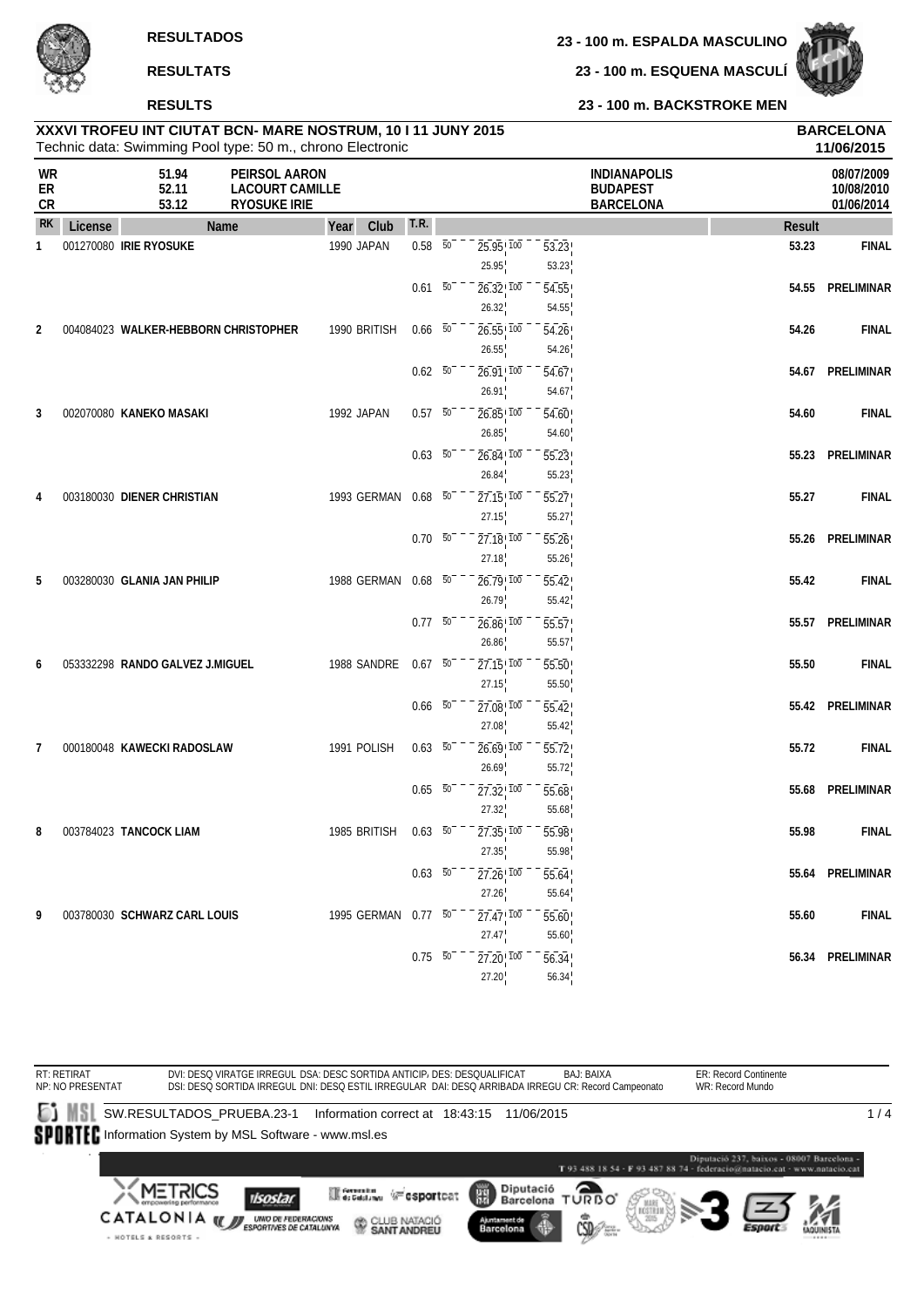**23 - 100 m. ESQUENA MASCULÍ**



**23 - 100 m. BACKSTROKE MEN**

### **XXXVI TROFEU INT CIUTAT BCN- MARE NOSTRUM, 10 I 11 JUNY 2015 BARCELONA RESULTS**

|                |         | Technic data: Swimming Pool type: 50 m., chrono Electronic |                                                                |          |                       |                          |                                     |       |                                                            |        | 11/06/2015                             |
|----------------|---------|------------------------------------------------------------|----------------------------------------------------------------|----------|-----------------------|--------------------------|-------------------------------------|-------|------------------------------------------------------------|--------|----------------------------------------|
| WR<br>ER<br>CR |         | 51.94<br>52.11<br>53.12                                    | PEIRSOL AARON<br><b>LACOURT CAMILLE</b><br><b>RYOSUKE IRIE</b> |          |                       |                          |                                     |       | <b>INDIANAPOLIS</b><br><b>BUDAPEST</b><br><b>BARCELONA</b> |        | 08/07/2009<br>10/08/2010<br>01/06/2014 |
| <b>RK</b>      | License |                                                            | <b>Name</b>                                                    | Year     | Club                  | T.R.                     |                                     |       |                                                            | Result |                                        |
| 10             |         | 000980036 GAMBURG DAVID                                    |                                                                | 1993 ISR |                       | $0.60\quad 50$           | $27.41$ 100                         | 55.82 |                                                            | 55.82  | <b>FINAL</b>                           |
|                |         |                                                            |                                                                |          |                       |                          | 27.41                               | 55.82 |                                                            |        |                                        |
|                |         |                                                            |                                                                |          |                       | $0.62\quad 50$           | 27.48 100                           | 55.73 |                                                            |        | 55.73 PRELIMINAR                       |
|                |         |                                                            |                                                                |          |                       |                          | 27.48                               | 55.73 |                                                            |        |                                        |
| 11             |         | 000580030 WOLF FELIX                                       |                                                                |          | 1989 GERMAN 0.85 50   |                          | $27.36$ $100$                       | 56.06 |                                                            | 56.06  | <b>FINAL</b>                           |
|                |         |                                                            |                                                                |          |                       |                          | 27.36                               | 56.06 |                                                            |        |                                        |
|                |         |                                                            |                                                                |          |                       | $0.83\quad 50$           | $28.10$ $\overline{100}$            | 57.37 |                                                            |        | 57.37 PRELIMINAR                       |
|                |         |                                                            |                                                                |          |                       |                          | 28.10                               | 57.37 |                                                            |        |                                        |
| 12             |         | 000184077 RYAN SHANE                                       |                                                                | 1994 NAC |                       | $0.69$ 50                | $27.30$ $100$                       | 56.24 |                                                            | 56.24  | <b>FINAL</b>                           |
|                |         |                                                            |                                                                |          |                       |                          | 27.30                               | 56.24 |                                                            |        |                                        |
|                |         |                                                            |                                                                |          |                       | $0.65\quad\overline{50}$ | $26.76$ <sup>100</sup>              | 55.80 |                                                            |        | 55.80 PRELIMINAR                       |
|                |         |                                                            |                                                                |          |                       |                          | 26.76                               | 55.80 |                                                            |        |                                        |
| 13             |         | 000480036 TOMARKIN YAKOV                                   |                                                                | 1992 ISR |                       | $0.70\ 50$               | $27.44$ 100                         | 56.27 |                                                            | 56.27  | <b>FINAL</b>                           |
|                |         |                                                            |                                                                |          |                       |                          | 27.44                               | 56.27 |                                                            |        |                                        |
|                |         |                                                            |                                                                |          |                       | $0.65\quad\overline{50}$ | $27.29$ 100                         | 56.02 |                                                            |        | 56.02 PRELIMINAR                       |
|                |         |                                                            |                                                                |          |                       |                          | 27.29                               | 56.02 |                                                            |        |                                        |
| 14             |         | 000480198 BOLDISON CHARLIE                                 |                                                                |          | 1992 UNIVERSI 0.67 50 |                          | $\overline{27.69}$ 100              | 56.41 |                                                            | 56.41  | <b>FINAL</b>                           |
|                |         |                                                            |                                                                |          |                       |                          | 27.69                               | 56.41 |                                                            |        |                                        |
|                |         |                                                            |                                                                |          |                       | $0.64$ 50                | $27.51$ 100                         | 56.47 |                                                            |        | 56.47 PRELIMINAR                       |
|                |         |                                                            |                                                                |          |                       |                          | 27.51                               | 56.47 |                                                            |        |                                        |
| 15             |         | 000256002 RAEUFTLIN LUKAS                                  |                                                                |          | 1989 LIMMAT           | $0.75 - 50$              | $27.84$ 100                         | 56.52 |                                                            | 56.52  | <b>FINAL</b>                           |
|                |         |                                                            |                                                                |          |                       |                          | 27.84                               | 56.52 |                                                            |        |                                        |
|                |         |                                                            |                                                                |          |                       | $0.70\ 50$               | $27.92$ 100                         | 57.18 |                                                            |        | 57.18 PRELIMINAR                       |
|                |         |                                                            |                                                                |          |                       |                          | 27.92                               | 57.18 |                                                            |        |                                        |
| 16             |         | 050999948 SEGURA GUTIERREZ J.F.                            |                                                                |          | 1994 TERRASA 0.61 50  |                          | $\overline{27.58}$ $\overline{100}$ | 56.90 |                                                            | 56.90  | <b>FINAL</b>                           |
|                |         |                                                            |                                                                |          |                       |                          | 27.58                               | 56.90 |                                                            |        |                                        |
|                |         |                                                            |                                                                |          |                       | $0.60\quad\overline{50}$ | $\overline{27.30}$ $\overline{100}$ | 56.68 |                                                            |        | 56.68 PRELIMINAR                       |
|                |         |                                                            |                                                                |          |                       |                          | 27.30                               | 56.68 |                                                            |        |                                        |
| 17             |         | 000980050 MACOVEI DANIEL                                   |                                                                | 1992 ROM |                       | $0.66\quad\overline{50}$ | $\overline{27.51}$ $\overline{100}$ | 56.87 |                                                            | 56.87  | PRELIMINAR                             |
|                |         |                                                            |                                                                |          |                       |                          | 27.51                               | 56.87 |                                                            |        |                                        |
| 18             |         | 000170020 LE CLOS CHAD GUY BERTRAND                        |                                                                | 1992 SW  |                       | $0.71\ 50$               | $27.11$ 100                         | 56.02 |                                                            |        | 56.02 PRELIMINAR                       |
|                |         |                                                            |                                                                |          |                       |                          | 27.11                               | 56.02 |                                                            |        |                                        |
| 19             |         | 000380036 KOPELEV JOHNATAN                                 |                                                                | 1991 ISR |                       | $0.66$ 50                | $27.42$ 100                         | 56.57 |                                                            |        | 56.57 PRELIMINAR                       |
|                |         |                                                            |                                                                |          |                       |                          | 27.42                               | 56.57 |                                                            |        |                                        |
| 20             |         | 000280142 FISCHER MARK                                     |                                                                |          | 1992 SV NIKAR 0.71 50 |                          | $27.88$ $\overline{100}$            | 57.44 |                                                            |        | 57.44 PRELIMINAR                       |
|                |         |                                                            |                                                                |          |                       |                          | 27.88                               | 57.44 |                                                            |        |                                        |
| 21             |         | 000584054 LEWIS HAYDEN                                     |                                                                |          | 1995 MARION 0.66 50   |                          | 28.39 100                           | 57.54 |                                                            |        | 57.54 PRELIMINAR                       |
|                |         |                                                            |                                                                |          |                       |                          | 28.39                               | 57.54 |                                                            |        |                                        |

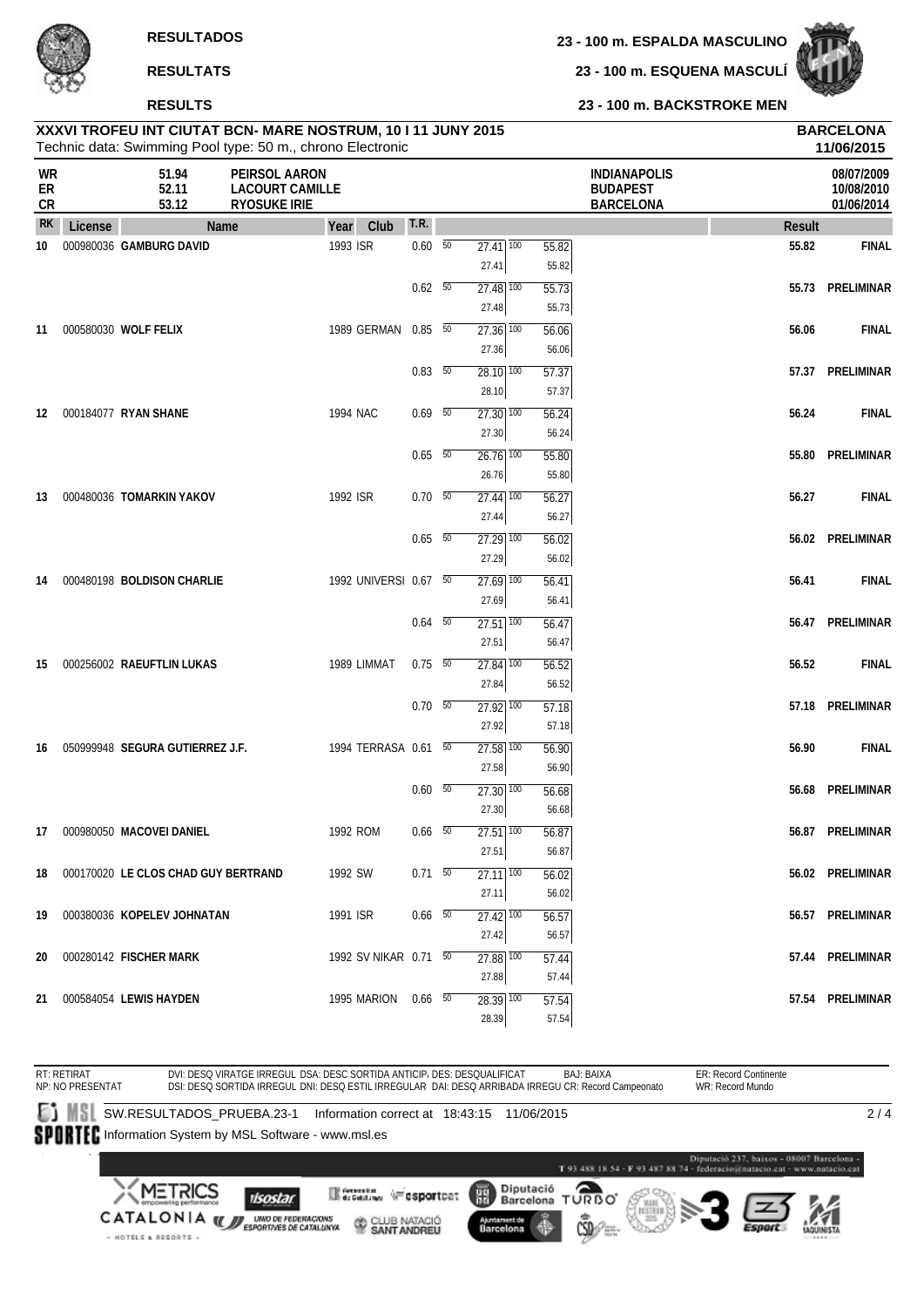**23 - 100 m. ESPALDA MASCULINO**

**23 - 100 m. ESQUENA MASCULÍ**



**23 - 100 m. BACKSTROKE MEN**

#### Technic data: Swimming Pool type: 50 m., chrono Electronic **XXXVI TROFEU INT CIUTAT BCN- MARE NOSTRUM, 10 I 11 JUNY 2015 BARCELONA**

|                |         |                                     | Technic data: Swimming Pool type: 50 m., chrono Electronic     |           |                       |                |                                   |                  |                |                                                            | 11/06/2015                             |
|----------------|---------|-------------------------------------|----------------------------------------------------------------|-----------|-----------------------|----------------|-----------------------------------|------------------|----------------|------------------------------------------------------------|----------------------------------------|
| WR<br>ER<br>CR |         | 51.94<br>52.11<br>53.12             | PEIRSOL AARON<br><b>LACOURT CAMILLE</b><br><b>RYOSUKE IRIE</b> |           |                       |                |                                   |                  |                | <b>INDIANAPOLIS</b><br><b>BUDAPEST</b><br><b>BARCELONA</b> | 08/07/2009<br>10/08/2010<br>01/06/2014 |
| <b>RK</b>      | License |                                     | Name                                                           | Year      | Club                  | T.R.           |                                   |                  |                | <b>Result</b>                                              |                                        |
| 22             |         | 000384054 EDMONDS BENJAMIN          |                                                                |           | 1991 MARION           | $0.87\quad 50$ | $28.21$ $\overline{100}$          |                  | 57.66          |                                                            | 57.66 PRELIMINAR                       |
|                |         |                                     |                                                                |           |                       |                | 28.21                             |                  | 57.66          |                                                            |                                        |
| 23             |         | 000380189 HARRISON WILLIAM          |                                                                |           | 1995 UNIVERSI 0.69 50 |                | $28.05$ $\overline{100}$          |                  | 58.11          |                                                            | 58.11 PRELIMINAR                       |
|                |         |                                     |                                                                |           |                       |                | 28.05                             |                  | 58.11          |                                                            |                                        |
| 24             |         | 000184071 DEVLIN CHRISTOPHER        |                                                                |           | 1996 BUCKNEL 0.66 50  |                | $28.49$ 100                       |                  | 58.15          |                                                            | 58.15 PRELIMINAR                       |
|                |         |                                     |                                                                |           |                       |                | 28.49                             |                  | 58.15          |                                                            |                                        |
| 25             |         | 000284027 LOPEZ MATIAS              |                                                                |           | 1996 FEDERA 0.67 50   |                | $28.36$ $\overline{100}$          |                  | 58.21          |                                                            | 58.21 PRELIMINAR                       |
|                |         |                                     |                                                                |           |                       |                | 28.36                             |                  | 58.21          |                                                            |                                        |
| 26             |         | 001380143 SOLLI LAVRANS             |                                                                |           | 1992 NORWEG 0.68 50   |                | $28.14$ $\overline{100}$          |                  | 58.61          |                                                            | 58.61 PRELIMINAR                       |
|                |         |                                     |                                                                |           |                       |                | 28.14                             |                  | 58.61          |                                                            |                                        |
| 27             |         | 000184078 NASCIMENTO MIHUEL DUARTE  |                                                                |           | 1995 PORTINA 0.70 50  |                | $28.00$ $\overline{100}$<br>28.00 |                  | 58.73<br>58.73 |                                                            | 58.73 PRELIMINAR                       |
|                |         | 001380021 KUNCAR DAVID              |                                                                | 1993 CZE  |                       | 0.83 50        |                                   | $\overline{100}$ |                |                                                            | 58.85 PRELIMINAR                       |
| 28             |         |                                     |                                                                |           |                       |                |                                   |                  | 58.85<br>58.85 |                                                            |                                        |
| 29             |         | 006280006 XU WENQUAN                |                                                                |           | 1997 CHINA            | $0.61$ 50      | $29.06$ 100                       |                  | 58.95          |                                                            | 58.95 PRELIMINAR                       |
|                |         |                                     |                                                                |           |                       |                | 29.06                             |                  | 58.95          |                                                            |                                        |
| 30             |         | 001191429 MEDEL AGUILERA PEDRO LUIS |                                                                |           | 1991 HOSPITA 0.70 50  |                | $28.51$ 100                       |                  | 58.96          |                                                            | 58.96 PRELIMINAR                       |
|                |         |                                     |                                                                |           |                       |                | 28.51                             |                  | 58.96          |                                                            |                                        |
| 31             |         | 000284076 MARKKANEN JANNE           |                                                                |           | 1994 SWIMMIN 0.72 50  |                | $28.40$ 100                       |                  | 59.26          |                                                            | 59.26 PRELIMINAR                       |
|                |         |                                     |                                                                |           |                       |                | 28.40                             |                  | 59.26          |                                                            |                                        |
| 32             |         | 046419155 GIRALT PIDEMONT JAN       |                                                                |           | 1996 SANDRE 0.65 50   |                | $28.80$ $\overline{100}$          |                  | 59.37          |                                                            | 59.37 PRELIMINAR                       |
|                |         |                                     |                                                                |           |                       |                | 28.80                             |                  | 59.37          |                                                            |                                        |
| 33             |         | 000384070 CLARK PACE                |                                                                |           | 1994 ATHENSB 0.62 50  |                | 28.44 100                         |                  | 59.49          | 59.49                                                      | PRELIMINAR                             |
|                |         |                                     |                                                                |           |                       |                | 28.44                             |                  | 59.49          |                                                            |                                        |
| 34             |         | 000880036 ZAMIR TOMER               |                                                                | 1994 ISR  |                       | $0.70\ 50$     | $\overline{28.65}$ 100            |                  | 59.57          |                                                            | 59.57 PRELIMINAR                       |
|                |         |                                     |                                                                |           |                       |                | 28.65                             |                  | 59.57          |                                                            |                                        |
| 35             |         | 045967225 CALVERAS CALATAYUD MARC   |                                                                |           | 1996 CALELLA 0.70 50  |                | $29.34$ $\overline{100}$          |                  | 59.95          | 59.95                                                      | PRELIMINAR                             |
|                |         |                                     |                                                                |           |                       |                | 29.34                             |                  | 59.95          |                                                            |                                        |
| 36             |         | 099164696 RIVERA GOMIS CARLOS       |                                                                |           | 1994 SANVCTE 0.74 50  |                | $28.88$ $\overline{100}$          |                  | 59.96          |                                                            | 59.96 PRELIMINAR                       |
|                |         |                                     |                                                                |           |                       |                | 28.88                             |                  | 59.96          |                                                            |                                        |
| 37             |         | 047915688 JIMENEZ GARCIA GONZALO    |                                                                |           | 1994 MEDITER 0.64 50  |                | 29.19 100                         |                  | 1:00.05        |                                                            | 1:00.05 PRELIMINAR                     |
|                |         |                                     |                                                                |           |                       |                | 29.19                             |                  | 1:00.0         |                                                            |                                        |
| 38             |         | 000680035 THORARINSSON KRISTINN     |                                                                | 1996 ISL  |                       | $0.65$ 50      | 28.53 100                         |                  | 1:00.10        |                                                            | 1:00.10 PRELIMINAR                     |
|                |         |                                     |                                                                |           |                       |                | 28.53                             |                  | 1:00.1         |                                                            |                                        |
| 39             |         | 000383071 STOLZ ELIJAH              |                                                                | 1993 ATUS |                       | $0.80\ 50$     | 28.90 100                         |                  | 1:00.21        |                                                            | 1:00.21 PRELIMINAR                     |
|                |         |                                     |                                                                |           |                       |                | 28.90                             |                  | 1:00.2         |                                                            |                                        |
| 40             |         | 000270001 DJENDOUCI RYAD            |                                                                | 1988 FED  |                       | $0.70\ 50$     | 28.46 100                         |                  | 1:00.34        |                                                            | 1:00.34 PRELIMINAR                     |
|                |         |                                     |                                                                |           |                       |                | 28.46                             |                  | 1:00.3         |                                                            |                                        |

RT: RETIRAT DVI: DESQ VIRATGE IRREGUL DSA: DESC SORTIDA ANTICIP، DES: DESQUALIFICAT BAJ: BAIXA<br>DSI: DESQ SORTIDA IRREGUL DNI: DESQ ESTIL IRREGULAR DAI: DESQ ARRIBADA IRREGU CR: Record Campeonato ER: Record Continente WR: Record Mundo NP: NO PRESENTAT SW.RESULTADOS\_PRUEBA.23-1 Information correct at 18:43:15 11/06/2015  $3/4$ SPORTEC Information System by MSL Software - www.msl.es  $\label{eq:1} \textbf{Diputació 237, basis 48807 Barcelons}\textbf{-T 93 488 18 54 - F 93 487 88 74 - federació@matucio, cat - www.matacio, cat.}$ Diputació<br>Barcelona TURBO <u>METRICS</u> **Mercedian Construct** 麗 **Isostar** CATALONIA **WE UNDER TEDERACIONS** CLUB NATACIÓ Barcelona · HOTELS & RESORTS .

4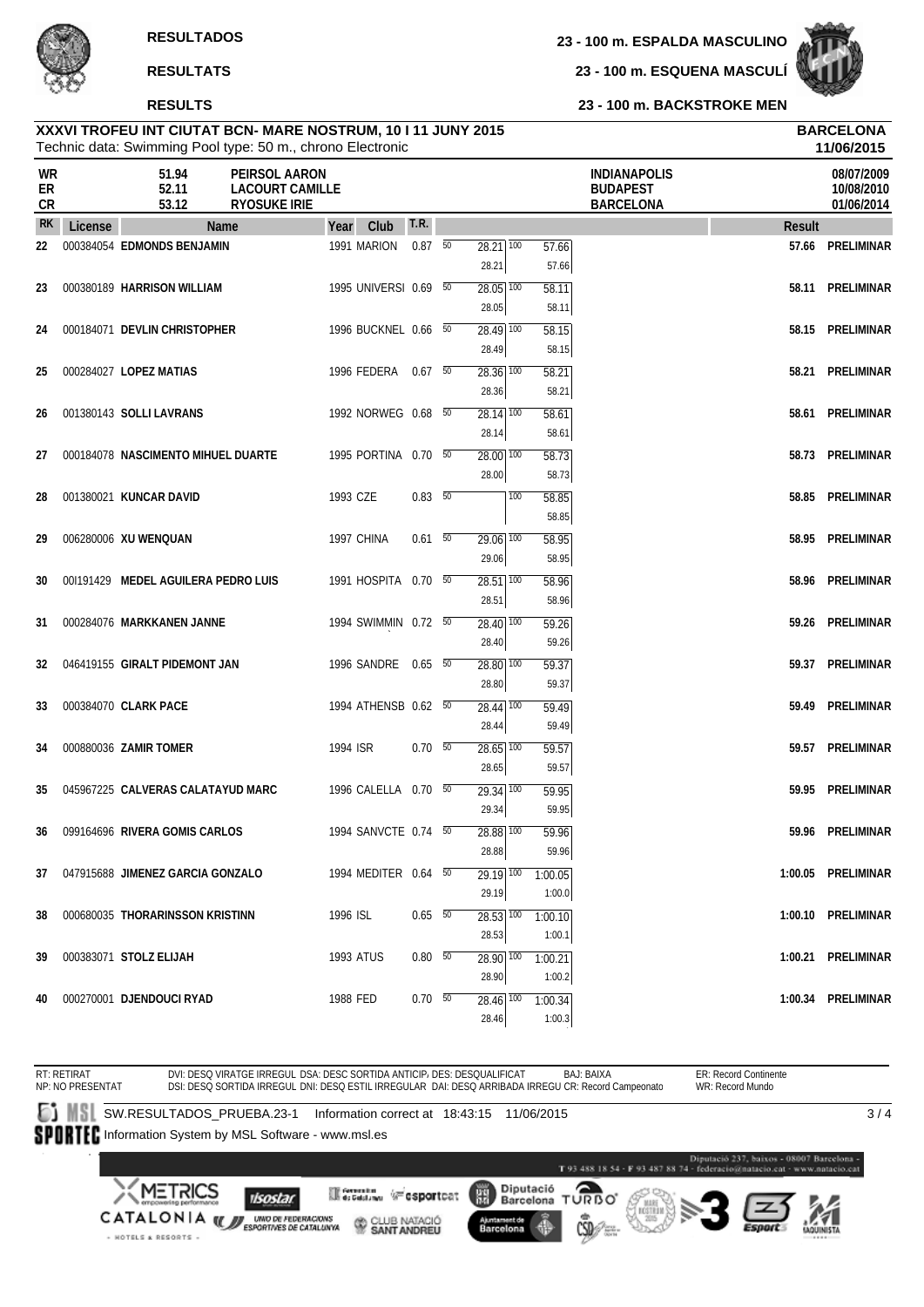**RESULTS**

· HOTELS & RESORTS .

**23 - 100 m. ESQUENA MASCULÍ**

**23 - 100 m. BACKSTROKE MEN**



| XXXVI TROFEU INT CIUTAT BCN- MARE NOSTRUM, 10 I 11 JUNY 2015 | <b>BARCELONA</b> |
|--------------------------------------------------------------|------------------|
| Technic data: Swimming Pool type: 50 m., chrono Electronic   | 11/06/2015       |

|                |         |                                   | Technic data: Swimming Pool type: 50 m., chrono Electronic     |      |                      |                |                          |         |                                                            |               | 11/06/2015                             |
|----------------|---------|-----------------------------------|----------------------------------------------------------------|------|----------------------|----------------|--------------------------|---------|------------------------------------------------------------|---------------|----------------------------------------|
| WR<br>ER<br>CR |         | 51.94<br>52.11<br>53.12           | PEIRSOL AARON<br><b>LACOURT CAMILLE</b><br><b>RYOSUKE IRIE</b> |      |                      |                |                          |         | <b>INDIANAPOLIS</b><br><b>BUDAPEST</b><br><b>BARCELONA</b> |               | 08/07/2009<br>10/08/2010<br>01/06/2014 |
| <b>RK</b>      | License |                                   | <b>Name</b>                                                    | Year | Club                 | T.R.           |                          |         |                                                            | <b>Result</b> |                                        |
| 41             |         | 000284015 SCHMID ALEKSI           |                                                                |      | <b>1996 LANCY</b>    | $0.73\quad 50$ | $\overline{29.84}$ 100   | 1:00.56 |                                                            |               | 1:00.56 PRELIMINAR                     |
|                |         |                                   |                                                                |      |                      |                | 29.84                    | 1:00.5  |                                                            |               |                                        |
| 42             |         | 045931259 IBAÑEZ NAVARRO DAVID    |                                                                |      | 1995 VALCINO 0.71 50 |                | $30.12$ 100              | 1:01.96 |                                                            |               | 1:01.96 PRELIMINAR                     |
|                |         |                                   |                                                                |      |                      |                | 30.12                    | 1:01.9  |                                                            |               |                                        |
| 43             |         | 003280026 LAUKKANEN JESSE         |                                                                |      | 1996 FINNISH 0.74 50 |                | 29.91<br>100             | 1:02.18 |                                                            |               | 1:02.18 PRELIMINAR                     |
|                |         |                                   |                                                                |      |                      |                | 29.91                    | 1:02.1  |                                                            |               |                                        |
| 44             |         | 000170030 WETZLAR PETER           |                                                                |      | 1997 ZIMBABW 0.73 50 |                | $29.73$ $\overline{100}$ | 1:03.00 |                                                            | 1:03.00       | PRELIMINAR                             |
|                |         |                                   |                                                                |      |                      |                | 29.73                    | 1:03.0  |                                                            |               |                                        |
|                |         | 047415918 WILDEBOER FABER ASCHWIN |                                                                |      | 1986 SABADEL         |                |                          |         |                                                            |               | <b>BAJ PRELIMINAR</b>                  |
|                |         |                                   |                                                                |      |                      |                |                          |         |                                                            |               |                                        |
|                |         | 000380198 McLEAN CRAIG            |                                                                |      | 1998 UNIVERSI        |                |                          |         |                                                            |               | <b>BAJ PRELIMINAR</b>                  |
|                |         |                                   |                                                                |      |                      |                |                          |         |                                                            |               |                                        |
|                |         | 001280143 LIE MARKUS              |                                                                |      | 1995 NORWEG          |                |                          |         |                                                            |               | <b>BAJ PRELIMINAR</b>                  |
|                |         | 002580143 HVAS TOMOE ZENIMOTO     |                                                                |      | 2000 NORWEG          |                |                          |         |                                                            | BAJ           | PRELIMINAR                             |
|                |         |                                   |                                                                |      |                      |                |                          |         |                                                            |               |                                        |
|                |         | 001180199 MCNALLY CRAIG           |                                                                |      | 1992 WARREN          |                |                          |         |                                                            | <b>NP</b>     | PRELIMINAR                             |
|                |         |                                   |                                                                |      |                      |                |                          |         |                                                            |               |                                        |
|                |         | 000184015 LIESS NILS              |                                                                |      | 1996 LANCY           |                |                          |         |                                                            | <b>NP</b>     | <b>PRELIMINAR</b>                      |

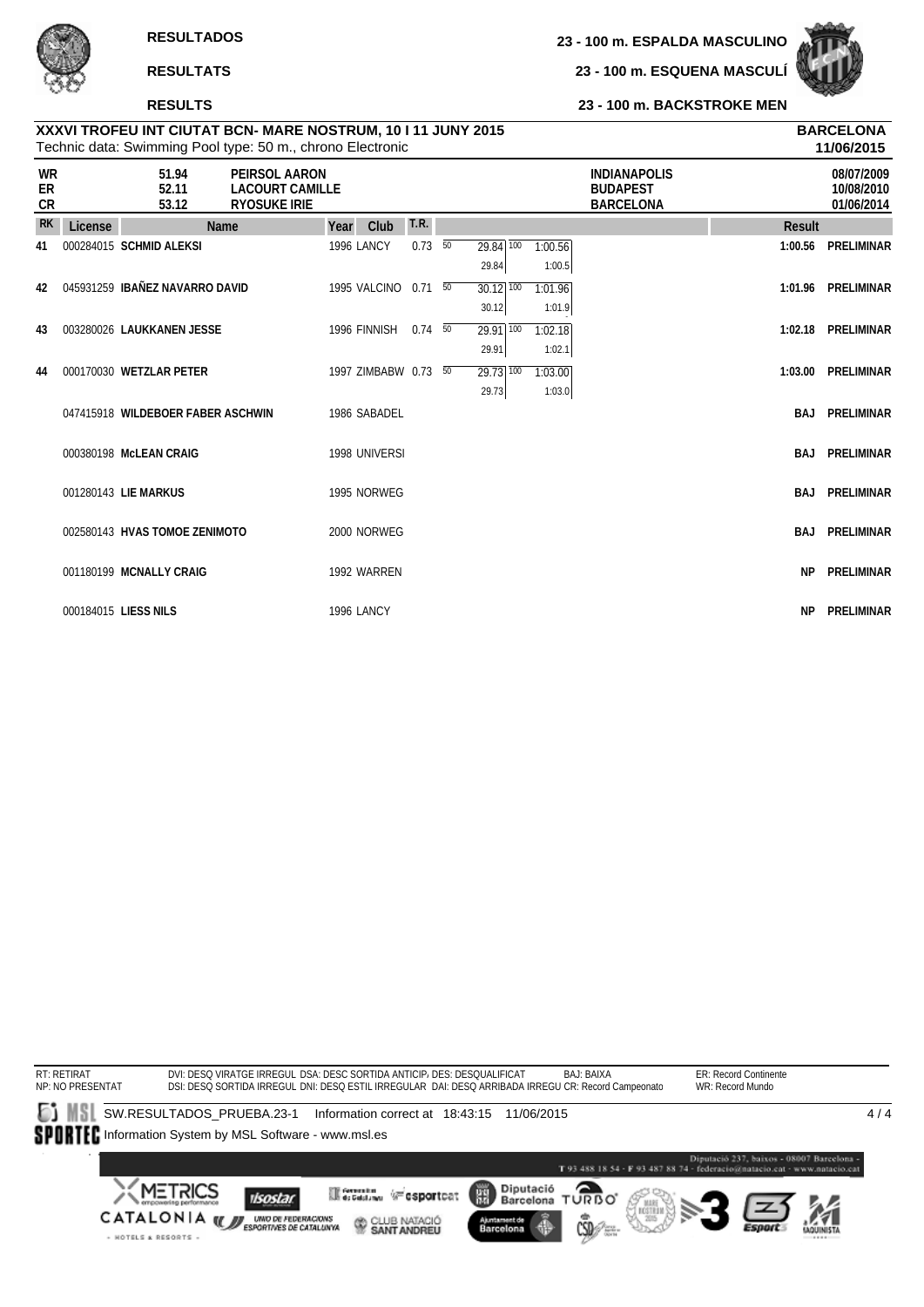**24 - 100 m. BRAÇA FEMENÍ**



**RESULTS**

#### **24 - 100 m. BREASTSTROKE WOMEN**

| XXXVI TROFEU INT CIUTAT BCN- MARE NOSTRUM, 10 I 11 JUNY 2015<br><b>BARCELONA</b><br>Technic data: Swimming Pool type: 50 m., chrono Electronic<br><b>WR</b><br>1:04.35<br><b>MEILUTYTE RUTA</b><br><b>BARCELONA</b> |         |                                  |                                                |                       |                  |                |                                 | 11/06/2015                               |                                      |               |                                        |
|---------------------------------------------------------------------------------------------------------------------------------------------------------------------------------------------------------------------|---------|----------------------------------|------------------------------------------------|-----------------------|------------------|----------------|---------------------------------|------------------------------------------|--------------------------------------|---------------|----------------------------------------|
| ER<br>CR                                                                                                                                                                                                            |         | 1:04.35<br>1:05.21               | <b>MEILUTYTE RUTA</b><br><b>MEILUTYTE RUTA</b> |                       |                  |                |                                 |                                          | <b>BARCELONA</b><br><b>BARCELONA</b> |               | 29/07/2013<br>29/07/2013<br>12/06/2013 |
| <b>RK</b>                                                                                                                                                                                                           | License |                                  | Name                                           | Club<br>Year          | T.R.             |                |                                 |                                          |                                      | <b>Result</b> |                                        |
| 1                                                                                                                                                                                                                   |         | 001380022 PEDERSEN RIKKE MOELLER |                                                | 1989 DANISH           | $0.72 - 50$      |                | $31.62$ ! $100$<br>31.62        | $-7:07.07$<br>1:07.0                     |                                      | 1:07.07       | <b>FINAL</b>                           |
|                                                                                                                                                                                                                     |         |                                  |                                                |                       | $0.74\quad 50$   |                | 32.33, 100                      | 1:07.76                                  |                                      | 1:07.76       | PRELIMINAR                             |
| 2                                                                                                                                                                                                                   |         | 000970080 WATANABE KANAKO        |                                                | 1996 JAPAN            | $0.73\ 50$       |                | 32.33<br>$32.19$ <sup>100</sup> | 1:07.7<br>1:07.53                        |                                      | 1:07.53       | <b>FINAL</b>                           |
|                                                                                                                                                                                                                     |         |                                  |                                                |                       | $0.72\ 50$       |                | 32.19<br>$32.82$ , $100$        | 1:07.5<br>1:09.05                        |                                      | 1:09.05       | PRELIMINAR                             |
|                                                                                                                                                                                                                     |         |                                  |                                                |                       |                  |                | 32.82                           | 1:09.0                                   |                                      |               |                                        |
| 3                                                                                                                                                                                                                   |         | 001380026 LAUKKANEN JENNA        |                                                | 1995 FINNISH          | 0.7750           |                | $31.54$ <sup>100</sup><br>31.54 | 1:07.82<br>1:07.8                        |                                      | 1:07.82       | <b>FINAL</b>                           |
|                                                                                                                                                                                                                     |         |                                  |                                                |                       | $0.69\ 50$       |                | $33.19$ ! $100$<br>33.19        | 1:09.84<br>1:09.8                        |                                      | 1:09.84       | PRELIMINAR                             |
| 4                                                                                                                                                                                                                   |         | 000484068 NIJHUIS MONIEK         |                                                | 1988 ROYAL            | $0.79 - 50$      |                | $31.67$ <sup>100</sup>          | 1:07.92                                  |                                      | 1:07.92       | <b>FINAL</b>                           |
|                                                                                                                                                                                                                     |         |                                  |                                                |                       | $0.80\ 50$       |                | 31.67<br>$32.60^{+100}$         | 1:07.9<br>1:08.85                        |                                      | 1:08.85       | PRELIMINAR                             |
|                                                                                                                                                                                                                     |         |                                  |                                                |                       |                  |                | 32.60                           | 1:08.8                                   |                                      |               |                                        |
| 5                                                                                                                                                                                                                   |         | 000880190 LAWRENCE MICAH         |                                                | 1990 SWIMMA           | $0.76\ 50$       |                | $32.72$ , $100$<br>32.72        | 1:08.64<br>1:08.6                        |                                      | 1:08.64       | <b>FINAL</b>                           |
|                                                                                                                                                                                                                     |         |                                  |                                                |                       | $0.75\ 50$       |                | 32.90, 100<br>32.90             | 1:09.36<br>1:09.3                        |                                      | 1:09.36       | PRELIMINAR                             |
| 6                                                                                                                                                                                                                   |         | 000484054 HUNTER SALLY           |                                                | 1985 MARION           | $0.85\ 50$       |                | 32.46, 100<br>32.46             | 1:08.86<br>1:08.8                        |                                      | 1:08.86       | <b>FINAL</b>                           |
|                                                                                                                                                                                                                     |         |                                  |                                                |                       | $0.76$ 50        |                | 32.55 100                       | 1:09.27                                  |                                      |               | 1:09.27 PRELIMINAR                     |
|                                                                                                                                                                                                                     |         |                                  |                                                |                       |                  |                | 32.55                           | 1:09.2                                   |                                      |               |                                        |
| $\overline{7}$                                                                                                                                                                                                      |         | 005284023 MATTS KATIE            |                                                | 1998 BRITISH          | $0.74 - 50^{-1}$ |                | $32.59$ ! $100$<br>32.59        | 1:09.20<br>1:09.2                        |                                      | 1:09.20       | <b>FINAL</b>                           |
|                                                                                                                                                                                                                     |         |                                  |                                                |                       | $0.74\ 50$       |                | $32.71$ ! 100<br>32.71          | 1:09.11<br>1:09.1                        |                                      | 1:09.11       | PRELIMINAR                             |
| 8                                                                                                                                                                                                                   |         | 047882759 VALL MONTERO JESSICA   |                                                | 1988 SANDRE 0.72 50   |                  |                |                                 | $32.65$ , $100 - 1.09.53$                |                                      | 1:09.53       | <b>FINAL</b>                           |
|                                                                                                                                                                                                                     |         |                                  |                                                |                       |                  | $0.72\ 50^{-}$ | 32.65                           | 1:09.5<br>$33.15$ , $100 - 1.09.12$      |                                      |               | 1:09.12 PRELIMINAR                     |
|                                                                                                                                                                                                                     |         |                                  |                                                |                       |                  |                | $33.15^{1}$                     | 1:09.1                                   |                                      |               |                                        |
| 9                                                                                                                                                                                                                   |         | 000183037 SCOTT CORRIE           |                                                | 1993 UNIVERSI 0.71 50 |                  |                | 32.03                           | $32.03$ , $100 - 1.09.17$<br>1:09.1      |                                      | 1:09.17       | <b>FINAL</b>                           |
|                                                                                                                                                                                                                     |         |                                  |                                                |                       | $0.73\ 50^{-}$   |                | 32.77                           | $32.77$ <sup>100</sup> 1:10.79<br>1:10.7 |                                      |               | 1:10.79 PRELIMINAR                     |

RT: RETIRAT NP: NO PRESENTAT DVI: DESQ VIRATGE IRREGUL DSA: DESC SORTIDA ANTICIP، DES: DESQUALIFICAT BAJ: BAIXA<br>DSI: DESQ SORTIDA IRREGUL DNI: DESQ ESTIL IRREGULAR DAI: DESQ ARRIBADA IRREGU CR: Record Campeonato ER: Record Continente WR: Record Mundo SW.RESULTADOS\_PRUEBA.24-1 Information correct at 18:46:56 11/06/2015  $1/4$ SPORTEC Information System by MSL Software - www.msl.es - Diputació 237, baixos - 08007 Barcelona<br>T<br/> 93 488 18 54 - F $93$ 487 88 74 - federacio@natacio.cat - www.n<br/>atacio.cat Diputació<br>Barcelona **METRICS** Θ **Constitution** (a sportcat 麗 **I**sostar T **URBO** CATALONIA **WE UNDER TEDERACIONS** CLUB NATACIÓ Barcelona · HOTELS & RESORTS ·

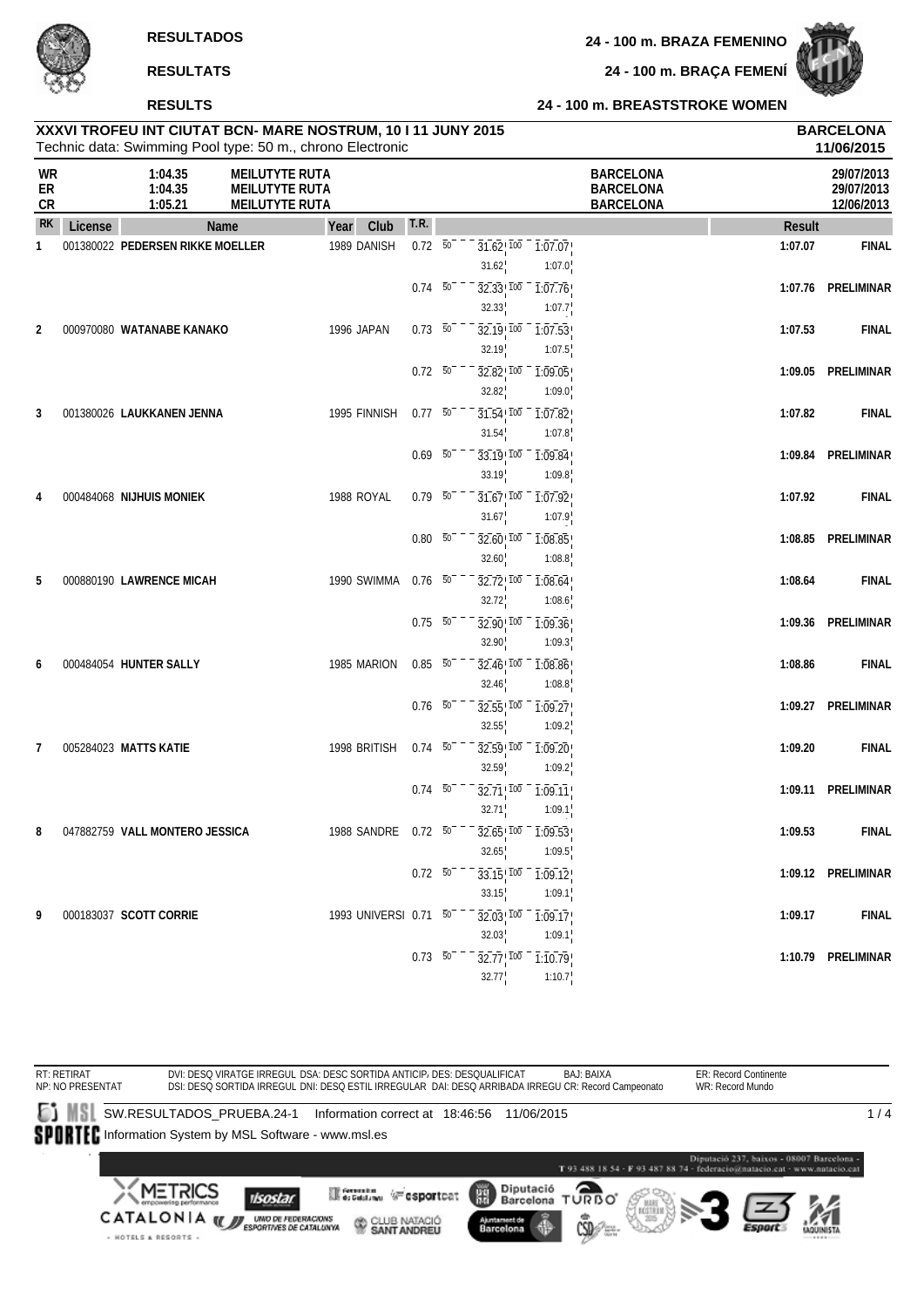**24 - 100 m. BRAÇA FEMENÍ**



#### **RESULTS**

#### **24 - 100 m. BREASTSTROKE WOMEN**

|                               |         |                                | XXXVI TROFEU INT CIUTAT BCN- MARE NOSTRUM, 10 I 11 JUNY 2015<br>Technic data: Swimming Pool type: 50 m., chrono Electronic |                       |                          |                                   |     |                   |                                                          |               | <b>BARCELONA</b><br>11/06/2015         |
|-------------------------------|---------|--------------------------------|----------------------------------------------------------------------------------------------------------------------------|-----------------------|--------------------------|-----------------------------------|-----|-------------------|----------------------------------------------------------|---------------|----------------------------------------|
| <b>WR</b><br>ER<br>${\sf CR}$ |         | 1:04.35<br>1:04.35<br>1:05.21  | <b>MEILUTYTE RUTA</b><br><b>MEILUTYTE RUTA</b><br><b>MEILUTYTE RUTA</b>                                                    |                       |                          |                                   |     |                   | <b>BARCELONA</b><br><b>BARCELONA</b><br><b>BARCELONA</b> |               | 29/07/2013<br>29/07/2013<br>12/06/2013 |
| <b>RK</b>                     | License | Name                           |                                                                                                                            | Club<br>Year          | T.R.                     |                                   |     |                   |                                                          | <b>Result</b> |                                        |
| 10                            |         | 000380021 CHOCOVÁ PETRA        |                                                                                                                            | 1986 CZE              | $0.80\quad 50$           | $32.95$ $\overline{100}$          |     | 1:09.78           |                                                          | 1:09.78       | <b>FINAL</b>                           |
|                               |         |                                |                                                                                                                            |                       |                          | 32.95                             |     | 1:09.7            |                                                          |               |                                        |
|                               |         |                                |                                                                                                                            |                       | $0.78$ 50                | $32.98$ $\overline{100}$          |     | 1:10.17           |                                                          |               | 1:10.17 PRELIMINAR                     |
|                               |         |                                |                                                                                                                            |                       |                          | 32.98                             |     | 1:10.1            |                                                          |               |                                        |
| 11                            |         | 002380030 GRIMBERG VANESSA     |                                                                                                                            | 1993 GERMAN 0.74 50   |                          | $32.98$ $\overline{100}$          |     | 1:09.92           |                                                          | 1:09.92       | <b>FINAL</b>                           |
|                               |         |                                |                                                                                                                            |                       |                          | 32.98                             |     | 1:09.9            |                                                          |               |                                        |
|                               |         |                                |                                                                                                                            |                       | $0.69$ 50                | $34.18$ $\overline{100}$          |     | 1:10.43           |                                                          |               | 1:10.43 PRELIMINAR                     |
|                               |         |                                |                                                                                                                            |                       |                          | 34.18                             |     | 1:10.4            |                                                          |               |                                        |
| 12                            |         | 005580006 ZHANG XINYU          |                                                                                                                            | 1997 CHINA            | $0.72\ 50$               | $33.81$ $\overline{100}$          |     | 1:10.19           |                                                          | 1:10.19       | <b>FINAL</b>                           |
|                               |         |                                |                                                                                                                            |                       |                          | 33.81                             |     | 1:10.1            |                                                          |               |                                        |
|                               |         |                                |                                                                                                                            |                       | $0.73\quad\overline{50}$ | $33.33$ $\overline{100}$          |     | 1:09.88           |                                                          | 1:09.88       | PRELIMINAR                             |
|                               |         |                                |                                                                                                                            |                       |                          | 33.33                             |     | 1:09.8            |                                                          |               |                                        |
| 13                            |         | 003184023 RENSHAW MOLLY        |                                                                                                                            | 1996 BRITISH          | $0.75\ 50$               | $33.54$ $\overline{100}$          |     | 1:10.24           |                                                          | 1:10.24       | <b>FINAL</b>                           |
|                               |         |                                |                                                                                                                            |                       |                          | 33.54                             |     | 1:10.2            |                                                          |               |                                        |
|                               |         |                                |                                                                                                                            |                       | $0.75\ 50$               | $33.72$ $\overline{100}$          |     | 1:10.37           |                                                          |               | 1:10.37 PRELIMINAR                     |
|                               |         |                                |                                                                                                                            |                       |                          | 33.72                             |     | 1:10.3            |                                                          |               |                                        |
| 14                            |         | 000284067 ELZERMAN ANOUK       |                                                                                                                            | 1990 DE               | $0.80\, 50$              | 33.31 100<br>33.31                |     | 1:10.80           |                                                          | 1:10.80       | <b>FINAL</b>                           |
|                               |         |                                |                                                                                                                            |                       | $0.79\ 50$               |                                   |     | 1:10.8            |                                                          |               | 1:10.93 PRELIMINAR                     |
|                               |         |                                |                                                                                                                            |                       |                          | $33.22$ $\overline{100}$<br>33.22 |     | 1:10.93<br>1:10.9 |                                                          |               |                                        |
| 15                            |         | 000384025 DALGAARD LOUISE B.   |                                                                                                                            | 1990 AALBOR           | $0.78$ 50                | $32.71$ $100$                     |     | 1:10.90           |                                                          | 1:10.90       | <b>FINAL</b>                           |
|                               |         |                                |                                                                                                                            |                       |                          | 32.71                             |     | 1:10.9            |                                                          |               |                                        |
|                               |         |                                |                                                                                                                            |                       | $0.77 - 50$              | $33.27$ $\overline{100}$          |     | 1:11.09           |                                                          |               | 1:11.09 PRELIMINAR                     |
|                               |         |                                |                                                                                                                            |                       |                          | 33.27                             |     | 1:11.0            |                                                          |               |                                        |
| 16                            |         | 002170040 SMITH KIERRA         |                                                                                                                            | 1994 SWIMMIN 0.83     |                          |                                   |     |                   |                                                          | <b>DVI</b>    | <b>FINAL</b>                           |
|                               |         |                                |                                                                                                                            |                       |                          |                                   |     |                   |                                                          |               |                                        |
|                               |         |                                |                                                                                                                            |                       | $0.81$ 50                | 33.57                             | 100 | 1:10.53           |                                                          |               | 1:10.53 PRELIMINAR                     |
|                               |         |                                |                                                                                                                            |                       |                          | 33.57                             |     | 1:10.5            |                                                          |               |                                        |
|                               |         | 17 000184070 MARGALIS MELANIE  |                                                                                                                            | 1991 ATHENSB 0.72 50  |                          |                                   |     | 33.58 100 1:09.84 |                                                          |               | 1:09.84 PRELIMINAR                     |
|                               |         |                                |                                                                                                                            |                       |                          | 33.58                             |     | 1:09.8            |                                                          |               |                                        |
|                               |         | 18 000783037 JOHNSTONE KATHRYN |                                                                                                                            | 1992 UNIVERSI 0.72 50 |                          | $33.08$ $\overline{100}$          |     | 1:11.22           |                                                          |               | 1:11.22 PRELIMINAR                     |
|                               |         |                                |                                                                                                                            |                       |                          | 33.08                             |     | 1:11.2            |                                                          |               |                                        |
|                               |         | 19 000680033 SZTANKOVICS ANNA  |                                                                                                                            | 1996 HUNGARI 0.74 50  |                          | 33.38 100                         |     | 1:11.34           |                                                          |               | 1:11.34 PRELIMINAR                     |
|                               |         |                                |                                                                                                                            |                       |                          | 33.38                             |     | 1:11.3            |                                                          |               |                                        |
| 20                            |         | 001783037 HANLON KARA          |                                                                                                                            | 1997 UNIVERSI 0.76 50 |                          | $33.79$ $\overline{100}$          |     | 1:11.36           |                                                          |               | 1:11.36 PRELIMINAR                     |
|                               |         |                                |                                                                                                                            |                       |                          | 33.79                             |     | 1:11.3            |                                                          |               |                                        |
|                               |         | 21 000580143 BRAATHEN ARIEL    |                                                                                                                            | 1999 NORWEG 0.68 50   |                          | $33.27$ 100                       |     | 1:11.56           |                                                          |               | 1:11.56 PRELIMINAR                     |
|                               |         |                                |                                                                                                                            |                       |                          | 33.27                             |     | 1:11.5            |                                                          |               |                                        |

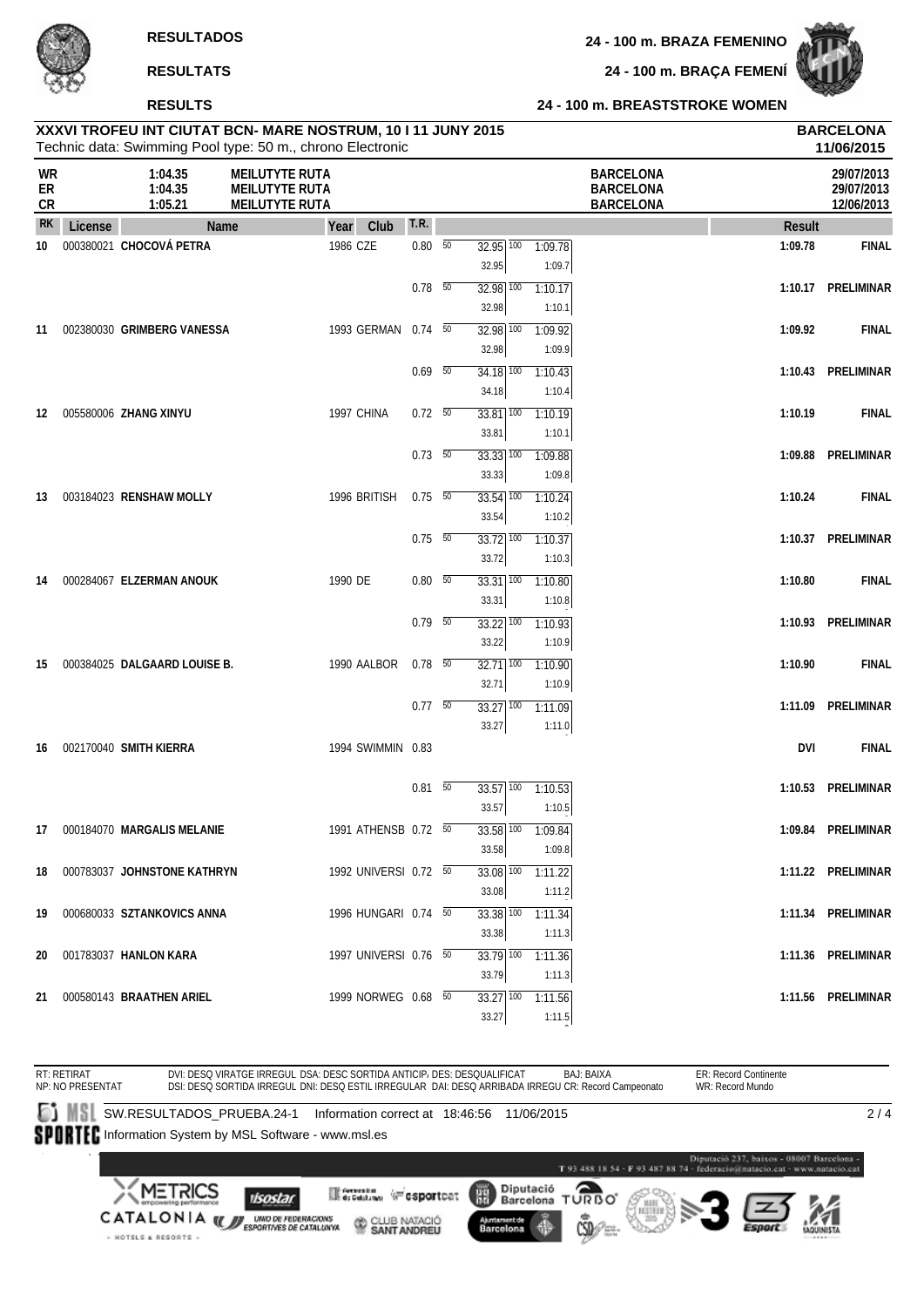#### **RESULTS**

**24 - 100 m. BRAÇA FEMENÍ**



#### **24 - 100 m. BREASTSTROKE WOMEN**

|                               |         | XXXVI TROFEU INT CIUTAT BCN- MARE NOSTRUM, 10 I 11 JUNY 2015<br>Technic data: Swimming Pool type: 50 m., chrono Electronic |                                                                         |                      |                |                                   |                   |                                                          |         | <b>BARCELONA</b><br>11/06/2015         |
|-------------------------------|---------|----------------------------------------------------------------------------------------------------------------------------|-------------------------------------------------------------------------|----------------------|----------------|-----------------------------------|-------------------|----------------------------------------------------------|---------|----------------------------------------|
| <b>WR</b><br>ER<br>${\sf CR}$ |         | 1:04.35<br>1:04.35<br>1:05.21                                                                                              | <b>MEILUTYTE RUTA</b><br><b>MEILUTYTE RUTA</b><br><b>MEILUTYTE RUTA</b> |                      |                |                                   |                   | <b>BARCELONA</b><br><b>BARCELONA</b><br><b>BARCELONA</b> |         | 29/07/2013<br>29/07/2013<br>12/06/2013 |
| <b>RK</b>                     | License | <b>Name</b>                                                                                                                |                                                                         | Club<br>Year         | <b>T.R.</b>    |                                   |                   |                                                          | Result  |                                        |
| 22                            |         | 002780030 HÜTHLER MARLENE                                                                                                  |                                                                         | 1998 GERMAN 0.70 50  |                | $34.53$ $\overline{100}$<br>34.53 | 1:11.57<br>1:11.5 |                                                          | 1:11.57 | PRELIMINAR                             |
| 23                            |         | 048097952 GARCIA URZAINQUI MARINA                                                                                          |                                                                         | 1994 MEDITER 0.71 50 |                | $33.68$ $\overline{100}$<br>33.68 | 1:11.61<br>1:11.6 |                                                          |         | 1:11.61 PRELIMINAR                     |
| 24                            |         | 002384023 MILEY HANNAH                                                                                                     |                                                                         | 1989 BRITISH         | $0.70\ 50$     | $34.16$ 100<br>34.16              | 1:11.63<br>1:11.6 |                                                          | 1:11.63 | PRELIMINAR                             |
| 25                            |         | 000180143 COLLEOU STINA KAJSA                                                                                              |                                                                         | 1993 NORWEG 0.78 50  |                | $33.83$ $\overline{100}$<br>33.83 | 1:11.81<br>1:11.8 |                                                          |         | 1:11.81 PRELIMINAR                     |
| 26                            |         | 000380013 KREUNDL LENA                                                                                                     |                                                                         | 1997 AUSTRIA 0.71 50 |                | 35.07<br>100<br>35.07             | 1:11.82<br>1:11.8 |                                                          |         | 1:11.82 PRELIMINAR                     |
| 27                            |         | 000184069 GRÄNICHER SIBYLLE                                                                                                |                                                                         | 1995 SC              | $0.81\ 50$     | $34.08$ $\overline{100}$<br>34.08 | 1:12.01<br>1:12.0 |                                                          |         | 1:12.01 PRELIMINAR                     |
| 28                            |         | 001080013 ZAISER LISA                                                                                                      |                                                                         | 1994 AUSTRIA 0.68 50 |                | 34.30 100<br>34.30                | 1:12.17<br>1:12.1 |                                                          |         | 1:12.17 PRELIMINAR                     |
| 29                            |         | 038875563 CANTO GARGALLO BERTA                                                                                             |                                                                         | 1989 MATARO          | $0.72\ 50$     | 34.58 100<br>34.58                | 1:12.41<br>1:12.4 |                                                          | 1:12.41 | PRELIMINAR                             |
| 30                            |         | 000284070 CAMERON EMILY                                                                                                    |                                                                         | 1994 ATHENSB 0.75 50 |                | 34.39 100<br>34.39                | 1:12.53<br>1:12.5 |                                                          | 1:12.53 | PRELIMINAR                             |
| 31                            |         | 000184082 MIMOVICOVA ZUZANA                                                                                                |                                                                         | 1989 SV              | $0.71\quad 50$ | 33.96<br>100<br>33.96             | 1:12.55<br>1:12.5 |                                                          | 1:12.55 | PRELIMINAR                             |
|                               |         |                                                                                                                            |                                                                         |                      |                |                                   |                   |                                                          |         |                                        |

| 32 | 000680189 SWALES REBECCA         | 1996 UNIVERSI 0.71 50 |            |    | $34.13$ 100  | 1:12.80 | 1:12.80 | PRELIMINAR         |
|----|----------------------------------|-----------------------|------------|----|--------------|---------|---------|--------------------|
|    |                                  |                       |            |    | 34.13        | 1:12.8  |         |                    |
| 33 | 001080050 ILIE FLORINA ALEXANDRA | 1996 ROM              | $0.88\ 50$ |    | 34.26<br>100 | 1:12.97 | 1:12.97 | PRELIMINAR         |
|    |                                  |                       |            |    | 34.26        | 1:12.9  |         |                    |
| 34 | 001483037 MONTEITH HAYLEY        | 1994 UNIVERSI 0.73 50 |            |    | 34.70 100    | 1:13.06 |         | 1:13.06 PRELIMINAR |
|    |                                  |                       |            |    | 34.70        | 1:13.0  |         |                    |
| 35 | 000283037 STRACHAN ANDREA        | 1992 UNIVERSI 0.69 50 |            |    | $34.07$ 100  | 1:13.31 |         | 1:13.31 PRELIMINAR |
|    |                                  |                       |            |    | 34.07        | 1:13.3  |         |                    |
| 36 | 001683037 KONG YVETTE            | 1993 UNIVERSI 0.73 50 |            |    | 34.38 100    | 1:13.37 | 1:13.37 | PRELIMINAR         |
|    |                                  |                       |            |    | 34.38        | 1:13.3  |         |                    |
| 37 | 049240250 GARCIA MARTINEZ SANDRA | 1997 SANDRE 0.69      |            | 50 | $34.41$ 100  | 1:13.56 |         | 1:13.56 PRELIMINAR |
|    |                                  |                       |            |    | 34.41        | 1:13.5  |         |                    |
| 38 | 001383037 WHITE OLIVIA           | 1995 UNIVERSI 0.76 50 |            |    | $35.01$ 100  | 1:13.57 |         | 1:13.57 PRELIMINAR |
|    |                                  |                       |            |    | 35.01        | 1:13.5  |         |                    |
| 39 | 000184058 HEVEY SARAH-LEE        | 1994 CAMO             | $0.73$ 50  |    | $34.95$ 100  | 1:13.59 |         | 1:13.59 PRELIMINAR |
|    |                                  |                       |            |    | 34.95        | 1:13.5  |         |                    |
| 40 | 002980026 KIVIRINTA VEERA        | 1995 FINNISH          | $0.82\ 50$ |    | $34.37$ 100  | 1:13.81 | 1:13.81 | <b>PRELIMINAR</b>  |
|    |                                  |                       |            |    | 34.37        | 1:13.8  |         |                    |
|    |                                  |                       |            |    |              |         |         |                    |



1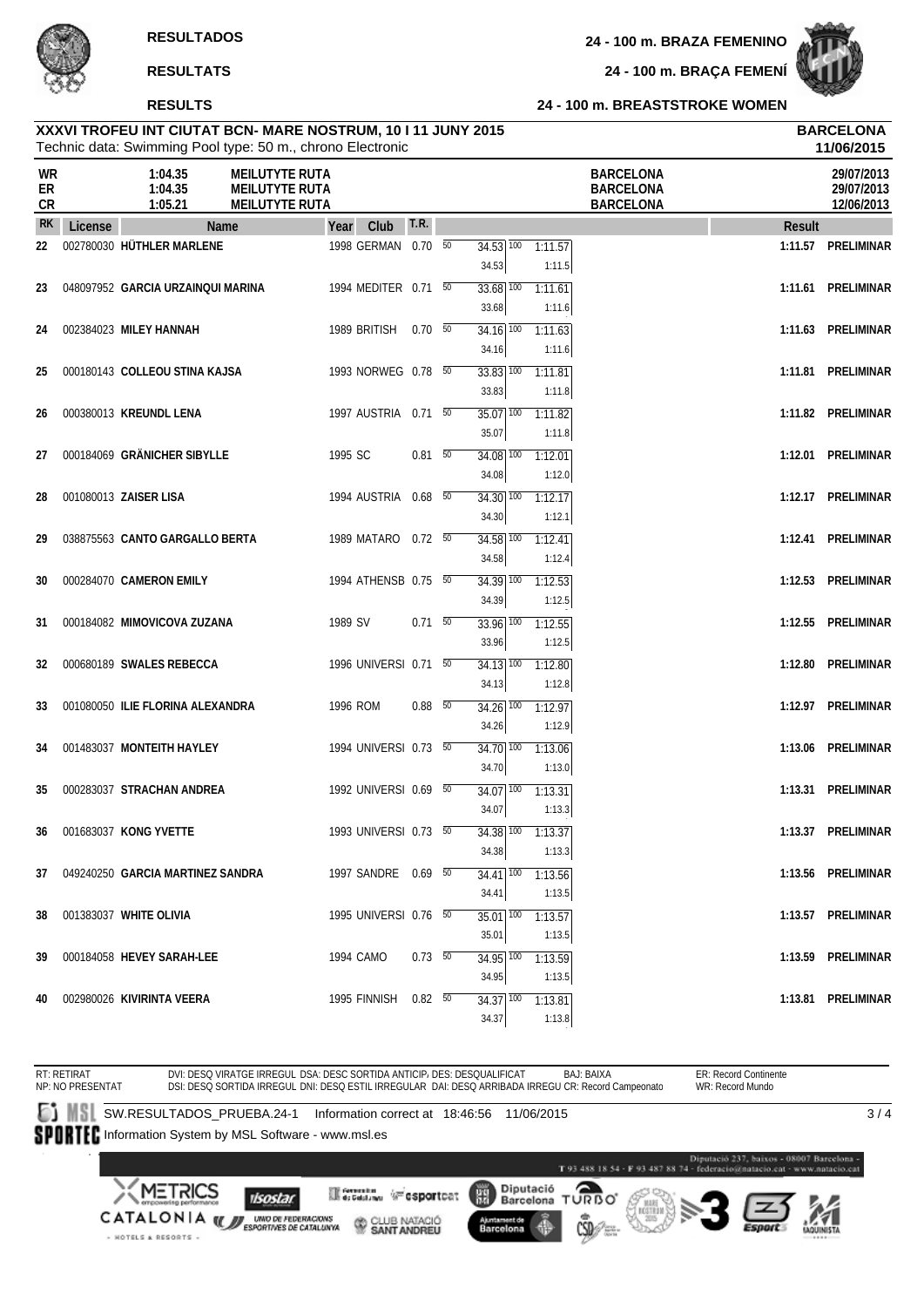**RESULTS**

#### **24 - 100 m. BREASTSTROKE WOMEN**

|                              |                     | Technic data: Swimming Pool type: 50 m., chrono Electronic                                               |                       |                          |                                   |                   |                                                          |           | 11/06/2015                             |
|------------------------------|---------------------|----------------------------------------------------------------------------------------------------------|-----------------------|--------------------------|-----------------------------------|-------------------|----------------------------------------------------------|-----------|----------------------------------------|
| <b>WR</b><br>ER<br><b>CR</b> |                     | 1:04.35<br><b>MEILUTYTE RUTA</b><br>1:04.35<br><b>MEILUTYTE RUTA</b><br>1:05.21<br><b>MEILUTYTE RUTA</b> |                       |                          |                                   |                   | <b>BARCELONA</b><br><b>BARCELONA</b><br><b>BARCELONA</b> |           | 29/07/2013<br>29/07/2013<br>12/06/2013 |
| <b>RK</b>                    | License             | <b>Name</b>                                                                                              | Club<br>Year          | T.R.                     |                                   |                   |                                                          | Result    |                                        |
| 41                           |                     | 000680021 STEPÁNOVA MONIKA                                                                               | 1997 CZE              | $0.65\quad 50$           | $35.00$ $\overline{100}$<br>35.00 | 1:13.85<br>1:13.8 |                                                          |           | 1:13.85 PRELIMINAR                     |
| 42                           |                     | 000384028 VELEZ SALOME                                                                                   | 1993 FEDERA           | $0.72 - 50$              | $35.05$ $\overline{100}$<br>35.05 | 1:14.26<br>1:14.2 |                                                          |           | 1:14.26 PRELIMINAR                     |
| 43                           |                     | 000183018 GRANGEON LARA                                                                                  | 1991 CNC              | $0.68$ 50                | 35.12 100<br>35.12                | 1:14.27<br>1:14.2 |                                                          |           | 1:14.27 PRELIMINAR                     |
| 44                           |                     | 001770040 HARVEY MARY-SOPHIE                                                                             | 1999 SWIMMIN 0.73 50  |                          | $35.31$ $\overline{100}$<br>35.31 | 1:14.43<br>1:14.4 |                                                          |           | 1:14.43 PRELIMINAR                     |
| 44                           |                     | 000780189 LEE MEGAN                                                                                      | 1995 UNIVERSI 0.75 50 |                          | $35.30$ $\overline{100}$<br>35.30 | 1:14.43<br>1:14.4 |                                                          |           | 1:14.43 PRELIMINAR                     |
| 46                           |                     | 000383069 LAHTINEN EMILIA                                                                                | <b>1996 UINTI</b>     | $0.73\quad\overline{50}$ | $35.22$ $\overline{100}$<br>35.22 | 1:15.33<br>1:15.3 |                                                          |           | 1:15.33 PRELIMINAR                     |
| 47                           |                     | 044568208 RODRIGUEZ SANTESTEBAN ELENA                                                                    | 1998 P.VASCO 0.79 50  |                          | $34.68$ $\overline{100}$<br>34.68 | 1:15.89<br>1:15.8 |                                                          | 1:15.89   | PRELIMINAR                             |
| 48                           |                     | 039404336 MARTINEZ COLOMINAS MARINA                                                                      | 2000 MATARO           | $0.64\quad 50$           | $36.28$ 100<br>36.28              | 1:17.80<br>1:17.8 |                                                          | 1:17.80   | PRELIMINAR                             |
| 49                           | 005680006 AI JINYAO |                                                                                                          | 2002 CHINA            | $0.87$ 50                | $37.09$ 100<br>37.09              | 1:17.84<br>1:17.8 |                                                          |           | 1:17.84 PRELIMINAR                     |
| 50                           |                     | 000280025 HJELM ÁSBJORG                                                                                  | 1999 FAROE            | $0.73\quad 50$           | $35.79$ $100$                     | 1:18.50           |                                                          | 1:18.50   | PRELIMINAR                             |
| 51                           |                     | 038871312 CHAVES GUARDIA CARLA                                                                           | 1994 MATARO           | $0.72\ 50$               | 35.79<br>$38.15$ $\overline{100}$ | 1:18.5<br>1:19.36 |                                                          | 1:19.36   | PRELIMINAR                             |
| 52                           |                     | 001183069 HAMMAR HANNA                                                                                   | <b>1998 UINTI</b>     | $0.78$ 50                | 38.15<br>$38.16$ $\overline{100}$ | 1:19.3<br>1:19.80 |                                                          | 1:19.80   | PRELIMINAR                             |
| 53                           |                     | 021751811 MORENO ALEU ARIADNA                                                                            | 2000 C.N.B.           | $0.55\quad 50$           | 38.16<br>$37.99$ $100$            | 1:19.8<br>1:20.69 |                                                          |           | 1:20.69 PRELIMINAR                     |
|                              |                     | 000480194 NOTHDURFTER CHRISTINA                                                                          | 1994 USC              | 0.77                     | 37.99                             | 1:20.6            |                                                          | DNI       | PRELIMINAR                             |
|                              |                     | 000880199 CHITTLEBURGH EMMA                                                                              | 1998 WARREN           |                          |                                   |                   |                                                          | <b>NP</b> | PRELIMINAR                             |
|                              |                     | 000980143 HILTON CELINE                                                                                  | 2000 NORWEG           |                          |                                   |                   |                                                          | NΡ        | PRELIMINAR                             |
|                              |                     |                                                                                                          |                       |                          |                                   |                   |                                                          |           |                                        |

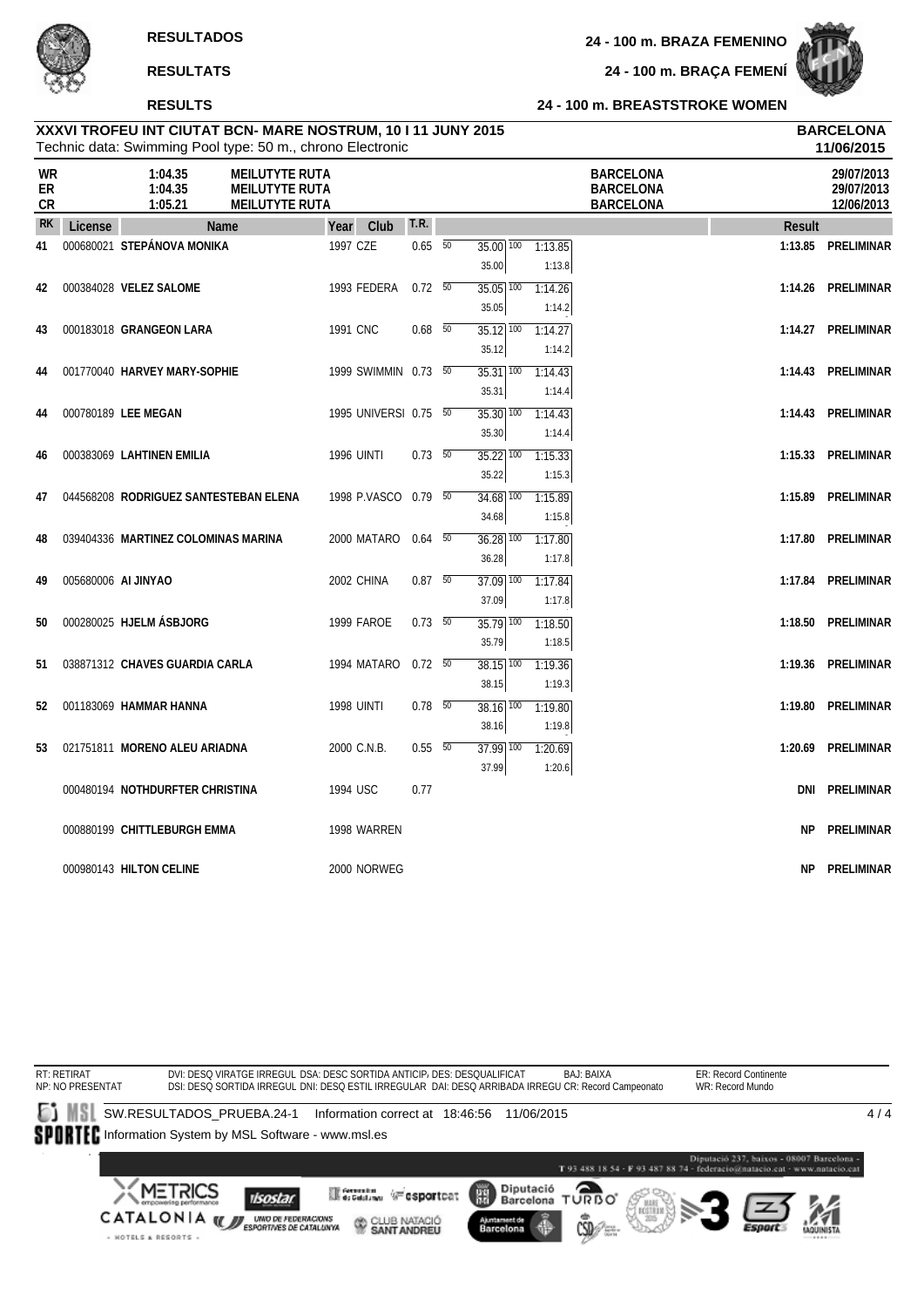**25 - 50 m. LIBRE MASCULINO**



|                        |         | <b>RESULTATS</b>                |                                                                                                                            |                          |                | 25 - 50 m. LLIURES MASCULI                                 |               |                                        |
|------------------------|---------|---------------------------------|----------------------------------------------------------------------------------------------------------------------------|--------------------------|----------------|------------------------------------------------------------|---------------|----------------------------------------|
|                        |         | <b>RESULTS</b>                  |                                                                                                                            |                          |                | 25 - 50 m. FREE MEN                                        |               |                                        |
|                        |         |                                 | XXXVI TROFEU INT CIUTAT BCN- MARE NOSTRUM, 10 I 11 JUNY 2015<br>Technic data: Swimming Pool type: 50 m., chrono Electronic |                          |                |                                                            |               | <b>BARCELONA</b><br>11/06/2015         |
| WR<br>ER<br>${\sf CR}$ |         | 20.91<br>20.94<br>21.73         | <b>CIELO CESAR</b><br><b>FREDERICK BOUSQUET</b><br><b>ADRIAN NATHAN</b>                                                    |                          |                | <b>SAO PAULO</b><br><b>MONTPELLIER</b><br><b>BARCELONA</b> |               | 18/12/2009<br>26/04/2009<br>01/06/2014 |
| <b>RK</b>              | License | Name                            | Club<br>Year                                                                                                               | T.R.                     |                |                                                            | <b>Result</b> |                                        |
| 1                      |         | 002370080 NAKAMURA KATSUMI      | 1994 JAPAN                                                                                                                 | $0.69 - 50$              | 22.30          |                                                            | 22.30         | <b>FINAL</b>                           |
|                        |         |                                 |                                                                                                                            | $0.72\ 50$               | 22.30<br>22.63 |                                                            | 22.63         | PRELIMINAR                             |
| 2                      |         | 000580048 CZERNIAK KONRAD       | 1989 POLISH                                                                                                                | $0.70\ 50$               | 22.63<br>22.34 |                                                            | 22.34         | <b>FINAL</b>                           |
|                        |         |                                 |                                                                                                                            |                          | 22.34          |                                                            |               |                                        |
|                        |         |                                 |                                                                                                                            | $0.69\ 50$               | 22.52<br>22.52 |                                                            |               | 22.52 PRELIMINAR                       |
| 3                      |         | 002984023 PROUD BENJAMIN        | 1994 BRITISH                                                                                                               | $0.61\ 50$               | 22.40<br>22.40 |                                                            | 22.40         | <b>FINAL</b>                           |
|                        |         |                                 |                                                                                                                            | $0.67\quad\overline{50}$ | 22.66          |                                                            | 22.66         | PRELIMINAR                             |
| 4                      |         | 000184055 ABOOD MATTHEW         | 1986 SYDNEY                                                                                                                | $0.76$ 50                | 22.66<br>22.58 |                                                            | 22.58         | <b>FINAL</b>                           |
|                        |         |                                 |                                                                                                                            |                          | 22.58          |                                                            |               |                                        |
|                        |         |                                 |                                                                                                                            | $0.76\ 50$               | 22.96<br>22.96 |                                                            |               | 22.96 PRELIMINAR                       |
| 5                      |         | 000780050 RADU MARIUS           | 1992 ROM                                                                                                                   | $0.73\ 50$               | 22.59          |                                                            | 22.59         | <b>FINAL</b>                           |
|                        |         |                                 |                                                                                                                            | $0.70\ 50$               | 22.59<br>22.78 |                                                            | 22.78         | PRELIMINAR                             |
|                        |         |                                 |                                                                                                                            |                          | 22.78          |                                                            |               |                                        |
| 6                      |         | 006080051 GRECHIN ANDREY        | 1987 RUSSIAN 0.72 50                                                                                                       |                          | 22.62          |                                                            | 22.62         | <b>FINAL</b>                           |
|                        |         |                                 |                                                                                                                            | $0.70\ 50$               | 22.62<br>22.55 |                                                            |               | 22.55 PRELIMINAR                       |
|                        |         |                                 |                                                                                                                            |                          | 22.55          |                                                            |               |                                        |
| 7                      |         | 044342191 ALBERDI SAROBE MARKEL | 1991 P.VASCO 0.64 50                                                                                                       |                          | 22.87<br>22.87 |                                                            | 22.87         | <b>FINAL</b>                           |
|                        |         |                                 |                                                                                                                            | $0.68\overline{50}^{-}$  | 22.94          |                                                            |               | 22.94 PRELIMINAR                       |
| 8                      |         | 000184054 ABOOD ANDREW          | 1990 MARION                                                                                                                | $0.73\ 50$               | 22.94<br>22.90 |                                                            | 22.90         | <b>FINAL</b>                           |
|                        |         |                                 |                                                                                                                            |                          | 22.90          |                                                            |               |                                        |
|                        |         |                                 |                                                                                                                            | $0.75\ 50^{-}$           | 23.08          |                                                            |               | 23.08 PRELIMINAR                       |

**9** 000284058 **JARRY MIRANDO** 1995 CAMO 0.71 <sup>50</sup> 23.14 **23.14 FINAL**



23.08

23.14

23.49

0.70 <sup>50</sup> 23.49 **23.49 PRELIMINAR**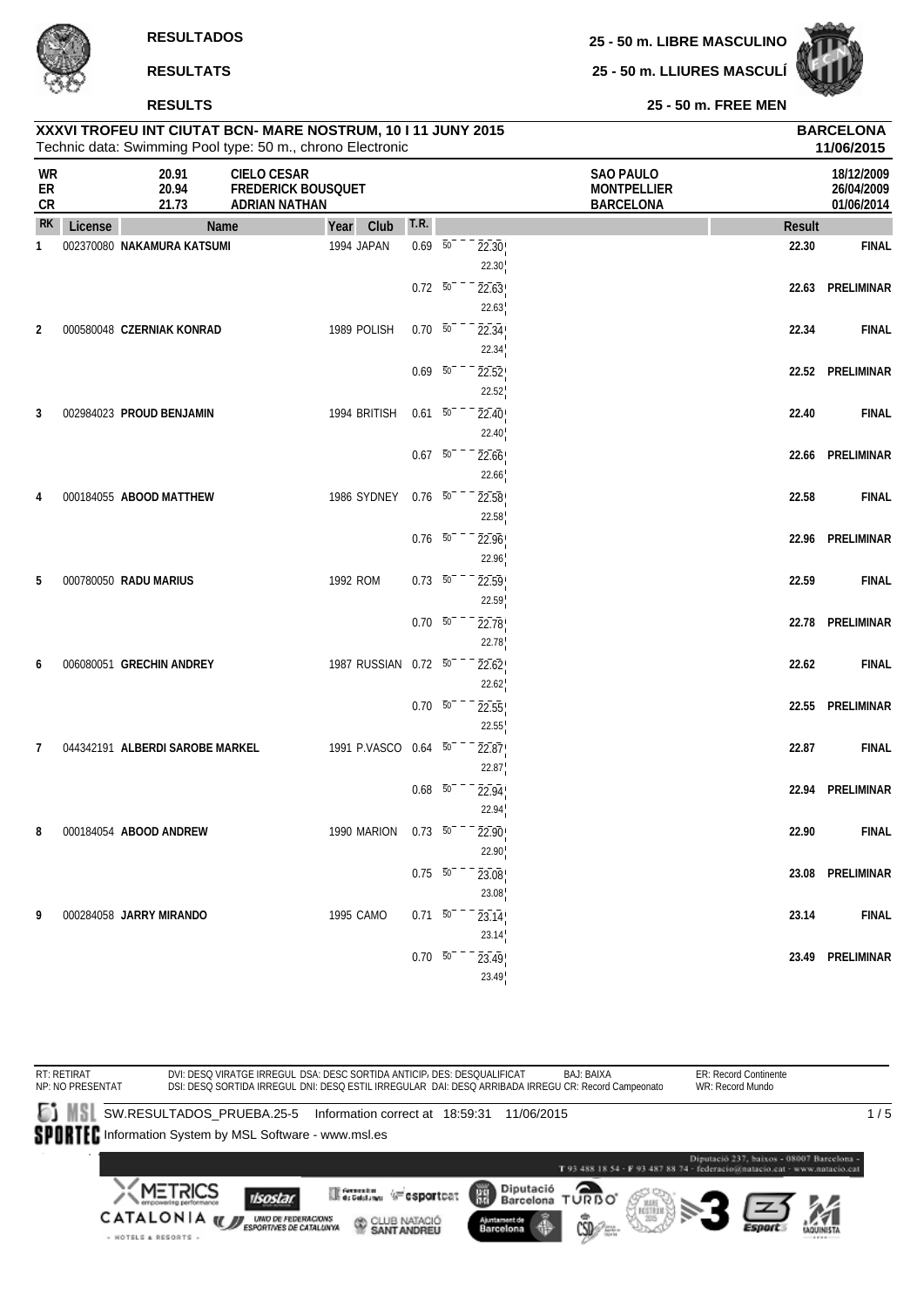**25 - 50 m. LLIURES MASCULÍ**



**25 - 50 m. FREE MEN**

|                       |         | <b>NESULIS</b>                                                                                                           |                                                                         |                       |                          |                |                                                            | <b>SUILL FREE MENT</b> |                                        |
|-----------------------|---------|--------------------------------------------------------------------------------------------------------------------------|-------------------------------------------------------------------------|-----------------------|--------------------------|----------------|------------------------------------------------------------|------------------------|----------------------------------------|
|                       |         | XXXVI TROFEU INT CIUTAT BCN- MARE NOSTRUM, 10111 JUNY 2015<br>Technic data: Swimming Pool type: 50 m., chrono Electronic |                                                                         |                       |                          |                |                                                            |                        | <b>BARCELONA</b><br>11/06/2015         |
| <b>WR</b><br>ER<br>CR |         | 20.91<br>20.94<br>21.73                                                                                                  | <b>CIELO CESAR</b><br><b>FREDERICK BOUSQUET</b><br><b>ADRIAN NATHAN</b> |                       |                          |                | <b>SAO PAULO</b><br><b>MONTPELLIER</b><br><b>BARCELONA</b> |                        | 18/12/2009<br>26/04/2009<br>01/06/2014 |
| <b>RK</b>             | License | Name                                                                                                                     |                                                                         | Year<br>Club          | T.R.                     |                |                                                            | <b>Result</b>          |                                        |
| 10                    |         | 006880006 LIU XUEWU                                                                                                      |                                                                         | 1996 CHINA            | $0.71\ 50$               | 23.19<br>23.19 |                                                            | 23.19                  | <b>FINAL</b>                           |
|                       |         |                                                                                                                          |                                                                         |                       | $0.73\quad 50$           | 23.17<br>23.17 |                                                            |                        | 23.17 PRELIMINAR                       |
| 11                    |         | 000184072 PEDERSEN FREDERIK SIEM                                                                                         |                                                                         | 1991 FARUM            | $0.67$ 50                | 23.23<br>23.23 |                                                            | 23.23                  | <b>FINAL</b>                           |
|                       |         |                                                                                                                          |                                                                         |                       | $0.66\quad\overline{50}$ | 23.31<br>23.31 |                                                            |                        | 23.31 PRELIMINAR                       |
| 12                    |         | 000583037 THORPE JACK                                                                                                    |                                                                         | 1994 UNIVERSI 0.70 50 |                          | 23.26<br>23.26 |                                                            | 23.26                  | <b>FINAL</b>                           |
|                       |         |                                                                                                                          |                                                                         |                       | $0.65\quad\overline{50}$ | 23.38<br>23.38 |                                                            | 23.38                  | <b>PRELIMINAR</b>                      |
| 13                    |         | 000180142 HENGEL SIMON                                                                                                   |                                                                         | 1991 SV NIKAR 0.77 50 |                          | 23.30<br>23.30 |                                                            | 23.30                  | <b>FINAL</b>                           |
|                       |         |                                                                                                                          |                                                                         |                       | $0.76\quad\overline{50}$ | 23.48<br>23.48 |                                                            | 23.48                  | PRELIMINAR                             |
| 14                    |         | 000680190 WEBER MARK                                                                                                     |                                                                         | 1990 SWIMMA           | $0.63\quad\overline{50}$ | 23.31<br>23.31 |                                                            | 23.31                  | <b>FINAL</b>                           |
|                       |         |                                                                                                                          |                                                                         |                       | $0.71 \overline{50}$     | 23.27<br>23.27 |                                                            |                        | 23.27 PRELIMINAR                       |
| 14                    |         | 004484023 DISNEY MAY JAMES                                                                                               |                                                                         | 1992 BRITISH          | $0.67$ 50                | 23.31<br>23.31 |                                                            | 23.31                  | <b>FINAL</b>                           |
|                       |         |                                                                                                                          |                                                                         |                       | $0.69$ 50                | 23.50<br>23.50 |                                                            |                        | 23.50 PRELIMINAR                       |
| 16                    |         | 000284078 AGOSTINHO ALEXANDRE ESCUDIER                                                                                   |                                                                         | 1996 PORTINA 0.67 50  |                          | 23.32<br>23.32 |                                                            | 23.32                  | <b>FINAL</b>                           |
|                       |         |                                                                                                                          |                                                                         |                       | $0.70\quad\overline{50}$ | 23.50<br>23.50 |                                                            |                        | 23.50 PRELIMINAR                       |
|                       |         | 17 000180189 MUNRO MILES                                                                                                 |                                                                         | 1996 UNIVERSI 0.64 50 |                          | 23.51<br>23.51 |                                                            |                        | 23.51 PRELIMINAR                       |
|                       |         | 18 000184065 VINCENT BRADLEY                                                                                             |                                                                         | 1991 CAMO             | $0.74\quad\overline{50}$ | 23.53<br>23.53 |                                                            |                        | 23.53 PRELIMINAR                       |
|                       |         | 19 001070050 MEYER NICO                                                                                                  |                                                                         | 1992 TUKS             | $0.67$ 50                | 23.60<br>23.60 |                                                            |                        | 23.60 PRELIMINAR                       |
|                       |         | 19 000384076 RUDHOMEMI MIIKKA                                                                                            |                                                                         | 1993 SWIMMIN 0.75 50  |                          | 23.60<br>23.60 |                                                            |                        | 23.60 PRELIMINAR                       |
|                       |         | 21 000284062 TUOMOLA ANDREI                                                                                              |                                                                         | 1989 JÄRVENP 0.71 50  |                          | 23.63          |                                                            |                        | 23.63 PRELIMINAR                       |



23.63

ÄÄ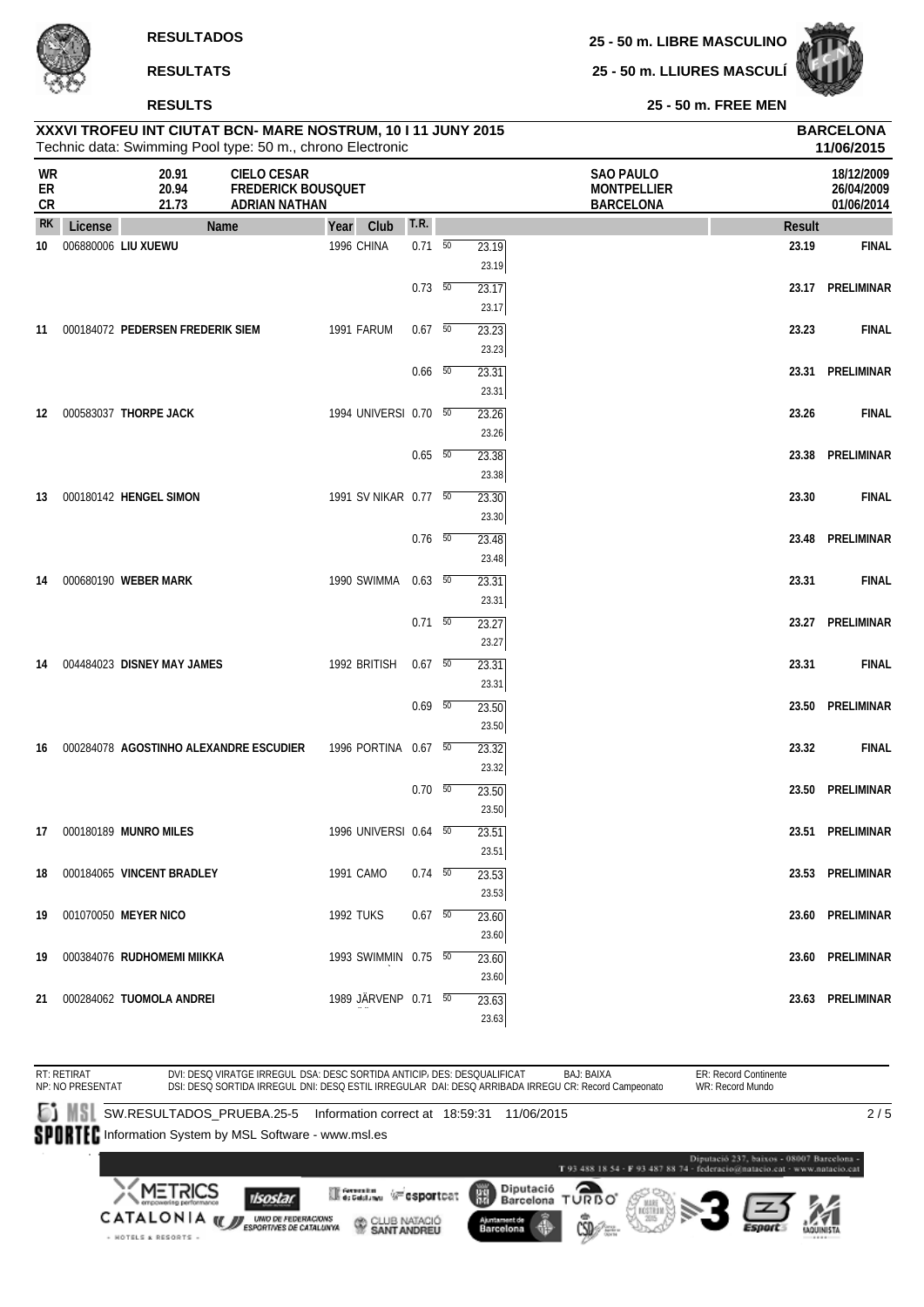#### **RESULTS**

**25 - 50 m. LIBRE MASCULINO**

**25 - 50 m. LLIURES MASCULÍ**



**11/06/2015**

**25 - 50 m. FREE MEN**

# Technic data: Swimming Pool type: 50 m., chrono Electronic **XXXVI TROFEU INT CIUTAT BCN- MARE NOSTRUM, 10 I 11 JUNY 2015 BARCELONA WR 20.91 CIELO CESAR SAO PAULO 18/12/2009**

| <b>VVIV</b><br>ER<br>CR |         | ZV. 7 I<br>20.94<br>21.73             | <b>UILLU ULJAR</b><br><b>FREDERICK BOUSQUET</b><br>ADRIAN NATHAN |                       |                |                         | <b>JAU FAULU</b><br><b>MONTPELLIER</b><br><b>BARCELONA</b> |        | 1011212007<br>26/04/2009<br>01/06/2014 |
|-------------------------|---------|---------------------------------------|------------------------------------------------------------------|-----------------------|----------------|-------------------------|------------------------------------------------------------|--------|----------------------------------------|
| <b>RK</b>               | License | Name                                  |                                                                  | Year Club             | T.R.           |                         |                                                            | Result |                                        |
| 22                      |         | 004884023 SCOTT DUNCAN                |                                                                  | 1997 BRITISH          | $0.68$ 50      | 23.66<br>23.66          |                                                            |        | 23.66 PRELIMINAR                       |
| 23                      |         | 000383037 MC GUCKIN KIERAN            |                                                                  | 1990 UNIVERSI 0.65 50 |                | 23.75<br>23.75          |                                                            |        | 23.75 PRELIMINAR                       |
| 24                      |         | 001080021 VERNER MARTIN               | 1980 CZE                                                         |                       | $0.67$ 50      | 23.80<br>23.80          |                                                            |        | 23.80 PRELIMINAR                       |
| 25                      |         | 000180194 SPITZER MARTIN              | 1985 USC                                                         |                       | 0.79 50        | 23.89<br>23.89          |                                                            |        | 23.89 PRELIMINAR                       |
| 26                      |         | 006680006 LI WEIZHONG                 |                                                                  | 1991 CHINA            | $0.74$ 50      | 23.94<br>23.94          |                                                            |        | 23.94 PRELIMINAR                       |
| 27                      |         | 000380194 UNGER DOMINIK               | 1995 USC                                                         |                       | 0.73 50        | 23.99<br>23.99          |                                                            |        | 23.99 PRELIMINAR                       |
| 28                      |         | 006780006 MA TIANCHI                  |                                                                  | 1997 CHINA            | 0.73 50        | 24.03<br>24.03          |                                                            |        | 24.03 PRELIMINAR                       |
| 28                      |         | 006980006 ZHANG CHENYU                |                                                                  | 1999 CHINA            | 0.72 50        | 24.03<br>24.03          |                                                            |        | 24.03 PRELIMINAR                       |
| 30                      |         | 000384084 KIVILUOMA TUOMAS            |                                                                  | <b>1993 CETUS</b>     | $0.65$ 50      | 24.07<br>24.07          |                                                            |        | 24.07 PRELIMINAR                       |
| 31                      |         | 000284026 PRENDERGAST DAVID           | 1994 UC                                                          |                       | $0.65\quad 50$ | 24.12<br>24.12          |                                                            |        | 24.12 PRELIMINAR                       |
| 32                      |         | 001883037 BUTT SULEMAN                |                                                                  | 1997 UNIVERSI 0.70 50 |                | 24.17<br>24.17          |                                                            |        | 24.17 PRELIMINAR                       |
| 33                      |         | 000170030 WETZLAR PETER               |                                                                  | 1997 ZIMBABW 0.67 50  |                | 24.18<br>24.18          |                                                            |        | 24.18 PRELIMINAR                       |
| 34                      |         | 044570838 AGUILAR URTXEGI OSKITZ      |                                                                  | 1995 P.VASCO 0.72 50  |                | 24.28<br>24.28          |                                                            |        | 24.28 PRELIMINAR                       |
| 35                      |         | 043442759 PLANES OSORIO OLIVER        |                                                                  | 1976 CAZAHA 0.66 50   |                | 24.29<br>24.29          |                                                            |        | 24.29 PRELIMINAR                       |
| 35                      |         | 075171439 MARTIN MARTIN VICTOR MANUEL |                                                                  | 1993 ESPAÑA 0.65 50   |                | 24.29<br>24.29          |                                                            |        | 24.29 PRELIMINAR                       |
|                         |         | 37 P00106445 DEL RIO IBARRA ANDRE     |                                                                  | 1993 MATARO 0.68 50   |                | $\overline{24.32}$      |                                                            |        | 24.32 PRELIMINAR                       |
| 37                      |         | 000280034 SLOAN JORDAN                |                                                                  | 1993 SWIM             | 0.70 50        | 24.32<br>24.32          |                                                            |        | 24.32 PRELIMINAR                       |
| 39                      |         | 000180026 WIHANTO WILLIAM             |                                                                  | 1994 FINNISH 0.63 50  |                | 24.32<br>24.33          |                                                            |        | 24.33 PRELIMINAR                       |
| 40                      |         | 003180030 DIENER CHRISTIAN            |                                                                  | 1993 GERMAN 0.73 50   |                | 24.33<br>24.36<br>24.36 |                                                            |        | 24.36 PRELIMINAR                       |

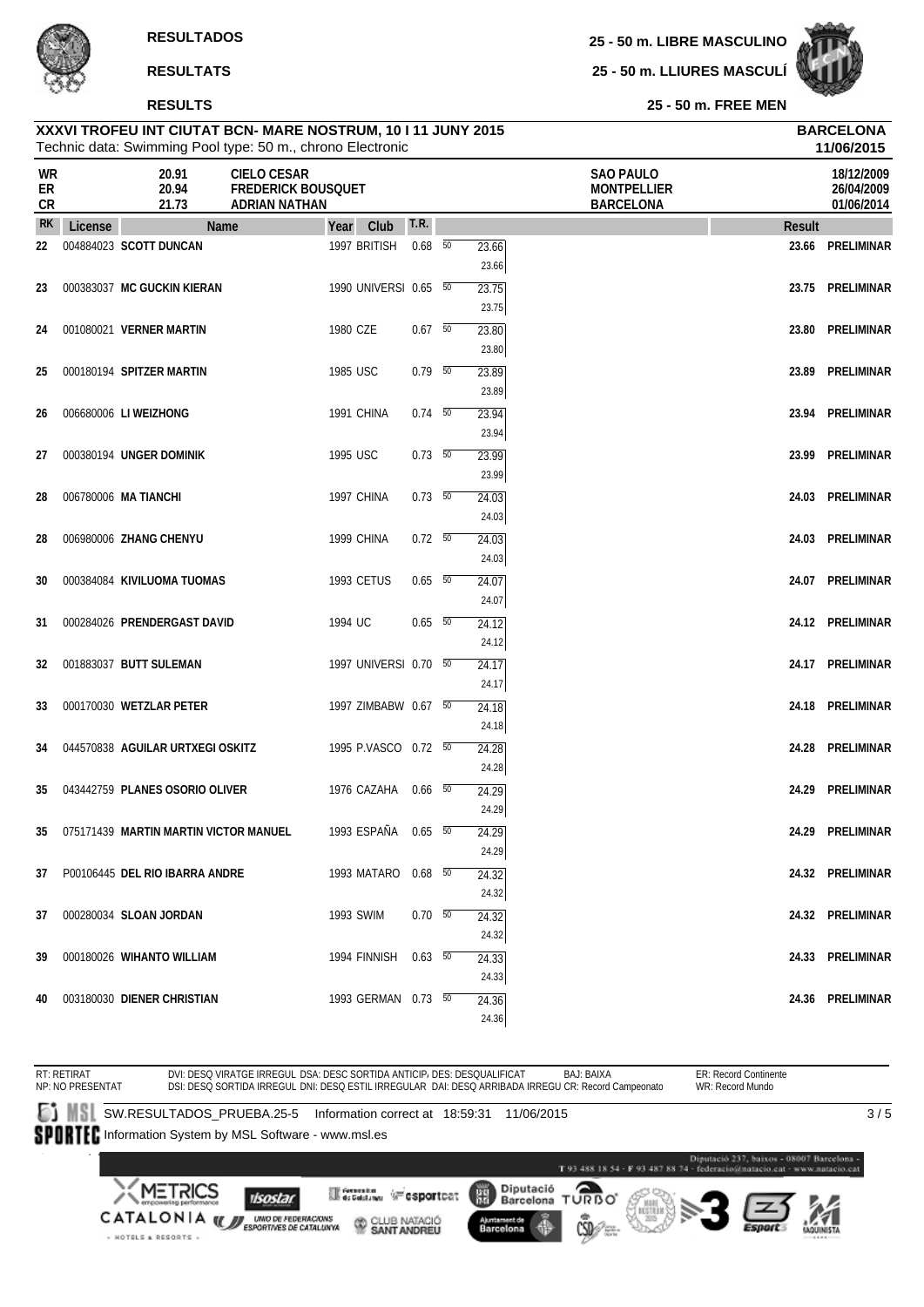#### **RESULTS**

**25 - 50 m. LIBRE MASCULINO**

**25 - 50 m. LLIURES MASCULÍ**



**11/06/2015**

**25 - 50 m. FREE MEN**

| WR<br>ER<br>CR |         | 20.91<br>20.94<br>21.73              | <b>CIELO CESAR</b><br><b>FREDERICK BOUSQUET</b><br><b>ADRIAN NATHAN</b> |            |                      |            |                | <b>SAO PAULO</b><br><b>MONTPELLIER</b><br><b>BARCELONA</b> | 18/12/2009<br>26/04/2009<br>01/06/2014 |
|----------------|---------|--------------------------------------|-------------------------------------------------------------------------|------------|----------------------|------------|----------------|------------------------------------------------------------|----------------------------------------|
| <b>RK</b>      | License | Name                                 |                                                                         | Year       | Club                 | T.R.       |                | <b>Result</b>                                              |                                        |
| 41             |         | 003580030 KUNERT ALEXANDER           |                                                                         |            | 1996 GERMAN 0.68 50  |            | 24.37<br>24.37 |                                                            | 24.37 PRELIMINAR                       |
| 42             |         | 000780030 FELDWEHR HENDRIK           |                                                                         |            | 1986 GERMAN 0.73 50  |            | 24.38<br>24.38 | 24.38                                                      | PRELIMINAR                             |
| 43             |         | 000284084 POKKINEN TUOMAS            |                                                                         | 1995 CETUS |                      | 0.73 50    | 24.45<br>24.45 |                                                            | 24.45 PRELIMINAR                       |
| 44             |         | 001280021 HAVRÁNEK TOMÁS             |                                                                         | 1994 CZE   |                      | $0.75\ 50$ | 24.47<br>24.47 |                                                            | 24.47 PRELIMINAR                       |
| 45             |         | 000184085 QUAMME QULAÜS              |                                                                         |            | 1995 MEGAQU 0.65 50  |            | 24.48<br>24.48 |                                                            | 24.48 PRELIMINAR                       |
| 46             |         | 000484056 DE LANGE PATRICK           |                                                                         | 1994 CN    |                      | $0.66$ 50  | 24.49<br>24.49 |                                                            | 24.49 PRELIMINAR                       |
| 47             |         | 072155849 ROMERO PASCUAL DANIEL      |                                                                         |            | 1994 SEKCAST 0.61 50 |            | 24.50<br>24.50 | 24.50                                                      | PRELIMINAR                             |
| 48             |         | 000980050 MACOVEI DANIEL             |                                                                         | 1992 ROM   |                      | 0.70 50    | 24.60<br>24.60 | 24.60                                                      | PRELIMINAR                             |
| 49             |         | 048102029 GUERRERO RAMOS ATLAS       |                                                                         |            | 1995 SANDRE 0.70 50  |            | 24.65<br>24.65 |                                                            | 24.65 PRELIMINAR                       |
| 50             |         | 000170001 DJENDOUCI BADIS            |                                                                         | 1988 FED   |                      | $0.81\ 50$ | 24.68<br>24.68 |                                                            | 24.68 PRELIMINAR                       |
| 51             |         | 000284076 MARKKANEN JANNE            |                                                                         |            | 1994 SWIMMIN 0.67 50 |            | 24.69<br>24.69 | 24.69                                                      | PRELIMINAR                             |
| 52             |         | 002380143 BOEN SIGURD HOLTEN         |                                                                         |            | 1997 NORWEG 0.68 50  |            | 24.75<br>24.75 |                                                            | 24.75 PRELIMINAR                       |
| 53             |         | 001384026 MC CARTHY MICHAEL          |                                                                         | 1989 UC    |                      | $0.69$ 50  | 24.79<br>24.79 |                                                            | 24.79 PRELIMINAR                       |
| 54             |         | 000484046 MATTHYSEN EVAN LUCIAN      |                                                                         |            | 1999 WESTVIL 0.73 50 |            | 24.86<br>24.86 | 24.86                                                      | PRELIMINAR                             |
| 55             |         | 000984025 BACH JENS                  |                                                                         |            | 1997 AALBOR          | $0.70\ 50$ | 24.87<br>24.87 |                                                            | 24.87 PRELIMINAR                       |
|                |         | 56 000180013 BRANDL DAVID            |                                                                         |            | 1987 AUSTRIA 0.76 50 |            | 24.91<br>24.91 |                                                            | 24.91 PRELIMINAR                       |
| 57             |         | 000484076 TOLVANEN MIIKA             |                                                                         |            | 1996 SWIMMIN 0.74 50 |            | 24.92<br>24.92 |                                                            | 24.92 PRELIMINAR                       |
| 58             |         | 000284083 PAULSEN FREDERIK B. DALHOJ |                                                                         |            | 1998 SIGMA           | 0.63 50    | 24.97<br>24.97 |                                                            | 24.97 PRELIMINAR                       |
|                |         | 59 000680025 JOENSEN EYÖBJORN        |                                                                         |            | 1996 FAROE           | $0.67$ 50  | 25.01<br>25.01 |                                                            | 25.01 PRELIMINAR                       |

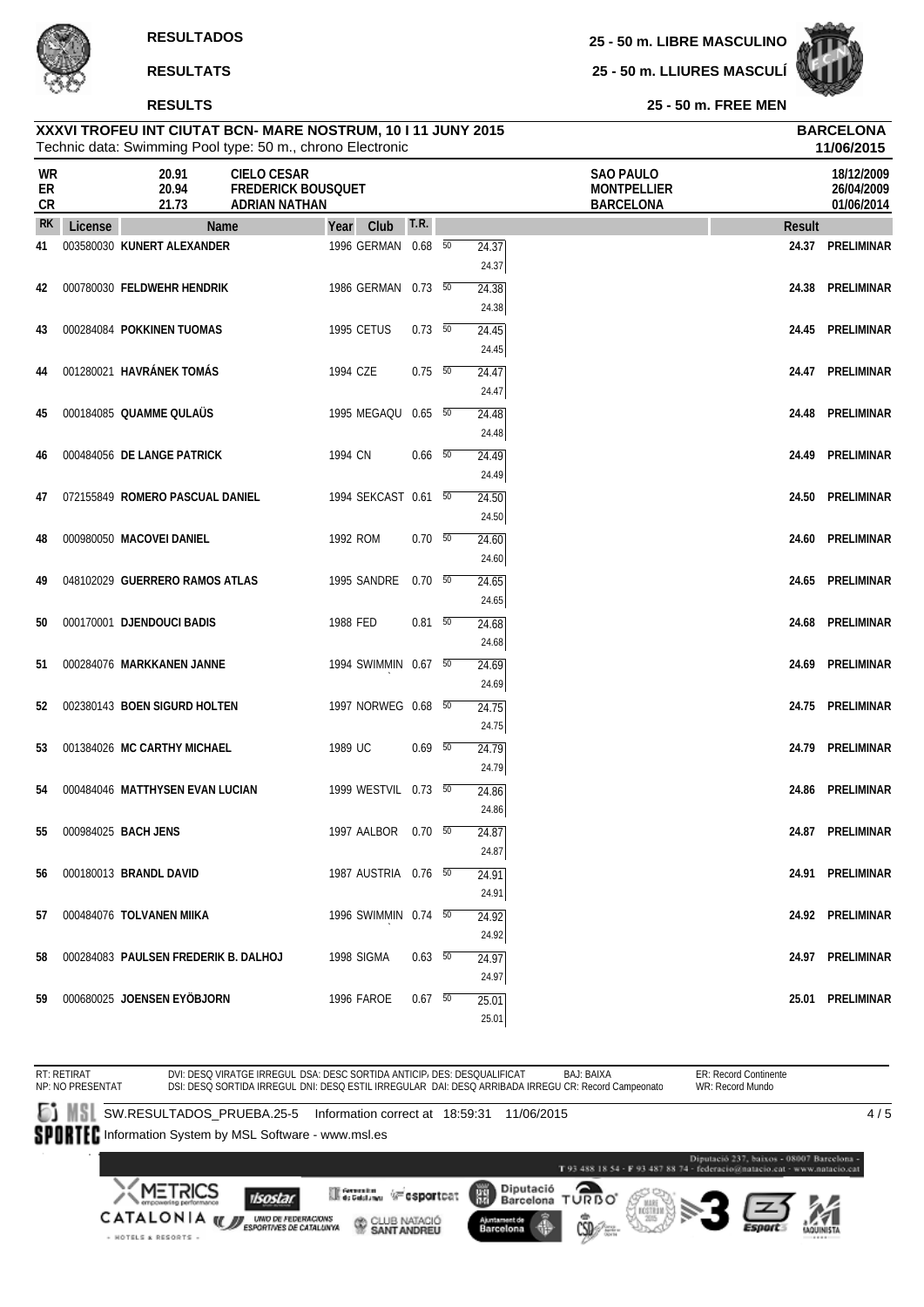#### **RESULTS**

· HOTELS & RESORTS ·

**25 - 50 m. LIBRE MASCULINO**

**25 - 50 m. LLIURES MASCULÍ**



**11/06/2015**

**25 - 50 m. FREE MEN**

| WR<br>ER<br><b>CR</b> |         | 20.91<br>20.94<br>21.73           | <b>CIELO CESAR</b><br><b>FREDERICK BOUSQUET</b><br><b>ADRIAN NATHAN</b> |         |               |                          |                | <b>SAO PAULO</b><br><b>MONTPELLIER</b><br><b>BARCELONA</b> |           | 18/12/2009<br>26/04/2009<br>01/06/2014 |
|-----------------------|---------|-----------------------------------|-------------------------------------------------------------------------|---------|---------------|--------------------------|----------------|------------------------------------------------------------|-----------|----------------------------------------|
| <b>RK</b>             | License | <b>Name</b>                       |                                                                         | Year    | Club          | <b>T.R.</b>              |                |                                                            | Result    |                                        |
| 60                    |         | 003780030 SCHWARZ CARL LOUIS      |                                                                         |         | 1995 GERMAN   | $0.73\ 50$               | 25.08<br>25.08 |                                                            | 25.08     | PRELIMINAR                             |
| 61                    |         | 001084026 KEOGH JACK              |                                                                         | 1994 UC |               | $0.63\quad 50$           | 25.22<br>25.22 |                                                            |           | 25.22 PRELIMINAR                       |
| 62                    |         | 047332683 MATSUYAMA PASTOR DIDAC  |                                                                         |         | 1993 MATARO   | $0.69$ 50                | 25.32<br>25.32 |                                                            |           | 25.32 PRELIMINAR                       |
| 63                    |         | 000684056 BURNEY VINCENT          |                                                                         | 1995 CN |               | $0.66\quad\overline{50}$ | 25.74<br>25.74 |                                                            | 25.74     | <b>PRELIMINAR</b>                      |
|                       |         | 047415918 WILDEBOER FABER ASCHWIN |                                                                         |         | 1986 SABADEL  |                          |                |                                                            |           | <b>BAJ PRELIMINAR</b>                  |
|                       |         | 000784046 SATES TIMOTHY LUKE      |                                                                         |         | 1998 WESTVIL  |                          |                |                                                            |           | <b>BAJ PRELIMINAR</b>                  |
|                       |         | 001980143 FLOEGSTAD OLE-MIKAL     |                                                                         |         | 1997 NORWEG   |                          |                |                                                            | BAJ       | PRELIMINAR                             |
|                       |         | 000884068 VERSCHUREN SEBASTIAAN   |                                                                         |         | 1988 ROYAL    |                          |                |                                                            | <b>NP</b> | <b>PRELIMINAR</b>                      |
|                       |         | 003880030 WIERLING DAMIAN         |                                                                         |         | 1996 GERMAN   |                          |                |                                                            | <b>NP</b> | PRELIMINAR                             |
|                       |         | 000380198 McLEAN CRAIG            |                                                                         |         | 1998 UNIVERSI |                          |                |                                                            | NP.       | PRELIMINAR                             |

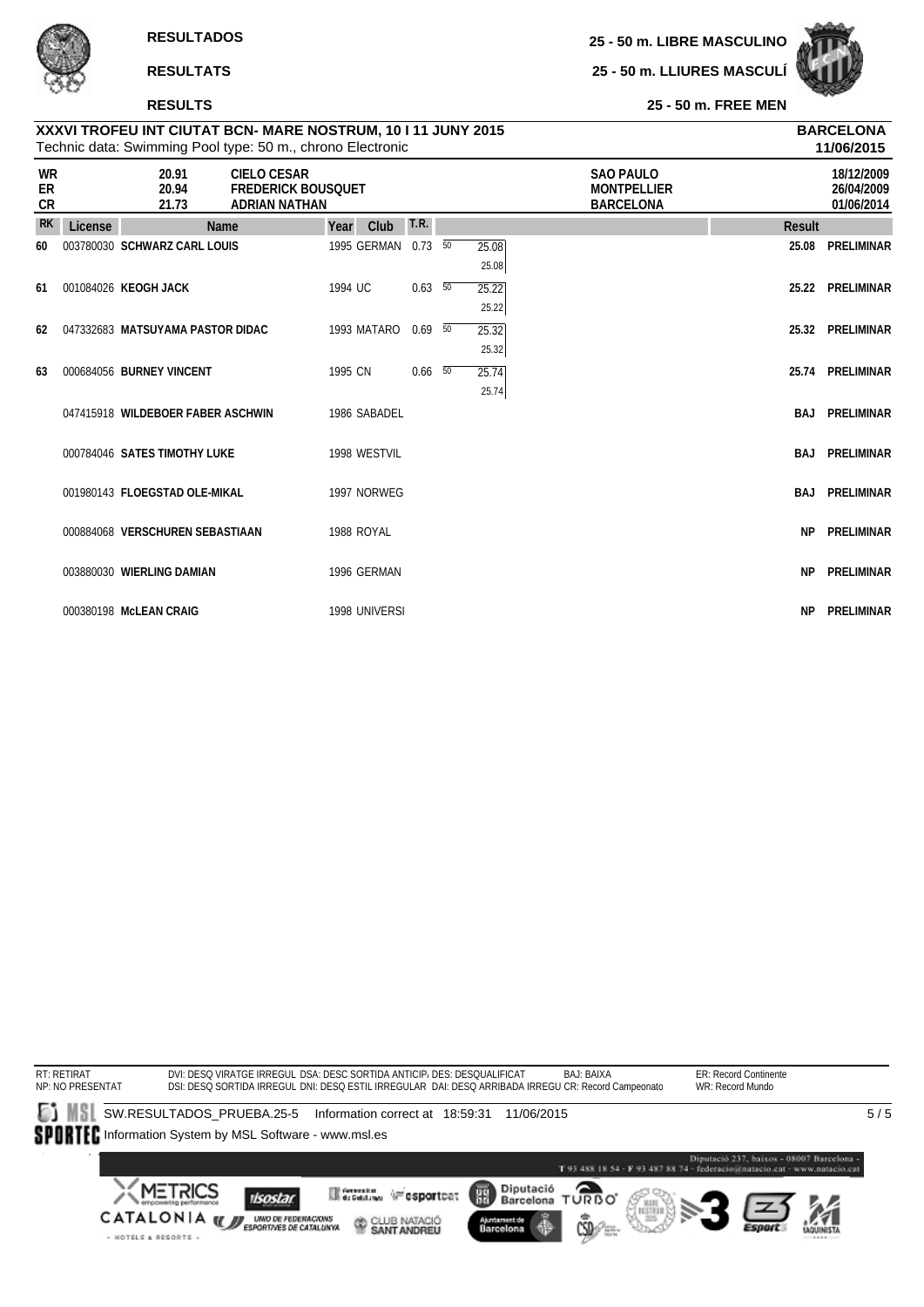**RESULTS**

**26 - 200 m. ESQUENA FEMENÍ**

#### **26 - 200 m. BACKSTROKE WOMEN**

# **XXXVI TROFEU INT CIUTAT BCN- MARE NOSTRUM, 10 I 11 JUNY 2015 BARCELONA**

|                |                    |                                | Technic data: Swimming Pool type: 50 m., chrono Electronic         |                       |                |                 |                                                         |                                                             |                                                                                                |                               |               | 11/06/2015                             |
|----------------|--------------------|--------------------------------|--------------------------------------------------------------------|-----------------------|----------------|-----------------|---------------------------------------------------------|-------------------------------------------------------------|------------------------------------------------------------------------------------------------|-------------------------------|---------------|----------------------------------------|
| WR<br>ER<br>CR |                    | 2:04.06<br>2:04.94<br>2:07.91  | <b>FRANKLIN MISSY</b><br>ANASTASIA ZUEVA<br><b>HOCKING BELINDA</b> |                       |                |                 |                                                         |                                                             | <b>LONDON</b><br><b>ROMA</b><br><b>BARCELONA</b>                                               |                               |               | 03/08/2012<br>01/08/2009<br>11/06/2008 |
| <b>RK</b>      | License            | Name                           | Year                                                               | Club                  | T.R.           |                 |                                                         |                                                             |                                                                                                |                               | <b>Result</b> |                                        |
| $\mathbf{1}$   |                    | 000280033 HOSSZU KATINKA       |                                                                    | 1989 HUNGARI 0.68 50  |                |                 | $30.24\overline{)100}$<br>30.24                         | $-7:02.34$ $150$<br>1:02.3                                  | $-7:35.33$ , $200 - 2:08.47$<br>32.99                                                          | 33.08                         | 2:08.41       | <b>FINAL</b>                           |
|                |                    |                                |                                                                    |                       | $0.70\ 50$     |                 | $31.58$ ! $100$<br>31.58                                | $1:04.80$ ! $150$<br>1:04.8                                 | $1:39.36$ <sup>200</sup><br>34.56                                                              | 2:13.11<br>33.75              |               | 2:13.11 PRELIMINAR                     |
| 2              |                    | 000184059 CALDWELL HILARY      |                                                                    | 1991 HPC-VICT 0.61 50 |                |                 | $31.45$ <sub>100</sub><br>31.45                         | $1:03.80$ ! $150$<br>1:03.8                                 | $1:36.65$ ! 200<br>32.85                                                                       | 2:09.36<br>32.71              | 2:09.36       | <b>FINAL</b>                           |
|                |                    |                                |                                                                    |                       | 0.68           | 50              | 32.20 100<br>32.20                                      | $1:05.26$ , 150<br>1:05.2                                   | 1:39.48 200<br>34.22                                                                           | 2:12.70<br>33.22              |               | 2:12.70 PRELIMINAR                     |
| 3              |                    | 003584023 SIMMONDS ELIZABETH   |                                                                    | 1991 BRITISH          | 0.62 50        |                 | $30.95$ ! $100$<br>30.95                                | $1:04.50$ ! $150$<br>1:04.5                                 | $\overline{1:37.67}$ $\overline{200}$<br>33.17                                                 | 2:10.14<br>32.47              | 2:10.14       | <b>FINAL</b>                           |
|                |                    |                                |                                                                    |                       | 0.64           | $\overline{50}$ | $31.25$ ! $100$<br>31.25                                | $1:04.99$ ! $150$<br>1:04.9                                 | $\overline{1:39.10}$ $\overline{200}$<br>34.11                                                 | 2:13.09<br>33.99              | 2:13.09       | PRELIMINAR                             |
| 4              |                    | 002180030 MENSING JENY         |                                                                    | 1986 GERMAN           | $0.84\ 50$     |                 | $31.28$ , $100$<br>31.28                                | 1:04.24 150<br>1:04.2                                       | 1:38.31 200<br>34.07                                                                           | 2:10.91<br>32.60              | 2:10.91       | <b>FINAL</b>                           |
|                |                    |                                |                                                                    |                       | $0.78\ 50$     |                 | $31.68$ ! $100$<br>31.68                                | $1:05.04$ ! $150$<br>1:05.0                                 | $1:39.08$ ! $200$<br>34.04                                                                     | 2:12.16<br>33.08              |               | 2:12.16 PRELIMINAR                     |
| 5              |                    | 002580030 ÖZTÜRK SONNELE       |                                                                    | 1998 GERMAN           | $0.82$ 50      |                 | 31.90 100<br>31.90                                      | $1:05.12$ ! 150<br>1:05.1                                   | $1:39.17$ ! $200$<br>34.05                                                                     | 2:13.03<br>33.86              | 2:13.03       | <b>FINAL</b>                           |
|                |                    |                                |                                                                    |                       | $0.88\quad 50$ |                 | 32.13!100<br>32.13                                      | $1:05.89$ <sup>150</sup><br>1:05.8                          | $1:40.46$ ! 200<br>34.57                                                                       | 2:13.53<br>33.07              | 2:13.53       | PRELIMINAR                             |
| 6              |                    | 043164284 COSTA SCHMID MELANI  |                                                                    | 1989 ESPAÑA           |                | 50              | $31.76$ ! $100$                                         | $\overline{1:05.03}$ 150                                    | $1:39.11$ ! $200$                                                                              | 2:13.77                       | 2:13.77       | <b>FINAL</b>                           |
|                |                    |                                |                                                                    |                       | $0.67$ 50      |                 | 31.76<br>$32.44 \cdot 100$<br>32.44'                    | 1:05.0<br>$\overline{1:06.10}$ ! $\overline{150}$<br>1:06.1 | 34.08<br>$1:40.88$ ! 200<br>34.78                                                              | 34.66<br>2:14.75<br>33.87     | 2:14.75       | PRELIMINAR                             |
| 7              |                    | 000280013 STEINEGGER JÖRDIS    |                                                                    | 1983 AUSTRIA 0.77 50  |                |                 | $31.57$ ! $100$<br>31.57                                | $1:05.66$ <sup>150</sup><br>1:05.6                          | 1:39.98 200<br>34.32                                                                           | 2:13.91<br>33.93              | 2:13.91       | <b>FINAL</b>                           |
|                |                    |                                |                                                                    |                       | $0.79\ 50^{-}$ |                 | $32.16$ <sup>100</sup><br>32.16                         | $1:06.60$ ! $150$<br>1:06.6                                 | $1:40.55$ ! $200$<br>33.95                                                                     | $\overline{2:}14.71$<br>34.16 |               | 2:14.71 PRELIMINAR                     |
| 8              | 005780006 XU HUIYI |                                |                                                                    | 1996 CHINA            | $0.68\ 50$     |                 |                                                         |                                                             | $31.15^{+100}_{+}$ 1:05.79 $^{150}_{+}$ 1:40.05 $^{1200}_{+}$ 2:15.30 $^{1}_{-}$               |                               | 2:15.30       | <b>FINAL</b>                           |
|                |                    |                                |                                                                    |                       | $0.68$ 50      |                 | $31.15$ <sup>1</sup>                                    | 1:05.7                                                      | 34.26<br>$31.42$ <sup>100</sup> $-7.05.82$ <sup>150</sup> $-7.40.33$ <sup>200</sup> $-2.15.66$ | 35.25                         |               | 2:15.66 PRELIMINAR                     |
| 9              |                    | 039439254 ZAMORANO SANZ AFRICA |                                                                    | 1998 SANDRE           | $0.56\quad 50$ |                 | 31.42<br>$32.31$   $100$                                | 1:05.8<br>$\overline{1:06.15}$ $\overline{150}$             | 34.51<br>$\overline{1:41.12}$ , $\overline{200}$ $\overline{2:15.18}$                          | 35.33                         | 2:15.18       | <b>FINAL</b>                           |
|                |                    |                                |                                                                    |                       | $0.57 - 50$    |                 | 32.31<br>$32.59$ <sub>, <math>100</math></sub><br>32.59 | 1:06.1<br>$\overline{1:06.37}$ <sup>150</sup><br>1:06.3     | 34.97<br>$\overline{1:}4\overline{1.73}$ $\overline{200}$<br>35.36                             | 34.06<br>$-2:16.42$<br>34.69  |               | 2:16.42 PRELIMINAR                     |

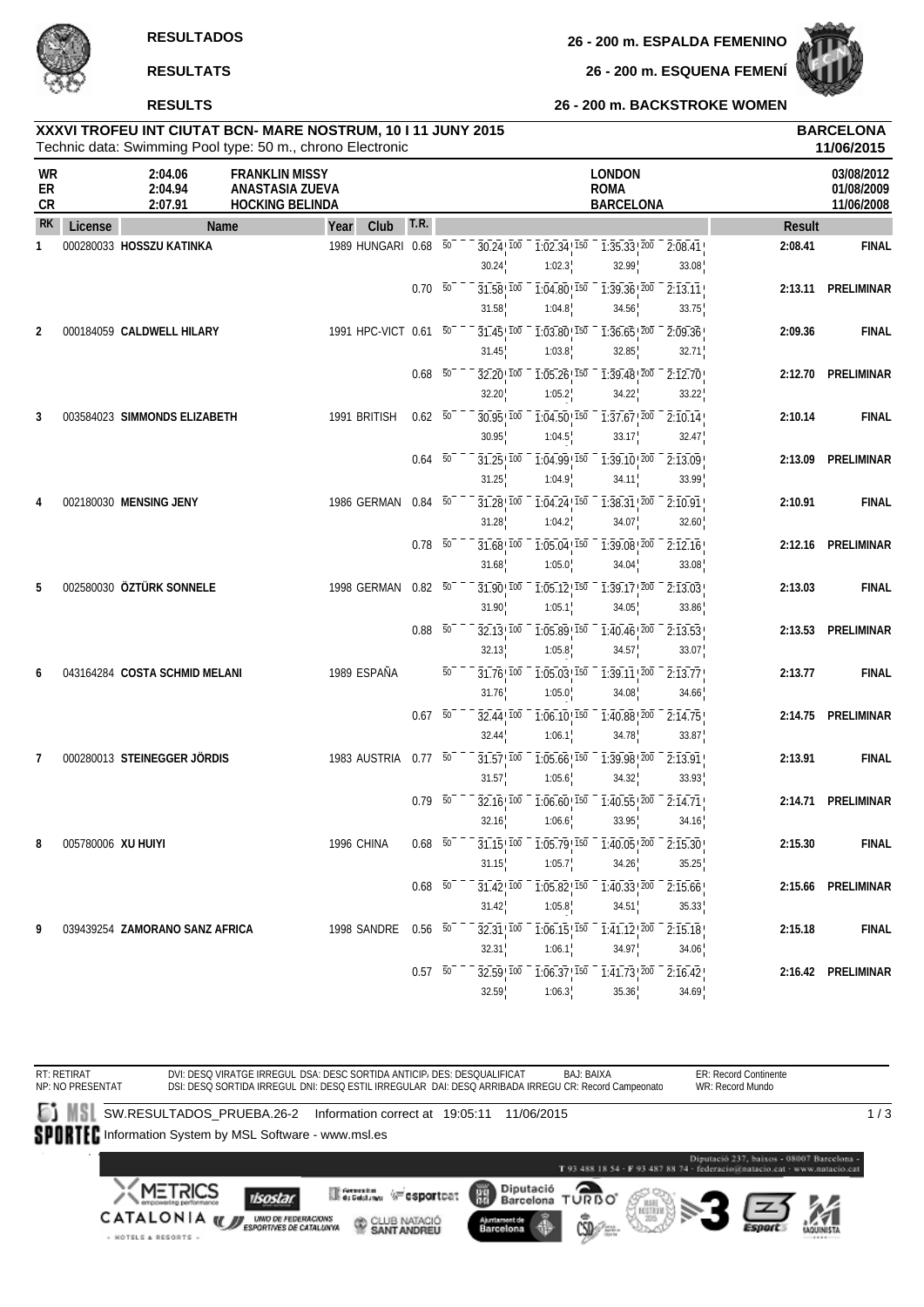**RESULTS**

+ HOTELS & RESORTS +

**26 - 200 m. ESQUENA FEMENÍ**

**26 - 200 m. BACKSTROKE WOMEN**



| XXXVI TROFEU INT CIUTAT BCN- MARE NOSTRUM, 10 I 11 JUNY 2015 | <b>BARCELONA</b> |
|--------------------------------------------------------------|------------------|
| Technic data: Swimming Pool type: 50 m - chrono Electronic   | 11/06/2015       |

|                       |         |                                      | Technic data: Swimming Pool type: 50 m., chrono Electronic         |                       |                |                                   |                                                   |                                                  |                  |               | 11/06/2015                             |
|-----------------------|---------|--------------------------------------|--------------------------------------------------------------------|-----------------------|----------------|-----------------------------------|---------------------------------------------------|--------------------------------------------------|------------------|---------------|----------------------------------------|
| WR<br>ER<br><b>CR</b> |         | 2:04.06<br>2:04.94<br>2:07.91        | <b>FRANKLIN MISSY</b><br>ANASTASIA ZUEVA<br><b>HOCKING BELINDA</b> |                       |                |                                   |                                                   | <b>LONDON</b><br><b>ROMA</b><br><b>BARCELONA</b> |                  |               | 03/08/2012<br>01/08/2009<br>11/06/2008 |
| <b>RK</b>             | License |                                      | Name                                                               | Club<br>Year          | T.R.           |                                   |                                                   |                                                  |                  | <b>Result</b> |                                        |
| 10                    |         | 000580189 REYNOLDS STEPHANIE         |                                                                    | 1995 UNIVERSI 0.60 50 |                | $32.06$ $\overline{100}$<br>32.06 | $1:05.88$ 150<br>1:05.8                           | $1:40.90$ 200<br>35.02                           | 2:15.69<br>34.79 | 2:15.69       | <b>FINAL</b>                           |
|                       |         |                                      |                                                                    |                       | $0.62\quad 50$ | $32.69$ 100<br>32.69              | $1:07.49$ 150<br>1:07.4                           | $1:43.94$ <sup>200</sup><br>36.45                | 2:20.19<br>36.25 |               | 2:20.19 PRELIMINAR                     |
| 11                    |         | 000270017 OBERHOLZER ZANRE           |                                                                    | 1998 NAMIBIA          | 0.62 50        | $32.14$ $\overline{100}$<br>32.14 | $1:07.41$ 150<br>1:07.4                           | $1:43.13$ 200<br>35.72                           | 2:18.00<br>34.87 | 2:18.00       | <b>FINAL</b>                           |
|                       |         |                                      |                                                                    |                       | $0.70\ 50$     | $33.06$ $\overline{100}$<br>33.06 | $1:09.21$ 150<br>1:09.2                           | $1:46.41$ 200<br>37.20                           | 2:23.14<br>36.73 |               | 2:23.14 PRELIMINAR                     |
| 12                    |         | 000980199 BRIGGS MEGAN               |                                                                    | 1997 WARREN 0.75 50   |                | $32.96$ 100<br>32.96              | $1:08.01$ 150<br>1:08.0                           | $1:43.19$ 200<br>35.18                           | 2:18.48<br>35.29 | 2:18.48       | <b>FINAL</b>                           |
|                       |         |                                      |                                                                    |                       | $0.70\ 50$     | $32.59$ $\overline{100}$<br>32.59 | $1:07.02$ $\overline{150}$<br>1:07.0              | $1:42.85$ <sup>200</sup><br>35.83                | 2:19.53<br>36.68 | 2:19.53       | PRELIMINAR                             |
| 13                    |         | 005980006 LIU HAIYUN                 |                                                                    | 2000 CHINA            | $0.77\quad 50$ | $33.10$ 100<br>33.10              | $1:08.23$ <sup>150</sup><br>1:08.2                | $1:44.80$ <sup>200</sup><br>36.57                | 2:20.63<br>35.83 | 2:20.63       | <b>FINAL</b>                           |
|                       |         |                                      |                                                                    |                       | $0.75\ 50$     | $32.72$ $\overline{100}$<br>32.72 | $1:07.65$ <sup>150</sup><br>1:07.6                | $1:44.38$ <sup>200</sup><br>36.73                | 2:20.60<br>36.22 |               | 2:20.60 PRELIMINAR                     |
| 14                    |         | 000680050 MACAVEI CARINA BIANCA      |                                                                    | 1994 ROM              | $0.74$ 50      | 32.20 100<br>32.20                | $1:08.18$ <sup>150</sup><br>1:08.1                | $1:45.07$ 200<br>36.89                           | 2:21.67<br>36.60 | 2:21.67       | <b>FINAL</b>                           |
|                       |         |                                      |                                                                    |                       | $0.72\quad 50$ | $32.54$ 100                       | $1:08.09$ 150                                     | $1:44.32$ <sup>200</sup>                         | 2:20.50          | 2:20.50       | PRELIMINAR                             |
| 15                    |         | 000127102 BIEHLMANN EMELINE          |                                                                    | 1998 CANET            | 0.65 50        | 32.54<br>$33.14$ $\overline{100}$ | 1:08.0<br>$1:09.75$ <sup>150</sup>                | 36.23<br>$1:46.55$ 200                           | 36.18<br>2:23.62 | 2:23.62       | <b>FINAL</b>                           |
|                       |         |                                      |                                                                    |                       | $0.83\quad 50$ | 33.14<br>$33.23$ $\overline{100}$ | 1:09.7<br>$1:09.70$ 150                           | 36.80<br>$1:46.29$ <sup>200</sup>                | 37.07<br>2:22.66 | 2:22.66       | PRELIMINAR                             |
| 16                    |         | 001080143 HALVORSEN ASTRID JULIE     |                                                                    | 2001 NORWEG 0.74 50   |                | 33.23<br>$33.62$ 100              | 1:09.7<br>$1:10.29$ <sup>150</sup>                | 36.59<br>$1:47.26$ <sup>200</sup>                | 36.37<br>2:23.78 | 2:23.78       | <b>FINAL</b>                           |
|                       |         |                                      |                                                                    |                       | $0.64$ 50      | 33.62<br>$33.83$ $\overline{100}$ | 1:10.2<br>$1:09.90$ 150                           | 36.97<br>$1:46.86$ 200                           | 36.52<br>2:22.89 |               | 2:22.89 PRELIMINAR                     |
| 17                    |         | 001080036 MUREZ ANDREA               |                                                                    | 1992 HAPOEL 0.84 50   |                | 33.83                             | 1:09.9<br>$33.32 100$ $1:07.53 150$ $1:42.02 200$ | 36.96                                            | 36.03<br>2:16.54 |               | 2:16.54 PRELIMINAR                     |
| 18                    |         | 000384083 HANSEN MARINA HELLER       |                                                                    | 1994 SIGMA            | $0.81\ 50$     | 33.32<br>34.05 100                | 1:07.5<br>$1:10.18$ <sup>150</sup>                | 34.49<br>$1:46.94$ 200                           | 34.52<br>2:24.16 |               | 2:24.16 PRELIMINAR                     |
| 19                    |         | 000527102 SYLVESTRE SALOME           |                                                                    | 1998 CANET            | $0.67$ 50      | 34.05<br>34.58 100                | 1:10.1<br>$1:11.52$ $150$                         | 36.76<br>$1:48.91$ 200                           | 37.22<br>2:25.03 |               | 2:25.03 PRELIMINAR                     |
| 20                    |         | 000584071 FOSS JULIANNA              |                                                                    | 1996 BUCKNEL 0.74 50  |                | 34.58<br>33.45 100                | 1:11.5<br>$1:10.13$ 150                           | 37.39<br>$1:48.53$ 200                           | 36.12<br>2:26.67 |               | 2:26.67 PRELIMINAR                     |
| 21                    |         | 000284046 SAINSBURY CATHERINE CLAIRE |                                                                    | 1997 WESTVIL 0.74 50  |                | 33.45<br>35.59 100                | 1:10.1<br>$1:13.73$ 150                           | 38.40<br>$1:51.99$ 200                           | 38.14<br>2:28.85 |               | 2:28.85 PRELIMINAR                     |
|                       |         |                                      |                                                                    |                       |                | 35.59                             | 1:13.7                                            | 38.26                                            | 36.86            |               |                                        |

RT: RETIRAT ER: Record Continente DVI: DESQ VIRATGE IRREGUL DSA: DESC SORTIDA ANTICIP، DES: DESQUALIFICAT BAJ: BAIXA<br>DSI: DESQ SORTIDA IRREGUL DNI: DESQ ESTIL IRREGULAR DAI: DESQ ARRIBADA IRREGU CR: Record Campeonato WR: Record Mundo NP: NO PRESENTAT **SW.RESULTADOS\_PRUEBA.26-2 Information correct at 19:05:11 11/06/2015**  $\overline{2/3}$ SPORTEC Information System by MSL Software - www.msl.es -<br>Marcelona<br>Matacio.cat T93 488 18 54 - F93 487 88 74 **XMETRICS** Diputació<br>Barcelona **ORBO Mineralism (Figsportcation)** (體) **ISOstar** T CATALONIA WE UNDER PEDERACIONS CLUB NATACIÓ Ajuntament de<br>Barcelona 4

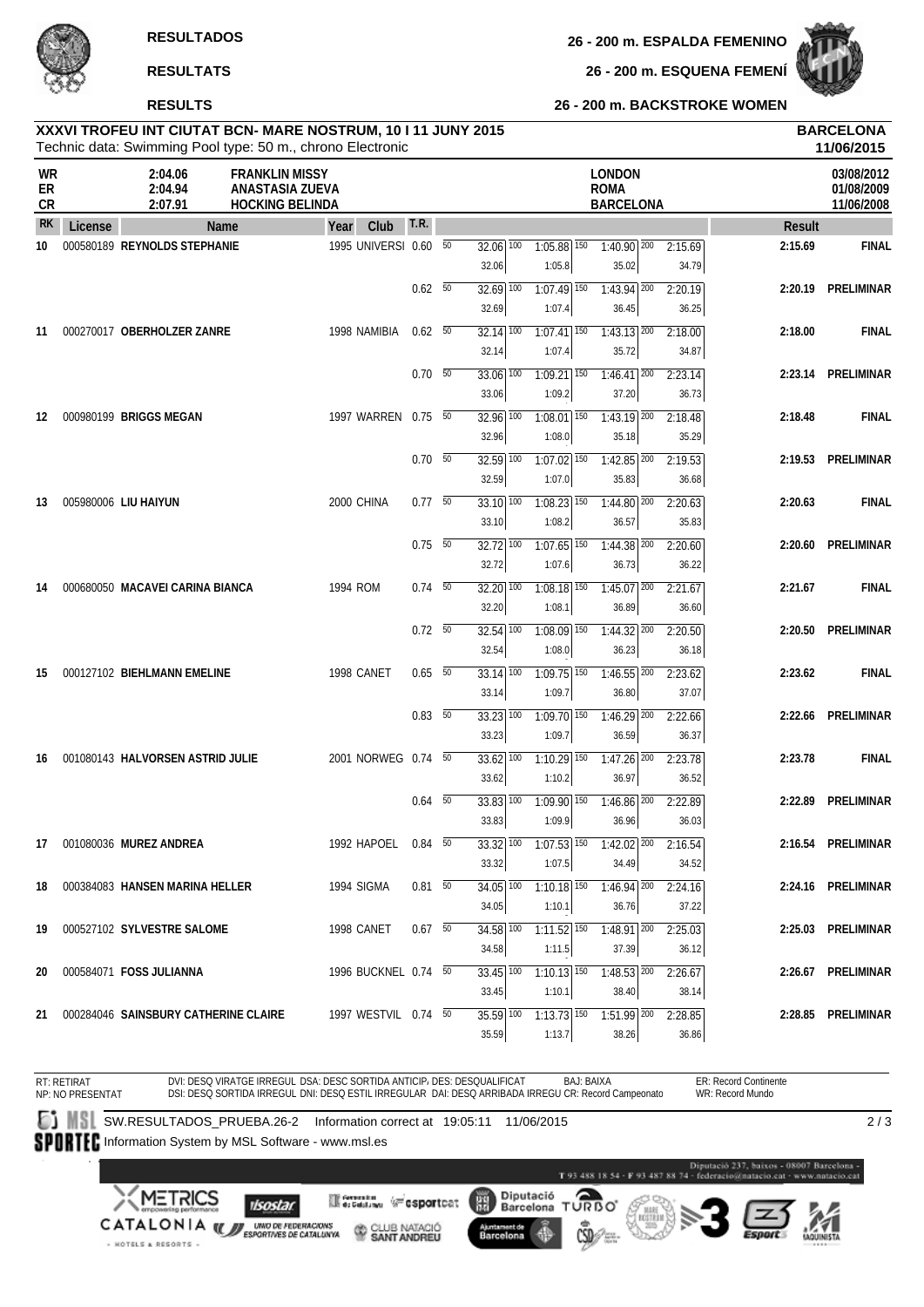**26 - 200 m. ESQUENA FEMENÍ**



#### **RESULTS**

#### **26 - 200 m. BACKSTROKE WOMEN**

| XXXVI TROFEU INT CIUTAT BCN- MARE NOSTRUM, 10 I 11 JUNY 2015 | <b>BARCELONA</b> |
|--------------------------------------------------------------|------------------|
| Technic data: Swimming Pool type: 50 m., chrono Electronic   | 11/06/2015       |

|                       |         | Technic data: Swimming Pool type: 50 m., chrono Electronic |                                           |      |    |                          |                          |                                                  |         |               | 11/06/2015                             |
|-----------------------|---------|------------------------------------------------------------|-------------------------------------------|------|----|--------------------------|--------------------------|--------------------------------------------------|---------|---------------|----------------------------------------|
| <b>WR</b><br>ER<br>CR |         | 2:04.06<br><b>FRANKLIN MISSY</b><br>2:04.94<br>2:07.91     | ANASTASIA ZUEVA<br><b>HOCKING BELINDA</b> |      |    |                          |                          | <b>LONDON</b><br><b>ROMA</b><br><b>BARCELONA</b> |         |               | 03/08/2012<br>01/08/2009<br>11/06/2008 |
| <b>RK</b>             | License | Name                                                       | Club<br>Year                              | T.R. |    |                          |                          |                                                  |         | <b>Result</b> |                                        |
| 22                    |         | 005880006 WEI FUYOU                                        | 2001 CHINA                                | 0.82 | 50 | 35.65 100                | $1:14.08$ 150            | $1:53.34$ 200                                    | 2:31.04 | 2:31.04       | PRELIMINAR                             |
|                       |         |                                                            |                                           |      |    | 35.65                    | 1:14.0                   | 39.26                                            | 37.70   |               |                                        |
| 23                    |         | 000584076 TOMMISKA NENNE                                   | 1993 SWIMMIN 0.82 50                      |      |    | $35.14$ $\overline{100}$ | $1:13.18$ <sup>150</sup> | $1:52.84$ <sup>200</sup>                         | 2:31.34 |               | 2:31.34 PRELIMINAR                     |
|                       |         |                                                            |                                           |      |    | 35.14                    | 1:13.1                   | 39.66                                            | 38.50   |               |                                        |
| 24                    |         | 000780143 HOLMBOE ANDREA                                   | 2000 NORWEG 0.80 50                       |      |    | $36.45$ 100              | $1:14.62$ 150            | $1:54.29$ 200                                    | 2:33.29 | 2:33.29       | PRELIMINAR                             |
|                       |         |                                                            |                                           |      |    | 36.45                    | 1:14.6                   | 39.67                                            | 39.00   |               |                                        |
|                       |         | 000180035 GUSTAFSDOTTIR EYGLO OSK                          | 1995 ISL                                  | 0.98 |    |                          |                          |                                                  |         | <b>DES</b>    | PRELIMINAR                             |
|                       |         | 000184081 LABUSCHAGNE SAMANTHA MIKAELA                     | 1999 BLUE                                 |      |    |                          |                          |                                                  |         | BAJ           | PRELIMINAR                             |
|                       |         |                                                            |                                           |      |    |                          |                          |                                                  |         |               |                                        |
|                       |         | 000284068 HEEMSKERK FREDERIKE                              | 1987 ROYAL                                |      |    |                          |                          |                                                  |         | <b>NP</b>     | PRELIMINAR                             |
|                       |         |                                                            |                                           |      |    |                          |                          |                                                  |         |               |                                        |
|                       |         | 002280030 GRAF LISA                                        | 1992 GERMAN                               |      |    |                          |                          |                                                  |         | <b>NP</b>     | PRELIMINAR                             |
|                       |         |                                                            |                                           |      |    |                          |                          |                                                  |         |               |                                        |
|                       |         | 001083037 HOPE LUCY                                        | 1997 UNIVERSI                             |      |    |                          |                          |                                                  |         | <b>NP</b>     | PRELIMINAR                             |
|                       |         | 000284071 LEVENDOSKI EMMA                                  | 1994 BUCKNEL                              |      |    |                          |                          |                                                  |         | <b>NP</b>     | PRELIMINAR                             |
|                       |         |                                                            |                                           |      |    |                          |                          |                                                  |         |               |                                        |
|                       |         | 000384028 VELEZ SALOME                                     | 1993 FEDERA                               |      |    |                          |                          |                                                  |         | <b>NP</b>     | PRELIMINAR                             |

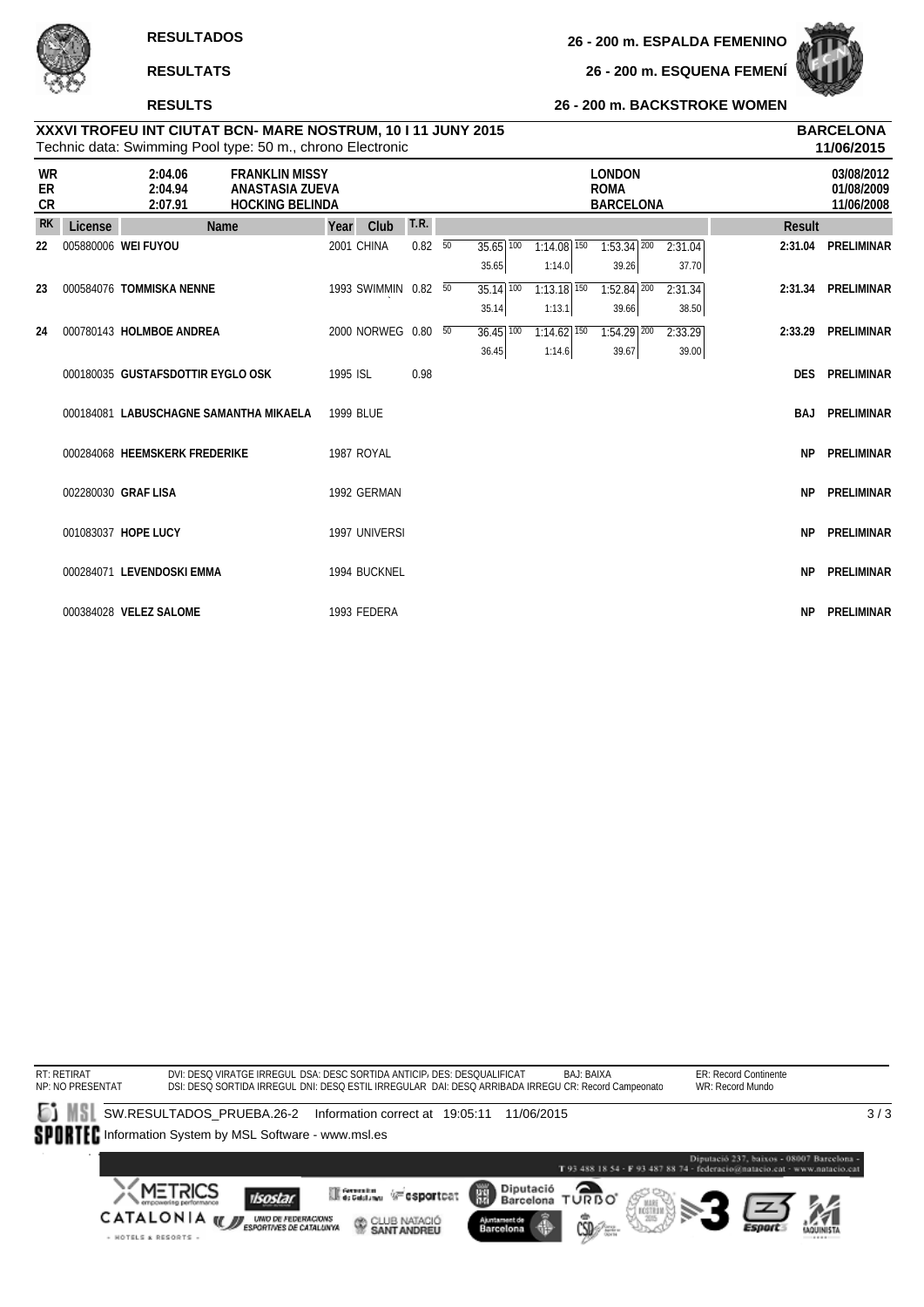**RESULTS**

**27 - 200 m. BRAZA MASCULINO**

**27 - 200 m. BRAÇA MASCULÍ**

#### **27 - 200 m. BREASTSTROKE MEN**

| XXXVI TROFEU INT CIUTAT BCN- MARE NOSTRUM, 10 I 11 JUNY 2015 | <b>BARCELONA</b> |
|--------------------------------------------------------------|------------------|
| Technic data: Swimming Pool type: 50 m., chrono Electronic   | 11/06/2015       |

|                |         |                               | Technic data: Swimming Pool type: 50 m., chrono Electronic   |                       |                  |    |                                  |                                                 |                                                                                                          |                                |               | 11/06/2015                             |
|----------------|---------|-------------------------------|--------------------------------------------------------------|-----------------------|------------------|----|----------------------------------|-------------------------------------------------|----------------------------------------------------------------------------------------------------------|--------------------------------|---------------|----------------------------------------|
| WR<br>ER<br>CR |         | 2:07.01<br>2:07.23<br>2:08.87 | YAMAGUCHI AKIHIRO<br><b>DANIEL GYURTA</b><br>KOSEKI YASUHIRO |                       |                  |    |                                  |                                                 | <b>GIFU</b><br><b>BARCELONA</b><br><b>BARCELONA</b>                                                      |                                |               | 15/09/2012<br>02/08/2013<br>01/06/2014 |
| <b>RK</b>      | License | Name                          | Year                                                         | Club                  | T.R.             |    |                                  |                                                 |                                                                                                          |                                | <b>Result</b> |                                        |
| $\mathbf{1}$   |         | 000980030 KOCH MARCO          |                                                              | 1990 GERMAN           | 0.74             | 50 | $30.08$ <sub>,100</sub><br>30.08 | $\overline{1:02.54}$ $\overline{150}$<br>1:02.5 | $1:36.45$ , $200 - 2:09.35$<br>33.91                                                                     | 32.90                          | 2:09.35       | <b>FINAL</b>                           |
|                |         |                               |                                                              |                       | $0.72\ 50$       |    | $30.43$ <sup>100</sup><br>30.43  | $1:03.65$ <sup>150</sup><br>1:03.6              | $\overline{1:38.05}$ $\overline{200}$<br>34.40                                                           | 2:11.57<br>33.52               |               | 2:11.57 PRELIMINAR                     |
| 2              |         | 001370080 KOSEKI YASUHIRO     |                                                              | 1992 JAPAN            | $0.65$ 50        |    | 29.57 100<br>29.57               | $1:03.28$ <sup>150</sup><br>1:03.2              | 1:37.19!200<br>33.91                                                                                     | 2:10.60<br>33.41               | 2:10.60       | <b>FINAL</b>                           |
|                |         |                               |                                                              |                       | $0.67 - 50^{-1}$ |    | $30.09$ ! $100$<br>30.09         | $1:03.77$ ! 150<br>1:03.7                       | $1:38.41$ ! $200$<br>34.64                                                                               | 2:12.88<br>34.47               | 2:12.88       | PRELIMINAR                             |
| 3              |         | 001384023 JAMIESON MICHAEL    |                                                              | 1988 BRITISH          | $0.74\quad 50$   |    | $30.15$ ! $100$                  | $\overline{1:03.56}$ $\overline{150}$           | $1:37.59$ ! $200$                                                                                        | $\overline{2:}11.42$           | 2:11.42       | <b>FINAL</b>                           |
|                |         |                               |                                                              |                       | $0.71 - 50$      |    | 30.15<br>30.49 100<br>30.49      | 1:03.5<br>$1:05.16$ <sup>150</sup><br>1:05.1    | 34.03<br>$\overline{1:40.19}$ , $\overline{200}$ $\overline{2:14.34}$<br>35.03                           | 33.83<br>34.15                 |               | 2:14.34 PRELIMINAR                     |
|                |         | 000880030 VOM LEHN CHRISTIAN  |                                                              | 1992 GERMAN 0.72 50   |                  |    | 29.79 100<br>29.79               | 1:03.09 150<br>1:03.0                           | $1:37.10$ ! $200$<br>34.01                                                                               | 2:11.45<br>34.35               | 2:11.45       | <b>FINAL</b>                           |
|                |         |                               |                                                              |                       | $0.73\ 50$       |    | $30.01$ ! $100$<br>30.01         | $1:03.68$ <sup>150</sup><br>1:03.6              | $1:37.86$ <sup>200</sup><br>34.18                                                                        | $\sqrt{2.12.07}$<br>34.21      |               | 2:12.07 PRELIMINAR                     |
| 5              |         | 000484070 FINK NICHOLAS       |                                                              | 1993 ATHENSB 0.74 50  |                  |    | 29.87 100<br>29.87               | $1:04.03$ <sup>150</sup><br>1:04.0              | 1:37.59 200<br>33.56                                                                                     | 2:12.08<br>34.49               | 2:12.08       | <b>FINAL</b>                           |
|                |         |                               |                                                              |                       | $0.73\ 50$       |    | $30.60$ ! $100$<br>30.60         | $1:04.37$ <sup>150</sup><br>1:04.3              | 1:38.98 200<br>34.61                                                                                     | 2:13.88<br>34.90               | 2:13.88       | PRELIMINAR                             |
| 6              |         | 002884023 PEATY ADAM          |                                                              | 1994 BRITISH          | $0.62\ 50$       |    | $30.20$ ! $100$<br>30.20         | $1:04.91$ ! $150$<br>1:04.9                     | $1:40.01$ ! $200$<br>35.10                                                                               | $-\overline{2:}13.22$<br>33.21 | 2:13.22       | <b>FINAL</b>                           |
|                |         |                               |                                                              |                       | $0.69$ 50        |    | $31.30$ ! $100$<br>31.30         | $\overline{1:06.43}$ $\overline{150}$<br>1:06.4 | $1:41.79$ ! 200<br>35.36                                                                                 | 2:15.16<br>33.37               |               | 2:15.16 PRELIMINAR                     |
| 7              |         | 002584023 MURDOCH ROSS        |                                                              | 1994 BRITISH          | $0.66$ 50        |    | $30.66$ , $100$<br>30.66         | $1:05.28$ <sup>150</sup><br>1:05.2              | $\overline{1:39.88}$ $\overline{200}$<br>34.60                                                           | 2:14.45<br>34.57               | 2:14.45       | <b>FINAL</b>                           |
|                |         |                               |                                                              |                       | $0.70\ 50$       |    | $31.28$ , $100$<br>31.28         | $1:05.82$ ! $150$<br>1:05.8                     | $1:41.08$ $200$<br>35.26                                                                                 | 2:15.53<br>34.45               |               | 2:15.53 PRELIMINAR                     |
| 8              |         | 000180198 BENSON CRAIG        |                                                              | 1994 UNIVERSI 0.76 50 |                  |    | 31.12                            | 1:05.1                                          | $31.12$ <sup>100</sup> $1.05.13$ <sup>150</sup> $1.39.33$ <sup>200</sup> $2.14.60$ <sup>1</sup><br>34.20 | 35.27                          | 2:14.60       | <b>FINAL</b>                           |
|                |         |                               |                                                              |                       | $0.71\ 50^{-}$   |    | 30.98                            | 1:05.3                                          | $30.98$ <sup>1</sup> $100 - 1.05.35$ <sup>1</sup> $150 - 1.39.85$ <sup>1</sup> $200 - 2.14.97$<br>34.50  | 35.12                          |               | 2:14.97 PRELIMINAR                     |
| 9              |         | 000184066 KITAJIMA KOSUKE     |                                                              | 1982 COCA-CO 0.66 50  |                  |    | $30.09$ ! $100$<br>30.09         | $1:04.09$ $150$<br>1:04.0                       | $\overline{1:38.97}$ $\overline{200}$ $\overline{2:14.05}$<br>34.88                                      | 35.08                          | 2:14.05       | <b>FINAL</b>                           |
|                |         |                               |                                                              |                       | $0.66$ 50        |    | $30.73^{+100}$<br>30.73          | $-7.05.31$ $150$<br>1:05.3                      | $1:40.83$ , $200 - 2:16.31$<br>35.52                                                                     | 35.48                          |               | 2:16.31 PRELIMINAR                     |

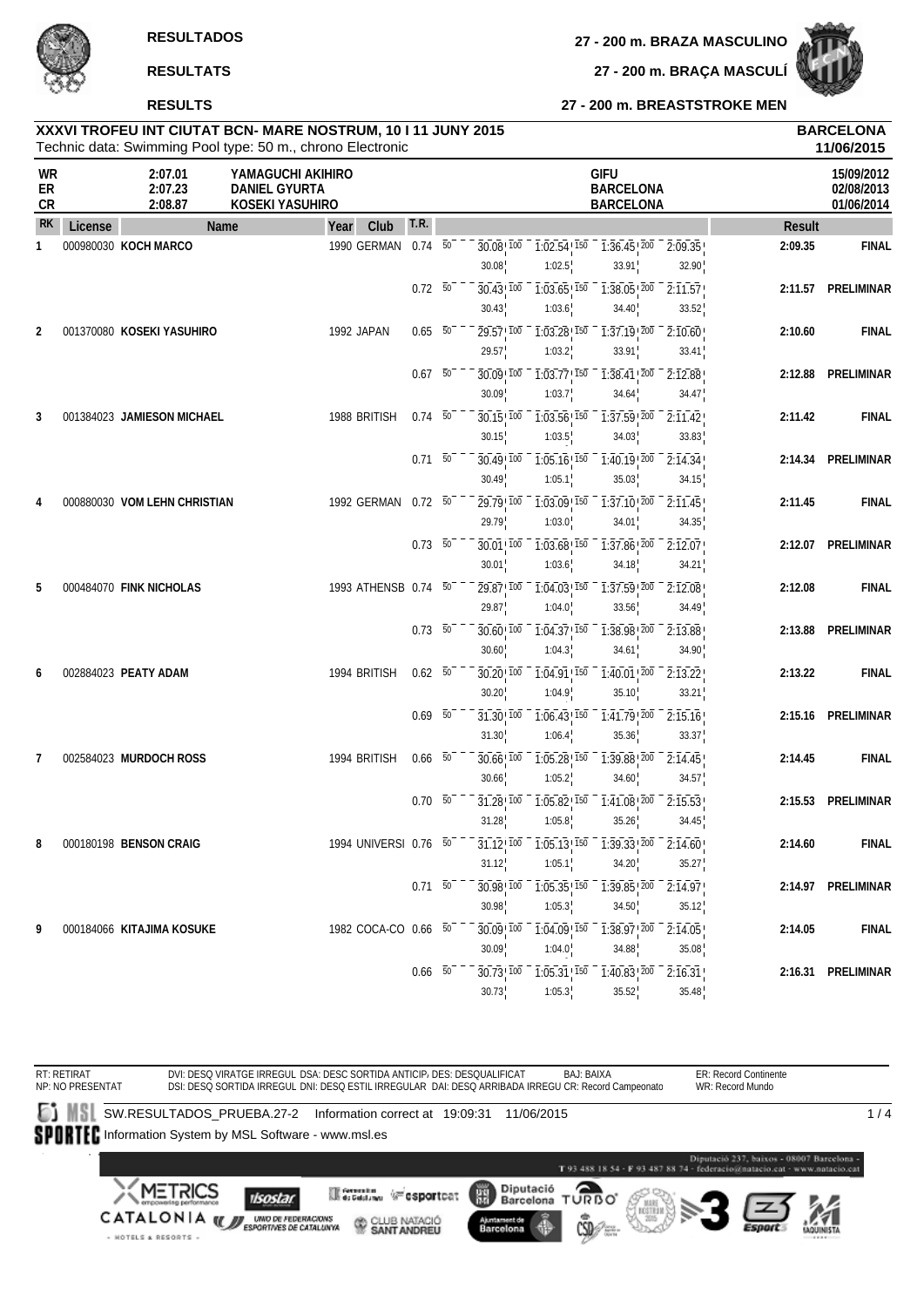**RESULTS**

**27 - 200 m. BRAZA MASCULINO**

### **27 - 200 m. BREASTSTROKE MEN 27 - 200 m. BRAÇA MASCULÍ**

# **XXXVI TROFEU INT CIUTAT BCN- MARE NOSTRUM, 10 I 11 JUNY 2015 BARCELONA**

|                       |         |                                       | Technic data: Swimming Pool type: 50 m., chrono Electronic   |                      |                          |                                     |                                                   |                                                     |                  |               | 11/06/2015                             |
|-----------------------|---------|---------------------------------------|--------------------------------------------------------------|----------------------|--------------------------|-------------------------------------|---------------------------------------------------|-----------------------------------------------------|------------------|---------------|----------------------------------------|
| <b>WR</b><br>ER<br>CR |         | 2:07.01<br>2:07.23<br>2:08.87         | YAMAGUCHI AKIHIRO<br><b>DANIEL GYURTA</b><br>KOSEKI YASUHIRO |                      |                          |                                     |                                                   | <b>GIFU</b><br><b>BARCELONA</b><br><b>BARCELONA</b> |                  |               | 15/09/2012<br>02/08/2013<br>01/06/2014 |
| <b>RK</b>             | License | Name                                  | Year                                                         | Club                 | T.R.                     |                                     |                                                   |                                                     |                  | <b>Result</b> |                                        |
| 10                    |         | 007380006 YAN ZIBEI                   |                                                              | 1995 CHINA           | $0.68$ 50                | $30.45$ $\overline{100}$<br>30.45   | $1:05.02$ 150<br>1:05.0                           | $1:39.95$ <sup>200</sup><br>34.93                   | 2:14.33<br>34.38 | 2:14.33       | <b>FINAL</b>                           |
|                       |         |                                       |                                                              |                      | $0.66$ 50                | $30.93$ $\overline{100}$<br>30.93   | $1:05.75$ <sup>150</sup><br>1:05.7                | $1:41.26$ <sup>200</sup><br>35.51                   | 2:16.62<br>35.36 |               | 2:16.62 PRELIMINAR                     |
| 11                    |         | 000280060 BREMER LENNARD              |                                                              | 1994 WESTSID 0.63 50 |                          | $30.32$ $\overline{100}$<br>30.32   | $1:04.14$ 150<br>1:04.1                           | $7:39.12$ 200<br>34.98                              | 2:14.56<br>35.44 | 2:14.56       | <b>FINAL</b>                           |
|                       |         |                                       |                                                              |                      | $0.64\quad\overline{50}$ | 30.99 100<br>30.99                  | $1:05.45$ <sup>150</sup><br>1:05.4                | $1:40.45$ <sup>200</sup><br>35.00                   | 2:16.06<br>35.61 |               | 2:16.06 PRELIMINAR                     |
| 12                    |         | 007080006 LIU YUNSONG                 |                                                              | 1999 CHINA           | $0.71\ 50$               | $30.62$ $\overline{100}$<br>30.62   | $1:05.42$ $\overline{150}$<br>1:05.4              | $1:40.23$ <sup>200</sup><br>34.81                   | 2:15.19<br>34.96 | 2:15.19       | <b>FINAL</b>                           |
|                       |         |                                       |                                                              |                      | $0.70\ 50$               | $31.37$ $\overline{100}$<br>31.37   | $1:07.03$ $\overline{150}$<br>1:07.0              | $1:42.54$ <sup>200</sup><br>35.51                   | 2:18.41<br>35.87 | 2:18.41       | PRELIMINAR                             |
| 13                    |         | 004184023 WILLIS ANDEW                |                                                              | 1990 BRITISH         | $0.73\quad 50$           | 30.88 100<br>30.88                  | $1:05.16$ <sup>150</sup><br>1:05.1                | $1:40.61$ <sup>200</sup><br>35.45                   | 2:15.66<br>35.05 | 2:15.66       | <b>FINAL</b>                           |
|                       |         |                                       |                                                              |                      | $0.74\quad 50$           | $30.55$ $\overline{100}$<br>30.55   | $1:04.90$ 150<br>1:04.9                           | $1:40.04$ <sup>200</sup><br>35.14                   | 2:16.47<br>36.43 |               | 2:16.47 PRELIMINAR                     |
| 14                    |         | 004984023 TAIT CALUM                  |                                                              | 1994 BRITISH         | $0.73$ 50                | $\overline{31.60}$ $\overline{100}$ | $1:05.32$ 150                                     | $1:40.59$ 200                                       | 2:16.58          | 2:16.58       | <b>FINAL</b>                           |
|                       |         |                                       |                                                              |                      | $0.73\quad\overline{50}$ | 31.60<br>$30.90$ $\overline{100}$   | 1:05.3<br>$1:05.18$ <sup>150</sup>                | 35.27<br>$1:40.76$ <sup>200</sup>                   | 35.99<br>2:17.23 | 2:17.23       | PRELIMINAR                             |
| 15                    |         | 000184028 MAHECHA PINTO CARLOS ARTURO |                                                              | 1992 FEDERA          | $0.82\quad 50$           | 30.90<br>$31.60$ $\overline{100}$   | 1:05.1<br>$1:06.36$ <sup>150</sup>                | 35.58<br>$1:42.22$ $200$<br>35.86                   | 36.47<br>2:16.78 | 2:16.78       | <b>FINAL</b>                           |
|                       |         |                                       |                                                              |                      | $0.78$ 50                | 31.60<br>$30.83$ $\overline{100}$   | 1:06.3<br>$1:05.43$ $\overline{150}$              | $1:40.90$ 200                                       | 34.56<br>2:17.60 | 2:17.60       | PRELIMINAR                             |
| 16                    |         | 000180034 QUINN NICHOLAS              |                                                              | 1993 SWIM            | $0.73\quad 50$           | 30.83<br>$30.27$ $\overline{100}$   | 1:05.4<br>$1:04.62$ <sup>150</sup>                | 35.47<br>$1:40.06$ <sup>200</sup>                   | 36.70<br>2:17.05 | 2:17.05       | <b>FINAL</b>                           |
|                       |         |                                       |                                                              |                      | $0.73\quad\overline{50}$ | 30.27<br>$30.76$ $\overline{100}$   | 1:04.6<br>$1:05.12$ $\overline{150}$              | 35.44<br>$1:41.00$ $200$                            | 36.99<br>2:17.50 |               | 2:17.50 PRELIMINAR                     |
| 17                    |         | 001970039 BARBOSA HENRIQUE            |                                                              | 1984 BRA             | $0.74\quad 50$           | 30.76                               | 1:05.1<br>$31.30 100$ $1:07.05 150$ $1:42.84 200$ | 35.88                                               | 36.50<br>2:18.43 |               | 2:18.43 PRELIMINAR                     |
| 18                    |         | 000584041 ROMAGNOLI VALERIO           |                                                              | 1994 SC              | $0.76$ 50                | 31.30<br>$31.42$ $\overline{100}$   | 1:07.0<br>$1:06.29$ 150                           | 35.79<br>$1:42.52$ <sup>200</sup>                   | 35.59<br>2:18.68 |               | 2:18.68 PRELIMINAR                     |
| 19                    |         | 000180008 MUSTAFIN VLADISLAV          |                                                              | 1995 UZBEKIS 0.72 50 |                          | 31.42<br>$31.56$ $\overline{100}$   | 1:06.2<br>$1:06.53$ <sup>150</sup>                | 36.23<br>$1:42.77$ <sup>200</sup>                   | 36.16<br>2:18.93 |               | 2:18.93 PRELIMINAR                     |
| 20                    |         | 003680030 PILGER MAXIMILIAN           |                                                              | 1996 GERMAN 0.69 50  |                          | 31.56<br>31.56 100                  | 1:06.5<br>$1:07.65$ <sup>150</sup>                | 36.24<br>$1:43.29$ 200                              | 36.16<br>2:19.78 |               | 2:19.78 PRELIMINAR                     |
| 21                    |         | 007480006 SHEN HAO                    |                                                              | 1998 CHINA           | $0.67$ 50                | 31.56<br>31.48 100                  | 1:07.6<br>$1:07.37$ 150                           | 35.64<br>$1:43.95$ 200                              | 36.49<br>2:19.81 |               | 2:19.81 PRELIMINAR                     |
|                       |         |                                       |                                                              |                      |                          | 31.48                               | 1:07.3                                            | 36.58                                               | 35.86            |               |                                        |

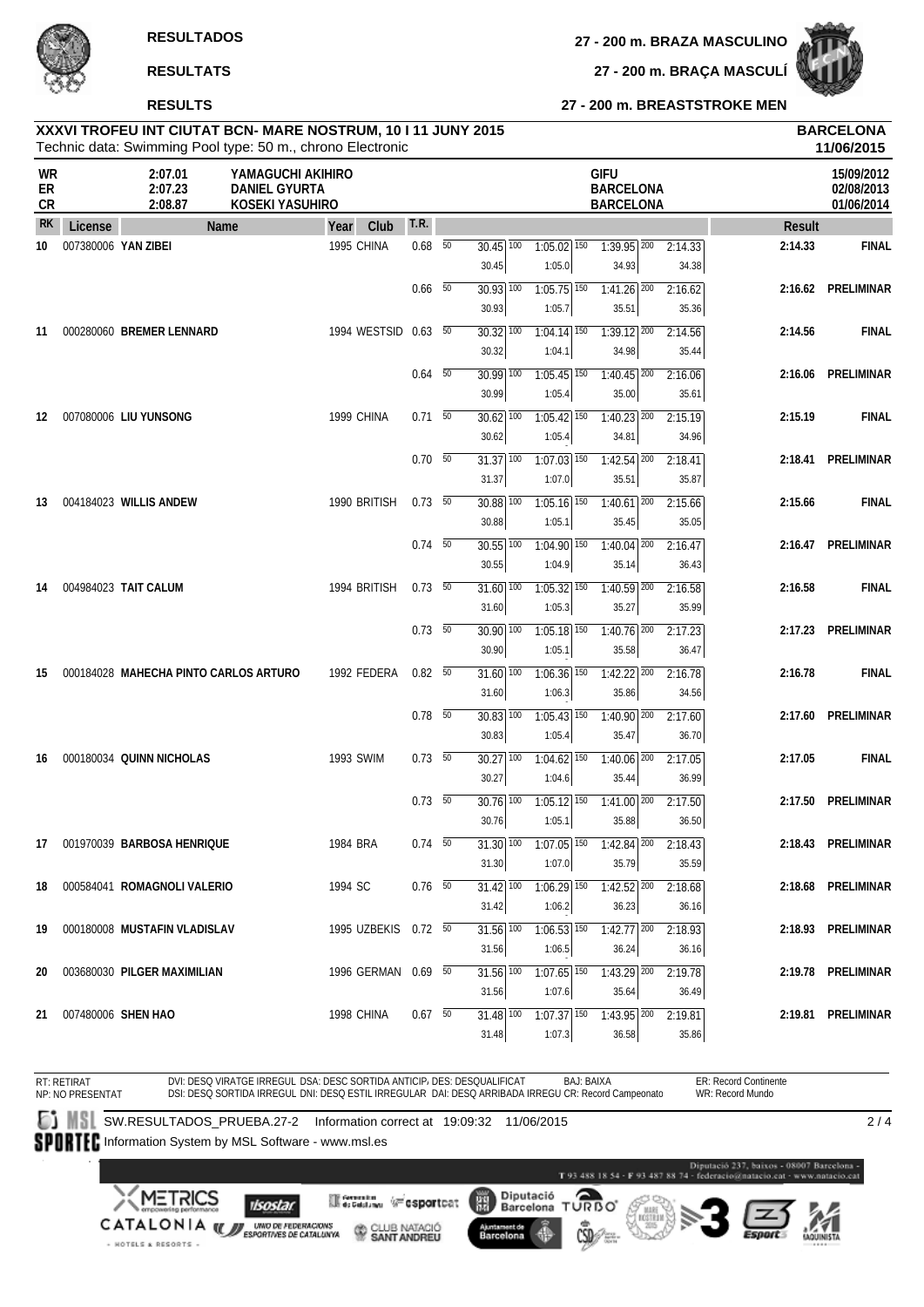**27 - 200 m. BRAZA MASCULINO**

**27 - 200 m. BRAÇA MASCULÍ**



**27 - 200 m. BREASTSTROKE MEN**

#### Technic data: Swimming Pool type: 50 m., chrono Electronic **XXXVI TROFEU INT CIUTAT BCN- MARE NOSTRUM, 10 I 11 JUNY 2015 BARCELONA**

|                |         | Technic data: Swimming Pool type: 50 m., chrono Electronic                                                                                           |      |                      | 11/06/2015     |  |                                   |                                      |                                                    |                  |               |                                        |
|----------------|---------|------------------------------------------------------------------------------------------------------------------------------------------------------|------|----------------------|----------------|--|-----------------------------------|--------------------------------------|----------------------------------------------------|------------------|---------------|----------------------------------------|
| WR<br>ER<br>CR |         | <b>GIFU</b><br>2:07.01<br>YAMAGUCHI AKIHIRO<br>2:07.23<br><b>DANIEL GYURTA</b><br><b>BARCELONA</b><br>2:08.87<br>KOSEKI YASUHIRO<br><b>BARCELONA</b> |      |                      |                |  |                                   |                                      |                                                    |                  |               | 15/09/2012<br>02/08/2013<br>01/06/2014 |
| <b>RK</b>      | License |                                                                                                                                                      | Name | Club<br>Year         | <b>T.R.</b>    |  |                                   |                                      |                                                    |                  | <b>Result</b> |                                        |
| 22             |         | 000184086 ALLIKVEE MARTIN                                                                                                                            |      | 1995 SPORTS          | $0.70\ 50$     |  | $31.70$ $\overline{100}$<br>31.70 | $1:08.32$ 150<br>1:08.3              | $1:44.66$ <sup>200</sup><br>36.34                  | 2:19.90<br>35.24 | 2:19.90       | PRELIMINAR                             |
| 23             |         | 002080049 CARVALHO DIOGO                                                                                                                             |      | 1988 POR             | $0.72\ 50$     |  | $31.56$ $\overline{100}$<br>31.56 | $1:07.12$ <sup>150</sup><br>1:07.1   | $1:43.44$ <sup>200</sup><br>36.32                  | 2:20.07<br>36.63 |               | 2:20.07 PRELIMINAR                     |
| 24             |         | 041511581 GARCIA MESA JUAN JOSÉ                                                                                                                      |      | 1993 SANDRE          | $0.66\quad 50$ |  | 31.63 100<br>31.63                | $1:07.18$ $\overline{150}$<br>1:07.1 | 1:43.96 200<br>36.78                               | 2:20.18<br>36.22 | 2:20.18       | PRELIMINAR                             |
| 25             |         | 007180006 HUANG YUNKUN                                                                                                                               |      | 1992 CHINA           | $0.69$ 50      |  | $31.43$ $\overline{100}$<br>31.43 | $1:07.19$ <sup>150</sup><br>1:07.1   | $1:43.72$ <sup>200</sup><br>36.53                  | 2:20.74<br>37.02 | 2:20.74       | PRELIMINAR                             |
| 26             |         | 000384041 MEIER CHRISTOPH                                                                                                                            |      | 1993 SC              | 0.70 50        |  | $31.55$ $\overline{100}$<br>31.55 | $1:06.63$ <sup>150</sup><br>1:06.6   | $1:43.47$ <sup>200</sup><br>36.84                  | 2:20.77<br>37.30 | 2:20.77       | PRELIMINAR                             |
| 27             |         | 001083069 PYYKKONEN KALLE                                                                                                                            |      | <b>1996 UINTI</b>    | $0.67$ 50      |  | 31.89 100<br>31.89                | $1:07.52$ $\overline{150}$<br>1:07.5 | $1:44.00$ $200$<br>36.48                           | 2:20.91<br>36.91 | 2:20.91       | PRELIMINAR                             |
| 28             |         | 000480034 SWEENEY DANIEL                                                                                                                             |      | <b>1993 SWIM</b>     | $0.70\ 50$     |  | 31.74 100<br>31.74                | $1:06.96$ <sup>150</sup><br>1:06.9   | $1:43.18$ <sup>200</sup><br>36.22                  | 2:21.27<br>38.09 | 2:21.27       | PRELIMINAR                             |
| 29             |         | 038861647 CABELLO FORNS ALAN                                                                                                                         |      | 1988 CALELLA         | $0.65$ 50      |  | $31.79$ 100<br>31.79              | $1:07.41$ 150<br>1:07.4              | $1:44.05$ <sup>200</sup><br>36.64                  | 2:21.80<br>37.75 | 2:21.80       | PRELIMINAR                             |
| 30             |         | 001327102 GWIZDZ DAMIEN                                                                                                                              |      | 1995 CANET           | $0.69$ 50      |  | 32.08 100<br>32.08                | $1:07.66$ <sup>150</sup><br>1:07.6   | $1:44.31$ 200<br>36.65                             | 2:22.46<br>38.15 | 2:22.46       | PRELIMINAR                             |
| 31             |         | 002180049 QUINTANILHA NUNO GONÇALO                                                                                                                   |      | 1987 POR             | $0.79$ 50      |  | $31.56$ $\overline{100}$<br>31.56 | $1:08.06$ $\overline{150}$<br>1:08.0 | $1:45.23$ 200<br>37.17                             | 2:22.67<br>37.44 | 2:22.67       | PRELIMINAR                             |
| 32             |         | 002580143 HVAS TOMOE ZENIMOTO                                                                                                                        |      | 2000 NORWEG 0.68 50  |                |  | $32.52$ $\overline{100}$<br>32.52 | $1:08.56$ <sup>150</sup><br>1:08.5   | $1:45.57$ <sup>200</sup><br>37.01                  | 2:22.79<br>37.22 | 2:22.79       | PRELIMINAR                             |
| 33             |         | 047920726 MORILLAS RAMOS FERNANDO                                                                                                                    |      | 1990 MATARO          | $0.74$ 50      |  | $32.62$ $\overline{100}$<br>32.62 | $1:08.85$ 150<br>1:08.8              | $1:46.30$ <sup>200</sup><br>37.45                  | 2:23.05<br>36.75 | 2:23.05       | PRELIMINAR                             |
| 34             |         | 007280006 ZHAO YUNPENG                                                                                                                               |      | 1997 CHINA           | $0.70\quad 50$ |  | $32.74$ $\overline{100}$<br>32.74 | $1:09.59$ 150<br>1:09.5              | $1:46.58$ <sup>200</sup><br>36.99                  | 2:23.23<br>36.65 | 2:23.23       | PRELIMINAR                             |
| 35             |         | 000183035 STEEPLES CHRISTOPHER                                                                                                                       |      | 1992 CITY OF         | $0.76$ 50      |  | $32.81$ 100<br>32.81              | $1:08.86$ <sup>150</sup><br>1:08.8   | $1:46.74$ <sup>200</sup><br>37.88                  | 2:23.26<br>36.52 | 2:23.26       | PRELIMINAR                             |
| 36             |         | 001227102 CALLAIS NATHAN                                                                                                                             |      | 1996 CANET           | $0.78$ 50      |  | 32.91                             | 1:09.4                               | 32.91 100 1:09.49 150 1:46.57 200 2:23.29<br>37.08 | 36.72            |               | 2:23.29 PRELIMINAR                     |
| 37             |         | 000284056 NAISBY JONATHAN                                                                                                                            |      | 1993 CN              | 0.70 50        |  | $32.15$ $\overline{100}$<br>32.15 | $1:08.68$ <sup>150</sup><br>1:08.6   | $1:45.72$ <sup>200</sup><br>37.04                  | 2:23.37<br>37.65 |               | 2:23.37 PRELIMINAR                     |
| 38             |         | 001870040 DARRAGH MACKENZIE                                                                                                                          |      | 1993 SWIMMIN 0.71 50 |                |  | $32.10$ $\overline{100}$<br>32.10 | $1:08.41$ 150<br>1:08.4              | $1:46.22$ 200<br>37.81                             | 2:23.47<br>37.25 |               | 2:23.47 PRELIMINAR                     |
| 39             |         | 001383069 KOSKINEN WERNER                                                                                                                            |      | <b>1998 UINTI</b>    | $0.63$ 50      |  | 32.27 100<br>32.27                | $1:09.03$ 150<br>1:09.0              | $1:46.83$ 200<br>37.80                             | 2:23.57<br>36.74 |               | 2:23.57 PRELIMINAR                     |
| 40             |         | 000180183 CABA SILADJI                                                                                                                               |      | 1990 SERBIAN 0.77 50 |                |  | $31.87$ 100<br>31.87              | $1:07.33$ $\overline{150}$<br>1:07.3 | $1:45.26$ 200<br>37.93                             | 2:23.63<br>38.37 |               | 2:23.63 PRELIMINAR                     |

RT: RETIRAT NP: NO PRESENTAT DVI: DESQ VIRATGE IRREGUL DSA: DESC SORTIDA ANTICIP/ DES: DESQUALIFICAT DSI: DESQ SORTIDA IRREGUL DNI: DESQ ESTIL IRREGULAR DAI: DESQ ARRIBADA IRREGU CR: Record Campeonato BAJ: BAIXA ER: Record Continente WR: Record Mundo SW.RESULTADOS\_PRUEBA.27-2 Information correct at 19:09:32 11/06/2015 SPORTEC Information System by MSL Software - www.msl.es  $\overline{3/4}$ 

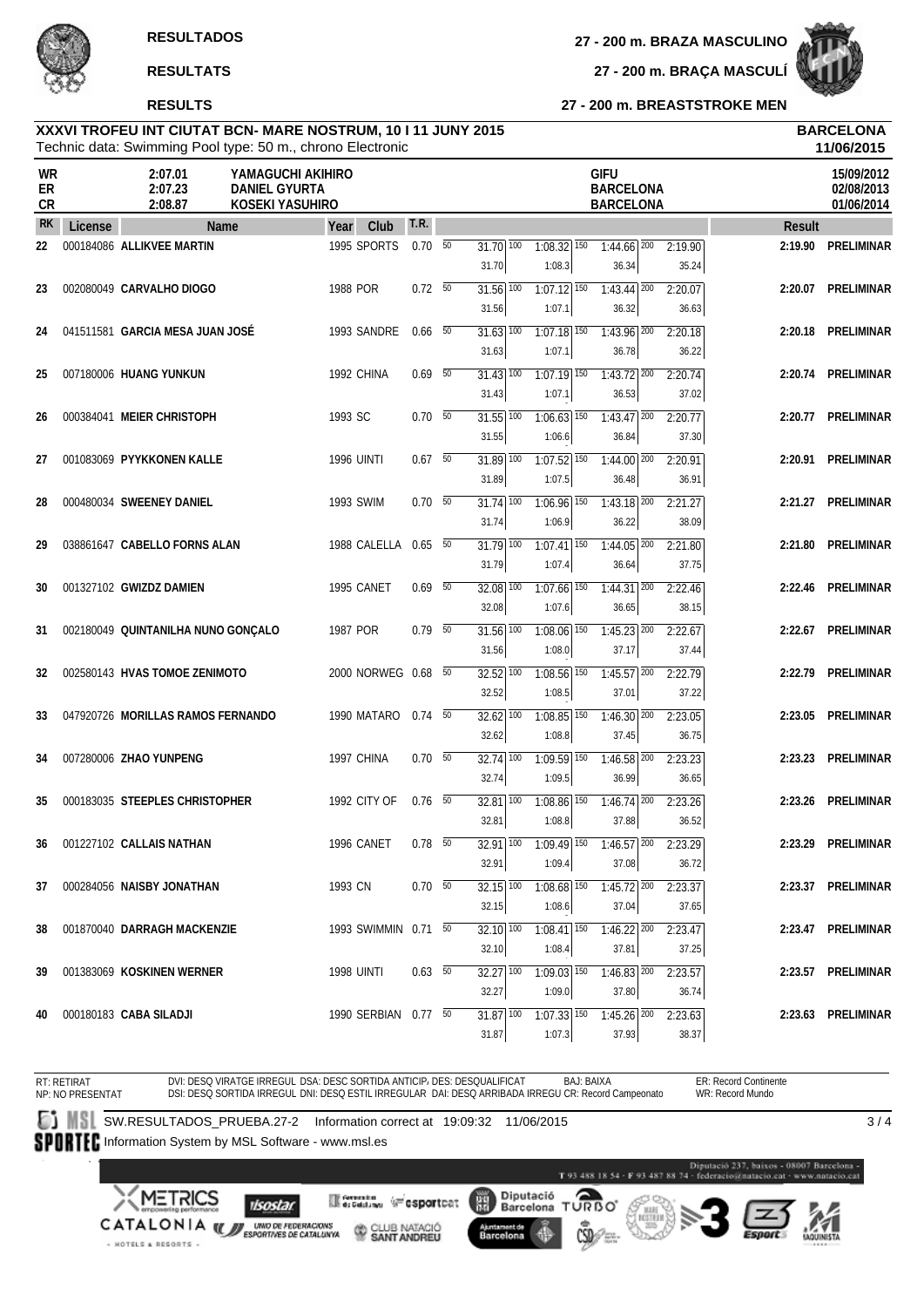**27 - 200 m. BRAZA MASCULINO**

**27 - 200 m. BRAÇA MASCULÍ**

**27 - 200 m. BREASTSTROKE MEN**

|                |         |                                 | Technic data: Swimming Pool type: 50 m., chrono Electronic   |                |    |                                   |                                    |                                                     |                  |               | 11/06/2015                             |
|----------------|---------|---------------------------------|--------------------------------------------------------------|----------------|----|-----------------------------------|------------------------------------|-----------------------------------------------------|------------------|---------------|----------------------------------------|
| WR<br>ER<br>CR |         | 2:07.01<br>2:07.23<br>2:08.87   | YAMAGUCHI AKIHIRO<br><b>DANIEL GYURTA</b><br>KOSEKI YASUHIRO |                |    |                                   |                                    | <b>GIFU</b><br><b>BARCELONA</b><br><b>BARCELONA</b> |                  |               | 15/09/2012<br>02/08/2013<br>01/06/2014 |
| <b>RK</b>      | License | Name                            | Club<br>Year                                                 | T.R.           |    |                                   |                                    |                                                     |                  | <b>Result</b> |                                        |
| 41             |         | 048131817 BALLESTER PUIG JOAN   | 1995 MEDITER 0.75                                            |                | 50 | $32.76$ 100<br>32.76              | $1:09.42$ 150<br>1:09.4            | $1:47.05$ 200<br>37.63                              | 2:24.74<br>37.69 | 2:24.74       | PRELIMINAR                             |
| 42             |         | 000580036 GANIEL IMRI           | 1992 ISR                                                     | $0.79$ 50      |    | $32.31$ $\overline{100}$<br>32.31 | $1:09.50$ <sup>150</sup><br>1:09.5 | $1:47.00$ <sup>200</sup><br>37.50                   | 2:25.46<br>38.46 | 2:25.46       | <b>PRELIMINAR</b>                      |
| 43             |         | 001780143 GRINDHEIM ANDRÉK.     | 2000 NORWEG 0.73 50                                          |                |    | $32.53$ $\overline{100}$<br>32.53 | $1:10.03$ 150<br>1:10.0            | $1:48.33$ 200<br>38.30                              | 2:25.60<br>37.27 | 2:25.60       | PRELIMINAR                             |
| 44             |         | 000884025 MOOS KRISTOFFER       | 1996 AALBOR                                                  | $0.76\quad 50$ |    | $33.51$ 100<br>33.51              | $1:10.44$ <sup>150</sup><br>1:10.4 | $1:48.18$ <sup>200</sup><br>37.74                   | 2:25.69<br>37.51 | 2:25.69       | PRELIMINAR                             |
| 45             |         | 000170002 PINOTES PEDRO         | 1989 ANGOLA                                                  | $0.72\ 50$     |    | $33.20$ $\overline{100}$<br>33.20 | $1:10.66$ <sup>150</sup><br>1:10.6 | $1:48.61$ 200<br>37.95                              | 2:25.76<br>37.15 |               | 2:25.76 PRELIMINAR                     |
| 46             |         | 001480021 SIMBARTL VOJTECH      | 1996 CZE                                                     | $0.63$ 50      |    | 31.88 100<br>31.88                | $1:08.71$ 150<br>1:08.7            | $1:46.59$ 200<br>37.88                              | 2:25.86<br>39.27 | 2:25.86       | PRELIMINAR                             |
| 47             |         | 004470020 PAUL KEVIN            | 1991 SW                                                      | $0.75\ 50$     |    | $32.27$ $\overline{100}$<br>32.27 | $1:08.77$ 150<br>1:08.7            | $1:46.68$ <sup>200</sup><br>37.91                   | 2:25.98<br>39.30 | 2:25.98       | PRELIMINAR                             |
| 48             |         | 000284057 DUBORD MARSHAL        | <b>1998 NAT</b>                                              | 0.64           | 50 | 33.03 100<br>33.03                | $1:10.47$ 150<br>1:10.4            | $1:48.81$ $200$<br>38.34                            | 2:26.38<br>37.57 | 2:26.38       | PRELIMINAR                             |
| 49             |         | 000127024 CHATRON CYRIL         | 1995 EMS                                                     | $0.69$ 50      |    | 32.22 100<br>32.22                | $1:10.78$ 150<br>1:10.7            | $1:48.67$ 200<br>37.89                              | 2:27.64<br>38.97 | 2:27.64       | PRELIMINAR                             |
| 50             |         | 000280050 ROMAN ANDREI CRISTIAN | 1996 ROM                                                     | $0.80\quad 50$ |    | $32.85$ $\overline{100}$<br>32.85 | $1:09.78$ 150<br>1:09.7            | $1:49.22$ <sup>200</sup><br>39.44                   | 2:28.21<br>38.99 |               | 2:28.21 PRELIMINAR                     |
| 51             |         | 000184046 MUSGRAVE BAILEY GRANT | 1998 WESTVIL 0.70 50                                         |                |    | $32.94$ $\overline{100}$<br>32.94 | $1:10.17$ 150<br>1:10.1            | $1:48.45$ <sup>200</sup><br>38.28                   | 2:28.26<br>39.81 | 2:28.26       | PRELIMINAR                             |
| 52             |         | 000280189 SPAIN LUKE            | 1992 UNIVERSI 0.73 50                                        |                |    | 33.42 100<br>33.42                | $1:10.77$ 150<br>1:10.7            | 1:49.38 200<br>38.61                                | 2:28.29<br>38.91 | 2:28.29       | PRELIMINAR                             |
| 53             |         | 002280143 STEINLAND MADS HENRY  | 1997 NORWEG 0.69 50                                          |                |    | $33.07$ $\overline{100}$<br>33.07 | $1:11.01$ 150<br>1:11.0            | $1:49.58$ <sup>200</sup><br>38.57                   | 2:29.84<br>40.26 | 2:29.84       | PRELIMINAR                             |
|                |         | 039946239 PENEDES FRADERA MARTI | 1996 MATARO                                                  |                |    |                                   |                                    |                                                     |                  | <b>BAJ</b>    | PRELIMINAR                             |
|                |         | 000170027 MATHLOUTHI AHMED      | 1989 TUNISIEN                                                |                |    |                                   |                                    |                                                     |                  | NΡ            | PRELIMINAR                             |
|                |         | 000380199 LIM DANIEL            | 1996 WARREN                                                  |                |    |                                   |                                    |                                                     |                  | ΝP            | PRELIMINAR                             |

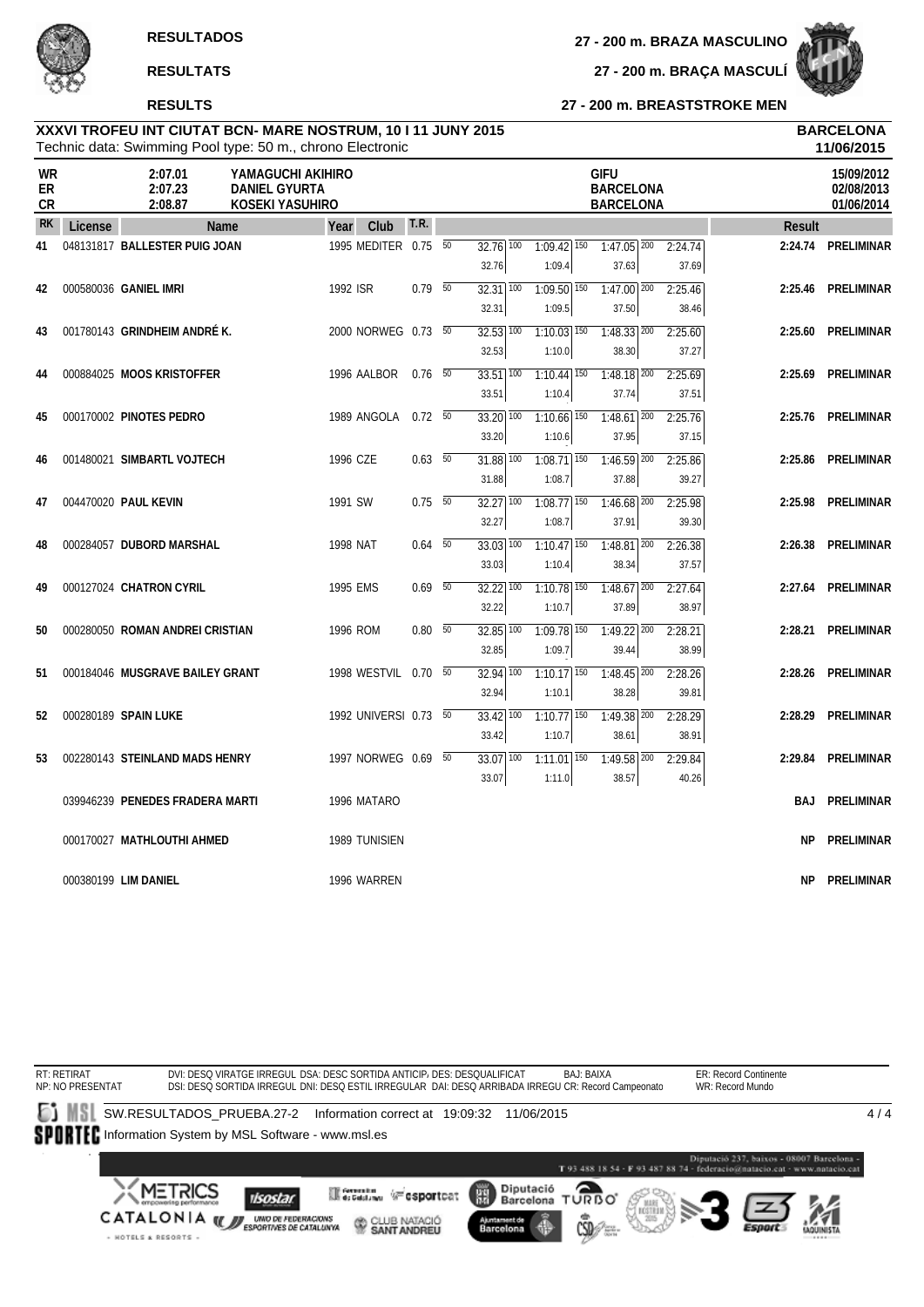**RESULTADOS**

**28 - 200 m. MARIPOSA FEMENINO**

**RESULTATS**

#### **RESULTS**

**28 - 200 m. PAPALLONA FEMENÍ**

**28 - 200 m. BUTTERFLY WOMEN**



**XXXVI TROFEU INT CIUTAT BCN- MARE NOSTRUM, 10 I 11 JUNY 2015 BARCELONA**

|                       |         |                                  | Technic data: Swimming Pool type: 50 m., chrono Electronic |            |                                    |                     |                                                                                                   |                                                   |                             |                                                |                                            |           |               | 11/06/2015                             |
|-----------------------|---------|----------------------------------|------------------------------------------------------------|------------|------------------------------------|---------------------|---------------------------------------------------------------------------------------------------|---------------------------------------------------|-----------------------------|------------------------------------------------|--------------------------------------------|-----------|---------------|----------------------------------------|
| <b>WR</b><br>ER<br>CR |         | 2:01.81<br>2:04.27<br>2:07.76    | LIU ZIGE<br><b>KATINKA HOSSZU</b><br><b>HOSHI NATSUMI</b>  |            |                                    |                     |                                                                                                   |                                                   | <b>JINAN</b><br><b>ROMA</b> | <b>BARCELONA</b>                               |                                            |           |               | 21/10/2009<br>29/07/2009<br>11/06/2008 |
| <b>RK</b>             | License |                                  | Name                                                       | Year       | Club                               | T.R.                |                                                                                                   |                                                   |                             |                                                |                                            |           | <b>Result</b> |                                        |
| 1                     |         | 002570080 HOSHI NATSUMI          |                                                            | 1990 JAPAN |                                    | $0.69\overline{50}$ | 28.69 100<br>28.69                                                                                | $-7:01.07$ ! $150$<br>1:01.0                      |                             | $33.19$ <sub>, CR</sub>                        | $-7:34.26$ $\sqrt{200} - 2:07.58$<br>33.32 | <b>CR</b> | 2:07.58       | <b>FINAL</b>                           |
|                       |         |                                  |                                                            |            |                                    | $0.68$ 50           | 29.28 100<br>29.28                                                                                | $1:02.04$ ! $150$<br>1:02.0                       |                             | $1:36.51$ <sup>200</sup><br>34.47              | 2:10.63<br>34.12                           |           | 2:10.63       | PRELIMINAR                             |
| 2                     |         | 047416069 IGNACIO SORRIBES JUDIT |                                                            |            | 1994 ESPAÑA                        | $0.73$ 50           | 29.40 100<br>29.40                                                                                | $1:02.08$ ! 150<br>1:02.0                         |                             | $\overline{1:35.75}$ 200<br>33.67              | 2:09.59<br>33.84                           |           | 2:09.59       | <b>FINAL</b>                           |
|                       |         |                                  |                                                            |            |                                    | $0.74\quad 50$      | 30.82!100<br>30.82                                                                                | $1:04.11$ ! 150<br>1:04.1                         |                             | 1:38.58!200<br>34.47                           | 2:12.81<br>34.23                           |           |               | 2:12.81 PRELIMINAR                     |
| 3                     |         | 004284023 WILLMOTT AIMEE         |                                                            |            | 1993 BRITISH                       | $0.79\ 50$          | $29.53$ <sup>100</sup><br>29.53                                                                   | $1:02.47$ <sup>150</sup><br>1:02.4                |                             | $1:36.27$ ! 200<br>33.80                       | 2:11.00<br>34.73                           |           | 2:11.00       | <b>FINAL</b>                           |
|                       |         |                                  |                                                            |            |                                    | $0.74\ 50$          | 29.91 100<br>29.91                                                                                | $\overline{1:03.64}$ $\overline{150}$<br>1:03.6   |                             | $\overline{1:37.80}$ $\overline{200}$<br>34.16 | 2:13.28<br>35.48                           |           | 2:13.28       | PRELIMINAR                             |
| 4                     |         | 000783049 THOMAS ALYS            |                                                            | 1990 SWIM  |                                    | 0.73 50             | 29.56 100<br>29.56                                                                                | $1:02.58$ , $150$<br>1:02.5                       |                             | $1:36.48$ <sup>200</sup><br>33.90              | 2:11.05<br>34.57                           |           | 2:11.05       | <b>FINAL</b>                           |
|                       |         |                                  |                                                            |            |                                    | $0.70\ 50$          | $29.63$ ! $100$                                                                                   | $1:02.75$ ! $150$                                 |                             | $\overline{1:37.23}$ $\overline{200}$          | $\overline{2:}12.22$                       |           |               | 2:12.22 PRELIMINAR                     |
| 5                     |         | 001980049 MONTEIRO ANA CATARINA  |                                                            | 1993 POR   |                                    | $0.74 - 50$         | 29.63<br>29.66 100                                                                                | 1:02.7<br>$1:02.60$ ! 150                         |                             | 34.48<br>1:36.48 200                           | 34.99<br>2:11.12                           |           | 2:11.12       | <b>FINAL</b>                           |
|                       |         |                                  |                                                            |            |                                    | $0.72\ 50$          | 29.66<br>29.87 100                                                                                | 1:02.6<br>$1:03.71$ , 150                         |                             | 33.88<br>1:38.34 200                           | 34.64<br>2:13.12                           |           |               | 2:13.12 PRELIMINAR                     |
| 6                     |         | 002384023 MILEY HANNAH           |                                                            |            | 1989 BRITISH                       | $0.71 - 50$         | 29.87<br>$30.75$ ! $100$                                                                          | 1:03.7<br>$1:03.57$ ! $150$                       |                             | 34.63<br>$\overline{1:38.12!}$ 200             | 34.78<br>2:11.92                           |           | 2:11.92       | <b>FINAL</b>                           |
|                       |         |                                  |                                                            |            |                                    | $0.70\ 50$          | 30.75<br>$30.40$ ! $100$                                                                          | 1:03.5<br>$1:04.44$ ! $150$                       |                             | 34.55<br>1:39.49 200                           | 33.80<br>2:14.64                           |           | 2:14.64       | PRELIMINAR                             |
| 7                     |         | 000480189 GRAY TILLY             |                                                            |            | 1991 UNIVERSI 0.68 50              |                     | 30.40<br>29.52! 100                                                                               | 1:04.4<br>$\overline{1:03.25}$ , $\overline{150}$ |                             | 35.05<br>1:37.43 200                           | 35.15<br>2:12.14                           |           | 2:12.14       | <b>FINAL</b>                           |
|                       |         |                                  |                                                            |            |                                    | $0.67\ 50$          | 29.52<br>$29.68$ ! $100$                                                                          | 1:03.2<br>$1:02.81$ ! $150$                       |                             | 34.18<br>$\overline{1:38.33}$ $\overline{200}$ | 34.71<br>$\sqrt{2.15.38}$                  |           | 2:15.38       | PRELIMINAR                             |
| 8                     |         | 000283035 SMITHURST EMMA         |                                                            |            | 1991 CITY OF 0.73 50 <sup>--</sup> |                     | 29.68<br>$30.87^{+100}_{1}$ 1:03.87 $^{+150}_{1}$ 1:38.19 $^{+200}_{1}$ 2:13.49 $^{+1}_{1}$       | 1:02.8                                            |                             | 35.52                                          | 37.05                                      |           | 2:13.49       | <b>FINAL</b>                           |
|                       |         |                                  |                                                            |            |                                    | $0.75\ 50$          | 30.87<br>$30.97$ <sup>100</sup> $- 1.05.08$ <sup>150</sup> $- 1.39.21$ <sup>200</sup> $- 2.14.49$ | 1:03.8                                            |                             | 34.32                                          | 35.30                                      |           |               | 2:14.49 PRELIMINAR                     |
| 9                     |         | 003080030 HÖPKIN LISA            |                                                            |            | 1998 GERMAN 0.73 50                |                     | 30.97 <sup>1</sup><br>$29.89$ <sub>, <math>100</math></sub>                                       | 1:05.0<br>$-7.03.43$ , $150$                      |                             | 34.13                                          | 35.28<br>$1:38.29$ $200$ $2:12.94$         |           | 2:12.94       | <b>FINAL</b>                           |
|                       |         |                                  |                                                            |            |                                    |                     | 29.89                                                                                             | 1:03.4                                            |                             | 34.86                                          | 34.65                                      |           |               |                                        |
|                       |         |                                  |                                                            |            |                                    | $0.72\ 50$          | $30.61$ ! $100$<br>30.61                                                                          | $1:04.56$ <sup>150</sup><br>1:04.5                |                             | $1:39.85$ <sup>200</sup><br>35.29              | 2:15.39<br>35.54                           |           |               | 2:15.39 PRELIMINAR                     |

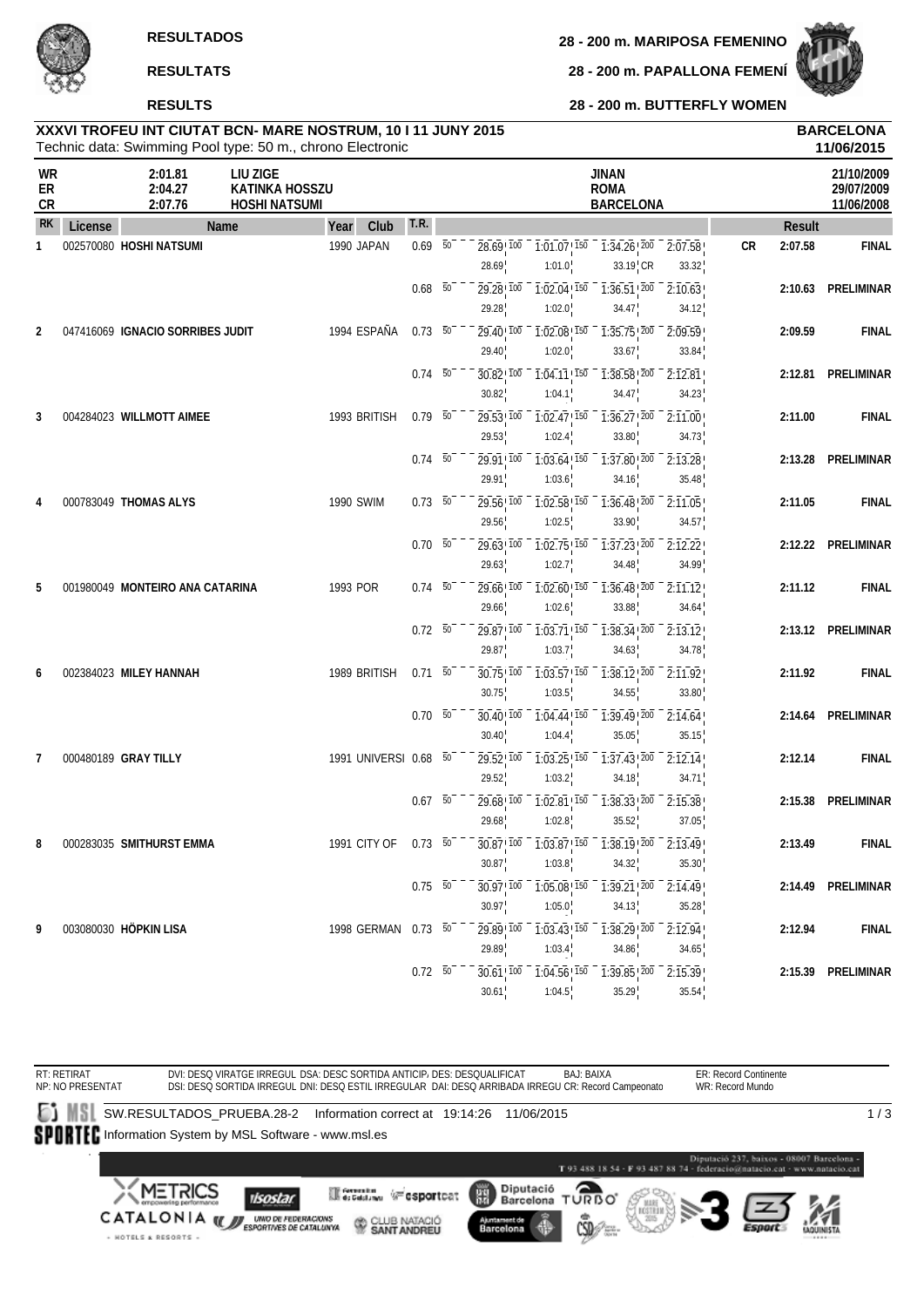**28 - 200 m. MARIPOSA FEMENINO**

**RESULTATS**

#### **RESULTS**

**28 - 200 m. PAPALLONA FEMENÍ**



**28 - 200 m. BUTTERFLY WOMEN**

# **XXXVI TROFEU INT CIUTAT BCN- MARE NOSTRUM, 10 I 11 JUNY 2015 BARCELONA**

|                              |         |                                    | Technic data: Swimming Pool type: 50 m., chrono Electronic |                      |                |                                              |                                      |                                                                                                           |                  |               | 11/06/2015                             |
|------------------------------|---------|------------------------------------|------------------------------------------------------------|----------------------|----------------|----------------------------------------------|--------------------------------------|-----------------------------------------------------------------------------------------------------------|------------------|---------------|----------------------------------------|
| <b>WR</b><br>ER<br><b>CR</b> |         | 2:01.81<br>2:04.27<br>2:07.76      | LIU ZIGE<br><b>KATINKA HOSSZU</b><br><b>HOSHI NATSUMI</b>  |                      |                |                                              |                                      | <b>JINAN</b><br><b>ROMA</b><br><b>BARCELONA</b>                                                           |                  |               | 21/10/2009<br>29/07/2009<br>11/06/2008 |
| <b>RK</b>                    | License |                                    | Name                                                       | Club<br>Year         | T.R.           |                                              |                                      |                                                                                                           |                  | <b>Result</b> |                                        |
| 10                           |         | 001980030 SCHMIEDEL PAULINA        |                                                            | 1993 GERMAN 0.70 50  |                | $29.55$ $\overline{100}$<br>29.55            | $1:03.96$ 150<br>1:03.9              | $1:39.56$ <sup>200</sup><br>35.60                                                                         | 2:15.76<br>36.20 | 2:15.76       | <b>FINAL</b>                           |
|                              |         |                                    |                                                            |                      | $0.72\ 50$     | $30.32$ $\overline{100}$<br>30.32            | $1:04.89$ 150<br>1:04.8              | $1:40.76$ <sup>200</sup><br>35.87                                                                         | 2:17.00<br>36.24 |               | 2:17.00 PRELIMINAR                     |
| 11                           |         | 000184075 FACCHINI GIULIA LUCIA    |                                                            | 1995 CENTRE          | 0.72 50        | $30.62$ $\overline{100}$<br>30.62            | $1:04.80$ 150<br>1:04.8              | $1:40.51$ 200<br>35.71                                                                                    | 2:16.49<br>35.98 | 2:16.49       | <b>FINAL</b>                           |
|                              |         |                                    |                                                            |                      | $0.72\ 50$     | $30.42$ 100<br>30.42                         | $1:05.25$ <sup>150</sup><br>1:05.2   | $1:40.96$ <sup>200</sup><br>35.71                                                                         | 2:16.66<br>35.70 |               | 2:16.66 PRELIMINAR                     |
| 12                           |         | 053487155 VILAS VIDAL MARIA        |                                                            | 1996 ESPAÑA          | $0.76$ 50      | $31.57$ $\overline{100}$<br>31.57            | $1:06.30$ $\overline{150}$<br>1:06.3 | $1:41.70$ <sup>200</sup><br>35.40                                                                         | 2:16.52<br>34.82 | 2:16.52       | <b>FINAL</b>                           |
|                              |         |                                    |                                                            |                      | $0.60\quad 50$ | $31.30\overline{)100}$<br>31.30              | $1:06.61$ <sup>150</sup><br>1:06.6   | $1:42.51$ $200$<br>35.90                                                                                  | 2:18.39<br>35.88 | 2:18.39       | PRELIMINAR                             |
| 13                           |         | 000684083 ERICHSEN CAROLINE        |                                                            | 1998 SIGMA           | $0.74\quad 50$ | $31.04$ 100<br>31.04                         | $1:06.24$ 150<br>1:06.2              | $1:42.36$ <sup>200</sup><br>36.12                                                                         | 2:18.06<br>35.70 | 2:18.06       | <b>FINAL</b>                           |
|                              |         |                                    |                                                            |                      | $0.74\quad 50$ | $31.02$ $\overline{100}$<br>31.02            | $1:07.13$ $150$<br>1:07.1            | $1:43.28$ <sup>200</sup><br>36.15                                                                         | 2:20.11<br>36.83 |               | 2:20.11 PRELIMINAR                     |
| 14                           |         | 003380026 NORISMAA NEA             |                                                            | 1995 FINNISH         | $0.73$ 50      | 31.00 100<br>31.00                           | $1:06.00$ 150<br>1:06.0              | $1:42.20$ 200<br>36.20                                                                                    | 2:18.20<br>36.00 | 2:18.20       | <b>FINAL</b>                           |
|                              |         |                                    |                                                            |                      | $0.76$ 50      | $31.03$ $\overline{100}$<br>31.03            | $1:06.13$ <sup>150</sup><br>1:06.1   | $1:44.31$ $200$<br>38.18                                                                                  | 2:20.31<br>36.00 |               | 2:20.31 PRELIMINAR                     |
| 15                           |         | 046997145 NAVARRO SILVESTRE JUDITH |                                                            | 1997 SANDRE          | 0.55550        | $31.71$ $\overline{100}$<br>31.71            | $1:07.09$ 150<br>1:07.0              | $1:43.58$ <sup>200</sup><br>36.49                                                                         | 2:20.25<br>36.67 | 2:20.25       | <b>FINAL</b>                           |
|                              |         |                                    |                                                            |                      | $0.77\quad 50$ | $31.65$ $\overline{100}$<br>31.65            | $1:07.03$ 150<br>1:07.0              | $1:43.28$ 200<br>36.25                                                                                    | 2:19.86<br>36.58 | 2:19.86       | PRELIMINAR                             |
| 16                           |         | 001584023 KELLY RACHAEL            |                                                            | 1994 BRITISH         |                |                                              |                                      |                                                                                                           |                  | BAJ           | <b>FINAL</b>                           |
|                              |         |                                    |                                                            |                      | $0.73 - 50$    | $\overline{29.52}$ $\overline{100}$<br>29.52 | $1:03.81$ $150$<br>1:03.8            | $7:39.38$ <sup>200</sup><br>35.57                                                                         | 2:15.98<br>36.60 | 2:15.98       | PRELIMINAR                             |
| 17                           |         | 000280033 HOSSZU KATINKA           |                                                            | 1989 HUNGARI 0.67 50 |                | $\overline{28.74}$ $\overline{100}$<br>28.74 | 1:00.8                               | $\overline{1:00.85}$ $\overline{150}$ $\overline{1:34.91}$ $\overline{200}$ $\overline{2:09.61}$<br>34.06 | 34.70            |               | 2:09.61 PRELIMINAR                     |
| 18                           |         | 000280035 CRYER INGA ELIN          |                                                            | 1993 ISL             | $0.80\, 50$    | $31.08$ $\overline{100}$<br>31.08            | $1:06.11$ 150<br>1:06.1              | $1:43.15$ 200<br>37.04                                                                                    | 2:20.78<br>37.63 |               | 2:20.78 PRELIMINAR                     |
| 19                           |         | 000584025 SOERENSEN ISABELLA K.    |                                                            | 1994 AALBOR          | $0.72\t 50$    | $30.95$ $\overline{100}$<br>30.95            | $1:06.94$ 150<br>1:06.9              | $1:44.87$ 200<br>37.93                                                                                    | 2:21.09<br>36.22 |               | 2:21.09 PRELIMINAR                     |
| 20                           |         | 000970001 KHACHA SAMAR             |                                                            | 1999 FED             | $0.76$ 50      | $32.14$ $\overline{100}$<br>32.14            | $1:07.90$ 150<br>1:07.9              | $1:44.73$ <sup>200</sup><br>36.83                                                                         | 2:21.63<br>36.90 |               | 2:21.63 PRELIMINAR                     |
| 21                           |         | P00057150 BUCH CARDONA MARIA       |                                                            | 1999 TERRASA 0.76 50 |                | $31.72$ $\overline{100}$<br>31.72            | $1:07.57$ 150<br>1:07.5              | $1:45.17$ <sup>200</sup><br>37.60                                                                         | 2:23.07<br>37.90 |               | 2:23.07 PRELIMINAR                     |
|                              |         |                                    |                                                            |                      |                |                                              |                                      |                                                                                                           |                  |               |                                        |

RT: RETIRAT NP: NO PRESENTAT DVI: DESQ VIRATGE IRREGUL DSA: DESC SORTIDA ANTICIP, DES: DESQUALIFICAT DSI: DESQ SORTIDA IRREGUL DNI: DESQ ESTIL IRREGULAR DAI: DESQ ARRIBADA IRREGU CR: Record Campeonato BAJ: BAIXA ER: Record Continente WR: Record Mundo SW.RESULTADOS\_PRUEBA.28-2 Information correct at 19:14:26 11/06/2015 SPORTEC Information System by MSL Software - www.msl.es

**Mercantel George Contract** 

CLUB NATACIÓ

2 / 3

METRICS **ISostar** CATALONIA WE ENGINEERING ON

+ HOTELS & RESORTS +

願 Ajuntament de<br>Barcelona Æ

Diputació<br>Barcelona TURBO cso.



T 93 488 18 54 - F 93 487 88 74 - federacio@natacio.cnt

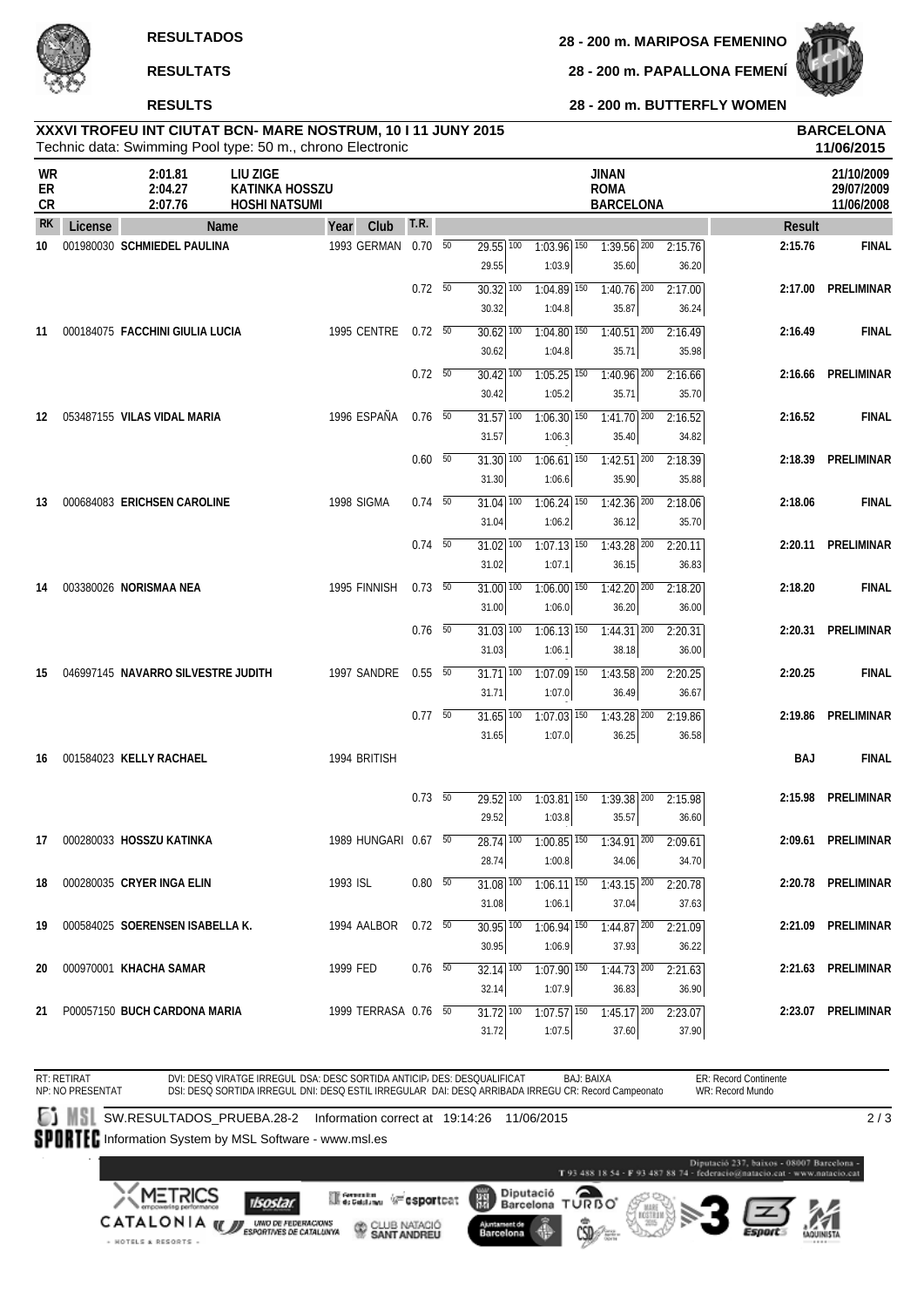**RESULTS**

**28 - 200 m. PAPALLONA FEMENÍ**



**28 - 200 m. BUTTERFLY WOMEN**

|                       |         | Technic data: Swimming Pool type: 50 m., chrono Electronic |                                                           |          |               |                |                 |                                   |                                              |                                                 |                           |            | 11/06/2015                             |
|-----------------------|---------|------------------------------------------------------------|-----------------------------------------------------------|----------|---------------|----------------|-----------------|-----------------------------------|----------------------------------------------|-------------------------------------------------|---------------------------|------------|----------------------------------------|
| <b>WR</b><br>ER<br>CR |         | 2:01.81<br>2:04.27<br>2:07.76                              | LIU ZIGE<br><b>KATINKA HOSSZU</b><br><b>HOSHI NATSUMI</b> |          |               |                |                 |                                   |                                              | <b>JINAN</b><br><b>ROMA</b><br><b>BARCELONA</b> |                           |            | 21/10/2009<br>29/07/2009<br>11/06/2008 |
| <b>RK</b>             | License | Name                                                       |                                                           | Year     | Club          | T.R.           |                 |                                   |                                              |                                                 |                           | Result     |                                        |
| 22                    |         | 053319878 CENTENO TORRICO EVA                              |                                                           |          | 1998 SANDRE   | 0.68           | 50              | $31.61$ $\overline{100}$<br>31.61 | $1:07.53$ 150<br>1:07.5                      | $1:45.43$ <sup>200</sup><br>37.90               | 2:23.72<br>38.29          |            | 2:23.72 PRELIMINAR                     |
| 22                    |         | 000184056 COUTURE SIMONNE                                  |                                                           | 1993 CN  |               | $0.65\quad 50$ |                 | $32.09$ $\overline{100}$<br>32.09 | $1:08.35$ <sup>150</sup><br>1:08.3           | $1:45.82$ <sup>200</sup><br>37.47               | 2:23.72<br>37.90          |            | 2:23.72 PRELIMINAR                     |
| 24                    |         | 000384057 COUGHLAN OPHELIE                                 |                                                           | 1997 NAT |               | $0.75 - 50$    |                 | $33.54$ $\overline{100}$<br>33.54 | $1:08.68$ 150<br>1:08.6                      | $1:46.52$ <sup>200</sup><br>37.84               | 2:24.11<br>37.59          | 2:24.11    | PRELIMINAR                             |
| 25                    |         | 001027102 PICAULT SOLWEIG                                  |                                                           |          | 2000 CANET    | $0.70\ 50$     |                 | $32.37$ 100<br>32.37              | $1:09.24$ <sup>150</sup><br>1:09.2           | $1:46.78$ <sup>200</sup><br>37.54               | 2:24.87<br>38.09          |            | 2:24.87 PRELIMINAR                     |
| 26                    |         | 000380143 OLSEN EVA                                        |                                                           |          | 2000 NORWEG   |                | $\overline{50}$ | $32.09$ $\overline{100}$<br>32.09 | $1:08.98$ 150<br>1:08.9                      | $1:46.32$ <sup>200</sup><br>37.34               | 2:25.57<br>39.25          | 2:25.57    | PRELIMINAR                             |
| 27                    |         | 000584083 BENTIN LISE-LOTTE LARSEN                         |                                                           |          | 1997 SIGMA    | $0.80\quad 50$ |                 | $31.49$ $\overline{100}$          | $1:07.54$ <sup>150</sup>                     | $1:45.83$ <sup>200</sup>                        | 2:27.31                   |            | 2:27.31 PRELIMINAR                     |
| 28                    |         | 043573022 BARRI VILLANUEVA DANA                            |                                                           |          | 2000 C.N.B.   | $0.77\quad 50$ |                 | 31.49<br>$34.09$ $100$<br>34.09   | 1:07.5<br>$1:13.05$ <sup>150</sup><br>1:13.0 | 38.29<br>$1:53.33$ <sup>200</sup><br>40.28      | 41.48<br>2:33.62<br>40.29 |            | 2:33.62 PRELIMINAR                     |
|                       |         | 000484058 SAVARD KATERINE                                  |                                                           |          | 1993 CAMO     |                |                 |                                   |                                              |                                                 |                           |            | <b>BAJ PRELIMINAR</b>                  |
|                       |         | 078219889 CORRO LORENTE CATALINA                           |                                                           |          | 1995 ESPAÑA   |                |                 |                                   |                                              |                                                 |                           | BAJ        | PRELIMINAR                             |
|                       |         | 000484083 HOWARDSEN MAJ                                    |                                                           |          | 1997 SIGMA    |                |                 |                                   |                                              |                                                 |                           | <b>BAJ</b> | PRELIMINAR                             |
|                       |         | 000880143 RIMMEREIDE CAMILLA                               |                                                           |          | 2000 NORWEG   |                |                 |                                   |                                              |                                                 |                           |            | <b>BAJ PRELIMINAR</b>                  |
|                       |         | 047917201 CAMPO CASAJUS CARLA                              |                                                           |          | 1991 TERRASA  |                |                 |                                   |                                              |                                                 |                           | NP.        | PRELIMINAR                             |
|                       |         | 045989420 GARCIA DE DIOS LEYVA IRENE                       |                                                           |          | 1998 TERRASA  |                |                 |                                   |                                              |                                                 |                           | <b>NP</b>  | PRELIMINAR                             |
|                       |         | 001283037 CLARK GILLIAN                                    |                                                           |          | 1996 UNIVERSI |                |                 |                                   |                                              |                                                 |                           | <b>NP</b>  | PRELIMINAR                             |

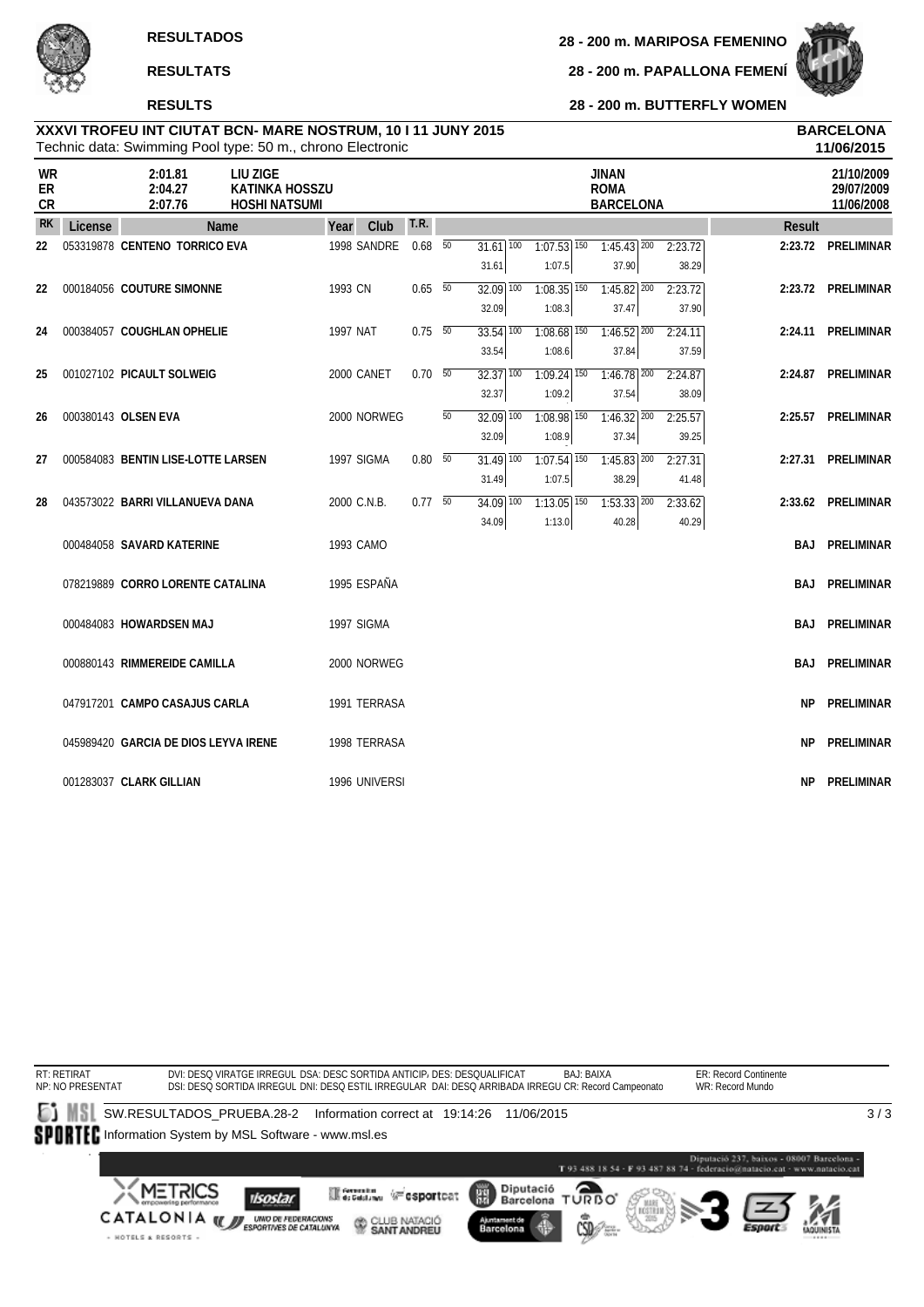**29 - 100 m. PAPALLONA MASCULÍ**



**RESULTS**

**29 - 100 m. BUTTERFLY MEN**

|                          |         |                            | Technic data: Swimming Pool type: 50 m., chrono Electronic          |                     |                              |                 |                                                |                             |                                                |               | 11/06/2015                             |
|--------------------------|---------|----------------------------|---------------------------------------------------------------------|---------------------|------------------------------|-----------------|------------------------------------------------|-----------------------------|------------------------------------------------|---------------|----------------------------------------|
| <b>WR</b><br>ER<br>$C$ R |         | 49.82<br>49.95<br>51.77    | PHELPS MICHAEL<br><b>MILORAD CAVIC</b><br><b>LAUTERSTEIN ANDREW</b> |                     |                              |                 |                                                |                             | <b>ROMA</b><br><b>ROMA</b><br><b>BARCELONA</b> |               | 01/08/2009<br>01/08/2009<br>07/06/2009 |
| <b>RK</b>                | License | Name                       | Year                                                                | T.R.<br>Club        |                              |                 |                                                |                             |                                                | <b>Result</b> |                                        |
| 1                        |         | 000580048 CZERNIAK KONRAD  | 1989 POLISH                                                         |                     | $0.75 - 50$                  |                 | $24.30$ <sub>, <math>100</math></sub><br>24.30 | 52.36<br>52.36              |                                                | 52.36         | <b>FINAL</b>                           |
|                          |         |                            |                                                                     |                     | $0.68$ 50                    |                 | $24.60$ ! $100$<br>24.60                       | 53.28<br>53.28              |                                                | 53.28         | PRELIMINAR                             |
| 2                        |         | 002170080 KAWAMOTO TAKESHI | 1995 JAPAN                                                          |                     | $0.75\ 50$                   |                 | $24.93$ <sup>100</sup><br>24.93                | 52.57                       |                                                | 52.57         | <b>FINAL</b>                           |
|                          |         |                            |                                                                     |                     | $0.70\ 50$                   |                 | $24.66$ <sup>1</sup> $100$                     | 52.57<br>52.87              |                                                |               | 52.87 PRELIMINAR                       |
|                          |         |                            |                                                                     |                     |                              |                 | 24.66                                          | 52.87                       |                                                |               |                                        |
| 3                        |         | 001570080 FUJII TAKURO     | 1985 JAPAN                                                          |                     | $0.63\ 50$                   |                 | $24.58$ <sub>, <math>100</math></sub><br>24.58 | 52.69<br>52.69              |                                                | 52.69         | <b>FINAL</b>                           |
|                          |         |                            |                                                                     |                     | 0.64                         | $\overline{50}$ | $\overline{24.89}$ , $\overline{100}$          | $\overline{53.01}$          |                                                | 53.01         | PRELIMINAR                             |
|                          |         |                            |                                                                     |                     |                              |                 | 24.89                                          | 53.01                       |                                                |               |                                        |
| 4                        |         | 000670080 SETO DAIYA       | 1994 JAPAN                                                          |                     | $0.63\ 50$                   |                 | $\overline{24.72}$ , $\overline{100}$<br>24.72 | $\overline{52.72}$<br>52.72 |                                                | 52.72         | <b>FINAL</b>                           |
|                          |         |                            |                                                                     |                     | $0.65 - 50^{-1}$             |                 | 24.93, 100                                     | 52.89                       |                                                | 52.89         | PRELIMINAR                             |
|                          |         |                            |                                                                     |                     |                              |                 | 24.93                                          | 52.89                       |                                                |               |                                        |
| 5                        |         | 000380050 COCI ALEXANDRU   | 1989 ROM                                                            |                     | $0.67 - 50^{-1}$             |                 | 24.89 100                                      | 52.85                       |                                                | 52.85         | <b>FINAL</b>                           |
|                          |         |                            |                                                                     |                     |                              |                 | 24.89                                          | 52.85                       |                                                |               |                                        |
|                          |         |                            |                                                                     |                     | $0.67 - 50^{-1}$             |                 | $25.47$ ! $100$                                | $\overline{53.05}$          |                                                | 53.05         | PRELIMINAR                             |
|                          |         |                            |                                                                     |                     |                              |                 | 25.47                                          | 53.05                       |                                                |               |                                        |
| 6                        |         | 000880022 BROMER VIKTOR B. | 1993 DANISH                                                         |                     | $0.68$ 50                    |                 | $25.20$ ! $100$                                | 52.94                       |                                                | 52.94         | <b>FINAL</b>                           |
|                          |         |                            |                                                                     |                     | $0.66\quad 50$               |                 | 25.20                                          | 52.94                       |                                                |               | 53.43 PRELIMINAR                       |
|                          |         |                            |                                                                     |                     |                              |                 | $25.54$ <sup>100</sup><br>25.54                | 53.43<br>53.43              |                                                |               |                                        |
| 7                        |         | 000180030 DEIBLER STEFFEN  |                                                                     | 1987 GERMAN 0.71 50 |                              |                 | $24.53$ <sup>1</sup> $100$                     | 53.43                       |                                                | 53.43         | <b>FINAL</b>                           |
|                          |         |                            |                                                                     |                     |                              |                 | 24.53                                          | 53.43                       |                                                |               |                                        |
|                          |         |                            |                                                                     |                     | 0.68                         | $\overline{50}$ | $24.57$ ! $100$                                | 53.08                       |                                                | 53.08         | PRELIMINAR                             |
|                          |         |                            |                                                                     |                     |                              |                 | 24.57                                          | 53.08                       |                                                |               |                                        |
| 8                        |         | 002270080 SAKAI MASATO     | 1995 JAPAN                                                          |                     | $0.67\overline{50}$          |                 | $25.06\frac{1}{1}$ $100$                       | $\overline{53.44}$          |                                                | 53.44         | <b>FINAL</b>                           |
|                          |         |                            |                                                                     |                     |                              |                 | 25.06                                          | 53.44                       |                                                |               |                                        |
|                          |         |                            |                                                                     |                     | $0.66\quad\overline{50}^{-}$ |                 | $25.27$ <sup>1</sup> $100$                     | $\overline{53.52}$          |                                                |               | 53.52 PRELIMINAR                       |
|                          |         |                            |                                                                     |                     |                              |                 | 25.27                                          | 53.52                       |                                                |               |                                        |
| 9                        |         | 004684023 LAXTON THOMAS    | 1989 BRITISH                                                        |                     | $0.71\ 50$                   |                 | 25.20, 100                                     | $\overline{53.52}$          |                                                | 53.52         | <b>FINAL</b>                           |
|                          |         |                            |                                                                     |                     | $0.71\ 50$                   |                 | 25.20                                          | 53.52                       |                                                |               |                                        |
|                          |         |                            |                                                                     |                     |                              |                 | 25.10, 100<br>25.10                            | $\overline{53.69}$<br>53.69 |                                                |               | 53.69 PRELIMINAR                       |
|                          |         |                            |                                                                     |                     |                              |                 |                                                |                             |                                                |               |                                        |

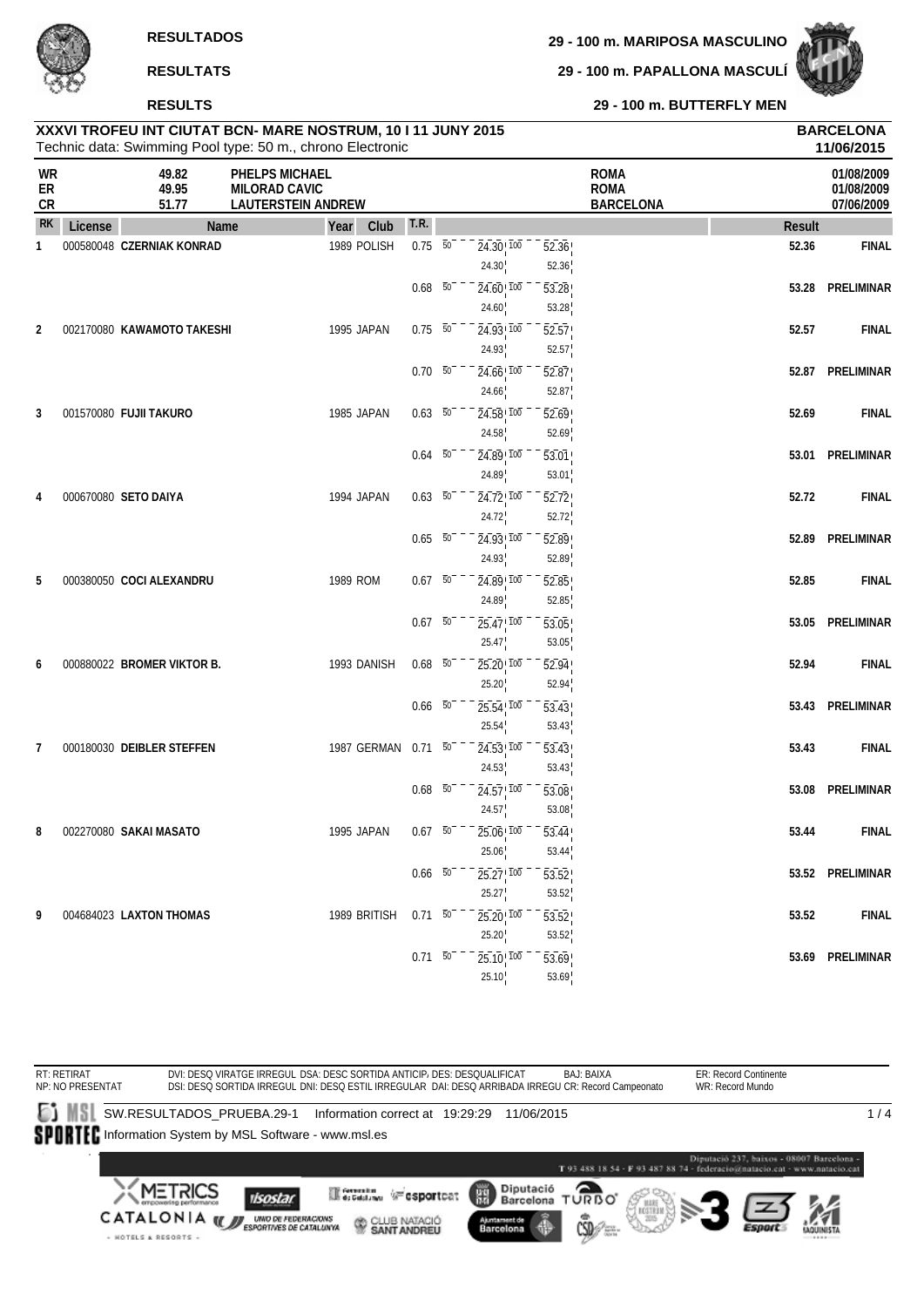**29 - 100 m. PAPALLONA MASCULÍ**



**RESULTS**

**29 - 100 m. BUTTERFLY MEN**

|                              |                    |                                | XXXVI TROFEU INT CIUTAT BCN- MARE NOSTRUM, 10 I 11 JUNY 2015<br>Technic data: Swimming Pool type: 50 m., chrono Electronic |                       |                          |                                              |                |                                                |               | <b>BARCELONA</b><br>11/06/2015         |
|------------------------------|--------------------|--------------------------------|----------------------------------------------------------------------------------------------------------------------------|-----------------------|--------------------------|----------------------------------------------|----------------|------------------------------------------------|---------------|----------------------------------------|
| <b>WR</b><br>ER<br><b>CR</b> |                    | 49.82<br>49.95<br>51.77        | PHELPS MICHAEL<br><b>MILORAD CAVIC</b><br><b>LAUTERSTEIN ANDREW</b>                                                        |                       |                          |                                              |                | <b>ROMA</b><br><b>ROMA</b><br><b>BARCELONA</b> |               | 01/08/2009<br>01/08/2009<br>07/06/2009 |
| <b>RK</b>                    | License            |                                | Name                                                                                                                       | Club<br>Year          | T.R.                     |                                              |                |                                                | <b>Result</b> |                                        |
| 10                           |                    | 001070050 MEYER NICO           |                                                                                                                            | <b>1992 TUKS</b>      | $0.68$ 50                | $24.98$ 100<br>24.98                         | 54.47<br>54.47 |                                                | 54.47         | <b>FINAL</b>                           |
|                              |                    |                                |                                                                                                                            |                       | 0.70 50                  | $25.11$ $\overline{100}$<br>25.11            | 54.03<br>54.03 |                                                |               | 54.03 PRELIMINAR                       |
| 11                           |                    | 000780013 SUBARSKY SASCHA      |                                                                                                                            | 1996 AUSTRIA 0.66 50  |                          | $25.39$ 100<br>25.39                         | 54.60<br>54.60 |                                                | 54.60         | <b>FINAL</b>                           |
|                              |                    |                                |                                                                                                                            |                       | $0.66\quad 50$           | $25.41$ 100<br>25.41                         | 54.37<br>54.37 |                                                |               | 54.37 PRELIMINAR                       |
| 12                           |                    | 000284023 BARRETT ADAM         |                                                                                                                            | 1992 BRITISH          | 0.69 50                  | $25.62$ 100<br>25.62                         | 54.74<br>54.74 |                                                | 54.74         | <b>FINAL</b>                           |
|                              |                    |                                |                                                                                                                            |                       | $0.70\quad\overline{50}$ | $25.14$ $\overline{100}$                     | 54.44          |                                                |               | 54.44 PRELIMINAR                       |
| 13                           |                    | 000156002 VAN DUIJN NICO       |                                                                                                                            | 1990 LIMMAT           | $0.75\ 50$               | 25.14<br>$25.99$ $\overline{100}$            | 54.44<br>54.94 |                                                | 54.94         | <b>FINAL</b>                           |
|                              |                    |                                |                                                                                                                            |                       | $0.71\quad\overline{50}$ | 25.99<br>$26.10$ $100$                       | 54.94<br>54.89 |                                                |               | 54.89 PRELIMINAR                       |
| 14                           |                    | 000484059 PAGE ALEC            |                                                                                                                            | 1993 HPC-VICT 0.71 50 |                          | 26.10<br>$26.11$ 100                         | 54.89<br>55.09 |                                                | 55.09         | <b>FINAL</b>                           |
|                              |                    |                                |                                                                                                                            |                       | $0.69$ 50                | 26.11<br>$26.29$ 100                         | 55.09<br>55.07 |                                                |               | 55.07 PRELIMINAR                       |
| 15                           | 006580006 JIN MING |                                |                                                                                                                            | 1993 CHINA            | $0.75\ 50$               | 26.29<br>$26.10$ 100                         | 55.07<br>55.34 |                                                | 55.34         | <b>FINAL</b>                           |
|                              |                    |                                |                                                                                                                            |                       | $0.73\quad 50$           | 26.10<br>$25.61$ 100                         | 55.34<br>54.73 |                                                |               | 54.73 PRELIMINAR                       |
|                              |                    | 000384070 CLARK PACE           |                                                                                                                            |                       |                          | 25.61                                        | 54.73          |                                                |               |                                        |
| 16                           |                    |                                |                                                                                                                            | 1994 ATHENSB 0.64 50  |                          | $\overline{25.94}$ 100<br>25.94              | 55.75<br>55.75 |                                                | 55.75         | <b>FINAL</b>                           |
|                              |                    |                                |                                                                                                                            |                       | $0.65 - 50$              | $25.82$ 100<br>25.82                         | 54.77<br>54.77 |                                                |               | 54.77 PRELIMINAR                       |
|                              |                    | 17 003280030 GLANIA JAN PHILIP |                                                                                                                            | 1988 GERMAN 0.74 50   |                          | $25.31$ $\overline{100}$<br>25.31            | 54.95<br>54.95 |                                                |               | 54.95 PRELIMINAR                       |
| 18                           |                    | 000580034 HYLAND BRENDAN       |                                                                                                                            | 1994 SWIM             | $0.72\ 50$               | $\overline{26.18}$ $\overline{100}$<br>26.18 | 55.11<br>55.11 |                                                |               | 55.11 PRELIMINAR                       |
| 18                           |                    | 000484028 REALES ESNAIDERQ     |                                                                                                                            | 1996 FEDERA 0.69 50   |                          | $25.82$ 100<br>25.82                         | 55.11<br>55.11 |                                                |               | 55.11 PRELIMINAR                       |
| 20                           |                    | 006380006 CUI JUNMING          |                                                                                                                            | 1996 CHINA            | $0.65$ 50                | $25.32$ $\overline{100}$<br>25.32            | 55.14<br>55.14 |                                                |               | 55.14 PRELIMINAR                       |
|                              |                    | 21 000383035 HORROCKS SAM      |                                                                                                                            | 1994 CITY OF 0.67 50  |                          | $25.72$ $100$<br>25.72                       | 55.52<br>55.52 |                                                |               | 55.52 PRELIMINAR                       |

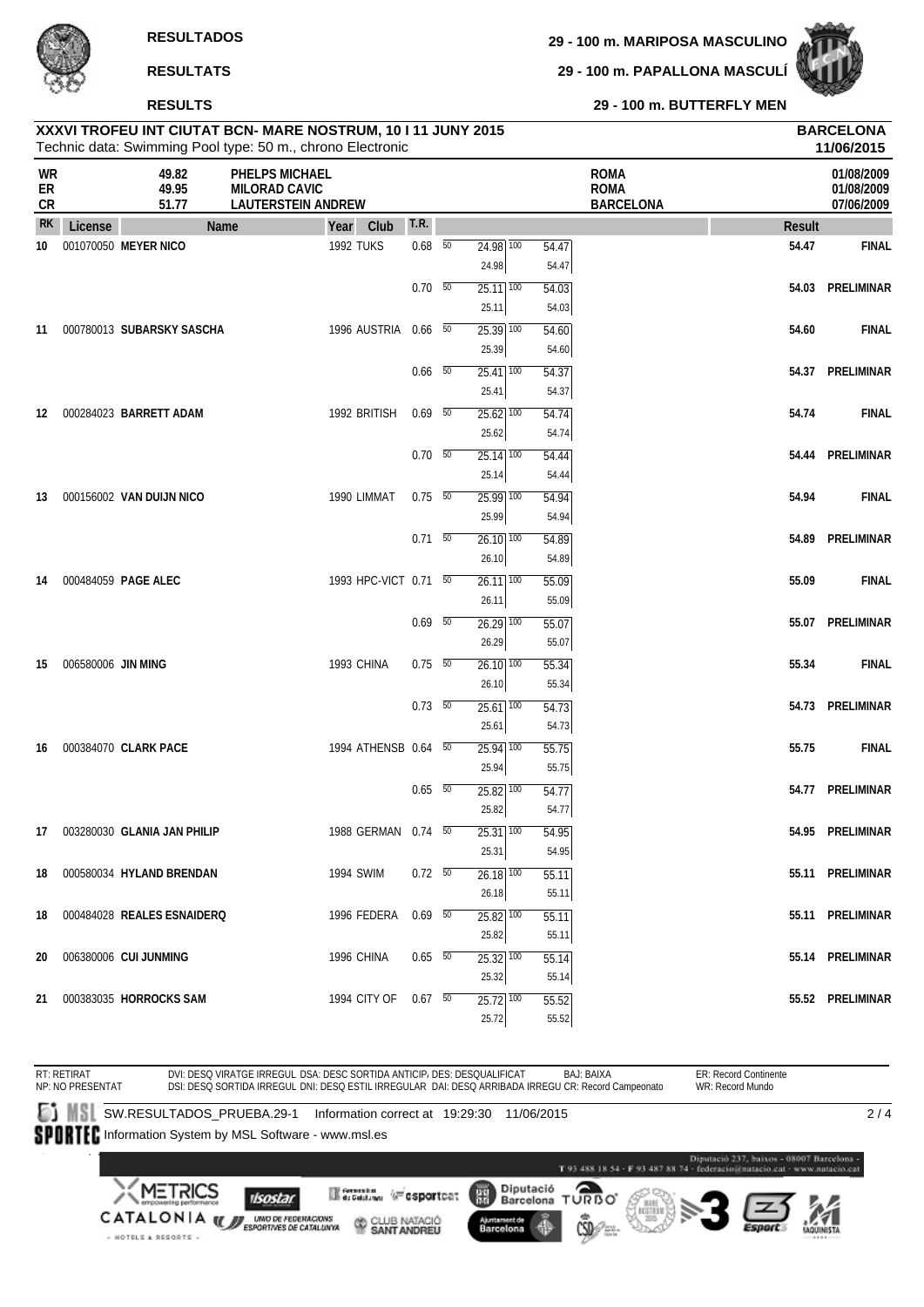#### **RESULTS**

**29 - 100 m. MARIPOSA MASCULINO**

**29 - 100 m. PAPALLONA MASCULÍ**



**29 - 100 m. BUTTERFLY MEN**

#### Technic data: Swimming Pool type: 50 m., chrono Electronic **XXXVI TROFEU INT CIUTAT BCN- MARE NOSTRUM, 10 I 11 JUNY 2015 BARCELONA**

|                |         |                                    | Technic data: Swimming Pool type: 50 m., chrono Electronic          |          |                       |                          |                                     |                |                                                | 11/06/2015                             |
|----------------|---------|------------------------------------|---------------------------------------------------------------------|----------|-----------------------|--------------------------|-------------------------------------|----------------|------------------------------------------------|----------------------------------------|
| WR<br>ER<br>CR |         | 49.82<br>49.95<br>51.77            | PHELPS MICHAEL<br><b>MILORAD CAVIC</b><br><b>LAUTERSTEIN ANDREW</b> |          |                       |                          |                                     |                | <b>ROMA</b><br><b>ROMA</b><br><b>BARCELONA</b> | 01/08/2009<br>01/08/2009<br>07/06/2009 |
| <b>RK</b>      | License |                                    | Name                                                                | Year     | Club                  | T.R.                     |                                     |                | <b>Result</b>                                  |                                        |
| 22             |         | 000580030 WOLF FELIX               |                                                                     |          | 1989 GERMAN 0.75 50   |                          | $26.50$ $\overline{100}$            | 55.53          | 55.53                                          | PRELIMINAR                             |
| 22             |         | 004384023 BOWMAN CRAIG             |                                                                     |          | 1996 BRITISH          | $0.69$ 50                | 26.50<br>$26.51$ 100                | 55.53<br>55.53 | 55.53                                          | PRELIMINAR                             |
|                |         |                                    |                                                                     |          |                       |                          | 26.51                               | 55.53          |                                                |                                        |
| 24             |         | 000280198 BRODIE CAMERON           |                                                                     |          | 1992 UNIVERSI 0.75 50 |                          | $26.46$ $\overline{100}$            | 55.61          | 55.61                                          | PRELIMINAR                             |
|                |         |                                    |                                                                     |          |                       |                          | 26.46                               | 55.61          |                                                |                                        |
| 25             |         | 001970040 DEKKER NICOLAAS          |                                                                     |          | 1995 SWIMMIN 0.66 50  |                          | $25.99$ 100                         | 55.70          |                                                | 55.70 PRELIMINAR                       |
|                |         |                                    |                                                                     |          |                       |                          | 25.99                               | 55.70          |                                                |                                        |
| 26             |         | 001127102 ROCH NANS                |                                                                     |          | 1996 CANET            | $0.63\quad\overline{50}$ | $26.31$ $\overline{100}$            | 55.74          | 55.74                                          | PRELIMINAR                             |
|                |         |                                    |                                                                     |          |                       |                          | 26.31                               | 55.74          |                                                |                                        |
| 27             |         | 002070040 ASSAAD GAMAL             |                                                                     |          | 1995 SWIMMIN 0.65 50  |                          | $26.11$ $\overline{100}$            | 55.75          | 55.75                                          | PRELIMINAR                             |
|                |         |                                    |                                                                     |          |                       |                          | 26.11                               | 55.75          |                                                |                                        |
| 28             |         | 000180142 HENGEL SIMON             |                                                                     |          | 1991 SV NIKAR 0.78 50 |                          | $\overline{26.61}$ $\overline{100}$ | 55.88          | 55.88                                          | PRELIMINAR                             |
|                |         |                                    |                                                                     |          |                       |                          | 26.61                               | 55.88          |                                                |                                        |
| 29             |         | 000284084 POKKINEN TUOMAS          |                                                                     |          | 1995 CETUS            | $0.77\quad 50$           | $25.63$ $\overline{100}$            | 55.93          | 55.93                                          | PRELIMINAR                             |
|                |         |                                    |                                                                     |          |                       |                          | 25.63                               | 55.93          |                                                |                                        |
| 30             |         | 000384046 RONALDSON DANIEL OLIVIER |                                                                     |          | 1996 WESTVIL 0.78 50  |                          | $26.31$ 100                         | 55.96          | 55.96                                          | PRELIMINAR                             |
|                |         |                                    |                                                                     |          |                       |                          | 26.31                               | 55.96          |                                                |                                        |
| 31             |         | 044666183 PERALTA GALLEGO CARLOS   |                                                                     |          | 1994 ESPAÑA           | $0.62\quad 50$           | $26.49$ 100                         | 56.22          | 56.22                                          | PRELIMINAR                             |
|                |         |                                    |                                                                     |          |                       |                          | 26.49                               | 56.22          |                                                |                                        |
| 32             |         | 000384056 WANG SAMUEL              |                                                                     | 1996 CN  |                       | 0.60 50                  | $26.76$ 100                         | 56.50          | 56.50                                          | PRELIMINAR                             |
|                |         |                                    |                                                                     |          |                       |                          | 26.76                               | 56.50          |                                                |                                        |
| 33             |         | 001680143 SKJAERPE RASMUS          |                                                                     |          | 1996 NORWEG 0.75 50   |                          | $26.06$ $\overline{100}$            | 56.72          |                                                | 56.72 PRELIMINAR                       |
|                |         |                                    |                                                                     |          |                       |                          | 26.06                               | 56.72          |                                                |                                        |
| 34             |         | 000184063 GUNNING MICHAEL JAMES    |                                                                     |          | 1994 LONDON  0.70  50 |                          | $26.80$ $\overline{100}$            | 57.11          | 57.11                                          | PRELIMINAR                             |
|                |         |                                    |                                                                     |          |                       |                          | 26.80                               | 57.11          |                                                |                                        |
| 35             |         | 000384084 KIVILUOMA TUOMAS         |                                                                     |          | 1993 CETUS            | $0.65\quad 50$           | $26.38$ $\overline{100}$            | 57.15          |                                                | 57.15 PRELIMINAR                       |
|                |         |                                    |                                                                     |          |                       |                          | 26.38                               | 57.15          |                                                |                                        |
| 36             |         | P00106445 DEL RIO IBARRA ANDRE     |                                                                     |          | 1993 MATARO 0.69 50   |                          | $26.51$ $\overline{100}$<br>26.51   | 57.23          |                                                | 57.23 PRELIMINAR                       |
|                |         |                                    |                                                                     |          |                       |                          |                                     | 57.23          |                                                | 57.32 PRELIMINAR                       |
| 37             |         | 000184062 ERIKSSON TONY            |                                                                     |          | 1995 JÄRVENP 0.71 50  |                          | $26.42$ 100<br>26.42                | 57.32<br>57.32 |                                                |                                        |
|                |         |                                    |                                                                     |          | 1983 HOSPITA 0.73 50  |                          |                                     |                |                                                | 57.46 PRELIMINAR                       |
| 38             |         | X9539333Z BELZA JOAQUIN            |                                                                     |          |                       |                          | 26.30 100<br>26.30                  | 57.46<br>57.46 |                                                |                                        |
| 39             |         | 000170030 WETZLAR PETER            |                                                                     |          | 1997 ZIMBABW 0.69 50  |                          | 27.15 100                           | 57.73          |                                                | 57.73 PRELIMINAR                       |
|                |         |                                    |                                                                     |          |                       |                          | 27.15                               | 57.73          |                                                |                                        |
| 40             |         | 000880036 ZAMIR TOMER              |                                                                     | 1994 ISR |                       | $0.66$ 50                | 27.72 100                           | 57.76          |                                                | 57.76 PRELIMINAR                       |
|                |         |                                    |                                                                     |          |                       |                          | 27.72                               | 57.76          |                                                |                                        |

RT: RETIRAT ER: Record Continente DVI: DESQ VIRATGE IRREGUL DSA: DESC SORTIDA ANTICIP، DES: DESQUALIFICAT BAJ: BAIXA<br>DSI: DESQ SORTIDA IRREGUL DNI: DESQ ESTIL IRREGULAR DAI: DESQ ARRIBADA IRREGU CR: Record Campeonato NP: NO PRESENTAT WR: Record Mundo SW.RESULTADOS\_PRUEBA.29-1 Information correct at 19:29:30 11/06/2015  $3/4$ SPORTEC Information System by MSL Software - www.msl.es  $\label{eq:1} \textbf{Diputació 237, basis 48807 Barcelons}\textbf{-T 93 488 18 54 - F 93 487 88 74 - federació@matucio, cat - www.matacio, cat.}$ Diputació<br>Barcelona TURBO **METRICS Mercedian Construct** 麗 **Isostar** CATALONIA **WE UNDER TEDERACIONS** CLUB NATACIÓ Barcelona · HOTELS & RESORTS .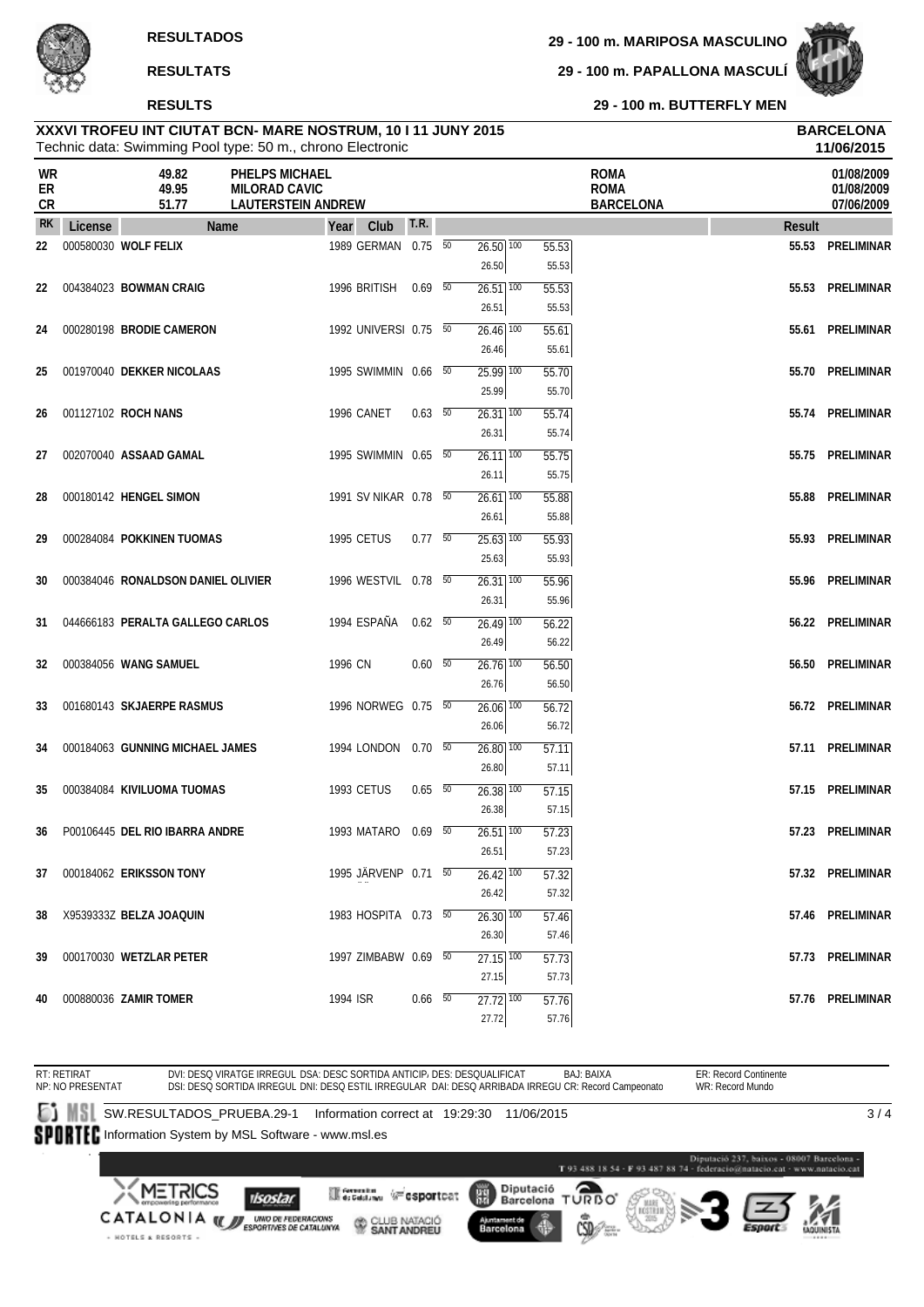**29 - 100 m. PAPALLONA MASCULÍ**



**29 - 100 m. BUTTERFLY MEN**

|                       |         |                                       | Technic data: Swimming Pool type: 50 m., chrono Electronic          |            |                      |                          |    |                                              |                   |                                                |               | 11/06/2015                             |
|-----------------------|---------|---------------------------------------|---------------------------------------------------------------------|------------|----------------------|--------------------------|----|----------------------------------------------|-------------------|------------------------------------------------|---------------|----------------------------------------|
| <b>WR</b><br>ER<br>CR |         | 49.82<br>49.95<br>51.77               | PHELPS MICHAEL<br><b>MILORAD CAVIC</b><br><b>LAUTERSTEIN ANDREW</b> |            |                      |                          |    |                                              |                   | <b>ROMA</b><br><b>ROMA</b><br><b>BARCELONA</b> |               | 01/08/2009<br>01/08/2009<br>07/06/2009 |
| <b>RK</b>             | License |                                       | Name                                                                |            | Year Club            | T.R.                     |    |                                              |                   |                                                | <b>Result</b> |                                        |
| 40                    |         | 002380143 BOEN SIGURD HOLTEN          |                                                                     |            | 1997 NORWEG 0.68     |                          | 50 | $26.87$ 100<br>26.87                         | 57.76<br>57.76    |                                                |               | 57.76 PRELIMINAR                       |
| 42                    |         | 047332683 MATSUYAMA PASTOR DIDAC      |                                                                     |            | 1993 MATARO          | $0.69$ 50                |    | $26.99$ 100<br>26.99                         | 58.23<br>58.23    |                                                | 58.23         | PRELIMINAR                             |
| 43                    |         | 003150785 CARRION BALLESTER JOSE LUIS |                                                                     |            | 1993 CAZAHA          | $0.68$ 50                |    | $27.44$ $100$<br>27.44                       | 58.25<br>58.25    |                                                |               | 58.25 PRELIMINAR                       |
| 44                    |         | 000584056 LEMAY HUGO                  |                                                                     | 1995 CN    |                      | $0.71\ 50$               |    | $27.45$ $\overline{100}$<br>27.45            | 58.40<br>58.40    |                                                |               | 58.40 PRELIMINAR                       |
| 45                    |         | 000284083 PAULSEN FREDERIK B. DALHOJ  |                                                                     | 1998 SIGMA |                      | $0.66\quad 50$           |    | $27.43$ $\overline{100}$<br>27.43            | 59.05<br>59.05    |                                                |               | 59.05 PRELIMINAR                       |
| 46                    |         | 048131681 PONCE VIA MARC              |                                                                     |            | 1998 SANDRE 0.68 50  |                          |    | $\overline{27.65}$ $\overline{100}$<br>27.65 | 1:00.01<br>1:00.0 |                                                | 1:00.01       | PRELIMINAR                             |
| 47                    |         | 003280026 LAUKKANEN JESSE             |                                                                     |            | 1996 FINNISH         | $0.76\quad\overline{50}$ |    | 28.01 100<br>28.01                           | 1:00.14<br>1:00.1 |                                                |               | 1:00.14 PRELIMINAR                     |
| 48                    |         | 000484076 TOLVANEN MIIKA              |                                                                     |            | 1996 SWIMMIN 0.78 50 |                          |    | $27.52$ $\overline{100}$<br>27.52            | 1:00.35<br>1:00.3 |                                                | 1:00.35       | PRELIMINAR                             |
| 49                    |         | 001084026 KEOGH JACK                  |                                                                     | 1994 UC    |                      | $0.70\ 50$               |    | $28.36$ 100<br>28.36                         | 1:01.29<br>1:01.2 |                                                | 1:01.29       | PRELIMINAR                             |
| 50                    |         | 000680025 JOENSEN EYÖBJORN            |                                                                     |            | <b>1996 FAROE</b>    | $0.66\quad 50$           |    | $27.38$ $\overline{100}$<br>27.38            | 1:01.85<br>1:01.8 |                                                | 1:01.85       | PRELIMINAR                             |
| 51                    |         | 001284026 MELENNEC ALEX               |                                                                     | 1996 UC    |                      | $0.71\ 50$               |    | $28.90$ 100<br>28.90                         | 1:02.15<br>1:02.1 |                                                |               | 1:02.15 PRELIMINAR                     |
| 52                    |         | 001184026 HANLEY PHILIP               |                                                                     | 1995 UC    |                      | $0.65\quad 50$           |    | 28.68 100<br>28.68                           | 1:02.24<br>1:02.2 |                                                |               | 1:02.24 PRELIMINAR                     |
|                       |         | 003470080 HAGINO KOSUKE               |                                                                     | 1994 JAPAN |                      |                          |    |                                              |                   |                                                |               | <b>BAJ PRELIMINAR</b>                  |
|                       |         | 030992833 MUÑOZ PEREZ RAFAEL          |                                                                     |            | 1988 NAVIAL          |                          |    |                                              |                   |                                                | BAJ           | PRELIMINAR                             |
|                       |         | 000680190 WEBER MARK                  |                                                                     |            | 1990 SWIMMA          |                          |    |                                              |                   |                                                | BAJ.          | PRELIMINAR                             |
|                       |         | 001980143 FLOEGSTAD OLE-MIKAL         |                                                                     |            | 1997 NORWEG          |                          |    |                                              |                   |                                                |               | <b>BAJ PRELIMINAR</b>                  |

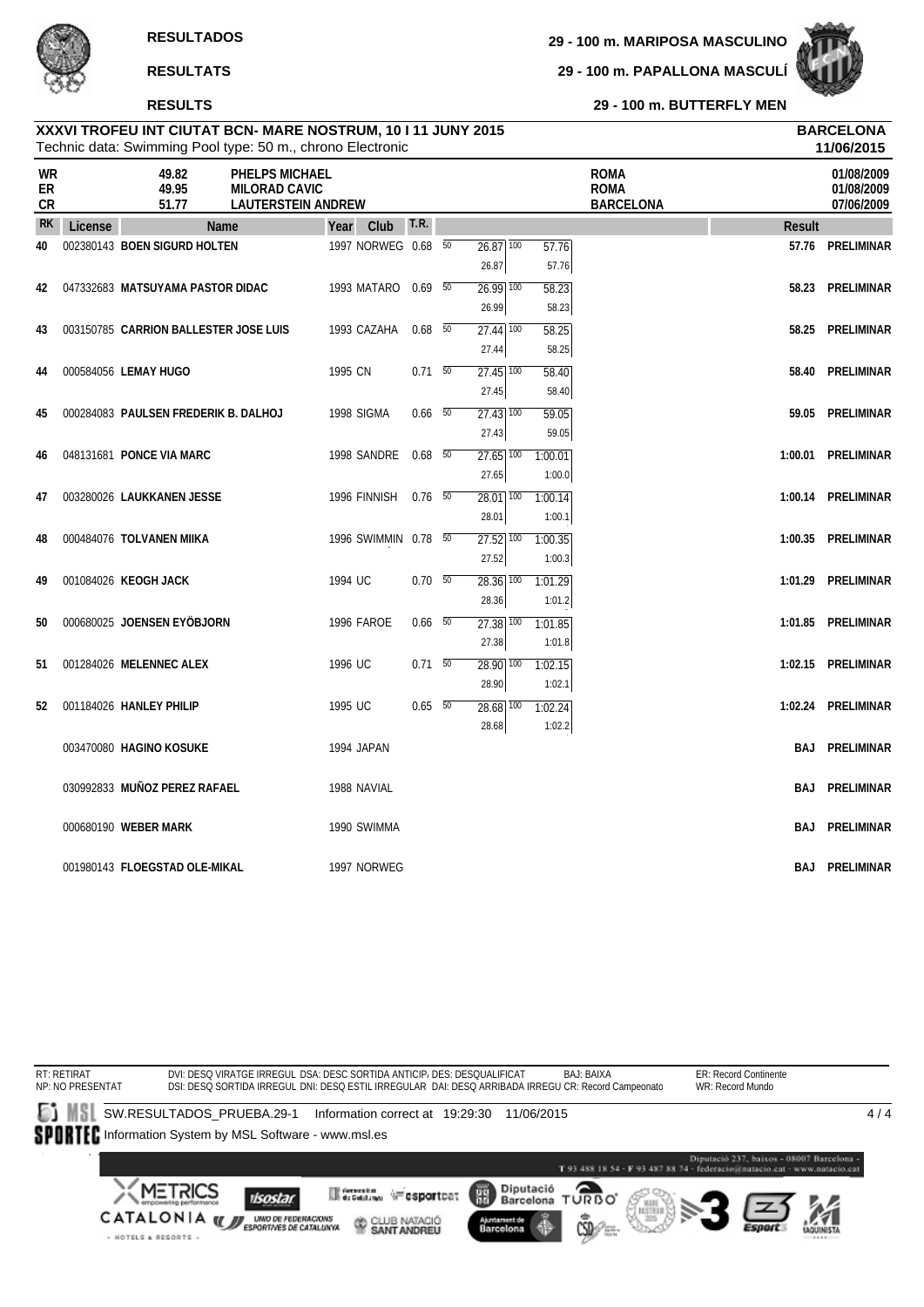

**30 - 200 m. ESTILS FEMENÍ**

**30 - 200 m. IND. MEDLEY WOMEN**

## **RESULTATS**

#### **RESULTS**

|               |                    | XXXVI TROFEU INT CIUTAT BCN- MARE NOSTRUM, 10   11 JUNY 2015<br>Technic data: Swimming Pool type: 50 m., chrono Electronic |                            | <b>BARCELONA</b><br>11/06/2015 |
|---------------|--------------------|----------------------------------------------------------------------------------------------------------------------------|----------------------------|--------------------------------|
| WR<br>ER      | 2:06.15<br>2:07.46 | KUKORS ARIANA<br>KATINKA HOSSZU                                                                                            | <b>ROMA</b><br><b>ROMA</b> | 27/07/2009<br>27/07/2009       |
| $\sim$ $\sim$ | $- - - - -$        |                                                                                                                            | ---------                  | ---------                      |

| ER<br>CR  |         | 2:07.46<br>2:09.63               | <b>KATINKA HOSSZU</b><br>O'CONNOR S. |                      |             |                                 |                                               | <b>ROMA</b><br><b>BARCELONA</b>                                                                   |                  |           |               | 27/07/2009<br>01/06/2014 |
|-----------|---------|----------------------------------|--------------------------------------|----------------------|-------------|---------------------------------|-----------------------------------------------|---------------------------------------------------------------------------------------------------|------------------|-----------|---------------|--------------------------|
| <b>RK</b> | License |                                  | Name                                 | Club<br>Year         | T.R.        |                                 |                                               |                                                                                                   |                  |           | <b>Result</b> |                          |
| 1         |         | 002684023 O'CONNOR SIOBHAN MARIE |                                      | 1995 BRITISH         | $0.70\ 50$  | $27.65$ ! $100$<br>27.65        | 1:00.8                                        | $1:00.88$ <sup>150</sup> $1:38.48$ <sup>200</sup> $2:09.56$<br>$37.60$ <sub>,</sub> CR            | 31.08            | <b>CR</b> | 2:09.56       | <b>FINAL</b>             |
|           |         |                                  |                                      |                      | $0.70\, 50$ | 28.58! 100<br>28.58             | $1:02.84$ ! $150$<br>1:02.8                   | $1:40.09$ ! $200$<br>37.25                                                                        | 2:12.61<br>32.52 |           |               | 2:12.61 PRELIMINAR       |
| 2         |         | 000184070 MARGALIS MELANIE       |                                      | 1991 ATHENSB 0.75 50 |             | 28.90 100<br>28.90              | $\overline{1:02.87}$ 150<br>1:02.8            | $1:40.15$ <sup>200</sup><br>37.28                                                                 | 2:10.85<br>30.70 |           | 2:10.85       | <b>FINAL</b>             |
|           |         |                                  |                                      |                      | 0.73 50     | 29.24 100<br>29.24              | $1:02.81$ ! $150$<br>1:02.8                   | $1:41.05$ , $200$<br>38.24                                                                        | 2:12.68<br>31.63 |           | 2:12.68       | <b>PRELIMINAR</b>        |
| 3         |         | 000280033 HOSSZU KATINKA         |                                      | 1989 HUNGARI 0.71 50 |             | 29.26 100<br>29.26              | 1:02.4                                        | $\overline{1:02.40}$ , $\overline{150}$ $\overline{1:41.22}$ , $\overline{200}$<br>38.82          | 2:12.23<br>31.01 |           | 2:12.23       | <b>FINAL</b>             |
|           |         |                                  |                                      |                      | 0.72 50     | 29.95! 100<br>29.95             | 1:03.7                                        | $\overline{1:03.78}$ , $\overline{150}$ $\overline{1:43.21}$ , $\overline{200}$<br>39.43          | 2:12.85<br>29.64 |           | 2:12.85       | PRELIMINAR               |
| 4         |         | 001970080 SHIMIZU SAKIKO         |                                      | 1992 JAPAN           | $0.71 - 50$ | 29.02 100<br>29.02              | 1:03.88 150<br>1:03.8                         | $1:41.83$ <sup>200</sup><br>37.95                                                                 | 2:12.90<br>31.07 |           | 2:12.90       | <b>FINAL</b>             |
|           |         |                                  |                                      |                      | $0.71\ 50$  | 29.28 100<br>29.28              | 1:03.8                                        | $1:03.88$ <sup>150</sup> $-1:42.74$ <sup>200</sup><br>38.86                                       | 2:14.60<br>31.86 |           |               | 2:14.60 PRELIMINAR       |
| 5         |         | 003070080 IGARASHI CHIHIRO       |                                      | 1995 JAPAN           | $0.70 - 50$ | 28.52 100<br>28.52              | $1:03.10$ ! 150<br>1:03.1                     | $1:43.51$ ! 200<br>40.41                                                                          | 2:14.52<br>31.01 |           | 2:14.52       | <b>FINAL</b>             |
|           |         |                                  |                                      |                      | $0.72\ 50$  | 28.98!100<br>28.98              | $1:03.85$ ! 150<br>1:03.8                     | 1:44.24 200<br>40.39                                                                              | 2:15.01<br>30.77 |           | 2:15.01       | <b>PRELIMINAR</b>        |
| 6         |         | 004284023 WILLMOTT AIMEE         |                                      | 1993 BRITISH         | $0.78$ 50   | 29.52, 100<br>29.52             | 1:04.1                                        | $1:04.13$ $150 - 1:42.89$ $200 -$<br>38.76                                                        | 2:14.60<br>31.71 |           | 2:14.60       | <b>FINAL</b>             |
|           |         |                                  |                                      |                      | $0.74 - 50$ | 29.44 100<br>29.44              | $1:04.32$ ! $150$<br>1:04.3                   | 1:43.12!200<br>38.80                                                                              | 2:15.34<br>32.22 |           | 2:15.34       | PRELIMINAR               |
| 7         |         | 001080013 ZAISER LISA            |                                      | 1994 AUSTRIA         | 0.67 50     | 28.93! 100<br>28.93             | $1:04.35^{+150}$<br>1:04.3                    | $1:43.14$ ! 200<br>38.79                                                                          | 2:14.78<br>31.64 |           | 2:14.78       | <b>FINAL</b>             |
|           |         |                                  |                                      |                      | $0.66$ 50   | 29.19!100<br>29.19              | $\overline{1}:\overline{0}4.42$ 150<br>1:04.4 | $\overline{1:}43.99$ $\overline{2}00$<br>39.57                                                    | 2:15.61<br>31.62 |           |               | 2:15.61 PRELIMINAR       |
| 8         |         | 000970080 WATANABE KANAKO        |                                      | 1996 JAPAN           | $0.72 - 50$ | 29.49 100<br>29.49              | $1:05.02$ ! $150$<br>1:05.0                   | $1:43.85$ <sup>200</sup><br>38.83                                                                 | 2:14.93<br>31.08 |           | 2:14.93       | <b>FINAL</b>             |
|           |         |                                  |                                      |                      | 0.72 50     | 29.65                           | 1:03.8                                        | 29.65 <sup>100</sup> 1:03.84 <sup>150</sup> 1:42.54 <sup>1200</sup> 2:14.87 <sup>1</sup><br>38.70 | 32.33            |           |               | 2:14.87 PRELIMINAR       |
| 9         |         | 002384023 MILEY HANNAH           |                                      | 1989 BRITISH         | $0.66\ 50$  | $29.70$ <sup>100</sup><br>29.70 | 1:04.0                                        | $\frac{1}{1.04.00}$ , $\frac{150}{150}$ $\frac{1}{1.42.11}$ , $\frac{200}{200}$<br>38.11          | 2:13.69<br>31.58 |           | 2:13.69       | <b>FINAL</b>             |
|           |         |                                  |                                      |                      | $0.69\ 50$  | $30.77$ <sup>100</sup><br>30.77 | 1:05.4                                        | $1:05.41$ <sup>150</sup> 1:44.32 <sup>200</sup><br>38.91                                          | 2:16.44<br>32.12 |           |               | 2:16.44 PRELIMINAR       |

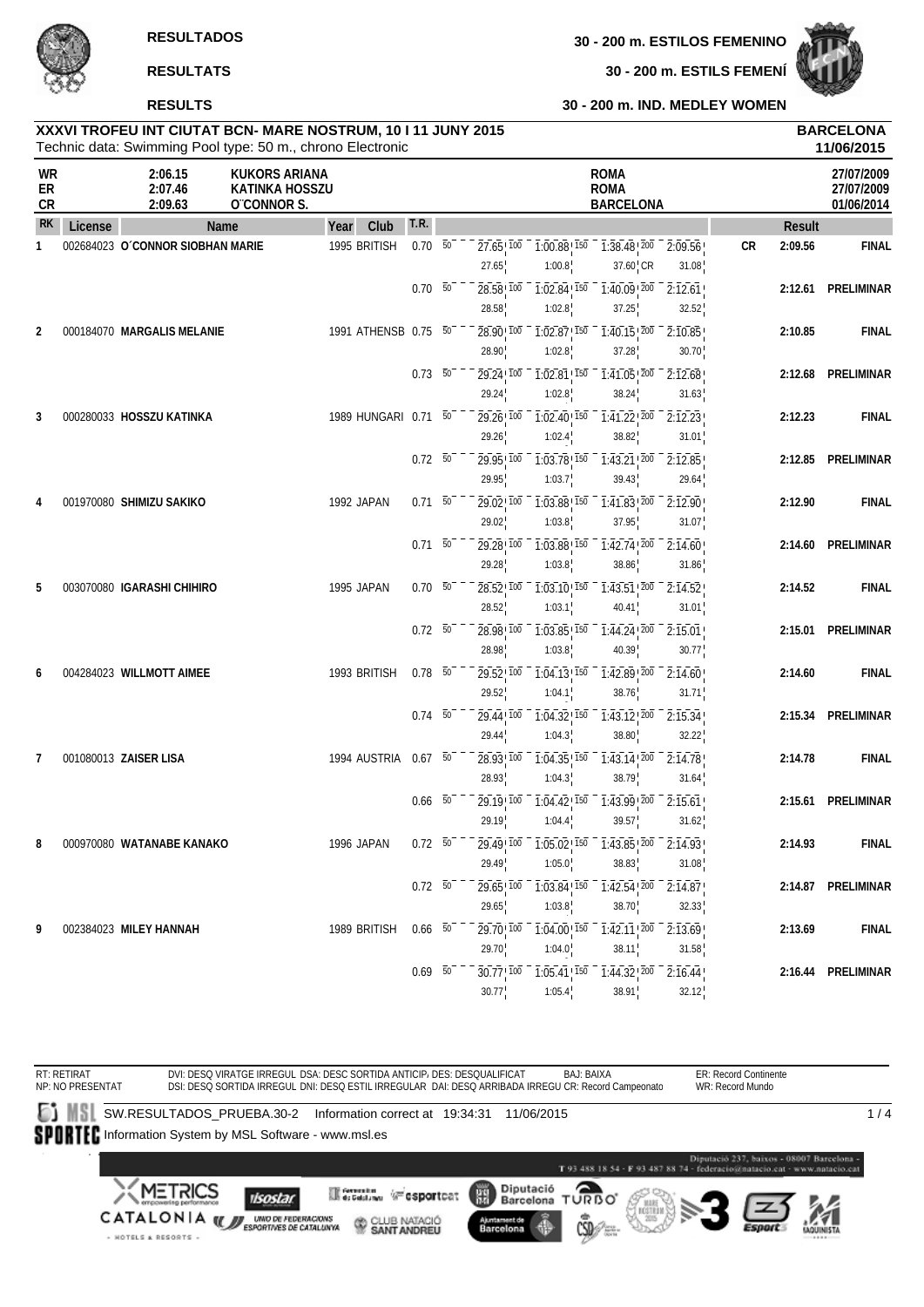

#### **RESULTS**

**30 - 200 m. ESTILS FEMENÍ**



**30 - 200 m. IND. MEDLEY WOMEN**

|                |                        | Technic data: Swimming Pool type: 50 m., chrono Electronic |                                                              |                       |                          |                                     |                                                                                    |                                                |         |               | 11/06/2015                             |
|----------------|------------------------|------------------------------------------------------------|--------------------------------------------------------------|-----------------------|--------------------------|-------------------------------------|------------------------------------------------------------------------------------|------------------------------------------------|---------|---------------|----------------------------------------|
| WR<br>ER<br>CR |                        | 2:06.15<br>2:07.46<br>2:09.63                              | <b>KUKORS ARIANA</b><br><b>KATINKA HOSSZU</b><br>O'CONNOR S. |                       |                          |                                     |                                                                                    | <b>ROMA</b><br><b>ROMA</b><br><b>BARCELONA</b> |         |               | 27/07/2009<br>27/07/2009<br>01/06/2014 |
| <b>RK</b>      | License                | Name                                                       |                                                              | Club<br>Year          | T.R.                     |                                     |                                                                                    |                                                |         | <b>Result</b> |                                        |
| 10             |                        | 000284070 CAMERON EMILY                                    |                                                              | 1994 ATHENSB 0.75 50  |                          | $29.31$ $\overline{100}$            | $1:04.69$ 150                                                                      | $1:44.26$ 200                                  | 2:15.89 | 2:15.89       | <b>FINAL</b>                           |
|                |                        |                                                            |                                                              |                       |                          | 29.31                               | 1:04.6                                                                             | 39.57                                          | 31.63   |               |                                        |
|                |                        |                                                            |                                                              |                       | $0.78$ 50                | $30.05$ $\overline{100}$            | $1:05.86$ <sup>150</sup>                                                           | $1:46.06$ <sup>200</sup>                       | 2:18.20 | 2:18.20       | PRELIMINAR                             |
|                |                        |                                                            |                                                              |                       |                          | 30.05                               | 1:05.8                                                                             | 40.20                                          | 32.14   |               |                                        |
| 11             |                        | 002480030 WENK ALEXANDRA                                   |                                                              | 1995 GERMAN 0.73 50   |                          | $29.43$ 100                         | $1:03.39$ 150                                                                      | $1:44.42$ 200                                  | 2:16.05 | 2:16.05       | <b>FINAL</b>                           |
|                |                        |                                                            |                                                              |                       |                          | 29.43                               | 1:03.3                                                                             | 41.03                                          | 31.63   |               |                                        |
|                |                        |                                                            |                                                              |                       | $0.72\ 50$               | $28.74$ 100                         | $1:03.29$ 150                                                                      | $1:44.36$ <sup>200</sup>                       | 2:15.63 | 2:15.63       | PRELIMINAR                             |
|                |                        |                                                            |                                                              |                       |                          | 28.74                               | 1:03.2                                                                             | 41.07                                          | 31.27   |               |                                        |
| 12             |                        | 000880049 KAMINSKAYA VICTORIA                              |                                                              | 1995 POR              | $0.76\quad\overline{50}$ | $29.59$ 100                         | $1:05.12$ $150$                                                                    | $1:44.14$ 200                                  | 2:16.80 | 2:16.80       | <b>FINAL</b>                           |
|                |                        |                                                            |                                                              |                       |                          | 29.59                               | 1:05.1                                                                             | 39.02                                          | 32.66   |               |                                        |
|                |                        |                                                            |                                                              |                       | $0.80\ 50$               | $30.02$ $\overline{100}$            | $1:05.67$ <sup>150</sup>                                                           | $1:45.33$ <sup>200</sup>                       | 2:18.18 | 2:18.18       | PRELIMINAR                             |
|                |                        |                                                            |                                                              |                       |                          | 30.02                               | 1:05.6                                                                             | 39.66                                          | 32.85   |               |                                        |
| 13             |                        | 000380013 KREUNDL LENA                                     |                                                              | 1997 AUSTRIA 0.70 50  |                          | 29.89 100                           | $1:06.48$ <sup>150</sup>                                                           | $1:45.62$ 200                                  | 2:17.44 | 2:17.44       | <b>FINAL</b>                           |
|                |                        |                                                            |                                                              |                       |                          | 29.89                               | 1:06.4                                                                             | 39.14                                          | 31.82   |               |                                        |
|                |                        |                                                            |                                                              |                       | $0.75 - 50$              | $31.03$ $\overline{100}$            | $1:06.87$ <sup>150</sup>                                                           | $1:46.17$ <sup>200</sup>                       | 2:17.62 |               | 2:17.62 PRELIMINAR                     |
|                |                        |                                                            |                                                              |                       |                          | 31.03                               | 1:06.8                                                                             | 39.30                                          | 31.45   |               |                                        |
| 14             |                        | 002780030 HÜTHLER MARLENE                                  |                                                              | 1998 GERMAN 0.69 50   |                          | $\overline{29.64}$ $\overline{100}$ | $1:05.48$ 150                                                                      | $1:45.68$ 200                                  | 2:17.52 | 2:17.52       | <b>FINAL</b>                           |
|                |                        |                                                            |                                                              |                       |                          | 29.64                               | 1:05.4                                                                             | 40.20                                          | 31.84   |               |                                        |
|                |                        |                                                            |                                                              |                       | $0.70\ 50$               | $29.71$ 100                         | $1:05.98$ <sup>150</sup>                                                           | $1:45.53$ <sup>200</sup>                       | 2:17.21 |               | 2:17.21 PRELIMINAR                     |
|                |                        |                                                            |                                                              |                       |                          | 29.71                               | 1:05.9                                                                             | 39.55                                          | 31.68   |               |                                        |
| 15             |                        | 001770040 HARVEY MARY-SOPHIE                               |                                                              | 1999 SWIMMIN 0.74 50  |                          | $30.04$ $\overline{100}$            | $1:05.40$ $150$                                                                    | $1:45.93$ <sup>200</sup>                       | 2:18.74 | 2:18.74       | <b>FINAL</b>                           |
|                |                        |                                                            |                                                              |                       |                          | 30.04                               | 1:05.4                                                                             | 40.53                                          | 32.81   |               |                                        |
|                |                        |                                                            |                                                              |                       | $0.71 - 50$              | 29.35 100                           | $1:03.74$ 150                                                                      | $1:45.76$ <sup>200</sup>                       | 2:18.42 |               | 2:18.42 PRELIMINAR                     |
|                |                        |                                                            |                                                              |                       |                          | 29.35                               | 1:03.7                                                                             | 42.02                                          | 32.66   |               |                                        |
| 16             |                        | 003184023 RENSHAW MOLLY                                    |                                                              | 1996 BRITISH          | $0.78$ 50                | $30.50$ $\overline{100}$            | $1:08.19$ 150                                                                      | $1:45.61$ <sup>200</sup>                       | 2:19.55 | 2:19.55       | <b>FINAL</b>                           |
|                |                        |                                                            |                                                              |                       |                          | 30.50                               | 1:08.1                                                                             | 37.42                                          | 33.94   |               |                                        |
|                |                        |                                                            |                                                              |                       | $0.73\ 50$               | $30.46$ $\overline{100}$            | $1:08.09$ 150                                                                      | $1:45.46$ <sup>200</sup>                       | 2:18.40 | 2:18.40       | PRELIMINAR                             |
|                |                        |                                                            |                                                              |                       |                          | 30.46                               | 1:08.0                                                                             | 37.37                                          | 32.94   |               |                                        |
|                | 17 000680036 IVRY AMIT |                                                            |                                                              | 1989 ISR              | $0.69\quad 50$           |                                     | $28.30\overline{)100}$ $1:03.41\overline{)150}$ $1:43.09\overline{)200}$ $2:15.77$ |                                                |         |               | 2:15.77 PRELIMINAR                     |
|                |                        |                                                            |                                                              |                       |                          | 28.30                               | 1:03.4                                                                             | 39.68                                          | 32.68   |               |                                        |
|                |                        | 18 078219889 CORRO LORENTE CATALINA                        |                                                              | 1995 ESPAÑA 0.72 50   |                          | $30.09$ $\overline{100}$            | $1:04.89$ <sup>150</sup>                                                           | $1:45.91$ 200                                  | 2:18.68 |               | 2:18.68 PRELIMINAR                     |
|                |                        |                                                            |                                                              |                       |                          | 30.09                               | 1:04.8                                                                             | 41.02                                          | 32.77   |               |                                        |
| 19             |                        | 000883037 JONES EMILY BETHAN                               |                                                              | 1995 UNIVERSI 0.75 50 |                          | $29.58$ $\overline{100}$            | $1:05.35$ <sup>150</sup>                                                           | $1:45.47$ 200                                  | 2:18.96 |               | 2:18.96 PRELIMINAR                     |
|                |                        |                                                            |                                                              |                       |                          | 29.58                               | 1:05.3                                                                             | 40.12                                          | 33.49   |               |                                        |
| 20             |                        | 002870080 IKEE RIKAKO                                      |                                                              | 2000 JAPAN            | $0.59 - 50$              | 28.82 100                           | $1:04.89$ <sup>150</sup>                                                           | $1:48.59$ 200                                  | 2:19.22 |               | 2:19.22 PRELIMINAR                     |
|                |                        |                                                            |                                                              |                       |                          | 28.82                               | 1:04.8                                                                             | 43.70                                          | 30.63   |               |                                        |
|                |                        | 21 000680034 CARSON BETHANY                                |                                                              | 1991 SWIM             | 0.70 50                  | $29.77$ $\overline{100}$            | $1:05.31$ 150                                                                      | $1:46.84$ 200                                  | 2:19.60 |               | 2:19.60 PRELIMINAR                     |
|                |                        |                                                            |                                                              |                       |                          | 29.77                               | 1:05.3                                                                             | 41.53                                          | 32.76   |               |                                        |

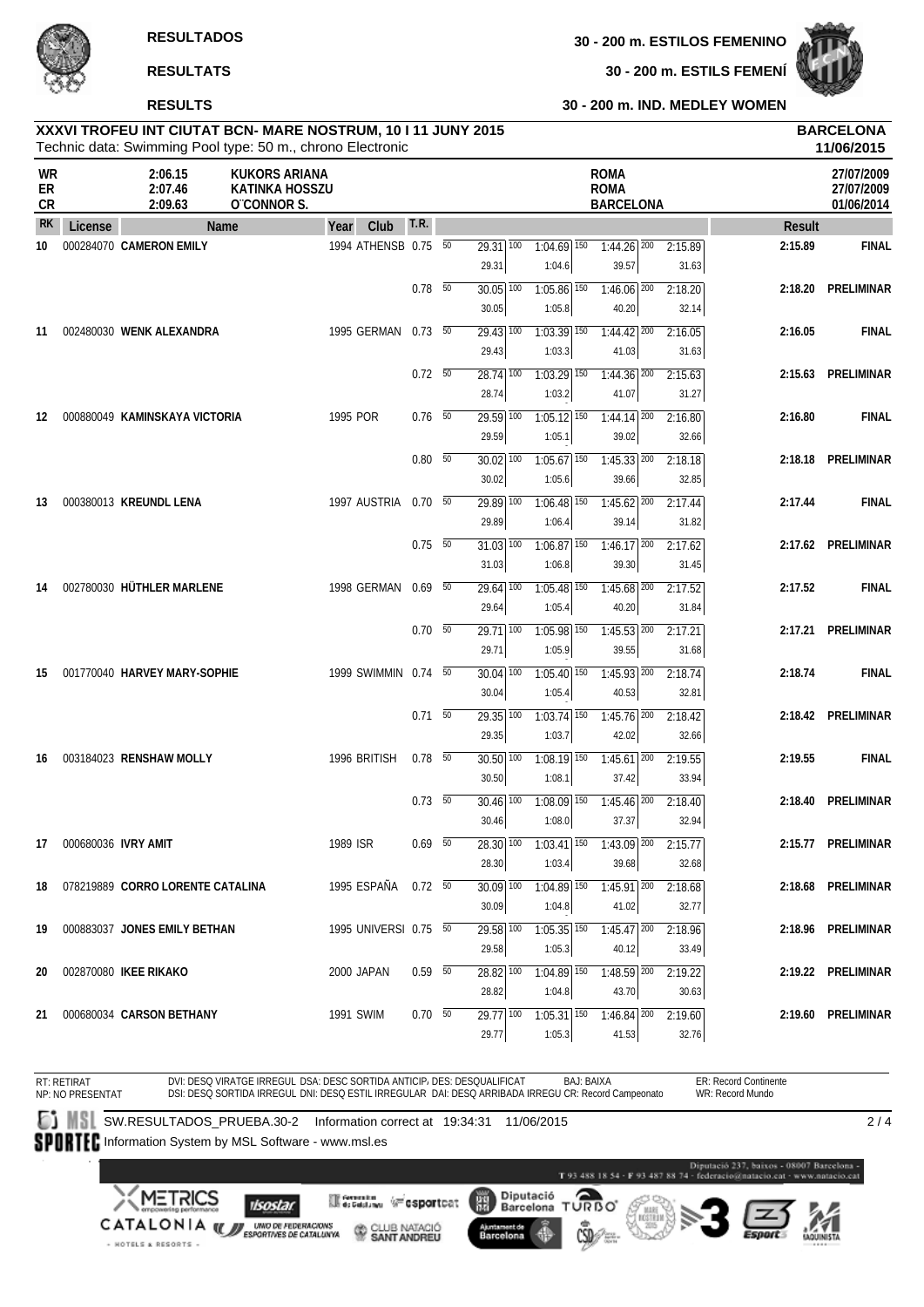

#### **RESULTS**

**30 - 200 m. ESTILS FEMENÍ**



**30 - 200 m. IND. MEDLEY WOMEN**

#### Technic data: Swimming Pool type: 50 m., chrono Electronic **XXXVI TROFEU INT CIUTAT BCN- MARE NOSTRUM, 10 I 11 JUNY 2015 BARCELONA**

|                              |         |                                      | Technic data: Swimming Pool type: 50 m., chrono Electronic   |          |                      |                          |                                              |                                                     |                                                |                  |               | 11/06/2015                             |
|------------------------------|---------|--------------------------------------|--------------------------------------------------------------|----------|----------------------|--------------------------|----------------------------------------------|-----------------------------------------------------|------------------------------------------------|------------------|---------------|----------------------------------------|
| <b>WR</b><br>ER<br><b>CR</b> |         | 2:06.15<br>2:07.46<br>2:09.63        | <b>KUKORS ARIANA</b><br><b>KATINKA HOSSZU</b><br>O'CONNOR S. |          |                      |                          |                                              |                                                     | <b>ROMA</b><br><b>ROMA</b><br><b>BARCELONA</b> |                  |               | 27/07/2009<br>27/07/2009<br>01/06/2014 |
| <b>RK</b>                    | License |                                      | Name                                                         | Year     | Club                 | T.R.                     |                                              |                                                     |                                                |                  | <b>Result</b> |                                        |
| 22                           |         | 000184058 HEVEY SARAH-LEE            |                                                              |          | 1994 CAMO            | $0.72\sqrt{50}$          | $30.43$ $\overline{100}$<br>30.43            | $1:06.95$ 150<br>1:06.9                             | $1:46.65$ <sup>200</sup><br>39.70              | 2:20.32<br>33.67 | 2:20.32       | PRELIMINAR                             |
| 23                           |         | 000184082 MIMOVICOVA ZUZANA          |                                                              | 1989 SV  |                      | $0.71\ 50$               | $31.18$ $\overline{100}$<br>31.18            | $1:07.04$ 150<br>1:07.0                             | $1:47.36$ <sup>200</sup><br>40.32              | 2:20.79<br>33.43 | 2:20.79       | PRELIMINAR                             |
| 24                           |         | 002170040 SMITH KIERRA               |                                                              |          | 1994 SWIMMIN 0.80 50 |                          | $30.72$ $\overline{100}$<br>30.72            | $1:08.64$ 150<br>1:08.6                             | $1:47.65$ <sup>200</sup><br>39.01              | 2:20.94<br>33.29 | 2:20.94       | PRELIMINAR                             |
| 25                           |         | 002680030 DEMLER KATHRIN             |                                                              |          | 1996 GERMAN 0.79 50  |                          | $30.13$ $\overline{100}$                     | $1:07.08$ 150                                       | $1:49.08$ <sup>200</sup>                       | 2:21.86          | 2:21.86       | PRELIMINAR                             |
| 26                           |         | 005280006 YANG CAIPING               |                                                              | 1999 AUS |                      | $0.89$ 50                | 30.13<br>$31.12$ $\overline{100}$            | 1:07.0<br>$1:09.06$ <sup>150</sup>                  | 42.00<br>$1:50.54$ <sup>200</sup>              | 32.78<br>2:22.98 | 2:22.98       | PRELIMINAR                             |
| 27                           |         | 039438581 GALVEZ SOLE LAURA          |                                                              |          | 1995 SANDRE          | $0.70\ 50$               | 31.12<br>$30.33$ $\overline{100}$            | 1:09.0<br>$1:10.07$ $150$                           | 41.48<br>$1:50.59$ <sup>200</sup>              | 32.44<br>2:23.29 | 2:23.29       | PRELIMINAR                             |
| 28                           |         | 006180006 LIN XINTONG                |                                                              |          | 2000 CHINA           | $0.80\quad 50$           | 30.33<br>$\overline{29.91}$ $\overline{100}$ | 1:10.0<br>$1:07.83$ <sup>150</sup>                  | 40.52<br>$1:52.13$ <sup>200</sup>              | 32.70<br>2:24.00 | 2:24.00       | PRELIMINAR                             |
|                              |         |                                      |                                                              |          |                      |                          | 29.91                                        | 1:07.8                                              | 44.30                                          | 31.87            |               |                                        |
| 29                           |         | 000370017 ADELAAR SONJA              |                                                              |          | 1998 NAMIBIA         | $0.73\quad 50$           | $30.89$ 100<br>30.89                         | $1:09.17$ 150<br>1:09.1                             | $1:50.77$ <sup>200</sup><br>41.60              | 2:24.22<br>33.45 |               | 2:24.22 PRELIMINAR                     |
| 30                           |         | 006080006 JIANG YURU                 |                                                              |          | 1999 CHINA           | $0.81$ 50                | $30.56$ $\overline{100}$<br>30.56            | $1:07.53$ $\overline{150}$<br>1:07.5                | $1:50.26$ 200<br>42.73                         | 2:24.43<br>34.17 | 2:24.43       | <b>PRELIMINAR</b>                      |
| 31                           |         | 000183018 GRANGEON LARA              |                                                              | 1991 CNC |                      | $0.66\quad\overline{50}$ | $30.87$ $\overline{100}$<br>30.87            | $1:07.52$ 150<br>1:07.5                             | $1:51.05$ <sup>200</sup><br>43.53              | 2:24.54<br>33.49 |               | 2:24.54 PRELIMINAR                     |
| 32                           |         | 000184069 GRÄNICHER SIBYLLE          |                                                              | 1995 SC  |                      | $0.79$ 50                | $31.95$ $\overline{100}$<br>31.95            | $1:11.83$ $\overline{150}$<br>1:11.8                | $1:52.75$ <sup>200</sup><br>40.92              | 2:25.79<br>33.04 |               | 2:25.79 PRELIMINAR                     |
| 33                           |         | 001080199 ARMSTRONG KIRSTY           |                                                              |          | 1999 WARREN 0.62 50  |                          | $30.80$ $\overline{100}$                     | $1:08.65$ 150                                       | $1:51.54$ 200                                  | 2:26.35          | 2:26.35       | PRELIMINAR                             |
| 34                           |         | 000127102 BIEHLMANN EMELINE          |                                                              |          | 1998 CANET           | $0.74\quad\overline{50}$ | 30.80<br>$32.01$ $\overline{100}$            | 1:08.6<br>$1:09.16$ <sup>150</sup>                  | 42.89<br>$7:52.38$ <sup>200</sup>              | 34.81<br>2:26.64 |               | 2:26.64 PRELIMINAR                     |
| 35                           |         | 039404336 MARTINEZ COLOMINAS MARINA  |                                                              |          | 2000 MATARO          | $0.65\quad\overline{50}$ | 32.01<br>$31.83$ $\overline{100}$            | 1:09.1<br>$1:11.90$ $150$                           | 43.22<br>$1:54.04$ <sup>200</sup>              | 34.26<br>2:27.30 | 2:27.30       | PRELIMINAR                             |
|                              |         | 36 047469809 SANCHEZ RODRIGUEZ MARIA |                                                              |          | 1996 SEKCAST 0.75 50 |                          | 31.83                                        | 1:11.9<br>30.32 100 1:08.39 150 1:53.37 200 2:27.34 | 42.14                                          | 33.26            |               | 2:27.34 PRELIMINAR                     |
|                              |         |                                      |                                                              |          | 2001 NORWEG 0.72 50  |                          | 30.32<br>$33.03$ $\overline{100}$            | 1:08.3                                              | 44.98<br>$1:55.85$ <sup>200</sup>              | 33.97            |               |                                        |
| 37                           |         | 001080143 HALVORSEN ASTRID JULIE     |                                                              |          |                      |                          | 33.03                                        | $1:09.57$ 150<br>1:09.5                             | 46.28                                          | 2:28.21<br>32.36 |               | 2:28.21 PRELIMINAR                     |
| 38                           |         | 038871312 CHAVES GUARDIA CARLA       |                                                              |          | 1994 MATARO 0.70 50  |                          | $32.18$ 100<br>32.18                         | $1:10.66$ <sup>150</sup><br>1:10.6                  | $1:53.96$ 200<br>43.30                         | 2:28.34<br>34.38 |               | 2:28.34 PRELIMINAR                     |
| 39                           |         | 044892757 PRADAS MEDINA CAROLINA     |                                                              |          | 1997 CAZAHA 0.71 50  |                          | 31.91 100<br>31.91                           | $1:10.35$ 150<br>1:10.3                             | $1:54.74$ 200<br>44.39                         | 2:28.95<br>34.21 |               | 2:28.95 PRELIMINAR                     |
| 40                           |         | 000184084 TEIJONSALO FANNY           |                                                              |          | <b>1996 CETUS</b>    | $0.68$ 50                | $30.70$ 100<br>30.70                         | $1:10.60$ <sup>150</sup><br>1:10.6                  | $1:53.39$ 200<br>42.79                         | 2:29.65<br>36.26 |               | 2:29.65 PRELIMINAR                     |

RT: RETIRAT BAJ: BAIXA ER: Record Continente DVI: DESQ VIRATGE IRREGUL DSA: DESC SORTIDA ANTICIP/ DES: DESQUALIFICAT WR: Record Mundo NP: NO PRESENTAT DSI: DESQ SORTIDA IRREGUL DNI: DESQ ESTIL IRREGULAR DAI: DESQ ARRIBADA IRREGU CR: Record Campeonato **SW.RESULTADOS\_PRUEBA.30-2** Information correct at 19:34:31 11/06/2015  $\overline{3/4}$ SPORTEC Information System by MSL Software - www.msl.es - 08007 Barcelona -<br>at - www.natacio.cat T93 488 18 54 - F93 487 88 74

【篇】

Ajuntament de<br>Barcelona

Diputació<br>Barcelona

41

 $\sum_{\text{on } \circ \circ}$ 

T



**XMETRICS** 

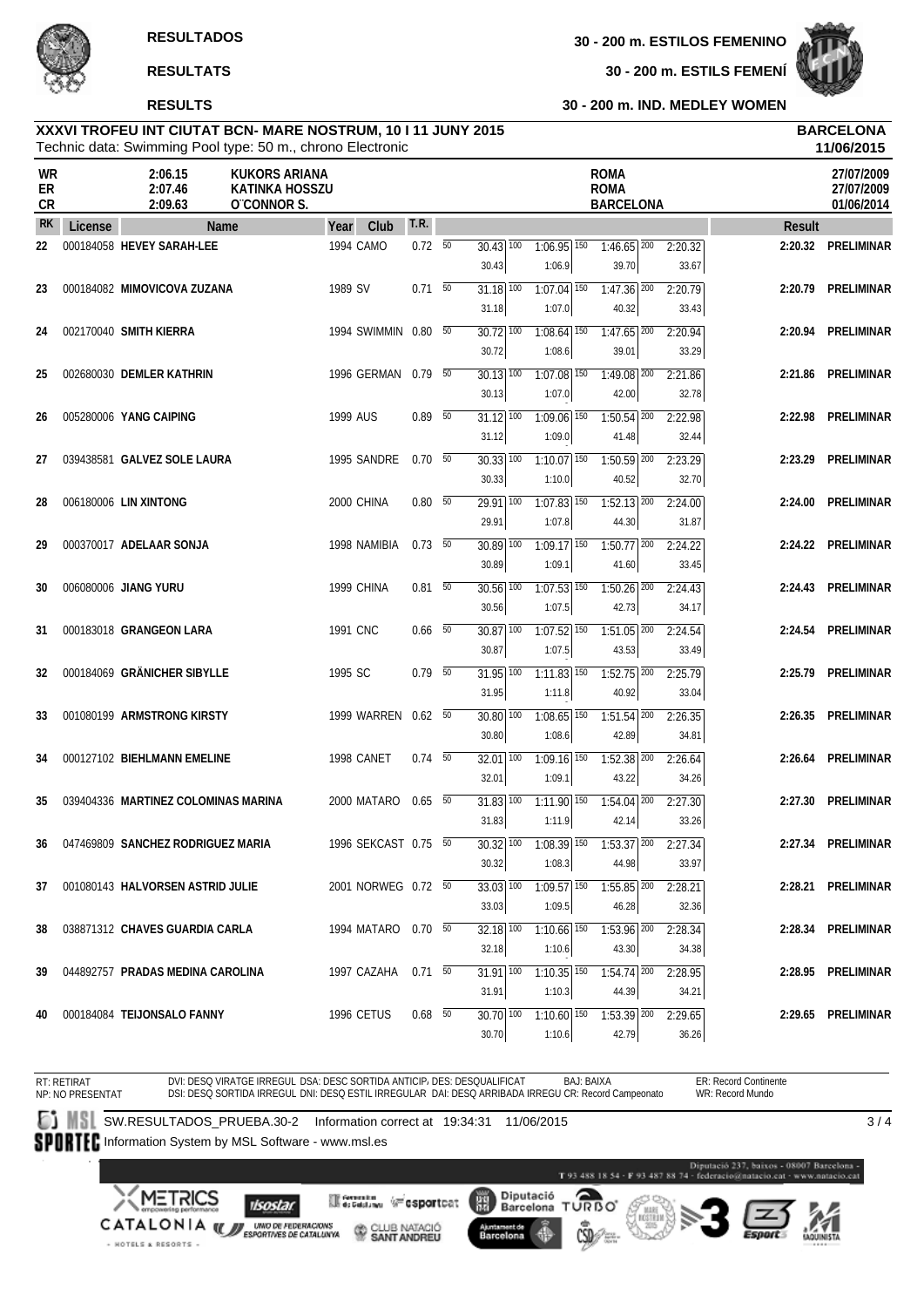

#### **RESULTS**

**30 - 200 m. ESTILS FEMENÍ**



#### **30 - 200 m. IND. MEDLEY WOMEN**

|                       |         |                                   | Technic data: Swimming Pool type: 50 m., chrono Electronic |      |                      |             |                    |                                    |                                                |                  |               | 11/06/2015                             |
|-----------------------|---------|-----------------------------------|------------------------------------------------------------|------|----------------------|-------------|--------------------|------------------------------------|------------------------------------------------|------------------|---------------|----------------------------------------|
| <b>WR</b><br>ER<br>CR |         | 2:06.15<br>2:07.46<br>2:09.63     | KUKORS ARIANA<br><b>KATINKA HOSSZU</b><br>O CONNOR S.      |      |                      |             |                    |                                    | <b>ROMA</b><br><b>ROMA</b><br><b>BARCELONA</b> |                  |               | 27/07/2009<br>27/07/2009<br>01/06/2014 |
| <b>RK</b>             | License |                                   | Name                                                       | Year | Club                 | <b>T.R.</b> |                    |                                    |                                                |                  | <b>Result</b> |                                        |
| 41                    |         | 000883069 NIEMINEN EMMA           |                                                            |      | <b>1996 UINTI</b>    | $0.71\ 50$  | 32.22 100<br>32.22 | $1:10.74$ 150<br>1:10.7            | $1:54.22$ $200$<br>43.48                       | 2:30.11<br>35.89 | 2:30.11       | <b>PRELIMINAR</b>                      |
| 42                    |         | 045989225 DUARTE DE LA ROSA JUDIT |                                                            |      | 1997 TERRASA 0.73 50 |             | 32.17 100<br>32.17 | $1:09.90$ <sup>150</sup><br>1:09.9 | $1:56.34$ 200<br>46.44                         | 2:30.79<br>34.45 | 2:30.79       | <b>PRELIMINAR</b>                      |
|                       |         | 047882759 VALL MONTERO JESSICA    |                                                            |      | 1988 SANDRE          |             |                    |                                    |                                                |                  | <b>BAJ</b>    | <b>PRELIMINAR</b>                      |
|                       |         | 000784083 BOUTRUP ANNA OLIVIA     |                                                            |      | 1998 SIGMA           |             |                    |                                    |                                                |                  | BAJ           | <b>PRELIMINAR</b>                      |
|                       |         | 000380143 OLSEN EVA               |                                                            |      | 2000 NORWEG          |             |                    |                                    |                                                |                  | <b>BAJ</b>    | <b>PRELIMINAR</b>                      |
|                       |         | 000383069 LAHTINEN EMILIA         |                                                            |      | <b>1996 UINTI</b>    |             |                    |                                    |                                                |                  | <b>BAJ</b>    | <b>PRELIMINAR</b>                      |
|                       |         | 002380030 GRIMBERG VANESSA        |                                                            |      | 1993 GERMAN          |             |                    |                                    |                                                |                  | <b>NP</b>     | <b>PRELIMINAR</b>                      |
|                       |         | 000980143 HILTON CELINE           |                                                            |      | 2000 NORWEG          |             |                    |                                    |                                                |                  | <b>NP</b>     | <b>PRELIMINAR</b>                      |

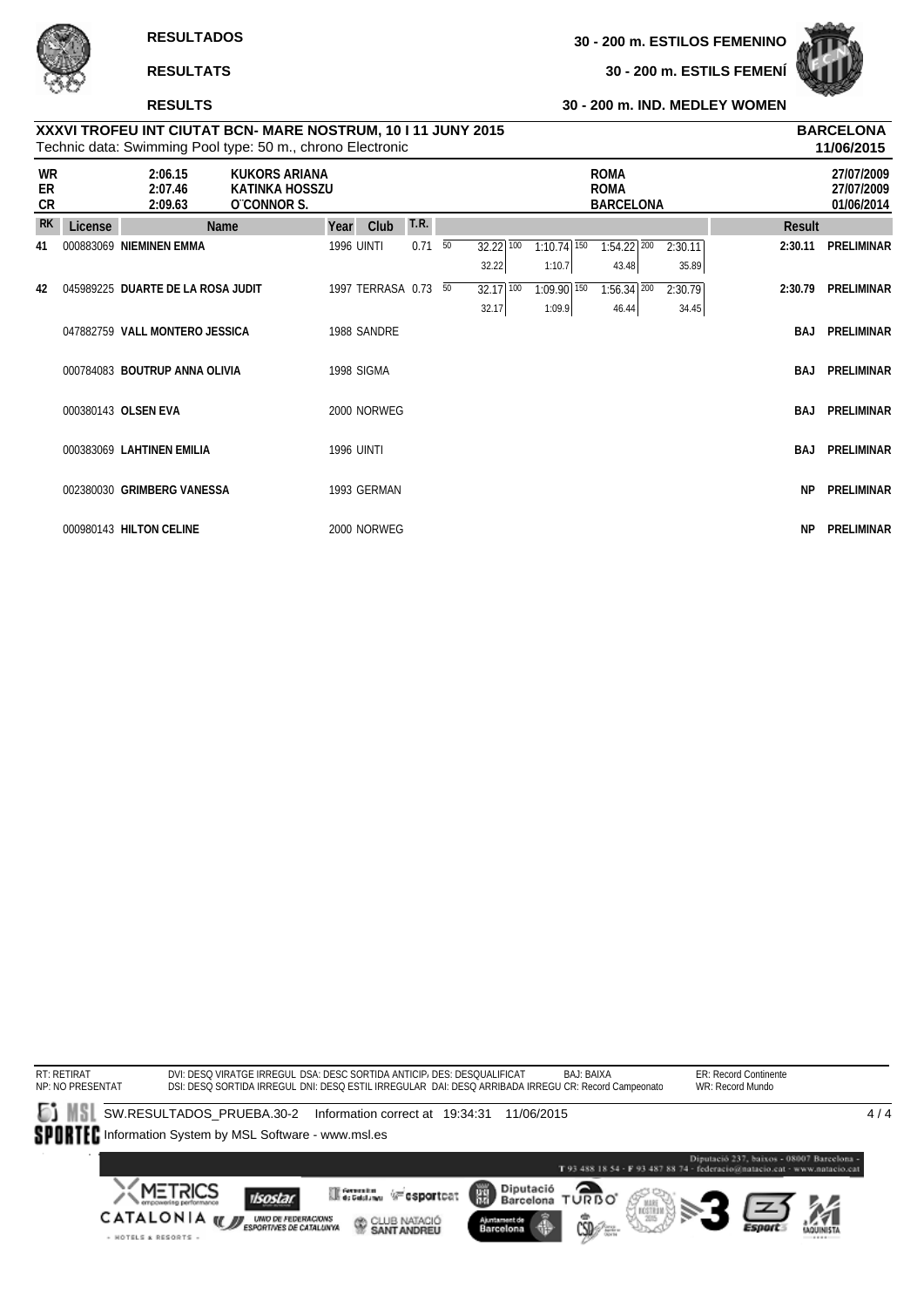**31 - 200 m. LLIURES MASCULÍ**



**31 - 200 m. FREE MEN**

## **XXXVI TROFEU INT CIUTAT BCN- MARE NOSTRUM, 10 I 11 JUNY 2015 BARCELONA RESULTS**

|                |         |                                     | Technic data: Swimming Pool type: 50 m., chrono Electronic                  |                      |                          |                 |                                                |                                                |                                                                       |                                          |               | 11/06/2015                             |
|----------------|---------|-------------------------------------|-----------------------------------------------------------------------------|----------------------|--------------------------|-----------------|------------------------------------------------|------------------------------------------------|-----------------------------------------------------------------------|------------------------------------------|---------------|----------------------------------------|
| WR<br>ER<br>CR |         | 1:42.00<br>1:42.00<br>1:47.30       | <b>BIEDERMANN PAUL</b><br><b>PAUL BIEDERMANN</b><br><b>LOBINTSEV NIKITA</b> |                      |                          |                 |                                                |                                                | <b>ROMA</b><br><b>ROMA</b><br><b>BARCELONA</b>                        |                                          |               | 28/07/2009<br>28/07/2009<br>07/06/2009 |
| <b>RK</b>      | License |                                     | Name                                                                        | Club<br>Year         | <b>T.R.</b>              |                 |                                                |                                                |                                                                       |                                          | <b>Result</b> |                                        |
| $\mathbf{1}$   |         | 000884068 VERSCHUREN SEBASTIAAN     |                                                                             | 1988 ROYAL           | $0.76\quad\overline{50}$ |                 | $25.50$ <sub>, <math>100</math></sub><br>25.50 | $52.77$ ! $150$<br>52.77                       | $1:20.69$ $200$ $1:47.52$<br>27.92                                    | 26.83                                    | 1:47.52       | <b>FINAL</b>                           |
|                |         |                                     |                                                                             |                      | $0.73\ 50$               |                 | 25.97! 100<br>25.97                            | 53.61 150<br>53.61                             | $1:21.93$ <sup>200</sup><br>28.32                                     | 1:49.06<br>27.13                         | 1:49.06       | PRELIMINAR                             |
| 2              |         | 000170020 LE CLOS CHAD GUY BERTRAND |                                                                             | 1992 SW              | $0.68$ 50                |                 | 24.84 100<br>24.84                             | 52.79 150<br>52.79                             | $1:20.99$ ! 200<br>28.20                                              | 1:47.75<br>26.76                         | 1:47.75       | <b>FINAL</b>                           |
|                |         |                                     |                                                                             |                      | $0.70\ 50$               |                 | 25.77! 100<br>25.77                            | 54.03 150<br>54.03                             | $1:22.31$ , $200$<br>28.28                                            | 1:49.74<br>27.43                         |               | 1:49.74 PRELIMINAR                     |
| 3              |         | 001084023 GUY JAMES                 |                                                                             | 1995 BRITISH         | $0.64$ 50                |                 | $25.05$ , $100$<br>25.05                       | $\overline{52.39}$ , $\overline{150}$<br>52.39 | $1:20.44$ ! $200$<br>28.05                                            | 1:48.01<br>27.57                         | 1:48.01       | <b>FINAL</b>                           |
|                |         |                                     |                                                                             |                      | 0.67                     | $\overline{50}$ | 25.53 100<br>25.53                             | 53.18! 150<br>53.18                            | $\overline{1:21.32!}$ $\overline{200}$<br>28.14                       | $-7:49.43$<br>28.11                      | 1:49.43       | PRELIMINAR                             |
| 4              |         | 000570080 KOBORI YUKI               |                                                                             | 1993 JAPAN           | $0.69$ 50                |                 | 24.88 100<br>24.88                             | 51.73!150<br>51.73                             | $1:19.66$ ! 200<br>27.93                                              | 1:48.37<br>28.71                         | 1:48.37       | <b>FINAL</b>                           |
|                |         |                                     |                                                                             |                      | $0.70\ 50$               |                 | $25.51$ ! $100$<br>25.51                       | $\overline{53.40}$ ! $\overline{150}$<br>53.40 | $1:21.88$ ! $200$<br>28.48                                            | $\overline{1:}49.\overline{51}$<br>27.63 |               | 1:49.51 PRELIMINAR                     |
| 5              |         | 004584023 GRAINGER NICHOLAS         |                                                                             | 1994 BRITISH         | $0.77 - 50$              |                 | 25.49 100<br>25.49                             | 53.34 150<br>53.34                             | 1:21.83 200<br>28.49                                                  | 1:49.50<br>27.67                         | 1:49.50       | <b>FINAL</b>                           |
|                |         |                                     |                                                                             |                      | $0.74\quad 50$           |                 | $25.63$ ! $100$<br>25.63                       | 53.01 150<br>53.01                             | $\overline{1:}2\overline{1.47}$ , $\overline{200}$<br>28.46           | 1:49.80<br>28.33                         | 1:49.80       | PRELIMINAR                             |
| 6              |         | 001484023 JARVIS CALUM              |                                                                             | 1992 BRITISH         | $0.75 - 50$              |                 | $25.98$ <sub>, <math>100</math></sub><br>25.98 | $\overline{53.43}$ , $\overline{150}$<br>53.43 | $1:22.49$ ! $200$<br>29.06                                            | 1:49.80<br>27.31                         | 1:49.80       | <b>FINAL</b>                           |
|                |         |                                     |                                                                             |                      | $0.75 - 50$              |                 | 25.75 100<br>25.75                             | 53.79 150<br>53.79                             | $\overline{1:22.43!}$ 200<br>28.64                                    | 1:49.96<br>27.53                         | 1:49.96       | PRELIMINAR                             |
| 7              |         | 000680030 FILDEBRANDT CHRISTOPH     |                                                                             | 1989 GERMAN          | $0.70\ 50$               |                 | 25.51 100<br>25.51                             | $\overline{53.42}$ , $\overline{150}$<br>53.42 | $\overline{1:}2\overline{1.77}$ , $\overline{200}$<br>28.35           | 1:50.75<br>28.98                         | 1:50.75       | <b>FINAL</b>                           |
|                |         |                                     |                                                                             |                      | $0.67\quad\overline{50}$ |                 | $25.58$ <sub>, <math>100</math></sub><br>25.58 | $53.63$ ! $150$<br>53.63                       | $\overline{1:22.06}$ $\overline{200}$<br>28.43                        | $-7:50.07$<br>28.01                      |               | 1:50.07 PRELIMINAR                     |
| 8              |         | 003284023 RENWICK ROBBIE            |                                                                             | 1988 BRITISH 0.68 50 |                          |                 | $25.63^{+100}$<br>25.63                        |                                                | $53.16^{+150}_{+}$ 1:22.32 $^{1200}_{+}$ 1:51.59 $^{1}_{-}$           |                                          | 1:51.59       | <b>FINAL</b>                           |
|                |         |                                     |                                                                             |                      | $0.66\quad 50^-$         |                 | $26.03$ <sup>1</sup> $100$                     | 53.16<br>$\overline{54.16}$ , $\overline{150}$ | 29.16<br>$\overline{1:22.31}$ , $\overline{200}$ $\overline{1:49.75}$ | 29.27                                    |               | 1:49.75 PRELIMINAR                     |
| 9              |         | 007780006 QIAN ZHIYONG              |                                                                             | 1996 CHINA           | $0.71\ 50$               |                 | 26.03<br>$26.35$ <sup>100</sup>                | 54.16<br>54.40 150                             | 28.15<br>$\overline{1:}22.\overline{79}$ , $\overline{200}$           | 27.44<br>$-7:50.46$                      | 1:50.46       | <b>FINAL</b>                           |
|                |         |                                     |                                                                             |                      | $0.70\ 50$               |                 | 26.35<br>$25.47$ <sub>, 100</sub><br>25.47     | 54.40<br>$53.51$ <sup>150</sup><br>53.51       | 28.39<br>$\overline{1:22.13}$ , $\overline{200}$<br>28.62             | 27.67<br>1:50.14<br>28.01                |               | 1:50.14 PRELIMINAR                     |

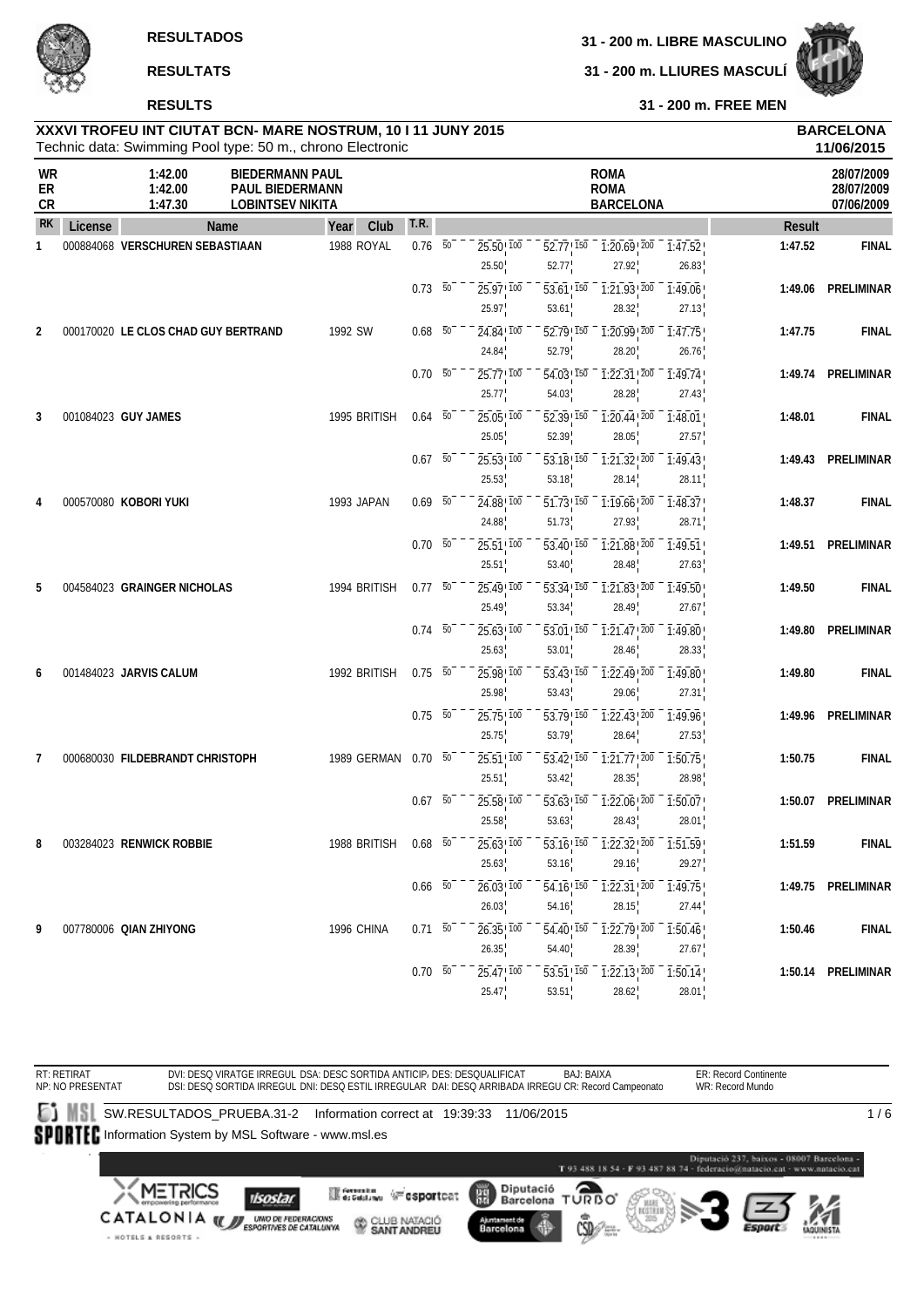**RESULTADOS**

**RESULTATS**

**RESULTS**

+ HOTELS & RESORTS +

**31 - 200 m. LIBRE MASCULINO**

**31 - 200 m. LLIURES MASCULÍ**



**31 - 200 m. FREE MEN**

# **XXXVI TROFEU INT CIUTAT BCN- MARE NOSTRUM, 10 I 11 JUNY 2015 BARCELONA**

|                |         |                                       | Technic data: Swimming Pool type: 50 m., chrono Electronic           |                       | 11/06/2015               |  |                                              |                                              |                                                |                                                                                                         |               |                                        |  |  |
|----------------|---------|---------------------------------------|----------------------------------------------------------------------|-----------------------|--------------------------|--|----------------------------------------------|----------------------------------------------|------------------------------------------------|---------------------------------------------------------------------------------------------------------|---------------|----------------------------------------|--|--|
| WR<br>ER<br>CR |         | 1:42.00<br>1:42.00<br>1:47.30         | <b>BIEDERMANN PAUL</b><br>PAUL BIEDERMANN<br><b>LOBINTSEV NIKITA</b> |                       |                          |  |                                              |                                              | <b>ROMA</b><br><b>ROMA</b><br><b>BARCELONA</b> |                                                                                                         |               | 28/07/2009<br>28/07/2009<br>07/06/2009 |  |  |
| <b>RK</b>      | License | Name                                  |                                                                      | Club<br>Year          | <b>T.R.</b>              |  |                                              |                                              |                                                |                                                                                                         | <b>Result</b> |                                        |  |  |
| 10             |         | 004884023 SCOTT DUNCAN                |                                                                      | 1997 BRITISH          | $0.69$ 50                |  | $25.78$ $\overline{100}$<br>25.78            | 53.89 150<br>53.89                           | $1:22.62$ $200$<br>28.73                       | 1:50.47<br>27.85                                                                                        | 1:50.47       | <b>FINAL</b>                           |  |  |
|                |         |                                       |                                                                      |                       | $0.69$ 50                |  | $26.13$ 100<br>26.13                         | $54.65$ <sup>150</sup><br>54.65              | $1:22.98$ <sup>200</sup><br>28.33              | 1:50.64<br>27.66                                                                                        |               | 1:50.64 PRELIMINAR                     |  |  |
| 11             |         | 001184068 STOLK KYLE                  |                                                                      | 1996 ROYAL            | $0.73\quad 50$           |  | $26.03$ $\overline{100}$<br>26.03            | $54.01$ 150<br>54.01                         | $1:22.77$ <sup>200</sup><br>28.76              | 1:50.84<br>28.07                                                                                        | 1:50.84       | <b>FINAL</b>                           |  |  |
|                |         |                                       |                                                                      |                       | $0.72\ 50$               |  | $25.82$ $\overline{100}$<br>25.82            | $\overline{53.22}$ $\overline{150}$<br>53.22 | $1:21.16$ <sup>200</sup><br>27.94              | 1:50.21<br>29.05                                                                                        |               | 1:50.21 PRELIMINAR                     |  |  |
| 12             |         | 000184027 HOCKIN BENJAMIN             |                                                                      | 1986 FEDERA           | 0.7750                   |  | $26.11$ 100<br>26.11                         | $54.45$ <sup>150</sup><br>54.45              | $1:23.09$ <sup>200</sup><br>28.64              | 1:51.04<br>27.95                                                                                        | 1:51.04       | <b>FINAL</b>                           |  |  |
|                |         |                                       |                                                                      |                       | $0.83\ 50$               |  | $25.80$ $\overline{100}$<br>25.80            | $53.53$ $\overline{150}$<br>53.53            | $1:22.32$ <sup>200</sup><br>28.79              | 1:50.19<br>27.87                                                                                        |               | 1:50.19 PRELIMINAR                     |  |  |
| 13             |         | 000180013 BRANDL DAVID                |                                                                      | 1987 AUSTRIA 0.78 50  |                          |  | $26.67$ <sup>100</sup><br>26.67              | $55.10$ 150<br>55.10                         | $1:23.35$ $200$<br>28.25                       | 1:51.49<br>28.14                                                                                        | 1:51.49       | <b>FINAL</b>                           |  |  |
|                |         |                                       |                                                                      |                       | $0.75\quad\overline{50}$ |  | $26.34$ 100<br>26.34                         | $\overline{54.33}$ 150<br>54.33              | $7:22.42$ <sup>200</sup><br>28.09              | 1:50.32<br>27.90                                                                                        |               | 1:50.32 PRELIMINAR                     |  |  |
| 13             |         | 000184015 LIESS NILS                  |                                                                      | 1996 LANCY            | $0.74$ 50                |  | $25.94$ 100<br>25.94                         | 54.21 150<br>54.21                           | $1:23.15$ 200<br>28.94                         | 1:51.49<br>28.34                                                                                        | 1:51.49       | <b>FINAL</b>                           |  |  |
|                |         |                                       |                                                                      |                       | $0.73\quad 50$           |  | $25.99$ 100<br>25.99                         | $\overline{53.84}$ $\overline{150}$<br>53.84 | $1:22.32$ <sup>200</sup><br>28.48              | 1:50.71<br>28.39                                                                                        |               | 1:50.71 PRELIMINAR                     |  |  |
| 15             |         | 075171439 MARTIN MARTIN VICTOR MANUEL |                                                                      | 1993 ESPAÑA           | 0.65 50                  |  | $25.99$ 100<br>25.99                         | $54.86$ $150$<br>54.86                       | $1:23.79$ <sup>200</sup><br>28.93              | 1:51.76<br>27.97                                                                                        | 1:51.76       | <b>FINAL</b>                           |  |  |
|                |         |                                       |                                                                      |                       | $0.63$ 50                |  | $25.95$ 100<br>25.95                         | $54.57$ 150<br>54.57                         | $1:22.86$ <sup>200</sup><br>28.29              | 1:50.67<br>27.81                                                                                        |               | 1:50.67 PRELIMINAR                     |  |  |
| 16             |         | 001280143 LIE MARKUS                  |                                                                      | 1995 NORWEG 0.71 50   |                          |  | $26.08$ $100$<br>26.08                       | 54.84 150<br>54.84                           | $1:23.57$ <sup>200</sup><br>28.73              | 1:51.91<br>28.34                                                                                        | 1:51.91       | <b>FINAL</b>                           |  |  |
|                |         |                                       |                                                                      |                       | $0.67$ 50                |  | $26.17$ 100<br>26.17                         | $53.94$ 150<br>53.94                         | $1:22.36$ <sup>200</sup><br>28.42              | 1:50.95<br>28.59                                                                                        |               | 1:50.95 PRELIMINAR                     |  |  |
| 17             |         | 001084068 BRZOSKOWSKI MAARTEN         |                                                                      | 1995 ROYAL            | $0.73\quad 50$           |  | $26.37$ $\overline{100}$<br>26.37            | 54.44                                        | 28.37                                          | $\overline{54.44}$ $\overline{150}$ $\overline{1:22.81}$ $\overline{200}$ $\overline{1:50.23}$<br>27.42 |               | 1:50.23 PRELIMINAR                     |  |  |
| 18             |         | 000580022 SKAANING DANIEL             |                                                                      | 1993 DANISH           | 0.60 50                  |  | $\overline{25.68}$ $\overline{100}$<br>25.68 | $\overline{53.69}$ 150<br>53.69              | $1:22.18$ $200$<br>28.49                       | 1:50.99<br>28.81                                                                                        |               | 1:50.99 PRELIMINAR                     |  |  |
| 19             |         | 003380030 HEIDTMANN JACOB             |                                                                      | 1994 GERMAN 0.77 50   |                          |  | $26.36$ <sup>100</sup>                       | 54.45 150                                    | $1:22.99$ <sup>200</sup>                       | 1:51.27                                                                                                 |               | 1:51.27 PRELIMINAR                     |  |  |
| 20             |         | 002470080 AMAI TSUBASA                |                                                                      | 1994 JAPAN            | $0.66$ 50                |  | 26.36<br>26.09 100                           | 54.45<br>54.26 150                           | 28.54<br>$1:23.16$ 200                         | 28.28<br>1:51.32                                                                                        |               | 1:51.32 PRELIMINAR                     |  |  |
| 21             |         | 000170027 MATHLOUTHI AHMED            |                                                                      | 1989 TUNISIEN 0.72 50 |                          |  | 26.09<br>$26.16$ $100$<br>26.16              | 54.26<br>54.43 150<br>54.43                  | 28.90<br>$1:23.05$ $200$<br>28.62              | 28.16<br>1:51.37<br>28.32                                                                               |               | 1:51.37 PRELIMINAR                     |  |  |

RT: RETIRAT BAJ: BAIXA ER: Record Continente DVI: DESQ VIRATGE IRREGUL DSA: DESC SORTIDA ANTICIP/ DES: DESQUALIFICAT WR: Record Mundo NP: NO PRESENTAT DSI: DESQ SORTIDA IRREGUL DNI: DESQ ESTIL IRREGULAR DAI: DESQ ARRIBADA IRREGU CR: Record Campeonato **SUBILITADOS\_PRUEBA.31-2** Information correct at 19:39:33 11/06/2015 SPORTEC Information System by MSL Software - www.msl.es Barcelona -<br>v.natacio.cat T93 488 18 54 - F93 487 88 74 **XMETRICS** Diputació<br>Barcelona **ORBO Merchine Wesportcat** (體) **ISostar** T **CATALONIA WE UNDER FEDERACIONS** CLUB NATACIÓ

Ajuntament de<br>Barcelona

41



 $\overline{2/6}$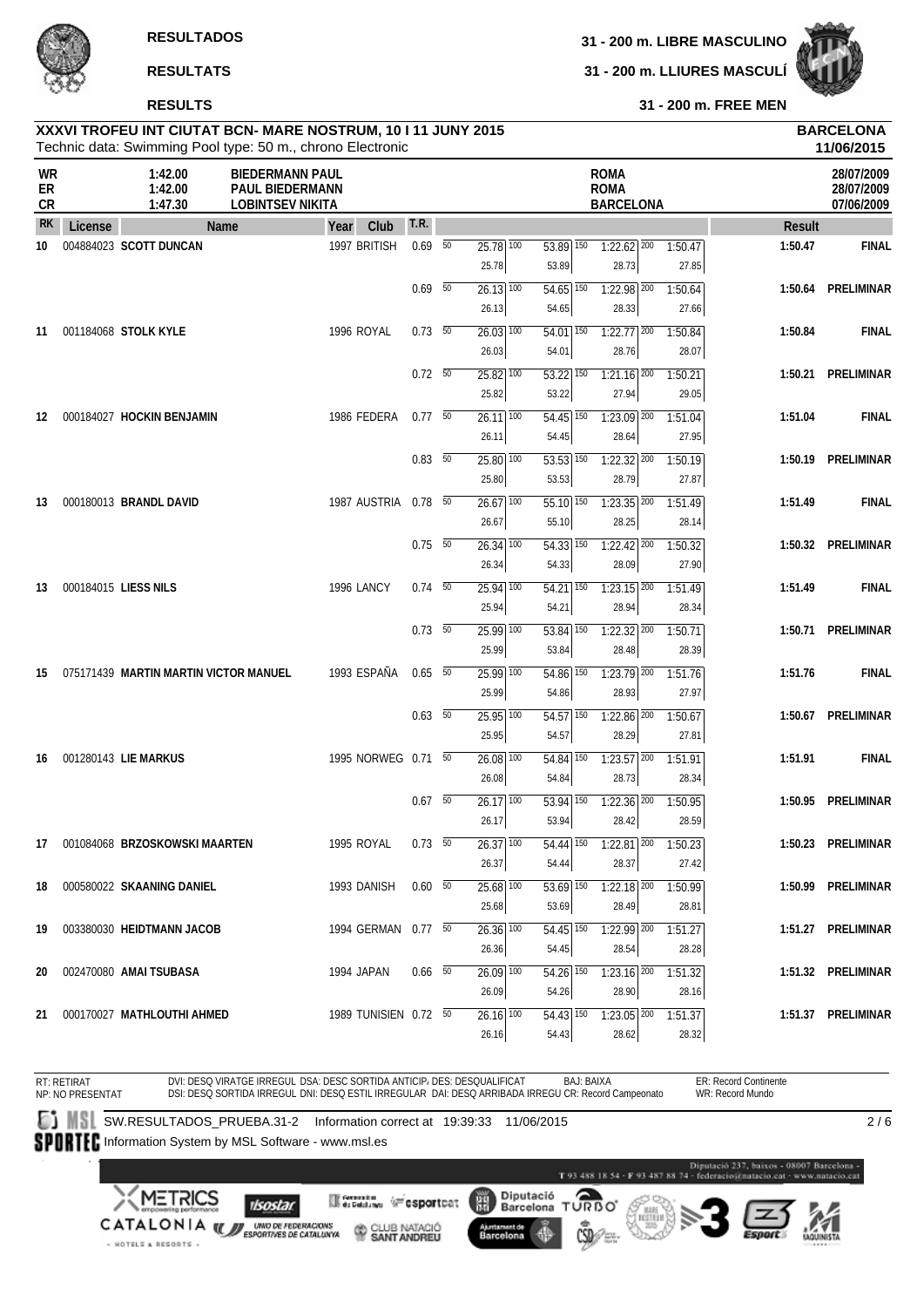

**31 - 200 m. FREE MEN**

#### Technic data: Swimming Pool type: 50 m., chrono Electronic **XXXVI TROFEU INT CIUTAT BCN- MARE NOSTRUM, 10 I 11 JUNY 2015 BARCELONA**

|                |         |                                    | Technic data: Swimming Pool type: 50 m., chrono Electronic                  |                       |                |                                              |                                   |                                                                                                         |     |                   |               | 11/06/2015                             |
|----------------|---------|------------------------------------|-----------------------------------------------------------------------------|-----------------------|----------------|----------------------------------------------|-----------------------------------|---------------------------------------------------------------------------------------------------------|-----|-------------------|---------------|----------------------------------------|
| WR<br>ER<br>CR |         | 1:42.00<br>1:42.00<br>1:47.30      | <b>BIEDERMANN PAUL</b><br><b>PAUL BIEDERMANN</b><br><b>LOBINTSEV NIKITA</b> |                       |                |                                              |                                   | <b>ROMA</b><br><b>ROMA</b><br><b>BARCELONA</b>                                                          |     |                   |               | 28/07/2009<br>28/07/2009<br>07/06/2009 |
| <b>RK</b>      | License |                                    | Name                                                                        | Club<br>Year          | <b>T.R.</b>    |                                              |                                   |                                                                                                         |     |                   | <b>Result</b> |                                        |
| 22             |         | 044786437 DURAN NAVIA MIGUEL       |                                                                             | 1995 ESPAÑA           | $0.70\ 50$     | $26.38$ $\overline{100}$<br>26.38            | $55.08$ 150<br>55.08              | $1:23.99$ 200<br>28.91                                                                                  |     | 1:52.16<br>28.17  | 1:52.16       | <b>PRELIMINAR</b>                      |
| 23             |         | 001283049 BROWN CAMERON            |                                                                             | <b>1996 SWIM</b>      | $0.73\ 50$     | $25.90$ 100<br>25.90                         | $54.46$ 150<br>54.46              | $1:23.74$ <sup>200</sup><br>29.28                                                                       |     | 1:52.29<br>28.55  | 1:52.29       | PRELIMINAR                             |
| 23             |         | 043182823 SANCHEZ TORRENS MARC     |                                                                             | 1992 ESPAÑA           | $0.66$ 50      | 26.30 100<br>26.30                           | 54.84 150<br>54.84                | $1:24.08$ 200<br>29.24                                                                                  |     | 1:52.29<br>28.21  | 1:52.29       | PRELIMINAR                             |
| 25             |         | 000984068 REIJINS JOOST            |                                                                             | 1987 ROYAL            | $0.77\quad 50$ | $\overline{26.33}$ $\overline{100}$<br>26.33 | $54.67$ $\overline{150}$<br>54.67 | $1:23.58$ <sup>200</sup><br>28.91                                                                       |     | 1:52.37<br>28.79  | 1:52.37       | PRELIMINAR                             |
| 26             |         | 001280036 KONOVALOV ALEXI          |                                                                             | 1994 ISR              | $0.71\ 50$     | $26.10$ $\overline{100}$<br>26.10            | $\overline{54.42}$ 150<br>54.42   | $1:23.79$ <sup>200</sup><br>29.37                                                                       |     | 1:52.43<br>28.64  | 1:52.43       | PRELIMINAR                             |
| 27             |         | 004784023 LELLIOTT JAY             |                                                                             | 1995 BRITISH          | $0.71\ 50$     | $26.65$ <sup>100</sup><br>26.65              | $55.03$ $\overline{150}$<br>55.03 | $1:23.94$ <sup>200</sup><br>28.91                                                                       |     | 1:52.46<br>28.52  | 1:52.46       | PRELIMINAR                             |
| 28             |         | 001180036 HABER IDO                |                                                                             | 1996 ISR              | $0.68$ 50      | 26.33   100<br>26.33                         | 54.23 150<br>54.23                | 1:22.95 200<br>28.72                                                                                    |     | 1:52.49<br>29.54  | 1:52.49       | PRELIMINAR                             |
| 29             |         | 002070080 KANEKO MASAKI            |                                                                             | 1992 JAPAN            | $0.71\ 50$     | $26.64$ <sup>100</sup><br>26.64              | $55.54$ <sup>150</sup><br>55.54   | $1:24.22$ $200$<br>28.68                                                                                |     | 1:52.55<br>28.33  | 1:52.55       | PRELIMINAR                             |
| 30             |         | 039421007 ROVIRA GUILLEN ARNAU     |                                                                             | 1995 SANDRE           | $0.65$ 50      | 26.99 100<br>26.99                           | 55.80 150<br>55.80                | $1:24.81$ <sup>200</sup><br>29.01                                                                       |     | 1:52.76<br>27.95  | 1:52.76       | PRELIMINAR                             |
| 31             |         | 003480030 VOGEL FLORIAN            |                                                                             | 1994 GERMAN           | $0.66$ 50      | $26.02$ $100$<br>26.02                       | $54.22$ 150<br>54.22              | $1:23.87$ 200<br>29.65                                                                                  |     | 1:52.95<br>29.08  | 1:52.95       | PRELIMINAR                             |
| 32             |         | 002270080 SAKAI MASATO             |                                                                             | 1995 JAPAN            | $0.72\ 50$     | $26.06$ $\overline{100}$<br>26.06            | $54.67$ <sup>150</sup><br>54.67   | $1:24.03$ <sup>200</sup><br>29.36                                                                       |     | 1:53.01<br>28.98  | 1:53.01       | <b>PRELIMINAR</b>                      |
| 33             |         | 001383049 LLOYD IEUAN              |                                                                             | 1993 SWIM             | $0.75 - 50$    | 26.40 100<br>26.40                           | 55.21 150<br>55.21                | $1:24.54$ 200<br>29.33                                                                                  |     | 1:53.15<br>28.61  | 1:53.15       | PRELIMINAR                             |
| 34             |         | 005084023 WALLACE DANIEL           |                                                                             | 1993 BRITISH          | $0.68\quad 50$ | $26.41$ $100$<br>26.41                       | $55.18$ <sup>150</sup><br>55.18   | $1:24.18$ <sup>200</sup><br>29.00                                                                       |     | 1:53.24<br>29.06  |               | 1:53.24 PRELIMINAR                     |
| 35             |         | 003580030 KUNERT ALEXANDER         |                                                                             | 1996 GERMAN 0.68 50   |                | $26.85$ 100<br>26.85                         | $55.55$ $150$<br>55.55            | $7:25.02$ <sup>200</sup><br>29.47                                                                       |     | 1:53.35<br>28.33  | 1:53.35       | PRELIMINAR                             |
| 36             |         | 002080049 CARVALHO DIOGO           |                                                                             | 1988 POR              | $0.71\ 50$     | 26.85 100<br>26.85                           | 55.92                             | $\overline{55.92}$ $\overline{150}$ $\overline{1:25.18}$ $\overline{200}$ $\overline{1:53.43}$<br>29.26 |     | 28.25             |               | 1:53.43 PRELIMINAR                     |
| 37             |         | 001983037 PARKS MATTHEW            |                                                                             | 1993 UNIVERSI 0.65 50 |                | $26.00$ $\overline{100}$<br>26.00            | $54.53$ <sup>150</sup><br>54.53   | $1:23.98$ <sup>200</sup><br>29.45                                                                       |     | 1:53.44<br>29.46  |               | 1:53.44 PRELIMINAR                     |
| 38             |         | 000184078 NASCIMENTO MIHUEL DUARTE |                                                                             | 1995 PORTINA 0.66 50  |                | $26.47$ 100<br>26.47                         | $56.05$ 150<br>56.05              | $1:25.30$ 200<br>29.25                                                                                  |     | 1:53.59<br>28.29  |               | 1:53.59 PRELIMINAR                     |
| 39             |         | 000280034 SLOAN JORDAN             |                                                                             | 1993 SWIM             | 0.73 50        | $26.05$ 100<br>26.05                         | 54.80 150<br>54.80                |                                                                                                         | 200 | 1:53.65<br>1:53.6 |               | 1:53.65 PRELIMINAR                     |
| 40             |         | 044565003 LEBON IRIARTE YERAI      |                                                                             | 1992 P.VASCO 0.73 50  |                | $26.91$ 100<br>26.91                         | $55.94$ 150<br>55.94              | $1:24.96$ 200<br>29.02                                                                                  |     | 1:53.85<br>28.89  |               | 1:53.85 PRELIMINAR                     |

RT: RETIRAT BAJ: BAIXA ER: Record Continente DVI: DESQ VIRATGE IRREGUL DSA: DESC SORTIDA ANTICIP/ DES: DESQUALIFICAT WR: Record Mundo NP: NO PRESENTAT DSI: DESQ SORTIDA IRREGUL DNI: DESQ ESTIL IRREGULAR DAI: DESQ ARRIBADA IRREGU CR: Record Campeonato **SW.RESULTADOS\_PRUEBA.31-2** Information correct at 19:39:33 11/06/2015  $\overline{3/6}$ SPORTEC Information System by MSL Software - www.msl.es 237, baixos - 08007 Barcelona -<br>o@natacio.cat - www.natacio.cat T93 488 18 54 - F93 487 88 74 orputas<br>- federa









- HOTELS & RESORTS -

**XMETRICS** 

**ISostar**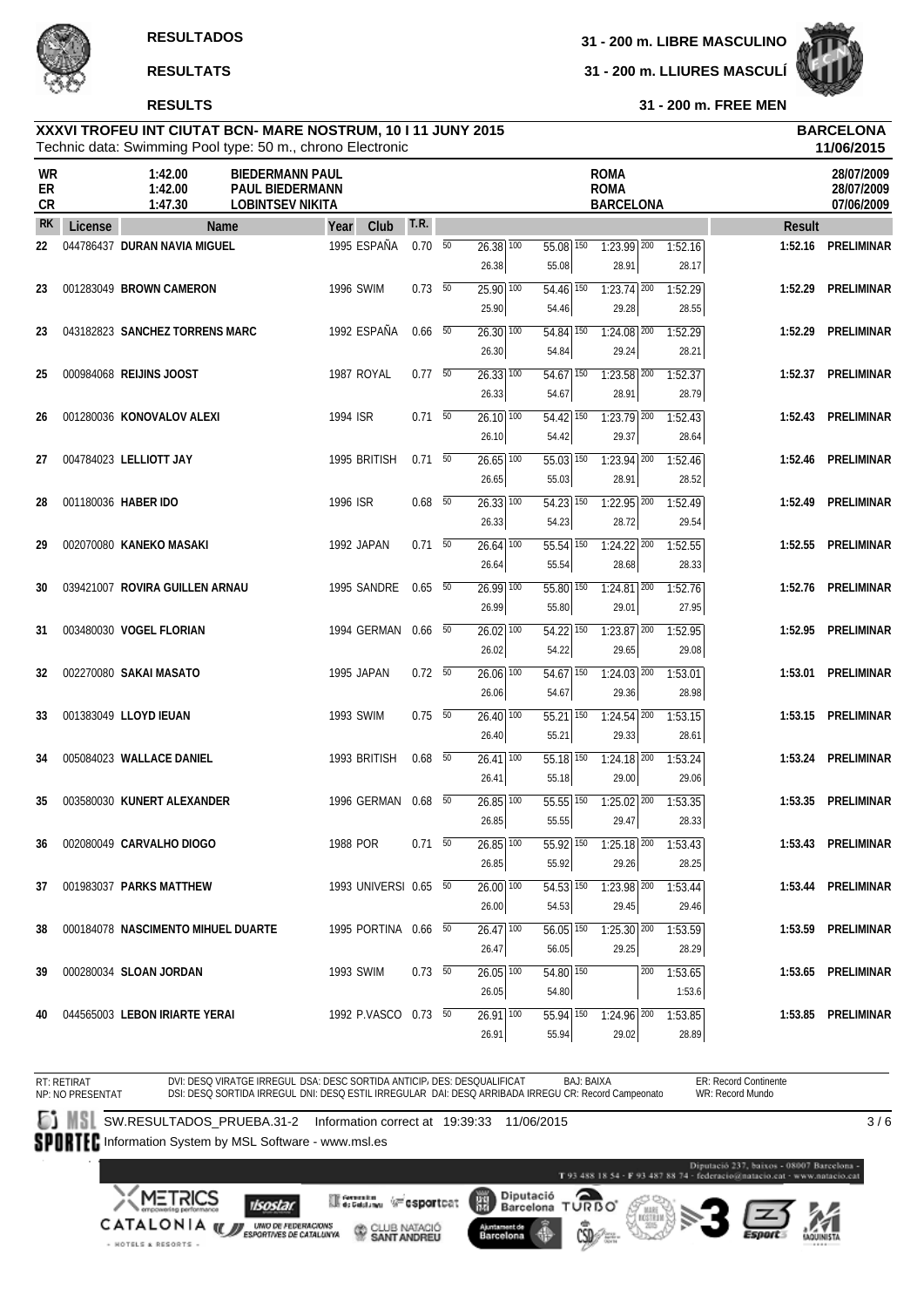**31 - 200 m. FREE MEN**

#### Technic data: Swimming Pool type: 50 m., chrono Electronic **XXXVI TROFEU INT CIUTAT BCN- MARE NOSTRUM, 10 I 11 JUNY 2015 BARCELONA**

|                |         | Technic data: Swimming Pool type: 50 m., chrono Electronic |                                                                             |          |                       |                          |                                   |                                              |                                                |                  |         | 11/06/2015                             |
|----------------|---------|------------------------------------------------------------|-----------------------------------------------------------------------------|----------|-----------------------|--------------------------|-----------------------------------|----------------------------------------------|------------------------------------------------|------------------|---------|----------------------------------------|
| WR<br>ER<br>CR |         | 1:42.00<br>1:42.00<br>1:47.30                              | <b>BIEDERMANN PAUL</b><br><b>PAUL BIEDERMANN</b><br><b>LOBINTSEV NIKITA</b> |          |                       |                          |                                   |                                              | <b>ROMA</b><br><b>ROMA</b><br><b>BARCELONA</b> |                  |         | 28/07/2009<br>28/07/2009<br>07/06/2009 |
| <b>RK</b>      | License | <b>Name</b>                                                |                                                                             | Year     | Club                  | <b>T.R.</b>              |                                   |                                              |                                                |                  | Result  |                                        |
| 41             |         | 001280021 HAVRÁNEK TOMÁS                                   |                                                                             | 1994 CZE |                       | $0.76\quad\overline{50}$ | $26.60$ $\overline{100}$<br>26.60 | $55.09$ 150<br>55.09                         | $1:24.83$ <sup>200</sup><br>29.74              | 1:53.94<br>29.11 | 1:53.94 | PRELIMINAR                             |
| 42             |         | 045989295 PUIG GARRICH ALBERT                              |                                                                             |          | 1994 TERRASA 0.67 50  |                          | $26.29$ 100<br>26.29              | $\overline{54.21}$ $\overline{150}$<br>54.21 | $1:23.41$ $200$<br>29.20                       | 1:53.97<br>30.56 |         | 1:53.97 PRELIMINAR                     |
| 43             |         | 001380021 KUNCAR DAVID                                     |                                                                             | 1993 CZE |                       | $0.72\ 50$               | $26.72$ 100<br>26.72              | $56.04$ 150<br>56.04                         | $1:25.44$ 200<br>29.40                         | 1:54.21<br>28.77 |         | 1:54.21 PRELIMINAR                     |
| 44             |         | 044570838 AGUILAR URTXEGI OSKITZ                           |                                                                             |          | 1995 P.VASCO 0.74 50  |                          | $26.42$ $100$<br>26.42            | 55.36 150<br>55.36                           | $1:24.44$ <sup>200</sup><br>29.08              | 1:54.37<br>29.93 | 1:54.37 | PRELIMINAR                             |
| 45             |         | 000384059 BAGSHAW JEREMY                                   |                                                                             |          | 1992 HPC-VICT 0.75 50 |                          | $26.35$ $\overline{100}$<br>26.35 | $55.09$ 150<br>55.09                         | $1:25.20$ 200<br>30.11                         | 1:54.40<br>29.20 | 1:54.40 | PRELIMINAR                             |
| 46             |         | 001184025 BLANCH NICOLAS                                   |                                                                             |          | 1997 AALBOR           | 0.63 50                  | $26.92$ 100<br>26.92              | $55.69$ <sup>150</sup><br>55.69              | $1:24.77$ <sup>200</sup><br>29.08              | 1:54.48<br>29.71 | 1:54.48 | <b>PRELIMINAR</b>                      |
| 47             |         | 000584028 GALOFRE MONTES JULIO CESAR                       |                                                                             |          | 1987 FEDERA           | $0.76$ 50                | $26.87$ 100<br>26.87              | 55.23 150<br>55.23                           | $1:24.77$ 200<br>29.54                         | 1:54.69<br>29.92 | 1:54.69 | PRELIMINAR                             |
| 48             |         | 047747948 GOICOECHEA CASANUEVA VICTOR                      |                                                                             |          | 1994 TERRASA 0.75 50  |                          | $26.27$ 100<br>26.27              | $55.07$ <sup>150</sup><br>55.07              | $1:24.67$ <sup>200</sup><br>29.60              | 1:54.75<br>30.08 | 1:54.75 | PRELIMINAR                             |
| 49             |         | 001883037 BUTT SULEMAN                                     |                                                                             |          | 1997 UNIVERSI 0.69 50 |                          | 26.90 100<br>26.90                | $56.21$ <sup>150</sup><br>56.21              | $1:25.79$ 200<br>29.58                         | 1:54.84<br>29.05 | 1:54.84 | PRELIMINAR                             |
| 50             |         | 000380198 McLEAN CRAIG                                     |                                                                             |          | 1998 UNIVERSI 0.64 50 |                          | $26.60$ $100$<br>26.60            | $55.67$ <sup>150</sup><br>55.67              | $1:24.81$ 200<br>29.14                         | 1:54.90<br>30.09 | 1:54.90 | PRELIMINAR                             |
| 51             |         | 000384076 RUDHOMEMI MIIKKA                                 |                                                                             |          | 1993 SWIMMIN 0.72 50  |                          | $26.71$ 100<br>26.71              | $\overline{56.32}$ 150<br>56.32              | $1:26.40$ <sup>200</sup><br>30.08              | 1:55.17<br>28.77 | 1:55.17 | PRELIMINAR                             |
| 52             |         | 000484059 PAGE ALEC                                        |                                                                             |          | 1993 HPC-VICT 0.72 50 |                          | 26.50 100<br>26.50                | 55.61 150<br>55.61                           | $1:25.46$ <sup>200</sup><br>29.85              | 1:55.27<br>29.81 | 1:55.27 | PRELIMINAR                             |
| 53             |         | 000184085 QUAMME QULAUS                                    |                                                                             |          | 1995 MEGAQU 0.68 50   |                          | $26.41$ $100$<br>26.41            | $55.11$ 150<br>55.11                         | $1:25.06$ <sup>200</sup><br>29.95              | 1:55.47<br>30.41 |         | 1:55.47 PRELIMINAR                     |
| 54             |         | 006780006 MA TIANCHI                                       |                                                                             |          | 1997 CHINA            | $0.77\quad\overline{50}$ | $\overline{27.45}$ 100<br>27.45   | $57.45$ 150<br>57.45                         | $7:28.01$ <sup>200</sup><br>30.56              | 1:55.60<br>27.59 | 1:55.60 | PRELIMINAR                             |
| 55             |         | 000184063 GUNNING MICHAEL JAMES                            |                                                                             |          | 1994 LONDON 0.75 50   |                          | $27.35$ $\overline{100}$<br>27.35 | 56.70                                        | 56.70 150 1:26.40 200 1:55.68<br>29.70         | 29.28            |         | 1:55.68 PRELIMINAR                     |
| 56             |         | 000284080 DANNHAUSER JOSHUA PATRICK                        |                                                                             |          | 1998 SEAGULL 0.77 50  |                          | $\overline{27.69}$ 100<br>27.69   | $56.77$ 150<br>56.77                         | $1:26.73$ <sup>200</sup><br>29.96              | 1:55.78<br>29.05 |         | 1:55.78 PRELIMINAR                     |
| 57             |         | 000284015 SCHMID ALEKSI                                    |                                                                             |          | 1996 LANCY            | $0.73\ 50$               | $26.42$ 100<br>26.42              | 55.26 150<br>55.26                           | $1:25.67$ 200<br>30.41                         | 1:55.79<br>30.12 |         | 1:55.79 PRELIMINAR                     |
| 58             |         | 001180021 KÚTNIK JÁN                                       |                                                                             | 1992 CZE |                       | 0.7750                   | 27.22 100                         | 56.98 150<br>56.98                           | $1:26.85$ 200                                  | 1:55.93<br>29.08 |         | 1:55.93 PRELIMINAR                     |
| 59             |         | 047114638 CALZADA MUNOZ MARC                               |                                                                             |          | 1995 SANDRE 0.67 50   |                          | 27.22<br>$26.90$ 100<br>26.90     | $56.55$ 150<br>56.55                         | 29.87<br>$1:26.89$ 200<br>30.34                | 1:56.11<br>29.22 |         | 1:56.11 PRELIMINAR                     |

RT: RETIRAT NP: NO PRESENTAT DVI: DESQ VIRATGE IRREGUL DSA: DESC SORTIDA ANTICIP/ DES: DESQUALIFICAT DSI: DESQ SORTIDA IRREGUL DNI: DESQ ESTIL IRREGULAR DAI: DESQ ARRIBADA IRREGU CR: Record Campeonato BAJ: BAIXA ER: Record Continente WR: Record Mundo **SW.RESULTADOS\_PRUEBA.31-2** Information correct at 19:39:33 11/06/2015  $4/6$ 

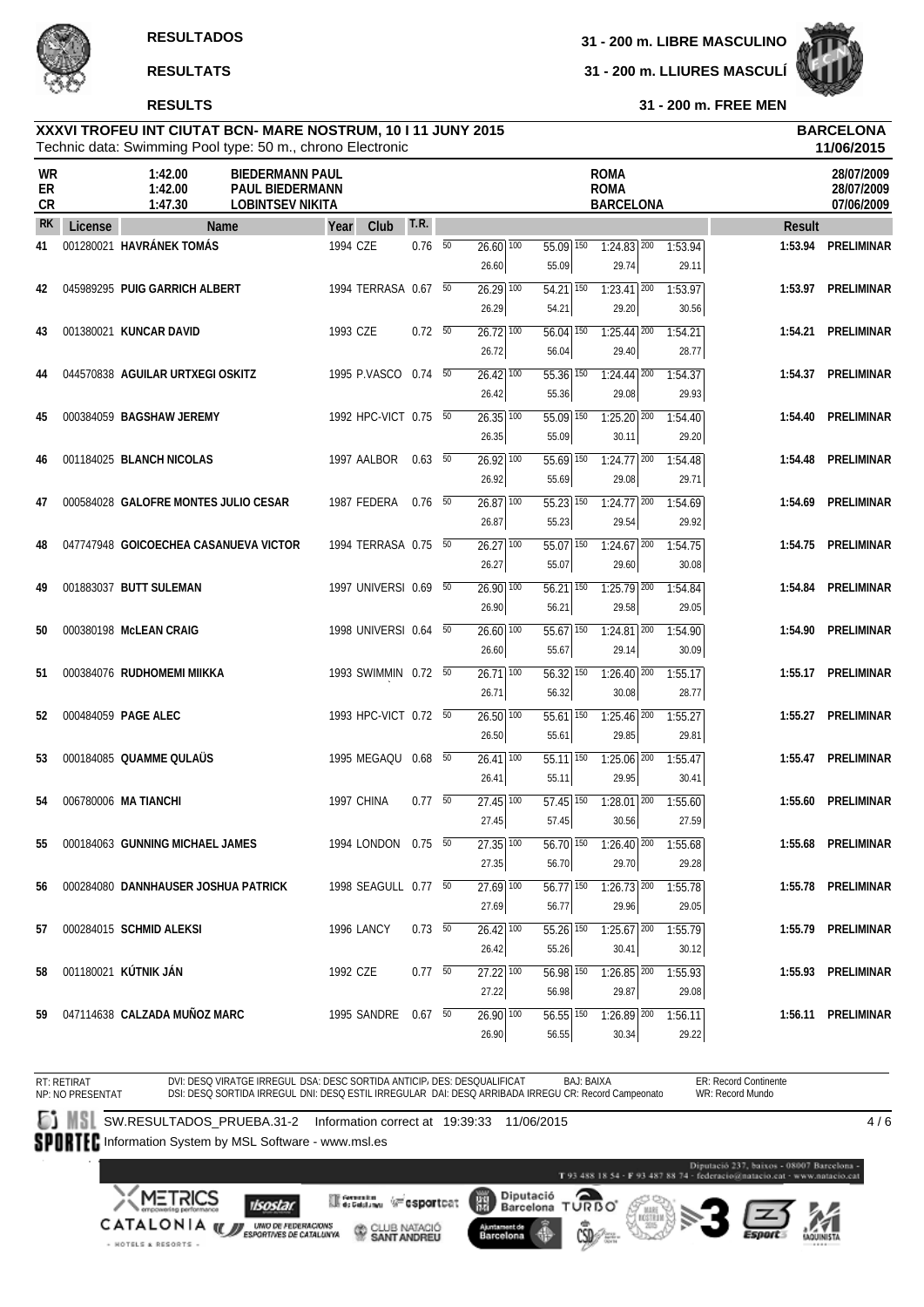

**31 - 200 m. FREE MEN**

#### Technic data: Swimming Pool type: 50 m., chrono Electronic **XXXVI TROFEU INT CIUTAT BCN- MARE NOSTRUM, 10 I 11 JUNY 2015 BARCELONA**

|                       |         |                                      | Technic data: Swimming Pool type: 50 m., chrono Electronic           |                       |                |                                              |                                 |                                                                                                         |                  |               | 11/06/2015                             |
|-----------------------|---------|--------------------------------------|----------------------------------------------------------------------|-----------------------|----------------|----------------------------------------------|---------------------------------|---------------------------------------------------------------------------------------------------------|------------------|---------------|----------------------------------------|
| WR<br>ER<br><b>CR</b> |         | 1:42.00<br>1:42.00<br>1:47.30        | <b>BIEDERMANN PAUL</b><br>PAUL BIEDERMANN<br><b>LOBINTSEV NIKITA</b> |                       |                |                                              |                                 | <b>ROMA</b><br><b>ROMA</b><br><b>BARCELONA</b>                                                          |                  |               | 28/07/2009<br>28/07/2009<br>07/06/2009 |
| <b>RK</b>             | License |                                      | <b>Name</b>                                                          | Club<br>Year          | <b>T.R.</b>    |                                              |                                 |                                                                                                         |                  | <b>Result</b> |                                        |
| 60                    |         | 000480035 PALSSON DANIEL HANNES      |                                                                      | 1995 ISL              | $0.73\quad 50$ | $26.86$ $\overline{100}$<br>26.86            | 56.86 150<br>56.86              | $1:27.01$ $200$<br>30.15                                                                                | 1:56.14<br>29.13 |               | 1:56.14 PRELIMINAR                     |
| 61                    |         | 001527102 MARSAU MATTHIAS            |                                                                      | 1997 CANET            | $0.73\quad 50$ | $27.26$ 100<br>27.26                         | $56.83$ <sup>150</sup><br>56.83 | $1:27.13$ <sup>200</sup><br>30.30                                                                       | 1:56.34<br>29.21 |               | 1:56.34 PRELIMINAR                     |
| 62                    |         | 000284083 PAULSEN FREDERIK B. DALHOJ |                                                                      | 1998 SIGMA            | $0.63$ 50      | $27.77$ 100<br>27.77                         | $57.57$ 150<br>57.57            | $1:27.80$ $200$<br>30.23                                                                                | 1:56.45<br>28.65 | 1:56.45       | PRELIMINAR                             |
| 63                    |         | 099164696 RIVERA GOMIS CARLOS        |                                                                      | 1994 SANVCTE 0.72 50  |                | $27.63$ 100<br>27.63                         | $57.70$ 150<br>57.70            | $1:28.00$ $200$<br>30.30                                                                                | 1:56.51<br>28.51 |               | 1:56.51 PRELIMINAR                     |
| 64                    |         | 001280013 STEFFAN SEBASTIAN          |                                                                      | 1997 AUSTRIA 0.67 50  |                | $\overline{26.91}$ $\overline{100}$<br>26.91 | $\overline{55.74}$ 150<br>55.74 | $1:25.83$ <sup>200</sup><br>30.09                                                                       | 1:56.52<br>30.69 |               | 1:56.52 PRELIMINAR                     |
| 65                    |         | 000384046 RONALDSON DANIEL OLIVIER   |                                                                      | 1996 WESTVIL 0.77 50  |                | $26.72$ 100<br>26.72                         | $55.88$ $150$<br>55.88          | $1:26.79$ <sup>200</sup><br>30.91                                                                       | 1:56.80<br>30.01 | 1:56.80       | PRELIMINAR                             |
| 66                    |         | 002480143 WIGDEL TRULS               |                                                                      | 1999 NORWEG 0.76 50   |                | 27.28 100<br>27.28                           | 56.89 150<br>56.89              | $1:27.14$ <sup>200</sup><br>30.25                                                                       | 1:56.86<br>29.72 | 1:56.86       | PRELIMINAR                             |
| 67                    |         | 001880143 SKIPPERUD KNUT OSCAR       |                                                                      | 1996 NORWEG 0.68 50   |                | $\overline{27.26}$ 100<br>27.26              | $\overline{57.09}$ 150<br>57.09 | $1:27.07$ <sup>200</sup><br>29.98                                                                       | 1:57.02<br>29.95 |               | 1:57.02 PRELIMINAR                     |
| 68                    |         | 002180143 BJELLAND EIVIND            |                                                                      | 1998 NORWEG 0.75 50   |                | 27.52 100<br>27.52                           | 57.50 150<br>57.50              | $1:27.80$ 200<br>30.30                                                                                  | 1:57.71<br>29.91 |               | 1:57.71 PRELIMINAR                     |
| 69                    |         | 000184057 PAQUIN FOISY ETIENNE       |                                                                      | <b>1997 NAT</b>       | $0.67$ 50      | $\overline{27.55}$ $\overline{100}$<br>27.55 | $\overline{57.47}$ 150<br>57.47 | $1:28.02$ <sup>200</sup><br>30.55                                                                       | 1:57.91<br>29.89 |               | 1:57.91 PRELIMINAR                     |
| 70                    |         | 002083037 SMITH CAMERON              |                                                                      | 1992 UNIVERSI 0.71 50 |                | $\overline{28.14}$ 100<br>28.14              | $\overline{57.92}$ 150<br>57.92 | $1:28.04$ $200$<br>30.12                                                                                | 1:58.15<br>30.11 |               | 1:58.15 PRELIMINAR                     |
| 71                    |         | 001127102 ROCH NANS                  |                                                                      | 1996 CANET            | $0.72\ 50$     | $27.48$ $\overline{100}$<br>27.48            | $\overline{57.95}$ 150<br>57.95 | $1:29.20$ 200<br>31.25                                                                                  | 1:58.77<br>29.57 | 1:58.77       | PRELIMINAR                             |
| 72                    |         | 000184046 MUSGRAVE BAILEY GRANT      |                                                                      | 1998 WESTVIL 0.76 50  |                | $27.56$ <sup>100</sup><br>27.56              | $57.67$ <sup>150</sup><br>57.67 | $7:28.37$ <sup>200</sup><br>30.70                                                                       | 1:59.00<br>30.63 | 1:59.00       | PRELIMINAR                             |
| 73                    |         | 048102029 GUERRERO RAMOS ATLAS       |                                                                      | 1995 SANDRE 0.72 50   |                | $\overline{27.18}$ 100<br>27.18              | $56.98$ 150<br>56.98            | $1:27.55$ <sup>200</sup><br>30.57                                                                       | 1:59.01<br>31.46 |               | 1:59.01 PRELIMINAR                     |
| 74                    |         | 002380143 BOEN SIGURD HOLTEN         |                                                                      | 1997 NORWEG 0.67 50   |                | 27.35 100<br>27.35                           | 57.71                           | $\overline{57.71}$ $\overline{150}$ $\overline{1:29.99}$ $\overline{200}$ $\overline{2:00.01}$<br>32.28 | 30.02            |               | 2:00.01 PRELIMINAR                     |
| 75                    |         | 001480143 GIDSKEHAUG ERIK            |                                                                      | 1997 NORWEG 0.76 50   |                | $26.74$ <sup>100</sup><br>26.74              | 57.86                           | 57.86 150 1:29.66 200 2:00.08<br>31.80                                                                  | 30.42            |               | 2:00.08 PRELIMINAR                     |
| 76                    |         | 000183051 ARIAS POL                  |                                                                      | 1996 CN               | $0.71 - 50$    | $27.95$ 100<br>27.95                         | 58.53 150<br>58.53              | $1:29.68$ $200$<br>31.15                                                                                | 2:00.48<br>30.80 |               | 2:00.48 PRELIMINAR                     |
| 77                    |         | 000961821 GEBREL AHMED               |                                                                      | 1991 C.N.B.           | $0.74$ 50      | 27.82 100<br>27.82                           | 58.16 150<br>58.16              | $1:29.76$ 200<br>31.60                                                                                  | 2:01.13<br>31.37 |               | 2:01.13 PRELIMINAR                     |
| 78                    |         | 048131681 PONCE VIA MARC             |                                                                      | 1998 SANDRE 0.73 50   |                | $28.67$ <sup>100</sup><br>28.67              | $\overline{59.63}$ 150<br>59.63 | $1:30.78$ $200$<br>31.15                                                                                | 2:01.14<br>30.36 |               | 2:01.14 PRELIMINAR                     |

RT: RETIRAT NP: NO PRESENTAT DVI: DESQ VIRATGE IRREGUL DSA: DESC SORTIDA ANTICIP/ DES: DESQUALIFICAT DSI: DESQ SORTIDA IRREGUL DNI: DESQ ESTIL IRREGULAR DAI: DESQ ARRIBADA IRREGU CR: Record Campeonato BAJ: BAIXA ER: Record Continente WR: Record Mundo **SW.RESULTADOS\_PRUEBA.31-2** Information correct at 19:39:33 11/06/2015  $\overline{5/6}$ 

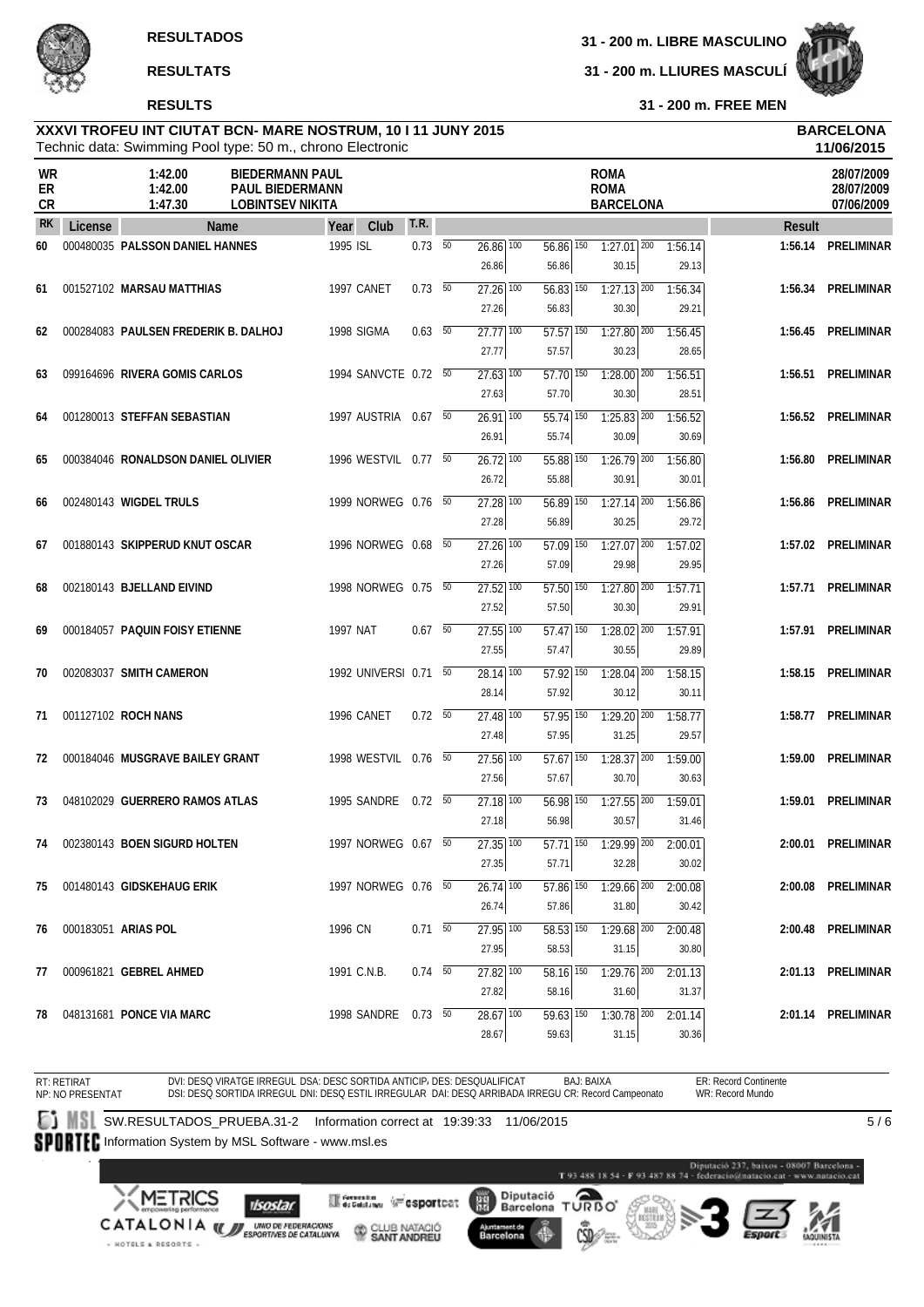**31 - 200 m. LLIURES MASCULÍ**



**RESULTS**

**31 - 200 m. FREE MEN**

|                       |         | Technic data: Swimming Pool type: 50 m., chrono Electronic |                                                                             |          |                      |             |                          |                          |                                                |         |               | 11/06/2015                             |
|-----------------------|---------|------------------------------------------------------------|-----------------------------------------------------------------------------|----------|----------------------|-------------|--------------------------|--------------------------|------------------------------------------------|---------|---------------|----------------------------------------|
| <b>WR</b><br>ER<br>CR |         | 1:42.00<br>1:42.00<br>1:47.30                              | <b>BIEDERMANN PAUL</b><br><b>PAUL BIEDERMANN</b><br><b>LOBINTSEV NIKITA</b> |          |                      |             |                          |                          | <b>ROMA</b><br><b>ROMA</b><br><b>BARCELONA</b> |         |               | 28/07/2009<br>28/07/2009<br>07/06/2009 |
| <b>RK</b>             | License | <b>Name</b>                                                |                                                                             | Year     | Club                 | <b>T.R.</b> |                          |                          |                                                |         | <b>Result</b> |                                        |
| 79                    |         | 039434590 MARTINEZ ROCA FERRAN                             |                                                                             |          | 1998 SANDRE          | $0.72\ 50$  | $\overline{29.28}$ 100   | $\overline{59.52}$ 150   | $1:30.90$ 200                                  | 2:01.84 | 2:01.84       | PRELIMINAR                             |
|                       |         |                                                            |                                                                             |          |                      |             | 29.28                    | 59.52                    | 31.38                                          | 30.94   |               |                                        |
| 80                    |         | 002080143 SAMUELSEN TIM                                    |                                                                             |          | 1997 NORWEG 0.76 50  |             | $28.41$ $\overline{100}$ | $\overline{59.60}$ 150   | $\overline{1:31.35}$ $\overline{200}$          | 2:03.68 |               | 2:03.68 PRELIMINAR                     |
|                       |         |                                                            |                                                                             |          |                      |             | 28.41                    | 59.60                    | 31.75                                          | 32.33   |               |                                        |
| 81                    |         | 000580035 SVERISSON JON MARGEI                             |                                                                             | 1992 ISL |                      | $0.66$ 50   | $27.07$ 100              | $58.31$ $\overline{150}$ | $1:32.56$ <sup>200</sup>                       | 2:06.12 |               | 2:06.12 PRELIMINAR                     |
|                       |         |                                                            |                                                                             |          |                      |             | 27.07                    | 58.31                    | 34.25                                          | 33.56   |               |                                        |
| 82                    |         | 000584046 TAIT REEGAN BOBBIE                               |                                                                             |          | 1998 WESTVIL 0.75 50 |             | $29.61$ 100              | $1:01.58$ <sup>150</sup> | $1:34.83$ <sup>200</sup>                       | 2:06.92 |               | 2:06.92 PRELIMINAR                     |
|                       |         |                                                            |                                                                             |          |                      |             | 29.61                    | 1:01.5                   | 33.25                                          | 32.09   |               |                                        |
|                       |         | 003870020 JUSTUS CALVYN                                    |                                                                             |          | 1995 SEAGULL         |             |                          |                          |                                                |         | BAJ           | PRELIMINAR                             |
|                       |         | 000184083 IPSEN ANTON ORSKOV                               |                                                                             |          | 1994 SIGMA           |             |                          |                          |                                                |         | <b>BAJ</b>    | PRELIMINAR                             |
|                       |         | 047637455 VERA-ORTIZ MOLINA JOE ALBERTO                    |                                                                             |          | 1992 HOSPITA         |             |                          |                          |                                                |         | BAJ           | PRELIMINAR                             |
|                       |         |                                                            |                                                                             |          |                      |             |                          |                          |                                                |         |               |                                        |
|                       |         | 000256002 RAEUFTLIN LUKAS                                  |                                                                             |          | 1989 LIMMAT          |             |                          |                          |                                                |         | <b>BAJ</b>    | PRELIMINAR                             |
|                       |         | 001980143 FLOEGSTAD OLE-MIKAL                              |                                                                             |          | 1997 NORWEG          |             |                          |                          |                                                |         | <b>BAJ</b>    | PRELIMINAR                             |
|                       |         |                                                            |                                                                             |          |                      |             |                          |                          |                                                |         |               |                                        |
|                       |         | 000980049 SANTOS ALEXIS                                    |                                                                             | 1992 POR |                      |             |                          |                          |                                                |         | BAJ           | PRELIMINAR                             |
|                       |         |                                                            |                                                                             |          |                      |             |                          |                          |                                                |         |               |                                        |
|                       |         | 000784046 SATES TIMOTHY LUKE                               |                                                                             |          | 1998 WESTVIL         |             |                          |                          |                                                |         | <b>BAJ</b>    | PRELIMINAR                             |
|                       |         | 003880030 WIERLING DAMIAN                                  |                                                                             |          | 1996 GERMAN          |             |                          |                          |                                                |         | <b>NP</b>     | PRELIMINAR                             |
|                       |         |                                                            |                                                                             |          |                      |             |                          |                          |                                                |         |               |                                        |

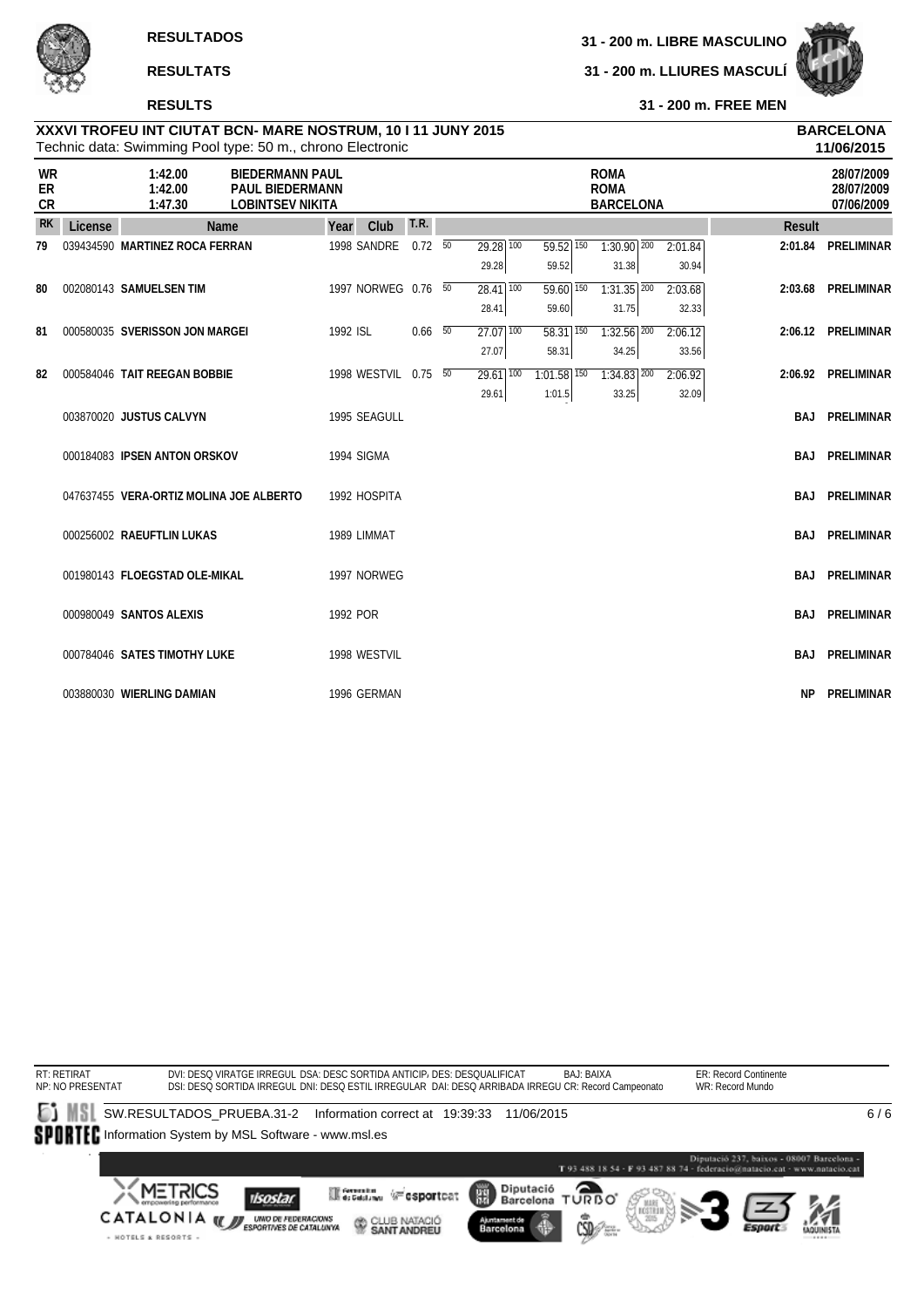**32 - 400 m. LIBRE FEMENINO**

**32 - 400 m. LLIURES FEMENÍ**



**32 - 400 m. FREE WOMEN**

|          | XXXVI TROFEU INT CIUTAT BCN- MARE NOSTRUM, 10 I 11 JUNY 2015<br>Technic data: Swimming Pool type: 50 m., chrono Electronic | <b>BARCELONA</b><br>11/06/2015                                           |                                                                          |                                                                        |                                                                            |                                     |                                                               |                  |                                                                                                                                       |                       |                                        |
|----------|----------------------------------------------------------------------------------------------------------------------------|--------------------------------------------------------------------------|--------------------------------------------------------------------------|------------------------------------------------------------------------|----------------------------------------------------------------------------|-------------------------------------|---------------------------------------------------------------|------------------|---------------------------------------------------------------------------------------------------------------------------------------|-----------------------|----------------------------------------|
| ER<br>CR | WR                                                                                                                         | 3:58.37<br>3:59.15<br>4:04.03                                            |                                                                          | <b>LEDECKY KATIE</b><br>PELLEGRINI FEDERICA<br><b>CARLIN JAZMIN</b>    |                                                                            |                                     |                                                               |                  | <b>GOLD COAST (USA)</b><br><b>ROMA</b><br><b>BARCELONA</b>                                                                            |                       | 09/08/2014<br>26/07/2009<br>01/06/2014 |
|          | <b>RK</b><br>License                                                                                                       |                                                                          | Name                                                                     |                                                                        | Club<br>Year                                                               | T.R.                                |                                                               |                  |                                                                                                                                       | <b>Result</b>         |                                        |
| 1        |                                                                                                                            | 005184023 CARLIN JAZMIN                                                  |                                                                          |                                                                        | 1990 BRITISH                                                               | 0.75                                |                                                               |                  |                                                                                                                                       | 4:06.97 FINAL         |                                        |
|          | 29.08, 100<br>$\overline{50}$                                                                                              | $\overline{1:}0\overline{0}.\overline{57}$ , $\overline{150}$            | $1:32.23$ , 200                                                          | $2:03.97$ , 250                                                        | $\overline{2:34.91}$ , $\overline{300}$                                    | $3:06.00$ , $350$                   | $3:36.95$ , 400                                               | 4:06.97          |                                                                                                                                       |                       |                                        |
|          | 29.08                                                                                                                      | 1:00.57                                                                  | 31.66                                                                    | 31.74                                                                  | 30.94                                                                      | 31.09                               | 30.95                                                         | 30.02            |                                                                                                                                       |                       |                                        |
|          |                                                                                                                            |                                                                          |                                                                          |                                                                        |                                                                            | 0.75                                |                                                               |                  |                                                                                                                                       | 4:11.94 PREL          |                                        |
|          | $\overline{50}$<br>29.50, 100                                                                                              | $1:01.26$ , 150                                                          | $\overline{1:}3\overline{3}\cdot\overline{12}$ , 200                     | $2:04.96$ <sub>1</sub> $250$                                           | $2:36.93$ , 300                                                            | $3:08.96$ <sup>1</sup> 350          | $3:41.00$ <sub>1</sub> 400                                    | 4:11.94          |                                                                                                                                       |                       |                                        |
|          | 29.50                                                                                                                      | 1:01.26                                                                  | 31.86                                                                    | 31.84                                                                  | 31.97 <sup>1</sup>                                                         | 32.03                               | 32.04                                                         | 30.94            |                                                                                                                                       |                       |                                        |
| 2        |                                                                                                                            | 005180006 DONG FUWEI                                                     |                                                                          |                                                                        | 2000 CHINA                                                                 | 0.74                                |                                                               |                  |                                                                                                                                       | 4:09.77 FINAL         |                                        |
|          | 50<br>$29.13$ , 100<br>29.13                                                                                               | $1:00.66$ , 150<br>1:00.66                                               | $\overline{1:}3\overline{2}.28$ , $\overline{2}0\overline{0}$<br>31.62   | $2:04.20$ <sub>1</sub> 250<br>31.92                                    | $2:35.90$ , 300<br>31.70                                                   | $3:07.44$ <sup>1</sup> 350<br>31.54 | $3:38.96$ , 400<br>31.52                                      | 4:09.77<br>30.81 |                                                                                                                                       |                       |                                        |
|          |                                                                                                                            |                                                                          |                                                                          |                                                                        |                                                                            | 0.75                                |                                                               |                  |                                                                                                                                       | 4:12.10 PREL          |                                        |
|          | $\overline{50}$<br>29.68, 100                                                                                              | 1:02.11, 150                                                             | $\overline{1:33.73}$ , 200                                               | $2:05.94$ , 250                                                        | $\overline{2:}3\overline{7}.\overline{57}$ , $\overline{300}$              | $3:10.07$ , 350                     | $\overline{3:}4\overline{1}.\overline{7}4$ , $\overline{400}$ | 4:12.10          |                                                                                                                                       |                       |                                        |
|          | 29.68                                                                                                                      | 1:02.11                                                                  | 31.62                                                                    | 32.21                                                                  | 31.63                                                                      | $32.50$ !                           | 31.67                                                         | 30.36            |                                                                                                                                       |                       |                                        |
| 3        |                                                                                                                            | 002384023 MILEY HANNAH                                                   |                                                                          |                                                                        | 1989 BRITISH                                                               | 0.74                                |                                                               |                  |                                                                                                                                       | 4:10.18 FINAL         |                                        |
|          | 50<br>29.28 100                                                                                                            | $1:00.75$ , 150                                                          | $\overline{1:32.48}$ , 200                                               | $2:04.34$ <sub>1</sub> 250                                             | $2:36.14$ , 300                                                            | 3:07.81 350                         | $3:39.36$ <sub>1</sub> 400                                    | 4:10.18          |                                                                                                                                       |                       |                                        |
|          | 29.28                                                                                                                      | 1:00.75                                                                  | 31.73                                                                    | 31.86                                                                  | $31.80^{+}$                                                                | $31.67$ <sub>1</sub>                | 31.55                                                         | 30.82            |                                                                                                                                       |                       |                                        |
|          |                                                                                                                            |                                                                          |                                                                          |                                                                        |                                                                            | 0.70                                |                                                               |                  |                                                                                                                                       | 4:15.22 PREL          |                                        |
|          | $\overline{50}$<br>$\frac{1}{29.78}$ , $\frac{1}{100}$                                                                     | $\overline{1:}0\overline{2}.\overline{35}$ , $\overline{150}$            | $\overline{1:34.81}$ , 200<br>32.46                                      | $\overline{2:}0\overline{7}.\overline{75}$ , $\overline{250}$<br>32.94 | $2:39.96$ , 300<br>32.21 <sup>1</sup>                                      | $3:12.19$ <sub>1</sub> 350          | 3:44.13,400<br>31.94                                          | 4:15.22          |                                                                                                                                       |                       |                                        |
| 4        | 29.78                                                                                                                      | 1:02.35<br>043164284 COSTA SCHMID MELANI                                 |                                                                          |                                                                        | 1989 ESPAÑA                                                                | 32.23<br>0.77                       |                                                               | 31.09            |                                                                                                                                       | 4:10.30 FINAL         |                                        |
|          | $\overline{50}$<br>29.54, 100                                                                                              | $1:00.88$ , 150                                                          | $1:32.68$ , 200                                                          | $2:04.48$ <sub>1</sub> 250                                             | $2:36.79$ , $300$                                                          | $3:08.56$ , $350$                   | $3:40.37$ , 400                                               | 4:10.30          |                                                                                                                                       |                       |                                        |
|          | 29.54                                                                                                                      | 1:00.88                                                                  | 31.80                                                                    | $31.80$ !                                                              | 32.31                                                                      | 31.77                               | 31.81                                                         | 29.93            |                                                                                                                                       |                       |                                        |
|          |                                                                                                                            |                                                                          |                                                                          |                                                                        |                                                                            | 0.80                                |                                                               |                  |                                                                                                                                       | 4:12.31 PREL          |                                        |
|          | $\overline{50}$<br>29.99, 100                                                                                              | $\overline{1:01.34}$ , $\overline{150}$                                  | $\overline{1:}33.56$ , 200                                               | $2:05.59$ , $250$                                                      | $2:38.02$ , 300                                                            | $3:10.03$ , $350$                   | $3:41.48$ , 400                                               | 4:12.31          |                                                                                                                                       |                       |                                        |
|          | 29.99                                                                                                                      | 1:01.34                                                                  | 32.22                                                                    | 32.03                                                                  | 32.43                                                                      | 32.01                               | 31.45                                                         | 30.83            |                                                                                                                                       |                       |                                        |
| 5        |                                                                                                                            | 000784023 FAULKNER ELEANOR                                               |                                                                          |                                                                        | 1993 BRITISH                                                               | 0.74                                |                                                               |                  |                                                                                                                                       | 4:13.05 FINAL         |                                        |
|          | 50 <sup>°</sup><br>29.51, 100                                                                                              | $\overline{1:01.20}$ , $\overline{150}$                                  | $\overline{1:}3\overline{2}.\overline{96}$ , $\overline{200}$            | $2:05.01$ , 250                                                        | $2:37.14$ , 300                                                            | $3:09.26$ , 350                     | $3:41.50$ , 400                                               | 4:13.05          |                                                                                                                                       |                       |                                        |
|          | 29.51                                                                                                                      | 1:01.20                                                                  | 31.76                                                                    | 32.05                                                                  | 32.13                                                                      | 32.12                               | 32.24                                                         | 31.55            |                                                                                                                                       |                       |                                        |
|          |                                                                                                                            |                                                                          |                                                                          |                                                                        |                                                                            | 0.74                                |                                                               |                  |                                                                                                                                       | 4:13.20 PREL          |                                        |
|          | $\overline{50}$<br>29.01, 100<br>29.01                                                                                     | $1:00.47$ , $150$<br>1:00.47                                             | $1:32.29$ , 200<br>31.82                                                 | $2:04.35$ , $250$<br>32.06                                             | $2:36.69$ , 300<br>32.34                                                   | $3:09.12$ , $350$<br>32.43          | $3:41.60$ , 400<br>32.48                                      | 4:13.20<br>31.60 |                                                                                                                                       |                       |                                        |
| 6        |                                                                                                                            | 005384023 THIELMANN JESSICA                                              |                                                                          |                                                                        | 1993 BRITISH                                                               | 0.78                                |                                                               |                  |                                                                                                                                       | 4:13.48 FINAL         |                                        |
|          | $\overline{50}$<br>30.01, 100                                                                                              | $1:01.69$ , 150                                                          | $\overline{1:}3\overline{3.64}$ , $\overline{200}$                       | $2:05.78$ , 250                                                        | $\overline{2:}3\overline{7}.\overline{77}$ , $\overline{300}$              | $3:09.81$ , $350$                   | $3:42.17$ , 400                                               | 4:13.48          |                                                                                                                                       |                       |                                        |
|          | 30.01                                                                                                                      | 1:01.69                                                                  | 31.95                                                                    | $32.14$ !                                                              | 31.99                                                                      | $32.04$ !                           | 32.36                                                         | 31.31            |                                                                                                                                       |                       |                                        |
|          |                                                                                                                            |                                                                          |                                                                          |                                                                        |                                                                            | 0.75                                |                                                               |                  |                                                                                                                                       | 4:14.58 PREL          |                                        |
|          | 50<br>$30.26$ , 100                                                                                                        | $1:02.18$ <sub>1</sub> 150                                               | $\overline{1:34.83}$ , 200                                               | $2:07.21$ , 250                                                        | $2:39.25$ , 300                                                            | $3:11.10$ <sub>1</sub> 350          | $3:43.33$ , 400                                               | 4:14.58          |                                                                                                                                       |                       |                                        |
|          | 30.26                                                                                                                      | 1:02.18                                                                  | 32.65                                                                    | 32.38                                                                  | 32.04                                                                      | 31.85                               | 32.23                                                         | 31.25            |                                                                                                                                       |                       |                                        |
| 7        |                                                                                                                            | 002980030 MASSONE ANTONIA                                                |                                                                          |                                                                        | 1997 GERMAN                                                                | 0.74                                |                                                               |                  |                                                                                                                                       | 4:16.42 FINAL         |                                        |
|          | 29.80, 100<br>$\overline{50}$<br>29.80                                                                                     | $\overline{1:}0\overline{1}.\overline{95}$ , $\overline{150}$<br>1:01.95 | $\overline{1:}3\overline{4}.\overline{00}$ , $\overline{2}0\overline{0}$ | $2:06.70$ <sub>1</sub> 250<br>32.70                                    | $\overline{2:}3\overline{9}.\overline{12}^\prime_1\overline{300}$<br>32.42 | $3:12.66$ <sub>1</sub> 350          | $3:45.09$ , 400<br>32.43                                      | 4:16.42<br>31.33 |                                                                                                                                       |                       |                                        |
|          |                                                                                                                            |                                                                          | 32.05                                                                    |                                                                        |                                                                            | 33.54<br>0.70                       |                                                               |                  |                                                                                                                                       | 4:15.59 PREL          |                                        |
|          | $\overline{50}$<br>29.91, 100                                                                                              | $1:02.44$ , $150$                                                        | $\overline{1:34.63}$ , 200                                               | $2:07.59$ <sub>1</sub> 250                                             | $2:39.99$ , 300                                                            | $3:12.64$ <sup>1</sup> 350          | $3:44.49$ <sub>1</sub> 400                                    | 4:15.59          |                                                                                                                                       |                       |                                        |
|          | 29.91                                                                                                                      | 1:02.44                                                                  | 32.19                                                                    | 32.96                                                                  | 32.40                                                                      | 32.65                               | 31.85                                                         | 31.10            |                                                                                                                                       |                       |                                        |
|          |                                                                                                                            |                                                                          |                                                                          |                                                                        |                                                                            |                                     |                                                               |                  |                                                                                                                                       |                       |                                        |
|          | RT: RETIRAT<br>NP: NO PRESENTAT                                                                                            |                                                                          |                                                                          |                                                                        | DVI: DESQ VIRATGE IRREGUL DSA: DESC SORTIDA ANTICIP/ DES: DESQUALIFICAT    |                                     |                                                               |                  | BAJ: BAIXA<br>DSI: DESQ SORTIDA IRREGUL DNI: DESQ ESTIL IRREGULAR DAI: DESQ ARRIBADA IRREGU CR: Record Campeonato<br>WR: Record Mundo | ER: Record Continente |                                        |

DVI: DESQ VIRATGE IRREGUL DSA: DESC SORTIDA ANTICIP، DES: DESQUALIFICAT BAJ: BAIXA<br>DSI: DESQ SORTIDA IRREGUL DNI: DESQ ESTIL IRREGULAR DAI: DESQ ARRIBADA IRREGU CR: Record Campeonato

SW.RESULTADOS\_PRUEBA.32-4 Information correct at 19:46:07 11/06/2015

 $1/4$ 

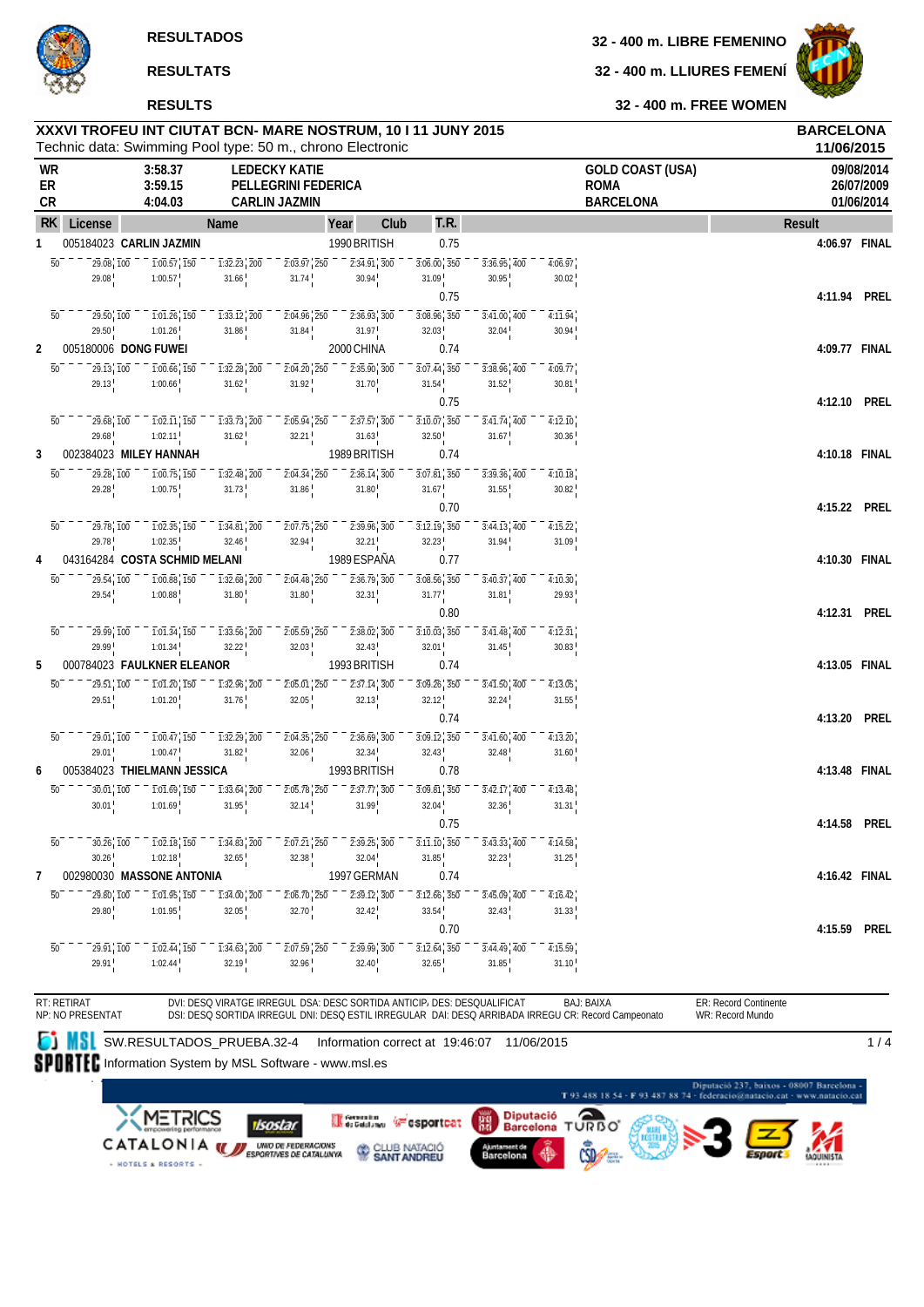**RESULTADOS**

**RESULTATS**



## **RESULTS**

## **32 - 400 m. LIBRE FEMENINO**

**32 - 400 m. LLIURES FEMENÍ**



**32 - 400 m. FREE WOMEN**

| <b>WR</b><br>ER<br>CR |                               | 3:58.37<br>3:59.15<br>4:04.03 |                 |                        | <b>LEDECKY KATIE</b><br><b>PELLEGRINI FEDERICA</b><br><b>CARLIN JAZMIN</b> |               |                         |      |                        |      |                        |                  | <b>GOLD COAST (USA)</b><br><b>ROMA</b><br><b>BARCELONA</b> |               | 09/08/2014<br>26/07/2009<br>01/06/2014 |
|-----------------------|-------------------------------|-------------------------------|-----------------|------------------------|----------------------------------------------------------------------------|---------------|-------------------------|------|------------------------|------|------------------------|------------------|------------------------------------------------------------|---------------|----------------------------------------|
| <b>RK</b>             | License                       |                               |                 | Name                   |                                                                            |               | Year                    | Club |                        | t.r. |                        |                  |                                                            | <b>Result</b> |                                        |
| 8                     |                               | 000280033 HOSSZU KATINKA      |                 |                        |                                                                            |               | 1989 HUNGARIAN          |      |                        | 0.75 |                        |                  |                                                            | 4:23.84 FINAL |                                        |
| $\overline{50}$       | 29.69 100                     |                               | $1:02.11$ 150   | $1:34.84$ 200          |                                                                            | 2:08.38 250   | 2:42.02 300             |      | $3:16.31$ 350          |      | $3:50.28$ 400          | 4:23.84          |                                                            |               |                                        |
|                       | 29.69                         | 1:02.11                       |                 | 32.73                  | 33.54                                                                      |               | 33.64                   |      | 34.29                  |      | 33.97                  | 33.56            |                                                            |               |                                        |
| $\overline{50}$       | 29.03 100                     |                               | $1:00.42$ 150   | $1:32.36$ 200          |                                                                            | 2:04.09 250   | 2:36.38 300             |      | $3:08.78$ 350          | 0.70 | $3:41.27$ 400          | 4:12.61          |                                                            | 4:12.61       | <b>PREL</b>                            |
|                       | 29.03                         | 1:00.42                       |                 | 31.94                  | 31.73                                                                      |               | 32.29                   |      | 32.40                  |      | 32.49                  | 31.34            |                                                            |               |                                        |
| 9                     |                               | 005080006 YANG CHANG          |                 |                        |                                                                            |               | 2011 CHINA              |      |                        | 0.72 |                        |                  |                                                            | 4:14.65 FINAL |                                        |
| 50                    | 29.51 100                     |                               | 1:01.49 150     | $1:33.51$ 200          |                                                                            | $2:06.20$ 250 | $2:38.96$ 300           |      | $3:11.59$ 350          |      | $3:43.63$ 400          | 4:14.65          |                                                            |               |                                        |
|                       | 29.51                         | 1:01.49                       |                 | 32.02                  | 32.69                                                                      |               | 32.76                   |      | 32.63                  |      | 32.04                  | 31.02            |                                                            |               |                                        |
|                       |                               |                               |                 |                        |                                                                            |               |                         |      |                        | 0.71 |                        |                  |                                                            | 4:18.30       | <b>PREL</b>                            |
| $\overline{50}$       | 29.40 100<br>29.40            | 1:01.48                       | $1:01.48$ 150   | 1:34.13 200<br>32.65   | 33.25                                                                      | 2:07.38 250   | $2:40.33$ 300<br>32.95  |      | $3:14.16$ 350<br>33.83 |      | $3:46.74$ 400<br>32.58 | 4:18.30<br>31.56 |                                                            |               |                                        |
| 10                    | 003170080 MOCHIDA SACHI       |                               |                 |                        |                                                                            |               | 1999 JAPAN              |      |                        | 0.69 |                        |                  |                                                            | 4:16.79 FINAL |                                        |
| $\overline{50}$       | $29.23$ 100                   |                               | $1:01.27$ 150   | 1:34.19 200            |                                                                            | $2:07.05$ 250 | $2:39.92$ 300           |      | $3:12.75$ 350          |      | 3:44.95 400            | 4:16.79          |                                                            |               |                                        |
|                       | 29.23                         | 1:01.27                       |                 | 32.92                  | 32.86                                                                      |               | 32.87                   |      | 32.83                  |      | 32.20                  | 31.84            |                                                            |               |                                        |
|                       |                               |                               |                 |                        |                                                                            |               |                         |      |                        | 0.67 |                        |                  |                                                            | 4:17.27       | <b>PREL</b>                            |
| $\overline{50}$       | 29.45 100                     |                               | $1:01.38$ 150   | $1:34.51$ 200          |                                                                            | 2:07.82 250   | $2:41.15$ 300           |      | $3:13.96$ 350          |      | $3:46.46$ 400          | 4:17.27          |                                                            |               |                                        |
|                       | 29.45                         | 1:01.38                       |                 | 33.13                  | 33.31                                                                      |               | 33.33                   |      | 32.81                  |      | 32.50                  | 30.81            |                                                            |               |                                        |
| 11                    | 053487155 VILAS VIDAL MARIA   |                               |                 |                        |                                                                            |               | 1996 ESPAÑA             |      |                        | 0.74 |                        |                  |                                                            | 4:18.04 FINAL |                                        |
| $\overline{50}$       | $30.40$ 100<br>30.40          | 1:02.73                       | $1:02.73$ 150   | $1:35.33$ 200<br>32.60 | 32.68                                                                      | 2:08.01 250   | 2:40.20 300<br>32.19    |      | $3:12.78$ 350<br>32.58 |      | $3:45.52$ 400<br>32.74 | 4:18.04<br>32.52 |                                                            |               |                                        |
|                       |                               |                               |                 |                        |                                                                            |               |                         |      |                        | 0.72 |                        |                  |                                                            | 4:22.62 PREL  |                                        |
| $\overline{50}$       | $30.59$ 100                   |                               | $1:03.49$ 150   | $1:36.72$ 200          |                                                                            | $2:09.81$ 250 | $2:43.01$ 300           |      | $3:16.04$ 350          |      | $3:49.87$ 400          | 4:22.62          |                                                            |               |                                        |
|                       | 30.59                         | 1:03.49                       |                 | 33.23                  | 33.09                                                                      |               | 33.20                   |      | 33.03                  |      | 33.83                  | 32.75            |                                                            |               |                                        |
| 12                    |                               | 000484083 HOWARDSEN MAJ       |                 |                        |                                                                            |               | 1997 SIGMA SWIM         |      |                        | 0.73 |                        |                  |                                                            | 4:22.48 FINAL |                                        |
| $\overline{50}$       | 30.83 100                     |                               | $1:03.35$ $150$ | 1:36.36 200            |                                                                            | 2:09.84 250   | $2:42.79$ 300           |      | $3:16.32$ 350          |      | 3:49.69 400            | 4:22.48          |                                                            |               |                                        |
|                       | 30.83                         | 1:03.35                       |                 | 33.01                  | 33.48                                                                      |               | 32.95                   |      | 33.53                  | 0.74 | 33.37                  | 32.79            |                                                            | 4:21.68       | <b>PREL</b>                            |
| $\overline{50}$       | 30.94 100                     |                               | $1:03.54$ 150   | $1:36.37$ 200          |                                                                            | 2:09.53 250   | $2:42.56$ 300           |      | $3:15.96$ 350          |      | $3:49.04$ 400          | 4:21.68          |                                                            |               |                                        |
|                       | 30.94                         | 1:03.54                       |                 | 32.83                  | 33.16                                                                      |               | 33.03                   |      | 33.40                  |      | 33.08                  | 32.64            |                                                            |               |                                        |
| 13                    | 000149004 DURAES DIANA        |                               |                 |                        |                                                                            |               | 1996 F.C. DO PORTO 0.71 |      |                        |      |                        |                  |                                                            | 4:23.75 FINAL |                                        |
| $\overline{50}$       | 29.69 100                     |                               | $1:01.80$ 150   | 1:35.02 200            |                                                                            | $2:08.34$ 250 | $2:41.85$ 300           |      | $3:15.78$ 350          |      | $3:49.98$ 400          | 4:23.75          |                                                            |               |                                        |
|                       | 29.69                         | 1:01.80                       |                 | 33.22                  | 33.32                                                                      |               | 33.51                   |      | 33.93                  |      | 34.20                  | 33.77            |                                                            |               |                                        |
|                       |                               |                               |                 |                        |                                                                            |               |                         |      |                        | 0.70 |                        |                  |                                                            | 4:20.96 PREL  |                                        |
| 50                    | 29.55 100<br>29.55            | 1:01.53                       | $1:01.53$ 150   | 1:34.39 200<br>32.86   | 33.18                                                                      | $2:07.57$ 250 | $2:40.85$ 300<br>33.28  |      | $3:14.36$ 350<br>33.51 |      | $3:47.96$ 400<br>33.60 | 4:20.96<br>33.00 |                                                            |               |                                        |
| 14                    | 000784083 BOUTRUP ANNA OLIVIA |                               |                 |                        |                                                                            |               | 1998 SIGMA SWIM         |      |                        | 0.79 |                        |                  |                                                            | 4:24.77 FINAL |                                        |
| $\overline{50}$       | $30.99$ $\overline{100}$      |                               | $1:03.87$ 150   | $1:37.07$ 200          |                                                                            | 2:10.94 250   | $2:44.67$ 300           |      | $3:18.57$ 350          |      | $3:52.20$ 400          | 4:24.77          |                                                            |               |                                        |
|                       | 30.99                         | 1:03.87                       |                 | 33.20                  | 33.87                                                                      |               | 33.73                   |      | 33.90                  |      | 33.63                  | 32.57            |                                                            |               |                                        |
|                       |                               |                               |                 |                        |                                                                            |               |                         |      |                        | 0.89 |                        |                  |                                                            | 4:25.28       | <b>PREL</b>                            |
| $\overline{50}$       | 31.08 100                     |                               | $1:03.40$ 150   | $1:37.27$ 200          |                                                                            | $2:10.89$ 250 | 2:45.04 300             |      | $3:19.03$ 350          |      | $3:52.81$ 400          | 4:25.28          |                                                            |               |                                        |
|                       | 31.08                         | 1:03.40                       |                 | 33.87                  | 33.62                                                                      |               | 34.15                   |      | 33.99                  |      | 33.78                  | 32.47            |                                                            |               |                                        |

SW.RESULTADOS\_PRUEBA.32-4 Information correct at 19:46:07 11/06/2015

 $2/4$ 

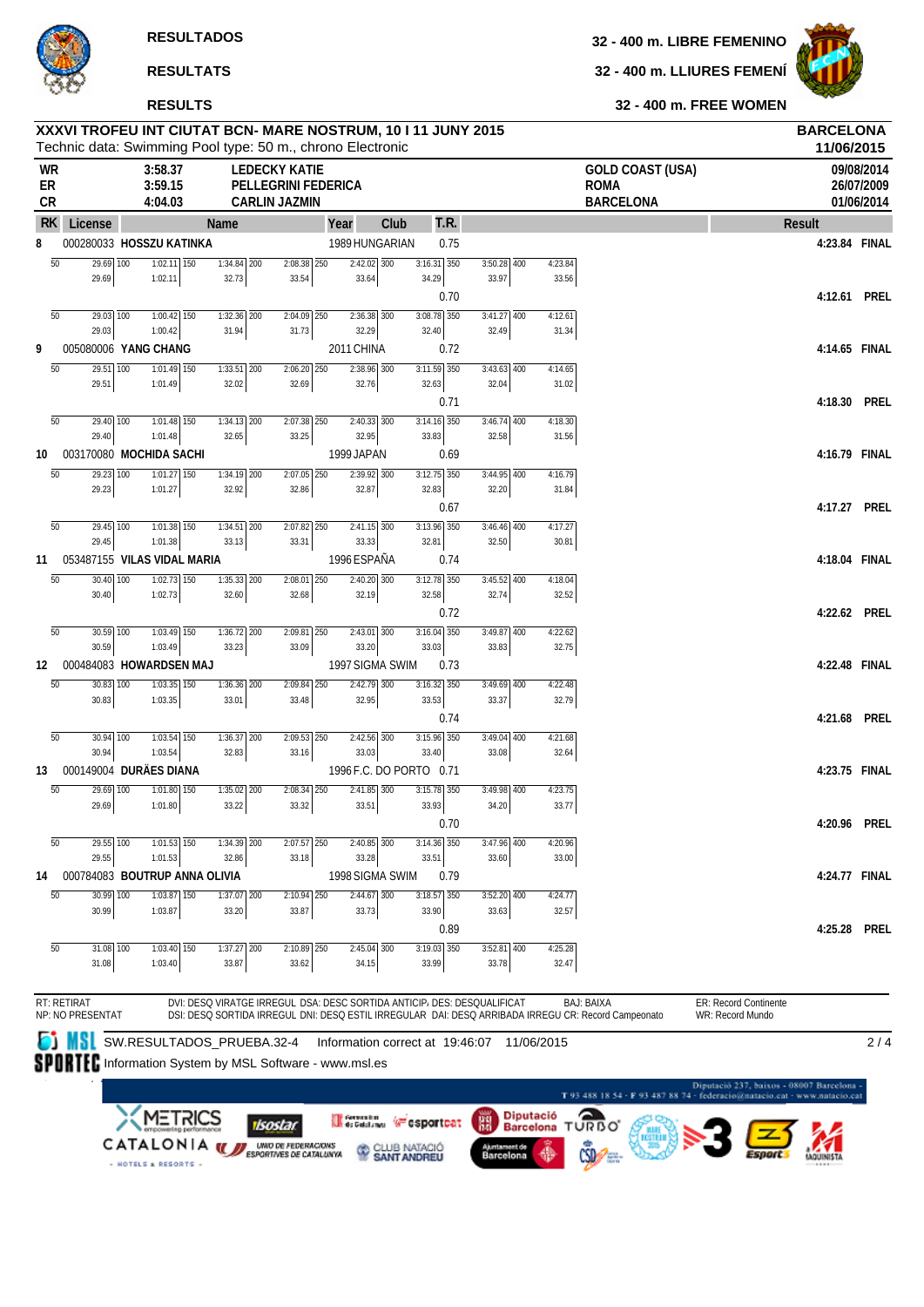#### **RESULTS**

#### **32 - 400 m. LIBRE FEMENINO**

**32 - 400 m. LLIURES FEMENÍ**



**32 - 400 m. FREE WOMEN**

|                       |                                                      |                                     |                                                   | XXXVI TROFEU INT CIUTAT BCN- MARE NOSTRUM, 10 I 11 JUNY 2015<br>Technic data: Swimming Pool type: 50 m., chrono Electronic                                                     |                  |                        |                                            |                    |                                                            |                                                                           | <b>BARCELONA</b><br>11/06/2015 |                                        |
|-----------------------|------------------------------------------------------|-------------------------------------|---------------------------------------------------|--------------------------------------------------------------------------------------------------------------------------------------------------------------------------------|------------------|------------------------|--------------------------------------------|--------------------|------------------------------------------------------------|---------------------------------------------------------------------------|--------------------------------|----------------------------------------|
| <b>WR</b><br>ER<br>CR |                                                      | 3:58.37<br>3:59.15<br>4:04.03       |                                                   | <b>LEDECKY KATIE</b><br>PELLEGRINI FEDERICA<br><b>CARLIN JAZMIN</b>                                                                                                            |                  |                        |                                            |                    | <b>GOLD COAST (USA)</b><br><b>ROMA</b><br><b>BARCELONA</b> |                                                                           |                                | 09/08/2014<br>26/07/2009<br>01/06/2014 |
| RK.                   | License                                              |                                     | Name                                              | Year                                                                                                                                                                           | Club             | T.R.                   |                                            |                    |                                                            | <b>Result</b>                                                             |                                |                                        |
| 15                    | 005480006 QU FANG                                    |                                     |                                                   | 1996 CHINA                                                                                                                                                                     |                  | 0.72                   |                                            |                    |                                                            |                                                                           | 4:25.77 FINAL                  |                                        |
|                       | $\overline{50}$<br>$30.63$ $\overline{100}$<br>30.63 | $1:03.68$ 150<br>1:03.68            | $1:37.54$ 200<br>33.86                            | $2:11.17$ 250<br>33.63<br>34.16                                                                                                                                                | $2:45.33$ 300    | $3:19.51$ 350          | $3:53.10$ 400<br>33.59                     | 4:25.77            |                                                            |                                                                           |                                |                                        |
|                       |                                                      |                                     |                                                   |                                                                                                                                                                                |                  | 34.18<br>0.68          |                                            | 32.67              |                                                            |                                                                           | 4:25.42 PREL                   |                                        |
|                       | $\overline{50}$<br>30.09 100                         | $1:03.15$ 150                       | $1:37.16$ 200                                     | $2:11.13$ $250$                                                                                                                                                                | $2:45.20$ 300    | $3:19.22$ 350          | $3:53.02$ 400                              | 4:25.42            |                                                            |                                                                           |                                |                                        |
|                       | 30.09                                                | 1:03.15                             | 34.01                                             | 33.97<br>34.07                                                                                                                                                                 |                  | 34.02                  | 33.80                                      | 32.40              |                                                            |                                                                           |                                |                                        |
| 16                    |                                                      |                                     | 053828487 MARTINEZ GASOLS NEKANE                  | 1995 SANDREU                                                                                                                                                                   |                  | 0.77                   |                                            |                    |                                                            |                                                                           | 4:27.53 FINAL                  |                                        |
|                       | 50<br>30.74 100<br>30.74                             | $1:04.15$ 150<br>1:04.15            | 1:37.49 200<br>33.34                              | 2:11.82 250<br>33.50<br>34.33                                                                                                                                                  | 2:45.32 300      | $3:19.86$ 350<br>34.54 | 3:54.00 400<br>34.14                       | 4:27.53<br>33.53   |                                                            |                                                                           |                                |                                        |
|                       |                                                      |                                     |                                                   |                                                                                                                                                                                |                  | 0.75                   |                                            |                    |                                                            |                                                                           | 4:26.42 PREL                   |                                        |
|                       | $\overline{50}$<br>30.78 100                         | $1:03.42$ 150                       | $1:36.98$ 200                                     | $2:10.52$ 250                                                                                                                                                                  | $2:44.52$ 300    | 3:18.97 350            | $3:53.31$ 400                              | 4:26.42            |                                                            |                                                                           |                                |                                        |
|                       | 30.78                                                | 1:03.42<br>004284023 WILLMOTT AIMEE | 33.56                                             | 33.54<br>34.00<br>1993 BRITISH                                                                                                                                                 |                  | 34.45                  | 34.34                                      | 33.11              |                                                            |                                                                           | 4:21.86 PREL                   |                                        |
| 17                    | $\overline{50}$<br>30.60                             | $1:03.24$ 150<br>100                | $1:36.41$ 200                                     | $2:09.55$ 250                                                                                                                                                                  | $2:42.81$ 300    | 0.78<br>$3:15.86$ 350  | 3:49.36 400                                | 4:21.86            |                                                            |                                                                           |                                |                                        |
|                       | 30.60                                                | 1:03.24                             | 33.17                                             | 33.26<br>33.14                                                                                                                                                                 |                  | 33.05                  | 33.50                                      | 32.50              |                                                            |                                                                           |                                |                                        |
| 18                    |                                                      | 000280021 ELHENICKÁ MARTINA         |                                                   |                                                                                                                                                                                |                  | 1993 CZE SWIMMING 0.83 |                                            |                    |                                                            |                                                                           | 4:26.84 PREL                   |                                        |
|                       | $\overline{50}$<br>31.09                             | $1:04.32$ 150<br>100                | $1:38.10$ 200                                     | $2:11.74$ 250                                                                                                                                                                  | $2:45.38$ 300    | $3:19.36$ 350          | $3:53.68$ 400                              | 4:26.84            |                                                            |                                                                           |                                |                                        |
| 19                    | 31.09                                                | 1:04.32                             | 33.78<br>046997145 NAVARRO SILVESTRE JUDITH       | 33.64<br>33.64<br>1997 SANDREU                                                                                                                                                 |                  | 33.98<br>0.75          | 34.32                                      | 33.16              |                                                            |                                                                           | 4:28.93 PREL                   |                                        |
|                       | $\overline{50}$<br>31.08 100                         | $1:04.66$ 150                       | $1:38.46$ 200                                     | $2:13.16$ $250$                                                                                                                                                                | $2:46.89$ 300    | $3:21.24$ 350          | $3:56.01$ 400                              | 4:28.93            |                                                            |                                                                           |                                |                                        |
|                       | 31.08                                                | 1:04.66                             | 33.80                                             | 34.70<br>33.73                                                                                                                                                                 |                  | 34.35                  | 34.77                                      | 32.92              |                                                            |                                                                           |                                |                                        |
| 20                    |                                                      |                                     | 047417071 CIURO BOIXADERA NURIA                   | 1993 SANDREU                                                                                                                                                                   |                  | 0.88                   |                                            |                    |                                                            |                                                                           | 4:30.37 PREL                   |                                        |
|                       | 50<br>$31.30$ $100$<br>31.30                         | $1:04.17$ 150<br>1:04.17            | $1:37.95$ 200<br>33.78                            | $2:12.23$ 250<br>34.28<br>34.50                                                                                                                                                | $2:46.73$ 300    | $3:21.43$ 350<br>34.70 | $3:56.88$ 400<br>35.45                     | 4:30.37<br>33.49   |                                                            |                                                                           |                                |                                        |
| 21                    |                                                      | 001427102 KOINDREDI VOCHIMIÉ        |                                                   | 1996 CANET 66                                                                                                                                                                  |                  | 0.67                   |                                            |                    |                                                            |                                                                           | 4:31.59 PREL                   |                                        |
|                       | 50<br>29.97 100                                      | $1:03.69$ 150                       | 1:37.48 200                                       | 2:12.42 250                                                                                                                                                                    | $2:47.26$ 300    | $3:22.44$ 350          | 3:57.49 400                                | 4:31.59            |                                                            |                                                                           |                                |                                        |
|                       | 29.97                                                | 1:03.69                             | 33.79                                             | 34.94<br>34.84                                                                                                                                                                 |                  | 35.18                  | 35.05                                      | 34.10              |                                                            |                                                                           |                                |                                        |
| 22                    | $\overline{50}$<br>$30.73$ 100                       | $1:04.28$ 150                       | 020052392 MARTI BALLESTER MARILO<br>$1:38.93$ 200 | 1998 CAZAHAR<br>$2:14.12$ 250                                                                                                                                                  | $2:49.20$ 300    | 0.67<br>$3:24.19$ 350  | $3:58.94$ 400                              | 4:32.24            |                                                            |                                                                           | 4:32.24 PREL                   |                                        |
|                       | 30.73                                                | 1:04.28                             | 34.65                                             | 35.19<br>35.08                                                                                                                                                                 |                  | 34.99                  | 34.75                                      | 33.30              |                                                            |                                                                           |                                |                                        |
| 23                    |                                                      |                                     | 001080143 HALVORSEN ASTRID JULIE                  | 2001 NORWEGIAN                                                                                                                                                                 |                  | 0.72                   |                                            |                    |                                                            |                                                                           | 4:34.59 PREL                   |                                        |
|                       | 50<br>31.97 100                                      | $1:06.33$ 150                       | $1:41.34$ 200                                     | $2:16.15$ 250                                                                                                                                                                  | $2:50.91$ 300    | $3:25.55$ 350          | $4:00.21$ 400                              | 4:34.59            |                                                            |                                                                           |                                |                                        |
| 24                    | 31.97                                                | 1:06.33                             | 35.01<br>000384083 HANSEN MARINA HELLER           | 34.81<br>34.76<br>1994 SIGMA SWIM                                                                                                                                              |                  | 34.64<br>0.84          | 34.66                                      | 34.38              |                                                            |                                                                           | 4:34.94 PREL                   |                                        |
|                       | 50<br>31.52 100                                      | $1:05.64$ 150                       | $1:40.74$ 200                                     | 2:15.84 250                                                                                                                                                                    | 2:51.33 300      | $3:26.07$ 350          | 4:01.27 400                                | 4:34.94            |                                                            |                                                                           |                                |                                        |
|                       | 31.52                                                | 1:05.64                             | 35.10                                             | 35.49<br>35.10                                                                                                                                                                 |                  | 34.74                  | 35.20                                      | 33.67              |                                                            |                                                                           |                                |                                        |
| 25                    |                                                      |                                     | 000680143 BJOERLYKKE SILJE MARI                   | 2000 NORWEGIAN                                                                                                                                                                 |                  | 0.77                   |                                            |                    |                                                            |                                                                           | 4:37.37 PREL                   |                                        |
|                       | 50                                                   | $2:15.60$ 150<br>100<br>2:15.60     | $1:\overline{40.16}$ 200<br>0.00                  | 250                                                                                                                                                                            | $\overline{300}$ | 350                    | 400                                        | 4:37.37<br>4:37.37 |                                                            |                                                                           |                                |                                        |
| 26                    |                                                      |                                     | 053319878 CENTENO TORRICO EVA                     | 1998 SANDREU                                                                                                                                                                   |                  | 0.71                   |                                            |                    |                                                            |                                                                           | 4:40.07                        | PREL                                   |
|                       | 50<br>32.02 100                                      | 1:06.69 150                         | 1:42.06 200                                       | 2:17.62 250                                                                                                                                                                    | $2:53.55$ 300    | 3:29.33 350            | 4:05.19 400                                | 4:40.07            |                                                            |                                                                           |                                |                                        |
|                       | 32.02                                                | 1:06.69                             | 35.37                                             | 35.56<br>35.93                                                                                                                                                                 |                  | 35.78                  | 35.86                                      | 34.88              |                                                            |                                                                           |                                |                                        |
|                       | RT: RETIRAT<br>NP: NO PRESENTAT                      |                                     |                                                   | DVI: DESQ VIRATGE IRREGUL DSA: DESC SORTIDA ANTICIP/ DES: DESQUALIFICAT<br>DSI: DESQ SORTIDA IRREGUL DNI: DESQ ESTIL IRREGULAR DAI: DESQ ARRIBADA IRREGU CR: Record Campeonato |                  |                        |                                            |                    | <b>BAJ: BAIXA</b>                                          | ER: Record Continente<br>WR: Record Mundo                                 |                                |                                        |
|                       | <b>ot MSL</b>                                        |                                     | SW.RESULTADOS_PRUEBA.32-4                         |                                                                                                                                                                                |                  |                        | Information correct at 19:46:07 11/06/2015 |                    |                                                            |                                                                           |                                | 3/4                                    |
|                       |                                                      |                                     |                                                   | <b>SPIRTE:</b> Information System by MSL Software - www.msl.es                                                                                                                 |                  |                        |                                            |                    |                                                            |                                                                           |                                |                                        |
|                       |                                                      |                                     |                                                   |                                                                                                                                                                                |                  |                        |                                            |                    |                                                            | Diputació 237, baixos - 08007 Barcelona -                                 |                                |                                        |
|                       |                                                      |                                     |                                                   |                                                                                                                                                                                |                  |                        |                                            |                    |                                                            | T 93 488 18 54 - F 93 487 88 74 - federacio@natacio.cat - www.natacio.cat |                                |                                        |
|                       |                                                      | <b>METRICS</b>                      | <b><i>Charles Committee</i></b>                   | <b>Constant</b>                                                                                                                                                                |                  |                        | <b>Diputació</b><br><b>Bu</b>              |                    | ≏                                                          |                                                                           |                                |                                        |